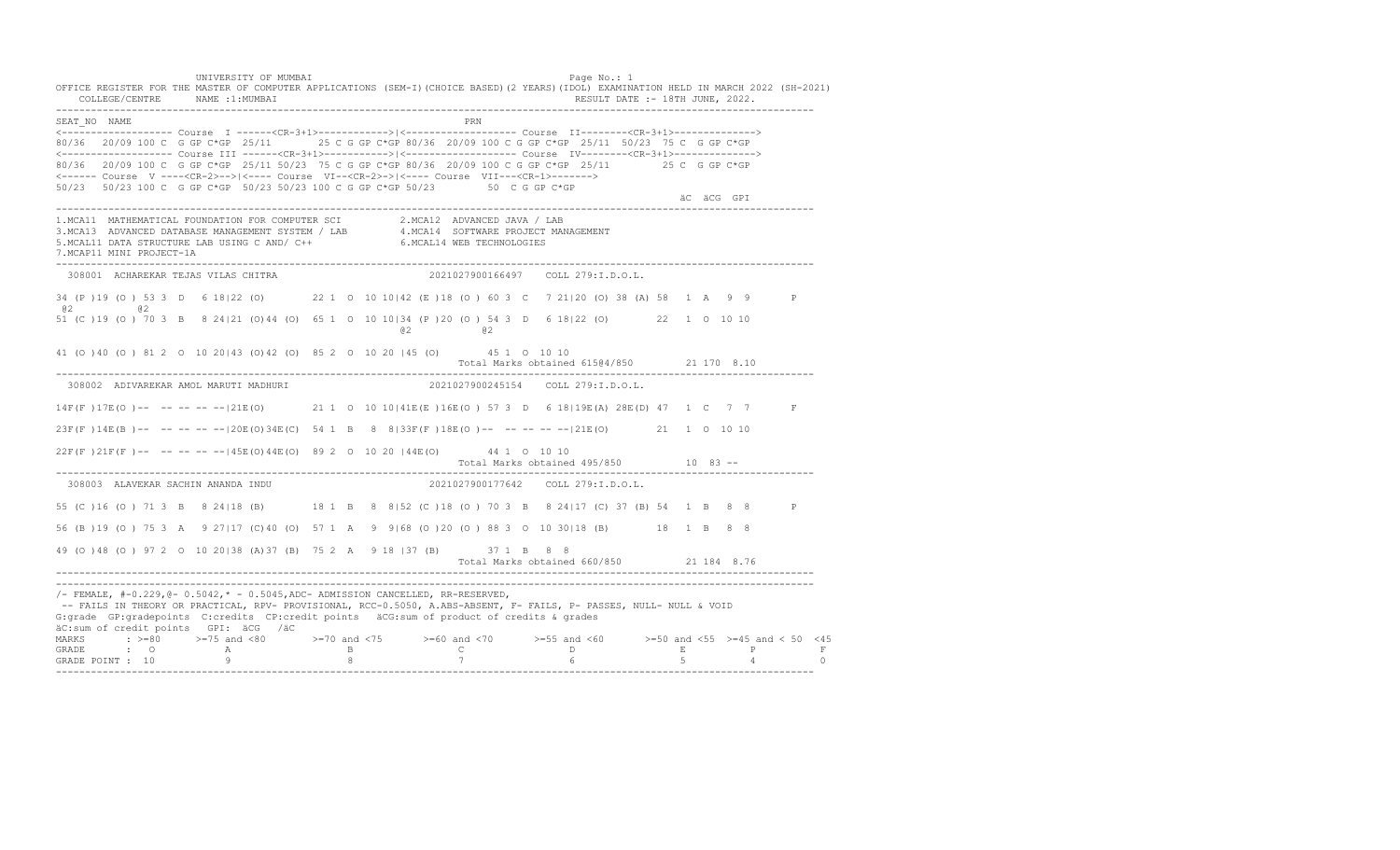UNIVERSITY OF MUMBAI Page No.: 2 OFFICE REGISTER FOR THE MASTER OF COMPUTER APPLICATIONS (SEM-I)(CHOICE BASED)(2 YEARS)(IDOL) EXAMINATION HELD IN MARCH 2022 (SH-2021) COLLEGE/CENTRE NAME :1:MUMBAI RESULT DATE :- 18TH JUNE, 2022. ---------------------------------------------------------------------------------------------------------------------------------- SEAT\_NO NAME PRIMAGE PRODUCED IN THE PRODUCED SEAT NO PRIMAGE PRIMAGE PRIMAGE PRIMAGE PRIMAGE PRIMAGE PRIMAGE PRIMAGE PRIMAGE PRIMAGE PRIMAGE PRIMAGE PRIMAGE PRIMAGE PRIMAGE PRIMAGE PRIMAGE PRIMAGE PRIMAGE PRIMAGE PRIMAGE <------------------- Course I ------<CR-3+1>------------>|<------------------- Course II--------<CR-3+1>--------------> 80/36 20/09 100 C G GP C\*GP 25/11 25 C G GP C\*GP 80/36 20/09 100 C G GP C\*GP 25/11 50/23 75 C G GP C\*GP <------------------- Course III ------<CR-3+1>----------->|<------------------- Course IV--------<CR-3+1>--------------> 80/36 20/09 100 C G GP C\*GP 25/11 50/23 75 C G GP C\*GP 80/36 20/09 100 C G GP C\*GP 25/11 25 C G GP C\*GP <------ Course V ----<CR-2>-->|<---- Course VI--<CR-2>->|<---- Course VII---<CR-1>-------> 50/23 50/23 100 C G GP C\*GP 50/23 50/23 100 C G GP C\*GP 50/23 50 C G GP C\*GP äC äCG GPI ä<sup>n v</sup>ächtliche State und der State und der State und der State und der State und der State und der State und der State und der State und der State und der State und der State und der State und der State und der ---------------------------------------------------------------------------------------------------------------------------------- 1.MCA11 MATHEMATICAL FOUNDATION FOR COMPUTER SCI 2.MCA12 ADVANCED JAVA / LAB<br>3.MCA13 ADVANCED DATABASE MANAGEMENT SYSTEM / LAB 4.MCA14 SOFTWARE PROJECT MANAGEMENT<br>5.MCAL11 DATA STRUCTURE LAB U 7.MCAP11 MINI PROJECT-1A ---------------------------------------------------------------------------------------------------------------------------------- 308004 ANDARPA JIMIT NAVINBHAI GEETABEN 2021027900226741 COLL 279:I.D.O.L. 54 (C )17 (O ) 71 3 B 8 24|22 (O) 22 1 O 10 10|40 (E )16 (O ) 56 3 D 6 18|20 (O) 44 (O) 64 1 O 10 10 P 72 (O )19 (O ) 91 3 O 10 30|21 (O)37 (B) 58 1 A 9 9|52 (C )20 (O ) 72 3 B 8 24|22 (O) 22 1 O 10 10 45 (O )44 (O ) 89 2 O 10 20|44 (O)43 (O) 87 2 O 10 20 |41 (O) 41 1 O 10 10 Total Marks obtained 673/850 21 185 8.81 ---------------------------------------------------------------------------------------------------------------------------------- 308005 ANDHARE KUNAL KAILAS ASHA 2021027900218231 COLL 279:I.D.O.L. 34F(F )14E(B )-- -- -- -- --|A (F) -- -- -- -- --|29F(F )16E(O )-- -- -- -- --|A (F) A (F) -- -- -- -- -- F  $15F(F)19E(O)$ -- -- -- -- -- |A (F)A (F) -- -- -- -- -- -- |45E(D)18E(O) 63 3 C 7 21|A (F) -- -- -- -- -- --A (F)A (F) -- -- -- -- -- |A (F) A (F) -- -- -- -- -- |A (F) -- -- -- -- -- --Total Marks obtained 190/850 3 21 ------------------------------------------------------------------------------------------------------------------------------------ 308006 ANSARI ABDULLAH SUHAIL AKHTAR UMME HABIBA 64 (O )18 (O ) 82 3 O 10 30|23 (O) 23 1 O 10 10|33 (P )18 (O ) 51 3 E 5 15|21 (O) 46 (O) 67 1 O 10 10 P @3 @3 46 (D )19 (O ) 65 3 C 7 21|22 (O)38 (A) 60 1 O 10 10|56 (B )20 (O ) 76 3 A 9 27|23 (O) 23 1 O 10 10 43 (O )42 (O ) 85 2 O 10 20|43 (O)42 (O) 85 2 O 10 20 |46 (O) 46 1 O 10 10 Total Marks obtained 663@3/850 21 183 8.71 ---------------------------------------------------------------------------------------------------------------------------------- ---------------------------------------------------------------------------------------------------------------------------------- /- FEMALE, #-0.229,@- 0.5042,\* - 0.5045,ADC- ADMISSION CANCELLED, RR-RESERVED, -- FAILS IN THEORY OR PRACTICAL, RPV- PROVISIONAL, RCC-0.5050, A.ABS-ABSENT, F- FAILS, P- PASSES, NULL- NULL & VOID G:grade GP:gradepoints C:credits CP:credit points äCG:sum of product of credits & grades äC:sum of credit points GPI: äCG /äC MARKS : >=80 >=75 and <80 >=70 and <75 >=60 and <70 >=55 and <60 >=50 and <55 >=45 and < 50 <45 GRADE : O A B C D E P F<br>GRADE POINT : 10 9 9 8 7 7 6 5 4 0 ----------------------------------------------------------------------------------------------------------------------------------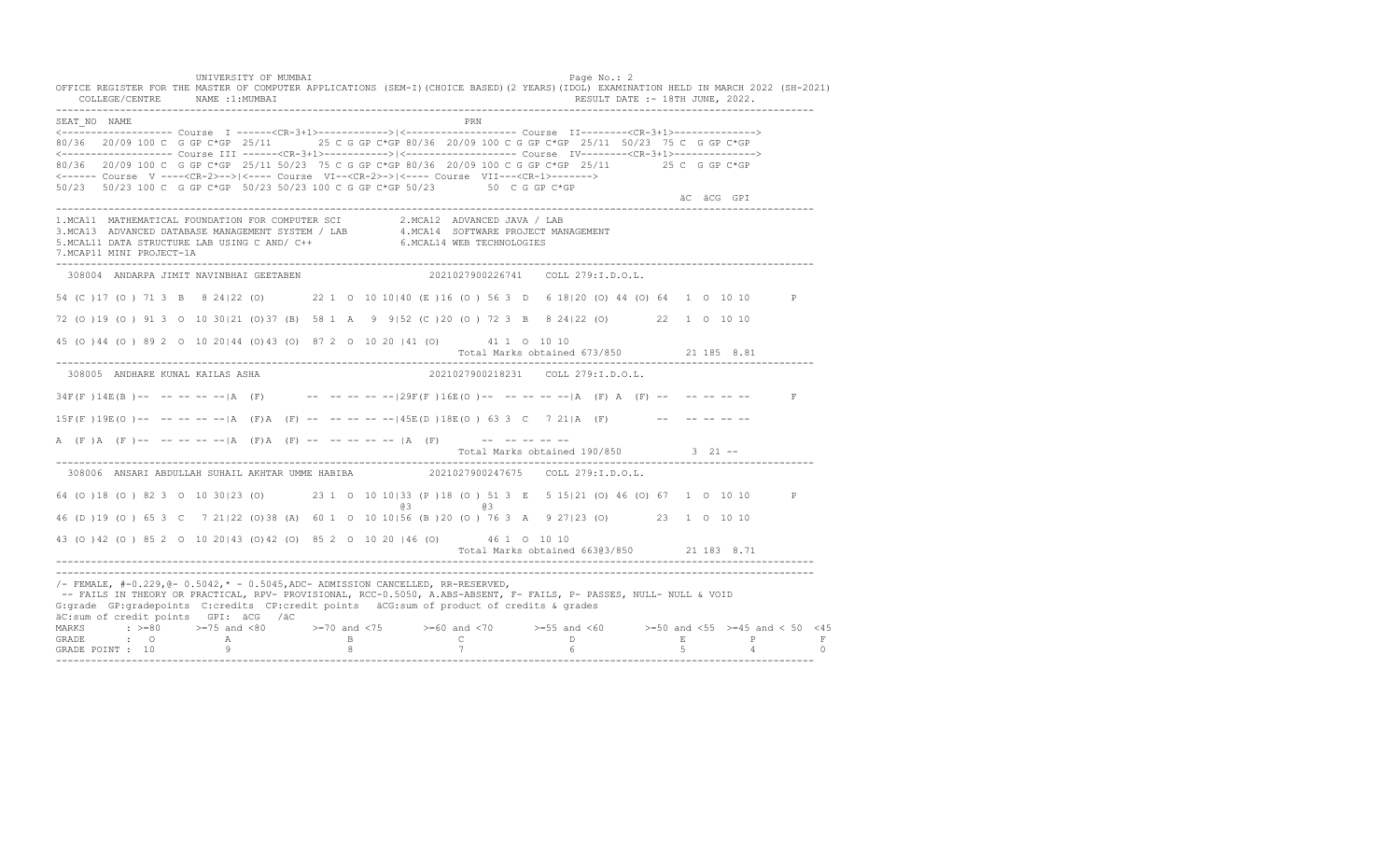UNIVERSITY OF MUMBAI Page No.: 3 OFFICE REGISTER FOR THE MASTER OF COMPUTER APPLICATIONS (SEM-I)(CHOICE BASED)(2 YEARS)(IDOL) EXAMINATION HELD IN MARCH 2022 (SH-2021) COLLEGE/CENTRE NAME :1:MUMBAI RESULT DATE :- 18TH JUNE, 2022. ---------------------------------------------------------------------------------------------------------------------------------- SEAT\_NO NAME PRN <------------------- Course I ------<CR-3+1>------------>|<------------------- Course II--------<CR-3+1>--------------> 80/36 20/09 100 C G GP C\*GP 25/11 25 C G GP C\*GP 80/36 20/09 100 C G GP C\*GP 25/11 50/23 75 C G GP C\*GP <------------------- Course III ------<CR-3+1>----------->|<------------------- Course IV--------<CR-3+1>--------------> 80/36 20/09 100 C G GP C\*GP 25/11 50/23 75 C G GP C\*GP 80/36 20/09 100 C G GP C\*GP 25/11 25 C G GP C\*GP <------ Course V ----<CR-2>-->|<---- Course VI--<CR-2>->|<---- Course VII---<CR-1>-------> 50/23 50/23 100 C G GP C\*GP 50/23 50/23 100 C G GP C\*GP 50/23 50 C G GP C\*GP äC äCG GPI ä<sup>n v</sup>ächtliche State und der State und der State und der State und der State und der State und der State und der State und der State und der State und der State und der State und der State und der State und der ---------------------------------------------------------------------------------------------------------------------------------- 1.MCA11 MATHEMATICAL FOUNDATION FOR COMPUTER SCI 2.MCA12 ADVANCED JAVA / LAB<br>3.MCA13 ADVANCED DATABASE MANAGEMENT SYSTEM / LAB 4.MCA14 SOFTWARE PROJECT MANAGEMENT<br>5.MCAL11 DATA STRUCTURE LAB U 7.MCAP11 MINI PROJECT-1A ---------------------------------------------------------------------------------------------------------------------------------- 308007 /ANSARI SABIHA TAHIR NASEEM 2021027900171131 COLL 279:I.D.O.L. 66 (O )18 (O ) 84 3 O 10 30|17 (C) 17 1 C 7 7|59 (B )18 (O ) 77 3 A 9 27|16 (C) 44 (O) 60 1 O 10 10 P 68 (O )20 (O ) 88 3 O 10 30|16 (C)32 (C) 48 1 C 7 7|68 (O )20 (O ) 88 3 O 10 30|17 (C) 17 1 C 7 7 46 (O )45 (O ) 91 2 O 10 20|36 (B)35 (B) 71 2 B 8 16 |40 (O) 40 1 O 10 10 Total Marks obtained 681/850 21 194 9.24 ---------------------------------------------------------------------------------------------------------------------------------- 308008 ANSARI SALEEM ASHARAF JANNATUN 2021027900199057 COLL 279:I.D.O.L. 48 (C )15 (A ) 63 3 C 7 21|23 (O) 23 1 O 10 10|54 (C )17 (O ) 71 3 B 8 24|22 (O) 46 (O) 68 1 O 10 10 P 57 (B )15 (A ) 72 3 B 8 24|23 (O)46 (O) 69 1 O 10 10|56 (B )17 (O ) 73 3 B 8 24|24 (O) 24 1 O 10 10 48 (O )47 (O ) 95 2 O 10 20|46 (O)45 (O) 91 2 O 10 20 |48 (O) 48 1 O 10 10 Total Marks obtained 697/850 21 183 8.71 ---------------------------------------------------------------------------------------------------------------------------------- 308009 /ANSARI SHABANAM JUMERATI SHEMAN 11F(F)14E(B)-- -- -- -- --|17E(C) 17 1 C 7 7|35F(F)18E(O)-- -- -- -----|16E(C) 29E(D) 45 1 C 7 7 F 52E(C )14E(B ) 66 3 C 7 21|16E(C)32E(C) 48 1 C 7 7|52E(C )16E(O ) 68 3 C 7 21|17E(C) 17 1 C 7 7 30E(C )29E(D ) 59 2 D 6 12|30E(C)29E(D) 59 2 D 6 12 |31E(C) 31 1 C 7 7 Total Marks obtained 488/850 15 101 ------------------------------------------------------------------------------------------------------------------------------------ ---------------------------------------------------------------------------------------------------------------------------------- /- FEMALE, #-0.229,@- 0.5042,\* - 0.5045,ADC- ADMISSION CANCELLED, RR-RESERVED, -- FAILS IN THEORY OR PRACTICAL, RPV- PROVISIONAL, RCC-0.5050, A.ABS-ABSENT, F- FAILS, P- PASSES, NULL- NULL & VOID G:grade GP:gradepoints C:credits CP:credit points äCG:sum of product of credits & grades äC:sum of credit points GPI: äCG /äC MARKS : >=80 >=75 and <80 >=70 and <75 >=60 and <70 >=55 and <60 >=50 and <55 >=45 and < 50 <45 GRADE : O A B C D E P F<br>GRADE POINT : 10 9 9 8 7 7 6 5 4 0 ----------------------------------------------------------------------------------------------------------------------------------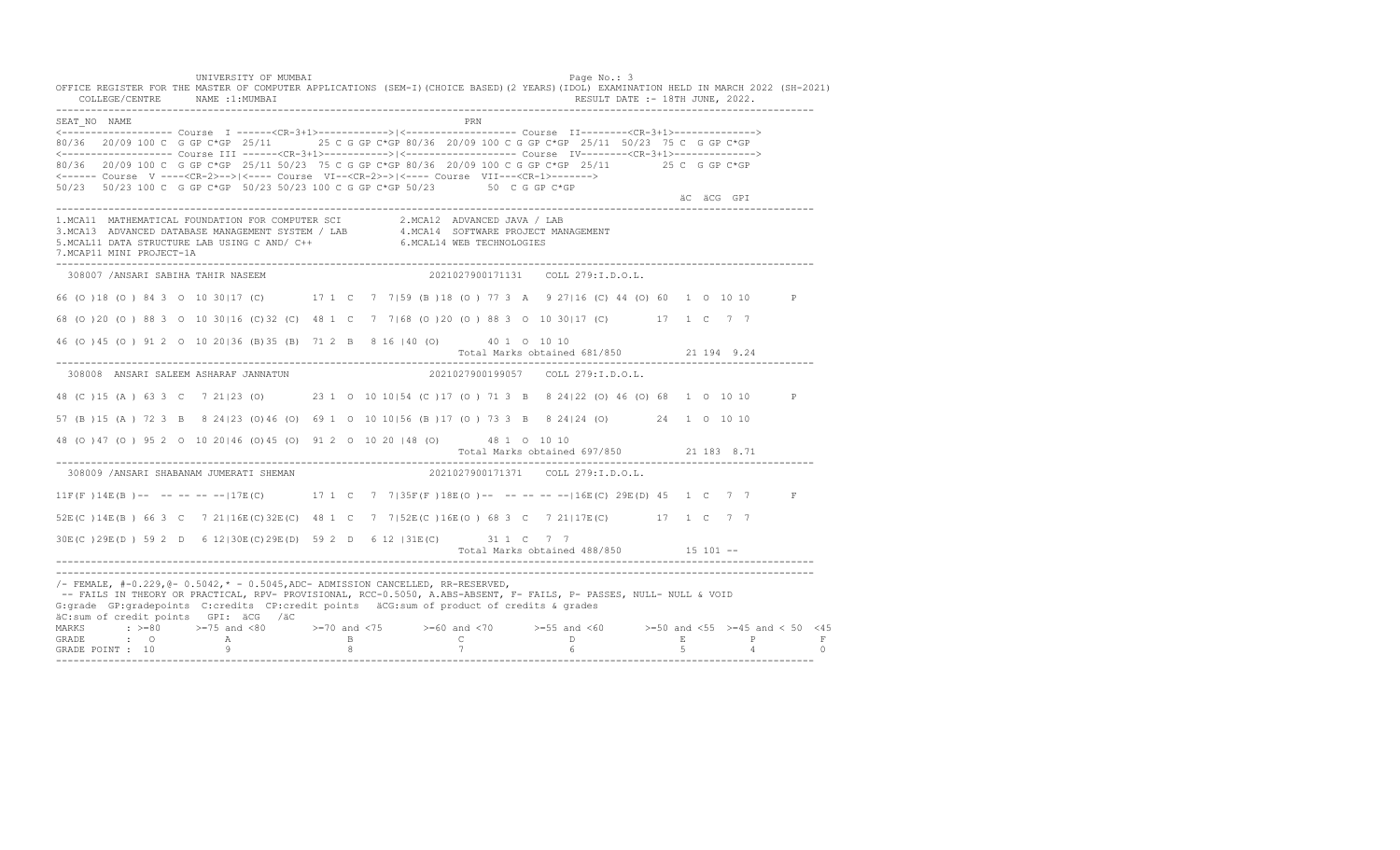UNIVERSITY OF MUMBAI PAGE OF THE PAGE OF THE PAGE OF THE PAGE OF THE PAGE OF THE PAGE OF THE PAGE OF THE PAGE OF THE PAGE OF THE PAGE OF THE PAGE OF THE PAGE OF THE PAGE OF THE PAGE OF THE PAGE OF THE PAGE OF THE PAGE OF T OFFICE REGISTER FOR THE MASTER OF COMPUTER APPLICATIONS (SEM-I)(CHOICE BASED)(2 YEARS)(IDOL) EXAMINATION HELD IN MARCH 2022 (SH-2021) COLLEGE/CENTRE NAME :1:MUMBAI RESULT DATE :- 18TH JUNE, 2022. ---------------------------------------------------------------------------------------------------------------------------------- SEAT\_NO NAME PRN <------------------- Course I ------<CR-3+1>------------>|<------------------- Course II--------<CR-3+1>--------------> 80/36 20/09 100 C G GP C\*GP 25/11 25 C G GP C\*GP 80/36 20/09 100 C G GP C\*GP 25/11 50/23 75 C G GP C\*GP <------------------- Course III ------<CR-3+1>----------->|<------------------- Course IV--------<CR-3+1>--------------> 80/36 20/09 100 C G GP C\*GP 25/11 50/23 75 C G GP C\*GP 80/36 20/09 100 C G GP C\*GP 25/11 25 C G GP C\*GP <------ Course V ----<CR-2>-->|<---- Course VI--<CR-2>->|<---- Course VII---<CR-1>-------> 50/23 50/23 100 C G GP C\*GP 50/23 50/23 100 C G GP C\*GP 50/23 50 C G GP C\*GP äC äCG GPI ä<sup>n v</sup>ächtliche State und der State und der State und der State und der State und der State und der State und der State und der State und der State und der State und der State und der State und der State und der ---------------------------------------------------------------------------------------------------------------------------------- 1.MCA11 MATHEMATICAL FOUNDATION FOR COMPUTER SCI 2.MCA12 ADVANCED JAVA / LAB<br>3.MCA13 ADVANCED DATABASE MANAGEMENT SYSTEM / LAB 4.MCA14 SOFTWARE PROJECT MANAGEMENT<br>5.MCAL11 DATA STRUCTURE LAB U 7.MCAP11 MINI PROJECT-1A ---------------------------------------------------------------------------------------------------------------------------------- 308010 /ANSARI SHAHIN ABDUL HAKIM HALIMA 2021027900234984 COLL 279:I.D.O.L. 66 (O )16 (O ) 82 3 O 10 30|17 (C) 17 1 C 7 7|39 (P )17 (O ) 56 3 D 6 18|16 (C) 30 (C) 46 1 C 7 7 P 62 (A )18 (O ) 80 3 O 10 30|16 (C)26 (E) 42 1 D 6 6|61 (A )18 (O ) 79 3 A 9 27|17 (C) 17 1 C 7 7 39 (A )38 (A ) 77 2 A 9 18|43 (O)42 (O) 85 2 O 10 20 |42 (O) 42 1 O 10 10 Total Marks obtained 623/850 21 180 8.57 ---------------------------------------------------------------------------------------------------------------------------------- 308011 /ASAWALE MONALI DINAKAR VANITA 2021027900165285 COLL 279:I.D.O.L. 50 (C )16 (O ) 66 3 C 7 21|17 (C) 17 1 C 7 7|49 (C )16 (O ) 65 3 C 7 21|16 (C) 30 (C) 46 1 C 7 7 P 61 (A )17 (O ) 78 3 A 9 27|16 (C)31 (C) 47 1 C 7 7|56 (B )17 (O ) 73 3 B 8 24|17 (C) 17 1 C 7 7 37 (B )36 (B ) 73 2 B 8 16|30 (C)29 (D) 59 2 D 6 12 |26 (E) 26 1 E 5 5 Total Marks obtained 567/850 21 154 7.33 ---------------------------------------------------------------------------------------------------------------------------------- 308012 AVINASH KUMAR MAHENDRA THAKUR DEVNANDI DEVI 53 (C )16 (O ) 69 3 C 7 21|20 (O) 20 1 O 10 10|53 (C )17 (O ) 70 3 B 8 24|18 (B) 40 (O) 58 1 A 9 9 P 52 (C )19 (O ) 71 3 B 8 24|19 (A)42 (O) 61 1 O 10 10|49 (C )17 (O ) 66 3 C 7 21|20 (O) 20 1 O 10 10 42 (O )41 (O ) 83 2 O 10 20|41 (O)40 (O) 81 2 O 10 20 |43 (O) 43 1 O 10 10 Total Marks obtained 642/850 21 179 8.52 ---------------------------------------------------------------------------------------------------------------------------------- ---------------------------------------------------------------------------------------------------------------------------------- /- FEMALE, #-0.229,@- 0.5042,\* - 0.5045,ADC- ADMISSION CANCELLED, RR-RESERVED, -- FAILS IN THEORY OR PRACTICAL, RPV- PROVISIONAL, RCC-0.5050, A.ABS-ABSENT, F- FAILS, P- PASSES, NULL- NULL & VOID G:grade GP:gradepoints C:credits CP:credit points äCG:sum of product of credits & grades äC:sum of credit points GPI: äCG /äC MARKS : >=80 >=75 and <80 >=70 and <75 >=60 and <70 >=55 and <60 >=50 and <55 >=45 and < 50 <45 GRADE : O A B C D E P F<br>GRADE POINT : 10 9 9 8 7 7 6 5 4 0 ----------------------------------------------------------------------------------------------------------------------------------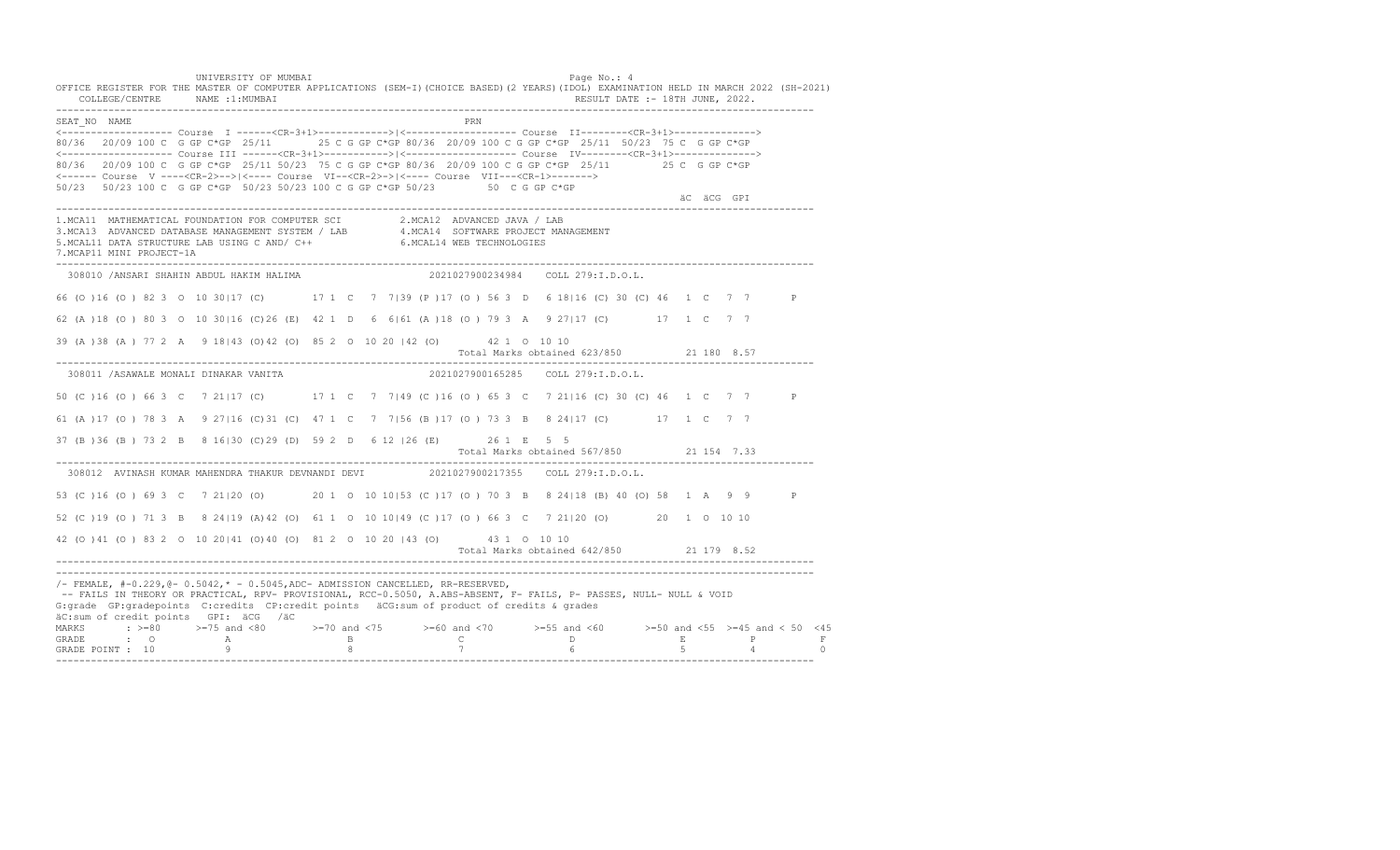UNIVERSITY OF MUMBAI Page No.: 5 OFFICE REGISTER FOR THE MASTER OF COMPUTER APPLICATIONS (SEM-I)(CHOICE BASED)(2 YEARS)(IDOL) EXAMINATION HELD IN MARCH 2022 (SH-2021) COLLEGE/CENTRE NAME :1:MUMBAI RESULT DATE :- 18TH JUNE, 2022. ---------------------------------------------------------------------------------------------------------------------------------- SEAT\_NO NAME PRN <------------------- Course I ------<CR-3+1>------------>|<------------------- Course II--------<CR-3+1>--------------> 80/36 20/09 100 C G GP C\*GP 25/11 25 C G GP C\*GP 80/36 20/09 100 C G GP C\*GP 25/11 50/23 75 C G GP C\*GP <------------------- Course III ------<CR-3+1>----------->|<------------------- Course IV--------<CR-3+1>--------------> 80/36 20/09 100 C G GP C\*GP 25/11 50/23 75 C G GP C\*GP 80/36 20/09 100 C G GP C\*GP 25/11 25 C G GP C\*GP <------ Course V ----<CR-2>-->|<---- Course VI--<CR-2>->|<---- Course VII---<CR-1>-------> 50/23 50/23 100 C G GP C\*GP 50/23 50/23 100 C G GP C\*GP 50/23 50 C G GP C\*GP äC äCG GPI ä<sup>n v</sup>ächtliche State und der State und der State und der State und der State und der State und der State und der State und der State und der State und der State und der State und der State und der State und der ---------------------------------------------------------------------------------------------------------------------------------- 1.MCA11 MATHEMATICAL FOUNDATION FOR COMPUTER SCI 2.MCA12 ADVANCED JAVA / LAB<br>3.MCA13 ADVANCED DATABASE MANAGEMENT SYSTEM / LAB 4.MCA14 SOFTWARE PROJECT MANAGEMENT<br>5.MCAL11 DATA STRUCTURE LAB U 7.MCAP11 MINI PROJECT-1A ---------------------------------------------------------------------------------------------------------------------------------- 308013 AWALE ASHUTOSH SANDEEP PRAGATI 2021027900165706 COLL 279:I.D.O.L. 42 (E )15 (A ) 57 3 D 6 18|19 (A) 19 1 A 9 9|55 (C )16 (O ) 71 3 B 8 24|18 (B) 44 (O) 62 1 O 10 10 P 50 (C )18 (O ) 68 3 C 7 21|18 (B)29 (D) 47 1 C 7 7|59 (B )19 (O ) 78 3 A 9 27|19 (A) 19 1 A 9 9 29 (D )28 (D ) 57 2 D 6 12|42 (O)41 (O) 83 2 O 10 20 |35 (B) 35 1 B 8 8 Total Marks obtained 596/850 21 165 7.86 ---------------------------------------------------------------------------------------------------------------------------------- 308014 AWATE PRANAY ANANTA SHOBHA 2021027900242481 COLL 279:I.D.O.L. 31F(F)16E(O)-- -- -- -- -- 17E(C) 17 1 C 7 7|26F(F)16E(O)-- -- -- -- -- 16E(C) 30E(C) 46 1 C 7 7 F 50E(C )15E(A ) 65 3 C 7 21|16E(C)38E(A) 54 1 B 8 8|54E(C )18E(O ) 72 3 B 8 24|17E(C) 17 1 C 7 7 39E(A )38E(A ) 77 2 A 9 18|33E(C)32E(C) 65 2 C 7 14 |32E(C) 32 1 C 7 7 Total Marks obtained 534/850 15 113 ------------------------------------------------------------------------------------------------------------------------------------ 308015 BADHE SIDDHESH VIJAY DEEPALI 60E(A )18E(O ) 78 3 A 9 27|18E(B) 18 1 B 8 8|25F(F )17E(O )-- -- -- -- --|17E(C) 43E(O) 60 1 O 10 10 F 31F(F )19E(O )-- -- -- -- --|17E(C)40E(O) 57 1 A 9 9|46E(D )20E(O ) 66 3 C 7 21|18E(B) 18 1 B 8 8 42E(O )41E(O ) 83 2 O 10 20|41E(O)40E(O) 81 2 O 10 20 |32E(C) 32 1 C 7 7 Total Marks obtained 585/850 15 130 ------------------------------------------------------------------------------------------------------------------------------------ ---------------------------------------------------------------------------------------------------------------------------------- /- FEMALE, #-0.229,@- 0.5042,\* - 0.5045,ADC- ADMISSION CANCELLED, RR-RESERVED, -- FAILS IN THEORY OR PRACTICAL, RPV- PROVISIONAL, RCC-0.5050, A.ABS-ABSENT, F- FAILS, P- PASSES, NULL- NULL & VOID G:grade GP:gradepoints C:credits CP:credit points äCG:sum of product of credits & grades äC:sum of credit points GPI: äCG /äC MARKS : >=80 >=75 and <80 >=70 and <75 >=60 and <70 >=55 and <60 >=50 and <55 >=45 and < 50 <45 GRADE : O A B C D E P F GRADE POINT : 10 9 8 7 6 5 4 0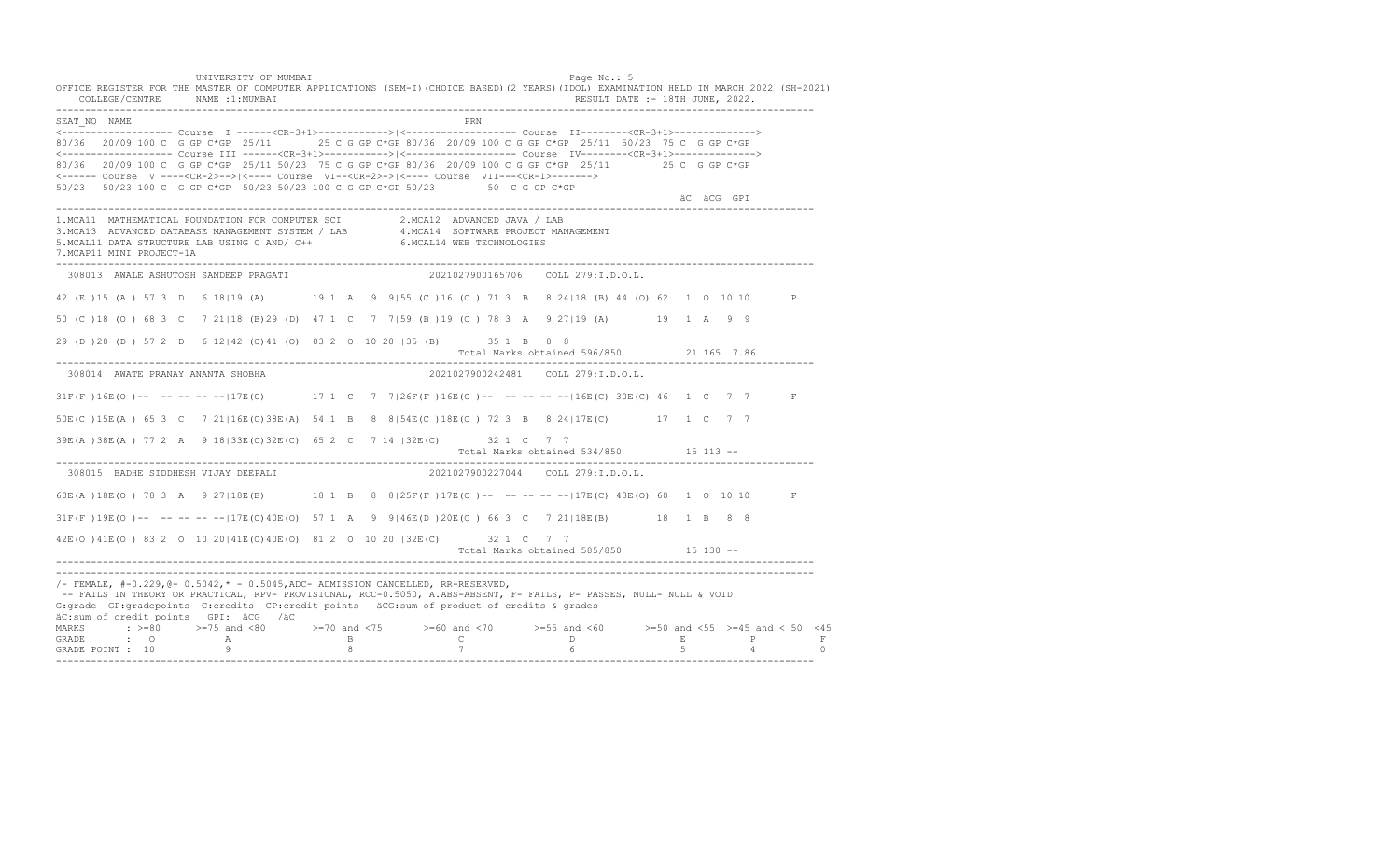UNIVERSITY OF MUMBAI Page No.: 6 OFFICE REGISTER FOR THE MASTER OF COMPUTER APPLICATIONS (SEM-I)(CHOICE BASED)(2 YEARS)(IDOL) EXAMINATION HELD IN MARCH 2022 (SH-2021) COLLEGE/CENTRE NAME :1:MUMBAI RESULT DATE :- 18TH JUNE, 2022. ---------------------------------------------------------------------------------------------------------------------------------- SEAT\_NO NAME PRIME PRIME PRODUCED A CONTROL IN THE PRIME PRIME PRIME PRIME PRIME PRIME PRIME PRIME PRIME PRIME PRIME PRIME PRIME PRIME PRIME PRIME PRIME PRIME PRIME PRIME PRIME PRIME PRIME PRIME PRIME PRIME PRIME PRIME PRI <------------------- Course I ------<CR-3+1>------------>|<------------------- Course II--------<CR-3+1>--------------> 80/36 20/09 100 C G GP C\*GP 25/11 25 C G GP C\*GP 80/36 20/09 100 C G GP C\*GP 25/11 50/23 75 C G GP C\*GP <------------------- Course III ------<CR-3+1>----------->|<------------------- Course IV--------<CR-3+1>--------------> 80/36 20/09 100 C G GP C\*GP 25/11 50/23 75 C G GP C\*GP 80/36 20/09 100 C G GP C\*GP 25/11 25 C G GP C\*GP <------ Course V ----<CR-2>-->|<---- Course VI--<CR-2>->|<---- Course VII---<CR-1>-------> 50/23 50/23 100 C G GP C\*GP 50/23 50/23 100 C G GP C\*GP 50/23 50 C G GP C\*GP äC äCG GPI ä<sup>n v</sup>ächtliche State und der State und der State und der State und der State und der State und der State und der State und der State und der State und der State und der State und der State und der State und der ---------------------------------------------------------------------------------------------------------------------------------- 1.MCA11 MATHEMATICAL FOUNDATION FOR COMPUTER SCI 2.MCA12 ADVANCED JAVA / LAB<br>3.MCA13 ADVANCED DATABASE MANAGEMENT SYSTEM / LAB 4.MCA14 SOFTWARE PROJECT MANAGEMENT<br>5.MCAL11 DATA STRUCTURE LAB U 7.MCAP11 MINI PROJECT-1A ---------------------------------------------------------------------------------------------------------------------------------- 308016 /BAGADE PRATIKSHA LAXMAN NILIMA 2021027900209007 COLL 279:I.D.O.L. 56 (B )17 (O ) 73 3 B 8 24|23 (O) 23 1 O 10 10|37 (P )16 (O ) 53 3 E 5 15|21 (O) 41 (O) 62 1 O 10 10 P 59 (B )18 (O ) 77 3 A 9 27|22 (O)37 (B) 59 1 A 9 9|55 (C )18 (O ) 73 3 B 8 24|23 (O) 23 1 O 10 10 35 (B )34 (C ) 69 2 C 7 14|38 (A)37 (B) 75 2 A 9 18 |35 (B) 35 1 B 8 8 Total Marks obtained 622/850 21 169 8.05 ---------------------------------------------------------------------------------------------------------------------------------- 308017 BHAGWAT DHAVAL RAHUL RUJUTA 2021027900161264 COLL 279:I.D.O.L. 54 (C )19 (O ) 73 3 B 8 24|19 (A) 19 1 A 9 9|49 (C )18 (O ) 67 3 C 7 21|18 (B) 45 (O) 63 1 O 10 10 P 56 (B )19 (O ) 75 3 A 9 27|18 (B)29 (D) 47 1 C 7 7|54 (C )19 (O ) 73 3 B 8 24|19 (A) 19 1 A 9 9 41 (O )40 (O ) 81 2 O 10 20|43 (O)42 (O) 85 2 O 10 20 |49 (O) 49 1 O 10 10 Total Marks obtained 651/850 21 181 8.62 ---------------------------------------------------------------------------------------------------------------------------------- 308018 BHALERAO PRAFUL PRAVIN ARCHANA 61E(A )18E(O ) 79 3 A 9 27|17E(C) 17 1 C 7 7|36E(P )16E(O ) 52 3 E 5 15|16E(C) 29E(D) 45 1 C 7 7 F 58E(B )19E(O ) 77 3 A 9 27|16E(C)32E(C) 48 1 C 7 7|61E(A )19E(O ) 80 3 O 10 30|17E(C) 17 1 C 7 7  $26E(E) 25E(E) 512 E 510|39E(A) 38E(A) 77 2 A 9 18 |A (F)$  -- -- -- -- --Total Marks obtained 543/850 20 155 ------------------------------------------------------------------------------------------------------------------------------------ ---------------------------------------------------------------------------------------------------------------------------------- /- FEMALE, #-0.229,@- 0.5042,\* - 0.5045,ADC- ADMISSION CANCELLED, RR-RESERVED, -- FAILS IN THEORY OR PRACTICAL, RPV- PROVISIONAL, RCC-0.5050, A.ABS-ABSENT, F- FAILS, P- PASSES, NULL- NULL & VOID G:grade GP:gradepoints C:credits CP:credit points äCG:sum of product of credits & grades äC:sum of credit points GPI: äCG /äC MARKS : >=80 >=75 and <80 >=70 and <75 >=60 and <70 >=55 and <60 >=50 and <55 >=45 and < 50 <45 GRADE : O A B C D E P F<br>GRADE POINT : 10 9 9 8 7 7 6 5 4 0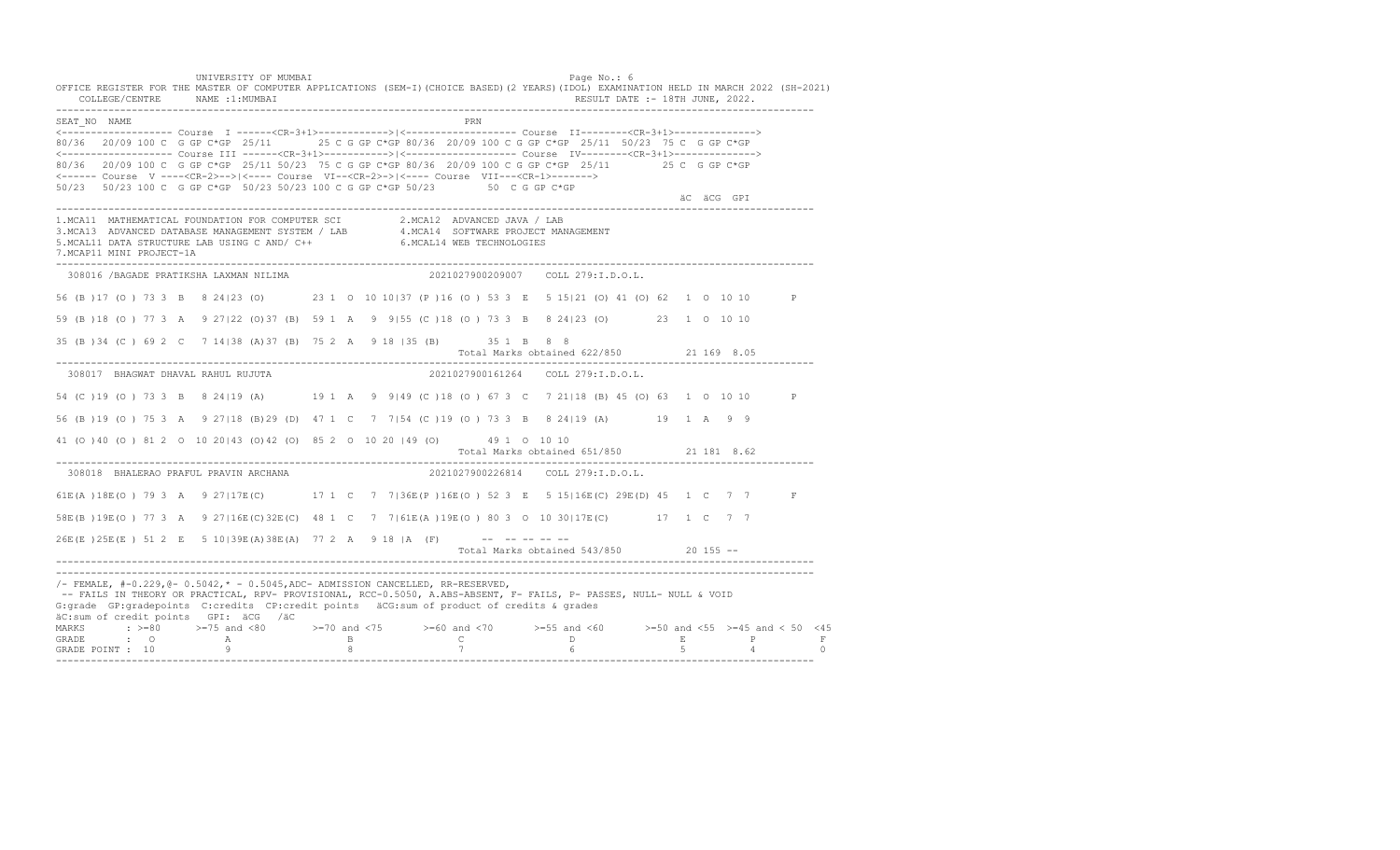UNIVERSITY OF MUMBAI PAGE OF THE PAGE OF THE PAGE OF THE PAGE OF THE PAGE OF THE PAGE OF THE PAGE OF THE PAGE OF THE PAGE OF THE PAGE OF THE PAGE OF THE PAGE OF THE PAGE OF THE PAGE OF THE PAGE OF THE PAGE OF THE PAGE OF T OFFICE REGISTER FOR THE MASTER OF COMPUTER APPLICATIONS (SEM-I)(CHOICE BASED)(2 YEARS)(IDOL) EXAMINATION HELD IN MARCH 2022 (SH-2021) COLLEGE/CENTRE NAME :1:MUMBAI RESULT DATE :- 18TH JUNE, 2022. ---------------------------------------------------------------------------------------------------------------------------------- SEAT\_NO NAME PRN <------------------- Course I ------<CR-3+1>------------>|<------------------- Course II--------<CR-3+1>--------------> 80/36 20/09 100 C G GP C\*GP 25/11 25 C G GP C\*GP 80/36 20/09 100 C G GP C\*GP 25/11 50/23 75 C G GP C\*GP <------------------- Course III ------<CR-3+1>----------->|<------------------- Course IV--------<CR-3+1>--------------> 80/36 20/09 100 C G GP C\*GP 25/11 50/23 75 C G GP C\*GP 80/36 20/09 100 C G GP C\*GP 25/11 25 C G GP C\*GP <------ Course V ----<CR-2>-->|<---- Course VI--<CR-2>->|<---- Course VII---<CR-1>-------> 50/23 50/23 100 C G GP C\*GP 50/23 50/23 100 C G GP C\*GP 50/23 50 C G GP C\*GP äC äCG GPI ä<sup>n v</sup>ächtliche State und der State und der State und der State und der State und der State und der State und der State und der State und der State und der State und der State und der State und der State und der ---------------------------------------------------------------------------------------------------------------------------------- 1.MCA11 MATHEMATICAL FOUNDATION FOR COMPUTER SCI 2.MCA12 ADVANCED JAVA / LAB 3.MCA13 ADVANCED DATABASE MANAGEMENT SYSTEM / LAB 4.MCA14 SOFTWARE PROJECT MANAGEMENT 5.MCAL11 DATA STRUCTURE LAB USING C AND/ C++ 6.MCAL14 WEB TECHNOLOGIES 7.MCAP11 MINI PROJECT-1A ---------------------------------------------------------------------------------------------------------------------------------- 308019 BHAMARE KUNAL MANOHAR GARBAD BHAMARE SANGEETA MANO 2021027900251441 COLL 279:I.D.O.L. A (F) 6F(F)-- -- -- -- -- |A (F) -- -- -- -- -- |A (F) A (F)-- -- -- -- -- |A (F) A (F) -- -- -- -- -- -- F A (F )A (F )-- -- -- -- --|A (F)A (F) -- -- -- -- --|A (F )A (F )-- -- -- -- --|A (F) -- -- -- -- -- A (F)A (F)-- -- -- -- -- |A (F)A (F) -- -- -- -- -- |A (F) -- -- -- -- -- -- --Total Marks obtained  $6/850$  0 ------------------------------------------------------------------------------------------------------------------------------------ 308020 /BHANDARE AAKANKSHA CHANDRAKANT MADHAVI 2021027900216112 COLL 279:I.D.O.L. 62 (A )18 (O ) 80 3 O 10 30|23 (O) 23 1 O 10 10|40 (E )17 (O ) 57 3 D 6 18|21 (O) 35 (B) 56 1 A 9 9 P 54 (C )19 (O ) 73 3 B 8 24|22 (O)45 (O) 67 1 O 10 10|53 (C )20 (O ) 73 3 B 8 24|23 (O) 23 1 O 10 10 39 (A )38 (A ) 77 2 A 9 18|36 (B)35 (B) 71 2 B 8 16 |26 (E) 26 1 E 5 5 Total Marks obtained 626/850 21 174 8.29 ---------------------------------------------------------------------------------------------------------------------------------- 308021 /BHANDARI MITHILA RAJENDRA SUSHMA 49 (C )10 (E ) 59 3 D 6 18|23 (O) 23 1 O 10 10|39 (P )13 (C ) 52 3 E 5 15|21 (O) 40 (O) 61 1 O 10 10 P 54 (C )11 (D ) 65 3 C 7 21|22 (O)32 (C) 54 1 B 8 8|50 (C )13 (C ) 63 3 C 7 21|23 (O) 23 1 O 10 10 31 (C )30 (C ) 61 2 C 7 14|44 (O)43 (O) 87 2 O 10 20 |46 (O) 46 1 O 10 10 Total Marks obtained 594/850 21 157 7.48 ---------------------------------------------------------------------------------------------------------------------------------- ---------------------------------------------------------------------------------------------------------------------------------- /- FEMALE, #-0.229,@- 0.5042,\* - 0.5045,ADC- ADMISSION CANCELLED, RR-RESERVED, -- FAILS IN THEORY OR PRACTICAL, RPV- PROVISIONAL, RCC-0.5050, A.ABS-ABSENT, F- FAILS, P- PASSES, NULL- NULL & VOID G:grade GP:gradepoints C:credits CP:credit points äCG:sum of product of credits & grades äC:sum of credit points GPI: äCG /äC MARKS : >=80 >=75 and <80 >=70 and <75 >=60 and <70 >=55 and <60 >=50 and <55 >=45 and < 50 <45<br>GRADE : O A B C D E P F<br>GRADE POINT : 10 9 8 7 6 5 4 0 ----------------------------------------------------------------------------------------------------------------------------------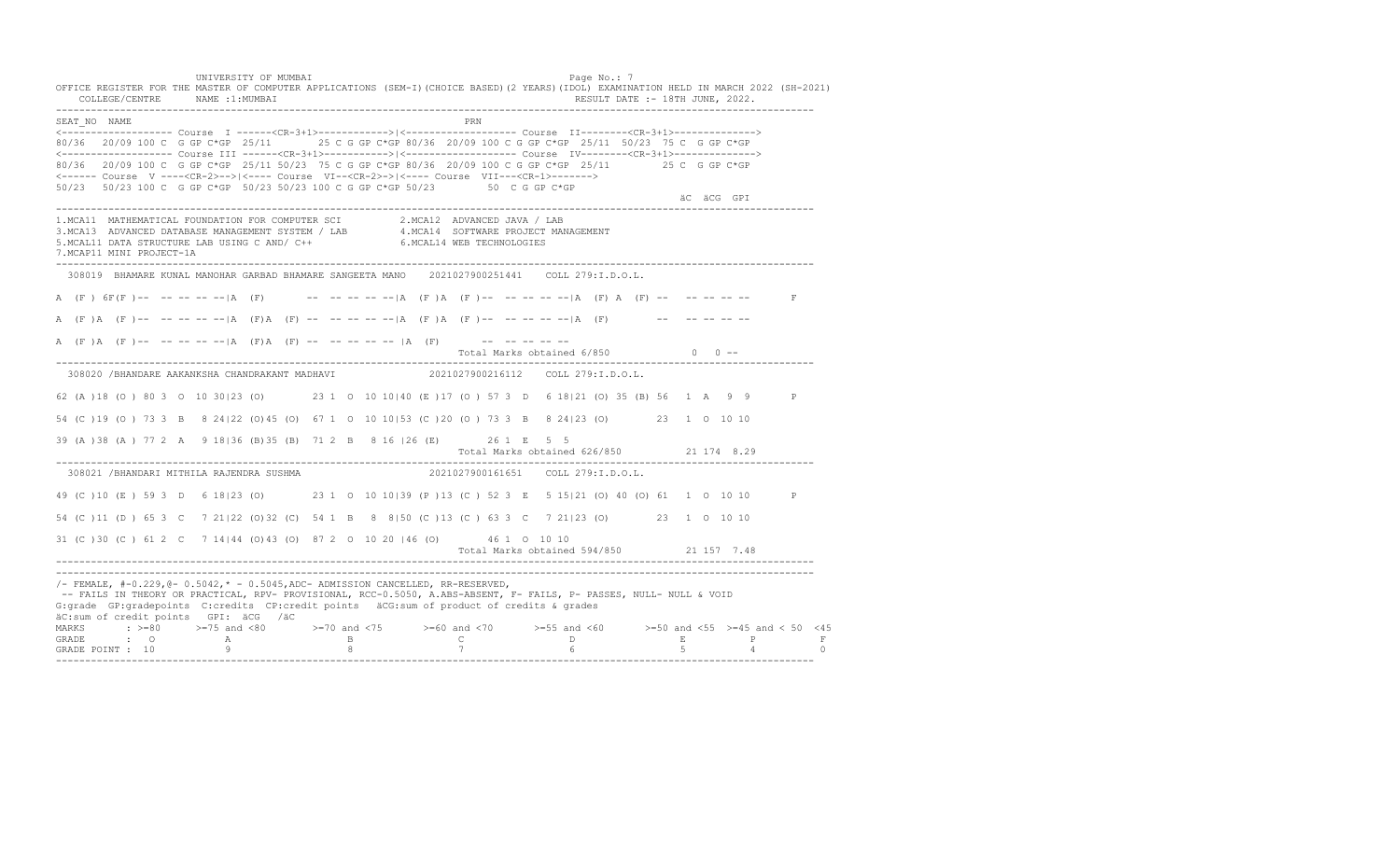UNIVERSITY OF MUMBAI Page No.: 8 OFFICE REGISTER FOR THE MASTER OF COMPUTER APPLICATIONS (SEM-I)(CHOICE BASED)(2 YEARS)(IDOL) EXAMINATION HELD IN MARCH 2022 (SH-2021)<br>COLLEGE/CENTRE NAME :1:MUMBAI COLLEGE/CENTRE NAME :1: MUMBAI ---------------------------------------------------------------------------------------------------------------------------------- SEAT\_NO NAME PRN <------------------- Course I ------<CR-3+1>------------>|<------------------- Course II--------<CR-3+1>--------------> 80/36 20/09 100 C G GP C\*GP 25/11 25 C G GP C\*GP 80/36 20/09 100 C G GP C\*GP 25/11 50/23 75 C G GP C\*GP <------------------- Course III ------<CR-3+1>----------->|<------------------- Course IV--------<CR-3+1>--------------> 80/36 20/09 100 C G GP C\*GP 25/11 50/23 75 C G GP C\*GP 80/36 20/09 100 C G GP C\*GP 25/11 25 C G GP C\*GP <------ Course V ----<CR-2>-->|<---- Course VI--<CR-2>->|<---- Course VII---<CR-1>-------> 50/23 50/23 100 C G GP C\*GP 50/23 50/23 100 C G GP C\*GP 50/23 50 C G GP C\*GP äC äCG GPI ä<sup>n v</sup>ächtliche State und der State und der State und der State und der State und der State und der State und der State und der State und der State und der State und der State und der State und der State und der ---------------------------------------------------------------------------------------------------------------------------------- 1.MCA11 MATHEMATICAL FOUNDATION FOR COMPUTER SCI 2.MCA12 ADVANCED JAVA / LAB 3.MCA13 ADVANCED DATABASE MANAGEMENT SYSTEM / LAB 4.MCA14 SOFTWARE PROJECT MANAGEMENT 5.MCAL11 DATA STRUCTURE LAB USING C AND/ C++ 6.MCAL14 WEB TECHNOLOGIES 7.MCAP11 MINI PROJECT-1A ---------------------------------------------------------------------------------------------------------------------------------- 308022 /BHANGRE KRANTI RAJESH ANITA 2021027900200682 COLL 279:I.D.O.L. 44 (D )15 (A ) 59 3 D 6 18|17 (C) 17 1 C 7 7|40 (E )16 (O ) 56 3 D 6 18|16 (C) 25 (E) 41 1 D 6 6 P 46 (D )18 (O ) 64 3 C 7 21|16 (C)38 (A) 54 1 B 8 8|59 (B )18 (O ) 77 3 A 9 27|17 (C) 17 1 C 7 7 41 (O )40 (O ) 81 2 O 10 20|36 (B)35 (B) 71 2 B 8 16 |35 (B) 35 1 B 8 8 Total Marks obtained 572/850 21 156 7.43 ---------------------------------------------------------------------------------------------------------------------------------- 308023 BHOIR ADESH DATTATRAY KASHINATH BHOIR DARSHANA DAT 2021027900250704 COLL 279:I.D.O.L.  $6F(F)$   $A$   $(F)$  -- -- -- -- --  $1F(F)$  -- -- -- -- -- -- 3F(F)  $A$   $(F)$  -- -- -- -- -- --  $0F(F)$   $A$   $(F)$  -- -- -- -- -- $5F(F)$   $A$   $(F)$  -- -- -- -- --|  $0F(F)$   $0F(F)$  -- -- -- -- --|  $6F(F)$   $A$   $(F)$  -- -- -- -- --  $1F(F)$  -- -- -- -- -- --A (F)A (F) -- -- -- -- -- |A (F) A (F) -- -- -- -- -- | OF(F) -- -- -- -- -- --Total Marks obtained  $22/850$  0 ------------------------------------------------------------------------------------------------------------------------------------ 308024 BHONKAR BHUSHAN RAMESH RAJASHREE 57E(B) 17E(O) 74 3 B 8 24| 1F(F) -- -- -- -- -- -39E(P) 16E(O) 55 3 D 6 18| 0F(F) A (F) -- -- -- -- -- F 41E(E )19E(O ) 60 3 C 7 21| 0F(F) 0F(F) -- -- -- -- --|42E(E )18E(O ) 60 3 C 7 21| 1F(F) -- -- -- -- -- A (F)A (F) -- -- -- -- -- |A (F)A (F) -- -- -- -- -- |  $0F(F)$  -- -- -- -- -- --Total Marks obtained 251/850 12 84 ------------------------------------------------------------------------------------------------------------------------------------ ----------------------------------------------------------------------------------------------------------------------------------  $/$ - FEMALE,  $#$ -0.229, @- 0.5042,  $*$  - 0.5045, ADC- ADMISSION CANCELLED, RR-RESERVED, -- FAILS IN THEORY OR PRACTICAL, RPV- PROVISIONAL, RCC-0.5050, A.ABS-ABSENT, F- FAILS, P- PASSES, NULL- NULL & VOID G:grade GP:gradepoints C:credits CP:credit points äCG:sum of product of credits & grades äC:sum of credit points GPI: äCG /äC MARKS : >=80 >=75 and <80 >=70 and <75 >=60 and <70 >=55 and <60 >=50 and <55 >=45 and < 50 <45<br>GRADE : O A B C D E P F<br>GRADE POINT : 10 9 8 7 6 5 4 0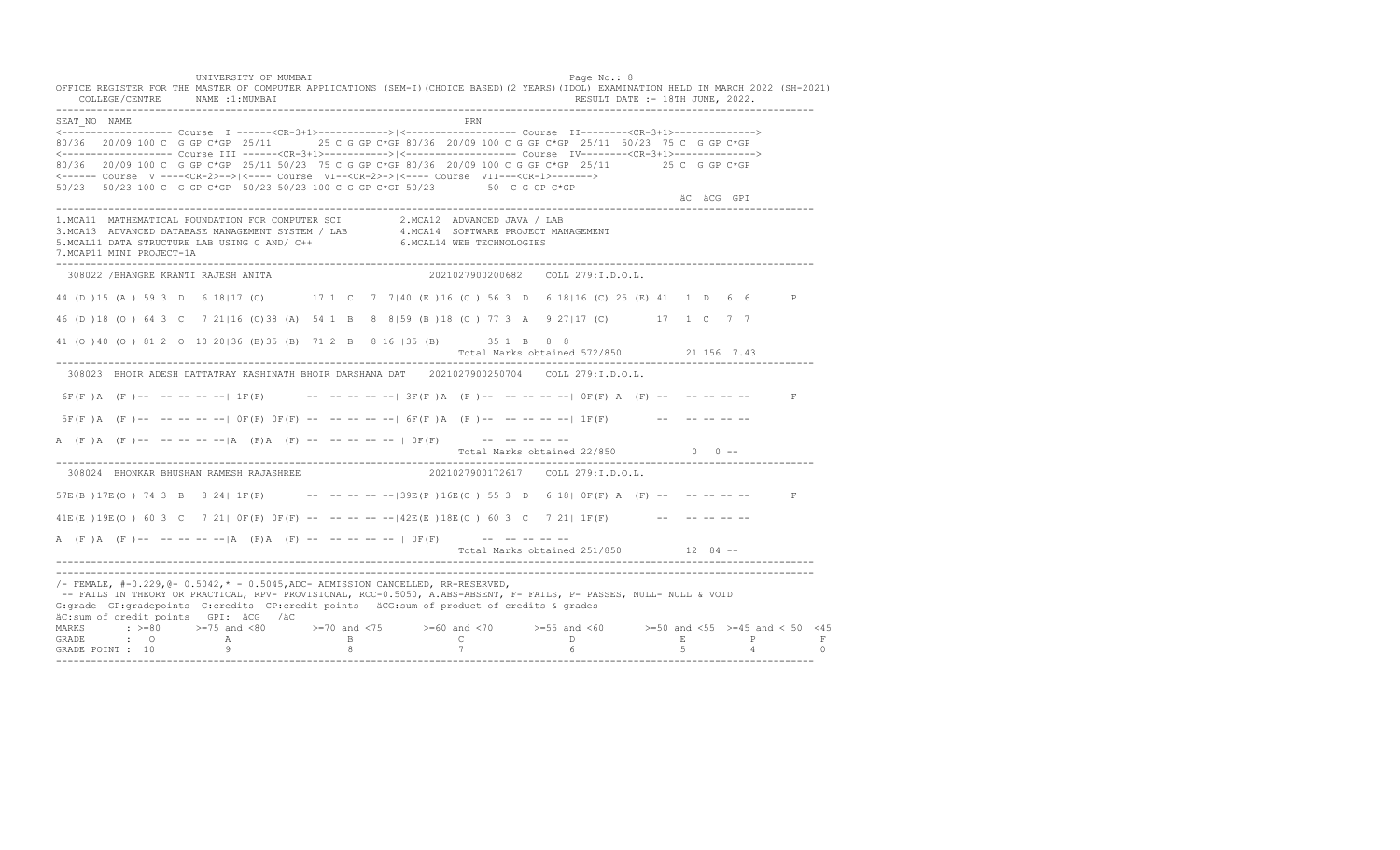UNIVERSITY OF MUMBAI Page No.: 9 OFFICE REGISTER FOR THE MASTER OF COMPUTER APPLICATIONS (SEM-I)(CHOICE BASED)(2 YEARS)(IDOL) EXAMINATION HELD IN MARCH 2022 (SH-2021) COLLEGE/CENTRE NAME :1:MUMBAI RESULT DATE :- 18TH JUNE, 2022. ---------------------------------------------------------------------------------------------------------------------------------- SEAT\_NO NAME PRIMAGE PRODUCED IN THE PRODUCED SEAT NO PRIMAGE PRIMAGE PRIMAGE PRIMAGE PRIMAGE PRIMAGE PRIMAGE PRIMAGE PRIMAGE PRIMAGE PRIMAGE PRIMAGE PRIMAGE PRIMAGE PRIMAGE PRIMAGE PRIMAGE PRIMAGE PRIMAGE PRIMAGE PRIMAGE <------------------- Course I ------<CR-3+1>------------>|<------------------- Course II--------<CR-3+1>--------------> 80/36 20/09 100 C G GP C\*GP 25/11 25 C G GP C\*GP 80/36 20/09 100 C G GP C\*GP 25/11 50/23 75 C G GP C\*GP <------------------- Course III ------<CR-3+1>----------->|<------------------- Course IV--------<CR-3+1>--------------> 80/36 20/09 100 C G GP C\*GP 25/11 50/23 75 C G GP C\*GP 80/36 20/09 100 C G GP C\*GP 25/11 25 C G GP C\*GP <------ Course V ----<CR-2>-->|<---- Course VI--<CR-2>->|<---- Course VII---<CR-1>-------> 50/23 50/23 100 C G GP C\*GP 50/23 50/23 100 C G GP C\*GP 50/23 50 C G GP C\*GP äC äCG GPI ä<sup>n v</sup>ächtliche State und der State und der State und der State und der State und der State und der State und der State und der State und der State und der State und der State und der State und der State und der ---------------------------------------------------------------------------------------------------------------------------------- 1.MCA11 MATHEMATICAL FOUNDATION FOR COMPUTER SCI 2.MCA12 ADVANCED JAVA / LAB 3.MCA13 ADVANCED DATABASE MANAGEMENT SYSTEM / LAB 4.MCA14 SOFTWARE PROJECT MANAGEMENT 5.MCAL11 DATA STRUCTURE LAB USING C AND/ C++ 6.MCAL14 WEB TECHNOLOGIES 7.MCAP11 MINI PROJECT-1A ---------------------------------------------------------------------------------------------------------------------------------- 308025 BITLA NILESH LAXMAN ANUSAYA 2021027900176503 COLL 279:I.D.O.L. 39 (P )18 (O ) 57 3 D 6 18|23 (O) 23 1 O 10 10|43 (E )16 (O ) 59 3 D 6 18|21 (O) 42 (O) 63 1 O 10 10 P 60 (A )18 (O ) 78 3 A 9 27|22 (O)29 (D) 51 1 C 7 7|68 (O )19 (O ) 87 3 O 10 30|23 (O) 23 1 O 10 10 29 (D )28 (D ) 57 2 D 6 12|43 (O)42 (O) 85 2 O 10 20 |41 (O) 41 1 O 10 10 Total Marks obtained 624/850 21 172 8.19 ---------------------------------------------------------------------------------------------------------------------------------- 308026 /BIYA SUSHMITA BALNARSAIAH KAVITHA 2021027900184634 COLL 279:I.D.O.L. 52 (C )19 (O ) 71 3 B 8 24|20 (O) 20 1 O 10 10|36 (P )16 (O ) 52 3 E 5 15|18 (B) 40 (O) 58 1 A 9 9 P 60 (A )18 (O ) 78 3 A 9 27|19 (A)42 (O) 61 1 O 10 10|55 (C )17 (O ) 72 3 B 8 24|20 (O) 20 1 O 10 10 43 (O )42 (O ) 85 2 O 10 20|43 (O)42 (O) 85 2 O 10 20 |42 (O) 42 1 O 10 10 Total Marks obtained 644/850 21 179 8.52 ---------------------------------------------------------------------------------------------------------------------------------- 308027 BOBADE AKASH APPA NANA BOBADE AKKA APPA BOBADE 2021027900255601 COLL 279:I.D.O.L. A (F )A (F )-- -- -- -- -- |A (F) -- -- -- -- -- |-A (F )A (F )-- -- -- -- -- |A (F) A (F) -- -- -- -- -- -- A A (F )A (F )-- -- -- -- -- |A (F)A (F) -- -- -- -- -- |A (F )A (F )-- -- -- -- -- -- |A (F) -- -- -- -- -- -- ABS A  $(F)$   $(A \cap (F)$  -- -- -- -- --  $|A \cap (F)$   $A \cap (F)$  -- -- -- -- --  $|A \cap (F)$  -- -- -- -- --Total Marks obtained  $0/850$  0 ------------------------------------------------------------------------------------------------------------------------------------ ----------------------------------------------------------------------------------------------------------------------------------  $/$ - FEMALE,  $#$ -0.229, @- 0.5042,  $*$  - 0.5045, ADC- ADMISSION CANCELLED, RR-RESERVED, -- FAILS IN THEORY OR PRACTICAL, RPV- PROVISIONAL, RCC-0.5050, A.ABS-ABSENT, F- FAILS, P- PASSES, NULL- NULL & VOID G:grade GP:gradepoints C:credits CP:credit points äCG:sum of product of credits & grades äC:sum of credit points GPI: äCG /äC MARKS : >=80 >=75 and <80 >=70 and <75 >=60 and <70 >=55 and <60 >=50 and <55 >=45 and < 50 <45 GRADE : O A B C D E P F GRADE POINT : 10 9 8 7 6 5 4 0 ----------------------------------------------------------------------------------------------------------------------------------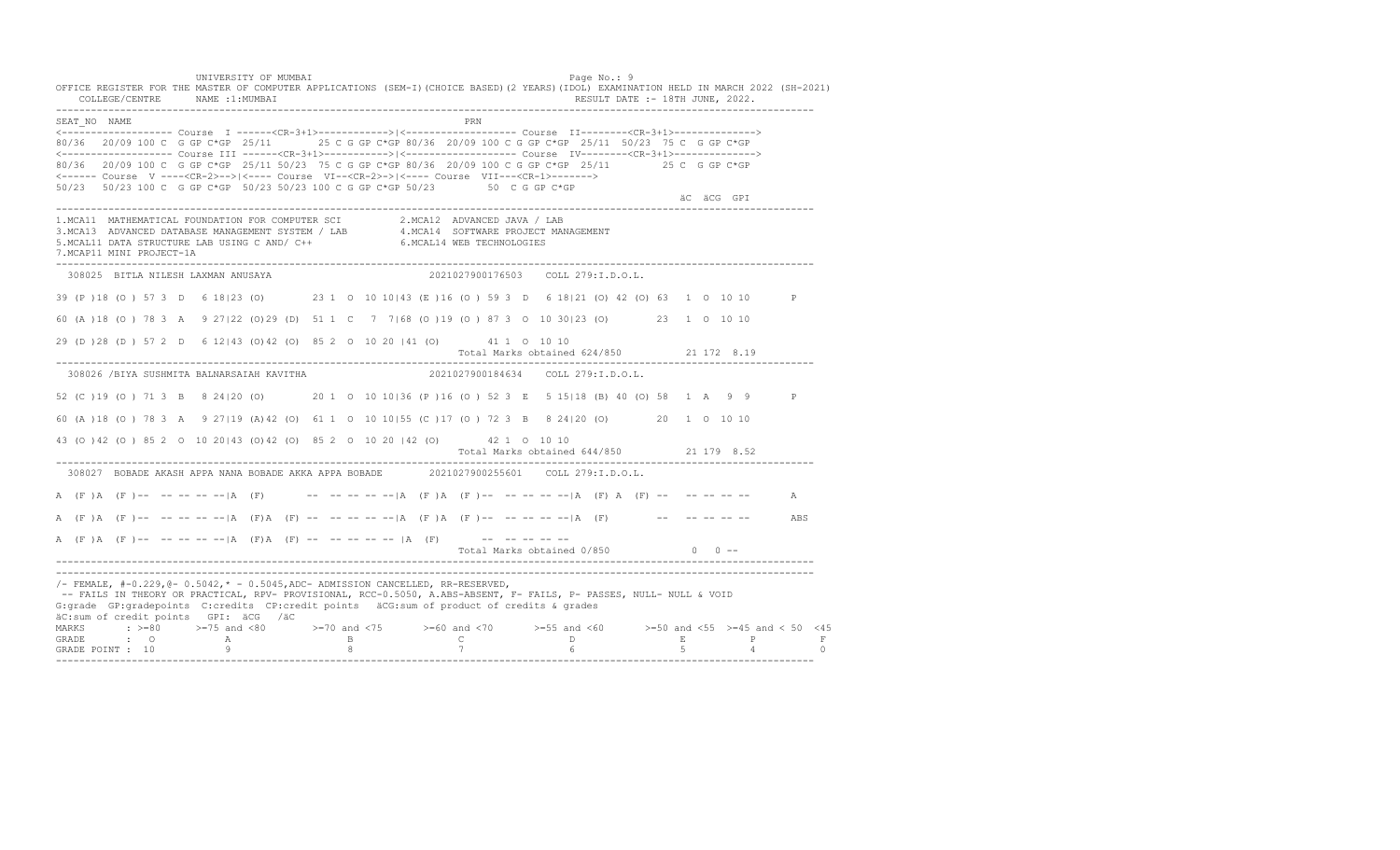UNIVERSITY OF MUMBAI PAGE OF THE PAGE OF THE PAGE OF THE PAGE OF THE PAGE OF THE PAGE OF THE PAGE OF THE PAGE OF THE PAGE OF THE PAGE OF THE PAGE OF THE PAGE OF THE PAGE OF THE PAGE OF THE PAGE OF THE PAGE OF THE PAGE OF T OFFICE REGISTER FOR THE MASTER OF COMPUTER APPLICATIONS (SEM-I)(CHOICE BASED)(2 YEARS)(IDOL) EXAMINATION HELD IN MARCH 2022 (SH-2021) COLLEGE/CENTRE NAME :1:MUMBAI RESULT DATE :- 18TH JUNE, 2022. ---------------------------------------------------------------------------------------------------------------------------------- SEAT\_NO NAME PRN <------------------- Course I ------<CR-3+1>------------>|<------------------- Course II--------<CR-3+1>--------------> 80/36 20/09 100 C G GP C\*GP 25/11 25 C G GP C\*GP 80/36 20/09 100 C G GP C\*GP 25/11 50/23 75 C G GP C\*GP <------------------- Course III ------<CR-3+1>----------->|<------------------- Course IV--------<CR-3+1>--------------> 80/36 20/09 100 C G GP C\*GP 25/11 50/23 75 C G GP C\*GP 80/36 20/09 100 C G GP C\*GP 25/11 25 C G GP C\*GP <------ Course V ----<CR-2>-->|<---- Course VI--<CR-2>->|<---- Course VII---<CR-1>-------> 50/23 50/23 100 C G GP C\*GP 50/23 50/23 100 C G GP C\*GP 50/23 50 C G GP C\*GP äC äCG GPI ä<sup>n v</sup>ächtliche State und der State und der State und der State und der State und der State und der State und der State und der State und der State und der State und der State und der State und der State und der ---------------------------------------------------------------------------------------------------------------------------------- 1.MCA11 MATHEMATICAL FOUNDATION FOR COMPUTER SCI 2.MCA12 ADVANCED JAVA / LAB<br>3.MCA13 ADVANCED DATABASE MANAGEMENT SYSTEM / LAB 4.MCA14 SOFTWARE PROJECT MANAGEMENT<br>5.MCAL11 DATA STRUCTURE LAB USI 7.MCAP11 MINI PROJECT-1A ---------------------------------------------------------------------------------------------------------------------------------- 308028 BORADE ROHAN NITIN ROHINI 2021027900209456 COLL 279:I.D.O.L. 67 (O )18 (O ) 85 3 O 10 30|18 (B) 18 1 B 8 8|50 (C )16 (O ) 66 3 C 7 21|17 (C) 31 (C) 48 1 C 7 7 P 46 (D )19 (O ) 65 3 C 7 21|17 (C)31 (C) 48 1 C 7 7|67 (O )20 (O ) 87 3 O 10 30|18 (B) 18 1 B 8 8 31 (C )30 (C ) 61 2 C 7 14|33 (C)32 (C) 65 2 C 7 14 |41 (O) 41 1 O 10 10 Total Marks obtained 602/850 21 170 8.10 ---------------------------------------------------------------------------------------------------------------------------------- 308029 BORADE VILAS PARMESHWAR YAMUNA 2021027900211471 COLL 279:I.D.O.L. 57 (B )17 (O ) 74 3 B 8 24|21 (O) 21 1 O 10 10|42 (E )14 (B ) 56 3 D 6 18|19 (A) 43 (O) 62 1 O 10 10 P 47 (D )19 (O ) 66 3 C 7 21|20 (O)37 (B) 57 1 A 9 9|52 (C )18 (O ) 70 3 B 8 24|21 (O) 21 1 O 10 10 36 (B )35 (B ) 71 2 B 8 16|42 (O)41 (O) 83 2 O 10 20 |42 (O) 42 1 O 10 10 Total Marks obtained 623/850 21 172 8.19 ---------------------------------------------------------------------------------------------------------------------------------- 308030 /BOROLE DIMPLE DATTATRAYA HARSHALA 66 (O )18 (O ) 84 3 O 10 30|20 (O) 20 1 O 10 10|43 (E )18 (O ) 61 3 C 7 21|18 (B) 46 (O) 64 1 O 10 10 P 63 (A )20 (O ) 83 3 O 10 30|19 (A)31 (C) 50 1 C 7 7|65 (O )20 (O ) 85 3 O 10 30|20 (O) 20 1 O 10 10 34 (C )33 (C ) 67 2 C 7 14|42 (O)41 (O) 83 2 O 10 20 |46 (O) 46 1 O 10 10 Total Marks obtained 663/850 21 192 9.14 ---------------------------------------------------------------------------------------------------------------------------------- ---------------------------------------------------------------------------------------------------------------------------------- /- FEMALE, #-0.229,@- 0.5042,\* - 0.5045,ADC- ADMISSION CANCELLED, RR-RESERVED, -- FAILS IN THEORY OR PRACTICAL, RPV- PROVISIONAL, RCC-0.5050, A.ABS-ABSENT, F- FAILS, P- PASSES, NULL- NULL & VOID G:grade GP:gradepoints C:credits CP:credit points äCG:sum of product of credits & grades äC:sum of credit points GPI: äCG /äC MARKS : >=80 >=75 and <80 >=70 and <75 >=60 and <70 >=55 and <60 >=50 and <55 >=45 and < 50 <45 GRADE : O A B C D E P F<br>GRADE POINT : 10 9 9 8 7 7 6 5 4 0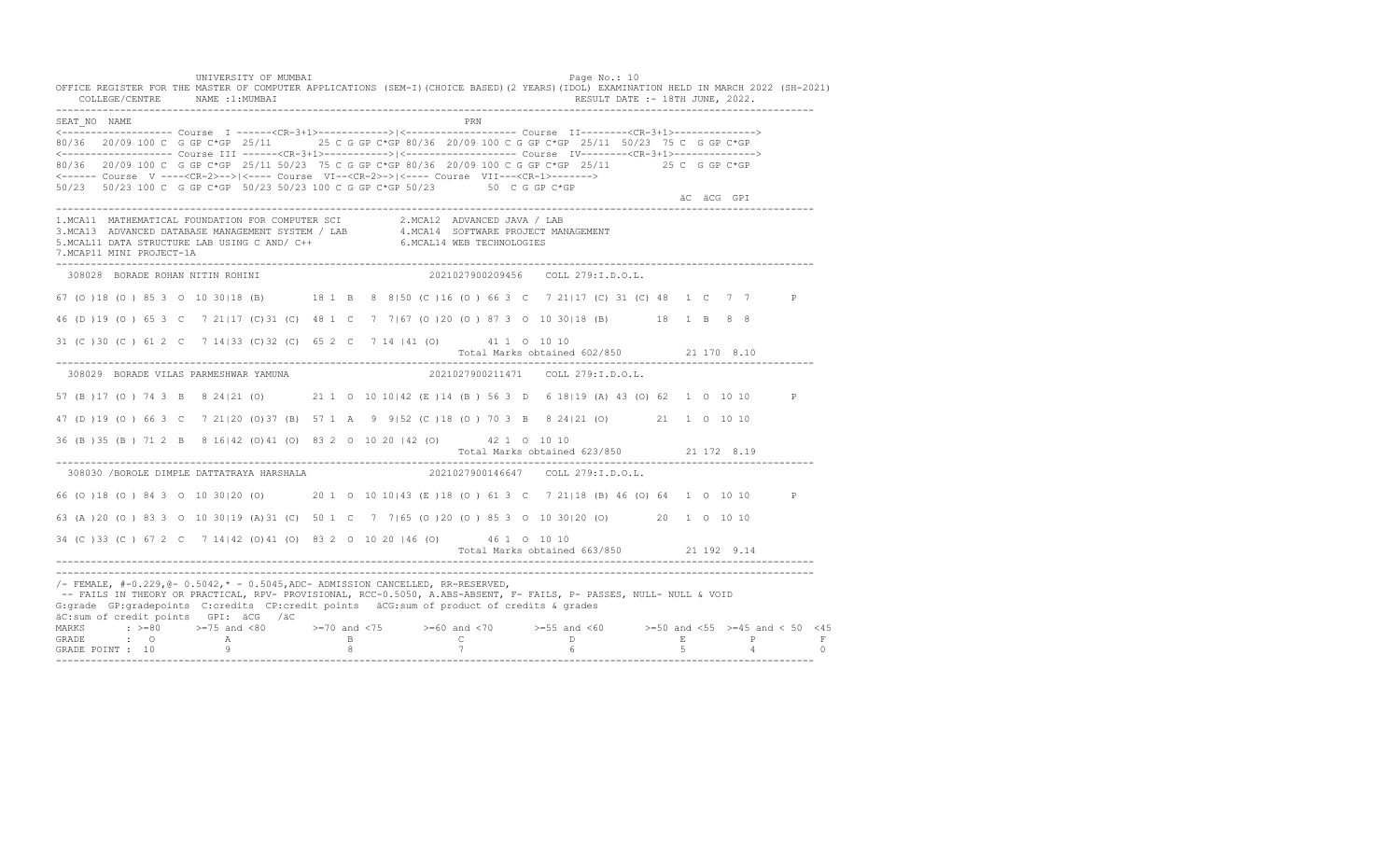UNIVERSITY OF MUMBAI PAGE OF THE PAGE OF THE PAGE OF THE PAGE OF THE PAGE OF THE PAGE OF THE PAGE OF THE PAGE OF THE PAGE OF THE PAGE OF THE PAGE OF THE PAGE OF THE PAGE OF THE PAGE OF THE PAGE OF THE PAGE OF THE PAGE OF T OFFICE REGISTER FOR THE MASTER OF COMPUTER APPLICATIONS (SEM-I)(CHOICE BASED)(2 YEARS)(IDOL) EXAMINATION HELD IN MARCH 2022 (SH-2021) COLLEGE/CENTRE NAME :1:MUMBAI RESULT DATE :- 18TH JUNE, 2022. ---------------------------------------------------------------------------------------------------------------------------------- SEAT\_NO NAME PRN <------------------- Course I ------<CR-3+1>------------>|<------------------- Course II--------<CR-3+1>--------------> 80/36 20/09 100 C G GP C\*GP 25/11 25 C G GP C\*GP 80/36 20/09 100 C G GP C\*GP 25/11 50/23 75 C G GP C\*GP <------------------- Course III ------<CR-3+1>----------->|<------------------- Course IV--------<CR-3+1>--------------> 80/36 20/09 100 C G GP C\*GP 25/11 50/23 75 C G GP C\*GP 80/36 20/09 100 C G GP C\*GP 25/11 25 C G GP C\*GP <------ Course V ----<CR-2>-->|<---- Course VI--<CR-2>->|<---- Course VII---<CR-1>-------> 50/23 50/23 100 C G GP C\*GP 50/23 50/23 100 C G GP C\*GP 50/23 50 C G GP C\*GP äC äCG GPI ä<sup>n v</sup>ächtliche State und der State und der State und der State und der State und der State und der State und der State und der State und der State und der State und der State und der State und der State und der ---------------------------------------------------------------------------------------------------------------------------------- 1.MCA11 MATHEMATICAL FOUNDATION FOR COMPUTER SCI 2.MCA12 ADVANCED JAVA / LAB<br>3.MCA13 ADVANCED DATABASE MANAGEMENT SYSTEM / LAB 4.MCA14 SOFTWARE PROJECT MANAGEMENT<br>5.MCAL11 DATA STRUCTURE LAB U 7.MCAP11 MINI PROJECT-1A ---------------------------------------------------------------------------------------------------------------------------------- 308031 /BUGADE PRANALI SHIVAJI YASHODA 2021027900209746 COLL 279:I.D.O.L. 43 (E )17 (O ) 60 3 C 7 21|21 (O) 21 1 O 10 10|41 (E )18 (O ) 59 3 D 6 18|19 (A) 40 (O) 59 1 A 9 9 P 55 (C )20 (O ) 75 3 A 9 27|20 (O)43 (O) 63 1 O 10 10|44 (D )20 (O ) 64 3 C 7 21|21 (O) 21 1 O 10 10 44 (O )43 (O ) 87 2 O 10 20|43 (O)42 (O) 85 2 O 10 20 |43 (O) 43 1 O 10 10 Total Marks obtained 637/850 21 176 8.38 ---------------------------------------------------------------------------------------------------------------------------------- 308032 CHALKE SIDDHESH VIJAY VANDANA 2021027900213214 COLL 279:I.D.O.L. 49 (C )17 (O ) 66 3 C 7 21|17 (C) 17 1 C 7 7|51 (C )18 (O ) 69 3 C 7 21|16 (C) 43 (O) 59 1 A 9 9 P 49 (C )19 (O ) 68 3 C 7 21|16 (C)36 (B) 52 1 C 7 7|62 (A )19 (O ) 81 3 O 10 30|17 (C) 17 1 C 7 7 38 (A )37 (B ) 75 2 A 9 18|38 (A)37 (B) 75 2 A 9 18 |36 (B) 36 1 B 8 8 Total Marks obtained 615/850 21 167 7.95 ---------------------------------------------------------------------------------------------------------------------------------- 308033 CHALKE SUDAY SANJAY SNEHAL 2021027900145064 COLL 279:I.D.O.L.  $10F(F)$  A (F)-- -- -- -- -- |A (F) -- -- -- -- -- -- -31F(F) A (F)-- -- -- -- -- |A (F) A (F) -- -- -- -- -- -- F  $39E(P)$  A  $(F)$  -- -- -- -- --  $|A$   $(F)$   $A$   $(F)$   $-$  -- -- -- -- --  $|13F(F)$  A  $(F)$  -- -- -- -- --  $|A$   $(F)$  -- -- -- -- -- --A  $(F)$   $(A \cap (F)$  -- -- -- -- --  $|A \cap (F)$   $A \cap (F)$  -- -- -- -- --  $|A \cap (F)$  -- -- -- -- --Total Marks obtained  $93/850$  0 ------------------------------------------------------------------------------------------------------------------------------------ ----------------------------------------------------------------------------------------------------------------------------------  $/$ - FEMALE,  $#$ -0.229, @- 0.5042,  $*$  - 0.5045, ADC- ADMISSION CANCELLED, RR-RESERVED, -- FAILS IN THEORY OR PRACTICAL, RPV- PROVISIONAL, RCC-0.5050, A.ABS-ABSENT, F- FAILS, P- PASSES, NULL- NULL & VOID G:grade GP:gradepoints C:credits CP:credit points äCG:sum of product of credits & grades äC:sum of credit points GPI: äCG /äC MARKS : >=80 >=75 and <80 >=70 and <75 >=60 and <70 >=55 and <60 >=50 and <55 >=45 and < 50 <45 GRADE : O A B C D E P F<br>GRADE POINT : 10 9 9 8 7 7 6 5 4 0 ----------------------------------------------------------------------------------------------------------------------------------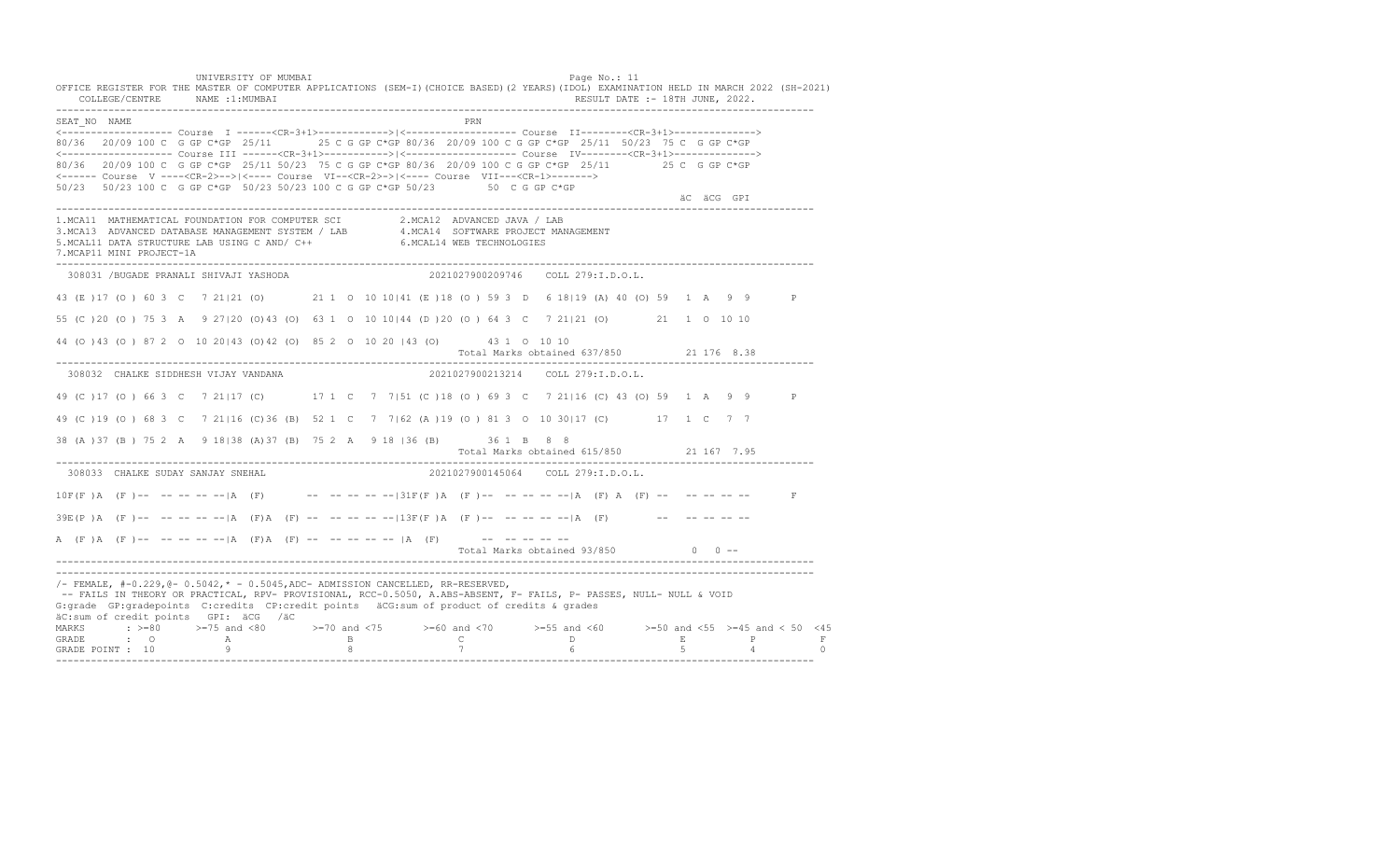UNIVERSITY OF MUMBAI PAGE OF THE PAGE OF THE PAGE OF THE PAGE OF THE PAGE OF THE PAGE OF THE PAGE OF THE PAGE OF THE PAGE OF THE PAGE OF THE PAGE OF THE PAGE OF THE PAGE OF THE PAGE OF THE PAGE OF THE PAGE OF THE PAGE OF T OFFICE REGISTER FOR THE MASTER OF COMPUTER APPLICATIONS (SEM-I)(CHOICE BASED)(2 YEARS)(IDOL) EXAMINATION HELD IN MARCH 2022 (SH-2021) COLLEGE/CENTRE NAME :1:MUMBAI RESULT DATE :- 18TH JUNE, 2022. ---------------------------------------------------------------------------------------------------------------------------------- SEAT\_NO NAME PRIMAGE PRODUCED IN THE PRODUCED SEAT NO PRIMAGE PRIMAGE PRIMAGE PRIMAGE PRIMAGE PRIMAGE PRIMAGE PRIMAGE PRIMAGE PRIMAGE PRIMAGE PRIMAGE PRIMAGE PRIMAGE PRIMAGE PRIMAGE PRIMAGE PRIMAGE PRIMAGE PRIMAGE PRIMAGE <------------------- Course I ------<CR-3+1>------------>|<------------------- Course II--------<CR-3+1>--------------> 80/36 20/09 100 C G GP C\*GP 25/11 25 C G GP C\*GP 80/36 20/09 100 C G GP C\*GP 25/11 50/23 75 C G GP C\*GP <------------------- Course III ------<CR-3+1>----------->|<------------------- Course IV--------<CR-3+1>--------------> 80/36 20/09 100 C G GP C\*GP 25/11 50/23 75 C G GP C\*GP 80/36 20/09 100 C G GP C\*GP 25/11 25 C G GP C\*GP <------ Course V ----<CR-2>-->|<---- Course VI--<CR-2>->|<---- Course VII---<CR-1>-------> 50/23 50/23 100 C G GP C\*GP 50/23 50/23 100 C G GP C\*GP 50/23 50 C G GP C\*GP äC äCG GPI ä<sup>n v</sup>ächtliche State und der State und der State und der State und der State und der State und der State und der State und der State und der State und der State und der State und der State und der State und der ---------------------------------------------------------------------------------------------------------------------------------- 1.MCA11 MATHEMATICAL FOUNDATION FOR COMPUTER SCI 2.MCA12 ADVANCED JAVA / LAB<br>3.MCA13 ADVANCED DATABASE MANAGEMENT SYSTEM / LAB 4.MCA14 SOFTWARE PROJECT MANAGEMENT<br>5.MCAL11 DATA STRUCTURE LAB USI 7.MCAP11 MINI PROJECT-1A ---------------------------------------------------------------------------------------------------------------------------------- 308034 CHALLA ESHWA YADAIAH ANASURYA 2021027900247652 COLL 279:I.D.O.L. 63E(A )18E(O ) 81 3 O 10 30| 1F(F) -- -- -- -- --|45E(D )18E(O ) 63 3 C 7 21| 0F(F) A (F) -- -- -- -- -- F 53E(C )18E(O ) 71 3 B 8 24| 0F(F) 0F(F) -- -- -- -- --|50E(C )19E(O ) 69 3 C 7 21| 1F(F) -- -- -- -- -- A (F)A (F)-- -- -- -- -- |A (F)A (F) -- -- -- -- -- |26E(E) 26 1 E 5 5 Total Marks obtained 312/850 13 101 ------------------------------------------------------------------------------------------------------------------------------------ 308035 CHAPA MADHUKAR SUDHARSHAN BHARATHI 2021027900246552 COLL 279:I.D.O.L. 29F(F )15E(A )-- -- -- -- --|23E(O) 23 1 O 10 10|32F(F )16E(O )-- -- -- -- --|21E(O) 35E(B) 56 1 A 9 9 F 45E(D )15E(A ) 60 3 C 7 21|22E(O)38E(A) 60 1 O 10 10|53E(C )19E(O ) 72 3 B 8 24|23E(O) 23 1 O 10 10 37E(B )36E(B ) 73 2 B 8 16|34E(C)33E(C) 67 2 C 7 14 |34E(C) 34 1 C 7 7 Total Marks obtained 560/850 15 121 -- ---------------------------------------------------------------------------------------------------------------------------------- 308036 CHATURVEDI SWAPNIL RAJESH KIRAN 66 (O )17 (O ) 83 3 O 10 30|19 (A) 19 1 A 9 9|44 (D )18 (O ) 62 3 C 7 21|18 (B) 41 (O) 59 1 A 9 9 P 47 (D )19 (O ) 66 3 C 7 21|18 (B)41 (O) 59 1 A 9 9|57 (B )20 (O ) 77 3 A 9 27|19 (A) 19 1 A 9 9 42 (O )41 (O ) 83 2 O 10 20|42 (O)41 (O) 83 2 O 10 20 |43 (O) 43 1 O 10 10 Total Marks obtained 653/850 21 185 8.81 ---------------------------------------------------------------------------------------------------------------------------------- ---------------------------------------------------------------------------------------------------------------------------------- /- FEMALE, #-0.229,@- 0.5042,\* - 0.5045,ADC- ADMISSION CANCELLED, RR-RESERVED, -- FAILS IN THEORY OR PRACTICAL, RPV- PROVISIONAL, RCC-0.5050, A.ABS-ABSENT, F- FAILS, P- PASSES, NULL- NULL & VOID G:grade GP:gradepoints C:credits CP:credit points äCG:sum of product of credits & grades äC:sum of credit points GPI: äCG /äC MARKS : >=80 >=75 and <80 >=70 and <75 >=60 and <70 >=55 and <60 >=50 and <55 >=45 and < 50 <45 GRADE : O A B C D E P F GRADE POINT : 10 9 8 7 6 5 4 0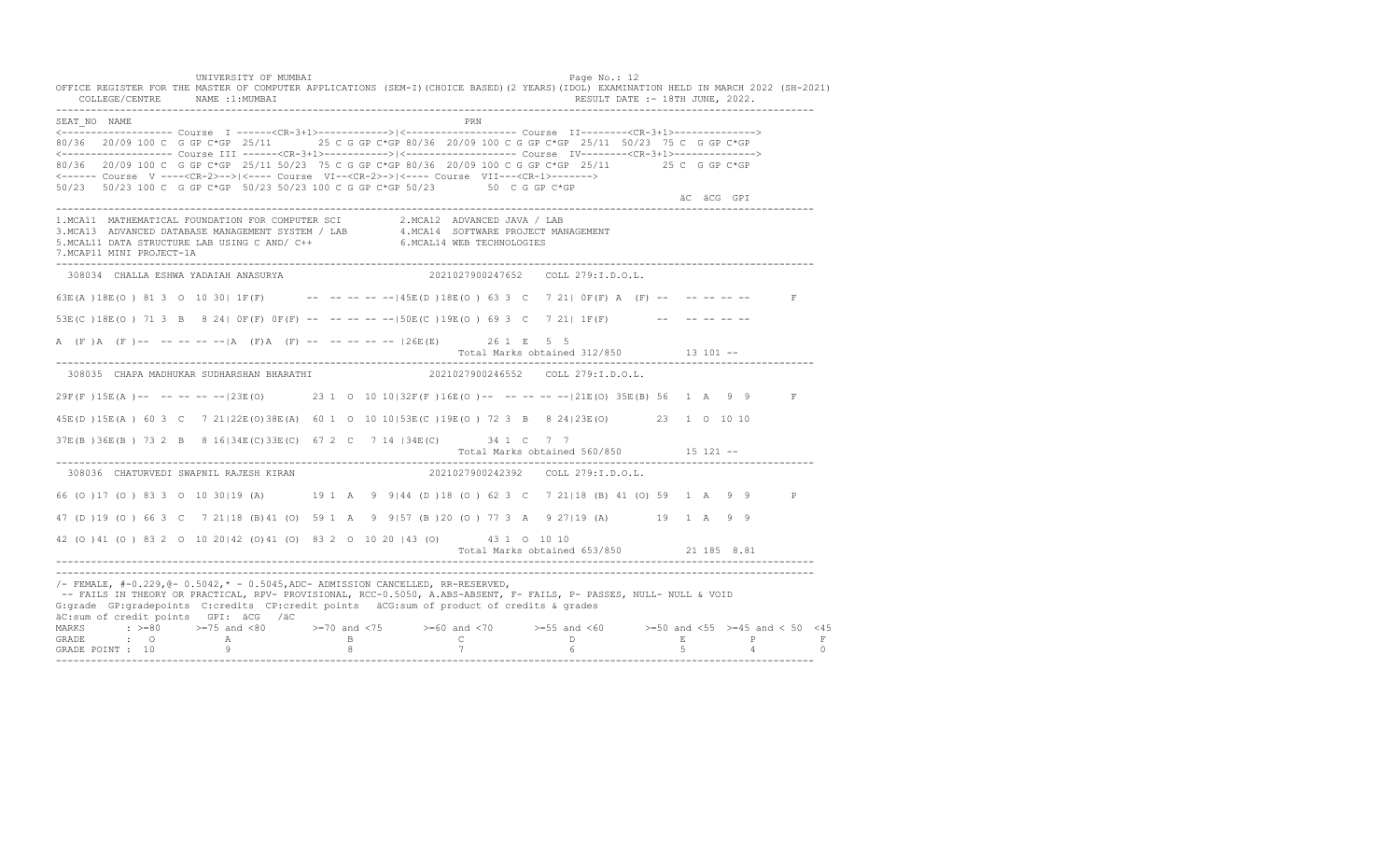UNIVERSITY OF MUMBAI PAGE OF THE PAGE OF THE PAGE OF THE PAGE OF THE PAGE OF THE PAGE OF THE PAGE OF THE PAGE OF THE PAGE OF THE PAGE OF THE PAGE OF THE PAGE OF THE PAGE OF THE PAGE OF THE PAGE OF THE PAGE OF THE PAGE OF T OFFICE REGISTER FOR THE MASTER OF COMPUTER APPLICATIONS (SEM-I)(CHOICE BASED)(2 YEARS)(IDOL) EXAMINATION HELD IN MARCH 2022 (SH-2021) COLLEGE/CENTRE NAME :1:MUMBAI RESULT DATE :- 18TH JUNE, 2022. ---------------------------------------------------------------------------------------------------------------------------------- SEAT\_NO NAME <------------------- Course I ------<CR-3+1>------------>|<------------------- Course II--------<CR-3+1>--------------> 80/36 20/09 100 C G GP C\*GP 25/11 25 C G GP C\*GP 80/36 20/09 100 C G GP C\*GP 25/11 50/23 75 C G GP C\*GP <------------------- Course III ------<CR-3+1>----------->|<------------------- Course IV--------<CR-3+1>--------------> 80/36 20/09 100 C G GP C\*GP 25/11 50/23 75 C G GP C\*GP 80/36 20/09 100 C G GP C\*GP 25/11 25 C G GP C\*GP <------ Course V ----<CR-2>-->|<---- Course VI--<CR-2>->|<---- Course VII---<CR-1>-------> 50/23 50/23 100 C G GP C\*GP 50/23 50/23 100 C G GP C\*GP 50/23 50 C G GP C\*GP äC äCG GPI ä<sup>n v</sup>ächtliche State und der State und der State und der State und der State und der State und der State und der State und der State und der State und der State und der State und der State und der State und der ---------------------------------------------------------------------------------------------------------------------------------- 1.MCA11 MATHEMATICAL FOUNDATION FOR COMPUTER SCI 2.MCA12 ADVANCED JAVA / LAB<br>3.MCA13 ADVANCED DATABASE MANAGEMENT SYSTEM / LAB 4.MCA14 SOFTWARE PROJECT MANAGEMENT<br>5.MCAL11 DATA STRUCTURE LAB USI 7.MCAP11 MINI PROJECT-1A ---------------------------------------------------------------------------------------------------------------------------------- 308037 CHAUDHARI TEJAS PRAMOD NILIMA 2021027900231452 COLL 279:I.D.O.L. 51 (C )10 (E ) 61 3 C 7 21|21 (O) 21 1 O 10 10|55 (C )17 (O ) 72 3 B 8 24|19 (A) 45 (O) 64 1 O 10 10 P 48 (C )20 (O ) 68 3 C 7 21|20 (O)34 (C) 54 1 B 8 8|58 (B )20 (O ) 78 3 A 9 27|21 (O) 21 1 O 10 10 26 (E )25 (E ) 51 2 E 5 10|37 (B)36 (B) 73 2 B 8 16 |37 (B) 37 1 B 8 8 Total Marks obtained 600/850 21 165 7.86 ---------------------------------------------------------------------------------------------------------------------------------- 308038 CHAUDHARY RAMLAKHAN RAMRAJ GEETA DEVI 2021027900235314 COLL 279:I.D.O.L. 55 (C )17 (O ) 72 3 B 8 24|20 (O) 20 1 O 10 10|52 (C )14 (B ) 66 3 C 7 21|18 (B) 40 (O) 58 1 A 9 9 P 50 (C )18 (O ) 68 3 C 7 21|19 (A)42 (O) 61 1 O 10 10|52 (C )19 (O ) 71 3 B 8 24|20 (O) 20 1 O 10 10 41 (O )40 (O ) 81 2 O 10 20|41 (O)40 (O) 81 2 O 10 20 |42 (O) 42 1 O 10 10 Total Marks obtained 640/850 21 179 8.52 ---------------------------------------------------------------------------------------------------------------------------------- 308039 CHAURASIA SHUBHAM SURESH USHA 57 (B ) 17 (O ) 74 3 B 8 24 | 17 (C) 17 1 C 7 7 | 50 (C ) 17 (O ) 67 3 C 7 21 | 16 (C) 33 (C) 49 1 C 7 7 P 53 (C )18 (O ) 71 3 B 8 24|16 (C)36 (B) 52 1 C 7 7|54 (C )18 (O ) 72 3 B 8 24|17 (C) 17 1 C 7 7 32 (C )31 (C ) 63 2 C 7 14|35 (B)34 (C) 69 2 C 7 14 |26 (E) 26 1 E 5 5 Total Marks obtained 577/850 21 154 7.33 ---------------------------------------------------------------------------------------------------------------------------------- ---------------------------------------------------------------------------------------------------------------------------------- /- FEMALE, #-0.229,@- 0.5042,\* - 0.5045,ADC- ADMISSION CANCELLED, RR-RESERVED, -- FAILS IN THEORY OR PRACTICAL, RPV- PROVISIONAL, RCC-0.5050, A.ABS-ABSENT, F- FAILS, P- PASSES, NULL- NULL & VOID G:grade GP:gradepoints C:credits CP:credit points äCG:sum of product of credits & grades äC:sum of credit points GPI: äCG /äC MARKS : >=80 >=75 and <80 >=70 and <75 >=60 and <70 >=55 and <60 >=50 and <55 >=45 and < 50 <45 GRADE : O A B C D E P F GRADE POINT : 10 9 8 7 6 5 4 0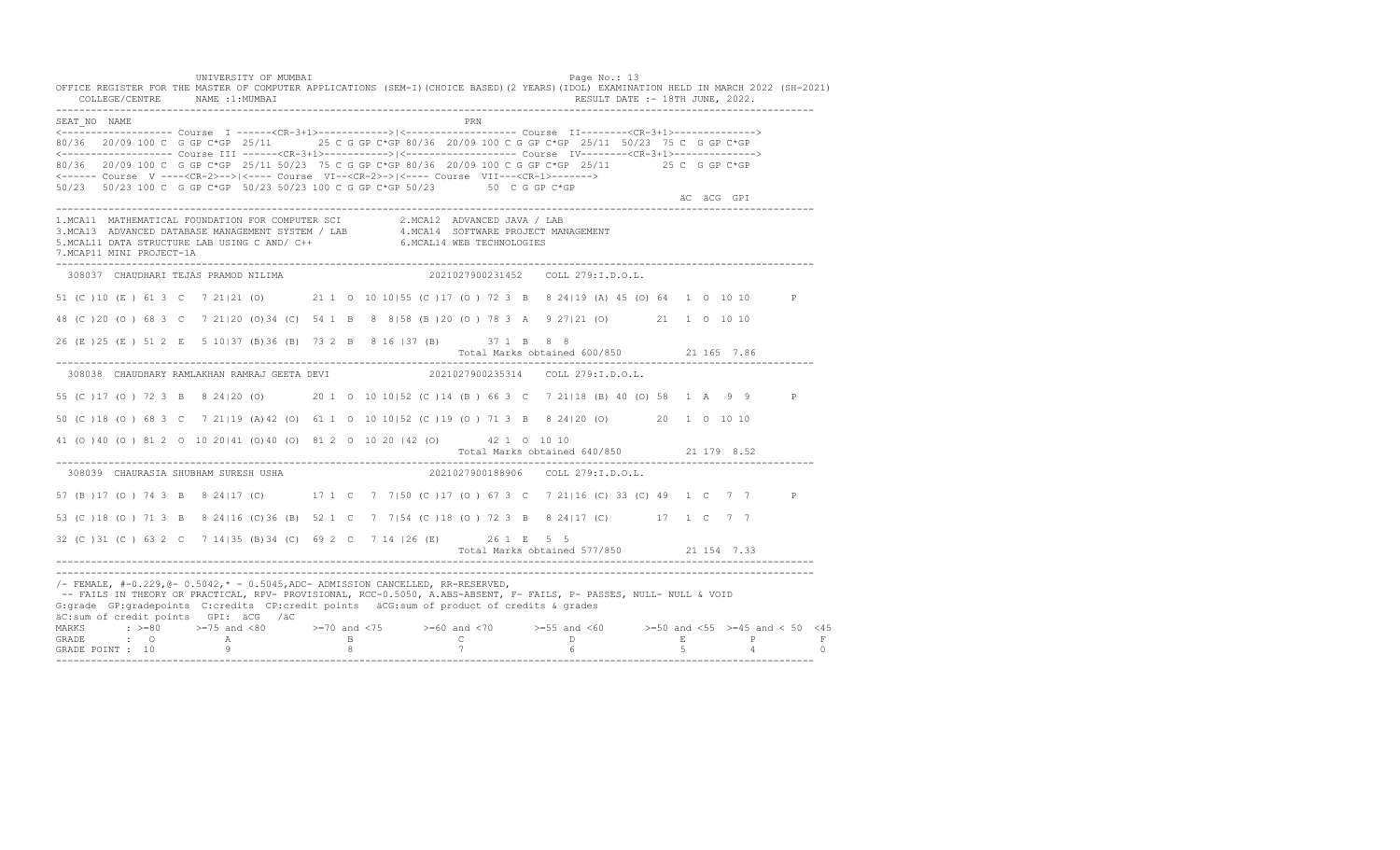UNIVERSITY OF MUMBAI PAGE OF THE PAGE OF THE PAGE OF THE PAGE OF THE PAGE OF THE PAGE OF THE PAGE OF THE PAGE OF THE PAGE OF THE PAGE OF THE PAGE OF THE PAGE OF THE PAGE OF THE PAGE OF THE PAGE OF THE PAGE OF THE PAGE OF T OFFICE REGISTER FOR THE MASTER OF COMPUTER APPLICATIONS (SEM-I)(CHOICE BASED)(2 YEARS)(IDOL) EXAMINATION HELD IN MARCH 2022 (SH-2021) COLLEGE/CENTRE NAME :1:MUMBAI RESULT DATE :- 18TH JUNE, 2022. ---------------------------------------------------------------------------------------------------------------------------------- SEAT\_NO NAME <------------------- Course I ------<CR-3+1>------------>|<------------------- Course II--------<CR-3+1>--------------> 80/36 20/09 100 C G GP C\*GP 25/11 25 C G GP C\*GP 80/36 20/09 100 C G GP C\*GP 25/11 50/23 75 C G GP C\*GP <------------------- Course III ------<CR-3+1>----------->|<------------------- Course IV--------<CR-3+1>--------------> 80/36 20/09 100 C G GP C\*GP 25/11 50/23 75 C G GP C\*GP 80/36 20/09 100 C G GP C\*GP 25/11 25 C G GP C\*GP <------ Course V ----<CR-2>-->|<---- Course VI--<CR-2>->|<---- Course VII---<CR-1>-------> 50/23 50/23 100 C G GP C\*GP 50/23 50/23 100 C G GP C\*GP 50/23 50 C G GP C\*GP äC äCG GPI ä<sup>n v</sup>ächtliche State und der State und der State und der State und der State und der State und der State und der State und der State und der State und der State und der State und der State und der State und der ---------------------------------------------------------------------------------------------------------------------------------- 1.MCA11 MATHEMATICAL FOUNDATION FOR COMPUTER SCI 2.MCA12 ADVANCED JAVA / LAB<br>3.MCA13 ADVANCED DATABASE MANAGEMENT SYSTEM / LAB 4.MCA14 SOFTWARE PROJECT MANAGEMENT<br>5.MCAL11 DATA STRUCTURE LAB USI 7.MCAP11 MINI PROJECT-1A ---------------------------------------------------------------------------------------------------------------------------------- 308040 CHHEDA KEVAL VINOD MEENA 2021027900200411 COLL 279:I.D.O.L. 56 (B )17 (O ) 73 3 B 8 24|20 (O) 20 1 O 10 10|45 (D )18 (O ) 63 3 C 7 21|18 (B) 45 (O) 63 1 O 10 10 P 64 (O )18 (O ) 82 3 O 10 30|19 (A)42 (O) 61 1 O 10 10|53 (C )20 (O ) 73 3 B 8 24|20 (O) 20 1 O 10 10 43 (O )42 (O ) 85 2 O 10 20|41 (O)40 (O) 81 2 O 10 20 |43 (O) 43 1 O 10 10 Total Marks obtained 664/850 21 189 9.00 ---------------------------------------------------------------------------------------------------------------------------------- 308041 /CHOUDHARI SANDHYA VASANT LATA 2021027900157982 COLL 279:I.D.O.L. 19F(F )14E(B )-- -- -- -- --|18E(B) 18 1 B 8 8|37E(P )17E(O ) 54 3 E 5 15|17E(C) 33E(C) 50 1 C 7 7 F 39E(P )15E(A ) 54 3 E 5 15|17E(C)40E(O) 57 1 A 9 9|41E(E )17E(O ) 58 3 D 6 18|18E(B) 18 1 B 8 8 36E(B )35E(B ) 71 2 B 8 16|45E(O)44E(O) 89 2 O 10 20 |44E(O) 44 1 O 10 10 Total Marks obtained 546/850 18 126 ------------------------------------------------------------------------------------------------------------------------------------ 308042 /CHOUDHARY DEEPA ANJEEV NUTAN 53 (C )19 (O ) 72 3 B 8 24|19 (A) 19 1 A 9 9|49 (C )18 (O ) 67 3 C 7 21|18 (B) 42 (O) 60 1 O 10 10 P 62 (A )20 (O ) 82 3 O 10 30|18 (B)39 (A) 57 1 A 9 9|51 (C )19 (O ) 70 3 B 8 24|19 (A) 19 1 A 9 9 47 (O )46 (O ) 93 2 O 10 20|42 (O)41 (O) 83 2 O 10 20 |38 (A) 38 1 A 9 9 Total Marks obtained 660/850 21 185 8.81 ---------------------------------------------------------------------------------------------------------------------------------- ---------------------------------------------------------------------------------------------------------------------------------- /- FEMALE, #-0.229,@- 0.5042,\* - 0.5045,ADC- ADMISSION CANCELLED, RR-RESERVED, -- FAILS IN THEORY OR PRACTICAL, RPV- PROVISIONAL, RCC-0.5050, A.ABS-ABSENT, F- FAILS, P- PASSES, NULL- NULL & VOID G:grade GP:gradepoints C:credits CP:credit points äCG:sum of product of credits & grades äC:sum of credit points GPI: äCG /äC MARKS : >=80 >=75 and <80 >=70 and <75 >=60 and <70 >=55 and <60 >=50 and <55 >=45 and < 50 <45 GRADE : O A B C D E P F<br>GRADE POINT : 10 9 9 8 7 7 6 5 4 0 ----------------------------------------------------------------------------------------------------------------------------------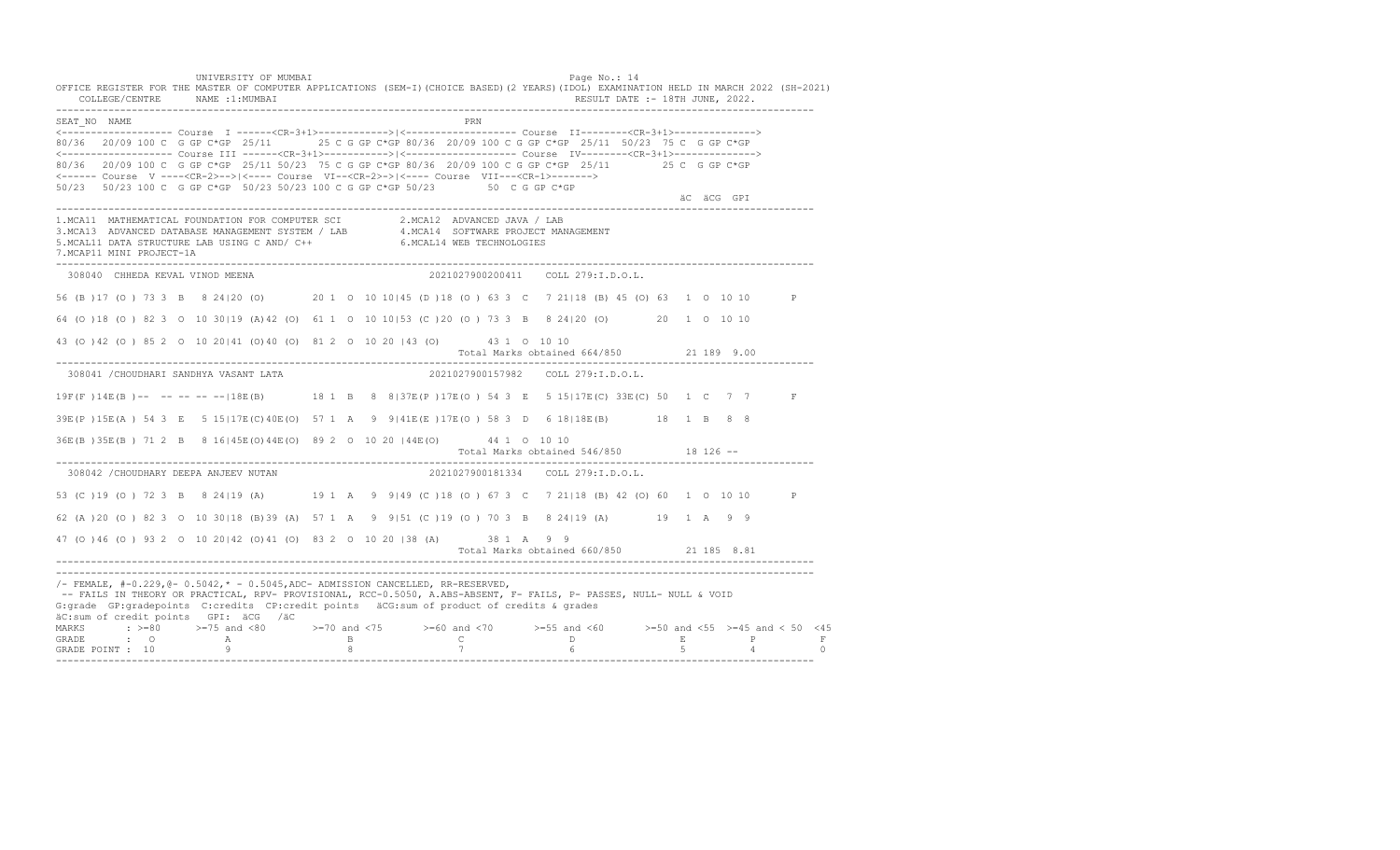UNIVERSITY OF MUMBAI PAGE OF THE PAGE OF THE PAGE OF THE PAGE OF THE PAGE OF THE PAGE OF THE PAGE OF THE PAGE OF THE PAGE OF THE PAGE OF THE PAGE OF THE PAGE OF THE PAGE OF THE PAGE OF THE PAGE OF THE PAGE OF THE PAGE OF T OFFICE REGISTER FOR THE MASTER OF COMPUTER APPLICATIONS (SEM-I)(CHOICE BASED)(2 YEARS)(IDOL) EXAMINATION HELD IN MARCH 2022 (SH-2021) COLLEGE/CENTRE NAME :1:MUMBAI RESULT DATE :- 18TH JUNE, 2022. ---------------------------------------------------------------------------------------------------------------------------------- SEAT\_NO NAME PRN <------------------- Course I ------<CR-3+1>------------>|<------------------- Course II--------<CR-3+1>--------------> 80/36 20/09 100 C G GP C\*GP 25/11 25 C G GP C\*GP 80/36 20/09 100 C G GP C\*GP 25/11 50/23 75 C G GP C\*GP <------------------- Course III ------<CR-3+1>----------->|<------------------- Course IV--------<CR-3+1>--------------> 80/36 20/09 100 C G GP C\*GP 25/11 50/23 75 C G GP C\*GP 80/36 20/09 100 C G GP C\*GP 25/11 25 C G GP C\*GP <------ Course V ----<CR-2>-->|<---- Course VI--<CR-2>->|<---- Course VII---<CR-1>-------> 50/23 50/23 100 C G GP C\*GP 50/23 50/23 100 C G GP C\*GP 50/23 50 C G GP C\*GP äC äCG GPI ä<sup>n v</sup>ächtliche State und der State und der State und der State und der State und der State und der State und der State und der State und der State und der State und der State und der State und der State und der ---------------------------------------------------------------------------------------------------------------------------------- 1.MCA11 MATHEMATICAL FOUNDATION FOR COMPUTER SCI 2.MCA12 ADVANCED JAVA / LAB 3.MCA13 ADVANCED DATABASE MANAGEMENT SYSTEM / LAB 4.MCA14 SOFTWARE PROJECT MANAGEMENT 5.MCAL11 DATA STRUCTURE LAB USING C AND/ C++ 6.MCAL14 WEB TECHNOLOGIES 7.MCAP11 MINI PROJECT-1A ---------------------------------------------------------------------------------------------------------------------------------- 308043 DALAL SUDEEN AJIT SNEHA 2021027900148503 COLL 279:I.D.O.L. 51 (C )17 (O ) 68 3 C 7 21|23 (O) 23 1 O 10 10|57 (B )17 (O ) 74 3 B 8 24|22 (O) 44 (O) 66 1 O 10 10 P 62 (A )20 (O ) 82 3 O 10 30|23 (O)46 (O) 69 1 O 10 10|65 (O )18 (O ) 83 3 O 10 30|24 (O) 24 1 O 10 10 46 (O )45 (O ) 91 2 O 10 20|47 (O)50 (O) 97 2 O 10 20 |50 (O) 50 1 O 10 10 Total Marks obtained 727/850 21 195 9.29 ---------------------------------------------------------------------------------------------------------------------------------- 308044 DAS ANIL BAPUNATH GOLAPI 2021027900257406 COLL 279:I.D.O.L.  $16F(F)$  A  $(F)$  -- -- -- -- -- |  $1F(F)$  -- -- -- -- -- --  $-134F(F)$  A  $(F)$  -- -- -- -- --  $-10F(F)$  A  $(F)$  -- -- -- -- -- -- $31F(F)$  A (F )-- -- -- -- -- | OF(F) OF(F) -- -- -- -- --|57E(B )A (F )-- -- -- -- --| 1F(F) -- -- -- -- -- --A (F )A (F )-- -- -- -- -- |A (F)A (F) -- -- -- -- -- | OF(F) -- -- -- -- -- --Total Marks obtained  $140/850$  0 ------------------------------------------------------------------------------------------------------------------------------------ 308045 /DASARI RATHNA NAGABHUSHAN LALITHA 58 (B )17 (O ) 75 3 A 9 27|17 (C) 17 1 C 7 7|42 (E )17 (O ) 59 3 D 6 18|16 (C) 41 (O) 57 1 A 9 9 P 53 (C )19 (O ) 72 3 B 8 24|16 (C)38 (A) 54 1 B 8 8|60 (A )20 (O ) 80 3 O 10 30|17 (C) 17 1 C 7 7 34 (C )33 (C ) 67 2 C 7 14|45 (O)44 (O) 89 2 O 10 20 |26 (E) 26 1 E 5 5 Total Marks obtained 613/850 21 169 8.05 ---------------------------------------------------------------------------------------------------------------------------------- ---------------------------------------------------------------------------------------------------------------------------------- /- FEMALE, #-0.229,@- 0.5042,\* - 0.5045,ADC- ADMISSION CANCELLED, RR-RESERVED, -- FAILS IN THEORY OR PRACTICAL, RPV- PROVISIONAL, RCC-0.5050, A.ABS-ABSENT, F- FAILS, P- PASSES, NULL- NULL & VOID G:grade GP:gradepoints C:credits CP:credit points äCG:sum of product of credits & grades äC:sum of credit points GPI: äCG /äC MARKS : >=80 >=75 and <80 >=70 and <75 >=60 and <70 >=55 and <60 >=50 and <55 >=45 and < 50 <45 GRADE : O A B C D E P F GRADE POINT : 10 9 8 7 6 5 4 0 ----------------------------------------------------------------------------------------------------------------------------------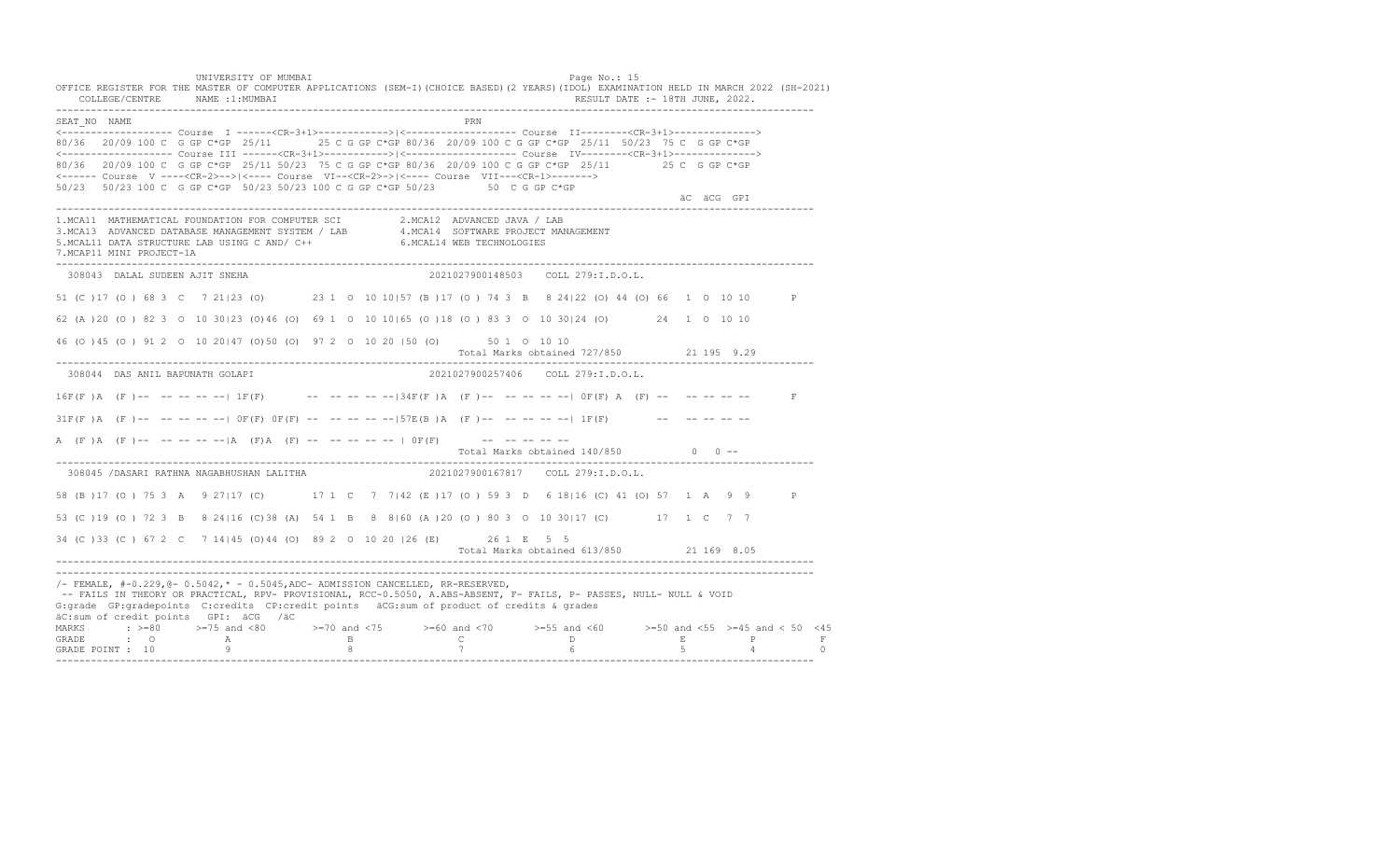UNIVERSITY OF MUMBAI PAGE OF THE PAGE OF THE PAGE OF THE PAGE OF THE PAGE OF THE PAGE OF THE PAGE OF THE PAGE OF THE PAGE OF THE PAGE OF THE PAGE OF THE PAGE OF THE PAGE OF THE PAGE OF THE PAGE OF THE PAGE OF THE PAGE OF T OFFICE REGISTER FOR THE MASTER OF COMPUTER APPLICATIONS (SEM-I)(CHOICE BASED)(2 YEARS)(IDOL) EXAMINATION HELD IN MARCH 2022 (SH-2021) COLLEGE/CENTRE NAME :1:MUMBAI RESULT DATE :- 18TH JUNE, 2022. ---------------------------------------------------------------------------------------------------------------------------------- SEAT\_NO NAME PRN <------------------- Course I ------<CR-3+1>------------>|<------------------- Course II--------<CR-3+1>--------------> 80/36 20/09 100 C G GP C\*GP 25/11 25 C G GP C\*GP 80/36 20/09 100 C G GP C\*GP 25/11 50/23 75 C G GP C\*GP <------------------- Course III ------<CR-3+1>----------->|<------------------- Course IV--------<CR-3+1>--------------> 80/36 20/09 100 C G GP C\*GP 25/11 50/23 75 C G GP C\*GP 80/36 20/09 100 C G GP C\*GP 25/11 25 C G GP C\*GP <------ Course V ----<CR-2>-->|<---- Course VI--<CR-2>->|<---- Course VII---<CR-1>-------> 50/23 50/23 100 C G GP C\*GP 50/23 50/23 100 C G GP C\*GP 50/23 50 C G GP C\*GP äC äCG GPI ä<sup>n v</sup>ächtliche State und der State und der State und der State und der State und der State und der State und der State und der State und der State und der State und der State und der State und der State und der ---------------------------------------------------------------------------------------------------------------------------------- 1.MCA11 MATHEMATICAL FOUNDATION FOR COMPUTER SCI 2.MCA12 ADVANCED JAVA / LAB<br>3.MCA13 ADVANCED DATABASE MANAGEMENT SYSTEM / LAB 4.MCA14 SOFTWARE PROJECT MANAGEMENT<br>5.MCAL11 DATA STRUCTURE LAB US 7.MCAP11 MINI PROJECT-1A ---------------------------------------------------------------------------------------------------------------------------------- 308046 DAUNDKAR SHRAVAN SHIVAJI ANITA 2021027900199692 COLL 279:I.D.O.L. 47 (D )18 (O ) 65 3 C 7 21|17 (C) 17 1 C 7 7|36 (P )17 (O ) 53 3 E 5 15|16 (C) 32 (C) 48 1 C 7 7 P 57 (B )20 (O ) 77 3 A 9 27|16 (C)33 (C) 49 1 C 7 7|63 (A )20 (O ) 83 3 O 10 30|17 (C) 17 1 C 7 7 38 (A )37 (B ) 75 2 A 9 18|42 (O)41 (O) 83 2 O 10 20 |26 (E) 26 1 E 5 5 Total Marks obtained 593/850 21 164 7.81 ---------------------------------------------------------------------------------------------------------------------------------- 308047 DAVE JUGAL RAJESH KALAVATI 2021027900240114 COLL 279:I.D.O.L. 40 (E )19 (O ) 59 3 D 6 18|21 (O) 21 1 O 10 10|44 (D )17 (O ) 61 3 C 7 21|19 (A) 40 (O) 59 1 A 9 9 P 36 (P )18 (O ) 54 3 E 5 15|20 (O)43 (O) 63 1 O 10 10|40 (E )17 (O ) 57 3 D 6 18|21 (O) 21 1 O 10 10 41 (O )40 (O ) 81 2 O 10 20|41 (O)40 (O) 81 2 O 10 20 |42 (O) 42 1 O 10 10 Total Marks obtained 599/850 21 161 7.67 ---------------------------------------------------------------------------------------------------------------------------------- 308048 DESHMUKH VISHAL VIKAS VAISHALI 49 (C ) 17 (O ) 66 3 C 7 21|18 (B) 18 1 B 8 8|43 (E ) 17 (O ) 60 3 C 7 21|17 (C ) 44 (O ) 61 1 0 10 10 P 63 (A )18 (O ) 81 3 O 10 30|17 (C)40 (O) 57 1 A 9 9|59 (B )19 (O ) 78 3 A 9 27|18 (B) 18 1 B 8 8 44 (O )43 (O ) 87 2 O 10 20|41 (O)40 (O) 81 2 O 10 20 |44 (O) 44 1 O 10 10 Total Marks obtained 651/850 21 184 8.76 ---------------------------------------------------------------------------------------------------------------------------------- ---------------------------------------------------------------------------------------------------------------------------------- /- FEMALE, #-0.229,@- 0.5042,\* - 0.5045,ADC- ADMISSION CANCELLED, RR-RESERVED, -- FAILS IN THEORY OR PRACTICAL, RPV- PROVISIONAL, RCC-0.5050, A.ABS-ABSENT, F- FAILS, P- PASSES, NULL- NULL & VOID G:grade GP:gradepoints C:credits CP:credit points äCG:sum of product of credits & grades äC:sum of credit points GPI: äCG /äC MARKS : >=80 >=75 and <80 >=70 and <75 >=60 and <70 >=55 and <60 >=50 and <55 >=45 and < 50 <45 GRADE : O A B C D E P F GRADE POINT : 10 9 8 7 6 5 4 0 ----------------------------------------------------------------------------------------------------------------------------------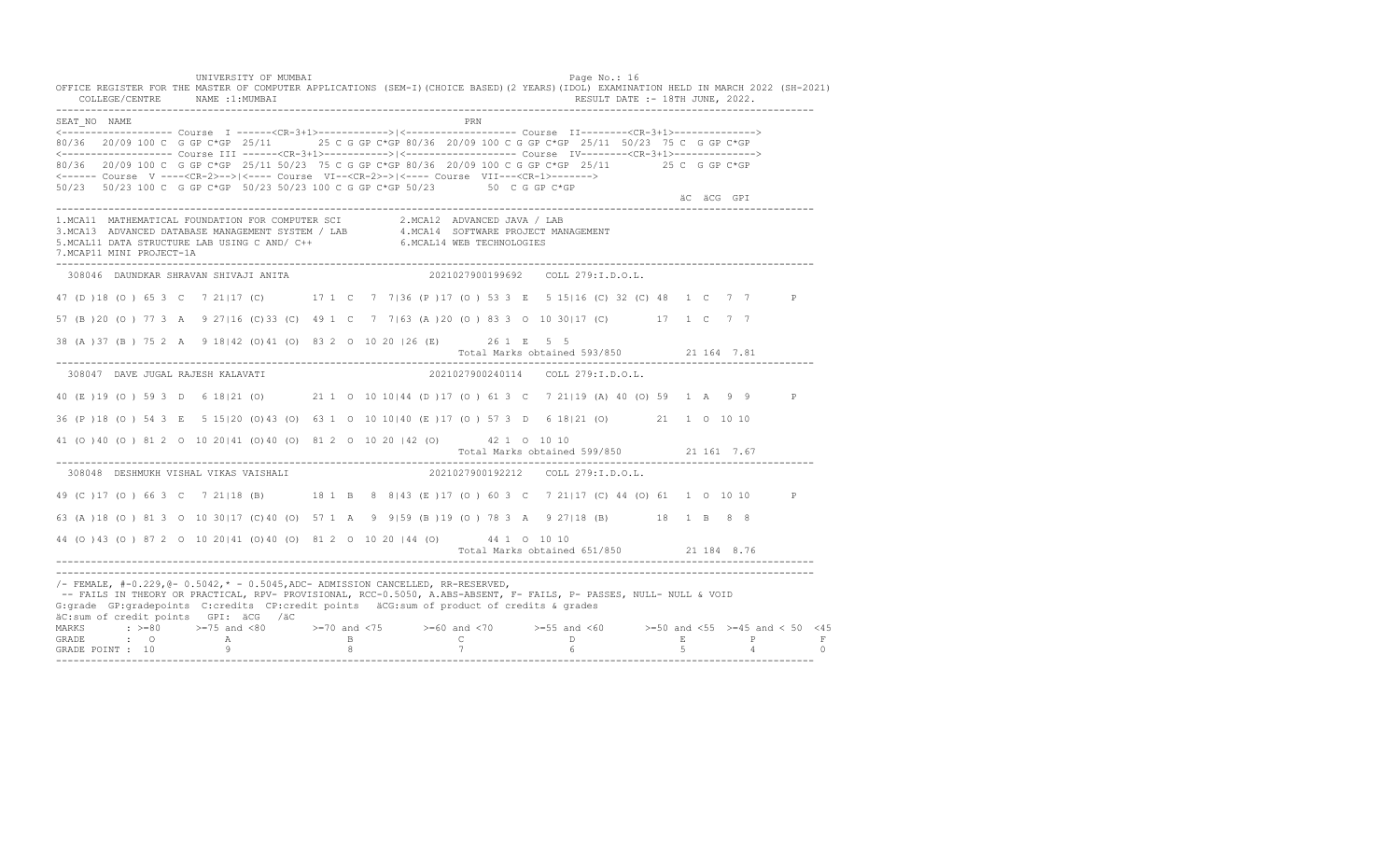UNIVERSITY OF MUMBAI PAGE OF THE PAGE OF THE PAGE OF THE PAGE OF THE PAGE OF THE PAGE OF THE PAGE OF THE PAGE OF THE PAGE OF THE PAGE OF THE PAGE OF THE PAGE OF THE PAGE OF THE PAGE OF THE PAGE OF THE PAGE OF THE PAGE OF T OFFICE REGISTER FOR THE MASTER OF COMPUTER APPLICATIONS (SEM-I)(CHOICE BASED)(2 YEARS)(IDOL) EXAMINATION HELD IN MARCH 2022 (SH-2021) COLLEGE/CENTRE NAME :1:MUMBAI RESULT DATE :- 18TH JUNE, 2022. ---------------------------------------------------------------------------------------------------------------------------------- SEAT\_NO NAME PRN <------------------- Course I ------<CR-3+1>------------>|<------------------- Course II--------<CR-3+1>--------------> 80/36 20/09 100 C G GP C\*GP 25/11 25 C G GP C\*GP 80/36 20/09 100 C G GP C\*GP 25/11 50/23 75 C G GP C\*GP <------------------- Course III ------<CR-3+1>----------->|<------------------- Course IV--------<CR-3+1>--------------> 80/36 20/09 100 C G GP C\*GP 25/11 50/23 75 C G GP C\*GP 80/36 20/09 100 C G GP C\*GP 25/11 25 C G GP C\*GP <------ Course V ----<CR-2>-->|<---- Course VI--<CR-2>->|<---- Course VII---<CR-1>-------> 50/23 50/23 100 C G GP C\*GP 50/23 50/23 100 C G GP C\*GP 50/23 50 C G GP C\*GP äC äCG GPI ä<sup>n v</sup>ächtliche State und der State und der State und der State und der State und der State und der State und der State und der State und der State und der State und der State und der State und der State und der ---------------------------------------------------------------------------------------------------------------------------------- 1.MCA11 MATHEMATICAL FOUNDATION FOR COMPUTER SCI 2.MCA12 ADVANCED JAVA / LAB<br>3.MCA13 ADVANCED DATABASE MANAGEMENT SYSTEM / LAB 4.MCA14 SOFTWARE PROJECT MANAGEMENT<br>5.MCAL11 DATA STRUCTURE LAB USI 7.MCAP11 MINI PROJECT-1A ---------------------------------------------------------------------------------------------------------------------------------- 308049 DHANAWADE OMKAR SANTOSH ARTI 2021027900218165 COLL 279:I.D.O.L. 46 (D )17 (O ) 63 3 C 7 21|17 (C) 17 1 C 7 7|50 (C )17 (O ) 67 3 C 7 21|16 (C) 45 (O) 61 1 O 10 10 P 74 (O )20 (O ) 94 3 O 10 30|16 (C)39 (A) 55 1 B 8 8|47 (D )20 (O ) 67 3 C 7 21|17 (C) 17 1 C 7 7 36 (B )35 (B ) 71 2 B 8 16|42 (O)41 (O) 83 2 O 10 20 |45 (O) 45 1 O 10 10 Total Marks obtained 640/850 21 171 8.14 ---------------------------------------------------------------------------------------------------------------------------------- 308050 /DHANDHUKIA UNNATI MAHESH USHA 2021027900200426 COLL 279:I.D.O.L. 56 (B )18 (O ) 74 3 B 8 24|20 (O) 20 1 O 10 10|41 (E )19 (O ) 60 3 C 7 21|18 (B) 40 (O) 58 1 A 9 9 P 58 (B )20 (O ) 78 3 A 9 27|19 (A)42 (O) 61 1 O 10 10|64 (O )19 (O ) 83 3 O 10 30|20 (O) 20 1 O 10 10 43 (O )42 (O ) 85 2 O 10 20|43 (O)42 (O) 85 2 O 10 20 |43 (O) 43 1 O 10 10 Total Marks obtained 667/850 21 191 9.10 ---------------------------------------------------------------------------------------------------------------------------------- 308051 /DHOKE DARPANA RAJARAM MADHURI 31F(F)16E(O)-- -- -- -- -- 17E(C) 17 1 C 7 7|51E(C)17E(O) 68 3 C 7 21|16E(C) 40E(O) 56 1 A 9 9 F 56E(B )18E(O ) 74 3 B 8 24|16E(C)31E(C) 47 1 C 7 7|61E(A )15E(A ) 76 3 A 9 27|17E(C) 17 1 C 7 7  $29E(D) 28E(D) 57 2 D 6 12 | 43E(O) 42E(O) 85 2 0 10 20 |A (F)$  -- -- -- -- --Total Marks obtained 544/850 17 134 ------------------------------------------------------------------------------------------------------------------------------------ ---------------------------------------------------------------------------------------------------------------------------------- /- FEMALE, #-0.229,@- 0.5042,\* - 0.5045,ADC- ADMISSION CANCELLED, RR-RESERVED, -- FAILS IN THEORY OR PRACTICAL, RPV- PROVISIONAL, RCC-0.5050, A.ABS-ABSENT, F- FAILS, P- PASSES, NULL- NULL & VOID G:grade GP:gradepoints C:credits CP:credit points äCG:sum of product of credits & grades äC:sum of credit points GPI: äCG /äC MARKS : >=80 >=75 and <80 >=70 and <75 >=60 and <70 >=55 and <60 >=50 and <55 >=45 and < 50 <45 GRADE : O A B C D E P F<br>GRADE POINT : 10 9 9 8 7 7 6 5 4 0 ----------------------------------------------------------------------------------------------------------------------------------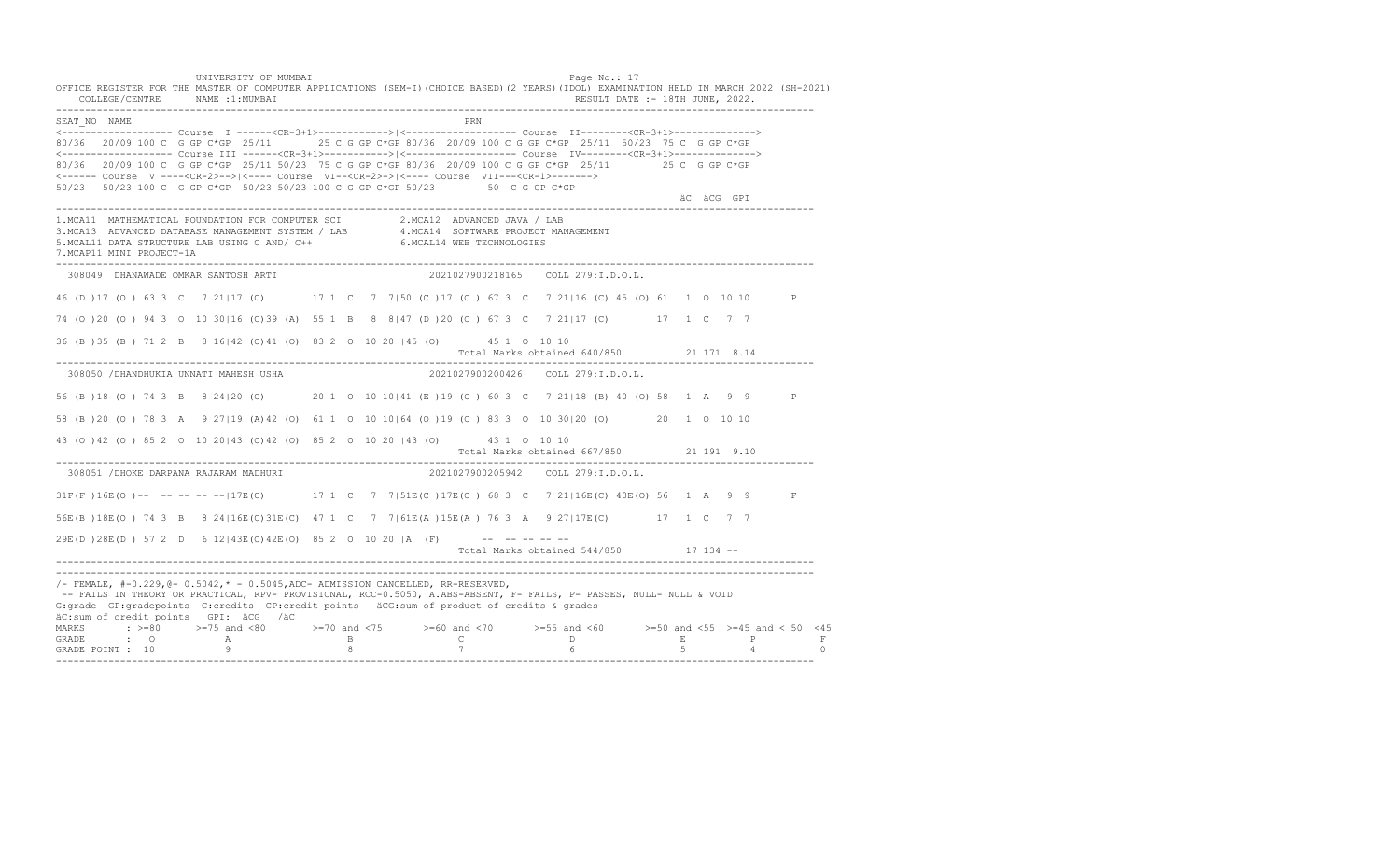UNIVERSITY OF MUMBAI PAGE OF THE PAGE OF THE PAGE OF THE PAGE OF THE PAGE OF THE PAGE OF THE PAGE OF THE PAGE OF THE PAGE OF THE PAGE OF THE PAGE OF THE PAGE OF THE PAGE OF THE PAGE OF THE PAGE OF THE PAGE OF THE PAGE OF T OFFICE REGISTER FOR THE MASTER OF COMPUTER APPLICATIONS (SEM-I)(CHOICE BASED)(2 YEARS)(IDOL) EXAMINATION HELD IN MARCH 2022 (SH-2021) COLLEGE/CENTRE NAME :1:MUMBAI RESULT DATE :- 18TH JUNE, 2022. ---------------------------------------------------------------------------------------------------------------------------------- SEAT\_NO NAME PRN <------------------- Course I ------<CR-3+1>------------>|<------------------- Course II--------<CR-3+1>--------------> 80/36 20/09 100 C G GP C\*GP 25/11 25 C G GP C\*GP 80/36 20/09 100 C G GP C\*GP 25/11 50/23 75 C G GP C\*GP <------------------- Course III ------<CR-3+1>----------->|<------------------- Course IV--------<CR-3+1>--------------> 80/36 20/09 100 C G GP C\*GP 25/11 50/23 75 C G GP C\*GP 80/36 20/09 100 C G GP C\*GP 25/11 25 C G GP C\*GP <------ Course V ----<CR-2>-->|<---- Course VI--<CR-2>->|<---- Course VII---<CR-1>-------> 50/23 50/23 100 C G GP C\*GP 50/23 50/23 100 C G GP C\*GP 50/23 50 C G GP C\*GP äC äCG GPI ä<sup>n v</sup>ächtliche State und der State und der State und der State und der State und der State und der State und der State und der State und der State und der State und der State und der State und der State und der ---------------------------------------------------------------------------------------------------------------------------------- 1.MCA11 MATHEMATICAL FOUNDATION FOR COMPUTER SCI 2.MCA12 ADVANCED JAVA / LAB<br>3.MCA13 ADVANCED DATABASE MANAGEMENT SYSTEM / LAB 4.MCA14 SOFTWARE PROJECT MANAGEMENT<br>5.MCAL11 DATA STRUCTURE LAB U 7.MCAP11 MINI PROJECT-1A ---------------------------------------------------------------------------------------------------------------------------------- 308052 DHURI ASHISH BHAGWAN LAXMI 2021027900203282 COLL 279:I.D.O.L. 41 (E ) 17 (O ) 58 3 D 6 18 | 18 (B) 18 1 B 8 8 | 30 (P ) 16 (O ) 46 3 E 5 15 | 17 (C) 31 (C) 48 1 C 7 7 P  $\star$ 65 (O )20 (O ) 85 3 O 10 30|17 (C)30 (C) 47 1 C 7 7|54 (C )20 (O ) 74 3 B 8 24|18 (B) 18 1 B 8 8 34 (C )33 (C ) 67 2 C 7 14|42 (O)41 (O) 83 2 O 10 20 |44 (O) 44 1 O 10 10 Total Marks obtained 588/850 21 161 7.67 ---------------------------------------------------------------------------------------------------------------------------------- 308053 DONGARE ROHIT RAMESH ROHINI 2021027900229581 COLL 279:I.D.O.L. 29F(F )18E(O )-- -- -- -- --|23E(O) 23 1 O 10 10|27F(F )16E(O )-- -- -- -- --|21E(O) 31E(C) 52 1 C 7 7 F 60E(A )19E(O ) 79 3 A 9 27|22E(O)35E(B) 57 1 A 9 9|54E(C )19E(O ) 73 3 B 8 24|23E(O) 23 1 O 10 10 44E(O )43E(O ) 87 2 O 10 20|42E(O)41E(O) 83 2 O 10 20 |44E(O) 44 1 O 10 10 Total Marks obtained 611/850 15 137 ------------------------------------------------------------------------------------------------------------------------------------ 308054 DSILVA SAMEER ANTONIO MARY 2021027900247605 COLL 279:I.D.O.L. 56 (B )18 (O ) 74 3 B 8 24|18 (B) 18 1 B 8 8|48 (C )17 (O ) 65 3 C 7 21|17 (C) 43 (O) 60 1 O 10 10 P 53 (C )19 (O ) 72 3 B 8 24|17 (C)40 (O) 57 1 A 9 9|52 (C )19 (O ) 71 3 B 8 24|18 (B) 18 1 B 8 8 41 (O )40 (O ) 81 2 O 10 20|42 (O)41 (O) 83 2 O 10 20 |35 (B) 35 1 B 8 8 Total Marks obtained 634/850 21 176 8.38 ---------------------------------------------------------------------------------------------------------------------------------- ---------------------------------------------------------------------------------------------------------------------------------- /- FEMALE, #-0.229,@- 0.5042,\* - 0.5045,ADC- ADMISSION CANCELLED, RR-RESERVED, -- FAILS IN THEORY OR PRACTICAL, RPV- PROVISIONAL, RCC-0.5050, A.ABS-ABSENT, F- FAILS, P- PASSES, NULL- NULL & VOID G:grade GP:gradepoints C:credits CP:credit points äCG:sum of product of credits & grades äC:sum of credit points GPI: äCG /äC MARKS : >=80 >=75 and <80 >=70 and <75 >=60 and <70 >=55 and <60 >=50 and <55 >=45 and < 50 <45 GRADE : O A B C D E P F GRADE POINT : 10 9 8 7 6 5 4 0 ----------------------------------------------------------------------------------------------------------------------------------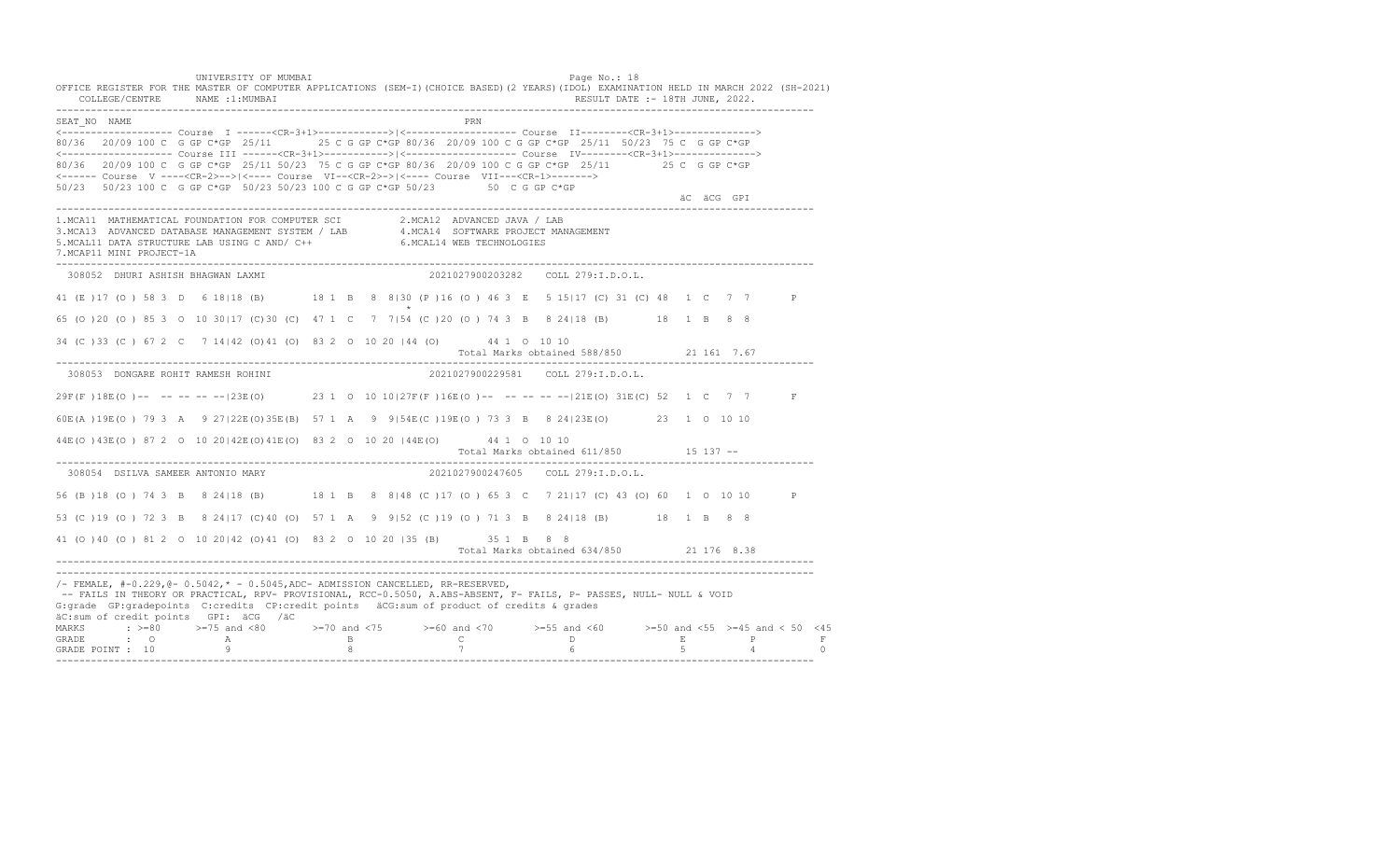UNIVERSITY OF MUMBAI PAGE OF THE PAGE OF THE PAGE OF THE PAGE OF THE PAGE OF THE PAGE OF THE PAGE OF THE PAGE OF THE PAGE OF THE PAGE OF THE PAGE OF THE PAGE OF THE PAGE OF THE PAGE OF THE PAGE OF THE PAGE OF THE PAGE OF T OFFICE REGISTER FOR THE MASTER OF COMPUTER APPLICATIONS (SEM-I)(CHOICE BASED)(2 YEARS)(IDOL) EXAMINATION HELD IN MARCH 2022 (SH-2021) COLLEGE/CENTRE NAME :1:MUMBAI RESULT DATE :- 18TH JUNE, 2022. ---------------------------------------------------------------------------------------------------------------------------------- SEAT\_NO NAME PRN <------------------- Course I ------<CR-3+1>------------>|<------------------- Course II--------<CR-3+1>--------------> 80/36 20/09 100 C G GP C\*GP 25/11 25 C G GP C\*GP 80/36 20/09 100 C G GP C\*GP 25/11 50/23 75 C G GP C\*GP <------------------- Course III ------<CR-3+1>----------->|<------------------- Course IV--------<CR-3+1>--------------> 80/36 20/09 100 C G GP C\*GP 25/11 50/23 75 C G GP C\*GP 80/36 20/09 100 C G GP C\*GP 25/11 25 C G GP C\*GP <------ Course V ----<CR-2>-->|<---- Course VI--<CR-2>->|<---- Course VII---<CR-1>-------> 50/23 50/23 100 C G GP C\*GP 50/23 50/23 100 C G GP C\*GP 50/23 50 C G GP C\*GP äC äCG GPI ä<sup>n v</sup>ächtliche State und der State und der State und der State und der State und der State und der State und der State und der State und der State und der State und der State und der State und der State und der ---------------------------------------------------------------------------------------------------------------------------------- 1.MCA11 MATHEMATICAL FOUNDATION FOR COMPUTER SCI 2.MCA12 ADVANCED JAVA / LAB 3.MCA13 ADVANCED DATABASE MANAGEMENT SYSTEM / LAB 4.MCA14 SOFTWARE PROJECT MANAGEMENT 5.MCAL11 DATA STRUCTURE LAB USING C AND/ C++ 6.MCAL14 WEB TECHNOLOGIES 7.MCAP11 MINI PROJECT-1A ---------------------------------------------------------------------------------------------------------------------------------- 308055 DSOUZA DAN DAVID DAPHNE 2021027900165366 COLL 279:I.D.O.L. 41 (E )17 (O ) 58 3 D 6 18|23 (O) 23 1 O 10 10|54 (C )18 (O ) 72 3 B 8 24|21 (O) 43 (O) 64 1 O 10 10 P 46 (D )20 (O ) 66 3 C 7 21|22 (O)45 (O) 67 1 O 10 10|53 (C )20 (O ) 73 3 B 8 24|23 (O) 23 1 O 10 10 44 (O )43 (O ) 87 2 O 10 20|44 (O)43 (O) 87 2 O 10 20 |45 (O) 45 1 O 10 10 Total Marks obtained 665/850 21 177 8.43 ---------------------------------------------------------------------------------------------------------------------------------- 308056 DUBEY ALOK ASHOK INDU 2021027900234655 COLL 279:I.D.O.L. 59 (B )18 (O ) 77 3 A 9 27|17 (C) 17 1 C 7 7|50 (C )16 (O ) 66 3 C 7 21|16 (C) 42 (O) 58 1 A 9 9 P 51 (C )15 (A ) 66 3 C 7 21|16 (C)35 (B) 51 1 C 7 7|62 (A )18 (O ) 80 3 O 10 30|17 (C) 17 1 C 7 7 30 (C )29 (D ) 59 2 D 6 12|42 (O)41 (O) 83 2 O 10 20 |45 (O) 45 1 O 10 10 Total Marks obtained 619/850 21 171 8.14 ---------------------------------------------------------------------------------------------------------------------------------- 308057 DUBEY ANKIT KRISHAN BALADEVI A (F)13E(C)-- -- -- -- --|17E(C) 17 1 C 7 7|A (F)12E(C)-- -- -- -- --|16E(C) A (F) -- -- -- -- -- F A (F )15E(A )-- -- -- -- --|16E(C)25E(E) 41 1 D 6 6|A (F )12E(C )-- -- -- -- --|17E(C) 17 1 C 7 7 A  $(F)$   $(A \cap (F)$  -- -- -- -- --  $|A \cap (F)$   $A \cap (F)$  -- -- -- -- --  $|A \cap (F)$  -- -- -- -- --Total Marks obtained 143/850 3 20 ------------------------------------------------------------------------------------------------------------------------------------ ---------------------------------------------------------------------------------------------------------------------------------- /- FEMALE, #-0.229,@- 0.5042,\* - 0.5045,ADC- ADMISSION CANCELLED, RR-RESERVED, -- FAILS IN THEORY OR PRACTICAL, RPV- PROVISIONAL, RCC-0.5050, A.ABS-ABSENT, F- FAILS, P- PASSES, NULL- NULL & VOID G:grade GP:gradepoints C:credits CP:credit points äCG:sum of product of credits & grades äC:sum of credit points GPI: äCG /äC MARKS : >=80 >=75 and <80 >=70 and <75 >=60 and <70 >=55 and <60 >=50 and <55 >=45 and < 50 <45 GRADE : O A B C D E P F<br>GRADE POINT : 10 9 9 8 7 7 6 5 4 0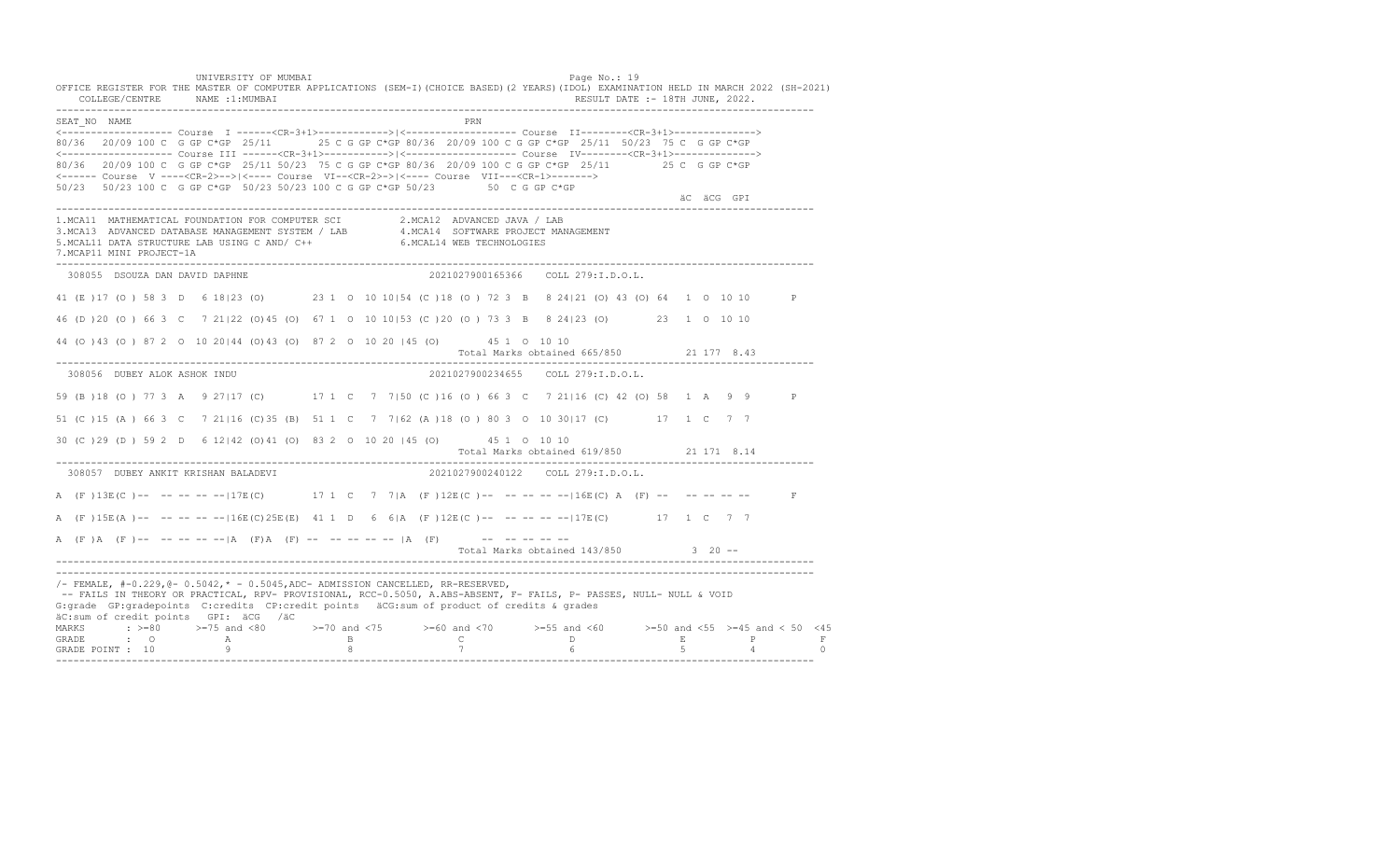UNIVERSITY OF MUMBAI PAGE OF THE PAGE OF THE PAGE OF THE PAGE OF THE PAGE OF THE PAGE OF THE PAGE OF THE PAGE O OFFICE REGISTER FOR THE MASTER OF COMPUTER APPLICATIONS (SEM-I)(CHOICE BASED)(2 YEARS)(IDOL) EXAMINATION HELD IN MARCH 2022 (SH-2021) COLLEGE/CENTRE NAME :1:MUMBAI RESULT DATE :- 18TH JUNE, 2022. ---------------------------------------------------------------------------------------------------------------------------------- SEAT\_NO NAME PRN <------------------- Course I ------<CR-3+1>------------>|<------------------- Course II--------<CR-3+1>--------------> 80/36 20/09 100 C G GP C\*GP 25/11 25 C G GP C\*GP 80/36 20/09 100 C G GP C\*GP 25/11 50/23 75 C G GP C\*GP <------------------- Course III ------<CR-3+1>----------->|<------------------- Course IV--------<CR-3+1>--------------> 80/36 20/09 100 C G GP C\*GP 25/11 50/23 75 C G GP C\*GP 80/36 20/09 100 C G GP C\*GP 25/11 25 C G GP C\*GP <------ Course V ----<CR-2>-->|<---- Course VI--<CR-2>->|<---- Course VII---<CR-1>-------> 50/23 50/23 100 C G GP C\*GP 50/23 50/23 100 C G GP C\*GP 50/23 50 C G GP C\*GP äC äCG GPI ä<sup>n v</sup>ächtliche State und der State und der State und der State und der State und der State und der State und der State und der State und der State und der State und der State und der State und der State und der ---------------------------------------------------------------------------------------------------------------------------------- 1.MCA11 MATHEMATICAL FOUNDATION FOR COMPUTER SCI 2.MCA12 ADVANCED JAVA / LAB 3.MCA13 ADVANCED DATABASE MANAGEMENT SYSTEM / LAB 4.MCA14 SOFTWARE PROJECT MANAGEMENT 5.MCAL11 DATA STRUCTURE LAB USING C AND/ C++ 6.MCAL14 WEB TECHNOLOGIES 7.MCAP11 MINI PROJECT-1A ---------------------------------------------------------------------------------------------------------------------------------- 308058 DURKAR KAMLESH SAKHARAM SAVITRI 2021027900250631 COLL 279:I.D.O.L. A (F )A (F )-- -- -- -- -- |A (F) -- -- -- -- -- |A (F )A (F )-- -- -- -- -- -- |A (F) A (F) -- -- -- -- -- -- A A (F )A (F )-- -- -- -- --|A (F)A (F) -- -- -- -- --|A (F )A (F )-- -- -- -- --|A (F) -- -- -- -- -- ABS A (F)A (F)-- -- -- -- -- |A (F)A (F) -- -- -- -- -- |A (F) -- -- -- -- -- -- --Total Marks obtained  $0/850$  0 ------------------------------------------------------------------------------------------------------------------------------------ 308059 DWIVEDI SHUBHAM RADHESHYAM PREMA 2021027900174133 COLL 279:I.D.O.L. 61 (A )18 (O ) 79 3 A 9 27|17 (C) 17 1 C 7 7|44 (D )18 (O ) 62 3 C 7 21|16 (C) 29 (D) 45 1 C 7 7 P 47 (D )20 (O ) 67 3 C 7 21|16 (C)38 (A) 54 1 B 8 8|50 (C )20 (O ) 70 3 B 8 24|17 (C) 17 1 C 7 7 46 (O )45 (O ) 91 2 O 10 20|45 (O)44 (O) 89 2 O 10 20 |44 (O) 44 1 O 10 10 Total Marks obtained 635/850 21 172 8.19 ---------------------------------------------------------------------------------------------------------------------------------- 308060 FERNANDES MELVON CAJETAN FARIA 57 (B )18 (O ) 75 3 A 9 27|21 (O) 21 1 O 10 10|53 (C )17 (O ) 70 3 B 8 24|19 (A) 43 (O) 62 1 O 10 10 P 53 (C )19 (O ) 72 3 B 8 24|20 (O)43 (O) 63 1 O 10 10|55 (C )20 (O ) 75 3 A 9 27|21 (O) 21 1 O 10 10 42 (O )41 (O ) 83 2 O 10 20|42 (O)41 (O) 83 2 O 10 20 |45 (O) 45 1 O 10 10 Total Marks obtained 670/850 21 192 9.14 ---------------------------------------------------------------------------------------------------------------------------------- ---------------------------------------------------------------------------------------------------------------------------------- /- FEMALE, #-0.229,@- 0.5042,\* - 0.5045,ADC- ADMISSION CANCELLED, RR-RESERVED, -- FAILS IN THEORY OR PRACTICAL, RPV- PROVISIONAL, RCC-0.5050, A.ABS-ABSENT, F- FAILS, P- PASSES, NULL- NULL & VOID G:grade GP:gradepoints C:credits CP:credit points äCG:sum of product of credits & grades äC:sum of credit points GPI: äCG /äC MARKS : >=80 >=75 and <80 >=70 and <75 >=60 and <70 >=55 and <60 >=50 and <55 >=45 and < 50 <45 GRADE : O A B C D E P F<br>GRADE POINT : 10 9 9 8 7 7 6 5 4 0 ----------------------------------------------------------------------------------------------------------------------------------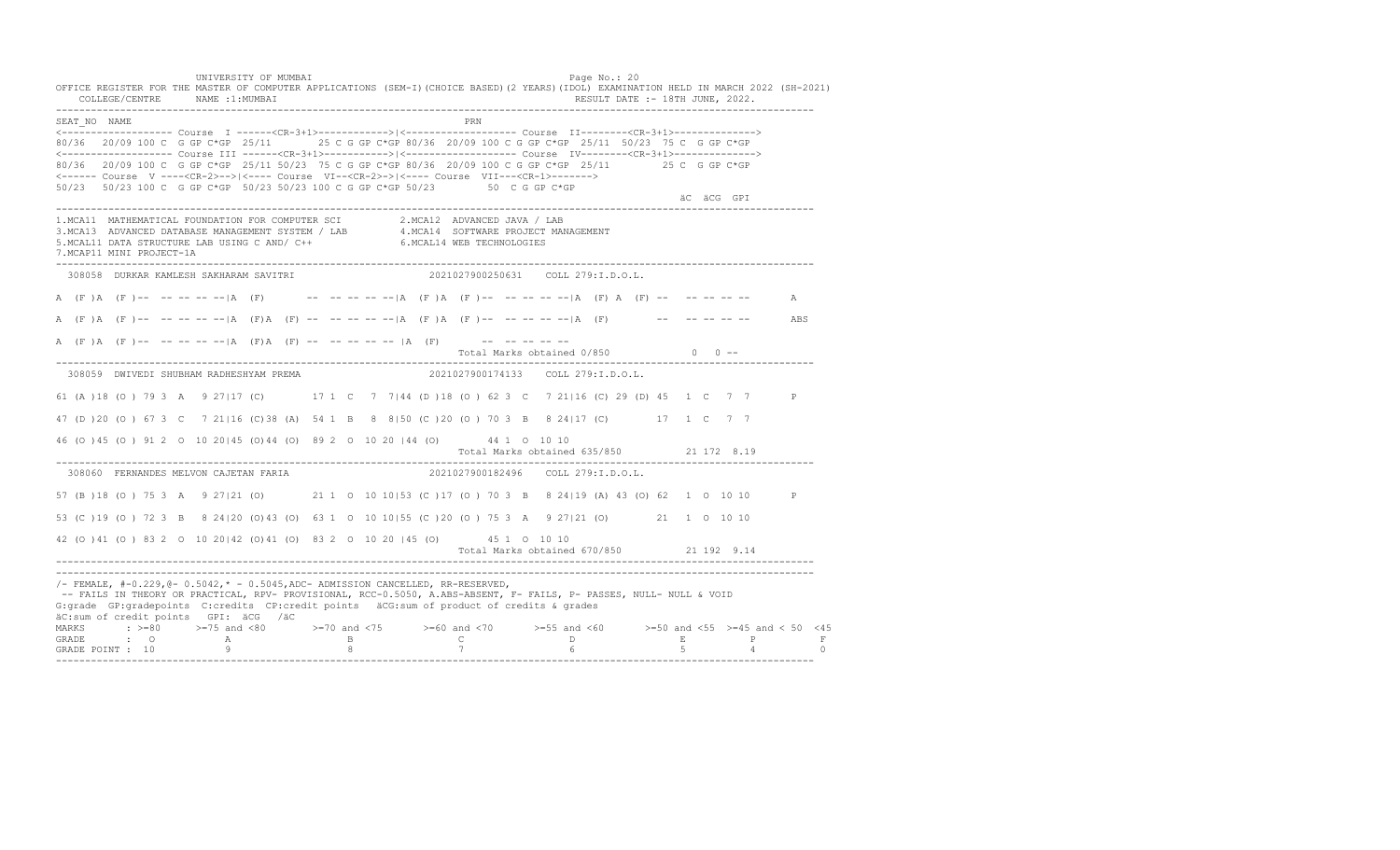UNIVERSITY OF MUMBAI PAGE OF THE PAGE OF THE PAGE OF THE PAGE OF THE PAGE OF THE PAGE OF THE PAGE OF THE PAGE OF THE PAGE OF THE PAGE OF THE PAGE OF THE PAGE OF THE PAGE OF THE PAGE OF THE PAGE OF THE PAGE OF THE PAGE OF T OFFICE REGISTER FOR THE MASTER OF COMPUTER APPLICATIONS (SEM-I)(CHOICE BASED)(2 YEARS)(IDOL) EXAMINATION HELD IN MARCH 2022 (SH-2021) COLLEGE/CENTRE NAME :1:MUMBAI RESULT DATE :- 18TH JUNE, 2022. ---------------------------------------------------------------------------------------------------------------------------------- SEAT\_NO NAME PRN <------------------- Course I ------<CR-3+1>------------>|<------------------- Course II--------<CR-3+1>--------------> 80/36 20/09 100 C G GP C\*GP 25/11 25 C G GP C\*GP 80/36 20/09 100 C G GP C\*GP 25/11 50/23 75 C G GP C\*GP <------------------- Course III ------<CR-3+1>----------->|<------------------- Course IV--------<CR-3+1>--------------> 80/36 20/09 100 C G GP C\*GP 25/11 50/23 75 C G GP C\*GP 80/36 20/09 100 C G GP C\*GP 25/11 25 C G GP C\*GP <------ Course V ----<CR-2>-->|<---- Course VI--<CR-2>->|<---- Course VII---<CR-1>-------> 50/23 50/23 100 C G GP C\*GP 50/23 50/23 100 C G GP C\*GP 50/23 50 C G GP C\*GP äC äCG GPI ä<sup>n v</sup>ächtliche State und der State und der State und der State und der State und der State und der State und der State und der State und der State und der State und der State und der State und der State und der ---------------------------------------------------------------------------------------------------------------------------------- 1.MCA11 MATHEMATICAL FOUNDATION FOR COMPUTER SCI 2.MCA12 ADVANCED JAVA / LAB<br>3.MCA13 ADVANCED DATABASE MANAGEMENT SYSTEM / LAB 4.MCA14 SOFTWARE PROJECT MANAGEMENT<br>5.MCAL11 DATA STRUCTURE LAB USI 7.MCAP11 MINI PROJECT-1A ---------------------------------------------------------------------------------------------------------------------------------- 308061 GADGE ABHISHEK SURESH MANISHA 2021027900157467 COLL 279:I.D.O.L. 39E(P ) 6F(F )-- -- -- -- --|19E(A) 19 1 A 9 9|36E(P )17E(O ) 53 3 E 5 15|18E(B) 30E(C) 48 1 C 7 7 F 48E(C )15E(A ) 63 3 C 7 21|18E(B)41E(O) 59 1 A 9 9|40E(E )18E(O ) 58 3 D 6 18|19E(A) 19 1 A 9 9 42E(O )41E(O ) 83 2 O 10 20|36E(B)35E(B) 71 2 B 8 16 |40E(O) 40 1 O 10 10 Total Marks obtained 558/850 18 134 ------------------------------------------------------------------------------------------------------------------------------------ 308062 GADKAR RAKESH DEEPAK VAISHALI 2021027900167253 COLL 279:I.D.O.L. 44 (D )17 (O ) 61 3 C 7 21|21 (O) 21 1 O 10 10|40 (E )15 (A ) 55 3 D 6 18|19 (A) 43 (O) 62 1 O 10 10 P 61 (A )16 (O ) 77 3 A 9 27|20 (O)43 (O) 63 1 O 10 10|44 (D )17 (O ) 61 3 C 7 21|21 (O) 21 1 O 10 10 44 (O )43 (O ) 87 2 O 10 20|44 (O)43 (O) 87 2 O 10 20 |44 (O) 44 1 O 10 10 Total Marks obtained 639/850 21 177 8.43 ---------------------------------------------------------------------------------------------------------------------------------- 308063 GAIKWAD SAURAV MILIND REKHA 57 (B )18 (O ) 75 3 A 9 27|17 (C) 17 1 C 7 7|54 (C )18 (O ) 72 3 B 8 24|16 (C) 45 (O) 61 1 O 10 10 P 50 (C )18 (O ) 68 3 C 7 21|16 (C)29 (D) 45 1 C 7 7|56 (B )20 (O ) 76 3 A 9 27|17 (C) 17 1 C 7 7 36 (B )35 (B ) 71 2 B 8 16|43 (O)42 (O) 85 2 O 10 20 |40 (O) 40 1 O 10 10 Total Marks obtained 627/850 21 176 8.38 ---------------------------------------------------------------------------------------------------------------------------------- ---------------------------------------------------------------------------------------------------------------------------------- /- FEMALE, #-0.229,@- 0.5042,\* - 0.5045,ADC- ADMISSION CANCELLED, RR-RESERVED, -- FAILS IN THEORY OR PRACTICAL, RPV- PROVISIONAL, RCC-0.5050, A.ABS-ABSENT, F- FAILS, P- PASSES, NULL- NULL & VOID G:grade GP:gradepoints C:credits CP:credit points äCG:sum of product of credits & grades äC:sum of credit points GPI: äCG /äC MARKS : >=80 >=75 and <80 >=70 and <75 >=60 and <70 >=55 and <60 >=50 and <55 >=45 and < 50 <45 GRADE : O A B C D E P F GRADE POINT : 10 9 8 7 6 5 4 0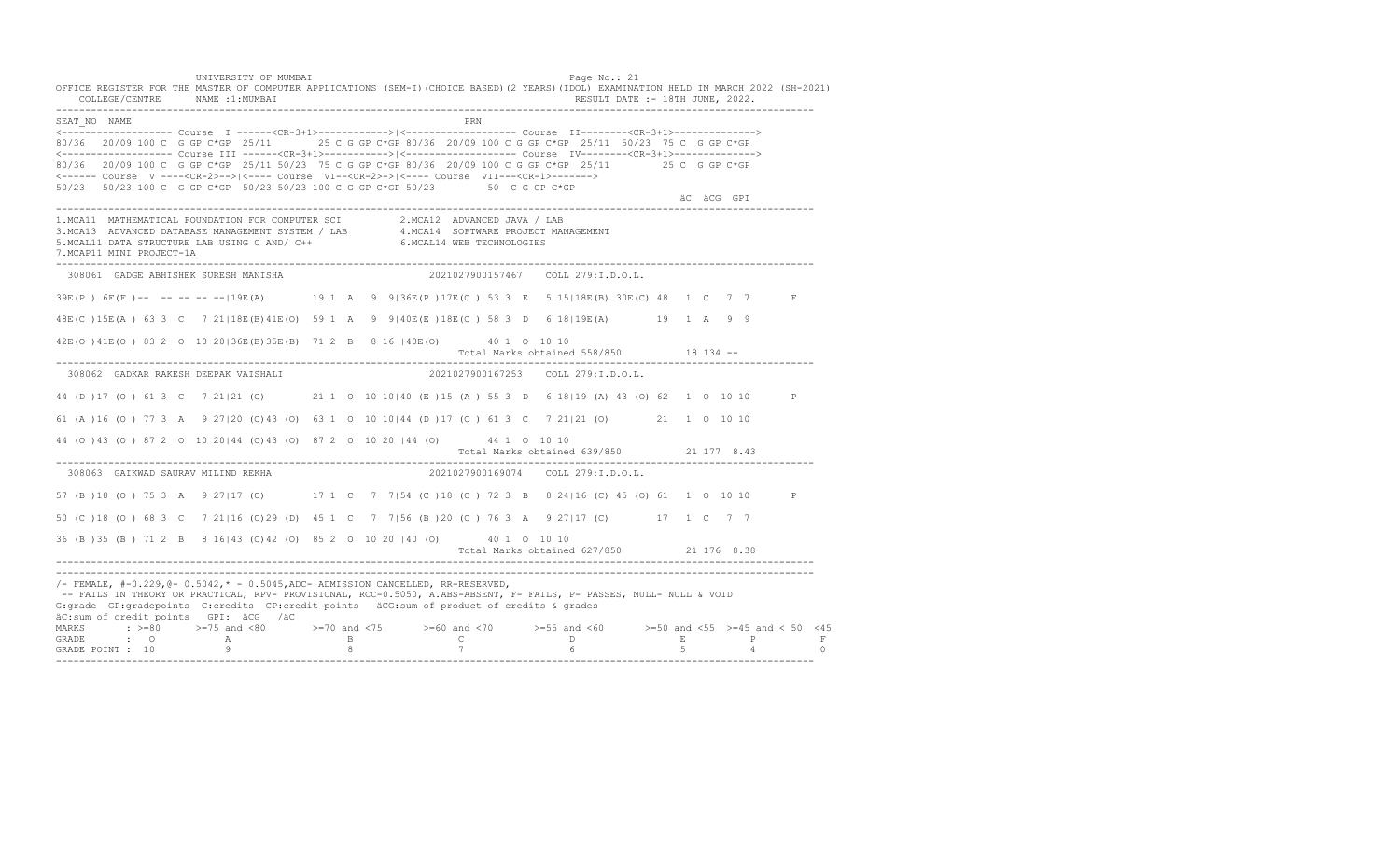UNIVERSITY OF MUMBAI PAGE OF THE PAGE OF THE PAGE OF THE PAGE OF THE PAGE OF THE PAGE OF THE PAGE OF THE PAGE O OFFICE REGISTER FOR THE MASTER OF COMPUTER APPLICATIONS (SEM-I)(CHOICE BASED)(2 YEARS)(IDOL) EXAMINATION HELD IN MARCH 2022 (SH-2021) COLLEGE/CENTRE NAME :1:MUMBAI RESULT DATE :- 18TH JUNE, 2022. ---------------------------------------------------------------------------------------------------------------------------------- SEAT\_NO NAME PRIME PRIME PRODUCED A CONTROL IN THE PRIME PRIME PRIME PRIME PRIME PRIME PRIME PRIME PRIME PRIME PRIME PRIME PRIME PRIME PRIME PRIME PRIME PRIME PRIME PRIME PRIME PRIME PRIME PRIME PRIME PRIME PRIME PRIME PRI <------------------- Course I ------<CR-3+1>------------>|<------------------- Course II--------<CR-3+1>--------------> 80/36 20/09 100 C G GP C\*GP 25/11 25 C G GP C\*GP 80/36 20/09 100 C G GP C\*GP 25/11 50/23 75 C G GP C\*GP <------------------- Course III ------<CR-3+1>----------->|<------------------- Course IV--------<CR-3+1>--------------> 80/36 20/09 100 C G GP C\*GP 25/11 50/23 75 C G GP C\*GP 80/36 20/09 100 C G GP C\*GP 25/11 25 C G GP C\*GP <------ Course V ----<CR-2>-->|<---- Course VI--<CR-2>->|<---- Course VII---<CR-1>-------> 50/23 50/23 100 C G GP C\*GP 50/23 50/23 100 C G GP C\*GP 50/23 50 C G GP C\*GP äC äCG GPI ä<sup>n v</sup>ächtliche State und der State und der State und der State und der State und der State und der State und der State und der State und der State und der State und der State und der State und der State und der ---------------------------------------------------------------------------------------------------------------------------------- 1.MCA11 MATHEMATICAL FOUNDATION FOR COMPUTER SCI 2.MCA12 ADVANCED JAVA / LAB 3.MCA13 ADVANCED DATABASE MANAGEMENT SYSTEM / LAB 4.MCA14 SOFTWARE PROJECT MANAGEMENT 5.MCAL11 DATA STRUCTURE LAB USING C AND/ C++ 6.MCAL14 WEB TECHNOLOGIES 7.MCAP11 MINI PROJECT-1A ---------------------------------------------------------------------------------------------------------------------------------- 308064 /GAIKWAD SNEHAL SANJAY BHARTI 2021027900152257 COLL 279:I.D.O.L. 61 (A )16 (O ) 77 3 A 9 27|18 (B) 18 1 B 8 8|61 (A )17 (O ) 78 3 A 9 27|17 (C) 44 (O) 61 1 O 10 10 P 61 (A )19 (O ) 80 3 O 10 30|17 (C)40 (O) 57 1 A 9 9|62 (A )19 (O ) 81 3 O 10 30|18 (B) 18 1 B 8 8 36 (B )35 (B ) 71 2 B 8 16|40 (O)39 (A) 79 2 A 9 18 |38 (A) 38 1 A 9 9 Total Marks obtained 658/850 21 192 9.14 ---------------------------------------------------------------------------------------------------------------------------------- 308065 /GALA NIRVI AJAY ALPA 2021027900171026 COLL 279:I.D.O.L. 42E(E )18E(O ) 60 3 C 7 21|24E(O) 24 1 O 10 10|29F(F )16E(O )-- -- -- -- --|23E(O) 46E(O) 69 1 O 10 10 F 46E(D )18E(O ) 64 3 C 7 21|24E(O)47E(O) 71 1 O 10 10|32F(F )16E(O )-- -- -- -- --|25E(O) 25 1 O 10 10 47E(O )46E(O ) 93 2 O 10 20|47E(O)46E(O) 93 2 O 10 20 |48E(O) 48 1 O 10 10 Total Marks obtained 640/850 15 132 ------------------------------------------------------------------------------------------------------------------------------------ 308066 GAMARE SAMYAK ANAND BHARATI  $29F(F)$  A (F)-- -- -- -- -|  $1F(F)$  -- -- -- -- --  $-146E(D)$   $8F(F)$ -- -- -- -- --  $|F(F)$  A (F) -- -- -- -- -- -- F  $33F(F)$  1F(F)-- -- -- -- --  $\vert$  OF(F) OF(F) -- -- -- --  $-$  6F(F) 3F(F)-- -- -- -- -- 1F(F) -- -- -- -- -- --A  $(F)$   $(A \cap (F)$  -- -- -- -- --  $|A \cap (F)$   $A \cap (F)$  -- -- -- -- -- --  $|A \cap (F)$  -- -- -- -- --Total Marks obtained  $128/850$  0 ------------------------------------------------------------------------------------------------------------------------------------ ---------------------------------------------------------------------------------------------------------------------------------- /- FEMALE, #-0.229,@- 0.5042,\* - 0.5045,ADC- ADMISSION CANCELLED, RR-RESERVED, -- FAILS IN THEORY OR PRACTICAL, RPV- PROVISIONAL, RCC-0.5050, A.ABS-ABSENT, F- FAILS, P- PASSES, NULL- NULL & VOID G:grade GP:gradepoints C:credits CP:credit points äCG:sum of product of credits & grades äC:sum of credit points GPI: äCG /äC MARKS : >=80 >=75 and <80 >=70 and <75 >=60 and <70 >=55 and <60 >=50 and <55 >=45 and < 50 <45 GRADE : O A B C D E P F<br>GRADE POINT : 10 9 9 8 7 7 6 5 4 0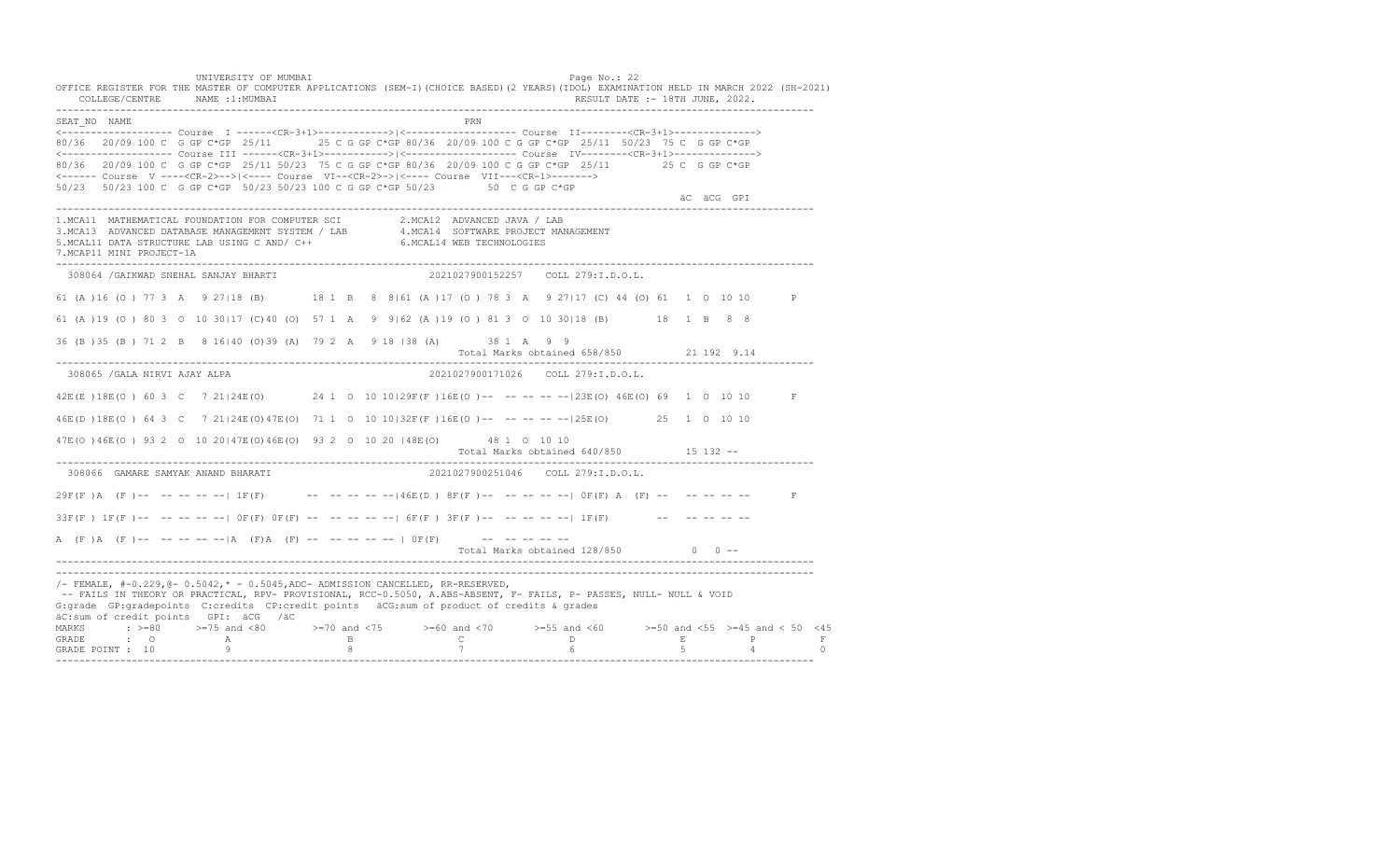UNIVERSITY OF MUMBAI PAGE OF THE PAGE OF THE PAGE OF THE PAGE OF THE PAGE OF THE PAGE OF THE PAGE OF THE PAGE OF THE PAGE OF THE PAGE OF THE PAGE OF THE PAGE OF THE PAGE OF THE PAGE OF THE PAGE OF THE PAGE OF THE PAGE OF T OFFICE REGISTER FOR THE MASTER OF COMPUTER APPLICATIONS (SEM-I)(CHOICE BASED)(2 YEARS)(IDOL) EXAMINATION HELD IN MARCH 2022 (SH-2021) COLLEGE/CENTRE NAME :1:MUMBAI RESULT DATE :- 18TH JUNE, 2022. ---------------------------------------------------------------------------------------------------------------------------------- SEAT\_NO NAME PRIMAGES AND RESERVE THE PRIMAGES AND RESERVE THE PRIMAGES AND RESERVE THE PRIMAGES AND RESERVE THE PRIMAGES AND RESERVE THE PRIMAGES AND RESERVE THE PRIMAGES AND RESERVE THE PRIMAGES AND RESERVE THE PRIMAGES <------------------- Course I ------<CR-3+1>------------>|<------------------- Course II--------<CR-3+1>--------------> 80/36 20/09 100 C G GP C\*GP 25/11 25 C G GP C\*GP 80/36 20/09 100 C G GP C\*GP 25/11 50/23 75 C G GP C\*GP <------------------- Course III ------<CR-3+1>----------->|<------------------- Course IV--------<CR-3+1>--------------> 80/36 20/09 100 C G GP C\*GP 25/11 50/23 75 C G GP C\*GP 80/36 20/09 100 C G GP C\*GP 25/11 25 C G GP C\*GP <------ Course V ----<CR-2>-->|<---- Course VI--<CR-2>->|<---- Course VII---<CR-1>-------> 50/23 50/23 100 C G GP C\*GP 50/23 50/23 100 C G GP C\*GP 50/23 50 C G GP C\*GP äC äCG GPI ä<sup>n v</sup>ächtliche State und der State und der State und der State und der State und der State und der State und der State und der State und der State und der State und der State und der State und der State und der ---------------------------------------------------------------------------------------------------------------------------------- 1.MCA11 MATHEMATICAL FOUNDATION FOR COMPUTER SCI 2.MCA12 ADVANCED JAVA / LAB<br>3.MCA13 ADVANCED DATABASE MANAGEMENT SYSTEM / LAB 4.MCA14 SOFTWARE PROJECT MANAGEMENT<br>5.MCAL11 DATA STRUCTURE LAB U 7.MCAP11 MINI PROJECT-1A ---------------------------------------------------------------------------------------------------------------------------------- 308067 GAMBHIR SANCHIT MANISH KUMAR SUNITA 2021027900245564 COLL 279:I.D.O.L. 45 (D )18 (O ) 63 3 C 7 21|17 (C) 17 1 C 7 7|44 (D )16 (O ) 60 3 C 7 21|16 (C) 34 (C) 50 1 C 7 7 P 59 (B )18 (O ) 77 3 A 9 27|16 (C)25 (E) 41 1 D 6 6|44 (D )20 (O ) 64 3 C 7 21|17 (C) 17 1 C 7 7 46 (O )45 (O ) 91 2 O 10 20|38 (A)37 (B) 75 2 A 9 18 |38 (A) 38 1 A 9 9 Total Marks obtained 593/850 21 164 7.81 ---------------------------------------------------------------------------------------------------------------------------------- 308068 /GANDHI TRUPTI MAHENDRA NIIRUPAMA 2021027900228411 COLL 279:I.D.O.L. 53 (C )18 (O ) 71 3 B 8 24|18 (B) 18 1 B 8 8|44 (D )18 (O ) 62 3 C 7 21|17 (C) 48 (O) 65 1 O 10 10 P 68 (O )18 (O ) 86 3 O 10 30|17 (C)39 (A) 56 1 A 9 9|56 (B )20 (O ) 76 3 A 9 27|18 (B) 18 1 B 8 8 39 (A )38 (A ) 77 2 A 9 18|40 (O)39 (A) 79 2 A 9 18 |42 (O) 42 1 O 10 10 Total Marks obtained 650/850 21 183 8.71 ---------------------------------------------------------------------------------------------------------------------------------- 308069 GAONKAR SMITRAJ RAJENDRA RAJESHWARI 71 (O )19 (O ) 90 3 O 10 30|22 (O) 22 1 O 10 10|55 (C )18 (O ) 73 3 B 8 24|20 (O) 44 (O) 64 1 O 10 10 P 64 (O )20 (O ) 84 3 O 10 30|21 (O)44 (O) 65 1 O 10 10|65 (O )20 (O ) 85 3 O 10 30|22 (O) 22 1 O 10 10 44 (O )43 (O ) 87 2 O 10 20|44 (O)43 (O) 87 2 O 10 20 |45 (O) 45 1 O 10 10 Total Marks obtained 724/850 21 204 9.71 ---------------------------------------------------------------------------------------------------------------------------------- ---------------------------------------------------------------------------------------------------------------------------------- /- FEMALE, #-0.229,@- 0.5042,\* - 0.5045,ADC- ADMISSION CANCELLED, RR-RESERVED, -- FAILS IN THEORY OR PRACTICAL, RPV- PROVISIONAL, RCC-0.5050, A.ABS-ABSENT, F- FAILS, P- PASSES, NULL- NULL & VOID G:grade GP:gradepoints C:credits CP:credit points äCG:sum of product of credits & grades äC:sum of credit points GPI: äCG /äC MARKS : >=80 >=75 and <80 >=70 and <75 >=60 and <70 >=55 and <60 >=50 and <55 >=45 and < 50 <45 GRADE : O A B C D E P F<br>GRADE POINT : 10 9 9 8 7 7 6 5 4 0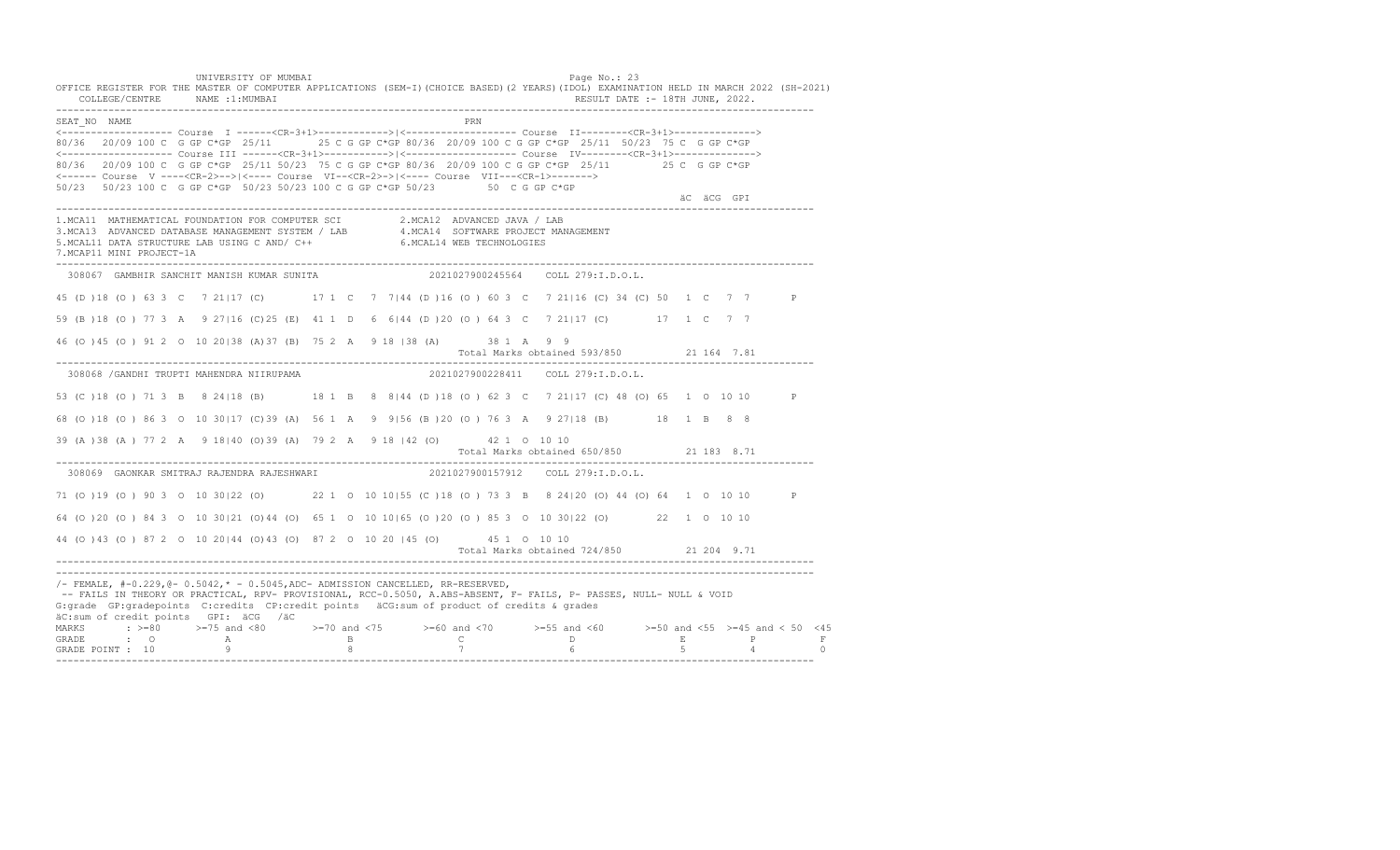UNIVERSITY OF MUMBAI PAGE OF THE PAGE OF THE PAGE OF THE PAGE OF THE PAGE OF THE PAGE OF THE PAGE OF THE PAGE OF THE PAGE OF THE PAGE OF THE PAGE OF THE PAGE OF THE PAGE OF THE PAGE OF THE PAGE OF THE PAGE OF THE PAGE OF T OFFICE REGISTER FOR THE MASTER OF COMPUTER APPLICATIONS (SEM-I)(CHOICE BASED)(2 YEARS)(IDOL) EXAMINATION HELD IN MARCH 2022 (SH-2021)<br>COLLEGE/CENTRE NAME :1:MUMBAI COLLEGE/CENTRE NAME :1: MUMBAI ---------------------------------------------------------------------------------------------------------------------------------- SEAT\_NO NAME PRIMAGE PRODUCED IN THE PRODUCED SEAT NO PRIMAGE PRIMAGE PRIMAGE PRIMAGE PRIMAGE PRIMAGE PRIMAGE PRIMAGE PRIMAGE PRIMAGE PRIMAGE PRIMAGE PRIMAGE PRIMAGE PRIMAGE PRIMAGE PRIMAGE PRIMAGE PRIMAGE PRIMAGE PRIMAGE <------------------- Course I ------<CR-3+1>------------>|<------------------- Course II--------<CR-3+1>--------------> 80/36 20/09 100 C G GP C\*GP 25/11 25 C G GP C\*GP 80/36 20/09 100 C G GP C\*GP 25/11 50/23 75 C G GP C\*GP <------------------- Course III ------<CR-3+1>----------->|<------------------- Course IV--------<CR-3+1>--------------> 80/36 20/09 100 C G GP C\*GP 25/11 50/23 75 C G GP C\*GP 80/36 20/09 100 C G GP C\*GP 25/11 25 C G GP C\*GP <------ Course V ----<CR-2>-->|<---- Course VI--<CR-2>->|<---- Course VII---<CR-1>-------> 50/23 50/23 100 C G GP C\*GP 50/23 50/23 100 C G GP C\*GP 50/23 50 C G GP C\*GP äC äCG GPI ä<sup>n v</sup>ächtliche State und der State und der State und der State und der State und der State und der State und der State und der State und der State und der State und der State und der State und der State und der ---------------------------------------------------------------------------------------------------------------------------------- 1.MCA11 MATHEMATICAL FOUNDATION FOR COMPUTER SCI 2.MCA12 ADVANCED JAVA / LAB 3.MCA13 ADVANCED DATABASE MANAGEMENT SYSTEM / LAB 4.MCA14 SOFTWARE PROJECT MANAGEMENT 5.MCAL11 DATA STRUCTURE LAB USING C AND/ C++ 6.MCAL14 WEB TECHNOLOGIES 7.MCAP11 MINI PROJECT-1A ---------------------------------------------------------------------------------------------------------------------------------- 308070 GAWALI SHUBHAM SUHAS SHARADA 2021027900217935 COLL 279:I.D.O.L. 45E(D )17E(O ) 62 3 C 7 21|A (F) -- -- -- -- --|41E(E )14E(B ) 55 3 D 6 18|A (F) A (F) -- -- -- -- -- F 57E(B )17E(O ) 74 3 B 8 24|A (F)A (F) -- -- -- -- --|60E(A )20E(O ) 80 3 O 10 30|A (F) -- -- -- -- --  $19F(F) 18F(F) - - - - - - - |A (F)A (F) - - - - - - - - - |37E(B)$  37 1 B 8 8 Total Marks obtained 345/850 13 101 ------------------------------------------------------------------------------------------------------------------------------------ 308071 GHATKAMBLE NISHCHAL PRAKASH KAVITA 2021027900235627 COLL 279:I.D.O.L. 48E(C) 3F(F)-- -- -- -- -- 123E(O) 23 1 0 10 10 147E(D) 13E(C) 60 3 C 7 21 21 E(O) A (F) -- -- -- -- --45E(D )14E(B ) 59 3 D 6 18|22E(O) 0F(F) -- -- -- -- --|33F(F )17E(O )-- -- -- -- --|23E(O) 23 1 O 10 10 A (F)A (F) -- -- -- -- -- |A (F) A (F) -- -- -- -- -- | OF(F) -- -- -- -- -- --Total Marks obtained 309/850 8 59 ------------------------------------------------------------------------------------------------------------------------------------ 308072 GIRI RAMJATAN RADHESHYAM RITA 26F(F ) 9E(P )-- -- -- -- --|20E(O) 20 1 O 10 10|32F(F ) 6F(F )-- -- -- -- --|18E(B) 40E(O) 58 1 A 9 9 F 55E(C ) 6F(F )-- -- -- -- --|19E(A)42E(O) 61 1 O 10 10|44E(D ) 7F(F )-- -- -- -- --|20E(O) 20 1 O 10 10 42E(O )41E(O ) 83 2 O 10 20|42E(O)41E(O) 83 2 O 10 20 |43E(O) 43 1 O 10 10 Total Marks obtained 553/850 9 89 ------------------------------------------------------------------------------------------------------------------------------------ ---------------------------------------------------------------------------------------------------------------------------------- /- FEMALE, #-0.229,@- 0.5042,\* - 0.5045,ADC- ADMISSION CANCELLED, RR-RESERVED, -- FAILS IN THEORY OR PRACTICAL, RPV- PROVISIONAL, RCC-0.5050, A.ABS-ABSENT, F- FAILS, P- PASSES, NULL- NULL & VOID G:grade GP:gradepoints C:credits CP:credit points äCG:sum of product of credits & grades äC:sum of credit points GPI: äCG /äC MARKS : >=80 >=75 and <80 >=70 and <75 >=60 and <70 >=55 and <60 >=50 and <55 >=45 and < 50 <45<br>GRADE : O A B C D E P F<br>GRADE POINT : 10 9 8 7 6 5 4 0 ----------------------------------------------------------------------------------------------------------------------------------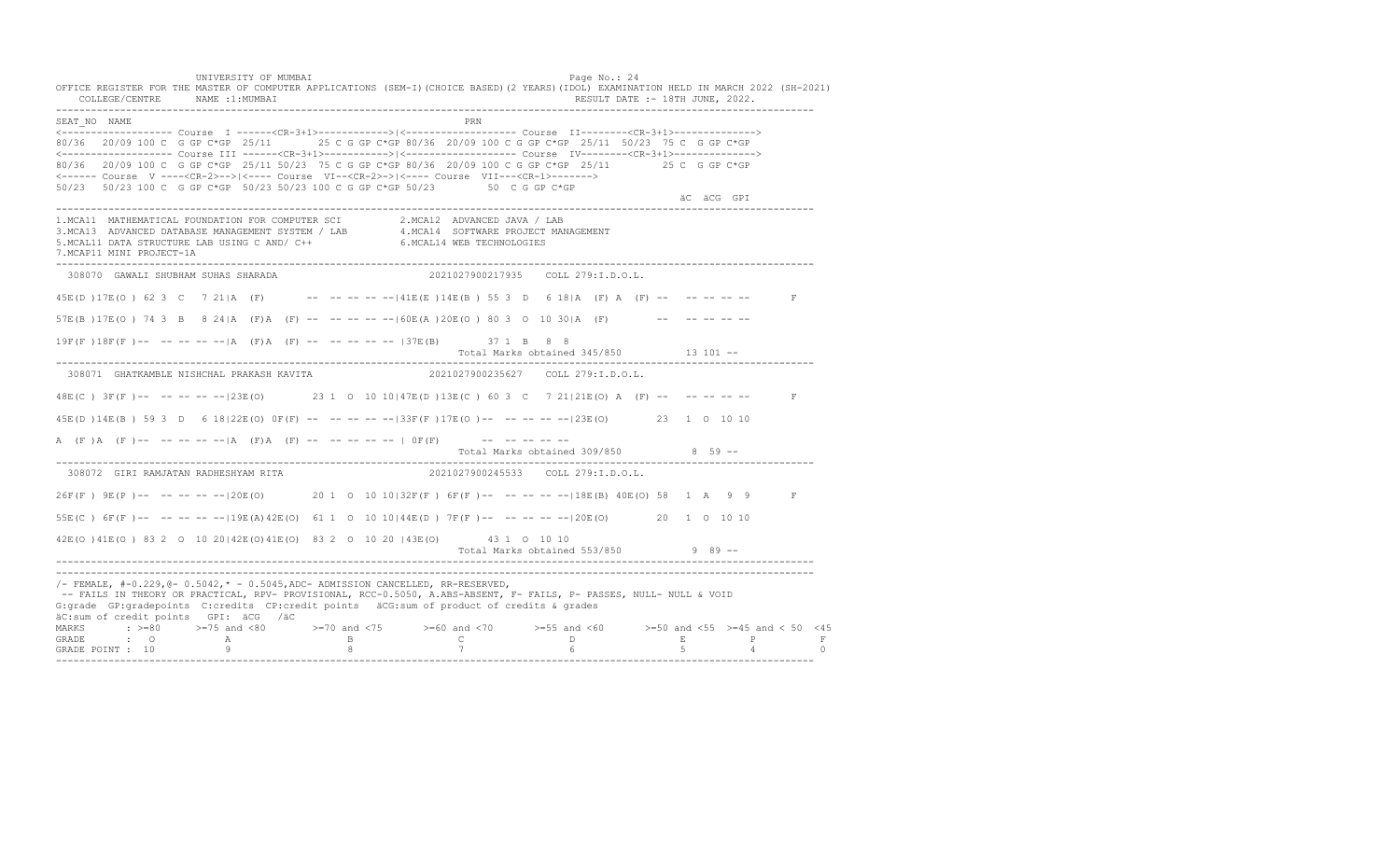UNIVERSITY OF MUMBAI PAGE OF THE PAGE OF THE PAGE OF THE PAGE OF THE PAGE OF THE PAGE OF THE PAGE OF THE PAGE O OFFICE REGISTER FOR THE MASTER OF COMPUTER APPLICATIONS (SEM-I)(CHOICE BASED)(2 YEARS)(IDOL) EXAMINATION HELD IN MARCH 2022 (SH-2021) COLLEGE/CENTRE NAME :1:MUMBAI RESULT DATE :- 18TH JUNE, 2022. ---------------------------------------------------------------------------------------------------------------------------------- SEAT\_NO NAME PRN <------------------- Course I ------<CR-3+1>------------>|<------------------- Course II--------<CR-3+1>--------------> 80/36 20/09 100 C G GP C\*GP 25/11 25 C G GP C\*GP 80/36 20/09 100 C G GP C\*GP 25/11 50/23 75 C G GP C\*GP <------------------- Course III ------<CR-3+1>----------->|<------------------- Course IV--------<CR-3+1>--------------> 80/36 20/09 100 C G GP C\*GP 25/11 50/23 75 C G GP C\*GP 80/36 20/09 100 C G GP C\*GP 25/11 25 C G GP C\*GP <------ Course V ----<CR-2>-->|<---- Course VI--<CR-2>->|<---- Course VII---<CR-1>-------> 50/23 50/23 100 C G GP C\*GP 50/23 50/23 100 C G GP C\*GP 50/23 50 C G GP C\*GP äC äCG GPI ä<sup>n v</sup>ächtliche State und der State und der State und der State und der State und der State und der State und der State und der State und der State und der State und der State und der State und der State und der ---------------------------------------------------------------------------------------------------------------------------------- 1.MCA11 MATHEMATICAL FOUNDATION FOR COMPUTER SCI 2.MCA12 ADVANCED JAVA / LAB<br>3.MCA13 ADVANCED DATABASE MANAGEMENT SYSTEM / LAB 4.MCA14 SOFTWARE PROJECT MANAGEMENT<br>5.MCAL11 DATA STRUCTURE LAB US 7.MCAP11 MINI PROJECT-1A ---------------------------------------------------------------------------------------------------------------------------------- 308073 GORWADIYA VINAYAK VIJAYBHAI GEETABEN 2021027900205675 COLL 279:I.D.O.L.  $14F(F)$   $3F(F)$  -- -- -- -- -- |A (F) -- -- -- -- -- -- -- --  $35F(F)$   $15E(A)$  -- -- -- -- -- |A (F) A (F) -- -- -- -- -- -- F  $57E(B)13E(C)$  70 3 B 8 241A (F) A (F) -- -- -- -- -- -138E(P) 17E(O) 55 3 D 6 181A (F) -- -- -- -- -- $1F(F)$   $0F(F)$  -- -- -- -- -- |A (F)A (F) -- -- -- -- -- |A (F) -- -- -- -- -- --Total Marks obtained 193/850 6 42 ------------------------------------------------------------------------------------------------------------------------------------ 308074 /GOUDA HEMA SATYANARAYANA UMA 2021027900171235 COLL 279:I.D.O.L. 13F(F )15E(A )-- -- -- -- --|21E(O) 21 1 O 10 10|54E(C )16E(O ) 70 3 B 8 24|19E(A) 44E(O) 63 1 O 10 10 F 41E(E )17E(O ) 58 3 D 6 18|20E(O)39E(A) 59 1 A 9 9|57E(B )15E(A ) 72 3 B 8 24|21E(O) 21 1 O 10 10 36E(B )35E(B ) 71 2 B 8 16|41E(O)40E(O) 81 2 O 10 20 |43E(O) 43 1 O 10 10 Total Marks obtained 587/850 18 151 ------------------------------------------------------------------------------------------------------------------------------------ 308075 GUND AKASH DAGADU SHALUBAI 2021027900221531 COLL 279:I.D.O.L. 52 (C )17 (O ) 69 3 C 7 21|19 (A) 19 1 A 9 9|51 (C )16 (O ) 67 3 C 7 21|18 (B) 34 (C) 52 1 C 7 7 P 70 (O )19 (O ) 89 3 O 10 30|18 (B)41 (O) 59 1 A 9 9|59 (B )20 (O ) 79 3 A 9 27|19 (A) 19 1 A 9 9 41 (O )40 (O ) 81 2 O 10 20|35 (B)34 (C) 69 2 C 7 14 |34 (C) 34 1 C 7 7 Total Marks obtained 637/850 21 174 8.29 ---------------------------------------------------------------------------------------------------------------------------------- ---------------------------------------------------------------------------------------------------------------------------------- /- FEMALE, #-0.229,@- 0.5042,\* - 0.5045,ADC- ADMISSION CANCELLED, RR-RESERVED, -- FAILS IN THEORY OR PRACTICAL, RPV- PROVISIONAL, RCC-0.5050, A.ABS-ABSENT, F- FAILS, P- PASSES, NULL- NULL & VOID G:grade GP:gradepoints C:credits CP:credit points äCG:sum of product of credits & grades äC:sum of credit points GPI: äCG /äC MARKS : >=80 >=75 and <80 >=70 and <75 >=60 and <70 >=55 and <60 >=50 and <55 >=45 and < 50 <45 GRADE : O A B C D E P F<br>GRADE POINT : 10 9 9 8 7 7 6 5 4 0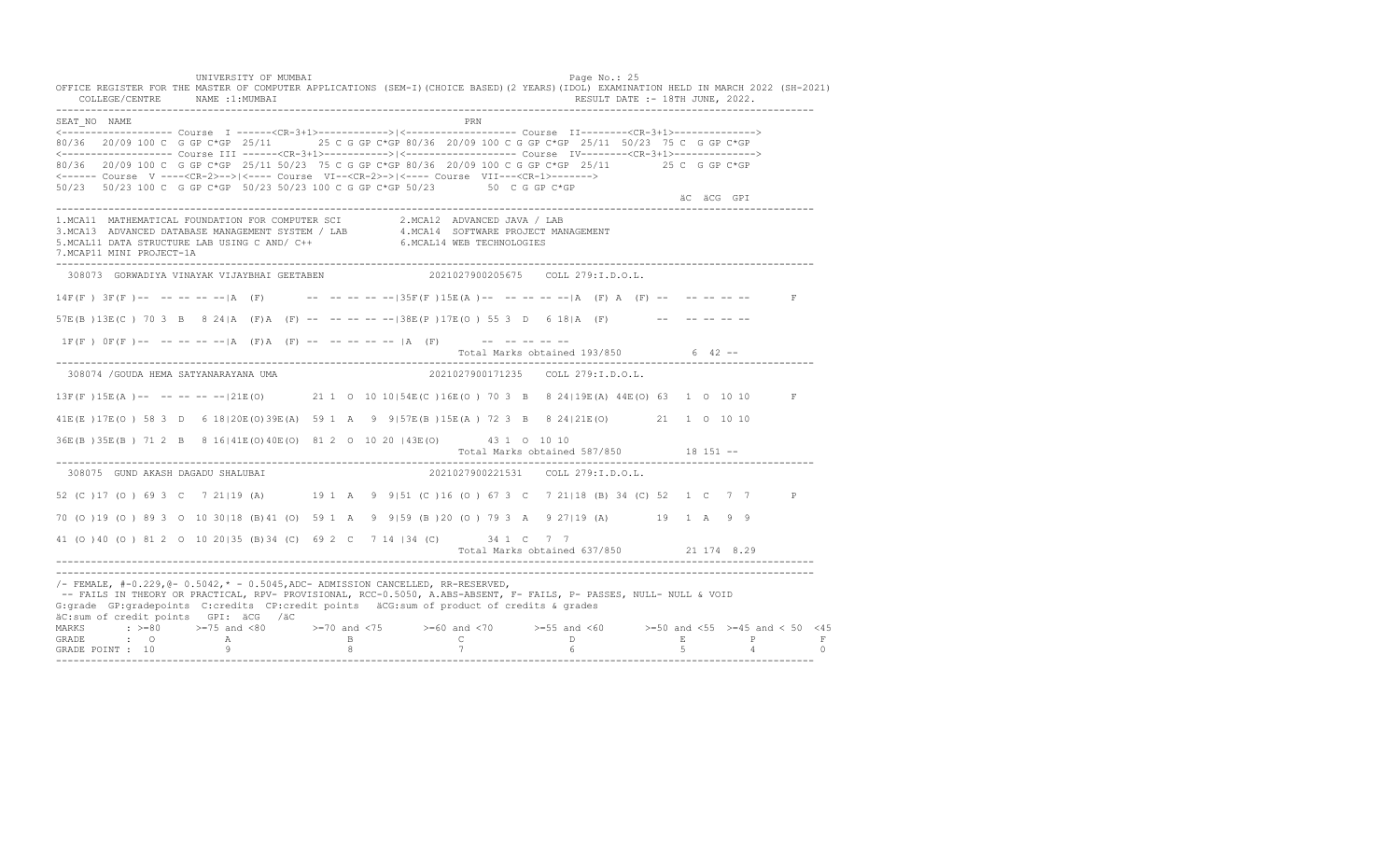UNIVERSITY OF MUMBAI PAGE OF THE PAGE OF THE PAGE OF THE PAGE OF THE PAGE OF THE PAGE OF THE PAGE OF THE PAGE OF THE PAGE OF THE PAGE OF THE PAGE OF THE PAGE OF THE PAGE OF THE PAGE OF THE PAGE OF THE PAGE OF THE PAGE OF T OFFICE REGISTER FOR THE MASTER OF COMPUTER APPLICATIONS (SEM-I)(CHOICE BASED)(2 YEARS)(IDOL) EXAMINATION HELD IN MARCH 2022 (SH-2021) COLLEGE/CENTRE NAME :1:MUMBAI RESULT DATE :- 18TH JUNE, 2022. ---------------------------------------------------------------------------------------------------------------------------------- SEAT\_NO NAME PRN <------------------- Course I ------<CR-3+1>------------>|<------------------- Course II--------<CR-3+1>--------------> 80/36 20/09 100 C G GP C\*GP 25/11 25 C G GP C\*GP 80/36 20/09 100 C G GP C\*GP 25/11 50/23 75 C G GP C\*GP <------------------- Course III ------<CR-3+1>----------->|<------------------- Course IV--------<CR-3+1>--------------> 80/36 20/09 100 C G GP C\*GP 25/11 50/23 75 C G GP C\*GP 80/36 20/09 100 C G GP C\*GP 25/11 25 C G GP C\*GP <------ Course V ----<CR-2>-->|<---- Course VI--<CR-2>->|<---- Course VII---<CR-1>-------> 50/23 50/23 100 C G GP C\*GP 50/23 50/23 100 C G GP C\*GP 50/23 50 C G GP C\*GP äC äCG GPI ä<sup>n v</sup>ächtliche State und der State und der State und der State und der State und der State und der State und der State und der State und der State und der State und der State und der State und der State und der ---------------------------------------------------------------------------------------------------------------------------------- 1.MCA11 MATHEMATICAL FOUNDATION FOR COMPUTER SCI 2.MCA12 ADVANCED JAVA / LAB<br>3.MCA13 ADVANCED DATABASE MANAGEMENT SYSTEM / LAB 4.MCA14 SOFTWARE PROJECT MANAGEMENT<br>5.MCAL11 DATA STRUCTURE LAB USI 7.MCAP11 MINI PROJECT-1A ---------------------------------------------------------------------------------------------------------------------------------- 308076 GUPTA ABHISHEK ANIL SANGEETA 2021027900243051 COLL 279:I.D.O.L. 47 (D )17 (O ) 64 3 C 7 21|17 (C) 17 1 C 7 7|32 (P )15 (A ) 47 3 E 5 15|16 (C) 42 (O) 58 1 A 9 9 P  $\star$ 49 (C )18 (O ) 67 3 C 7 21|16 (C)37 (B) 53 1 B 8 8|43 (E )19 (O ) 62 3 C 7 21|17 (C) 17 1 C 7 7 31 (C )30 (C ) 61 2 C 7 14|43 (O)42 (O) 85 2 O 10 20 |42 (O) 42 1 O 10 10 Total Marks obtained 573/850 21 153 7.29 ---------------------------------------------------------------------------------------------------------------------------------- 308077 /GUPTA KAJAL HARIKESH PUSHPA 2021027900157765 COLL 279:I.D.O.L. 58 (B )18 (O ) 76 3 A 9 27|17 (C) 17 1 C 7 7|58 (B )16 (O ) 74 3 B 8 24|16 (C) 26 (E) 42 1 D 6 6 P 65 (O )18 (O ) 83 3 O 10 30|16 (C)28 (D) 44 1 D 6 6|65 (O )20 (O ) 85 3 O 10 30|17 (C) 17 1 C 7 7 46 (O )45 (O ) 91 2 O 10 20|44 (O)43 (O) 87 2 O 10 20 |43 (O) 43 1 O 10 10 Total Marks obtained 659/850 21 187 8.90 ---------------------------------------------------------------------------------------------------------------------------------- 308078 /GUPTA MANISHA RAJESH PUSHPA 66 (O )18 (O ) 84 3 O 10 30|21 (O) 21 1 O 10 10|46 (D )18 (O ) 64 3 C 7 21|19 (A) 44 (O) 63 1 O 10 10 P 72 (O )18 (O ) 90 3 O 10 30|20 (O)34 (C) 54 1 B 8 8|60 (A )20 (O ) 80 3 O 10 30|21 (O) 21 1 O 10 10 45 (O )44 (O ) 89 2 O 10 20|42 (O)41 (O) 83 2 O 10 20 |47 (O) 47 1 O 10 10 Total Marks obtained 696/850 21 199 9.48 ---------------------------------------------------------------------------------------------------------------------------------- ---------------------------------------------------------------------------------------------------------------------------------- /- FEMALE, #-0.229,@- 0.5042,\* - 0.5045,ADC- ADMISSION CANCELLED, RR-RESERVED, -- FAILS IN THEORY OR PRACTICAL, RPV- PROVISIONAL, RCC-0.5050, A.ABS-ABSENT, F- FAILS, P- PASSES, NULL- NULL & VOID G:grade GP:gradepoints C:credits CP:credit points äCG:sum of product of credits & grades äC:sum of credit points GPI: äCG /äC MARKS : >=80 >=75 and <80 >=70 and <75 >=60 and <70 >=55 and <60 >=50 and <55 >=45 and < 50 <45 GRADE : O A B C D E P F<br>GRADE POINT : 10 9 9 8 7 7 6 5 4 0 ----------------------------------------------------------------------------------------------------------------------------------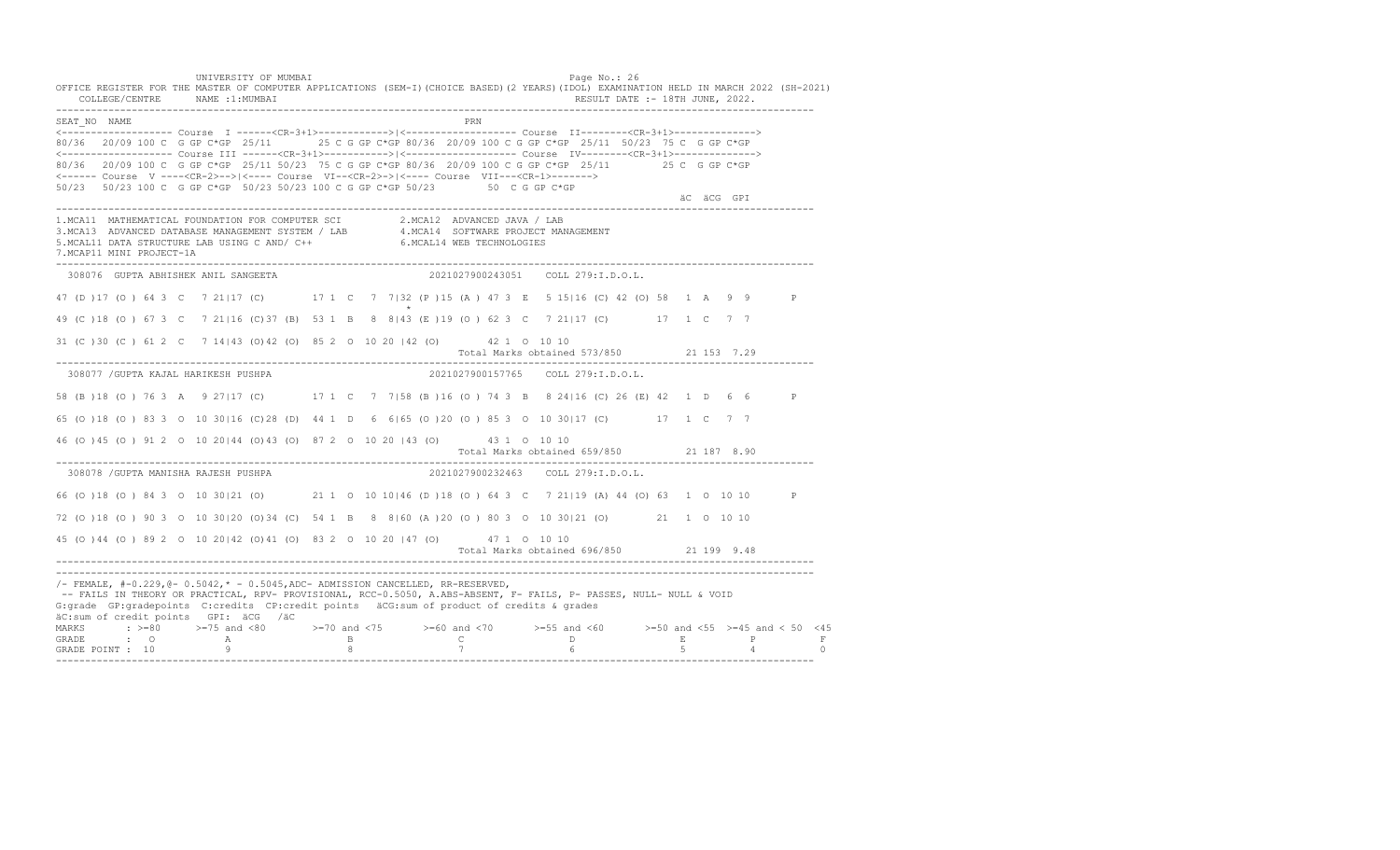UNIVERSITY OF MUMBAI PAGE OF THE PAGE OF THE PAGE OF THE PAGE OF THE PAGE OF THE PAGE OF THE PAGE OF THE PAGE OF THE PAGE OF THE PAGE OF THE PAGE OF THE PAGE OF THE PAGE OF THE PAGE OF THE PAGE OF THE PAGE OF THE PAGE OF T OFFICE REGISTER FOR THE MASTER OF COMPUTER APPLICATIONS (SEM-I)(CHOICE BASED)(2 YEARS)(IDOL) EXAMINATION HELD IN MARCH 2022 (SH-2021) COLLEGE/CENTRE NAME :1:MUMBAI RESULT DATE :- 18TH JUNE, 2022. ---------------------------------------------------------------------------------------------------------------------------------- SEAT\_NO NAME PRN <------------------- Course I ------<CR-3+1>------------>|<------------------- Course II--------<CR-3+1>--------------> 80/36 20/09 100 C G GP C\*GP 25/11 25 C G GP C\*GP 80/36 20/09 100 C G GP C\*GP 25/11 50/23 75 C G GP C\*GP <------------------- Course III ------<CR-3+1>----------->|<------------------- Course IV--------<CR-3+1>--------------> 80/36 20/09 100 C G GP C\*GP 25/11 50/23 75 C G GP C\*GP 80/36 20/09 100 C G GP C\*GP 25/11 25 C G GP C\*GP <------ Course V ----<CR-2>-->|<---- Course VI--<CR-2>->|<---- Course VII---<CR-1>-------> 50/23 50/23 100 C G GP C\*GP 50/23 50/23 100 C G GP C\*GP 50/23 50 C G GP C\*GP äC äCG GPI ä<sup>n v</sup>ächtliche State und der State und der State und der State und der State und der State und der State und der State und der State und der State und der State und der State und der State und der State und der ---------------------------------------------------------------------------------------------------------------------------------- 1.MCA11 MATHEMATICAL FOUNDATION FOR COMPUTER SCI 2.MCA12 ADVANCED JAVA / LAB<br>3.MCA13 ADVANCED DATABASE MANAGEMENT SYSTEM / LAB 4.MCA14 SOFTWARE PROJECT MANAGEMENT<br>5.MCAL11 DATA STRUCTURE LAB USI 7.MCAP11 MINI PROJECT-1A ---------------------------------------------------------------------------------------------------------------------------------- 308079 GUPTA NITESH KUMAR RAJESH KUMAR URMILA 2021027900190066 COLL 279:I.D.O.L. 50 (C )17 (O ) 67 3 C 7 21|19 (A) 19 1 A 9 9|53 (C )18 (O ) 71 3 B 8 24|18 (B) 43 (O) 61 1 O 10 10 P 69 (O )20 (O ) 89 3 O 10 30|18 (B)36 (B) 54 1 B 8 8|56 (B )20 (O ) 76 3 A 9 27|19 (A) 19 1 A 9 9 33 (C )32 (C ) 65 2 C 7 14|38 (A)37 (B) 75 2 A 9 18 |43 (O) 43 1 O 10 10 Total Marks obtained 639/850 21 180 8.57 ---------------------------------------------------------------------------------------------------------------------------------- 308080 GUPTA PANKAJ KUMAR KANAHAIYA SEEMA 2021027900220083 COLL 279:I.D.O.L. 35 (P )16 (O ) 51 3 E 5 15|17 (C) 17 1 C 7 7|47 (D )17 (O ) 64 3 C 7 21|16 (C) 30 (C) 46 1 C 7 7 P @1 @1 62 (A )17 (O ) 79 3 A 9 27|16 (C)26 (E) 42 1 D 6 6|48 (C )18 (O ) 66 3 C 7 21|17 (C) 17 1 C 7 7 26 (E )25 (E ) 51 2 E 5 10|39 (A)38 (A) 77 2 A 9 18 |38 (A) 38 1 A 9 9 Total Marks obtained 548@1/850 21 148 7.05 ---------------------------------------------------------------------------------------------------------------------------------- 308081 /GUPTA POOJA RAM SANEHI GIRIJA 46 (D )16 (O ) 62 3 C 7 21|22 (O) 22 1 O 10 10|54 (C )16 (O ) 70 3 B 8 24|20 (O) 44 (O) 64 1 O 10 10 P 54 (C )16 (O ) 70 3 B 8 24|21 (O)44 (O) 65 1 O 10 10|61 (A )16 (O ) 77 3 A 9 27|22 (O) 22 1 O 10 10 46 (O )45 (O ) 91 2 O 10 20|45 (O)44 (O) 89 2 O 10 20 |48 (O) 48 1 O 10 10 Total Marks obtained 680/850 21 186 8.86 ---------------------------------------------------------------------------------------------------------------------------------- ---------------------------------------------------------------------------------------------------------------------------------- /- FEMALE, #-0.229,@- 0.5042,\* - 0.5045,ADC- ADMISSION CANCELLED, RR-RESERVED, -- FAILS IN THEORY OR PRACTICAL, RPV- PROVISIONAL, RCC-0.5050, A.ABS-ABSENT, F- FAILS, P- PASSES, NULL- NULL & VOID G:grade GP:gradepoints C:credits CP:credit points äCG:sum of product of credits & grades äC:sum of credit points GPI: äCG /äC MARKS : >=80 >=75 and <80 >=70 and <75 >=60 and <70 >=55 and <60 >=50 and <55 >=45 and < 50 <45 GRADE : O A B C D E P F GRADE POINT : 10 9 8 7 6 5 4 0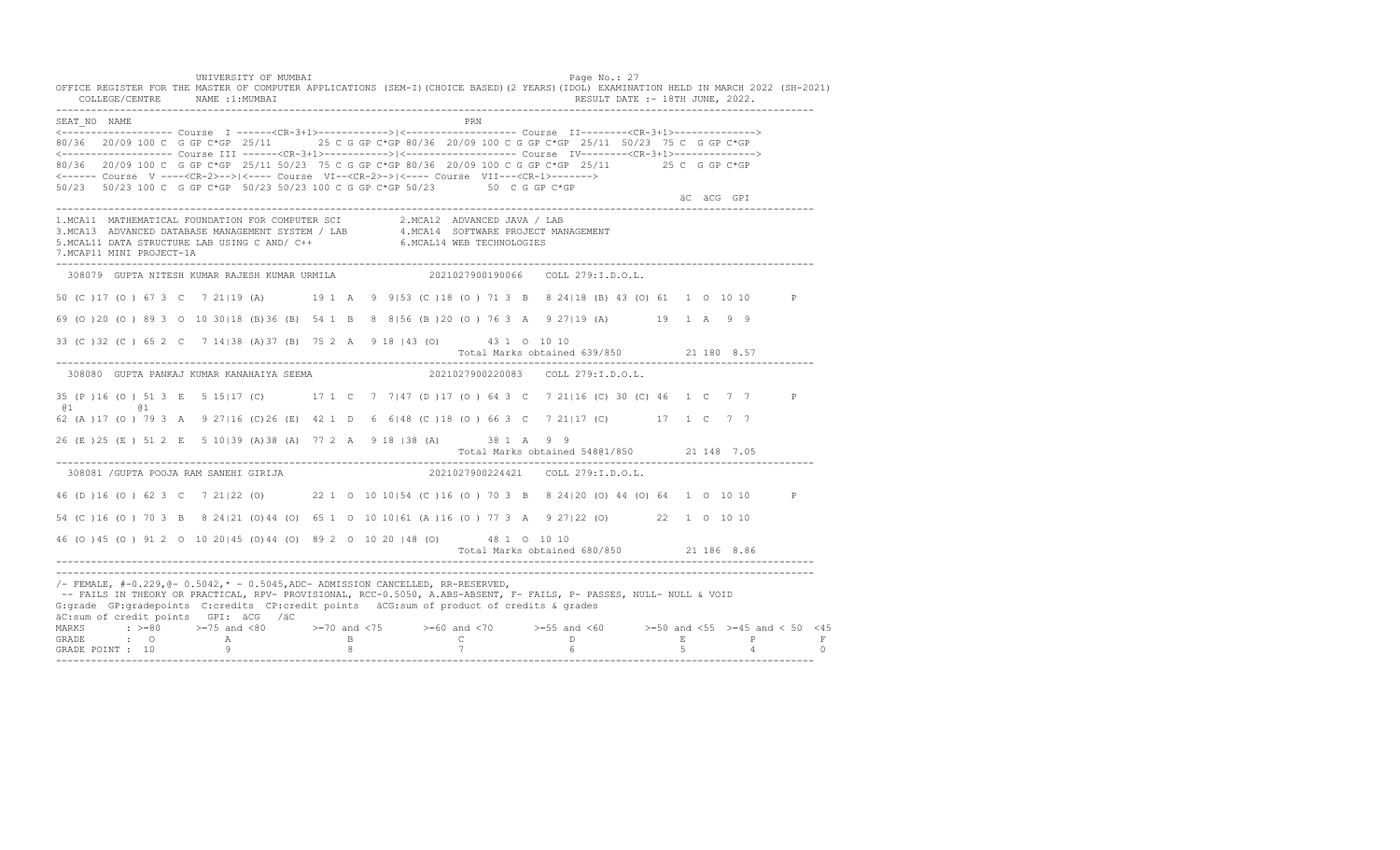UNIVERSITY OF MUMBAI PAGE OF THE PAGE OF THE PAGE OF THE PAGE OF THE PAGE OF THE PAGE OF THE PAGE OF THE PAGE OF THE PAGE OF THE PAGE OF THE PAGE OF THE PAGE OF THE PAGE OF THE PAGE OF THE PAGE OF THE PAGE OF THE PAGE OF T OFFICE REGISTER FOR THE MASTER OF COMPUTER APPLICATIONS (SEM-I)(CHOICE BASED)(2 YEARS)(IDOL) EXAMINATION HELD IN MARCH 2022 (SH-2021) COLLEGE/CENTRE NAME :1:MUMBAI RESULT DATE :- 18TH JUNE, 2022. ---------------------------------------------------------------------------------------------------------------------------------- SEAT\_NO \_\_NAME PRN <------------------- Course I ------<CR-3+1>------------>|<------------------- Course II--------<CR-3+1>--------------> 80/36 20/09 100 C G GP C\*GP 25/11 25 C G GP C\*GP 80/36 20/09 100 C G GP C\*GP 25/11 50/23 75 C G GP C\*GP <------------------- Course III ------<CR-3+1>----------->|<------------------- Course IV--------<CR-3+1>--------------> 80/36 20/09 100 C G GP C\*GP 25/11 50/23 75 C G GP C\*GP 80/36 20/09 100 C G GP C\*GP 25/11 25 C G GP C\*GP <------ Course V ----<CR-2>-->|<---- Course VI--<CR-2>->|<---- Course VII---<CR-1>-------> 50/23 50/23 100 C G GP C\*GP 50/23 50/23 100 C G GP C\*GP 50/23 50 C G GP C\*GP äC äCG GPI ä<sup>n v</sup>ächtliche State und der State und der State und der State und der State und der State und der State und der State und der State und der State und der State und der State und der State und der State und der ---------------------------------------------------------------------------------------------------------------------------------- 1.MCA11 MATHEMATICAL FOUNDATION FOR COMPUTER SCI 2.MCA12 ADVANCED JAVA / LAB<br>3.MCA13 ADVANCED DATABASE MANAGEMENT SYSTEM / LAB 4.MCA14 SOFTWARE PROJECT MANAGEMENT<br>5.MCAL11 DATA STRUCTURE LAB USI 7.MCAP11 MINI PROJECT-1A ---------------------------------------------------------------------------------------------------------------------------------- 308082 GUPTA SANDEEP SUBHASH KUSUM 2021027900229252 COLL 279:I.D.O.L. 51 (C )18 (O ) 69 3 C 7 21|17 (C) 17 1 C 7 7|57 (B )18 (O ) 75 3 A 9 27|16 (C) 48 (O) 64 1 O 10 10 P 48 (C )19 (O ) 67 3 C 7 21|16 (C)22 (P) 38 1 E 5 5|65 (O )20 (O ) 85 3 O 10 30|17 (C) 17 1 C 7 7 @1 @1 33 (C )32 (C ) 65 2 C 7 14|36 (B)35 (B) 71 2 B 8 16 |39 (A) 39 1 A 9 9 Total Marks obtained 607@1/850 21 167 7.95 ---------------------------------------------------------------------------------------------------------------------------------- 308083 GUPTA SUDHIR PRAHLAD SABITREE 65 (O )18 (O ) 83 3 O 10 30|23 (O) 23 1 O 10 10|37 (P )18 (O ) 55 3 D 6 18|22 (O) 46 (O) 68 1 O 10 10 P 76 (O )20 (O ) 96 3 O 10 30|23 (O)46 (O) 69 1 O 10 10|62 (A )20 (O ) 82 3 O 10 30|24 (O) 24 1 O 10 10 48 (O )47 (O ) 95 2 O 10 20|47 (O)46 (O) 93 2 O 10 20 |48 (O) 48 1 O 10 10 Total Marks obtained 736/850 21 198 9.43 ---------------------------------------------------------------------------------------------------------------------------------- 308084 GUPTA VAIBHAV RAVINDRA KALYANI 2021027900162372 COLL 279:I.D.O.L. 58 (B )17 (O ) 75 3 A 9 27|23 (O) 23 1 O 10 10|56 (B )16 (O ) 72 3 B 8 24|21 (O) 48 (O) 69 1 O 10 10 P 54 (C )19 (O ) 73 3 B 8 24|22 (O)38 (A) 60 1 O 10 10|62 (A )20 (O ) 82 3 O 10 30|23 (O) 23 1 O 10 10 42 (O )41 (O ) 83 2 O 10 20|38 (A)37 (B) 75 2 A 9 18 |30 (C) 30 1 C 7 7 Total Marks obtained 665/850 21 190 9.05 ---------------------------------------------------------------------------------------------------------------------------------- ----------------------------------------------------------------------------------------------------------------------------------  $/-$  FEMALE,  $#-0.229$ ,  $@-0.5042$ ,  $* -0.5045$ , ADC- ADMISSION CANCELLED, RR-RESERVED, -- FAILS IN THEORY OR PRACTICAL, RPV- PROVISIONAL, RCC-0.5050, A.ABS-ABSENT, F- FAILS, P- PASSES, NULL- NULL & VOID G:grade GP:gradepoints C:credits CP:credit points äCG:sum of product of credits & grades äC:sum of credit points GPI: äCG /äC MARKS : >=80 >=75 and <80 >=70 and <75 >=60 and <70 >=55 and <60 >=50 and <55 >=45 and < 50 <45<br>GRADE : O A B C D E P F<br>GRADE POINT : 10 9 8 7 6 5 4 0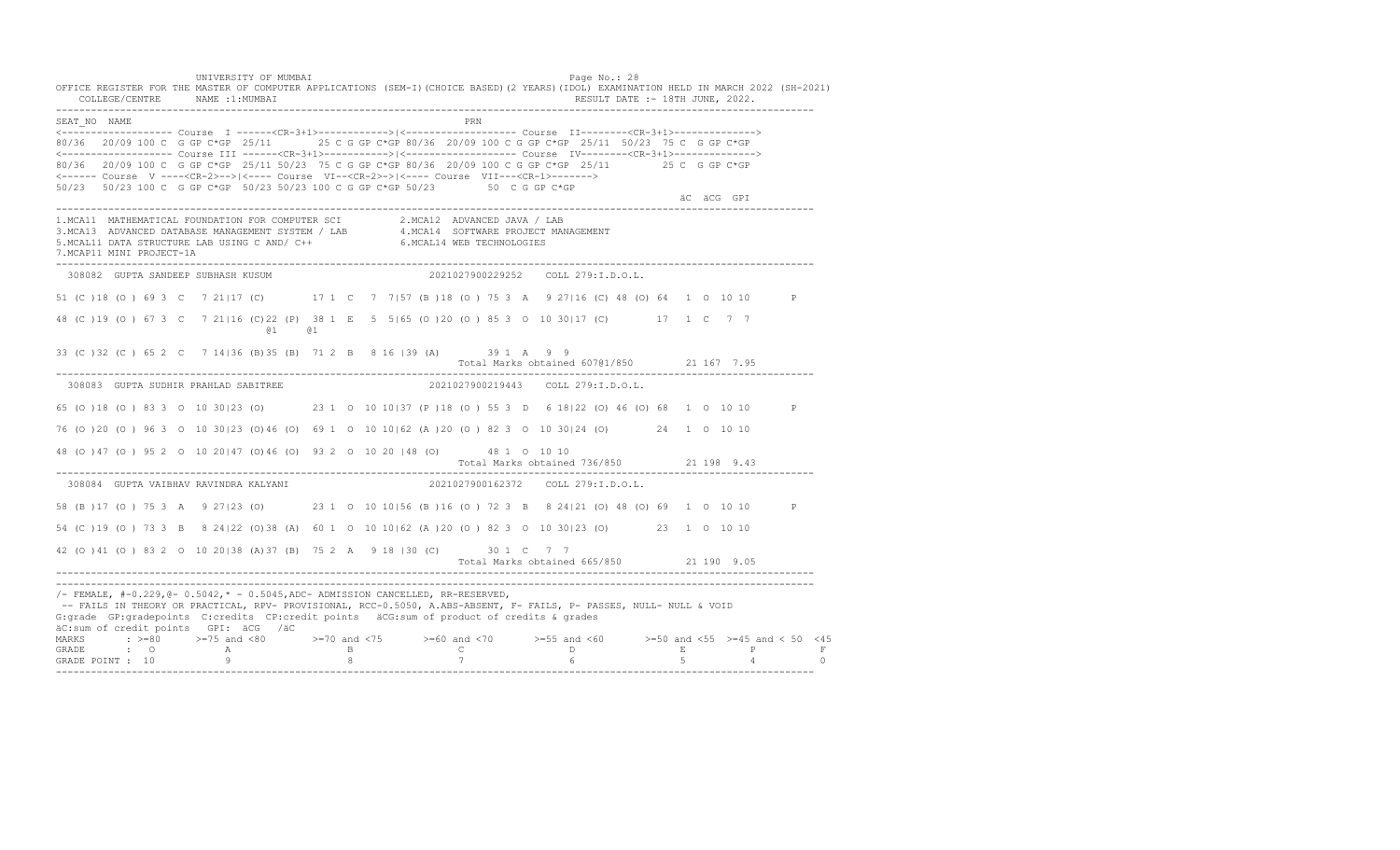UNIVERSITY OF MUMBAI PAGE OF THE PAGE OF THE PAGE OF THE PAGE OF THE PAGE OF THE PAGE OF THE PAGE OF THE PAGE OF THE PAGE OF THE PAGE OF THE PAGE OF THE PAGE OF THE PAGE OF THE PAGE OF THE PAGE OF THE PAGE OF THE PAGE OF T OFFICE REGISTER FOR THE MASTER OF COMPUTER APPLICATIONS (SEM-I)(CHOICE BASED)(2 YEARS)(IDOL) EXAMINATION HELD IN MARCH 2022 (SH-2021) COLLEGE/CENTRE NAME :1:MUMBAI RESULT DATE :- 18TH JUNE, 2022. ---------------------------------------------------------------------------------------------------------------------------------- SEAT\_NO NAME PRN <------------------- Course I ------<CR-3+1>------------>|<------------------- Course II--------<CR-3+1>--------------> 80/36 20/09 100 C G GP C\*GP 25/11 25 C G GP C\*GP 80/36 20/09 100 C G GP C\*GP 25/11 50/23 75 C G GP C\*GP <------------------- Course III ------<CR-3+1>----------->|<------------------- Course IV--------<CR-3+1>--------------> 80/36 20/09 100 C G GP C\*GP 25/11 50/23 75 C G GP C\*GP 80/36 20/09 100 C G GP C\*GP 25/11 25 C G GP C\*GP <------ Course V ----<CR-2>-->|<---- Course VI--<CR-2>->|<---- Course VII---<CR-1>-------> 50/23 50/23 100 C G GP C\*GP 50/23 50/23 100 C G GP C\*GP 50/23 50 C G GP C\*GP äC äCG GPI ä<sup>n v</sup>ächtliche State und der State und der State und der State und der State und der State und der State und der State und der State und der State und der State und der State und der State und der State und der ---------------------------------------------------------------------------------------------------------------------------------- 1.MCA11 MATHEMATICAL FOUNDATION FOR COMPUTER SCI 2.MCA12 ADVANCED JAVA / LAB<br>3.MCA13 ADVANCED DATABASE MANAGEMENT SYSTEM / LAB 4.MCA14 SOFTWARE PROJECT MANAGEMENT<br>5.MCAL11 DATA STRUCTURE LAB USI 7.MCAP11 MINI PROJECT-1A ---------------------------------------------------------------------------------------------------------------------------------- 308085 GURAV OMKAR UTTAM JAYASHRI 2021027900163584 COLL 279:I.D.O.L. 19F(F )A (F )-- -- -- -- --|20E(O) 20 1 O 10 10|37E(P )A (F )-- -- -- -- --|18E(B) 31E(C) 49 1 C 7 7 F  $22F(F)$  A (F )-- -- -- -- --  $19E(A)30E(C)$  49 1 C 7 7 133F(F) A (F )-- -- -- -- -- -120E(O) 20 1 O 10 10 34E(C )33E(C ) 67 2 C 7 14|29E(D)28E(D) 57 2 D 6 12 |30E(C) 30 1 C 7 7 Total Marks obtained 403/850 9 67 ------------------------------------------------------------------------------------------------------------------------------------ 308086 GURAV PRESHIT SUBHASH SHWETA 2021027900148317 COLL 279:I.D.O.L. 61 (A )18 (O ) 79 3 A 9 27|20 (O) 20 1 O 10 10|46 (D )17 (O ) 63 3 C 7 21|18 (B) 36 (B) 54 1 B 8 8 P 61 (A )19 (O ) 80 3 O 10 30|19 (A)36 (B) 55 1 B 8 8|55 (C )20 (O ) 75 3 A 9 27|20 (O) 20 1 O 10 10 44 (O )43 (O ) 87 2 O 10 20|42 (O)41 (O) 83 2 O 10 20 |42 (O) 42 1 O 10 10 Total Marks obtained 658/850 21 191 9.10 ---------------------------------------------------------------------------------------------------------------------------------- 308087 HARSHIT SOHAN CHANDA 2021027900255551 COLL 279:I.D.O.L. 20F(F ) 7F(F )-- -- -- -- --|17E(C) 17 1 C 7 7|45E(D ) 6F(F )-- -- -- -- --|16E(C) 41E(O) 57 1 A 9 9 F 46E(D ) 5F(F )-- -- -- -- --|16E(C)39E(A) 55 1 B 8 8|38E(P ) 6F(F )-- -- -- -- --|17E(C) 17 1 C 7 7 40E(O )39E(A ) 79 2 A 9 18|40E(O)39E(A) 79 2 A 9 18 |45E(O) 45 1 O 10 10 Total Marks obtained 522/850 9 77 ------------------------------------------------------------------------------------------------------------------------------------ ---------------------------------------------------------------------------------------------------------------------------------- /- FEMALE, #-0.229,@- 0.5042,\* - 0.5045,ADC- ADMISSION CANCELLED, RR-RESERVED, -- FAILS IN THEORY OR PRACTICAL, RPV- PROVISIONAL, RCC-0.5050, A.ABS-ABSENT, F- FAILS, P- PASSES, NULL- NULL & VOID G:grade GP:gradepoints C:credits CP:credit points äCG:sum of product of credits & grades äC:sum of credit points GPI: äCG /äC MARKS : >=80 >=75 and <80 >=70 and <75 >=60 and <70 >=55 and <60 >=50 and <55 >=45 and < 50 <45 GRADE : O A B C D E P F GRADE POINT : 10 9 8 7 6 5 4 0 ----------------------------------------------------------------------------------------------------------------------------------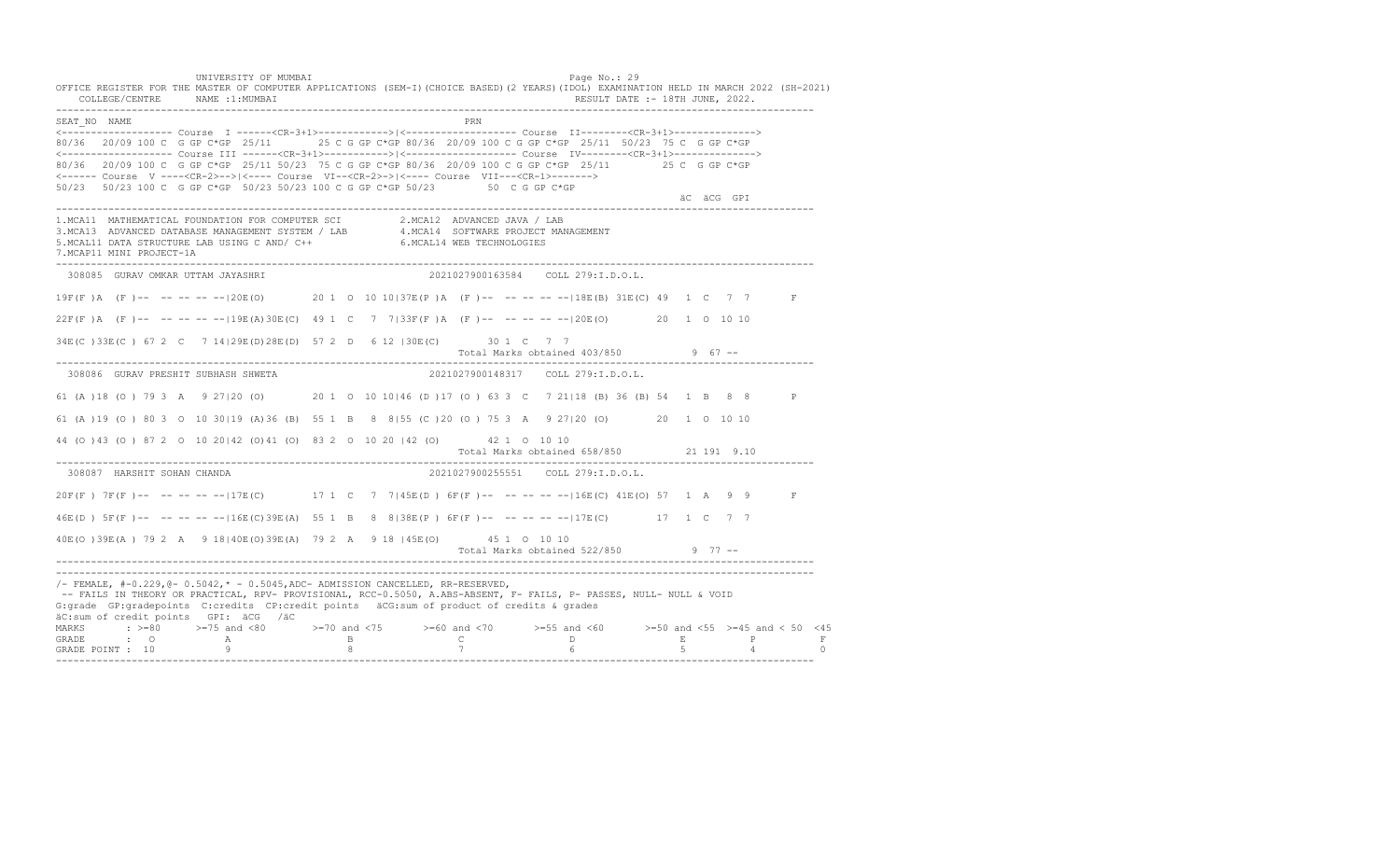UNIVERSITY OF MUMBAI PAGE OF THE PAGE OF THE PAGE OF THE PAGE OF THE PAGE OF THE PAGE OF THE PAGE OF THE PAGE OF THE PAGE OF THE PAGE OF THE PAGE OF THE PAGE OF THE PAGE OF THE PAGE OF THE PAGE OF THE PAGE OF THE PAGE OF T OFFICE REGISTER FOR THE MASTER OF COMPUTER APPLICATIONS (SEM-I)(CHOICE BASED)(2 YEARS)(IDOL) EXAMINATION HELD IN MARCH 2022 (SH-2021) COLLEGE/CENTRE NAME :1:MUMBAI RESULT DATE :- 18TH JUNE, 2022. ---------------------------------------------------------------------------------------------------------------------------------- SEAT\_NO NAME PRN <------------------- Course I ------<CR-3+1>------------>|<------------------- Course II--------<CR-3+1>--------------> 80/36 20/09 100 C G GP C\*GP 25/11 25 C G GP C\*GP 80/36 20/09 100 C G GP C\*GP 25/11 50/23 75 C G GP C\*GP <------------------- Course III ------<CR-3+1>----------->|<------------------- Course IV--------<CR-3+1>--------------> 80/36 20/09 100 C G GP C\*GP 25/11 50/23 75 C G GP C\*GP 80/36 20/09 100 C G GP C\*GP 25/11 25 C G GP C\*GP <------ Course V ----<CR-2>-->|<---- Course VI--<CR-2>->|<---- Course VII---<CR-1>-------> 50/23 50/23 100 C G GP C\*GP 50/23 50/23 100 C G GP C\*GP 50/23 50 C G GP C\*GP äC äCG GPI ä<sup>n v</sup>ächtliche State und der State und der State und der State und der State und der State und der State und der State und der State und der State und der State und der State und der State und der State und der ---------------------------------------------------------------------------------------------------------------------------------- 1.MCA11 MATHEMATICAL FOUNDATION FOR COMPUTER SCI 2.MCA12 ADVANCED JAVA / LAB<br>3.MCA13 ADVANCED DATABASE MANAGEMENT SYSTEM / LAB 4.MCA14 SOFTWARE PROJECT MANAGEMENT<br>5.MCAL11 DATA STRUCTURE LAB USI 7.MCAP11 MINI PROJECT-1A ---------------------------------------------------------------------------------------------------------------------------------- 308088 /HUMERA S T ALAM SHAFIA 2021027900213125 COLL 279:I.D.O.L. 49E(C )13E(C ) 62 3 C 7 21|17E(C) 17 1 C 7 7|15F(F )17E(O )-- -- -- -- --|16E(C) 44E(O) 60 1 O 10 10 F 57E(B )16E(O ) 73 3 B 8 24|16E(C)32E(C) 48 1 C 7 7|53E(C )17E(O ) 70 3 B 8 24|17E(C) 17 1 C 7 7 29E(D )28E(D ) 57 2 D 6 12|42E(O)41E(O) 83 2 O 10 20 |45E(O) 45 1 O 10 10 Total Marks obtained 564/850 18 142 -- ---------------------------------------------------------------------------------------------------------------------------------- 308089 IBRAHIM MOHAMMED ALI JAINBI 2021027900217096 COLL 279:I.D.O.L. 41 (E )19 (O ) 60 3 C 7 21|18 (B) 18 1 B 8 8|54 (C )16 (O ) 70 3 B 8 24|17 (C) 45 (O) 62 1 O 10 10 P 52 (C )19 (O ) 71 3 B 8 24|17 (C)38 (A) 55 1 B 8 8|37 (P )10 (E ) 47 3 P 4 12|18 (B) 18 1 B 8 8 31 (C )30 (C ) 61 2 C 7 14|42 (O)41 (O) 83 2 O 10 20 |38 (A) 38 1 A 9 9 Total Marks obtained 583/850 21 158 7.52 ---------------------------------------------------------------------------------------------------------------------------------- 308090 INDRALE SANJAY GOVIND DAIVASHALA 38 (P )17 (O ) 55 3 D 6 18|17 (C) 17 1 C 7 7|42 (E )17 (O ) 59 3 D 6 18|16 (C) 23 (P) 39 1 E 5 5 P 62 (A )17 (O ) 79 3 A 9 27|16 (C)30 (C) 46 1 C 7 7|46 (D )20 (O ) 66 3 C 7 21|17 (C) 17 1 C 7 7 34 (C )33 (C ) 67 2 C 7 14|36 (B)35 (B) 71 2 B 8 16 |34 (C) 34 1 C 7 7 Total Marks obtained 550/850 21 147 7.00 ---------------------------------------------------------------------------------------------------------------------------------- ---------------------------------------------------------------------------------------------------------------------------------- /- FEMALE, #-0.229,@- 0.5042,\* - 0.5045,ADC- ADMISSION CANCELLED, RR-RESERVED, -- FAILS IN THEORY OR PRACTICAL, RPV- PROVISIONAL, RCC-0.5050, A.ABS-ABSENT, F- FAILS, P- PASSES, NULL- NULL & VOID G:grade GP:gradepoints C:credits CP:credit points äCG:sum of product of credits & grades äC:sum of credit points GPI: äCG /äC MARKS : >=80 >=75 and <80 >=70 and <75 >=60 and <70 >=55 and <60 >=50 and <55 >=45 and < 50 <45 GRADE : O A B C D E P F<br>GRADE POINT : 10 9 9 8 7 7 6 5 4 0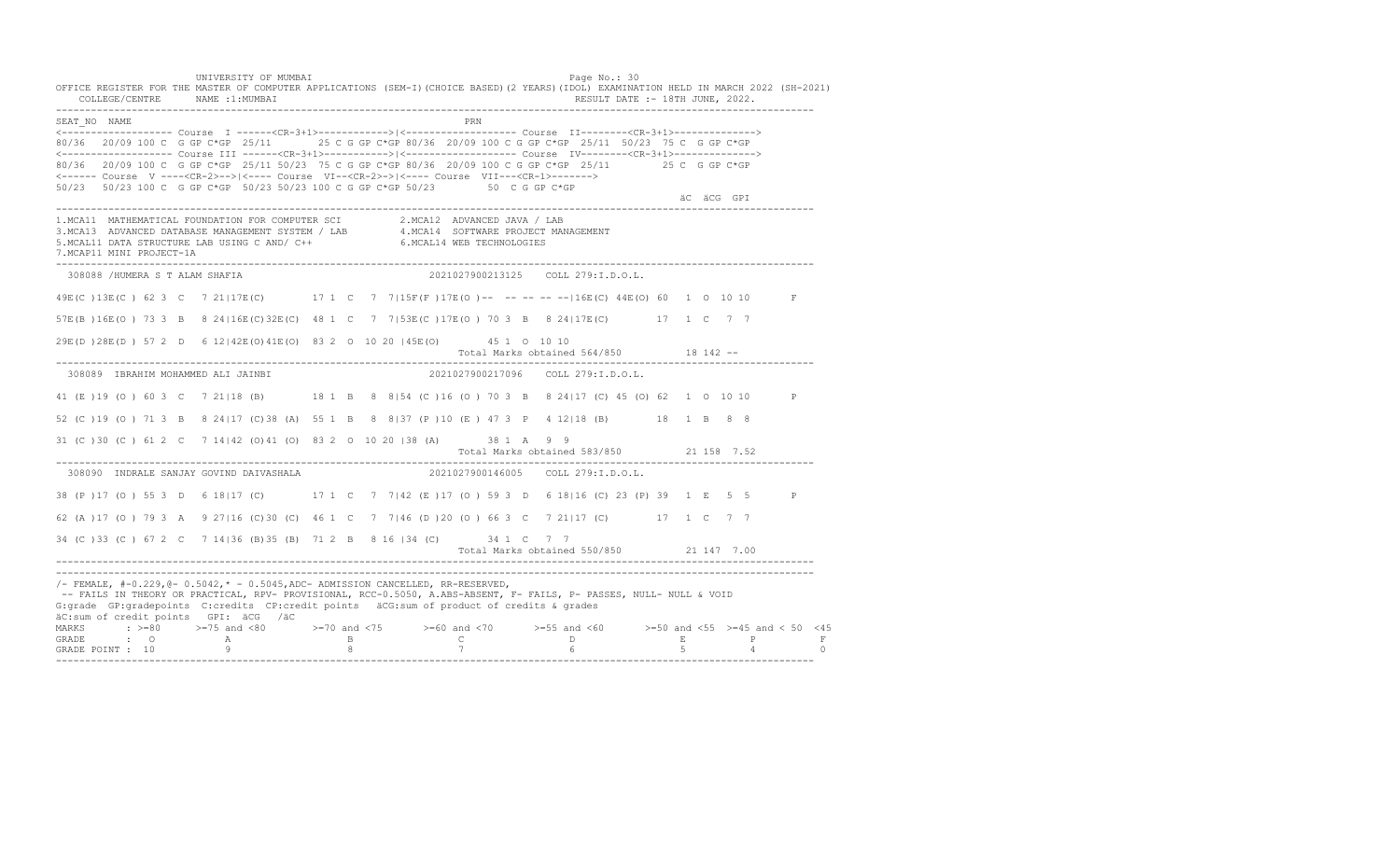UNIVERSITY OF MUMBAI PAGE OF THE PAGE OF THE PAGE OF THE PAGE OF THE PAGE OF THE PAGE OF THE PAGE OF THE PAGE OF THE PAGE OF THE PAGE OF THE PAGE OF THE PAGE OF THE PAGE OF THE PAGE OF THE PAGE OF THE PAGE OF THE PAGE OF T OFFICE REGISTER FOR THE MASTER OF COMPUTER APPLICATIONS (SEM-I)(CHOICE BASED)(2 YEARS)(IDOL) EXAMINATION HELD IN MARCH 2022 (SH-2021) COLLEGE/CENTRE NAME :1:MUMBAI RESULT DATE :- 18TH JUNE, 2022. ---------------------------------------------------------------------------------------------------------------------------------- SEAT\_NO NAME PRIME PRIME PRODUCED A CONTROL IN THE PRIME PRIME PRIME PRIME PRIME PRIME PRIME PRIME PRIME PRIME PRIME PRIME PRIME PRIME PRIME PRIME PRIME PRIME PRIME PRIME PRIME PRIME PRIME PRIME PRIME PRIME PRIME PRIME PRI <------------------- Course I ------<CR-3+1>------------>|<------------------- Course II--------<CR-3+1>--------------> 80/36 20/09 100 C G GP C\*GP 25/11 25 C G GP C\*GP 80/36 20/09 100 C G GP C\*GP 25/11 50/23 75 C G GP C\*GP <------------------- Course III ------<CR-3+1>----------->|<------------------- Course IV--------<CR-3+1>--------------> 80/36 20/09 100 C G GP C\*GP 25/11 50/23 75 C G GP C\*GP 80/36 20/09 100 C G GP C\*GP 25/11 25 C G GP C\*GP <------ Course V ----<CR-2>-->|<---- Course VI--<CR-2>->|<---- Course VII---<CR-1>-------> 50/23 50/23 100 C G GP C\*GP 50/23 50/23 100 C G GP C\*GP 50/23 50 C G GP C\*GP äC äCG GPI ä<sup>n v</sup>ächtliche State und der State und der State und der State und der State und der State und der State und der State und der State und der State und der State und der State und der State und der State und der ---------------------------------------------------------------------------------------------------------------------------------- 1.MCA11 MATHEMATICAL FOUNDATION FOR COMPUTER SCI 2.MCA12 ADVANCED JAVA / LAB<br>3.MCA13 ADVANCED DATABASE MANAGEMENT SYSTEM / LAB 4.MCA14 SOFTWARE PROJECT MANAGEMENT<br>5.MCAL11 DATA STRUCTURE LAB U 7.MCAP11 MINI PROJECT-1A ---------------------------------------------------------------------------------------------------------------------------------- 308091 /INGALE RUCHA PRAVIN POOJA 2021027900188721 COLL 279:I.D.O.L. 60 (A ) 8 (P ) 68 3 C 7 24|23 (O) 23 1 O 10 10|52 (C )16 (O ) 68 3 C 7 21|21 (O) 32 (C) 53 1 B 8 8 P @1 @1 57 (B )17 (O ) 74 3 B 8 24|22 (O)23 (P) 45 1 C 7 7|52 (C )18 (O ) 70 3 B 8 24|23 (O) 23 1 O 10 10 24 (P )23 (P ) 47 2 P 4 8|34 (C)33 (C) 67 2 C 7 14 |35 (B) 35 1 B 8 8 Total Marks obtained 573@1/850 21 158 7.52 ---------------------------------------------------------------------------------------------------------------------------------- 308092 JADHAV AKSHAY SANTOSH MANDA 2021027900192781 COLL 279:I.D.O.L. 53 (C )16 (O ) 69 3 C 7 21|23 (O) 23 1 O 10 10|48 (C )15 (A ) 63 3 C 7 21|21 (O) 31 (C) 52 1 C 7 7 P 57 (B )16 (O ) 73 3 B 8 24|22 (O)45 (O) 67 1 O 10 10|67 (O )19 (O ) 86 3 O 10 30|23 (O) 23 1 O 10 10 36 (B )35 (B ) 71 2 B 8 16|31 (C)30 (C) 61 2 C 7 14 |30 (C) 30 1 C 7 7 Total Marks obtained 618/850 21 170 8.10 ---------------------------------------------------------------------------------------------------------------------------------- 308093 /JADHAV NEHA VIVEK BHARTI 2021027900149263 COLL 279:I.D.O.L. 41 (E ) 17 (O ) 58 3 D 6 18 | 18 (B) 18 1 B 8 8 | 38 (P ) 17 (O ) 55 3 D 6 18 | 17 (C) 44 (O ) 61 1 0 10 10 P 36 (P )20 (O ) 56 3 D 6 18|17 (C)40 (O) 57 1 A 9 9|45 (D )19 (O ) 64 3 C 7 21|18 (B) 18 1 B 8 8 36 (B )35 (B ) 71 2 B 8 16|42 (O)41 (O) 83 2 O 10 20 |42 (O) 42 1 O 10 10 Total Marks obtained 583/850 21 156 7.43 ---------------------------------------------------------------------------------------------------------------------------------- ---------------------------------------------------------------------------------------------------------------------------------- /- FEMALE, #-0.229,@- 0.5042,\* - 0.5045,ADC- ADMISSION CANCELLED, RR-RESERVED, -- FAILS IN THEORY OR PRACTICAL, RPV- PROVISIONAL, RCC-0.5050, A.ABS-ABSENT, F- FAILS, P- PASSES, NULL- NULL & VOID G:grade GP:gradepoints C:credits CP:credit points äCG:sum of product of credits & grades äC:sum of credit points GPI: äCG /äC MARKS : >=80 >=75 and <80 >=70 and <75 >=60 and <70 >=55 and <60 >=50 and <55 >=45 and < 50 <45 GRADE : O A B C D E P F<br>GRADE POINT : 10 9 9 8 7 7 6 5 4 0 ----------------------------------------------------------------------------------------------------------------------------------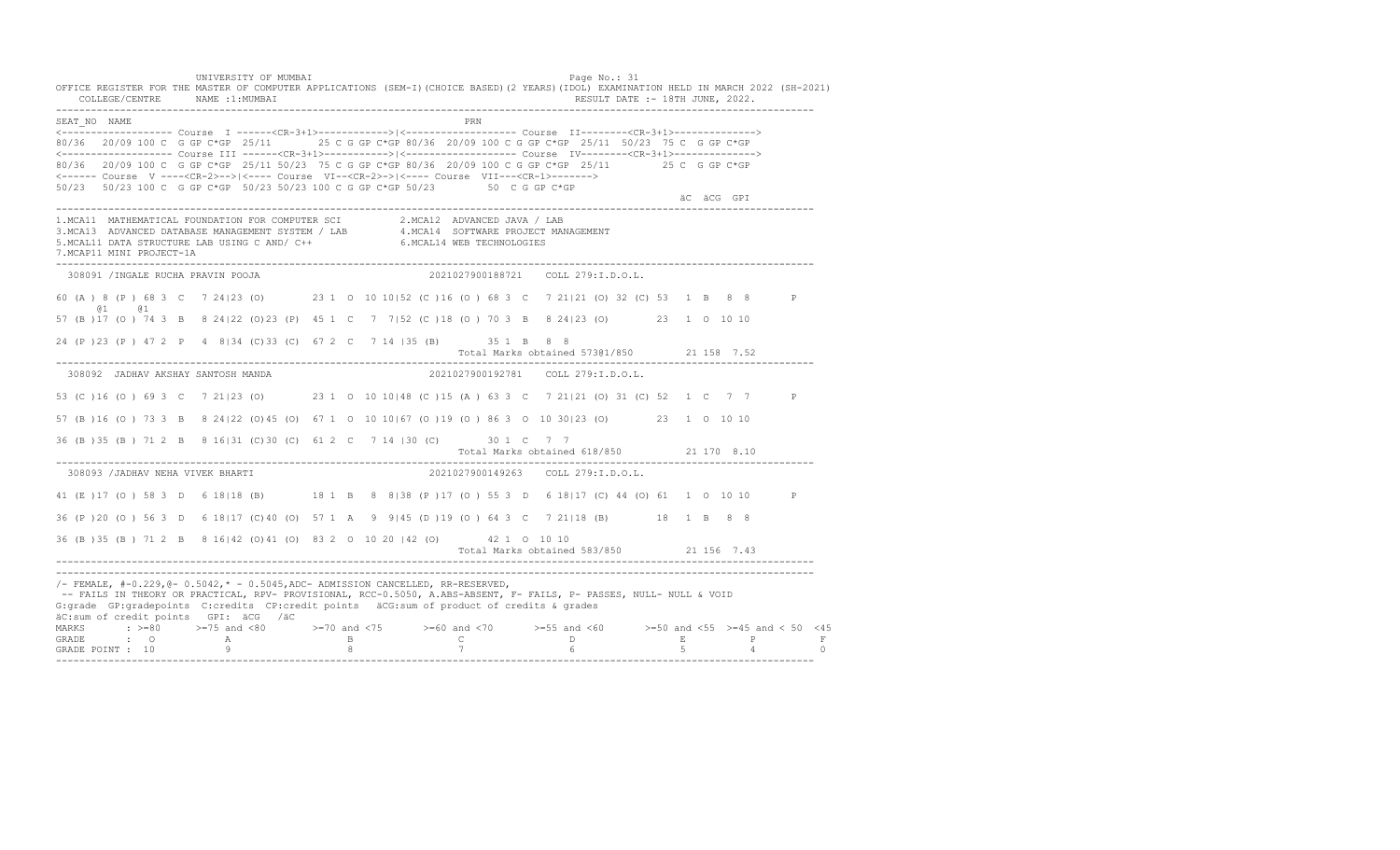UNIVERSITY OF MUMBAI PAGE OF THE PAGE OF THE PAGE OF THE PAGE OF THE PAGE OF THE PAGE OF THE PAGE OF THE PAGE OF THE PAGE OF THE PAGE OF THE PAGE OF THE PAGE OF THE PAGE OF THE PAGE OF THE PAGE OF THE PAGE OF THE PAGE OF T OFFICE REGISTER FOR THE MASTER OF COMPUTER APPLICATIONS (SEM-I)(CHOICE BASED)(2 YEARS)(IDOL) EXAMINATION HELD IN MARCH 2022 (SH-2021) COLLEGE/CENTRE NAME :1:MUMBAI RESULT DATE :- 18TH JUNE, 2022. ---------------------------------------------------------------------------------------------------------------------------------- SEAT\_NO NAME <------------------- Course I ------<CR-3+1>------------>|<------------------- Course II--------<CR-3+1>--------------> 80/36 20/09 100 C G GP C\*GP 25/11 25 C G GP C\*GP 80/36 20/09 100 C G GP C\*GP 25/11 50/23 75 C G GP C\*GP <------------------- Course III ------<CR-3+1>----------->|<------------------- Course IV--------<CR-3+1>--------------> 80/36 20/09 100 C G GP C\*GP 25/11 50/23 75 C G GP C\*GP 80/36 20/09 100 C G GP C\*GP 25/11 25 C G GP C\*GP <------ Course V ----<CR-2>-->|<---- Course VI--<CR-2>->|<---- Course VII---<CR-1>-------> 50/23 50/23 100 C G GP C\*GP 50/23 50/23 100 C G GP C\*GP 50/23 50 C G GP C\*GP äC äCG GPI ä<sup>n v</sup>ächtliche State und der State und der State und der State und der State und der State und der State und der State und der State und der State und der State und der State und der State und der State und der ---------------------------------------------------------------------------------------------------------------------------------- 1.MCA11 MATHEMATICAL FOUNDATION FOR COMPUTER SCI 2.MCA12 ADVANCED JAVA / LAB<br>3.MCA13 ADVANCED DATABASE MANAGEMENT SYSTEM / LAB 4.MCA14 SOFTWARE PROJECT MANAGEMENT<br>5.MCAL11 DATA STRUCTURE LAB U 7.MCAP11 MINI PROJECT-1A ---------------------------------------------------------------------------------------------------------------------------------- 308094 /JADHAV NIKITA NARAYAN NAMITA 2021027900170336 COLL 279:I.D.O.L. 61 (A )19 (O ) 80 3 O 10 30|17 (C) 17 1 C 7 7|56 (B )17 (O ) 73 3 B 8 24|16 (C) 34 (C) 50 1 C 7 7 P 52 (C )19 (O ) 71 3 B 8 24|16 (C)38 (A) 54 1 B 8 8|47 (D )19 (O ) 66 3 C 7 21|17 (C) 17 1 C 7 7 36 (B )35 (B ) 71 2 B 8 16|49 (O)48 (O) 97 2 O 10 20 |48 (O) 48 1 O 10 10 Total Marks obtained 644/850 21 174 8.29 ---------------------------------------------------------------------------------------------------------------------------------- 308095 /JADHAV NIKITA PRADEEP SWATI 2021027900211486 COLL 279:I.D.O.L. 57 (B )19 (O ) 76 3 A 9 27|21 (O) 21 1 O 10 10|55 (C )18 (O ) 73 3 B 8 24|19 (A) 44 (O) 63 1 O 10 10 P 56 (B )20 (O ) 76 3 A 9 27|20 (O)38 (A) 58 1 A 9 9|50 (C )20 (O ) 70 3 B 8 24|21 (O) 21 1 O 10 10 41 (O )40 (O ) 81 2 O 10 20|42 (O)41 (O) 83 2 O 10 20 |44 (O) 44 1 O 10 10 Total Marks obtained 666/850 21 191 9.10 ---------------------------------------------------------------------------------------------------------------------------------- 308096 /JADHAV PRACHI RAVINDRA RUTIKA 55 (C )17 (O ) 72 3 B 8 24|17 (C) 17 1 C 7 7|53 (C )17 (O ) 70 3 B 8 24|16 (C) 39 (A) 55 1 B 8 8 P 45 (D )17 (O ) 62 3 C 7 21|16 (C)36 (B) 52 1 C 7 7|60 (A )19 (O ) 79 3 A 9 27|17 (C) 17 1 C 7 7 42 (O )41 (O ) 83 2 O 10 20|44 (O)43 (O) 87 2 O 10 20 |40 (O) 40 1 O 10 10 Total Marks obtained 634/850 21 175 8.33 ---------------------------------------------------------------------------------------------------------------------------------- ---------------------------------------------------------------------------------------------------------------------------------- /- FEMALE, #-0.229,@- 0.5042,\* - 0.5045,ADC- ADMISSION CANCELLED, RR-RESERVED, -- FAILS IN THEORY OR PRACTICAL, RPV- PROVISIONAL, RCC-0.5050, A.ABS-ABSENT, F- FAILS, P- PASSES, NULL- NULL & VOID G:grade GP:gradepoints C:credits CP:credit points äCG:sum of product of credits & grades äC:sum of credit points GPI: äCG /äC MARKS : >=80 >=75 and <80 >=70 and <75 >=60 and <70 >=55 and <60 >=50 and <55 >=45 and < 50 <45 GRADE : O A B C D E P F<br>GRADE POINT : 10 9 9 8 7 7 6 5 4 0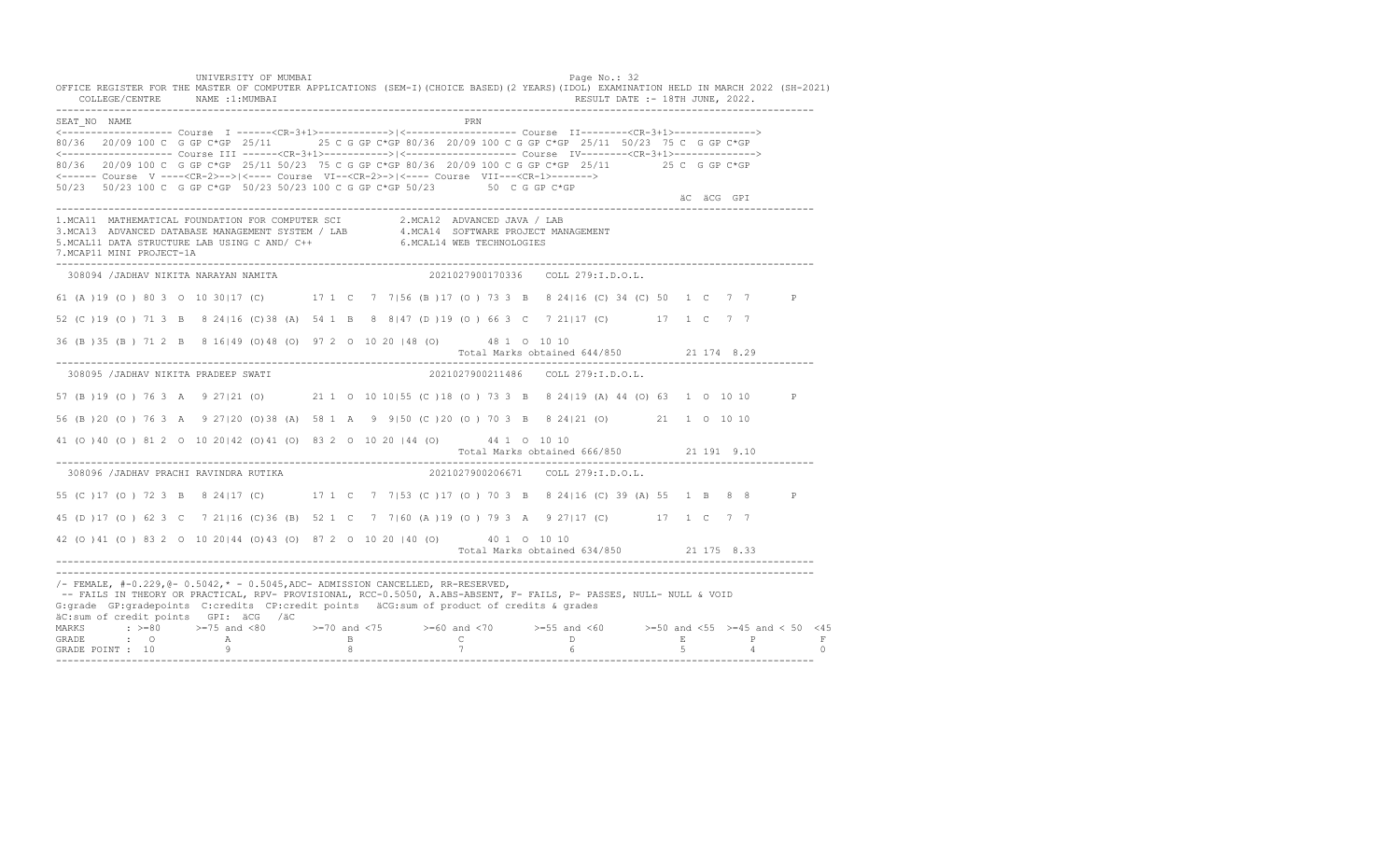UNIVERSITY OF MUMBAI PAGE OF THE PAGE OF THE PAGE OF THE PAGE OF THE PAGE OF THE PAGE OF THE PAGE OF THE PAGE OF THE PAGE OF THE PAGE OF THE PAGE OF THE PAGE OF THE PAGE OF THE PAGE OF THE PAGE OF THE PAGE OF THE PAGE OF T OFFICE REGISTER FOR THE MASTER OF COMPUTER APPLICATIONS (SEM-I)(CHOICE BASED)(2 YEARS)(IDOL) EXAMINATION HELD IN MARCH 2022 (SH-2021) COLLEGE/CENTRE NAME :1:MUMBAI RESULT DATE :- 18TH JUNE, 2022. ---------------------------------------------------------------------------------------------------------------------------------- SEAT\_NO NAME PRIME PRIME PRODUCED A CONTROL IN THE PRIME PRIME PRIME PRIME PRIME PRIME PRIME PRIME PRIME PRIME PRIME PRIME PRIME PRIME PRIME PRIME PRIME PRIME PRIME PRIME PRIME PRIME PRIME PRIME PRIME PRIME PRIME PRIME PRI <------------------- Course I ------<CR-3+1>------------>|<------------------- Course II--------<CR-3+1>--------------> 80/36 20/09 100 C G GP C\*GP 25/11 25 C G GP C\*GP 80/36 20/09 100 C G GP C\*GP 25/11 50/23 75 C G GP C\*GP <------------------- Course III ------<CR-3+1>----------->|<------------------- Course IV--------<CR-3+1>--------------> 80/36 20/09 100 C G GP C\*GP 25/11 50/23 75 C G GP C\*GP 80/36 20/09 100 C G GP C\*GP 25/11 25 C G GP C\*GP <------ Course V ----<CR-2>-->|<---- Course VI--<CR-2>->|<---- Course VII---<CR-1>-------> 50/23 50/23 100 C G GP C\*GP 50/23 50/23 100 C G GP C\*GP 50/23 50 C G GP C\*GP äC äCG GPI ä<sup>n v</sup>ächtliche State und der State und der State und der State und der State und der State und der State und der State und der State und der State und der State und der State und der State und der State und der ---------------------------------------------------------------------------------------------------------------------------------- 1.MCA11 MATHEMATICAL FOUNDATION FOR COMPUTER SCI 2.MCA12 ADVANCED JAVA / LAB<br>3.MCA13 ADVANCED DATABASE MANAGEMENT SYSTEM / LAB 4.MCA14 SOFTWARE PROJECT MANAGEMENT<br>5.MCAL11 DATA STRUCTURE LAB USI 7.MCAP11 MINI PROJECT-1A ---------------------------------------------------------------------------------------------------------------------------------- 308097 JADHAV PRATIK MUKUND SAMPADA 2021027900225196 COLL 279:I.D.O.L. 56 (B )17 (O ) 73 3 B 8 24|19 (A) 19 1 A 9 9|37 (P )16 (O ) 53 3 E 5 15|18 (B) 40 (O) 58 1 A 9 9 P 48 (C )19 (O ) 67 3 C 7 21|18 (B)35 (B) 53 1 B 8 8|42 (E )19 (O ) 61 3 C 7 21|19 (A) 19 1 A 9 9 44 (O )43 (O ) 87 2 O 10 20|28 (D)27 (E) 55 2 D 6 12 |35 (B) 35 1 B 8 8 Total Marks obtained 580/850 21 156 7.43 ---------------------------------------------------------------------------------------------------------------------------------- 308098 /JADHAV PRIYANKA SURESH USHA 2021027900226114 COLL 279:I.D.O.L. 45E(D )15E(A ) 60 3 C 7 21|18E(B) 18 1 B 8 8|48E(C )17E(O ) 65 3 C 7 21|17E(C) 41E(O) 58 1 A 9 9 F 45E(D )20E(O ) 65 3 C 7 21|17E(C)22F(F) -- -- -- -- --|41E(E )20E(O ) 61 3 C 7 21|18E(B) 18 1 B 8 8 0F(F ) 0F(F )-- -- -- -- --|32E(C)31E(C) 63 2 C 7 14 |36E(B) 36 1 B 8 8 Total Marks obtained 483/850 18 131 -- ---------------------------------------------------------------------------------------------------------------------------------- 308099 /JADHAV RAKSHA VIJAY JADHAV VEENA 34 (P )18 (O ) 52 3 E 5 15|19 (A) 19 1 A 9 9|47 (D )18 (O ) 65 3 C 7 21|18 (B) 45 (O) 63 1 O 10 10 P @2 @2 49 (C )17 (O ) 66 3 C 7 21|18 (B)31 (C) 49 1 C 7 7|61 (A )19 (O ) 80 3 O 10 30|19 (A) 19 1 A 9 9 42 (O )41 (O ) 83 2 O 10 20|36 (B)35 (B) 71 2 B 8 16 |41 (O) 41 1 O 10 10 Total Marks obtained 608@2/850 21 168 8.00 ---------------------------------------------------------------------------------------------------------------------------------- ---------------------------------------------------------------------------------------------------------------------------------- /- FEMALE, #-0.229,@- 0.5042,\* - 0.5045,ADC- ADMISSION CANCELLED, RR-RESERVED, -- FAILS IN THEORY OR PRACTICAL, RPV- PROVISIONAL, RCC-0.5050, A.ABS-ABSENT, F- FAILS, P- PASSES, NULL- NULL & VOID G:grade GP:gradepoints C:credits CP:credit points äCG:sum of product of credits & grades äC:sum of credit points GPI: äCG /äC MARKS : >=80 >=75 and <80 >=70 and <75 >=60 and <70 >=55 and <60 >=50 and <55 >=45 and < 50 <45 GRADE : O A B C D E P F GRADE POINT : 10 9 8 7 6 5 4 0 ----------------------------------------------------------------------------------------------------------------------------------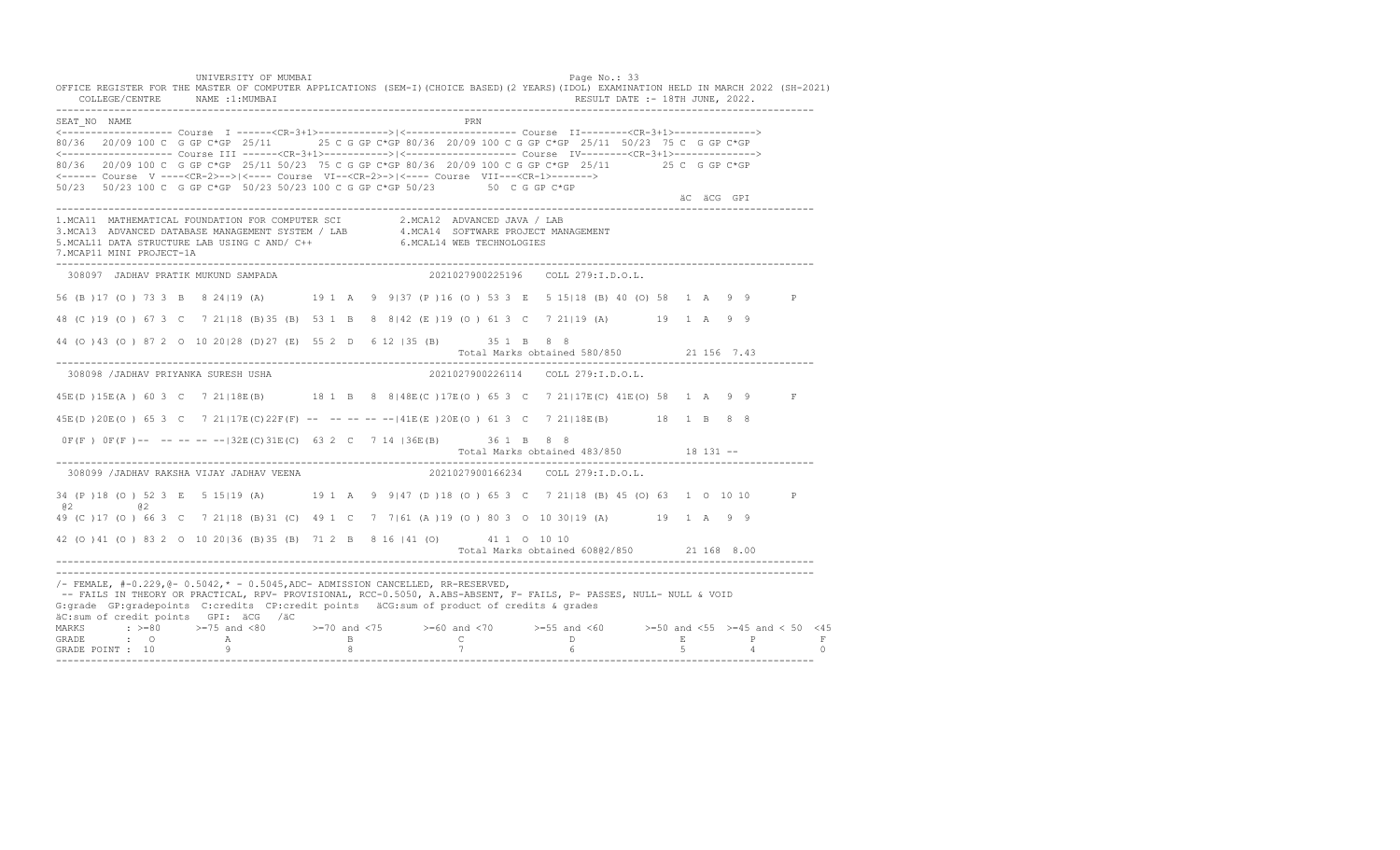UNIVERSITY OF MUMBAI PAGE OF THE PAGE OF THE PAGE OF THE PAGE OF THE PAGE OF THE PAGE OF THE PAGE OF THE PAGE OF THE PAGE OF THE PAGE OF THE PAGE OF THE PAGE OF THE PAGE OF THE PAGE OF THE PAGE OF THE PAGE OF THE PAGE OF T OFFICE REGISTER FOR THE MASTER OF COMPUTER APPLICATIONS (SEM-I)(CHOICE BASED)(2 YEARS)(IDOL) EXAMINATION HELD IN MARCH 2022 (SH-2021) COLLEGE/CENTRE NAME :1:MUMBAI RESULT DATE :- 18TH JUNE, 2022. ---------------------------------------------------------------------------------------------------------------------------------- SEAT\_NO NAME <------------------- Course I ------<CR-3+1>------------>|<------------------- Course II--------<CR-3+1>--------------> 80/36 20/09 100 C G GP C\*GP 25/11 25 C G GP C\*GP 80/36 20/09 100 C G GP C\*GP 25/11 50/23 75 C G GP C\*GP <------------------- Course III ------<CR-3+1>----------->|<------------------- Course IV--------<CR-3+1>--------------> 80/36 20/09 100 C G GP C\*GP 25/11 50/23 75 C G GP C\*GP 80/36 20/09 100 C G GP C\*GP 25/11 25 C G GP C\*GP <------ Course V ----<CR-2>-->|<---- Course VI--<CR-2>->|<---- Course VII---<CR-1>-------> 50/23 50/23 100 C G GP C\*GP 50/23 50/23 100 C G GP C\*GP 50/23 50 C G GP C\*GP äC äCG GPI ä<sup>n v</sup>ächtliche State und der State und der State und der State und der State und der State und der State und der State und der State und der State und der State und der State und der State und der State und der ---------------------------------------------------------------------------------------------------------------------------------- 1.MCA11 MATHEMATICAL FOUNDATION FOR COMPUTER SCI 2.MCA12 ADVANCED JAVA / LAB<br>3.MCA13 ADVANCED DATABASE MANAGEMENT SYSTEM / LAB 4.MCA14 SOFTWARE PROJECT MANAGEMENT<br>5.MCAL11 DATA STRUCTURE LAB U 7.MCAP11 MINI PROJECT-1A ---------------------------------------------------------------------------------------------------------------------------------- 308100 /JADHAV SAKSHI MILIND MANALI 2021027900175635 COLL 279:I.D.O.L. 57 (B )19 (O ) 76 3 A 9 27|19 (A) 19 1 A 9 9|53 (C )18 (O ) 71 3 B 8 24|18 (B) 40 (O) 58 1 A 9 9 P 65 (O )19 (O ) 84 3 O 10 30|18 (B)33 (C) 51 1 C 7 7|61 (A )20 (O ) 81 3 O 10 30|19 (A) 19 1 A 9 9 47 (O )46 (O ) 93 2 O 10 20|34 (C)33 (C) 67 2 C 7 14 |39 (A) 39 1 A 9 9 Total Marks obtained 658/850 21 188 8.95 ---------------------------------------------------------------------------------------------------------------------------------- 308101 /JADHAV SAKSHI SUNIL SNEHA 2021027900242496 COLL 279:I.D.O.L. 16F(F )16E(O )-- -- -- -- --|17E(C) 17 1 C 7 7|43E(E )16E(O ) 59 3 D 6 18|16E(C) 42E(O) 58 1 A 9 9 F 55E(C )14E(B ) 69 3 C 7 21|16E(C)36E(B) 52 1 C 7 7|39E(P )15E(A ) 54 3 E 5 15|17E(C) 17 1 C 7 7 27E(E )26E(E ) 53 2 E 5 10|42E(O)41E(O) 83 2 O 10 20 |26E(E) 26 1 E 5 5 Total Marks obtained 520/850 18 119 ------------------------------------------------------------------------------------------------------------------------------------ 308102 /JADHAV SHITAL DILIP MANDA 2021027900230294 COLL 279:I.D.O.L. 46 (D )16 (O ) 62 3 C 7 21|17 (C) 17 1 C 7 7|56 (B )18 (O ) 74 3 B 8 24|16 (C) 43 (O) 59 1 A 9 9 P 61 (A )20 (O ) 81 3 O 10 30|16 (C)37 (B) 53 1 B 8 8|66 (O )20 (O ) 86 3 O 10 30|17 (C) 17 1 C 7 7 29 (D )28 (D ) 57 2 D 6 12|38 (A)37 (B) 75 2 A 9 18 |26 (E) 26 1 E 5 5 Total Marks obtained 607/850 21 171 8.14 ---------------------------------------------------------------------------------------------------------------------------------- ---------------------------------------------------------------------------------------------------------------------------------- /- FEMALE, #-0.229,@- 0.5042,\* - 0.5045,ADC- ADMISSION CANCELLED, RR-RESERVED, -- FAILS IN THEORY OR PRACTICAL, RPV- PROVISIONAL, RCC-0.5050, A.ABS-ABSENT, F- FAILS, P- PASSES, NULL- NULL & VOID G:grade GP:gradepoints C:credits CP:credit points äCG:sum of product of credits & grades äC:sum of credit points GPI: äCG /äC MARKS : >=80 >=75 and <80 >=70 and <75 >=60 and <70 >=55 and <60 >=50 and <55 >=45 and < 50 <45 GRADE : O A B C D E P F GRADE POINT : 10 9 8 7 6 5 4 0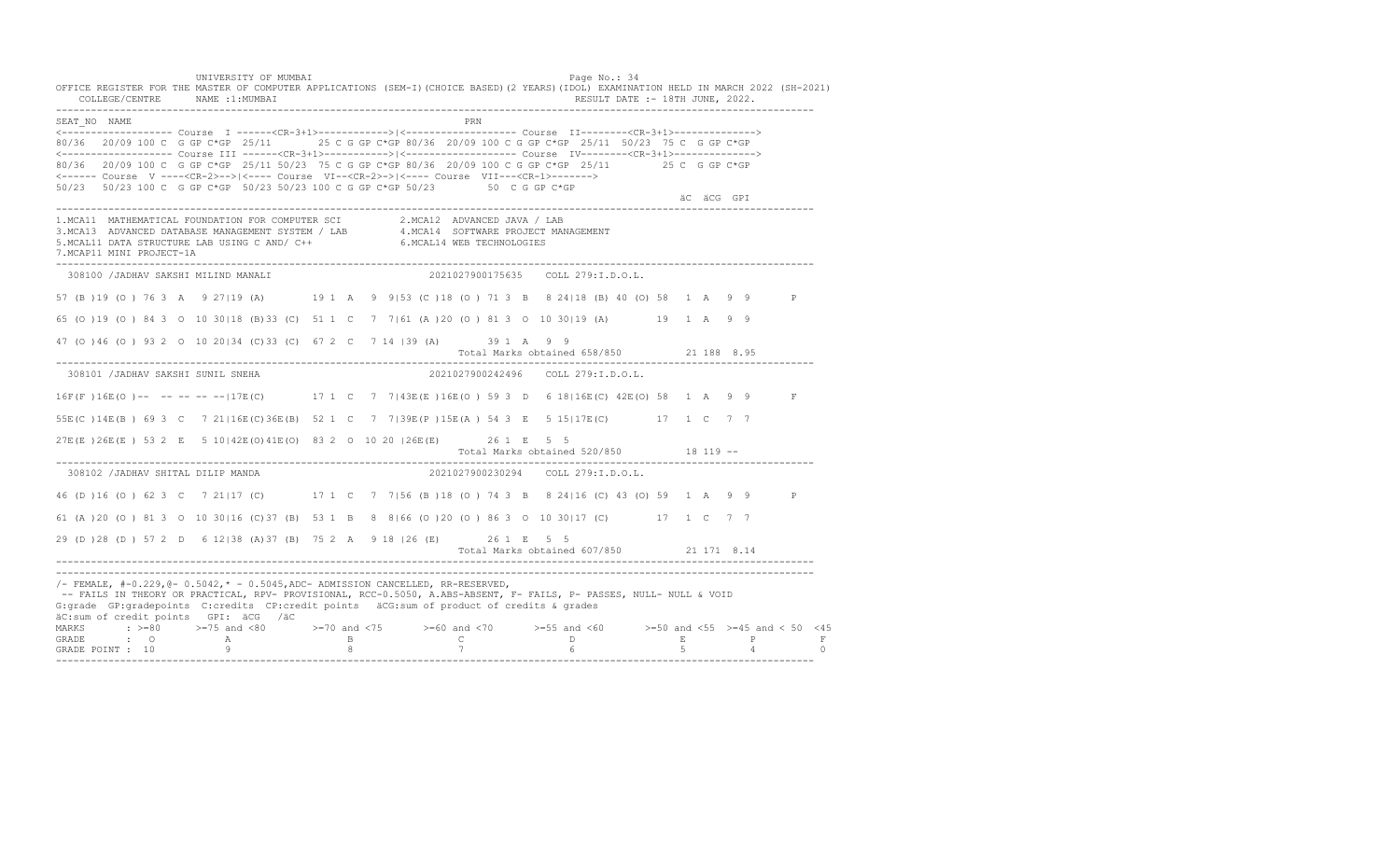UNIVERSITY OF MUMBAI PAGE OF THE PAGE OF THE PAGE OF THE PAGE OF THE PAGE OF THE PAGE OF THE PAGE OF THE PAGE OF THE PAGE OF THE PAGE OF THE PAGE OF THE PAGE OF THE PAGE OF THE PAGE OF THE PAGE OF THE PAGE OF THE PAGE OF T OFFICE REGISTER FOR THE MASTER OF COMPUTER APPLICATIONS (SEM-I)(CHOICE BASED)(2 YEARS)(IDOL) EXAMINATION HELD IN MARCH 2022 (SH-2021) COLLEGE/CENTRE NAME :1:MUMBAI RESULT DATE :- 18TH JUNE, 2022. ---------------------------------------------------------------------------------------------------------------------------------- SEAT\_NO NAME PRIMAGES AND RESERVE THE PRIMAGES AND RESERVE THE PRIMAGES AND RESERVE THE PRIMAGES AND RESERVE THE PRIMAGES AND RESERVE THE PRIMAGES AND RESERVE THE PRIMAGES AND RESERVE THE PRIMAGES AND RESERVE THE PRIMAGES <------------------- Course I ------<CR-3+1>------------>|<------------------- Course II--------<CR-3+1>--------------> 80/36 20/09 100 C G GP C\*GP 25/11 25 C G GP C\*GP 80/36 20/09 100 C G GP C\*GP 25/11 50/23 75 C G GP C\*GP <------------------- Course III ------<CR-3+1>----------->|<------------------- Course IV--------<CR-3+1>--------------> 80/36 20/09 100 C G GP C\*GP 25/11 50/23 75 C G GP C\*GP 80/36 20/09 100 C G GP C\*GP 25/11 25 C G GP C\*GP <------ Course V ----<CR-2>-->|<---- Course VI--<CR-2>->|<---- Course VII---<CR-1>-------> 50/23 50/23 100 C G GP C\*GP 50/23 50/23 100 C G GP C\*GP 50/23 50 C G GP C\*GP äC äCG GPI ä<sup>n v</sup>ächtliche State und der State und der State und der State und der State und der State und der State und der State und der State und der State und der State und der State und der State und der State und der ---------------------------------------------------------------------------------------------------------------------------------- 1.MCA11 MATHEMATICAL FOUNDATION FOR COMPUTER SCI 2.MCA12 ADVANCED JAVA / LAB<br>3.MCA13 ADVANCED DATABASE MANAGEMENT SYSTEM / LAB 4.MCA14 SOFTWARE PROJECT MANAGEMENT<br>5.MCAL11 DATA STRUCTURE LAB U 7.MCAP11 MINI PROJECT-1A ---------------------------------------------------------------------------------------------------------------------------------- 308103 /JADHAV SHRUTI JAGDISH KAVITA 2021027900149963 COLL 279:I.D.O.L. 49 (C )12 (C ) 61 3 C 7 21|20 (O) 20 1 O 10 10|49 (C )17 (O ) 66 3 C 7 21|18 (B) 43 (O) 61 1 O 10 10 P 58 (B )12 (C ) 70 3 B 8 24|19 (A)38 (A) 57 1 A 9 9|64 (O )15 (A ) 79 3 A 9 27|20 (O) 20 1 O 10 10 41 (O )40 (O ) 81 2 O 10 20|37 (B)36 (B) 73 2 B 8 16 |22 (P) 22 1 P 4 4 @1 @1 Total Marks obtained 610@1/850 21 172 8.19 ---------------------------------------------------------------------------------------------------------------------------------- 308104 JADHAV VIVEK SANJAY SANGEETA 2021027900156263 COLL 279:I.D.O.L. 44E(D )17E(O ) 61 3 C 7 21|22E(O) 22 1 O 10 10|42E(E )14E(B ) 56 3 D 6 18|20E(O) 32E(C) 52 1 C 7 7 F 70E(O )17E(O ) 87 3 O 10 30|21E(O)30E(C) 51 1 C 7 7|57E(B )18E(O ) 75 3 A 9 27|22E(O) 22 1 O 10 10  $22F(F) 21F(F)$  -- -- -- -- --  $36E(B) 35E(B) 71 2 B 8 16 |A (F)$  -- -- -- -- -- Total Marks obtained 540/850 18 146 -- ---------------------------------------------------------------------------------------------------------------------------------- 308105 JAGTAP DARSHIT UDAY SNEHA 2021027900168376 COLL 279:I.D.O.L. 50 (C )18 (O ) 68 3 C 7 21|21 (O) 21 1 O 10 10|44 (D )17 (O ) 61 3 C 7 21|19 (A) 39 (A) 58 1 A 9 9 P 72 (O )19 (O ) 91 3 O 10 30|20 (O)43 (O) 63 1 O 10 10|56 (B )20 (O ) 76 3 A 9 27|21 (O) 21 1 O 10 10 40 (O )39 (A ) 79 2 A 9 18|40 (O)39 (A) 79 2 A 9 18 |41 (O) 41 1 O 10 10 Total Marks obtained 658/850 21 184 8.76 ---------------------------------------------------------------------------------------------------------------------------------- ----------------------------------------------------------------------------------------------------------------------------------  $/-$  FEMALE,  $#-0.229$ ,  $@-0.5042$ ,  $* -0.5045$ , ADC- ADMISSION CANCELLED, RR-RESERVED, -- FAILS IN THEORY OR PRACTICAL, RPV- PROVISIONAL, RCC-0.5050, A.ABS-ABSENT, F- FAILS, P- PASSES, NULL- NULL & VOID G:grade GP:gradepoints C:credits CP:credit points äCG:sum of product of credits & grades äC:sum of credit points GPI: äCG /äC MARKS : >=80 >=75 and <80 >=70 and <75 >=60 and <70 >=55 and <60 >=50 and <55 >=45 and < 50 <45<br>GRADE : O A B C D E P F<br>GRADE POINT : 10 9 8 7 6 5 4 0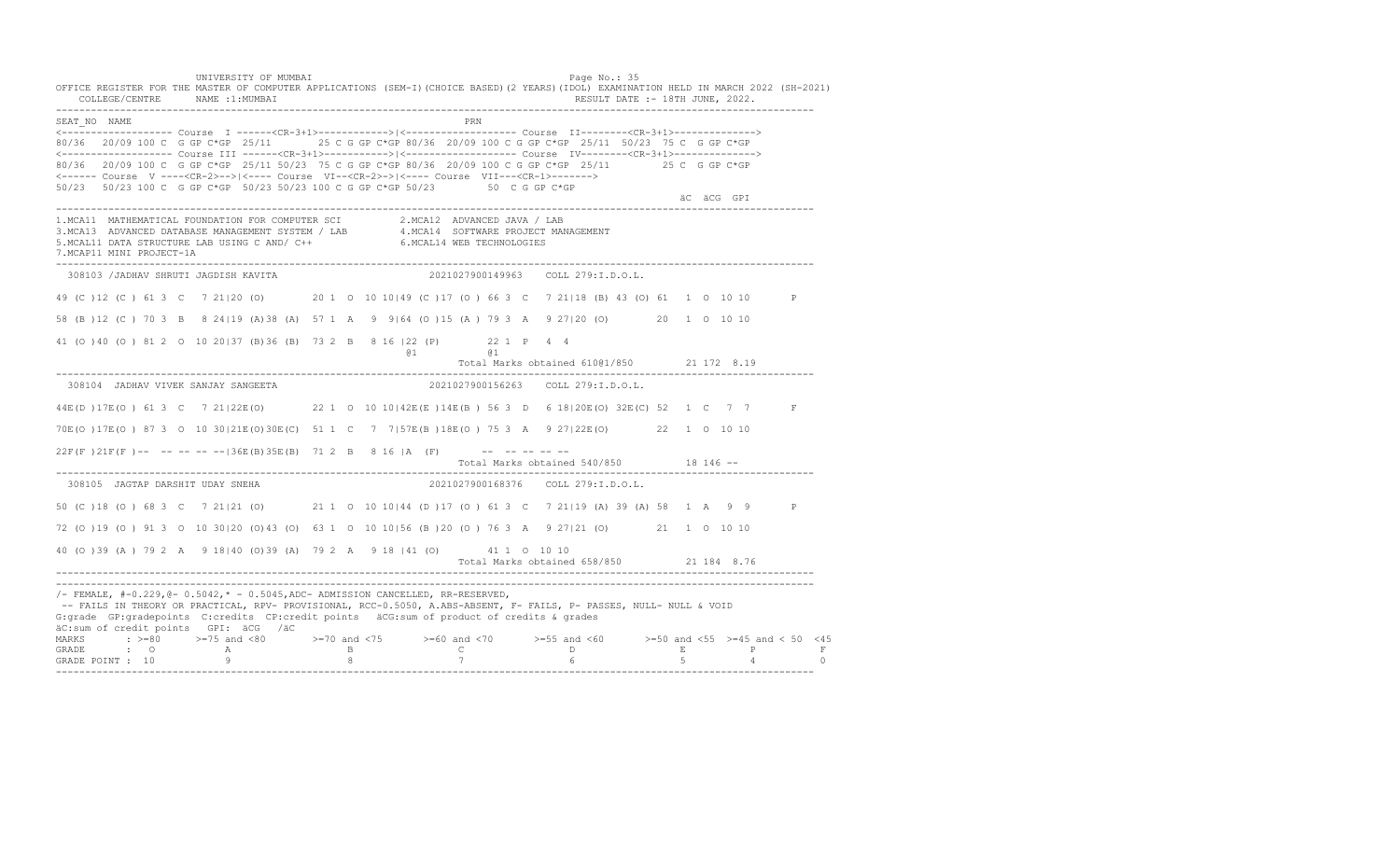UNIVERSITY OF MUMBAI PAGE OF THE PAGE OF THE PAGE OF THE PAGE OF THE PAGE OF THE PAGE OF THE PAGE OF THE PAGE OF THE PAGE OF THE PAGE OF THE PAGE OF THE PAGE OF THE PAGE OF THE PAGE OF THE PAGE OF THE PAGE OF THE PAGE OF T OFFICE REGISTER FOR THE MASTER OF COMPUTER APPLICATIONS (SEM-I)(CHOICE BASED)(2 YEARS)(IDOL) EXAMINATION HELD IN MARCH 2022 (SH-2021) COLLEGE/CENTRE NAME :1:MUMBAI RESULT DATE :- 18TH JUNE, 2022. ---------------------------------------------------------------------------------------------------------------------------------- SEAT\_NO NAME PRIME PRIME PRODUCED A CONTROL IN THE PRIME PRIME PRIME PRIME PRIME PRIME PRIME PRIME PRIME PRIME PRIME PRIME PRIME PRIME PRIME PRIME PRIME PRIME PRIME PRIME PRIME PRIME PRIME PRIME PRIME PRIME PRIME PRIME PRI <------------------- Course I ------<CR-3+1>------------>|<------------------- Course II--------<CR-3+1>--------------> 80/36 20/09 100 C G GP C\*GP 25/11 25 C G GP C\*GP 80/36 20/09 100 C G GP C\*GP 25/11 50/23 75 C G GP C\*GP <------------------- Course III ------<CR-3+1>----------->|<------------------- Course IV--------<CR-3+1>--------------> 80/36 20/09 100 C G GP C\*GP 25/11 50/23 75 C G GP C\*GP 80/36 20/09 100 C G GP C\*GP 25/11 25 C G GP C\*GP <------ Course V ----<CR-2>-->|<---- Course VI--<CR-2>->|<---- Course VII---<CR-1>-------> 50/23 50/23 100 C G GP C\*GP 50/23 50/23 100 C G GP C\*GP 50/23 50 C G GP C\*GP äC äCG GPI ä<sup>n v</sup>ächtliche State und der State und der State und der State und der State und der State und der State und der State und der State und der State und der State und der State und der State und der State und der ---------------------------------------------------------------------------------------------------------------------------------- 1.MCA11 MATHEMATICAL FOUNDATION FOR COMPUTER SCI 2.MCA12 ADVANCED JAVA / LAB<br>3.MCA13 ADVANCED DATABASE MANAGEMENT SYSTEM / LAB 4.MCA14 SOFTWARE PROJECT MANAGEMENT<br>5.MCAL11 DATA STRUCTURE LAB U 7.MCAP11 MINI PROJECT-1A ---------------------------------------------------------------------------------------------------------------------------------- 308106 /JAIN BHAVIKA BHARAT INDIRA 2021027900243066 COLL 279:I.D.O.L. 68 (O )14 (B ) 82 3 O 10 30|23 (O) 23 1 O 10 10|59 (B )18 (O ) 77 3 A 9 27|21 (O) 32 (C) 53 1 B 8 8 P 64 (O )15 (A ) 79 3 A 9 27|22 (O)37 (B) 59 1 A 9 9|53 (C )18 (O ) 71 3 B 8 24|23 (O) 23 1 O 10 10 36 (B )35 (B ) 71 2 B 8 16|42 (O)41 (O) 83 2 O 10 20 |26 (E) 26 1 E 5 5 Total Marks obtained 647/850 21 186 8.86 ---------------------------------------------------------------------------------------------------------------------------------- 308107 JAISWAR VIKAS RAMKISHAN SUBHAVATI 2021027900179513 COLL 279:I.D.O.L. 40 (E )16 (O ) 56 3 D 6 18|23 (O) 23 1 O 10 10|36 (P )17 (O ) 53 3 E 5 15|22 (O) 29 (D) 51 1 C 7 7 P 53 (C )18 (O ) 71 3 B 8 24|23 (O)36 (B) 59 1 A 9 9|47 (D )19 (O ) 66 3 C 7 21|24 (O) 24 1 O 10 10 37 (B )36 (B ) 73 2 B 8 16|35 (B)34 (C) 69 2 C 7 14 |36 (B) 36 1 B 8 8 Total Marks obtained 581/850 21 152 7.24 ---------------------------------------------------------------------------------------------------------------------------------- 308108 JANGAM DEEPAK AMBOO SUVARNA 2021027900186641 COLL 279:I.D.O.L. 15F(F )16E(O )-- -- -- -- --|23E(O) 23 1 O 10 10|42E(E )14E(B ) 56 3 D 6 18|21E(O) 38E(A) 59 1 A 9 9 F 26F(F )15E(A )-- -- -- -- --|22E(O)36E(B) 58 1 A 9 9|44E(D )17E(O ) 61 3 C 7 21|23E(O) 23 1 O 10 10 35E(B )34E(C ) 69 2 C 7 14|42E(O)41E(O) 83 2 O 10 20 |34E(C) 34 1 C 7 7 Total Marks obtained 538/850 15 118 ------------------------------------------------------------------------------------------------------------------------------------ ---------------------------------------------------------------------------------------------------------------------------------- /- FEMALE, #-0.229,@- 0.5042,\* - 0.5045,ADC- ADMISSION CANCELLED, RR-RESERVED, -- FAILS IN THEORY OR PRACTICAL, RPV- PROVISIONAL, RCC-0.5050, A.ABS-ABSENT, F- FAILS, P- PASSES, NULL- NULL & VOID G:grade GP:gradepoints C:credits CP:credit points äCG:sum of product of credits & grades äC:sum of credit points GPI: äCG /äC MARKS : >=80 >=75 and <80 >=70 and <75 >=60 and <70 >=55 and <60 >=50 and <55 >=45 and < 50 <45 GRADE : O A B C D E P F<br>GRADE POINT : 10 9 9 8 7 7 6 5 4 0 ----------------------------------------------------------------------------------------------------------------------------------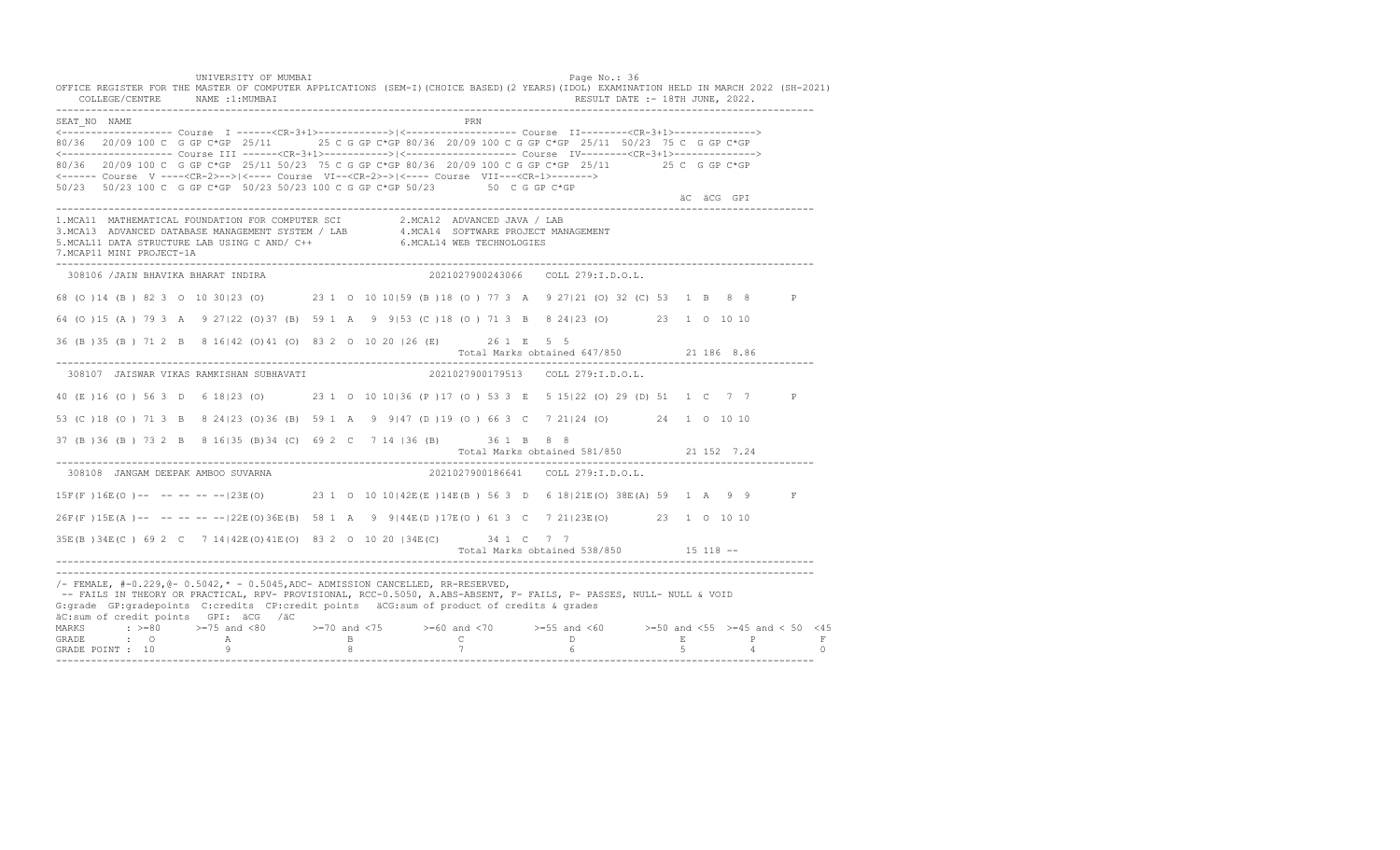UNIVERSITY OF MUMBAI PAGE OF THE PAGE OF THE PAGE OF THE PAGE OF THE PAGE OF THE PAGE OF THE PAGE OF THE PAGE OF THE PAGE OF THE PAGE OF THE PAGE OF THE PAGE OF THE PAGE OF THE PAGE OF THE PAGE OF THE PAGE OF THE PAGE OF T OFFICE REGISTER FOR THE MASTER OF COMPUTER APPLICATIONS (SEM-I)(CHOICE BASED)(2 YEARS)(IDOL) EXAMINATION HELD IN MARCH 2022 (SH-2021) COLLEGE/CENTRE NAME :1:MUMBAI RESULT DATE :- 18TH JUNE, 2022. ---------------------------------------------------------------------------------------------------------------------------------- SEAT\_NO NAME PRN <------------------- Course I ------<CR-3+1>------------>|<------------------- Course II--------<CR-3+1>--------------> 80/36 20/09 100 C G GP C\*GP 25/11 25 C G GP C\*GP 80/36 20/09 100 C G GP C\*GP 25/11 50/23 75 C G GP C\*GP <------------------- Course III ------<CR-3+1>----------->|<------------------- Course IV--------<CR-3+1>--------------> 80/36 20/09 100 C G GP C\*GP 25/11 50/23 75 C G GP C\*GP 80/36 20/09 100 C G GP C\*GP 25/11 25 C G GP C\*GP <------ Course V ----<CR-2>-->|<---- Course VI--<CR-2>->|<---- Course VII---<CR-1>-------> 50/23 50/23 100 C G GP C\*GP 50/23 50/23 100 C G GP C\*GP 50/23 50 C G GP C\*GP äC äCG GPI ä<sup>n v</sup>ächtliche State und der State und der State und der State und der State und der State und der State und der State und der State und der State und der State und der State und der State und der State und der ---------------------------------------------------------------------------------------------------------------------------------- 1.MCA11 MATHEMATICAL FOUNDATION FOR COMPUTER SCI 2.MCA12 ADVANCED JAVA / LAB 3.MCA13 ADVANCED DATABASE MANAGEMENT SYSTEM / LAB 4.MCA14 SOFTWARE PROJECT MANAGEMENT 5.MCAL11 DATA STRUCTURE LAB USING C AND/ C++ 6.MCAL14 WEB TECHNOLOGIES 7.MCAP11 MINI PROJECT-1A ---------------------------------------------------------------------------------------------------------------------------------- 308109 JOSHI AKSHAY PRAKASH POONAM 2021027900247257 COLL 279:I.D.O.L. 6F(F)  $12E(C)$  -- -- -- -- -- |  $1F(F)$  -- -- -- -- -- |  $24F(F)$   $15E(A)$  -- -- -- -- -- |  $0F(F)$  A (F) -- -- -- -- -- -- F  $9F(F) 14E(B)$  -- -- -- -- --  $0F(F) 0F(F)$  -- -- -- -- -- 33F(F) 14E(B) -- -- -- -- -- 1 IF(F) -- -- -- -- -- -- $37E(B) 36E(B) 73 2 B 8 16|26E(E) 25E(E) 51 2 E 5 10 |0F(F)$  --------Total Marks obtained 253/850 4 26 ------------------------------------------------------------------------------------------------------------------------------------ 308110 JUVEKAR AADESH SANDESH SHRUTI 2021027900149576 COLL 279:I.D.O.L. 59 (B )19 (O ) 78 3 A 9 27|17 (C) 17 1 C 7 7|52 (C )18 (O ) 70 3 B 8 24|16 (C) 45 (O) 61 1 O 10 10 P 70 (O )19 (O ) 89 3 O 10 30|16 (C)39 (A) 55 1 B 8 8|59 (B )20 (O ) 79 3 A 9 27|17 (C) 17 1 C 7 7 36 (B )35 (B ) 71 2 B 8 16|42 (O)41 (O) 83 2 O 10 20 |43 (O) 43 1 O 10 10 Total Marks obtained 663/850 21 186 8.86 ---------------------------------------------------------------------------------------------------------------------------------- 308111 KADAM ASHISH SHANKAR NANDA 2021027900155565 COLL 279:I.D.O.L. 53 (C )19 (O ) 72 3 B 8 24|21 (O) 21 1 O 10 10|35 (P )17 (O ) 52 3 E 5 15|19 (A) 39 (A) 58 1 A 9 9 P @1 @1 54 (C )20 (O ) 74 3 B 8 24|20 (O)43 (O) 63 1 O 10 10|59 (B )20 (O ) 79 3 A 9 27|21 (O) 21 1 O 10 10 43 (O )42 (O ) 85 2 O 10 20|43 (O)42 (O) 85 2 O 10 20 |43 (O) 43 1 O 10 10 Total Marks obtained 653@1/850 21 179 8.52 ---------------------------------------------------------------------------------------------------------------------------------- ---------------------------------------------------------------------------------------------------------------------------------- /- FEMALE, #-0.229,@- 0.5042,\* - 0.5045,ADC- ADMISSION CANCELLED, RR-RESERVED, -- FAILS IN THEORY OR PRACTICAL, RPV- PROVISIONAL, RCC-0.5050, A.ABS-ABSENT, F- FAILS, P- PASSES, NULL- NULL & VOID G:grade GP:gradepoints C:credits CP:credit points äCG:sum of product of credits & grades äC:sum of credit points GPI: äCG /äC MARKS : >=80 >=75 and <80 >=70 and <75 >=60 and <70 >=55 and <60 >=50 and <55 >=45 and < 50 <45 GRADE : O A B C D E P F<br>GRADE POINT : 10 9 9 8 7 7 6 5 4 0 ----------------------------------------------------------------------------------------------------------------------------------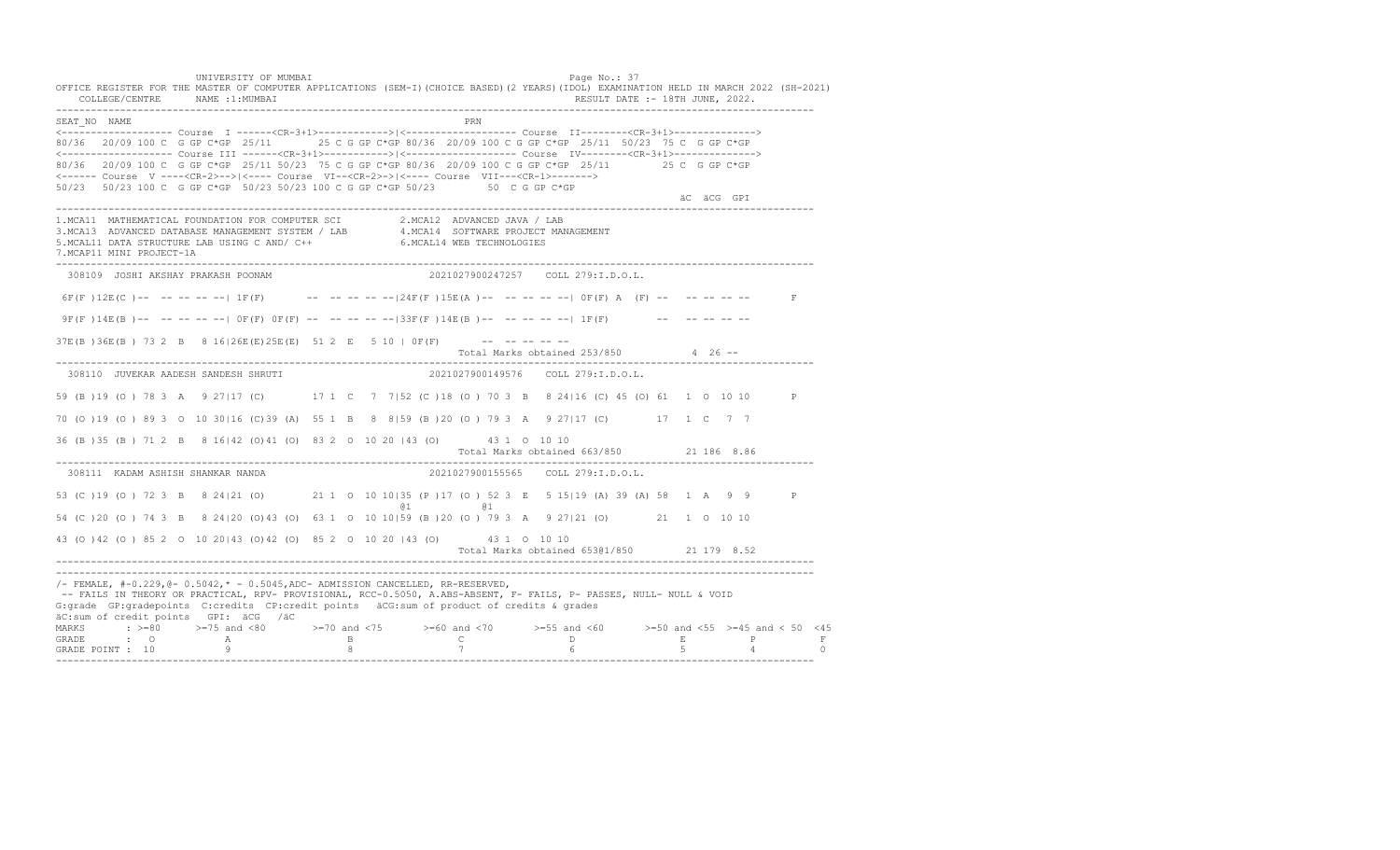UNIVERSITY OF MUMBAI PAGE OF THE PAGE OF THE PAGE OF THE PAGE OF THE PAGE OF THE PAGE OF THE PAGE OF THE PAGE O OFFICE REGISTER FOR THE MASTER OF COMPUTER APPLICATIONS (SEM-I)(CHOICE BASED)(2 YEARS)(IDOL) EXAMINATION HELD IN MARCH 2022 (SH-2021) COLLEGE/CENTRE NAME :1:MUMBAI RESULT DATE :- 18TH JUNE, 2022. ---------------------------------------------------------------------------------------------------------------------------------- SEAT\_NO NAME PRIME PRIME PRODUCED A CONTROL IN THE PRIME PRIME PRIME PRIME PRIME PRIME PRIME PRIME PRIME PRIME PRIME PRIME PRIME PRIME PRIME PRIME PRIME PRIME PRIME PRIME PRIME PRIME PRIME PRIME PRIME PRIME PRIME PRIME PRI <------------------- Course I ------<CR-3+1>------------>|<------------------- Course II--------<CR-3+1>--------------> 80/36 20/09 100 C G GP C\*GP 25/11 25 C G GP C\*GP 80/36 20/09 100 C G GP C\*GP 25/11 50/23 75 C G GP C\*GP <------------------- Course III ------<CR-3+1>----------->|<------------------- Course IV--------<CR-3+1>--------------> 80/36 20/09 100 C G GP C\*GP 25/11 50/23 75 C G GP C\*GP 80/36 20/09 100 C G GP C\*GP 25/11 25 C G GP C\*GP <------ Course V ----<CR-2>-->|<---- Course VI--<CR-2>->|<---- Course VII---<CR-1>-------> 50/23 50/23 100 C G GP C\*GP 50/23 50/23 100 C G GP C\*GP 50/23 50 C G GP C\*GP äC äCG GPI ä<sup>n v</sup>ächtliche State und der State und der State und der State und der State und der State und der State und der State und der State und der State und der State und der State und der State und der State und der ---------------------------------------------------------------------------------------------------------------------------------- 1.MCA11 MATHEMATICAL FOUNDATION FOR COMPUTER SCI 2.MCA12 ADVANCED JAVA / LAB 3.MCA13 ADVANCED DATABASE MANAGEMENT SYSTEM / LAB 4.MCA14 SOFTWARE PROJECT MANAGEMENT 5.MCAL11 DATA STRUCTURE LAB USING C AND/ C++ 6.MCAL14 WEB TECHNOLOGIES 7.MCAP11 MINI PROJECT-1A ---------------------------------------------------------------------------------------------------------------------------------- 308112 KADAM GANESH VASANT VIMAL 2021027900231815 COLL 279:I.D.O.L.  $31F(F) 17E(O)$  -- -- -- -- |A (F) -- -- -- -- -- |34F(F)17E(O) -- -- -- -- -- |A (F) A (F) -- -- -- -- -- F  $33F(F)20E(O)$ -- -- -- -- -- |A (F)A (F) -- -- -- -- -- |31F(F)18E(O) -- -- -- -- -- |A (F) -- -- -- -- -- --A (F)A (F)-- -- -- -- -- |A (F)A (F) -- -- -- -- -- |A (F) -- -- -- -- -- -- --Total Marks obtained 201/850 0 0 ------------------------------------------------------------------------------------------------------------------------------------ 308113 KADAM VINOD VIJAY SUMAN 2021027900205466 COLL 279:I.D.O.L. 42E(E)18E(O) 60 3 C 7 21 118E(B) 18 1 B 8 8|31F(F)17E(O) -- -- -- -- -- 17E(C) 43E(O) 60 1 0 10 D F 40E(E )15E(A ) 55 3 D 6 18|17E(C)40E(O) 57 1 A 9 9|33F(F )19E(O )-- -- -- -- --|18E(B) 18 1 B 8 8 39E(A )38E(A ) 77 2 A 9 18|42E(O)41E(O) 83 2 O 10 20 |38E(A) 38 1 A 9 9 Total Marks obtained 566/850 15 121 -- ---------------------------------------------------------------------------------------------------------------------------------- 308114 KAMATH RAGHAVENDRA JAYANT LATA 53 (C )17 (O ) 70 3 B 8 24|18 (B) 18 1 B 8 8|55 (C )16 (O ) 71 3 B 8 24|17 (C) 43 (O) 60 1 O 10 10 P 39 (P )18 (O ) 57 3 D 6 18|17 (C)40 (O) 57 1 A 9 9|57 (B )19 (O ) 76 3 A 9 27|18 (B) 18 1 B 8 8 43 (O )42 (O ) 85 2 O 10 20|43 (O)42 (O) 85 2 O 10 20 |45 (O) 45 1 O 10 10 Total Marks obtained 642/850 21 178 8.48 ---------------------------------------------------------------------------------------------------------------------------------- ---------------------------------------------------------------------------------------------------------------------------------- /- FEMALE, #-0.229,@- 0.5042,\* - 0.5045,ADC- ADMISSION CANCELLED, RR-RESERVED, -- FAILS IN THEORY OR PRACTICAL, RPV- PROVISIONAL, RCC-0.5050, A.ABS-ABSENT, F- FAILS, P- PASSES, NULL- NULL & VOID G:grade GP:gradepoints C:credits CP:credit points äCG:sum of product of credits & grades äC:sum of credit points GPI: äCG /äC MARKS : >=80 >=75 and <80 >=70 and <75 >=60 and <70 >=55 and <60 >=50 and <55 >=45 and < 50 <45 GRADE : O A B C D E P F GRADE POINT : 10 9 8 7 6 5 4 0 ----------------------------------------------------------------------------------------------------------------------------------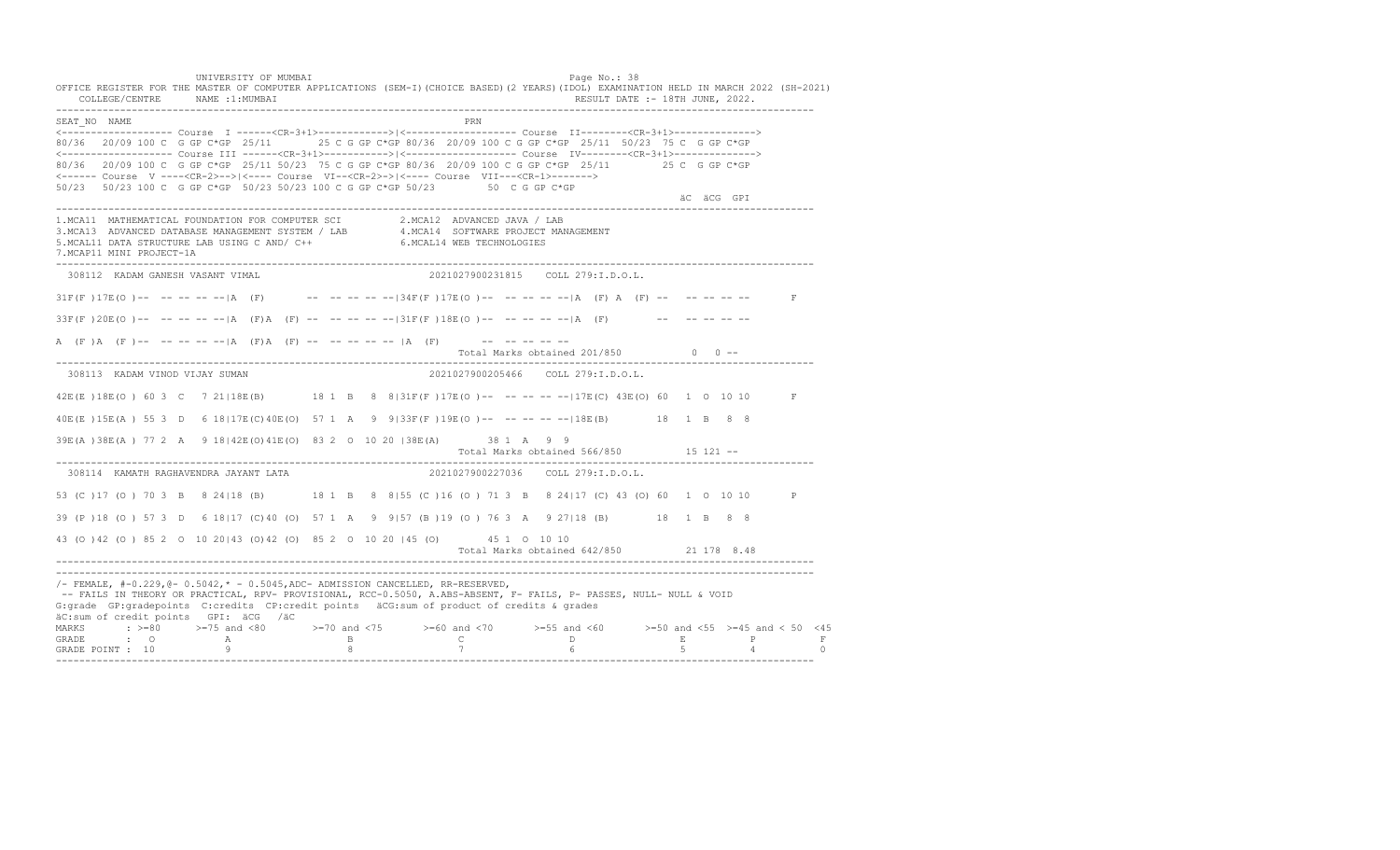UNIVERSITY OF MUMBAI PAGE OF THE PAGE OF THE PAGE OF THE PAGE OF THE PAGE OF THE PAGE OF THE PAGE OF THE PAGE OF THE PAGE OF THE PAGE OF THE PAGE OF THE PAGE OF THE PAGE OF THE PAGE OF THE PAGE OF THE PAGE OF THE PAGE OF T OFFICE REGISTER FOR THE MASTER OF COMPUTER APPLICATIONS (SEM-I)(CHOICE BASED)(2 YEARS)(IDOL) EXAMINATION HELD IN MARCH 2022 (SH-2021) COLLEGE/CENTRE NAME :1:MUMBAI RESULT DATE :- 18TH JUNE, 2022. ---------------------------------------------------------------------------------------------------------------------------------- SEAT\_NO NAME PRIME PRIME PRODUCED A CONTROL IN THE PRIME PRIME PRIME PRIME PRIME PRIME PRIME PRIME PRIME PRIME PRIME PRIME PRIME PRIME PRIME PRIME PRIME PRIME PRIME PRIME PRIME PRIME PRIME PRIME PRIME PRIME PRIME PRIME PRI <------------------- Course I ------<CR-3+1>------------>|<------------------- Course II--------<CR-3+1>--------------> 80/36 20/09 100 C G GP C\*GP 25/11 25 C G GP C\*GP 80/36 20/09 100 C G GP C\*GP 25/11 50/23 75 C G GP C\*GP <------------------- Course III ------<CR-3+1>----------->|<------------------- Course IV--------<CR-3+1>--------------> 80/36 20/09 100 C G GP C\*GP 25/11 50/23 75 C G GP C\*GP 80/36 20/09 100 C G GP C\*GP 25/11 25 C G GP C\*GP <------ Course V ----<CR-2>-->|<---- Course VI--<CR-2>->|<---- Course VII---<CR-1>-------> 50/23 50/23 100 C G GP C\*GP 50/23 50/23 100 C G GP C\*GP 50/23 50 C G GP C\*GP äC äCG GPI ä<sup>n v</sup>ächtliche State und der State und der State und der State und der State und der State und der State und der State und der State und der State und der State und der State und der State und der State und der ---------------------------------------------------------------------------------------------------------------------------------- 1.MCA11 MATHEMATICAL FOUNDATION FOR COMPUTER SCI 2.MCA12 ADVANCED JAVA / LAB 3.MCA13 ADVANCED DATABASE MANAGEMENT SYSTEM / LAB 4.MCA14 SOFTWARE PROJECT MANAGEMENT 5.MCAL11 DATA STRUCTURE LAB USING C AND/ C++ 6.MCAL14 WEB TECHNOLOGIES 7.MCAP11 MINI PROJECT-1A ---------------------------------------------------------------------------------------------------------------------------------- 308115 /KAMBLE MRUNALI DEEPAK DEEPA 2021027900149955 COLL 279:I.D.O.L. A (F )A (F )-- -- -- -- -- |A (F) -- -- -- -- -- |A (F )A (F )-- -- -- -- -- -- |A (F) A (F) -- -- -- -- -- -- A A (F )A (F )-- -- -- -- --|A (F)A (F) -- -- -- -- --|A (F )A (F )-- -- -- -- --|A (F) -- -- -- -- -- ABS A  $(F)$  A  $(F)$  -- -- -- -- -- |A  $(F)$  A  $(F)$  -- -- -- -- -- |A  $(F)$  -- -- -- -- -- --Total Marks obtained 0/850 0 0 ------------------------------------------------------------------------------------------------------------------------------------ 308116 KAMBLE NITIN MADHU KALPANA 2021027900190356 COLL 279:I.D.O.L. 33 (P )19 (O ) 52 3 D 6 18|19 (A) 19 1 A 9 9|54 (C )17 (O ) 71 3 B 8 24|18 (B) 44 (O) 62 1 O 10 10 P @3 @3 61 (A )19 (O ) 80 3 O 10 30|18 (B)39 (A) 57 1 A 9 9|65 (O )19 (O ) 84 3 O 10 30|19 (A) 19 1 A 9 9 43 (O )42 (O ) 85 2 O 10 20|41 (O)40 (O) 81 2 O 10 20 |45 (O) 45 1 O 10 10 Total Marks obtained 655@3/850 21 189 9.00 ---------------------------------------------------------------------------------------------------------------------------------- 308117 KAMBLE RAKESH HARIDAS PRAMILA 18F(F )A (F )-- -- -- -- --|19E(A) 19 1 A 9 9|52E(C )A (F )-- -- -- -- --|18E(B) 40E(O) 58 1 A 9 9 F 65E(O )A (F )-- -- -- -- --|18E(B)41E(O) 59 1 A 9 9|15F(F )A (F )-- -- -- -- --|19E(A) 19 1 A 9 9 41E(O )40E(O ) 81 2 O 10 20|41E(O)40E(O) 81 2 O 10 20 |41E(O) 41 1 O 10 10 Total Marks obtained 508/850 9 86 ------------------------------------------------------------------------------------------------------------------------------------ ---------------------------------------------------------------------------------------------------------------------------------- /- FEMALE, #-0.229,@- 0.5042,\* - 0.5045,ADC- ADMISSION CANCELLED, RR-RESERVED, -- FAILS IN THEORY OR PRACTICAL, RPV- PROVISIONAL, RCC-0.5050, A.ABS-ABSENT, F- FAILS, P- PASSES, NULL- NULL & VOID G:grade GP:gradepoints C:credits CP:credit points äCG:sum of product of credits & grades äC:sum of credit points GPI: äCG /äC MARKS : >=80 >=75 and <80 >=70 and <75 >=60 and <70 >=55 and <60 >=50 and <55 >=45 and < 50 <45 GRADE : O A B C D E P F<br>GRADE POINT : 10 9 9 8 7 7 6 5 4 0 ----------------------------------------------------------------------------------------------------------------------------------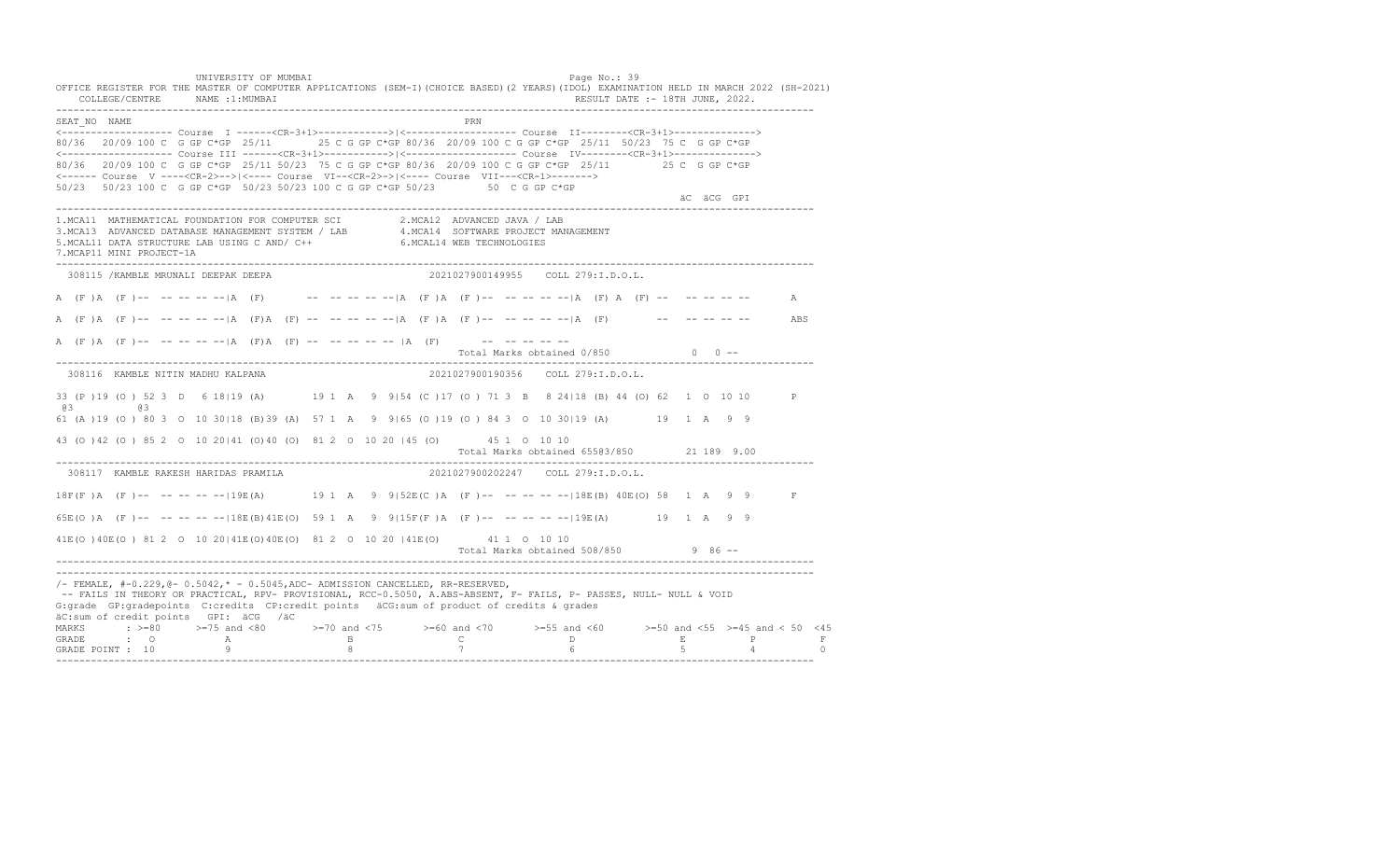UNIVERSITY OF MUMBAI PAGE OF THE PAGE OF THE PAGE OF THE PAGE OF THE PAGE OF THE PAGE OF THE PAGE OF THE PAGE OF THE PAGE OF THE PAGE OF THE PAGE OF THE PAGE OF THE PAGE OF THE PAGE OF THE PAGE OF THE PAGE OF THE PAGE OF T OFFICE REGISTER FOR THE MASTER OF COMPUTER APPLICATIONS (SEM-I)(CHOICE BASED)(2 YEARS)(IDOL) EXAMINATION HELD IN MARCH 2022 (SH-2021) COLLEGE/CENTRE NAME :1:MUMBAI RESULT DATE :- 18TH JUNE, 2022. ---------------------------------------------------------------------------------------------------------------------------------- SEAT\_NO NAME PRN <------------------- Course I ------<CR-3+1>------------>|<------------------- Course II--------<CR-3+1>--------------> 80/36 20/09 100 C G GP C\*GP 25/11 25 C G GP C\*GP 80/36 20/09 100 C G GP C\*GP 25/11 50/23 75 C G GP C\*GP <------------------- Course III ------<CR-3+1>----------->|<------------------- Course IV--------<CR-3+1>--------------> 80/36 20/09 100 C G GP C\*GP 25/11 50/23 75 C G GP C\*GP 80/36 20/09 100 C G GP C\*GP 25/11 25 C G GP C\*GP <------ Course V ----<CR-2>-->|<---- Course VI--<CR-2>->|<---- Course VII---<CR-1>-------> 50/23 50/23 100 C G GP C\*GP 50/23 50/23 100 C G GP C\*GP 50/23 50 C G GP C\*GP äC äCG GPI ä<sup>n v</sup>ächtliche State und der State und der State und der State und der State und der State und der State und der State und der State und der State und der State und der State und der State und der State und der ---------------------------------------------------------------------------------------------------------------------------------- 1.MCA11 MATHEMATICAL FOUNDATION FOR COMPUTER SCI 2.MCA12 ADVANCED JAVA / LAB<br>3.MCA13 ADVANCED DATABASE MANAGEMENT SYSTEM / LAB 4.MCA14 SOFTWARE PROJECT MANAGEMENT<br>5.MCAL11 DATA STRUCTURE LAB U 7.MCAP11 MINI PROJECT-1A ---------------------------------------------------------------------------------------------------------------------------------- 308118 KAMERKAR AASHITOSH SANTOSH SAMIDHA 2021027900167624 COLL 279:I.D.O.L. 58 (B )16 (O ) 74 3 B 8 24|17 (C) 17 1 C 7 7|48 (C )17 (O ) 65 3 C 7 21|16 (C) 43 (O) 59 1 A 9 9 P 62 (A )18 (O ) 80 3 O 10 30|16 (C)38 (A) 54 1 B 8 8|66 (O )20 (O ) 86 3 O 10 30|17 (C) 17 1 C 7 7 31 (C )30 (C ) 61 2 C 7 14|42 (O)41 (O) 83 2 O 10 20 |30 (C) 30 1 C 7 7 Total Marks obtained 626/850 21 177 8.43 ---------------------------------------------------------------------------------------------------------------------------------- 308119 KANGANDUL NILESH ANIL KALAVATI 2021027900161747 COLL 279:I.D.O.L. 57E(B )18E(O ) 75 3 A 9 27|A (F) -- -- -- -- --|49E(C )16E(O ) 65 3 C 7 21|A (F) A (F) -- -- -- -- -- F  $52E(C)19E(O)$  71 3 B 8 24|A (F)A (F) -- -- -- -- -- --158E(B)17E(O) 75 3 A 9 27|A (F) -- -- -- -- --29E(D )28E(D ) 57 2 D 6 12|43E(O)42E(O) 85 2 O 10 20 |42E(O) 42 1 O 10 10 Total Marks obtained 470/850 17 141 -- ---------------------------------------------------------------------------------------------------------------------------------- 308120 KAREKAR RUSHIKESH HEMANT HIMALI A (F)10E(E)-- -- -- -- | 1F(F) -- -- -- -- -- | 42E(E)17E(O) 59 3 D 6 18| 0F(F) A (F) -- -- -- -- -- F A (F)18E(O)-- -- -- -- -| OF(F) OF(F) -- -- -- -- -| A (F)18E(O)-- -- -- -- --| 1F(F) -- -- -- -- --A  $(F)$   $(A \cap (F)$  -- -- -- -- --  $|A \cap (F)$   $A \cap (F)$  -- -- -- -- -- --  $|A \cap (F)$  -- -- -- -- --Total Marks obtained 107/850 3 18 ------------------------------------------------------------------------------------------------------------------------------------ ---------------------------------------------------------------------------------------------------------------------------------- /- FEMALE, #-0.229,@- 0.5042,\* - 0.5045,ADC- ADMISSION CANCELLED, RR-RESERVED, -- FAILS IN THEORY OR PRACTICAL, RPV- PROVISIONAL, RCC-0.5050, A.ABS-ABSENT, F- FAILS, P- PASSES, NULL- NULL & VOID G:grade GP:gradepoints C:credits CP:credit points äCG:sum of product of credits & grades äC:sum of credit points GPI: äCG /äC MARKS : >=80 >=75 and <80 >=70 and <75 >=60 and <70 >=55 and <60 >=50 and <55 >=45 and < 50 <45 GRADE : O A B C D E P F<br>GRADE POINT : 10 9 9 8 7 7 6 5 4 0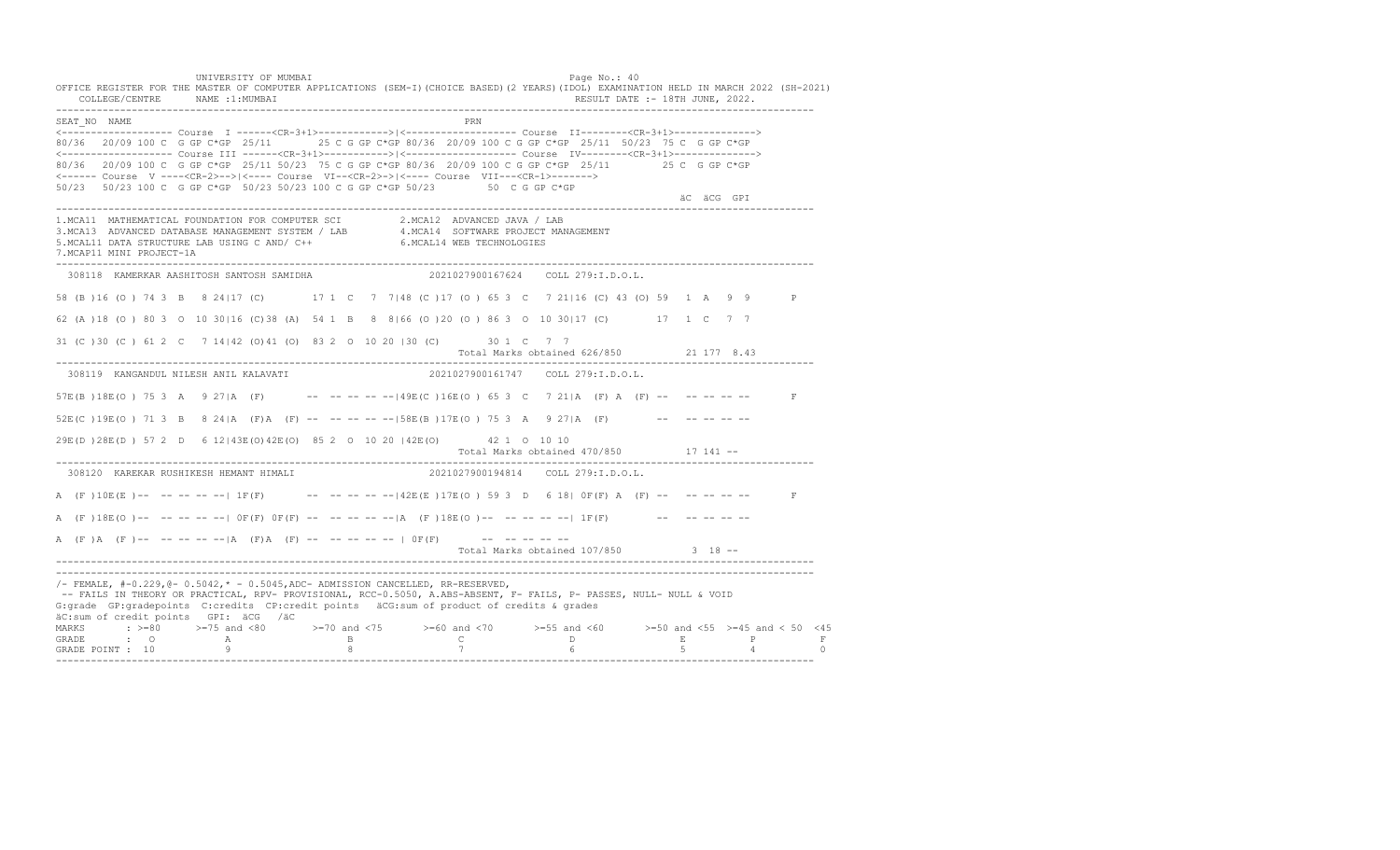UNIVERSITY OF MUMBAI PAGE OF THE PAGE OF THE PAGE OF THE PAGE OF THE PAGE OF THE PAGE OF THE PAGE OF THE PAGE OF THE PAGE OF THE PAGE OF THE PAGE OF THE PAGE OF THE PAGE OF THE PAGE OF THE PAGE OF THE PAGE OF THE PAGE OF T OFFICE REGISTER FOR THE MASTER OF COMPUTER APPLICATIONS (SEM-I)(CHOICE BASED)(2 YEARS)(IDOL) EXAMINATION HELD IN MARCH 2022 (SH-2021) COLLEGE/CENTRE NAME :1:MUMBAI RESULT DATE :- 18TH JUNE, 2022. ---------------------------------------------------------------------------------------------------------------------------------- SEAT\_NO NAME PRN <------------------- Course I ------<CR-3+1>------------>|<------------------- Course II--------<CR-3+1>--------------> 80/36 20/09 100 C G GP C\*GP 25/11 25 C G GP C\*GP 80/36 20/09 100 C G GP C\*GP 25/11 50/23 75 C G GP C\*GP <------------------- Course III ------<CR-3+1>----------->|<------------------- Course IV--------<CR-3+1>--------------> 80/36 20/09 100 C G GP C\*GP 25/11 50/23 75 C G GP C\*GP 80/36 20/09 100 C G GP C\*GP 25/11 25 C G GP C\*GP <------ Course V ----<CR-2>-->|<---- Course VI--<CR-2>->|<---- Course VII---<CR-1>-------> 50/23 50/23 100 C G GP C\*GP 50/23 50/23 100 C G GP C\*GP 50/23 50 C G GP C\*GP äC äCG GPI ä<sup>n v</sup>ächtliche State und der State und der State und der State und der State und der State und der State und der State und der State und der State und der State und der State und der State und der State und der ---------------------------------------------------------------------------------------------------------------------------------- 1.MCA11 MATHEMATICAL FOUNDATION FOR COMPUTER SCI 2.MCA12 ADVANCED JAVA / LAB<br>3.MCA13 ADVANCED DATABASE MANAGEMENT SYSTEM / LAB 4.MCA14 SOFTWARE PROJECT MANAGEMENT<br>5.MCAL11 DATA STRUCTURE LAB U 7.MCAP11 MINI PROJECT-1A ---------------------------------------------------------------------------------------------------------------------------------- 308121 /KAREKAR SONAL SHASHIKANT SHIVANI 2021027900245525 COLL 279:I.D.O.L. 47 (D )16 (O ) 63 3 C 7 21|17 (C) 17 1 C 7 7|43 (E )17 (O ) 60 3 C 7 21|16 (C) 43 (O) 59 1 A 9 9 P 39 (P )19 (O ) 58 3 D 6 18|16 (C)34 (C) 50 1 C 7 7|49 (C )20 (O ) 69 3 C 7 21|17 (C) 17 1 C 7 7 30 (C )29 (D ) 59 2 D 6 12|36 (B)35 (B) 71 2 B 8 16 |39 (A) 39 1 A 9 9 Total Marks obtained 562/850 21 148 7.05 ---------------------------------------------------------------------------------------------------------------------------------- 308122 /KASHELKAR ARATI VISHNU KOMAL 2021027900245517 COLL 279:I.D.O.L. 24F(F )17E(O )-- -- -- -- --|23E(O) 23 1 O 10 10|53E(C )17E(O ) 70 3 B 8 24|21E(O) 46E(O) 67 1 O 10 10 F 14F(F )18E(O )-- -- -- -- --|22E(O)45E(O) 67 1 O 10 10|62E(A )16E(O ) 78 3 A 9 27|23E(O) 23 1 O 10 10 46E(O )45E(O ) 91 2 O 10 20|45E(O)44E(O) 89 2 O 10 20 |48E(O) 48 1 O 10 10 Total Marks obtained 629/850 15 141 ------------------------------------------------------------------------------------------------------------------------------------ 308123 KASHELKAR ROHAN CHANDRAKANT ROHINI 13F(F) 18E(O) -- -- -- -- -- 17E(C) 17 1 C 7 7| 55E(C) 17E(O) 72 3 B 8 24| 16E(C) 37E(B) 53 1 B 8 8 F 17F(F )15E(A )-- -- -- -- --|16E(C)23E(P) 39 1 E 5 5|65E(O )16E(O ) 81 3 O 10 30|17E(C) 17 1 C 7 7 26E(E )25E(E ) 51 2 E 5 10|33E(C)32E(C) 65 2 C 7 14 |37E(B) 37 1 B 8 8 Total Marks obtained 495/850 15 113 ------------------------------------------------------------------------------------------------------------------------------------ ---------------------------------------------------------------------------------------------------------------------------------- /- FEMALE, #-0.229,@- 0.5042,\* - 0.5045,ADC- ADMISSION CANCELLED, RR-RESERVED, -- FAILS IN THEORY OR PRACTICAL, RPV- PROVISIONAL, RCC-0.5050, A.ABS-ABSENT, F- FAILS, P- PASSES, NULL- NULL & VOID G:grade GP:gradepoints C:credits CP:credit points äCG:sum of product of credits & grades äC:sum of credit points GPI: äCG /äC MARKS : >=80 >=75 and <80 >=70 and <75 >=60 and <70 >=55 and <60 >=50 and <55 >=45 and < 50 <45 GRADE : O A B C D E P F GRADE POINT : 10 9 8 7 6 5 4 0 ----------------------------------------------------------------------------------------------------------------------------------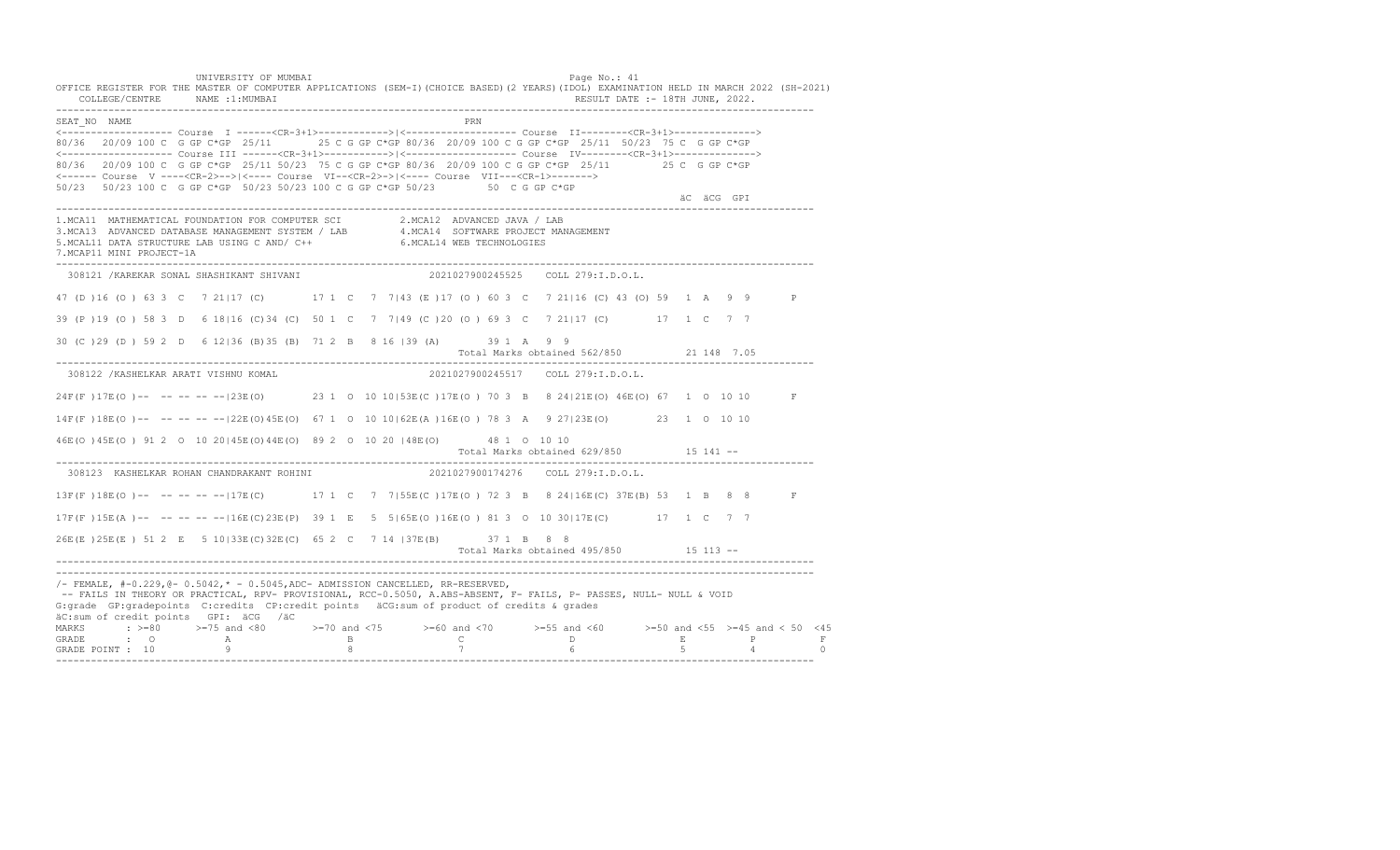UNIVERSITY OF MUMBAI PAGE OF THE PAGE OF THE PAGE OF THE PAGE OF THE PAGE OF THE PAGE OF THE PAGE OF THE PAGE OF THE PAGE OF THE PAGE OF THE PAGE OF THE PAGE OF THE PAGE OF THE PAGE OF THE PAGE OF THE PAGE OF THE PAGE OF T OFFICE REGISTER FOR THE MASTER OF COMPUTER APPLICATIONS (SEM-I)(CHOICE BASED)(2 YEARS)(IDOL) EXAMINATION HELD IN MARCH 2022 (SH-2021) COLLEGE/CENTRE NAME :1:MUMBAI RESULT DATE :- 18TH JUNE, 2022. ---------------------------------------------------------------------------------------------------------------------------------- SEAT\_NO NAME PRN <------------------- Course I ------<CR-3+1>------------>|<------------------- Course II--------<CR-3+1>--------------> 80/36 20/09 100 C G GP C\*GP 25/11 25 C G GP C\*GP 80/36 20/09 100 C G GP C\*GP 25/11 50/23 75 C G GP C\*GP <------------------- Course III ------<CR-3+1>----------->|<------------------- Course IV--------<CR-3+1>--------------> 80/36 20/09 100 C G GP C\*GP 25/11 50/23 75 C G GP C\*GP 80/36 20/09 100 C G GP C\*GP 25/11 25 C G GP C\*GP <------ Course V ----<CR-2>-->|<---- Course VI--<CR-2>->|<---- Course VII---<CR-1>-------> 50/23 50/23 100 C G GP C\*GP 50/23 50/23 100 C G GP C\*GP 50/23 50 C G GP C\*GP äC äCG GPI ä<sup>n v</sup>ächtliche State und der State und der State und der State und der State und der State und der State und der State und der State und der State und der State und der State und der State und der State und der ---------------------------------------------------------------------------------------------------------------------------------- 1.MCA11 MATHEMATICAL FOUNDATION FOR COMPUTER SCI 2.MCA12 ADVANCED JAVA / LAB<br>3.MCA13 ADVANCED DATABASE MANAGEMENT SYSTEM / LAB 4.MCA14 SOFTWARE PROJECT MANAGEMENT<br>5.MCAL11 DATA STRUCTURE LAB USI 7.MCAP11 MINI PROJECT-1A ---------------------------------------------------------------------------------------------------------------------------------- 308124 KATKE HIRALAL RANU RUPALI 2021027900236871 COLL 279:I.D.O.L. 32 (P )17 (O ) 49 3 E 5 15|22 (O) 22 1 O 10 10|42 (E )17 (O ) 59 3 D 6 18|20 (O) 40 (O) 60 1 O 10 10 P \*\*\* 70 (O )17 (O ) 87 3 O 10 30|21 (O)28 (D) 49 1 C 7 7|53 (C )19 (O ) 72 3 B 8 24|22 (O) 22 1 O 10 10 31 (C )30 (C ) 61 2 C 7 14|42 (O)41 (O) 83 2 O 10 20 |43 (O) 43 1 O 10 10 Total Marks obtained 607/850 21 168 8.00 ---------------------------------------------------------------------------------------------------------------------------------- 308125 /KAZI SAMEEN RAFIQ SURAIYYA 2021027900190623 COLL 279:I.D.O.L. 63 (A )19 (O ) 82 3 O 10 30|17 (C) 17 1 C 7 7|60 (A )18 (O ) 78 3 A 9 27|16 (C) 42 (O) 58 1 A 9 9 P 71 (O )19 (O ) 90 3 O 10 30|16 (C)29 (D) 45 1 C 7 7|61 (A )20 (O ) 81 3 O 10 30|17 (C) 17 1 C 7 7 41 (O )40 (O ) 81 2 O 10 20|41 (O)40 (O) 81 2 O 10 20 |45 (O) 45 1 O 10 10 Total Marks obtained 675/850 21 197 9.38 ---------------------------------------------------------------------------------------------------------------------------------- 308126 /KELOTH HARSHA SANTOSH PREETHI 55 (C )18 (O ) 73 3 B 8 24|20 (O) 20 1 O 10 10|60 (A )19 (O ) 79 3 A 9 27|18 (B) 46 (O) 64 1 O 10 10 P 67 (O )20 (O ) 87 3 O 10 30|19 (A)42 (O) 61 1 O 10 10|54 (C )20 (O ) 74 3 B 8 24|20 (O) 20 1 O 10 10 46 (O )45 (O ) 91 2 O 10 20|41 (O)40 (O) 81 2 O 10 20 |42 (O) 42 1 O 10 10 Total Marks obtained 692/850 21 195 9.29 ---------------------------------------------------------------------------------------------------------------------------------- ---------------------------------------------------------------------------------------------------------------------------------- /- FEMALE, #-0.229,@- 0.5042,\* - 0.5045,ADC- ADMISSION CANCELLED, RR-RESERVED, -- FAILS IN THEORY OR PRACTICAL, RPV- PROVISIONAL, RCC-0.5050, A.ABS-ABSENT, F- FAILS, P- PASSES, NULL- NULL & VOID G:grade GP:gradepoints C:credits CP:credit points äCG:sum of product of credits & grades äC:sum of credit points GPI: äCG /äC MARKS : >=80 >=75 and <80 >=70 and <75 >=60 and <70 >=55 and <60 >=50 and <55 >=45 and < 50 <45 GRADE : O A B C D E P F GRADE POINT : 10 9 8 7 6 5 4 0 ----------------------------------------------------------------------------------------------------------------------------------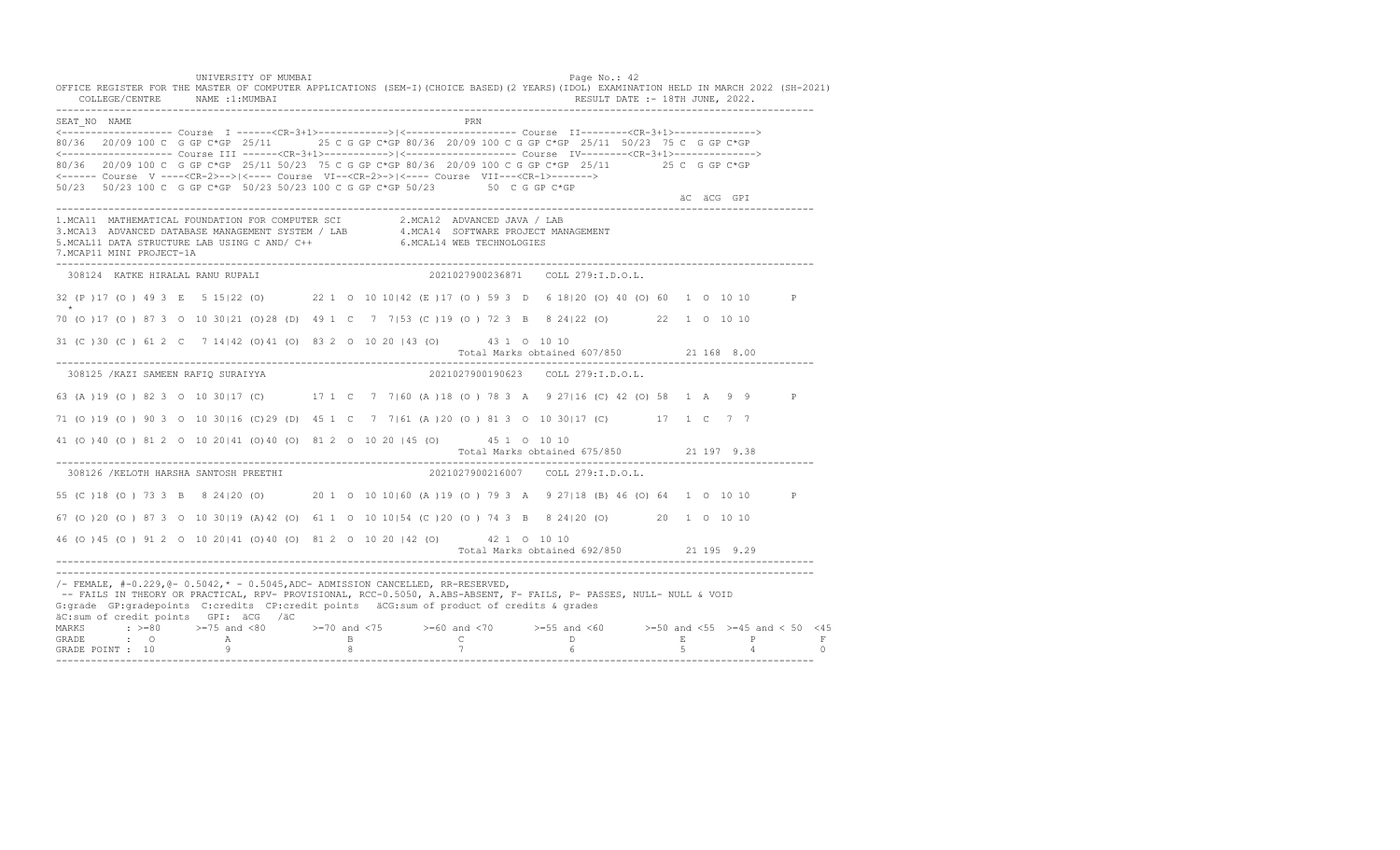UNIVERSITY OF MUMBAI PAGE OF THE PAGE OF THE PAGE OF THE PAGE OF THE PAGE OF THE PAGE OF THE PAGE OF THE PAGE OF THE PAGE OF THE PAGE OF THE PAGE OF THE PAGE OF THE PAGE OF THE PAGE OF THE PAGE OF THE PAGE OF THE PAGE OF T OFFICE REGISTER FOR THE MASTER OF COMPUTER APPLICATIONS (SEM-I)(CHOICE BASED)(2 YEARS)(IDOL) EXAMINATION HELD IN MARCH 2022 (SH-2021) COLLEGE/CENTRE NAME :1:MUMBAI RESULT DATE :- 18TH JUNE, 2022. ---------------------------------------------------------------------------------------------------------------------------------- SEAT\_NO NAME PRN <------------------- Course I ------<CR-3+1>------------>|<------------------- Course II--------<CR-3+1>--------------> 80/36 20/09 100 C G GP C\*GP 25/11 25 C G GP C\*GP 80/36 20/09 100 C G GP C\*GP 25/11 50/23 75 C G GP C\*GP <------------------- Course III ------<CR-3+1>----------->|<------------------- Course IV--------<CR-3+1>--------------> 80/36 20/09 100 C G GP C\*GP 25/11 50/23 75 C G GP C\*GP 80/36 20/09 100 C G GP C\*GP 25/11 25 C G GP C\*GP <------ Course V ----<CR-2>-->|<---- Course VI--<CR-2>->|<---- Course VII---<CR-1>-------> 50/23 50/23 100 C G GP C\*GP 50/23 50/23 100 C G GP C\*GP 50/23 50 C G GP C\*GP äC äCG GPI ä<sup>n v</sup>ächtliche State und der State und der State und der State und der State und der State und der State und der State und der State und der State und der State und der State und der State und der State und der ---------------------------------------------------------------------------------------------------------------------------------- 1.MCA11 MATHEMATICAL FOUNDATION FOR COMPUTER SCI 2.MCA12 ADVANCED JAVA / LAB<br>3.MCA13 ADVANCED DATABASE MANAGEMENT SYSTEM / LAB 4.MCA14 SOFTWARE PROJECT MANAGEMENT<br>5.MCAL11 DATA STRUCTURE LAB U 7.MCAP11 MINI PROJECT-1A ---------------------------------------------------------------------------------------------------------------------------------- 308127 /KENJALE TRUPTI RAMCHANDRA RANJANA 2021027900170932 COLL 279:I.D.O.L. 46 (D )16 (O ) 62 3 C 7 21|22 (O) 22 1 O 10 10|54 (C )14 (B ) 68 3 C 7 21|20 (O) 31 (C) 51 1 C 7 7 P 46 (D )15 (A ) 61 3 C 7 21|21 (O)36 (B) 57 1 A 9 9|59 (B ) 8 (P ) 67 3 C 7 21|22 (O) 22 1 O 10 10 @1 @1 32 (C )31 (C ) 63 2 C 7 14|36 (B)35 (B) 71 2 B 8 16 |35 (B) 35 1 B 8 8 Total Marks obtained 579@1/850 21 158 7.52 ---------------------------------------------------------------------------------------------------------------------------------- 308128 KHADYE RUSHIKESH VINOD VIDYA 15F(F ) 8F(F )-- -- -- -- --|20E(O) 20 1 O 10 10|43E(E )15E(A ) 58 3 D 6 18|18E(B) 31E(C) 49 1 C 7 7 F 60E(A )17E(O ) 77 3 A 9 27|19E(A)42E(O) 61 1 O 10 10|16F(F )16E(O )-- -- -- -- --|20E(O) 20 1 O 10 10 46E(O )45E(O ) 91 2 O 10 20|34E(C)33E(C) 67 2 C 7 14 |33E(C) 33 1 C 7 7 Total Marks obtained 531/850 15 123 ------------------------------------------------------------------------------------------------------------------------------------ 308129 /KHAIR SAMRUDDHI VASANT VRUSHALLI 2021027900193567 COLL 279:I.D.O.L. 60 (A )16 (O ) 76 3 A 9 27|20 (O) 20 1 O 10 10|51 (C )16 (O ) 67 3 C 7 21|18 (B) 33 (C) 51 1 C 7 7 P 54 (C )17 (O ) 71 3 B 8 24|19 (A)25 (E) 44 1 D 6 6|54 (C )13 (C ) 67 3 C 7 21|20 (O) 20 1 O 10 10 31 (C )30 (C ) 61 2 C 7 14|34 (C)33 (C) 67 2 C 7 14 |37 (B) 37 1 B 8 8 Total Marks obtained 581/850 21 162 7.71 ---------------------------------------------------------------------------------------------------------------------------------- ----------------------------------------------------------------------------------------------------------------------------------  $/-$  FEMALE,  $#-0.229$ ,  $@-0.5042$ ,  $* -0.5045$ , ADC- ADMISSION CANCELLED, RR-RESERVED, -- FAILS IN THEORY OR PRACTICAL, RPV- PROVISIONAL, RCC-0.5050, A.ABS-ABSENT, F- FAILS, P- PASSES, NULL- NULL & VOID G:grade GP:gradepoints C:credits CP:credit points äCG:sum of product of credits & grades äC:sum of credit points GPI: äCG /äC MARKS : >=80 >=75 and <80 >=70 and <75 >=60 and <70 >=55 and <60 >=50 and <55 >=45 and < 50 <45<br>GRADE : O A B C D E P F<br>GRADE POINT : 10 9 8 7 6 5 4 0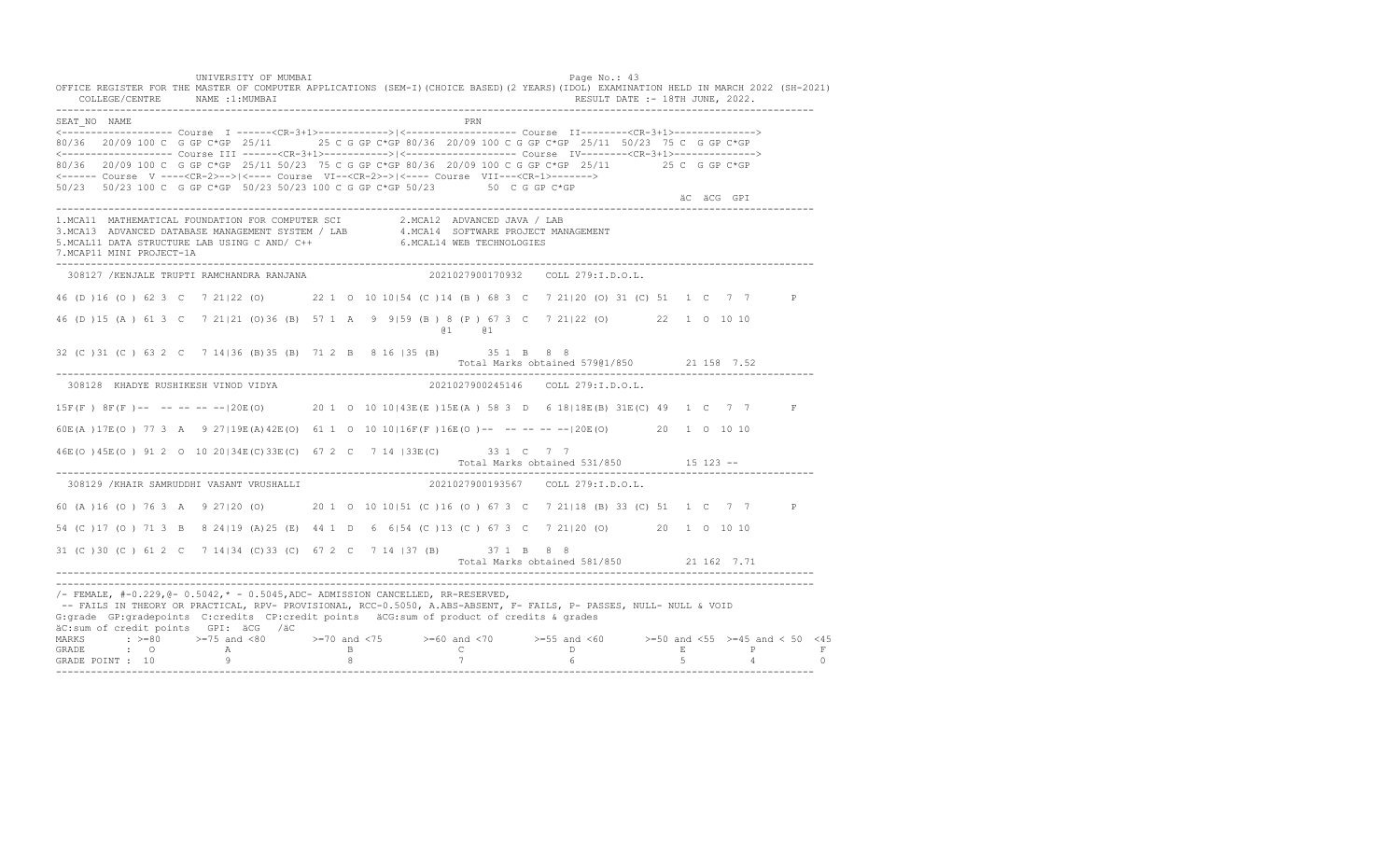UNIVERSITY OF MUMBAI PAGE OF THE PAGE OF THE PAGE OF THE PAGE OF THE PAGE OF THE PAGE OF THE PAGE OF THE PAGE OF THE PAGE OF THE PAGE OF THE PAGE OF THE PAGE OF THE PAGE OF THE PAGE OF THE PAGE OF THE PAGE OF THE PAGE OF T OFFICE REGISTER FOR THE MASTER OF COMPUTER APPLICATIONS (SEM-I)(CHOICE BASED)(2 YEARS)(IDOL) EXAMINATION HELD IN MARCH 2022 (SH-2021) COLLEGE/CENTRE NAME :1:MUMBAI RESULT DATE :- 18TH JUNE, 2022. ---------------------------------------------------------------------------------------------------------------------------------- SEAT\_NO NAME PRN <------------------- Course I ------<CR-3+1>------------>|<------------------- Course II--------<CR-3+1>--------------> 80/36 20/09 100 C G GP C\*GP 25/11 25 C G GP C\*GP 80/36 20/09 100 C G GP C\*GP 25/11 50/23 75 C G GP C\*GP <------------------- Course III ------<CR-3+1>----------->|<------------------- Course IV--------<CR-3+1>--------------> 80/36 20/09 100 C G GP C\*GP 25/11 50/23 75 C G GP C\*GP 80/36 20/09 100 C G GP C\*GP 25/11 25 C G GP C\*GP <------ Course V ----<CR-2>-->|<---- Course VI--<CR-2>->|<---- Course VII---<CR-1>-------> 50/23 50/23 100 C G GP C\*GP 50/23 50/23 100 C G GP C\*GP 50/23 50 C G GP C\*GP äC äCG GPI ä<sup>n v</sup>ächtliche State und der State und der State und der State und der State und der State und der State und der State und der State und der State und der State und der State und der State und der State und der ---------------------------------------------------------------------------------------------------------------------------------- 1.MCA11 MATHEMATICAL FOUNDATION FOR COMPUTER SCI 2.MCA12 ADVANCED JAVA / LAB 3.MCA13 ADVANCED DATABASE MANAGEMENT SYSTEM / LAB 4.MCA14 SOFTWARE PROJECT MANAGEMENT 5.MCAL11 DATA STRUCTURE LAB USING C AND/ C++ 6.MCAL14 WEB TECHNOLOGIES 7.MCAP11 MINI PROJECT-1A ---------------------------------------------------------------------------------------------------------------------------------- 308130 /KHAIRNAR MRUNAL VIJAY NILIMA 2021027900145571 COLL 279:I.D.O.L. 61 (A )17 (O ) 78 3 A 9 27|18 (B) 18 1 B 8 8|60 (A )16 (O ) 76 3 A 9 27|17 (C) 44 (O) 61 1 O 10 10 P 62 (A )19 (O ) 81 3 O 10 30|17 (C)38 (A) 55 1 B 8 8|63 (A )20 (O ) 83 3 O 10 30|18 (B) 18 1 B 8 8 29 (D )28 (D ) 57 2 D 6 12|41 (O)40 (O) 81 2 O 10 20 |42 (O) 42 1 O 10 10 Total Marks obtained 650/850 21 190 9.05 ---------------------------------------------------------------------------------------------------------------------------------- 308131 KHAN AFTAB ALAM ALTAF HUSAIN HAMIDA KHATOON 2021027900171726 COLL 279:I.D.O.L. 62E(A ) 7F(F )-- -- -- -- --|18E(B) 18 1 B 8 8|54E(C )16E(O ) 70 3 B 8 24|17E(C) 43E(O) 60 1 O 10 10 F 18F(F )19E(O )-- -- -- -- --|17E(C)40E(O) 57 1 A 9 9|63E(A )20E(O ) 83 3 O 10 30|18E(B) 18 1 B 8 8 43E(O) 42E(O) 85 2 0 10 20 | 40E(O) 39E(A) 79 2 A 9 18 | 22F(F) -- -- -- -- -- Total Marks obtained 598/850 14 127 -- ---------------------------------------------------------------------------------------------------------------------------------- 308132 /KHAN AYESHA BASHIR AHMED SHAKEELA KHAN 2021027900205203 COLL 279:I.D.O.L. 53 (C )18 (O ) 71 3 B 8 24|17 (C) 17 1 C 7 7|52 (C )17 (O ) 69 3 C 7 21|16 (C) 45 (O) 61 1 O 10 10 P 55 (C )17 (O ) 72 3 B 8 24|16 (C)34 (C) 50 1 C 7 7|64 (O )19 (O ) 83 3 O 10 30|17 (C) 17 1 C 7 7 31 (C )30 (C ) 61 2 C 7 14|43 (O)42 (O) 85 2 O 10 20 |42 (O) 42 1 O 10 10 Total Marks obtained 628/850 21 174 8.29 ---------------------------------------------------------------------------------------------------------------------------------- ---------------------------------------------------------------------------------------------------------------------------------- /- FEMALE, #-0.229,@- 0.5042,\* - 0.5045,ADC- ADMISSION CANCELLED, RR-RESERVED, -- FAILS IN THEORY OR PRACTICAL, RPV- PROVISIONAL, RCC-0.5050, A.ABS-ABSENT, F- FAILS, P- PASSES, NULL- NULL & VOID G:grade GP:gradepoints C:credits CP:credit points äCG:sum of product of credits & grades äC:sum of credit points GPI: äCG /äC MARKS : >=80 >=75 and <80 >=70 and <75 >=60 and <70 >=55 and <60 >=50 and <55 >=45 and < 50 <45 GRADE : O A B C D E P F<br>GRADE POINT : 10 9 9 8 7 7 6 5 4 0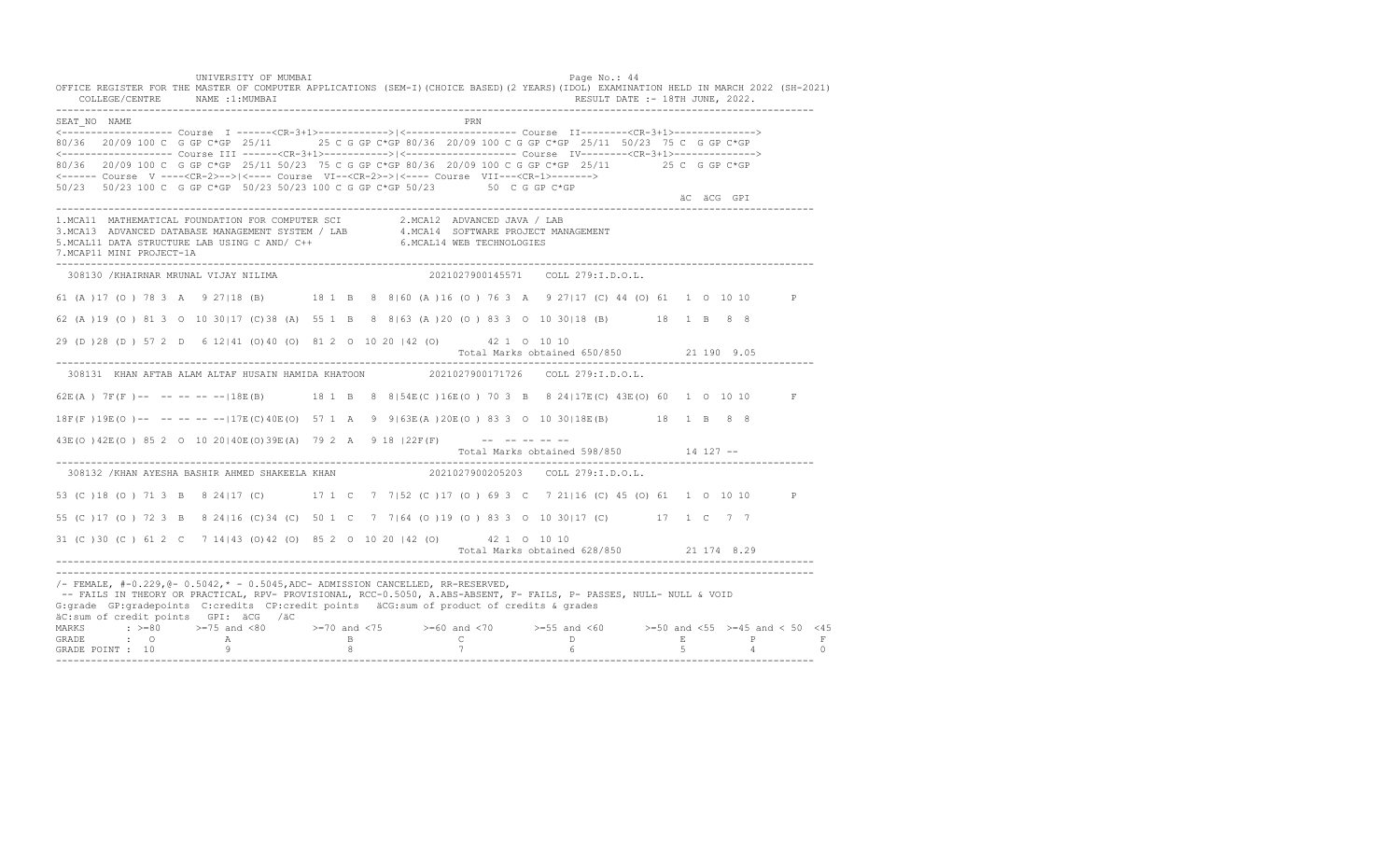UNIVERSITY OF MUMBAI PAGE OF THE PAGE OF THE PAGE OF THE PAGE OF THE PAGE OF THE PAGE OF THE PAGE OF THE PAGE OF THE PAGE OF THE PAGE OF THE PAGE OF THE PAGE OF THE PAGE OF THE PAGE OF THE PAGE OF THE PAGE OF THE PAGE OF T OFFICE REGISTER FOR THE MASTER OF COMPUTER APPLICATIONS (SEM-I)(CHOICE BASED)(2 YEARS)(IDOL) EXAMINATION HELD IN MARCH 2022 (SH-2021) COLLEGE/CENTRE NAME :1:MUMBAI RESULT DATE :- 18TH JUNE, 2022. ---------------------------------------------------------------------------------------------------------------------------------- SEAT\_NO NAME PRIMAGE PRODUCED IN THE PRODUCED SEAT NO PRIMAGE PRIMAGE PRIMAGE PRIMAGE PRIMAGE PRIMAGE PRIMAGE PRIMAGE PRIMAGE PRIMAGE PRIMAGE PRIMAGE PRIMAGE PRIMAGE PRIMAGE PRIMAGE PRIMAGE PRIMAGE PRIMAGE PRIMAGE PRIMAGE <------------------- Course I ------<CR-3+1>------------>|<------------------- Course II--------<CR-3+1>--------------> 80/36 20/09 100 C G GP C\*GP 25/11 25 C G GP C\*GP 80/36 20/09 100 C G GP C\*GP 25/11 50/23 75 C G GP C\*GP <------------------- Course III ------<CR-3+1>----------->|<------------------- Course IV--------<CR-3+1>--------------> 80/36 20/09 100 C G GP C\*GP 25/11 50/23 75 C G GP C\*GP 80/36 20/09 100 C G GP C\*GP 25/11 25 C G GP C\*GP <------ Course V ----<CR-2>-->|<---- Course VI--<CR-2>->|<---- Course VII---<CR-1>-------> 50/23 50/23 100 C G GP C\*GP 50/23 50/23 100 C G GP C\*GP 50/23 50 C G GP C\*GP äC äCG GPI ä<sup>n v</sup>ächtliche State und der State und der State und der State und der State und der State und der State und der State und der State und der State und der State und der State und der State und der State und der ---------------------------------------------------------------------------------------------------------------------------------- 1.MCA11 MATHEMATICAL FOUNDATION FOR COMPUTER SCI 2.MCA12 ADVANCED JAVA / LAB 3.MCA13 ADVANCED DATABASE MANAGEMENT SYSTEM / LAB 4.MCA14 SOFTWARE PROJECT MANAGEMENT 5.MCAL11 DATA STRUCTURE LAB USING C AND/ C++ 6.MCAL14 WEB TECHNOLOGIES 7.MCAP11 MINI PROJECT-1A ---------------------------------------------------------------------------------------------------------------------------------- 308133 KHAN FARHAN MAQSOOD ZULEKHA 2021027900203467 COLL 279:I.D.O.L. 15F(F ) 4F(F )-- -- -- -- --|20E(O) 20 1 O 10 10|42E(E )15E(A ) 57 3 D 6 18|18E(B) 41E(O) 59 1 A 9 9 F 34F(F )16E(O )-- -- -- -- --|19E(A)42E(O) 61 1 O 10 10|40E(E )10E(E ) 50 3 E 5 15|20E(O) 20 1 O 10 10 43E(O )42E(O ) 85 2 O 10 20|41E(O)40E(O) 81 2 O 10 20 |43E(O) 43 1 O 10 10 Total Marks obtained 545/850 15 122 ------------------------------------------------------------------------------------------------------------------------------------ 308134 KHAN MOHAMMED NOMAN MOHAMMED ASLAM RABIYA KHATOON 2021027900197163 COLL 279:I.D.O.L. A (F)  $9E(P)$ -- -- -- -- -- |A (F) -- -- -- -- -- -- |A (F)  $9E(P)$ -- -- -- -- -- |A (F) A (F) -- -- -- -- -- --A  $(F) 10E(E)$ -- -- -- -- --|A  $(F)$ A  $(F)$  -- -- -- -- --|A  $(F) 10E(E)$ -- -- -- -- --|A  $(F)$  -- -- -- -- -- --A (F)A (F) -- -- -- -- -- |A (F) A (F) -- -- -- -- -- |A (F) -- -- -- -- -- --Total Marks obtained  $38/850$  0 ------------------------------------------------------------------------------------------------------------------------------------ 308135 KHAN NAWAZ SHARIFF MOHAMMED ILYAS NASIMUNNISA 2021027900209263 COLL 279:I.D.O.L. 49 (C )17 (O ) 66 3 C 7 21|17 (C) 17 1 C 7 7|53 (C )17 (O ) 70 3 B 8 24|16 (C) 45 (O) 61 1 O 10 10 P 58 (B )19 (O ) 77 3 A 9 27|16 (C)38 (A) 54 1 B 8 8|50 (C )19 (O ) 69 3 C 7 21|17 (C) 17 1 C 7 7 31 (C )30 (C ) 61 2 C 7 14|42 (O)41 (O) 83 2 O 10 20 |40 (O) 40 1 O 10 10 Total Marks obtained 615/850 21 169 8.05 ---------------------------------------------------------------------------------------------------------------------------------- ---------------------------------------------------------------------------------------------------------------------------------- /- FEMALE, #-0.229,@- 0.5042,\* - 0.5045,ADC- ADMISSION CANCELLED, RR-RESERVED, -- FAILS IN THEORY OR PRACTICAL, RPV- PROVISIONAL, RCC-0.5050, A.ABS-ABSENT, F- FAILS, P- PASSES, NULL- NULL & VOID G:grade GP:gradepoints C:credits CP:credit points äCG:sum of product of credits & grades äC:sum of credit points GPI: äCG /äC MARKS : >=80 >=75 and <80 >=70 and <75 >=60 and <70 >=55 and <60 >=50 and <55 >=45 and < 50 <45<br>GRADE : O A B C D E P F<br>GRADE POINT : 10 9 8 7 6 5 4 0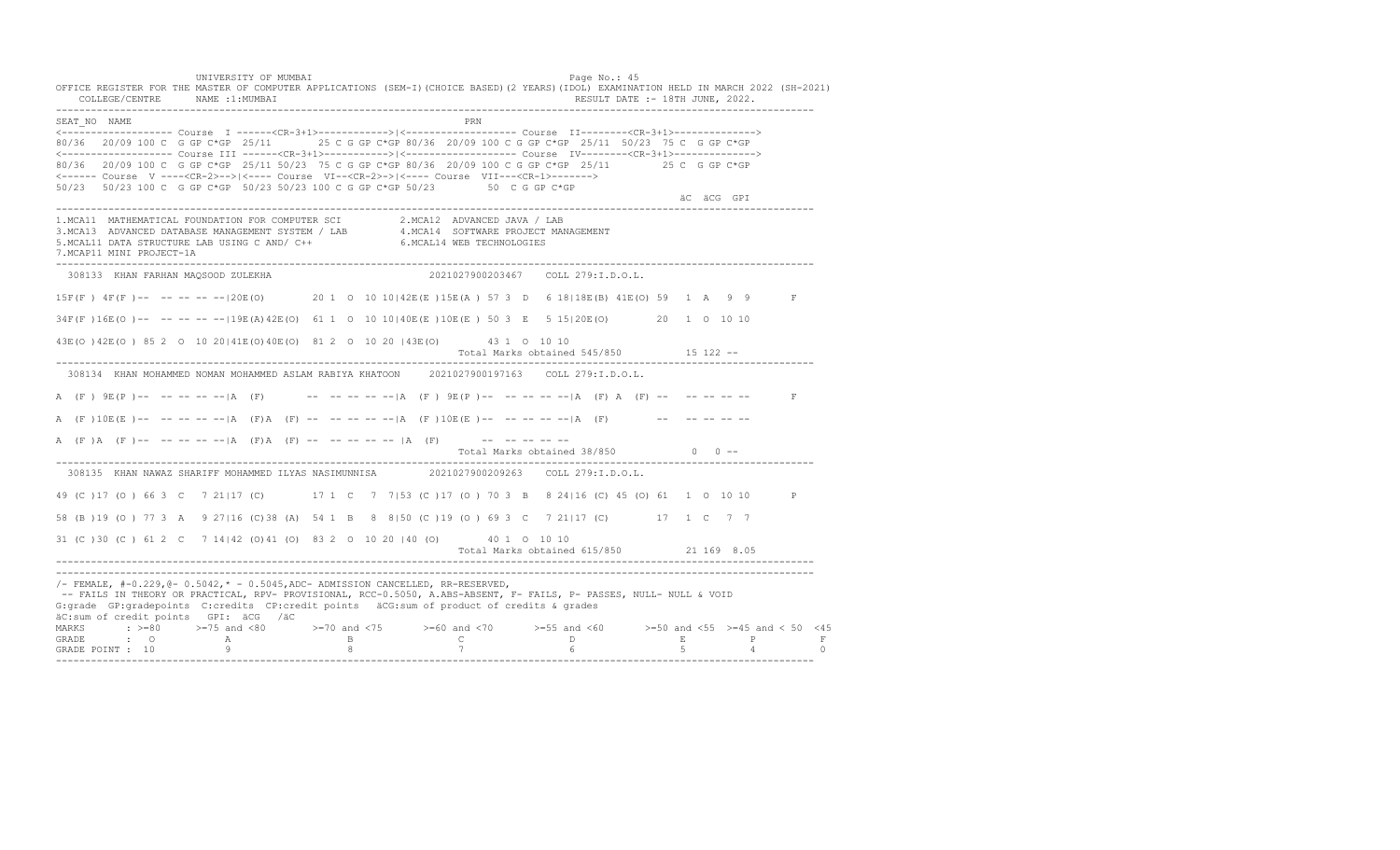UNIVERSITY OF MUMBAI PAGE OF THE PAGE OF THE PAGE OF THE PAGE OF THE PAGE OF THE PAGE OF THE PAGE OF THE PAGE OF THE PAGE OF THE PAGE OF THE PAGE OF THE PAGE OF THE PAGE OF THE PAGE OF THE PAGE OF THE PAGE OF THE PAGE OF T OFFICE REGISTER FOR THE MASTER OF COMPUTER APPLICATIONS (SEM-I)(CHOICE BASED)(2 YEARS)(IDOL) EXAMINATION HELD IN MARCH 2022 (SH-2021) COLLEGE/CENTRE NAME :1:MUMBAI RESULT DATE :- 18TH JUNE, 2022. ---------------------------------------------------------------------------------------------------------------------------------- SEAT\_NO NAME PRN <------------------- Course I ------<CR-3+1>------------>|<------------------- Course II--------<CR-3+1>--------------> 80/36 20/09 100 C G GP C\*GP 25/11 25 C G GP C\*GP 80/36 20/09 100 C G GP C\*GP 25/11 50/23 75 C G GP C\*GP <------------------- Course III ------<CR-3+1>----------->|<------------------- Course IV--------<CR-3+1>--------------> 80/36 20/09 100 C G GP C\*GP 25/11 50/23 75 C G GP C\*GP 80/36 20/09 100 C G GP C\*GP 25/11 25 C G GP C\*GP <------ Course V ----<CR-2>-->|<---- Course VI--<CR-2>->|<---- Course VII---<CR-1>-------> 50/23 50/23 100 C G GP C\*GP 50/23 50/23 100 C G GP C\*GP 50/23 50 C G GP C\*GP äC äCG GPI ä<sup>n v</sup>ächtliche State und der State und der State und der State und der State und der State und der State und der State und der State und der State und der State und der State und der State und der State und der ---------------------------------------------------------------------------------------------------------------------------------- 1.MCA11 MATHEMATICAL FOUNDATION FOR COMPUTER SCI 2.MCA12 ADVANCED JAVA / LAB<br>3.MCA13 ADVANCED DATABASE MANAGEMENT SYSTEM / LAB 4.MCA14 SOFTWARE PROJECT MANAGEMENT<br>5.MCAL11 DATA STRUCTURE LAB U 7.MCAP11 MINI PROJECT-1A ---------------------------------------------------------------------------------------------------------------------------------- 308136 KHAN SHARIQUE MASOOD ALAM REHANA KHATUN 2021027900184707 COLL 279:I.D.O.L. 50 (C )17 (O ) 67 3 C 7 21|23 (O) 23 1 O 10 10|42 (E )18 (O ) 60 3 C 7 21|22 (O) 33 (C) 55 1 B 8 8 P 47 (D )17 (O ) 64 3 C 7 21|23 (O)30 (C) 53 1 B 8 8|56 (B )19 (O ) 75 3 A 9 27|24 (O) 24 1 O 10 10 37 (B )36 (B ) 73 2 B 8 16|42 (O)41 (O) 83 2 O 10 20 |26 (E) 26 1 E 5 5 Total Marks obtained 603/850 21 167 7.95 ---------------------------------------------------------------------------------------------------------------------------------- 308137 KHARAT ASHUTOSH MAHENDRA SUMAN 2021027900225811 COLL 279:I.D.O.L. 44 (D )16 (O ) 60 3 C 7 21|18 (B) 18 1 B 8 8|55 (C )17 (O ) 72 3 B 8 24|17 (C) 44 (O) 61 1 O 10 10 P 59 (B )18 (O ) 77 3 A 9 27|17 (C)33 (C) 50 1 C 7 7|57 (B )17 (O ) 74 3 B 8 24|18 (B) 18 1 B 8 8 29 (D )28 (D ) 57 2 D 6 12|42 (O)41 (O) 83 2 O 10 20 |42 (O) 42 1 O 10 10 Total Marks obtained 612/850 21 171 8.14 ---------------------------------------------------------------------------------------------------------------------------------- 308139 KISHOR KUMAR CHHATU MAHTO JANKI DEVI 34F(F)14E(B)-- -- -- -- --|17E(C) 17 1 C 7 7|24F(F)17E(O)-- -- -- -----|16E(C) 30E(C) 46 1 C 7 7 F 46E(D )19E(O ) 65 3 C 7 21|16E(C)30E(C) 46 1 C 7 7|38E(P )19E(O ) 57 3 D 6 18|17E(C) 17 1 C 7 7  $39E(A) 38E(A) 77 2 A 9 18 | 30E(C) 29E(D) 59 2 D 6 12 | 22F(F)$  -- -- -- -- --Total Marks obtained 495/850 14 97 ------------------------------------------------------------------------------------------------------------------------------------ ---------------------------------------------------------------------------------------------------------------------------------- /- FEMALE, #-0.229,@- 0.5042,\* - 0.5045,ADC- ADMISSION CANCELLED, RR-RESERVED, -- FAILS IN THEORY OR PRACTICAL, RPV- PROVISIONAL, RCC-0.5050, A.ABS-ABSENT, F- FAILS, P- PASSES, NULL- NULL & VOID G:grade GP:gradepoints C:credits CP:credit points äCG:sum of product of credits & grades äC:sum of credit points GPI: äCG /äC MARKS : >=80 >=75 and <80 >=70 and <75 >=60 and <70 >=55 and <60 >=50 and <55 >=45 and < 50 <45 GRADE : O A B C D E P F GRADE POINT : 10 9 8 7 6 5 4 0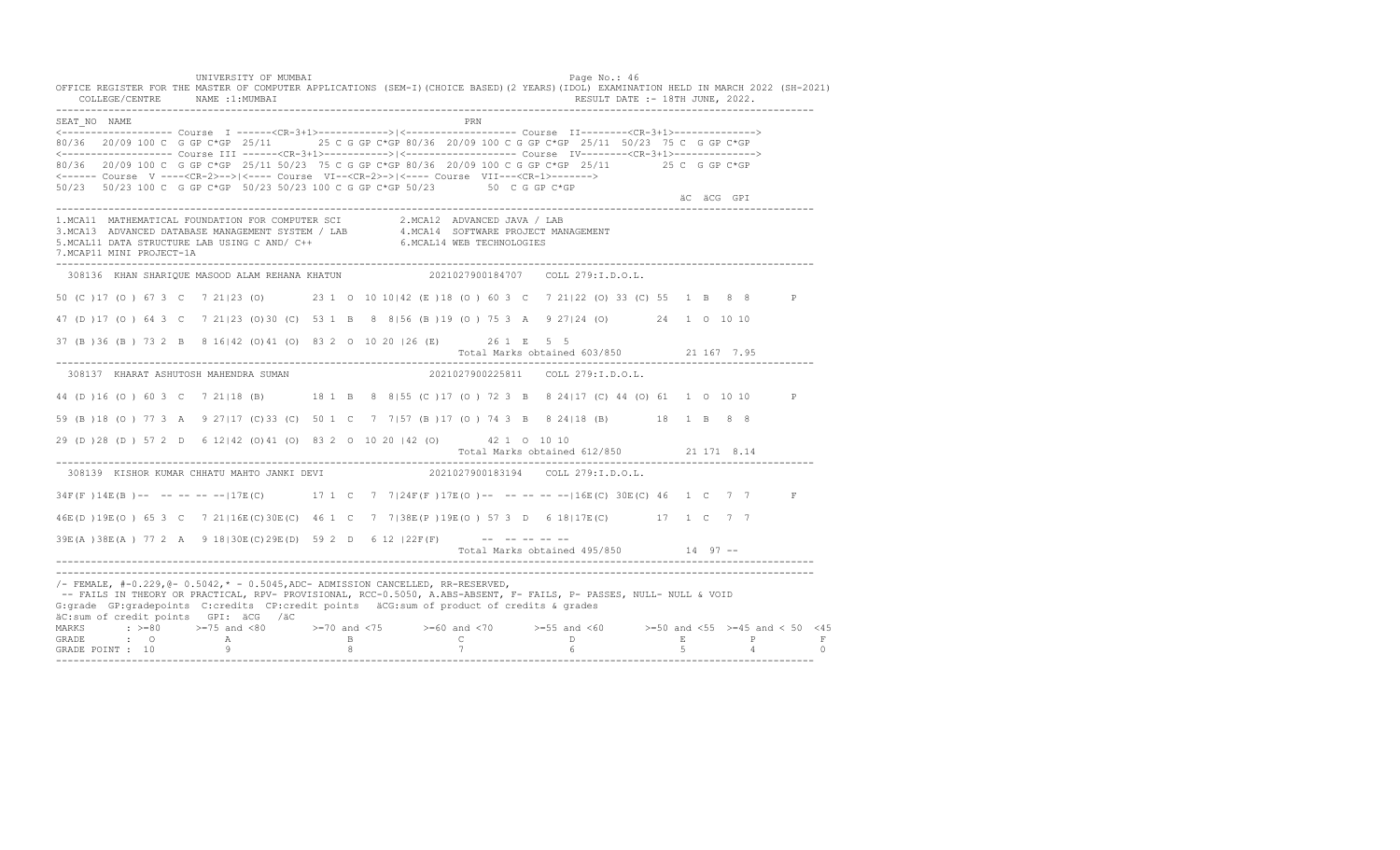UNIVERSITY OF MUMBAI PAGE OF THE PAGE OF THE PAGE OF THE PAGE OF THE PAGE OF THE PAGE OF THE PAGE OF THE PAGE OF THE PAGE OF THE PAGE OF THE PAGE OF THE PAGE OF THE PAGE OF THE PAGE OF THE PAGE OF THE PAGE OF THE PAGE OF T OFFICE REGISTER FOR THE MASTER OF COMPUTER APPLICATIONS (SEM-I)(CHOICE BASED)(2 YEARS)(IDOL) EXAMINATION HELD IN MARCH 2022 (SH-2021) COLLEGE/CENTRE NAME :1:MUMBAI RESULT DATE :- 18TH JUNE, 2022. ---------------------------------------------------------------------------------------------------------------------------------- SEAT\_NO NAME PRIME PRIME PRODUCED A CONTROL IN THE PRIME PRIME PRIME PRIME PRIME PRIME PRIME PRIME PRIME PRIME PRIME PRIME PRIME PRIME PRIME PRIME PRIME PRIME PRIME PRIME PRIME PRIME PRIME PRIME PRIME PRIME PRIME PRIME PRI <------------------- Course I ------<CR-3+1>------------>|<------------------- Course II--------<CR-3+1>--------------> 80/36 20/09 100 C G GP C\*GP 25/11 25 C G GP C\*GP 80/36 20/09 100 C G GP C\*GP 25/11 50/23 75 C G GP C\*GP <------------------- Course III ------<CR-3+1>----------->|<------------------- Course IV--------<CR-3+1>--------------> 80/36 20/09 100 C G GP C\*GP 25/11 50/23 75 C G GP C\*GP 80/36 20/09 100 C G GP C\*GP 25/11 25 C G GP C\*GP <------ Course V ----<CR-2>-->|<---- Course VI--<CR-2>->|<---- Course VII---<CR-1>-------> 50/23 50/23 100 C G GP C\*GP 50/23 50/23 100 C G GP C\*GP 50/23 50 C G GP C\*GP äC äCG GPI ä<sup>n v</sup>ächtliche State und der State und der State und der State und der State und der State und der State und der State und der State und der State und der State und der State und der State und der State und der ---------------------------------------------------------------------------------------------------------------------------------- 1.MCA11 MATHEMATICAL FOUNDATION FOR COMPUTER SCI 2.MCA12 ADVANCED JAVA / LAB<br>3.MCA13 ADVANCED DATABASE MANAGEMENT SYSTEM / LAB 4.MCA14 SOFTWARE PROJECT MANAGEMENT<br>5.MCAL11 DATA STRUCTURE LAB U 7.MCAP11 MINI PROJECT-1A ---------------------------------------------------------------------------------------------------------------------------------- 308140 KOKANE ASHISH MILIND VENU 2021027900150467 COLL 279:I.D.O.L. 19F(F )18E(O )-- -- -- -- --|21E(O) 21 1 O 10 10|36E(P )17E(O ) 53 3 E 5 15|19E(A) 42E(O) 61 1 O 10 10 F 51E(C )19E(O ) 70 3 B 8 24|20E(O)33E(C) 53 1 B 8 8|42E(E )17E(O ) 59 3 D 6 18|21E(O) 21 1 O 10 10 31E(C )30E(C ) 61 2 C 7 14|42E(O)41E(O) 83 2 O 10 20 |30E(C) 30 1 C 7 7 Total Marks obtained 549/850 18 136 ------------------------------------------------------------------------------------------------------------------------------------ 308141 KORATE VIJAY NATHRAO ANITA 2021027900202417 COLL 279:I.D.O.L. 45 (D )16 (O ) 61 3 C 7 21|17 (C) 17 1 C 7 7|33 (P )17 (O ) 50 3 E 5 15|16 (C) 31 (C) 47 1 C 7 7 P @3 @3 53 (C )18 (O ) 71 3 B 8 24|16 (C)25 (E) 41 1 D 6 6|46 (D )20 (O ) 66 3 C 7 21|17 (C) 17 1 C 7 7 43 (O )42 (O ) 85 2 O 10 20|31 (C)30 (C) 61 2 C 7 14 |30 (C) 30 1 C 7 7 Total Marks obtained 546@3/850 21 149 7.10 ---------------------------------------------------------------------------------------------------------------------------------- 308142 KORAVA DASHARATH PENTAPPA TULSAMMA 23F(F)17E(O)-- -- -- -- -- 23E(O) 23 1 0 10 10|37E(P)19E(O) 56 3 D 6 18|21E(O) A (F) -- -- -- -- -- F 30F(F )20E(O )-- -- -- -- --|22E(O)30E(C) 52 1 C 7 7|21F(F )20E(O )-- -- -- -- --|23E(O) 23 1 O 10 10 40E(O )39E(A ) 79 2 A 9 18|32E(C)31E(C) 63 2 C 7 14 |28E(D) 28 1 D 6 6 Total Marks obtained 476/850 11 83 ------------------------------------------------------------------------------------------------------------------------------------ ---------------------------------------------------------------------------------------------------------------------------------- /- FEMALE, #-0.229,@- 0.5042,\* - 0.5045,ADC- ADMISSION CANCELLED, RR-RESERVED, -- FAILS IN THEORY OR PRACTICAL, RPV- PROVISIONAL, RCC-0.5050, A.ABS-ABSENT, F- FAILS, P- PASSES, NULL- NULL & VOID G:grade GP:gradepoints C:credits CP:credit points äCG:sum of product of credits & grades äC:sum of credit points GPI: äCG /äC MARKS : >=80 >=75 and <80 >=70 and <75 >=60 and <70 >=55 and <60 >=50 and <55 >=45 and < 50 <45 GRADE : O A B C D E P F<br>GRADE POINT : 10 9 9 8 7 7 6 5 4 0 ----------------------------------------------------------------------------------------------------------------------------------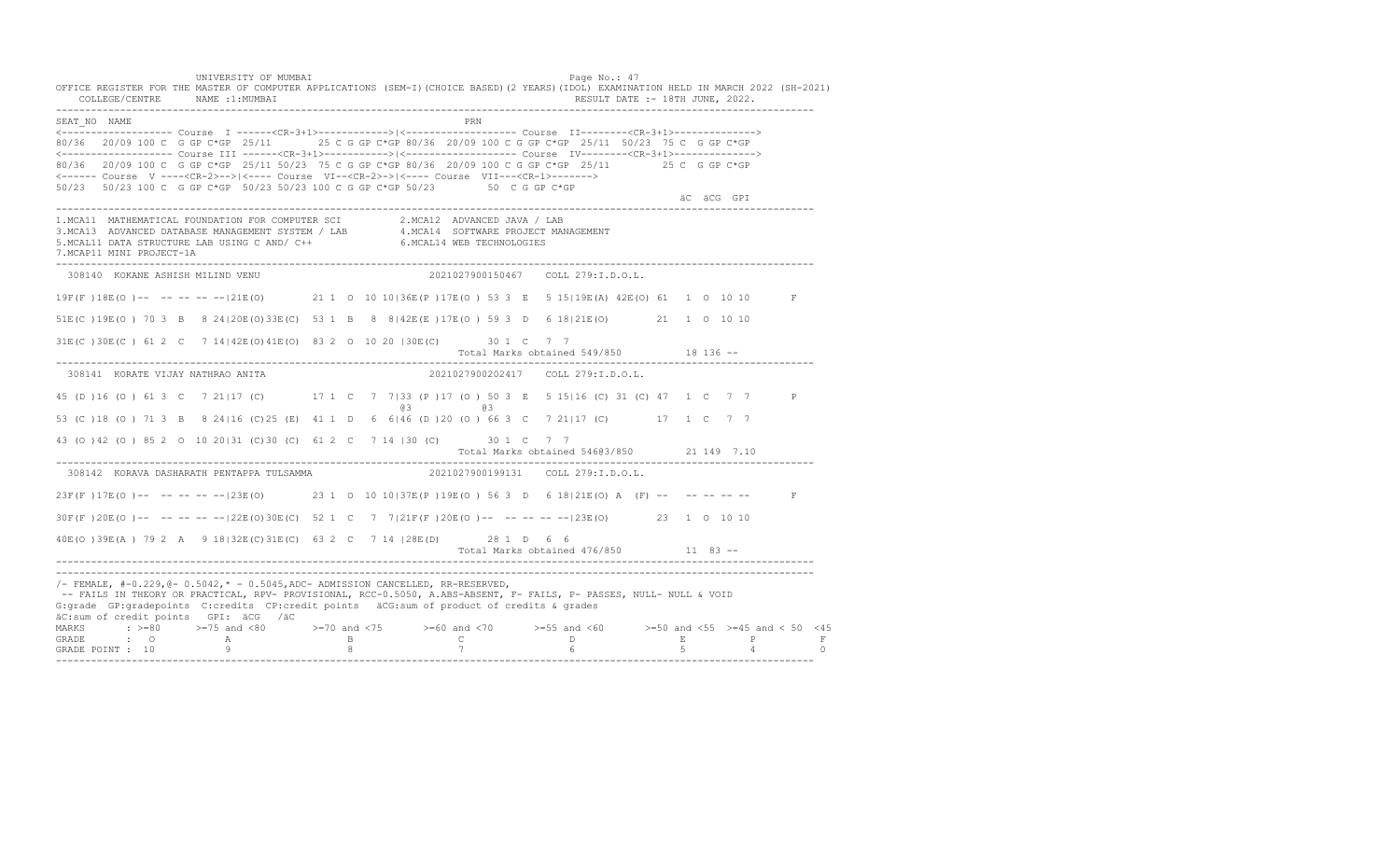UNIVERSITY OF MUMBAI PAGE OF THE PAGE OF THE PAGE OF THE PAGE OF THE PAGE OF THE PAGE OF THE PAGE OF THE PAGE OF THE PAGE OF THE PAGE OF THE PAGE OF THE PAGE OF THE PAGE OF THE PAGE OF THE PAGE OF THE PAGE OF THE PAGE OF T OFFICE REGISTER FOR THE MASTER OF COMPUTER APPLICATIONS (SEM-I)(CHOICE BASED)(2 YEARS)(IDOL) EXAMINATION HELD IN MARCH 2022 (SH-2021) COLLEGE/CENTRE NAME :1:MUMBAI RESULT DATE :- 18TH JUNE, 2022. ---------------------------------------------------------------------------------------------------------------------------------- SEAT\_NO NAME PRN <------------------- Course I ------<CR-3+1>------------>|<------------------- Course II--------<CR-3+1>--------------> 80/36 20/09 100 C G GP C\*GP 25/11 25 C G GP C\*GP 80/36 20/09 100 C G GP C\*GP 25/11 50/23 75 C G GP C\*GP <------------------- Course III ------<CR-3+1>----------->|<------------------- Course IV--------<CR-3+1>--------------> 80/36 20/09 100 C G GP C\*GP 25/11 50/23 75 C G GP C\*GP 80/36 20/09 100 C G GP C\*GP 25/11 25 C G GP C\*GP <------ Course V ----<CR-2>-->|<---- Course VI--<CR-2>->|<---- Course VII---<CR-1>-------> 50/23 50/23 100 C G GP C\*GP 50/23 50/23 100 C G GP C\*GP 50/23 50 C G GP C\*GP äC äCG GPI ä<sup>n v</sup>ächtliche State und der State und der State und der State und der State und der State und der State und der State und der State und der State und der State und der State und der State und der State und der ---------------------------------------------------------------------------------------------------------------------------------- 1.MCA11 MATHEMATICAL FOUNDATION FOR COMPUTER SCI 2.MCA12 ADVANCED JAVA / LAB<br>3.MCA13 ADVANCED DATABASE MANAGEMENT SYSTEM / LAB 4.MCA14 SOFTWARE PROJECT MANAGEMENT<br>5.MCAL11 DATA STRUCTURE LAB U 7.MCAP11 MINI PROJECT-1A ---------------------------------------------------------------------------------------------------------------------------------- 308143 /KOTAGI TEJASWINI BHAIRU LAXMI 2021027900247644 COLL 279:I.D.O.L. 51 (C )17 (O ) 68 3 C 7 21|19 (A) 19 1 A 9 9|38 (P )16 (O ) 54 3 E 5 15|18 (B) 36 (B) 54 1 B 8 8 P 38 (P )14 (B ) 52 3 E 5 15|18 (B)33 (C) 51 1 C 7 7|50 (C )16 (O ) 66 3 C 7 21|19 (A) 19 1 A 9 9 31 (C )30 (C ) 61 2 C 7 14|36 (B)35 (B) 71 2 B 8 16 |38 (A) 38 1 A 9 9 Total Marks obtained 553/850 21 144 6.86 ---------------------------------------------------------------------------------------------------------------------------------- 308144 KOTEKAR SATISH MOHAN JAYA LAXMI 2021027900252951 COLL 279:I.D.O.L. 13F(F )15E(A )-- -- -- -- --|19E(A) 19 1 A 9 9|60E(A )17E(O ) 77 3 A 9 27|18E(B) 39E(A) 57 1 A 9 9 F 36E(P )20E(O ) 56 3 D 6 18|18E(B)37E(B) 55 1 B 8 8|19F(F )20E(O )-- -- -- -- --|19E(A) 19 1 A 9 9 35E(B) 34E(C) 69 2 C 7 14 | 42E (O) 41E (O) 83 2 0 10 20 | 20F(F) --------- Total Marks obtained 522/850 14 114 -- ---------------------------------------------------------------------------------------------------------------------------------- 308145 /KOTWAL RENUKA UDAY KAVITA 2021027900247064 COLL 279:I.D.O.L. 42E(E) 4F(F)-- -- -- -- -- | 20E(O) 20 1 0 10 10 | 39E(P) 16E(O) 55 3 D 6 18 | 18E(B) 33E(C) 51 1 C 7 7 F 51E(C )16E(O ) 67 3 C 7 21|19E(A)23E(P) 42 1 D 6 6|48E(C )17E(O ) 65 3 C 7 21|20E(O) 20 1 O 10 10 26E(E )25E(E ) 51 2 E 5 10|33E(C)32E(C) 65 2 C 7 14 |34E(C) 34 1 C 7 7 Total Marks obtained 516/850 18 124 ------------------------------------------------------------------------------------------------------------------------------------ ---------------------------------------------------------------------------------------------------------------------------------- /- FEMALE, #-0.229,@- 0.5042,\* - 0.5045,ADC- ADMISSION CANCELLED, RR-RESERVED, -- FAILS IN THEORY OR PRACTICAL, RPV- PROVISIONAL, RCC-0.5050, A.ABS-ABSENT, F- FAILS, P- PASSES, NULL- NULL & VOID G:grade GP:gradepoints C:credits CP:credit points äCG:sum of product of credits & grades äC:sum of credit points GPI: äCG /äC MARKS : >=80 >=75 and <80 >=70 and <75 >=60 and <70 >=55 and <60 >=50 and <55 >=45 and < 50 <45 GRADE : O A B C D E P F GRADE POINT : 10 9 8 7 6 5 4 0 ----------------------------------------------------------------------------------------------------------------------------------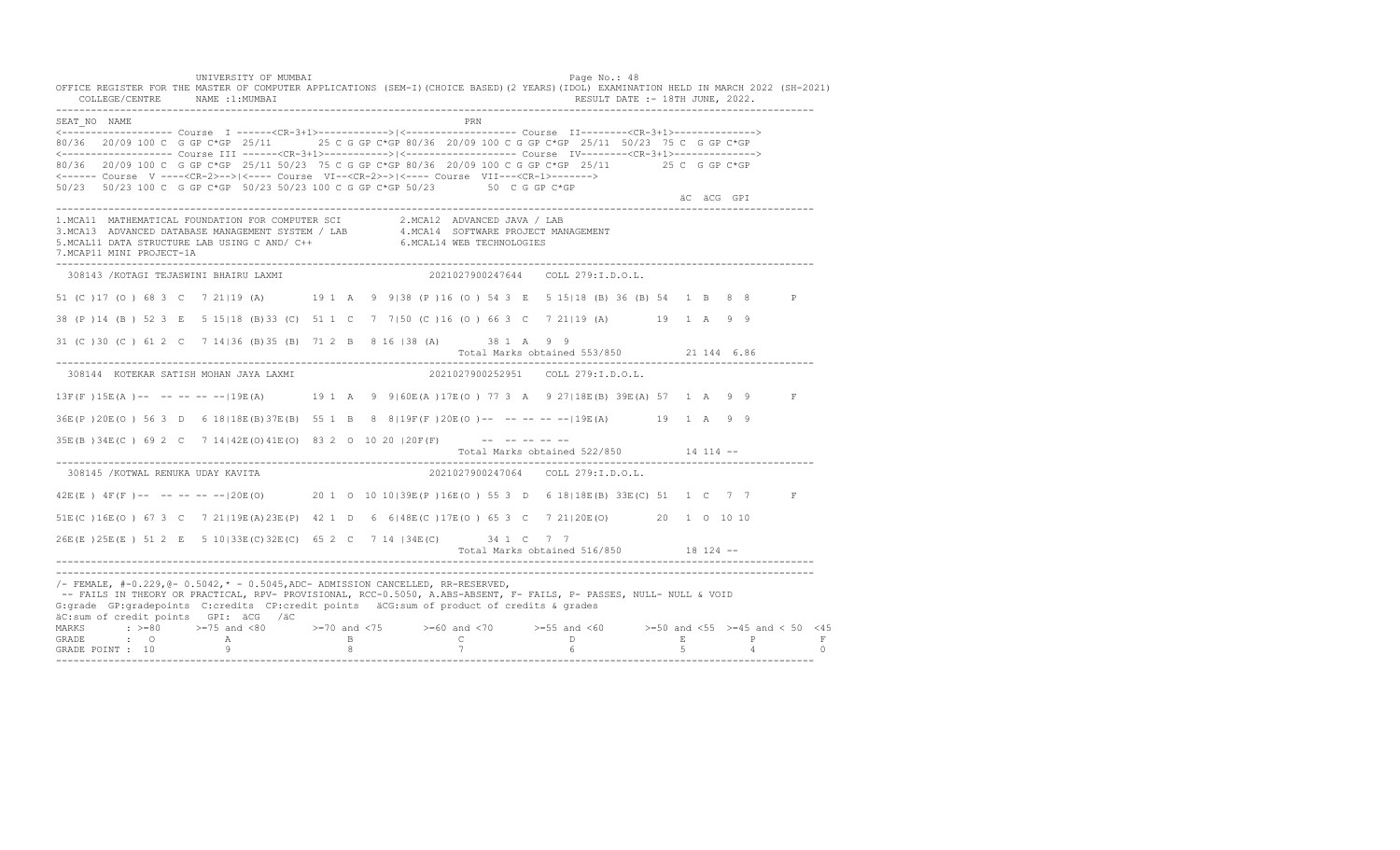UNIVERSITY OF MUMBAI PAGE OF THE PAGE OF THE PAGE OF THE PAGE OF THE PAGE OF THE PAGE OF THE PAGE OF THE PAGE OF THE PAGE OF THE PAGE OF THE PAGE OF THE PAGE OF THE PAGE OF THE PAGE OF THE PAGE OF THE PAGE OF THE PAGE OF T OFFICE REGISTER FOR THE MASTER OF COMPUTER APPLICATIONS (SEM-I)(CHOICE BASED)(2 YEARS)(IDOL) EXAMINATION HELD IN MARCH 2022 (SH-2021) COLLEGE/CENTRE NAME :1:MUMBAI RESULT DATE :- 18TH JUNE, 2022. ---------------------------------------------------------------------------------------------------------------------------------- SEAT\_NO NAME <------------------- Course I ------<CR-3+1>------------>|<------------------- Course II--------<CR-3+1>--------------> 80/36 20/09 100 C G GP C\*GP 25/11 25 C G GP C\*GP 80/36 20/09 100 C G GP C\*GP 25/11 50/23 75 C G GP C\*GP <------------------- Course III ------<CR-3+1>----------->|<------------------- Course IV--------<CR-3+1>--------------> 80/36 20/09 100 C G GP C\*GP 25/11 50/23 75 C G GP C\*GP 80/36 20/09 100 C G GP C\*GP 25/11 25 C G GP C\*GP <------ Course V ----<CR-2>-->|<---- Course VI--<CR-2>->|<---- Course VII---<CR-1>-------> 50/23 50/23 100 C G GP C\*GP 50/23 50/23 100 C G GP C\*GP 50/23 50 C G GP C\*GP äC äCG GPI ä<sup>n v</sup>ächtliche State und der State und der State und der State und der State und der State und der State und der State und der State und der State und der State und der State und der State und der State und der ---------------------------------------------------------------------------------------------------------------------------------- 1.MCA11 MATHEMATICAL FOUNDATION FOR COMPUTER SCI 2.MCA12 ADVANCED JAVA / LAB<br>3.MCA13 ADVANCED DATABASE MANAGEMENT SYSTEM / LAB 4.MCA14 SOFTWARE PROJECT MANAGEMENT<br>5.MCAL11 DATA STRUCTURE LAB U 7.MCAP11 MINI PROJECT-1A ---------------------------------------------------------------------------------------------------------------------------------- 308146 /KUMARI PRIYA RAM RUBY 2021027900164324 COLL 279:I.D.O.L. 69E(O )18E(O ) 87 3 O 10 30|22E(O) 22 1 O 10 10|20F(F )18E(O )-- -- -- -- --|20E(O) 43E(O) 63 1 O 10 10 F 60E(A )19E(O ) 79 3 A 9 27|21E(O)33E(C) 54 1 B 8 8|46E(D )20E(O ) 66 3 C 7 21|22E(O) 22 1 O 10 10 46E(O )45E(O ) 91 2 O 10 20|42E(O)41E(O) 83 2 O 10 20 |45E(O) 45 1 O 10 10 Total Marks obtained 650/850 18 166 ------------------------------------------------------------------------------------------------------------------------------------ 308147 /KUMAWAT NIKITA HARINARAYAN SAROJ 2021027900215205 COLL 279:I.D.O.L. 71 (O )17 (O ) 88 3 O 10 30|17 (C) 17 1 C 7 7|57 (B )19 (O ) 76 3 A 9 27|16 (C) 43 (O) 59 1 A 9 9 P 60 (A )19 (O ) 79 3 A 9 27|16 (C)39 (A) 55 1 B 8 8|56 (B )20 (O ) 76 3 A 9 27|17 (C) 17 1 C 7 7 46 (O )45 (O ) 91 2 O 10 20|41 (O)40 (O) 81 2 O 10 20 |45 (O) 45 1 O 10 10 Total Marks obtained 684/850 21 192 9.14 ---------------------------------------------------------------------------------------------------------------------------------- 308148 KUSHWAHA SHUBHAM RAMESH SANDHYA 61 (A )18 (O ) 79 3 A 9 27|17 (C) 17 1 C 7 7|55 (C )19 (O ) 74 3 B 8 24|16 (C) 40 (O) 56 1 A 9 9 P 64 (O )18 (O ) 82 3 O 10 30|16 (C)35 (B) 51 1 C 7 7|63 (A )20 (O ) 83 3 O 10 30|17 (C) 17 1 C 7 7 31 (C )30 (C ) 61 2 C 7 14|42 (O)41 (O) 83 2 O 10 20 |40 (O) 40 1 O 10 10 Total Marks obtained 643/850 21 185 8.81 ---------------------------------------------------------------------------------------------------------------------------------- ---------------------------------------------------------------------------------------------------------------------------------- /- FEMALE, #-0.229,@- 0.5042,\* - 0.5045,ADC- ADMISSION CANCELLED, RR-RESERVED, -- FAILS IN THEORY OR PRACTICAL, RPV- PROVISIONAL, RCC-0.5050, A.ABS-ABSENT, F- FAILS, P- PASSES, NULL- NULL & VOID G:grade GP:gradepoints C:credits CP:credit points äCG:sum of product of credits & grades äC:sum of credit points GPI: äCG /äC MARKS : >=80 >=75 and <80 >=70 and <75 >=60 and <70 >=55 and <60 >=50 and <55 >=45 and < 50 <45 GRADE : O A B C D E P F GRADE POINT : 10 9 8 7 6 5 4 0 ----------------------------------------------------------------------------------------------------------------------------------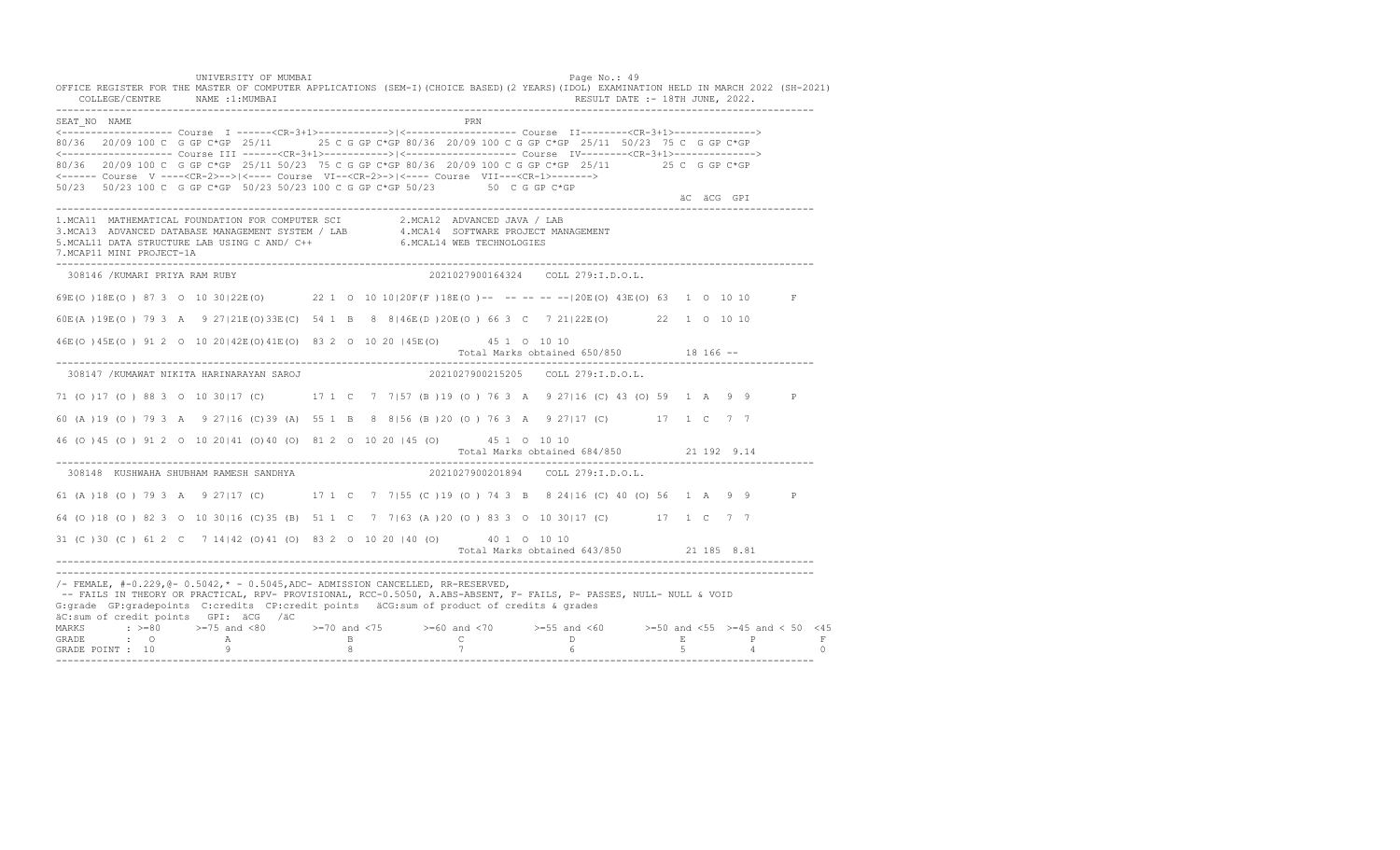UNIVERSITY OF MUMBAI PAGE OF THE PAGE OF THE PAGE OF THE PAGE OF THE PAGE OF THE PAGE OF THE PAGE OF THE PAGE OF THE PAGE OF THE PAGE OF THE PAGE OF THE PAGE OF THE PAGE OF THE PAGE OF THE PAGE OF THE PAGE OF THE PAGE OF T OFFICE REGISTER FOR THE MASTER OF COMPUTER APPLICATIONS (SEM-I)(CHOICE BASED)(2 YEARS)(IDOL) EXAMINATION HELD IN MARCH 2022 (SH-2021) COLLEGE/CENTRE NAME :1:MUMBAI RESULT DATE :- 18TH JUNE, 2022. ---------------------------------------------------------------------------------------------------------------------------------- SEAT\_NO NAME PRN <------------------- Course I ------<CR-3+1>------------>|<------------------- Course II--------<CR-3+1>--------------> 80/36 20/09 100 C G GP C\*GP 25/11 25 C G GP C\*GP 80/36 20/09 100 C G GP C\*GP 25/11 50/23 75 C G GP C\*GP <------------------- Course III ------<CR-3+1>----------->|<------------------- Course IV--------<CR-3+1>--------------> 80/36 20/09 100 C G GP C\*GP 25/11 50/23 75 C G GP C\*GP 80/36 20/09 100 C G GP C\*GP 25/11 25 C G GP C\*GP <------ Course V ----<CR-2>-->|<---- Course VI--<CR-2>->|<---- Course VII---<CR-1>-------> 50/23 50/23 100 C G GP C\*GP 50/23 50/23 100 C G GP C\*GP 50/23 50 C G GP C\*GP äC äCG GPI ä<sup>n v</sup>ächtliche State und der State und der State und der State und der State und der State und der State und der State und der State und der State und der State und der State und der State und der State und der ---------------------------------------------------------------------------------------------------------------------------------- 1.MCA11 MATHEMATICAL FOUNDATION FOR COMPUTER SCI 2.MCA12 ADVANCED JAVA / LAB<br>3.MCA13 ADVANCED DATABASE MANAGEMENT SYSTEM / LAB 4.MCA14 SOFTWARE PROJECT MANAGEMENT<br>5.MCAL11 DATA STRUCTURE LAB U 7.MCAP11 MINI PROJECT-1A ---------------------------------------------------------------------------------------------------------------------------------- 308149 /LAD ARYA SANJAY SANJEEVANI 2021027900217251 COLL 279:I.D.O.L. 52 (C )18 (O ) 70 3 B 8 24|17 (C) 17 1 C 7 7|47 (D )19 (O ) 66 3 C 7 21|16 (C) 45 (O) 61 1 O 10 10 P 55 (C )17 (O ) 72 3 B 8 24|16 (C)35 (B) 51 1 C 7 7|60 (A )14 (B ) 74 3 B 8 24|17 (C) 17 1 C 7 7 43 (O )42 (O ) 85 2 O 10 20|42 (O)41 (O) 83 2 O 10 20 |42 (O) 42 1 O 10 10 Total Marks obtained 638/850 21 174 8.29 ---------------------------------------------------------------------------------------------------------------------------------- 308150 LOKHANDE ANKIT NARENDRA VARSHA 2021027900184851 COLL 279:I.D.O.L. 41E(E )17E(O ) 58 3 D 6 18|22E(O) 22 1 O 10 10|37E(P ) 7F(F )-- -- -- -- --|20E(O) 35E(B) 55 1 B 8 8 F 27F(F )18E(O )-- -- -- -- --|21E(O)28E(D) 49 1 C 7 7|33F(F )10E(E )-- -- -- -- --|22E(O) 22 1 O 10 10 A (F)A (F)-- -- -- -- -- | 42E (O) 41E (O) 83 2 0 10 20 | 42E (O) 42 1 0 10 10 Total Marks obtained 463/850 10 83 ------------------------------------------------------------------------------------------------------------------------------------ 308151 MAKWANA RAJ ARVINDBHAI KALPANA 67 (O )18 (O ) 85 3 O 10 30|17 (C) 17 1 C 7 7|51 (C )18 (O ) 69 3 C 7 21|16 (C) 31 (C) 47 1 C 7 7 P 54 (C )19 (O ) 73 3 B 8 24|16 (C)25 (E) 41 1 D 6 6|52 (C )18 (O ) 70 3 B 8 24|17 (C) 17 1 C 7 7 41 (O )40 (O ) 81 2 O 10 20|49 (O)48 (O) 97 2 O 10 20 |48 (O) 48 1 O 10 10 Total Marks obtained 645/850 21 176 8.38 ---------------------------------------------------------------------------------------------------------------------------------- ---------------------------------------------------------------------------------------------------------------------------------- /- FEMALE, #-0.229,@- 0.5042,\* - 0.5045,ADC- ADMISSION CANCELLED, RR-RESERVED, -- FAILS IN THEORY OR PRACTICAL, RPV- PROVISIONAL, RCC-0.5050, A.ABS-ABSENT, F- FAILS, P- PASSES, NULL- NULL & VOID G:grade GP:gradepoints C:credits CP:credit points äCG:sum of product of credits & grades äC:sum of credit points GPI: äCG /äC MARKS : >=80 >=75 and <80 >=70 and <75 >=60 and <70 >=55 and <60 >=50 and <55 >=45 and < 50 <45 GRADE : O A B C D E P F GRADE POINT : 10 9 8 7 6 5 4 0 ----------------------------------------------------------------------------------------------------------------------------------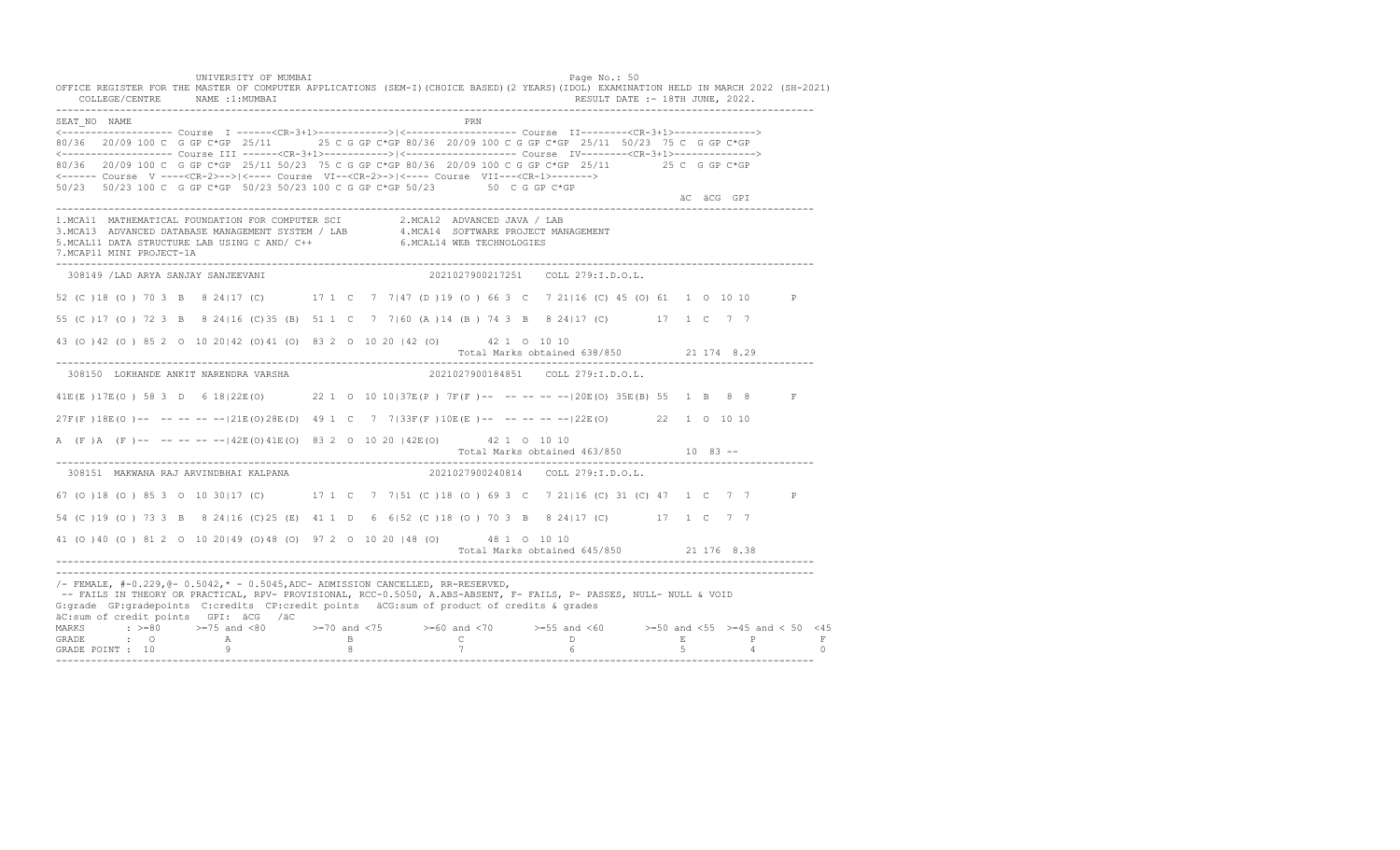UNIVERSITY OF MUMBAI PAGE OF THE PAGE OF THE PAGE OF THE PAGE OF THE PAGE OF THE PAGE OF THE PAGE OF THE PAGE OF THE PAGE OF THE PAGE OF THE PAGE OF THE PAGE OF THE PAGE OF THE PAGE OF THE PAGE OF THE PAGE OF THE PAGE OF T OFFICE REGISTER FOR THE MASTER OF COMPUTER APPLICATIONS (SEM-I)(CHOICE BASED)(2 YEARS)(IDOL) EXAMINATION HELD IN MARCH 2022 (SH-2021) COLLEGE/CENTRE NAME :1:MUMBAI RESULT DATE :- 18TH JUNE, 2022. ---------------------------------------------------------------------------------------------------------------------------------- SEAT\_NO NAME PRIMAGE PRODUCED IN THE PRIMAGE PRIMAGE PRIMAGE PRIMAGE PRIMAGE PRIMAGE PRIMAGE PRIMAGE PRIMAGE PRIMAGE PRIMAGE PRIMAGE PRIMAGE PRIMAGE PRIMAGE PRIMAGE PRIMAGE PRIMAGE PRIMAGE PRIMAGE PRIMAGE PRIMAGE PRIMAGE P <------------------- Course I ------<CR-3+1>------------>|<------------------- Course II--------<CR-3+1>--------------> 80/36 20/09 100 C G GP C\*GP 25/11 25 C G GP C\*GP 80/36 20/09 100 C G GP C\*GP 25/11 50/23 75 C G GP C\*GP <------------------- Course III ------<CR-3+1>----------->|<------------------- Course IV--------<CR-3+1>--------------> 80/36 20/09 100 C G GP C\*GP 25/11 50/23 75 C G GP C\*GP 80/36 20/09 100 C G GP C\*GP 25/11 25 C G GP C\*GP <------ Course V ----<CR-2>-->|<---- Course VI--<CR-2>->|<---- Course VII---<CR-1>-------> 50/23 50/23 100 C G GP C\*GP 50/23 50/23 100 C G GP C\*GP 50/23 50 C G GP C\*GP äC äCG GPI ä<sup>n v</sup>ächtliche State und der State und der State und der State und der State und der State und der State und der State und der State und der State und der State und der State und der State und der State und der ---------------------------------------------------------------------------------------------------------------------------------- 1.MCA11 MATHEMATICAL FOUNDATION FOR COMPUTER SCI 2.MCA12 ADVANCED JAVA / LAB<br>3.MCA13 ADVANCED DATABASE MANAGEMENT SYSTEM / LAB 4.MCA14 SOFTWARE PROJECT MANAGEMENT<br>5.MCAL11 DATA STRUCTURE LAB U 7.MCAP11 MINI PROJECT-1A ---------------------------------------------------------------------------------------------------------------------------------- 308152 /MALWALKAR VAISHNAVI MOTIRAM PADMA 2021027900233853 COLL 279:I.D.O.L. 40 (E )13 (C ) 53 3 E 5 15|20 (O) 20 1 O 10 10|39 (P )17 (O ) 56 3 D 6 18|18 (B) 35 (B) 53 1 B 8 8 P 41 (E )17 (O ) 58 3 D 6 18|19 (A)30 (C) 49 1 C 7 7|33 (P )18 (O ) 51 3 E 5 15|20 (O) 20 1 O 10 10 @3 @3 42 (O )41 (O ) 83 2 O 10 20|35 (B)34 (C) 69 2 C 7 14 |36 (B) 36 1 B 8 8 Total Marks obtained 548@3/850 21 143 6.81 ---------------------------------------------------------------------------------------------------------------------------------- 308153 MANDAL SUNIL KARI PRAMILA 61 (A )19 (O ) 80 3 O 10 30|17 (C) 17 1 C 7 7|53 (C )18 (O ) 71 3 B 8 24|16 (C) 43 (O) 59 1 A 9 9 P 69 (O )20 (O ) 89 3 O 10 30|16 (C)39 (A) 55 1 B 8 8|53 (C )20 (O ) 73 3 B 8 24|17 (C) 17 1 C 7 7 39 (A )38 (A ) 77 2 A 9 18|41 (O)40 (O) 81 2 O 10 20 |37 (B) 37 1 B 8 8 Total Marks obtained 656/850 21 185 8.81 ---------------------------------------------------------------------------------------------------------------------------------- 308154 /MANE JUHILE PRAKASH PRATIKSHA 2021027900205056 COLL 279:I.D.O.L. 58 (B )19 (O ) 77 3 A 9 27|23 (O) 23 1 O 10 10|43 (E )18 (O ) 61 3 C 7 21|23 (O) 45 (O) 68 1 O 10 10 P 57 (B )19 (O ) 76 3 A 9 27|23 (O)50 (O) 73 1 O 10 10|58 (B )20 (O ) 78 3 A 9 27|21 (O) 21 1 O 10 10 47 (O )50 (O ) 97 2 O 10 20|42 (O)50 (O) 92 2 O 10 20 |42 (O) 42 1 O 10 10 Total Marks obtained 708/850 21 192 9.14 ---------------------------------------------------------------------------------------------------------------------------------- ----------------------------------------------------------------------------------------------------------------------------------  $/-$  FEMALE,  $#-0.229$ ,  $@-0.5042$ ,  $* -0.5045$ , ADC- ADMISSION CANCELLED, RR-RESERVED, -- FAILS IN THEORY OR PRACTICAL, RPV- PROVISIONAL, RCC-0.5050, A.ABS-ABSENT, F- FAILS, P- PASSES, NULL- NULL & VOID G:grade GP:gradepoints C:credits CP:credit points äCG:sum of product of credits & grades äC:sum of credit points GPI: äCG /äC MARKS : >=80 >=75 and <80 >=70 and <75 >=60 and <70 >=55 and <60 >=50 and <55 >=45 and < 50 <45<br>GRADE : O A B C D E P F<br>GRADE POINT : 10 9 8 7 6 5 4 0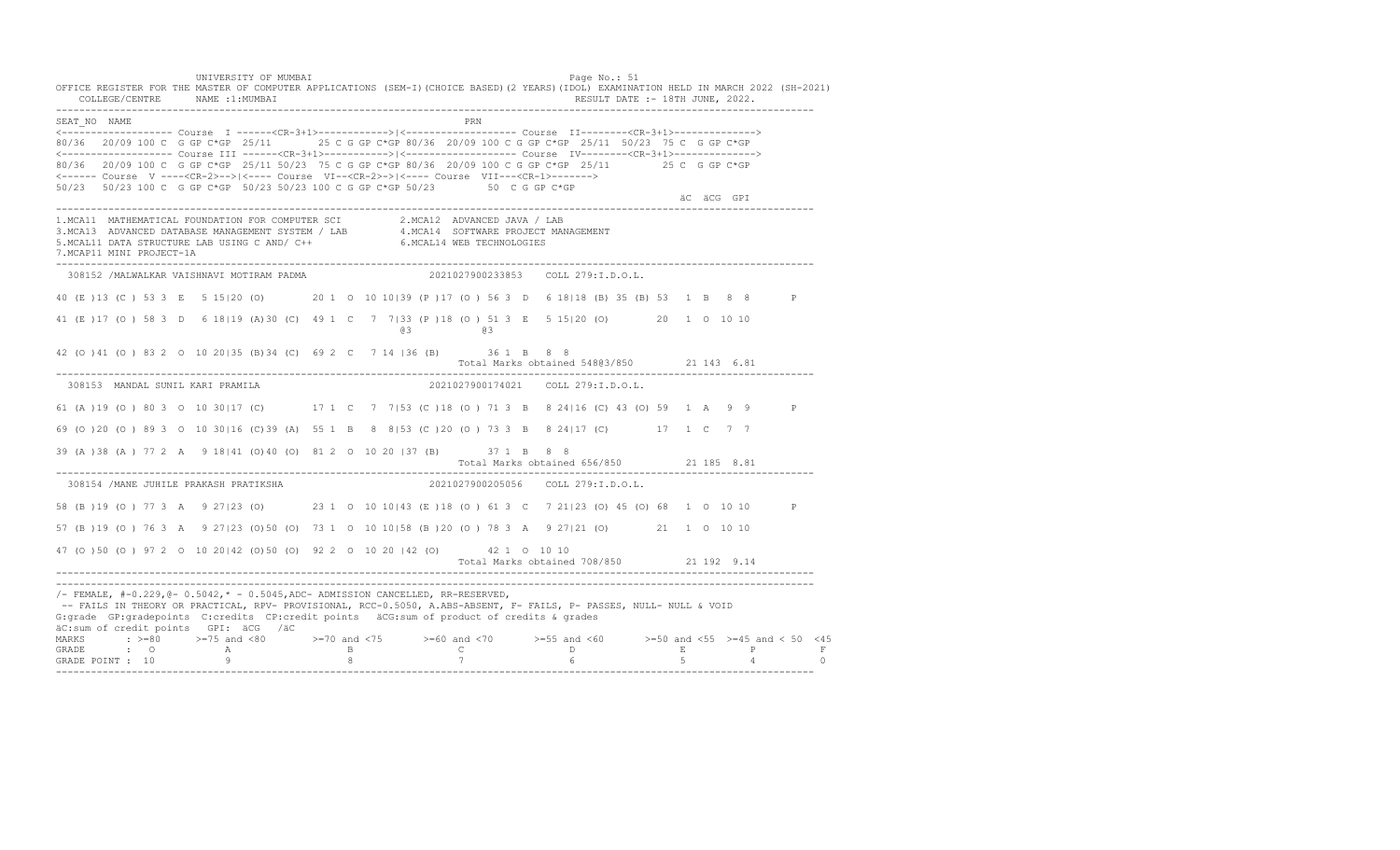UNIVERSITY OF MUMBAI PAGE OF THE PAGE OF THE PAGE OF THE PAGE OF THE PAGE OF THE PAGE OF THE PAGE OF THE PAGE OF THE PAGE OF THE PAGE OF THE PAGE OF THE PAGE OF THE PAGE OF THE PAGE OF THE PAGE OF THE PAGE OF THE PAGE OF T OFFICE REGISTER FOR THE MASTER OF COMPUTER APPLICATIONS (SEM-I)(CHOICE BASED)(2 YEARS)(IDOL) EXAMINATION HELD IN MARCH 2022 (SH-2021) COLLEGE/CENTRE NAME :1:MUMBAI RESULT DATE :- 18TH JUNE, 2022. ---------------------------------------------------------------------------------------------------------------------------------- SEAT\_NO NAME PRN <------------------- Course I ------<CR-3+1>------------>|<------------------- Course II--------<CR-3+1>--------------> 80/36 20/09 100 C G GP C\*GP 25/11 25 C G GP C\*GP 80/36 20/09 100 C G GP C\*GP 25/11 50/23 75 C G GP C\*GP <------------------- Course III ------<CR-3+1>----------->|<------------------- Course IV--------<CR-3+1>--------------> 80/36 20/09 100 C G GP C\*GP 25/11 50/23 75 C G GP C\*GP 80/36 20/09 100 C G GP C\*GP 25/11 25 C G GP C\*GP <------ Course V ----<CR-2>-->|<---- Course VI--<CR-2>->|<---- Course VII---<CR-1>-------> 50/23 50/23 100 C G GP C\*GP 50/23 50/23 100 C G GP C\*GP 50/23 50 C G GP C\*GP äC äCG GPI ä<sup>n v</sup>ächtliche State und der State und der State und der State und der State und der State und der State und der State und der State und der State und der State und der State und der State und der State und der ---------------------------------------------------------------------------------------------------------------------------------- 1.MCA11 MATHEMATICAL FOUNDATION FOR COMPUTER SCI 2.MCA12 ADVANCED JAVA / LAB<br>3.MCA13 ADVANCED DATABASE MANAGEMENT SYSTEM / LAB 4.MCA14 SOFTWARE PROJECT MANAGEMENT<br>5.MCAL11 DATA STRUCTURE LAB U 7.MCAP11 MINI PROJECT-1A ---------------------------------------------------------------------------------------------------------------------------------- 308155 MANE PRATHAMESH RAVINDRA SUVARNA 2021027900221403 COLL 279:I.D.O.L. 30F(F )17E(O )-- -- -- -- --|17E(C) 17 1 C 7 7|38E(P )16E(O ) 54 3 E 5 15|16E(C) 49E(O) 65 1 O 10 10 F 42E(E )16E(O ) 58 3 D 6 18|16E(C)20F(F) -- -- -- -- --|48E(C )16E(O ) 64 3 C 7 21|17E(C) 17 1 C 7 7  $32E(C)$   $31E(C)$  63 2 C 7  $14$   $|28E(D)$   $27E(E)$  55 2 D 6 12 |A (F) --------Total Marks obtained 476/850 16 104 ------------------------------------------------------------------------------------------------------------------------------------ 308156 /MANJAREKAR SWARUPA SATYAVAN GEETA 2021027900237093 COLL 279:I.D.O.L. 52 (C )18 (O ) 70 3 B 8 24|17 (C) 17 1 C 7 7|57 (B )18 (O ) 75 3 A 9 27|16 (C) 35 (B) 51 1 C 7 7 P 58 (B )19 (O ) 77 3 A 9 27|16 (C)33 (C) 49 1 C 7 7|61 (A )19 (O ) 80 3 O 10 30|17 (C) 17 1 C 7 7 32 (C )31 (C ) 63 2 C 7 14|42 (O)41 (O) 83 2 O 10 20 |42 (O) 42 1 O 10 10 Total Marks obtained 624/850 21 180 8.57 ---------------------------------------------------------------------------------------------------------------------------------- 308157 /MAPUSKAR PRIYANKA PRASHANT PRANALI 53 (C )17 (O ) 70 3 B 8 24|17 (C) 17 1 C 7 7|54 (C )17 (O ) 71 3 B 8 24|16 (C) 26 (E) 42 1 D 6 6 P 55 (C )18 (O ) 73 3 B 8 24|16 (C)31 (C) 47 1 C 7 7|53 (C )20 (O ) 73 3 B 8 24|17 (C) 17 1 C 7 7 34 (C )33 (C ) 67 2 C 7 14|29 (D)28 (D) 57 2 D 6 12 |31 (C) 31 1 C 7 7 Total Marks obtained 565/850 21 156 7.43 ---------------------------------------------------------------------------------------------------------------------------------- ---------------------------------------------------------------------------------------------------------------------------------- /- FEMALE, #-0.229,@- 0.5042,\* - 0.5045,ADC- ADMISSION CANCELLED, RR-RESERVED, -- FAILS IN THEORY OR PRACTICAL, RPV- PROVISIONAL, RCC-0.5050, A.ABS-ABSENT, F- FAILS, P- PASSES, NULL- NULL & VOID G:grade GP:gradepoints C:credits CP:credit points äCG:sum of product of credits & grades äC:sum of credit points GPI: äCG /äC MARKS : >=80 >=75 and <80 >=70 and <75 >=60 and <70 >=55 and <60 >=50 and <55 >=45 and < 50 <45 GRADE : O A B C D E P F GRADE POINT : 10 9 8 7 6 5 4 0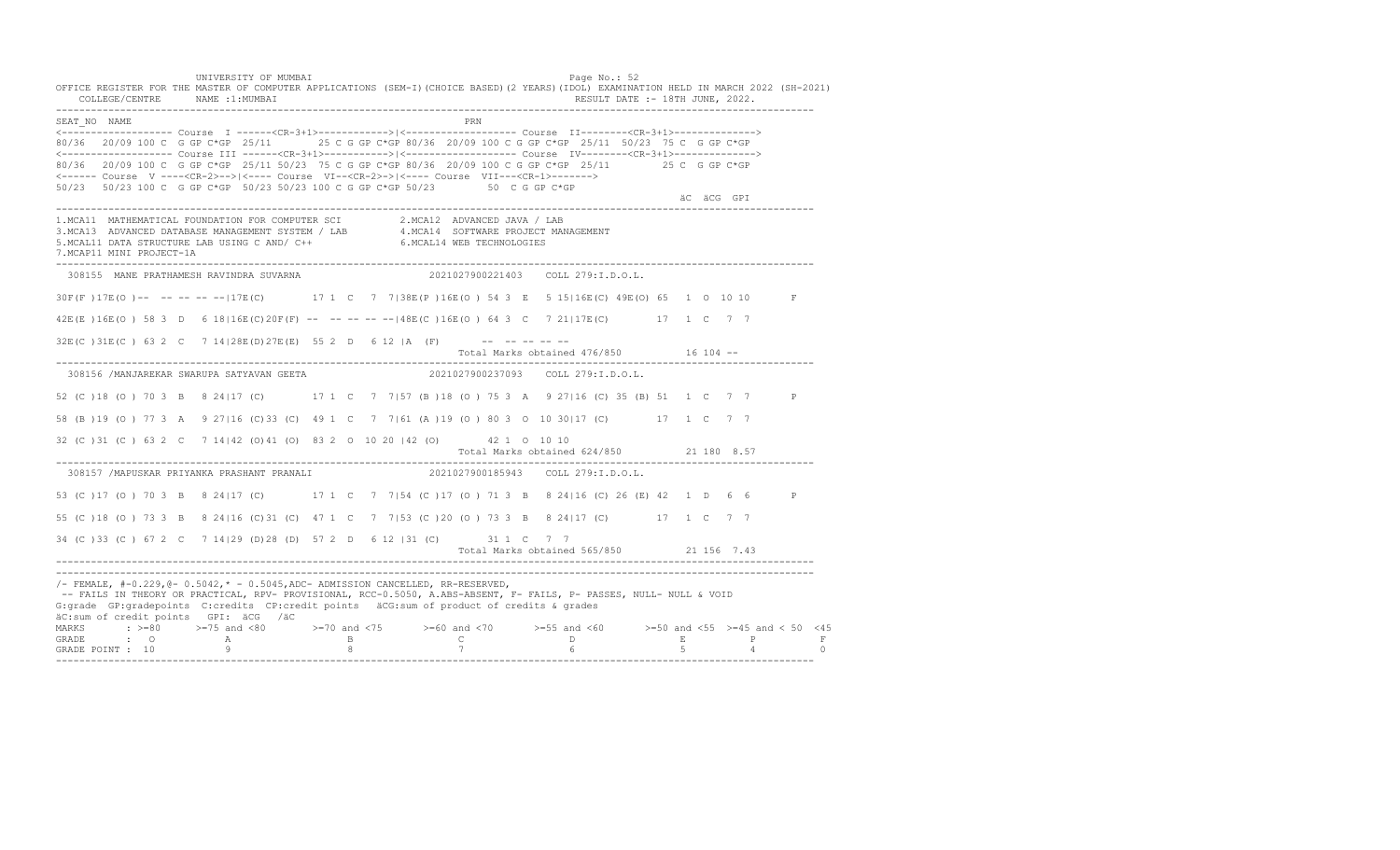UNIVERSITY OF MUMBAI PAGE OF THE PAGE OF THE PAGE OF THE PAGE OF THE PAGE OF THE PAGE OF THE PAGE OF THE PAGE O OFFICE REGISTER FOR THE MASTER OF COMPUTER APPLICATIONS (SEM-I)(CHOICE BASED)(2 YEARS)(IDOL) EXAMINATION HELD IN MARCH 2022 (SH-2021) COLLEGE/CENTRE NAME :1:MUMBAI RESULT DATE :- 18TH JUNE, 2022. ---------------------------------------------------------------------------------------------------------------------------------- SEAT\_NO NAME PRIME PRIME PRODUCED A CONTROL IN THE PRIME PRIME PRIME PRIME PRIME PRIME PRIME PRIME PRIME PRIME PRIME PRIME PRIME PRIME PRIME PRIME PRIME PRIME PRIME PRIME PRIME PRIME PRIME PRIME PRIME PRIME PRIME PRIME PRI <------------------- Course I ------<CR-3+1>------------>|<------------------- Course II--------<CR-3+1>--------------> 80/36 20/09 100 C G GP C\*GP 25/11 25 C G GP C\*GP 80/36 20/09 100 C G GP C\*GP 25/11 50/23 75 C G GP C\*GP <------------------- Course III ------<CR-3+1>----------->|<------------------- Course IV--------<CR-3+1>--------------> 80/36 20/09 100 C G GP C\*GP 25/11 50/23 75 C G GP C\*GP 80/36 20/09 100 C G GP C\*GP 25/11 25 C G GP C\*GP <------ Course V ----<CR-2>-->|<---- Course VI--<CR-2>->|<---- Course VII---<CR-1>-------> 50/23 50/23 100 C G GP C\*GP 50/23 50/23 100 C G GP C\*GP 50/23 50 C G GP C\*GP äC äCG GPI ä<sup>n v</sup>ächtliche State und der State und der State und der State und der State und der State und der State und der State und der State und der State und der State und der State und der State und der State und der ---------------------------------------------------------------------------------------------------------------------------------- 1.MCA11 MATHEMATICAL FOUNDATION FOR COMPUTER SCI 2.MCA12 ADVANCED JAVA / LAB 3.MCA13 ADVANCED DATABASE MANAGEMENT SYSTEM / LAB 4.MCA14 SOFTWARE PROJECT MANAGEMENT 5.MCAL11 DATA STRUCTURE LAB USING C AND/ C++ 6.MCAL14 WEB TECHNOLOGIES 7.MCAP11 MINI PROJECT-1A ---------------------------------------------------------------------------------------------------------------------------------- 308158 MATWANI HITESH ANIL HEENA 2021027900144946 COLL 279:I.D.O.L. 51 (C )16 (O ) 67 3 C 7 21|23 (O) 23 1 O 10 10|58 (B )17 (O ) 75 3 A 9 27|21 (O) 43 (O) 64 1 O 10 10 P 50 (C )18 (O ) 68 3 C 7 21|22 (O)36 (B) 58 1 A 9 9|61 (A )19 (O ) 80 3 O 10 30|23 (O) 23 1 O 10 10 29 (D )28 (D ) 57 2 D 6 12|41 (O)40 (O) 81 2 O 10 20 |41 (O) 41 1 O 10 10 Total Marks obtained 637/850 21 180 8.57 ---------------------------------------------------------------------------------------------------------------------------------- 308159 MAURYA ARUN KUMAR UMAPRASAD SHAKUNTALA DEVI 2021027900178974 COLL 279:I.D.O.L. 17F(F )18E(O )-- -- -- -- --|18E(B) 18 1 B 8 8|30F(F )15E(A )-- -- -- -- --|17E(C) 35E(B) 52 1 C 7 7 F 57E(B )19E(O ) 76 3 A 9 27|17E(C)40E(O) 57 1 A 9 9|47E(D )18E(O ) 65 3 C 7 21|18E(B) 18 1 B 8 8 39E(A )38E(A ) 77 2 A 9 18|37E(B)36E(B) 73 2 B 8 16 |40E(O) 40 1 O 10 10 Total Marks obtained 556/850 15 124 -- ---------------------------------------------------------------------------------------------------------------------------------- 308160 MAURYA HEMANTKUMAR OMPRAKASH USHADEVI  $33F(F) 15E(A)$  -- -- -- --  $|A (F)$  -- -- -- -- -- -- 38E(P)13E(C) 51 3 E 5 15|A (F) A (F) -- -- -- -- -- F  $22F(F) 14E(B)$  -- -- -- -- -- |A (F)A (F) -- -- -- -- -- |28F(F)10E(E) -- -- -- -- -- |A (F) -- -- -- -- -- --A  $(F)$   $(A \cap (F)$  -- -- -- -- --  $|A \cap (F)$   $A \cap (F)$  -- -- -- -- --  $|A \cap (F)$  -- -- -- -- --Total Marks obtained 173/850 3 15 ------------------------------------------------------------------------------------------------------------------------------------ ---------------------------------------------------------------------------------------------------------------------------------- /- FEMALE, #-0.229,@- 0.5042,\* - 0.5045,ADC- ADMISSION CANCELLED, RR-RESERVED, -- FAILS IN THEORY OR PRACTICAL, RPV- PROVISIONAL, RCC-0.5050, A.ABS-ABSENT, F- FAILS, P- PASSES, NULL- NULL & VOID G:grade GP:gradepoints C:credits CP:credit points äCG:sum of product of credits & grades äC:sum of credit points GPI: äCG /äC MARKS : >=80 >=75 and <80 >=70 and <75 >=60 and <70 >=55 and <60 >=50 and <55 >=45 and < 50 <45 GRADE : O A B C D E P F<br>GRADE POINT : 10 9 9 8 7 7 6 5 4 0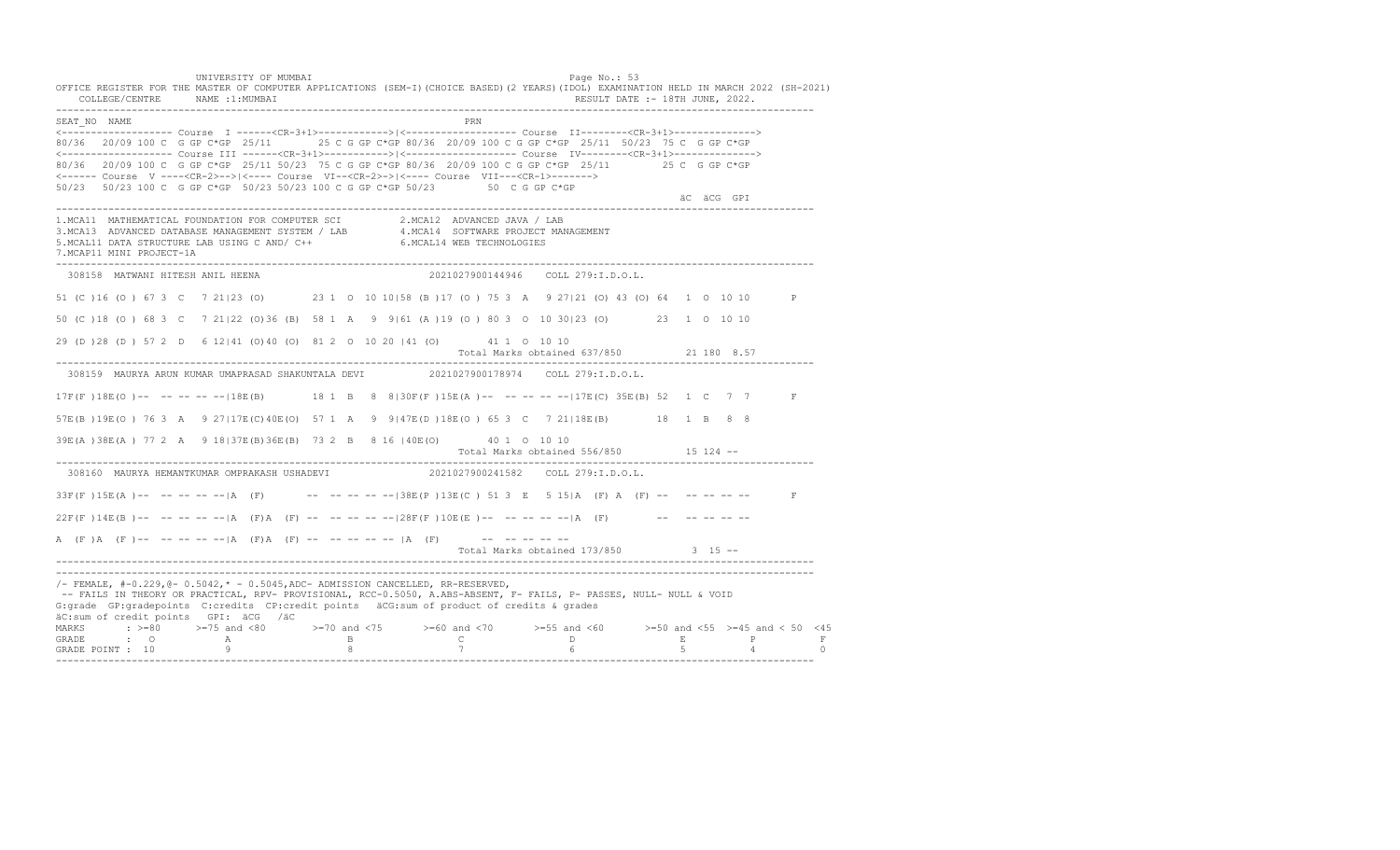UNIVERSITY OF MUMBAI PAGE OF THE PAGE OF THE PAGE OF THE PAGE OF THE PAGE OF THE PAGE OF THE PAGE OF THE PAGE OF THE PAGE OF THE PAGE OF THE PAGE OF THE PAGE OF THE PAGE OF THE PAGE OF THE PAGE OF THE PAGE OF THE PAGE OF T OFFICE REGISTER FOR THE MASTER OF COMPUTER APPLICATIONS (SEM-I)(CHOICE BASED)(2 YEARS)(IDOL) EXAMINATION HELD IN MARCH 2022 (SH-2021) COLLEGE/CENTRE NAME :1:MUMBAI RESULT DATE :- 18TH JUNE, 2022. ---------------------------------------------------------------------------------------------------------------------------------- SEAT\_NO NAME PRIMAGE PRODUCED IN THE PRIMAGE PRIMAGE PRIMAGE PRIMAGE PRIMAGE PRIMAGE PRIMAGE PRIMAGE PRIMAGE PRIMAGE PRIMAGE PRIMAGE PRIMAGE PRIMAGE PRIMAGE PRIMAGE PRIMAGE PRIMAGE PRIMAGE PRIMAGE PRIMAGE PRIMAGE PRIMAGE P <------------------- Course I ------<CR-3+1>------------>|<------------------- Course II--------<CR-3+1>--------------> 80/36 20/09 100 C G GP C\*GP 25/11 25 C G GP C\*GP 80/36 20/09 100 C G GP C\*GP 25/11 50/23 75 C G GP C\*GP <------------------- Course III ------<CR-3+1>----------->|<------------------- Course IV--------<CR-3+1>--------------> 80/36 20/09 100 C G GP C\*GP 25/11 50/23 75 C G GP C\*GP 80/36 20/09 100 C G GP C\*GP 25/11 25 C G GP C\*GP <------ Course V ----<CR-2>-->|<---- Course VI--<CR-2>->|<---- Course VII---<CR-1>-------> 50/23 50/23 100 C G GP C\*GP 50/23 50/23 100 C G GP C\*GP 50/23 50 C G GP C\*GP äC äCG GPI ä<sup>n v</sup>ächtliche State und der State und der State und der State und der State und der State und der State und der State und der State und der State und der State und der State und der State und der State und der ---------------------------------------------------------------------------------------------------------------------------------- 1.MCA11 MATHEMATICAL FOUNDATION FOR COMPUTER SCI 2.MCA12 ADVANCED JAVA / LAB<br>3.MCA13 ADVANCED DATABASE MANAGEMENT SYSTEM / LAB 4.MCA14 SOFTWARE PROJECT MANAGEMENT<br>5.MCAL11 DATA STRUCTURE LAB USI 7.MCAP11 MINI PROJECT-1A ---------------------------------------------------------------------------------------------------------------------------------- 308161 /MAURYA NEHA SANJAY SHASHIKALA 2021027900223286 COLL 279:I.D.O.L. 41E(E )15E(A ) 56 3 D 6 18|19E(A) 19 1 A 9 9|17F(F )17E(O )-- -- -- -- --|18E(B) 42E(O) 60 1 O 10 10 F 64E(O )19E(O ) 83 3 O 10 30|18E(B)41E(O) 59 1 A 9 9|63E(A )20E(O ) 83 3 O 10 30|19E(A) 19 1 A 9 9 42E(O )41E(O ) 83 2 O 10 20|42E(O)41E(O) 83 2 O 10 20 |45E(O) 45 1 O 10 10 Total Marks obtained 624/850 18 165 ------------------------------------------------------------------------------------------------------------------------------------ 308162 MAURYA ROHIT RAMESHCHANDRA NIRMALA 2021027900230286 COLL 279:I.D.O.L. 39 (P )19 (O ) 58 3 D 6 18|21 (O) 21 1 O 10 10|47 (D )17 (O ) 64 3 C 7 21|19 (A) 27 (E) 46 1 C 7 7 P 64 (O )20 (O ) 84 3 O 10 30|20 (O)37 (B) 57 1 A 9 9|34 (P )20 (O ) 54 3 D 6 18|21 (O) 21 1 O 10 10 @2 @2 35 (B )34 (C ) 69 2 C 7 14|37 (B)36 (B) 73 2 B 8 16 |36 (B) 36 1 B 8 8 Total Marks obtained 583@2/850 21 161 7.67 ---------------------------------------------------------------------------------------------------------------------------------- 308163 MAURYA ROHITKUMAR INDRAJEET SHASHIKALA 2021027900221964 COLL 279:I.D.O.L. 23F(F )10E(E )-- -- -- -- --|19E(A) 19 1 A 9 9|37E(P )13E(C ) 50 3 E 5 15|18E(B) 36E(B) 54 1 B 8 8 F 47E(D )16E(O ) 63 3 C 7 21|18E(B)20F(F) -- -- -- -- --|33F(F )14E(B )-- -- -- -- --|19E(A) 19 1 A 9 9 30E(C )29E(D ) 59 2 D 6 12|33E(C)32E(C) 65 2 C 7 14 |37E(B) 37 1 B 8 8 Total Marks obtained 484/850 14 96 -- ---------------------------------------------------------------------------------------------------------------------------------- ----------------------------------------------------------------------------------------------------------------------------------  $/-$  FEMALE,  $#-0.229$ ,  $@-0.5042$ ,  $* -0.5045$ , ADC- ADMISSION CANCELLED, RR-RESERVED, -- FAILS IN THEORY OR PRACTICAL, RPV- PROVISIONAL, RCC-0.5050, A.ABS-ABSENT, F- FAILS, P- PASSES, NULL- NULL & VOID G:grade GP:gradepoints C:credits CP:credit points äCG:sum of product of credits & grades äC:sum of credit points GPI: äCG /äC MARKS : >=80 >=75 and <80 >=70 and <75 >=60 and <70 >=55 and <60 >=50 and <55 >=45 and < 50 <45<br>GRADE : O A B C D E P F<br>GRADE POINT : 10 9 8 7 6 5 4 0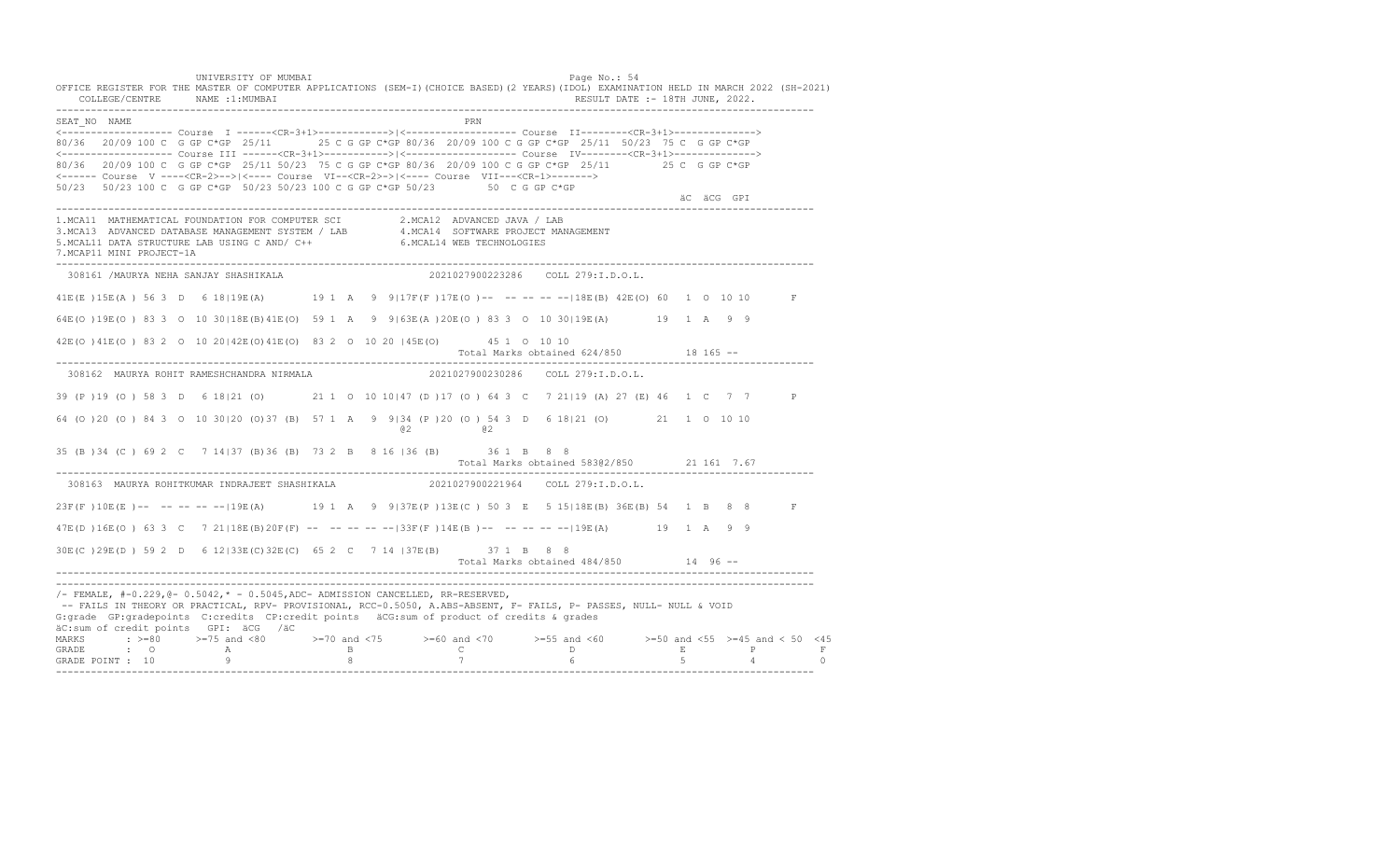UNIVERSITY OF MUMBAI PAGE OF THE PAGE OF THE PAGE OF THE PAGE OF THE PAGE OF THE PAGE OF THE PAGE OF THE PAGE OF THE PAGE OF THE PAGE OF THE PAGE OF THE PAGE OF THE PAGE OF THE PAGE OF THE PAGE OF THE PAGE OF THE PAGE OF T OFFICE REGISTER FOR THE MASTER OF COMPUTER APPLICATIONS (SEM-I)(CHOICE BASED)(2 YEARS)(IDOL) EXAMINATION HELD IN MARCH 2022 (SH-2021) COLLEGE/CENTRE NAME :1:MUMBAI RESULT DATE :- 18TH JUNE, 2022. ---------------------------------------------------------------------------------------------------------------------------------- SEAT\_NO NAME <------------------- Course I ------<CR-3+1>------------>|<------------------- Course II--------<CR-3+1>--------------> 80/36 20/09 100 C G GP C\*GP 25/11 25 C G GP C\*GP 80/36 20/09 100 C G GP C\*GP 25/11 50/23 75 C G GP C\*GP <------------------- Course III ------<CR-3+1>----------->|<------------------- Course IV--------<CR-3+1>--------------> 80/36 20/09 100 C G GP C\*GP 25/11 50/23 75 C G GP C\*GP 80/36 20/09 100 C G GP C\*GP 25/11 25 C G GP C\*GP <------ Course V ----<CR-2>-->|<---- Course VI--<CR-2>->|<---- Course VII---<CR-1>-------> 50/23 50/23 100 C G GP C\*GP 50/23 50/23 100 C G GP C\*GP 50/23 50 C G GP C\*GP äC äCG GPI ä<sup>n v</sup>ächtliche State und der State und der State und der State und der State und der State und der State und der State und der State und der State und der State und der State und der State und der State und der ---------------------------------------------------------------------------------------------------------------------------------- 1.MCA11 MATHEMATICAL FOUNDATION FOR COMPUTER SCI 2.MCA12 ADVANCED JAVA / LAB 3.MCA13 ADVANCED DATABASE MANAGEMENT SYSTEM / LAB 4.MCA14 SOFTWARE PROJECT MANAGEMENT 5.MCAL11 DATA STRUCTURE LAB USING C AND/ C++ 6.MCAL14 WEB TECHNOLOGIES 7.MCAP11 MINI PROJECT-1A ---------------------------------------------------------------------------------------------------------------------------------- 308164 MAURYA VIVEK ASHOK AARATI 2021027900197051 COLL 279:I.D.O.L. 41 (E )18 (O ) 59 3 D 6 18|21 (O) 21 1 O 10 10|45 (D )17 (O ) 62 3 C 7 21|19 (A) 43 (O) 62 1 O 10 10 P 50 (C )19 (O ) 69 3 C 7 21|20 (O)38 (A) 58 1 A 9 9|39 (P )19 (O ) 58 3 D 6 18|21 (O) 21 1 O 10 10 42 (O )41 (O ) 83 2 O 10 20|37 (B)36 (B) 73 2 B 8 16 |38 (A) 38 1 A 9 9 Total Marks obtained 604/850 21 162 7.71 ---------------------------------------------------------------------------------------------------------------------------------- 308165 MAURYA VIVEK KUMAR ASHOK MEENA 2021027900234775 COLL 279:I.D.O.L. 50 (C )19 (O ) 69 3 C 7 21|22 (O) 22 1 O 10 10|48 (C )19 (O ) 67 3 C 7 21|20 (O) 45 (O) 65 1 O 10 10 P 61 (A )19 (O ) 80 3 O 10 30|21 (O)35 (B) 56 1 A 9 9|62 (A )19 (O ) 81 3 O 10 30|22 (O) 22 1 O 10 10 33 (C )32 (C ) 65 2 C 7 14|43 (O)42 (O) 85 2 O 10 20 |40 (O) 40 1 O 10 10 Total Marks obtained 652/850 21 185 8.81 ---------------------------------------------------------------------------------------------------------------------------------- 308166 MEHWALA KRUTIK RAJNIKANT HEENA 48 (C )17 (O ) 65 3 C 7 21|19 (A) 19 1 A 9 9|44 (D )17 (O ) 61 3 C 7 21|18 (B) 41 (O) 59 1 A 9 9 P 51 (C )16 (O ) 67 3 C 7 21|18 (B)36 (B) 54 1 B 8 8|57 (B )19 (O ) 76 3 A 9 27|19 (A) 19 1 A 9 9 37 (B )36 (B ) 73 2 B 8 16|39 (A)38 (A) 77 2 A 9 18 |43 (O) 43 1 O 10 10 Total Marks obtained 613/850 21 169 8.05 ---------------------------------------------------------------------------------------------------------------------------------- ---------------------------------------------------------------------------------------------------------------------------------- /- FEMALE, #-0.229,@- 0.5042,\* - 0.5045,ADC- ADMISSION CANCELLED, RR-RESERVED, -- FAILS IN THEORY OR PRACTICAL, RPV- PROVISIONAL, RCC-0.5050, A.ABS-ABSENT, F- FAILS, P- PASSES, NULL- NULL & VOID G:grade GP:gradepoints C:credits CP:credit points äCG:sum of product of credits & grades äC:sum of credit points GPI: äCG /äC MARKS : >=80 >=75 and <80 >=70 and <75 >=60 and <70 >=55 and <60 >=50 and <55 >=45 and < 50 <45 GRADE : O A B C D E P F<br>GRADE POINT : 10 9 9 8 7 7 6 5 4 0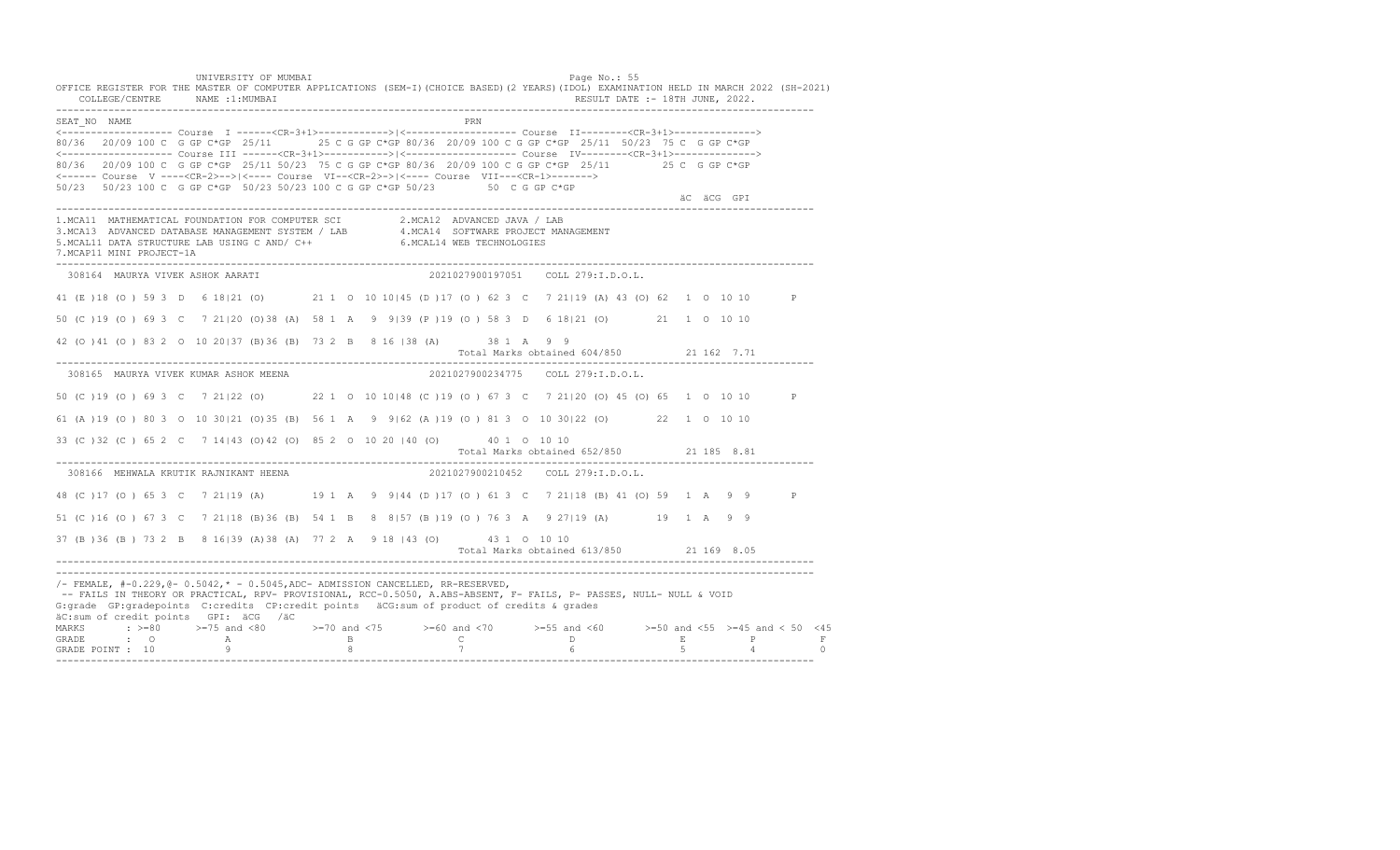UNIVERSITY OF MUMBAI PAGE OF THE PAGE OF THE PAGE OF THE PAGE OF THE PAGE OF THE PAGE OF THE PAGE OF THE PAGE OF THE PAGE OF THE PAGE OF THE PAGE OF THE PAGE OF THE PAGE OF THE PAGE OF THE PAGE OF THE PAGE OF THE PAGE OF T OFFICE REGISTER FOR THE MASTER OF COMPUTER APPLICATIONS (SEM-I)(CHOICE BASED)(2 YEARS)(IDOL) EXAMINATION HELD IN MARCH 2022 (SH-2021) COLLEGE/CENTRE NAME :1:MUMBAI RESULT DATE :- 18TH JUNE, 2022. ---------------------------------------------------------------------------------------------------------------------------------- SEAT\_NO NAME <------------------- Course I ------<CR-3+1>------------>|<------------------- Course II--------<CR-3+1>--------------> 80/36 20/09 100 C G GP C\*GP 25/11 25 C G GP C\*GP 80/36 20/09 100 C G GP C\*GP 25/11 50/23 75 C G GP C\*GP <------------------- Course III ------<CR-3+1>----------->|<------------------- Course IV--------<CR-3+1>--------------> 80/36 20/09 100 C G GP C\*GP 25/11 50/23 75 C G GP C\*GP 80/36 20/09 100 C G GP C\*GP 25/11 25 C G GP C\*GP <------ Course V ----<CR-2>-->|<---- Course VI--<CR-2>->|<---- Course VII---<CR-1>-------> 50/23 50/23 100 C G GP C\*GP 50/23 50/23 100 C G GP C\*GP 50/23 50 C G GP C\*GP äC äCG GPI ä<sup>n v</sup>ächtliche State und der State und der State und der State und der State und der State und der State und der State und der State und der State und der State und der State und der State und der State und der ---------------------------------------------------------------------------------------------------------------------------------- 1.MCA11 MATHEMATICAL FOUNDATION FOR COMPUTER SCI 2.MCA12 ADVANCED JAVA / LAB<br>3.MCA13 ADVANCED DATABASE MANAGEMENT SYSTEM / LAB 4.MCA14 SOFTWARE PROJECT MANAGEMENT<br>5.MCAL11 DATA STRUCTURE LAB U 7.MCAP11 MINI PROJECT-1A ---------------------------------------------------------------------------------------------------------------------------------- 308167 /MELEKAR SHRADDHA AJAY ASHMI 2021027900158915 COLL 279:I.D.O.L. 64 (O )19 (O ) 83 3 O 10 30|20 (O) 20 1 O 10 10|55 (C )17 (O ) 72 3 B 8 24|18 (B) 38 (A) 56 1 A 9 9 P 58 (B )20 (O ) 78 3 A 9 27|19 (A)42 (O) 61 1 O 10 10|58 (B )20 (O ) 78 3 A 9 27|20 (O) 20 1 O 10 10 49 (O )48 (O ) 97 2 O 10 20|46 (O)45 (O) 91 2 O 10 20 |45 (O) 45 1 O 10 10 Total Marks obtained 701/850 21 197 9.38 ---------------------------------------------------------------------------------------------------------------------------------- 308168 MHADGUT YASH SANDEEP SAMPADA 2021027900233845 COLL 279:I.D.O.L. 56 (B )17 (O ) 73 3 B 8 24|20 (O) 20 1 O 10 10|54 (C )19 (O ) 73 3 B 8 24|18 (B) 39 (A) 57 1 A 9 9 P 51 (C )20 (O ) 71 3 B 8 24|19 (A)42 (O) 61 1 O 10 10|61 (A )20 (O ) 81 3 O 10 30|20 (O) 20 1 O 10 10 46 (O )45 (O ) 91 2 O 10 20|43 (O)50 (O) 93 2 O 10 20 |50 (O) 50 1 O 10 10 Total Marks obtained 690/850 21 191 9.10 ---------------------------------------------------------------------------------------------------------------------------------- 308169 MHASKE ASHISH KHANDU KAMAL 2021027900202174 COLL 279:I.D.O.L. 45 (D )19 (O ) 64 3 C 7 21|18 (B) 18 1 B 8 8|52 (C )17 (O ) 69 3 C 7 21|17 (C) 31 (C) 48 1 C 7 7 P 54 (C )19 (O ) 73 3 B 8 24|17 (C)40 (O) 57 1 A 9 9|65 (O )19 (O ) 84 3 O 10 30|18 (B) 18 1 B 8 8 31 (C )30 (C ) 61 2 C 7 14|37 (B)36 (B) 73 2 B 8 16 |36 (B) 36 1 B 8 8 Total Marks obtained 601/850 21 166 7.90 ---------------------------------------------------------------------------------------------------------------------------------- ---------------------------------------------------------------------------------------------------------------------------------- /- FEMALE, #-0.229,@- 0.5042,\* - 0.5045,ADC- ADMISSION CANCELLED, RR-RESERVED, -- FAILS IN THEORY OR PRACTICAL, RPV- PROVISIONAL, RCC-0.5050, A.ABS-ABSENT, F- FAILS, P- PASSES, NULL- NULL & VOID G:grade GP:gradepoints C:credits CP:credit points äCG:sum of product of credits & grades äC:sum of credit points GPI: äCG /äC MARKS : >=80 >=75 and <80 >=70 and <75 >=60 and <70 >=55 and <60 >=50 and <55 >=45 and < 50 <45 GRADE : O A B C D E P F<br>GRADE POINT : 10 9 9 8 7 7 6 5 4 0 ----------------------------------------------------------------------------------------------------------------------------------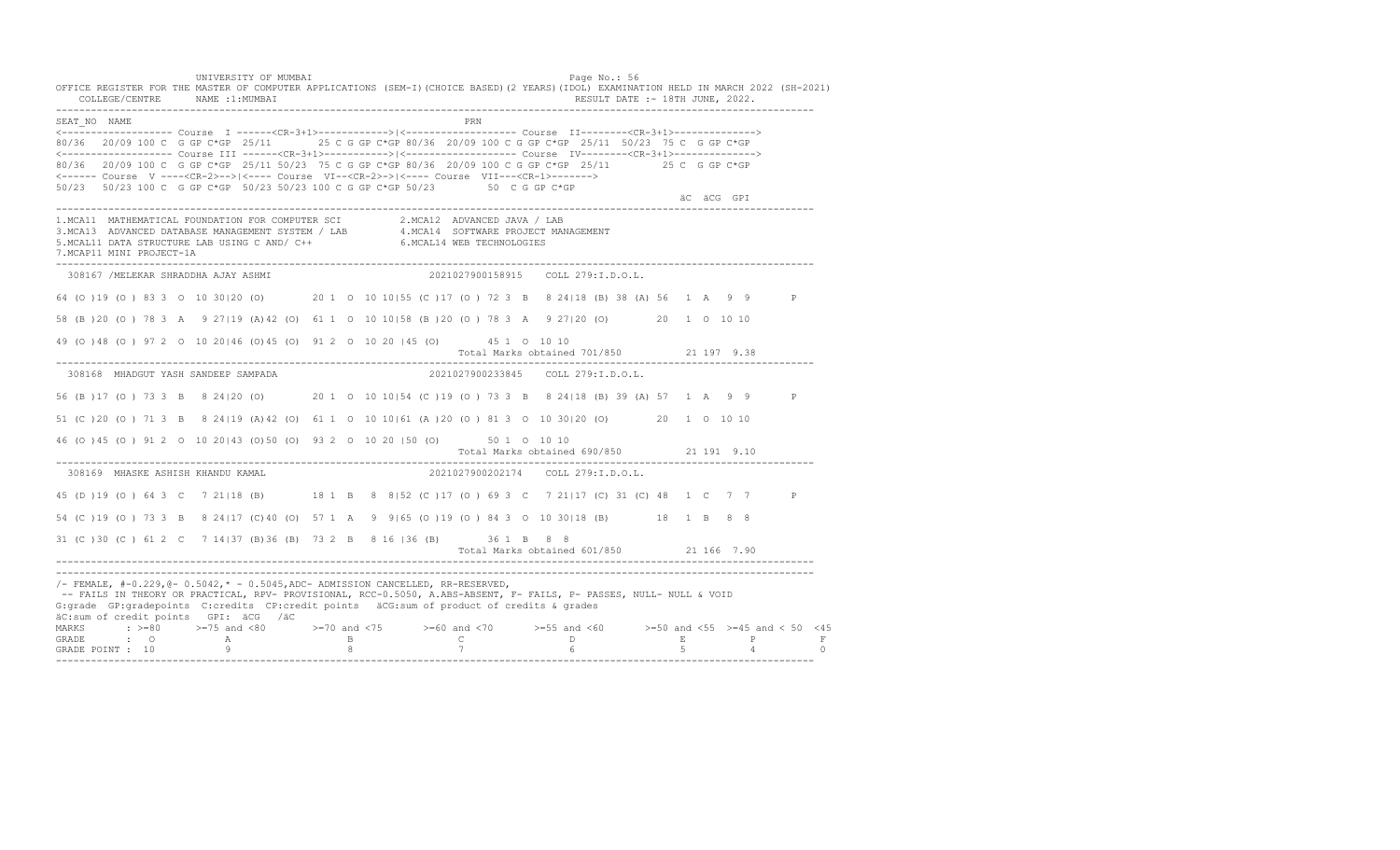UNIVERSITY OF MUMBAI PAGE OF A SALE PAGE OF A SALE PAGE OF A SALE PAGE OF A SALE PAGE OF A SALE PAGE OF A SALE OFFICE REGISTER FOR THE MASTER OF COMPUTER APPLICATIONS (SEM-I)(CHOICE BASED)(2 YEARS)(IDOL) EXAMINATION HELD IN MARCH 2022 (SH-2021)<br>COLLEGE/CENTRE NAME :1:MUMBAI COLLEGE IN THE SECTION OF THE SECTION OF THE SECTION OF  $\mathbf{R} = \mathbf{R} \cdot \mathbf{R} \cdot \mathbf{R}$ ---------------------------------------------------------------------------------------------------------------------------------- SEAT\_NO NAME PRIMAGE PRODUCED IN THE PRODUCED SEAT NO PRIMAGE PRIMAGE PRIMAGE PRIMAGE PRIMAGE PRIMAGE PRIMAGE PRIMAGE PRIMAGE PRIMAGE PRIMAGE PRIMAGE PRIMAGE PRIMAGE PRIMAGE PRIMAGE PRIMAGE PRIMAGE PRIMAGE PRIMAGE PRIMAGE <------------------- Course I ------<CR-3+1>------------>|<------------------- Course II--------<CR-3+1>--------------> 80/36 20/09 100 C G GP C\*GP 25/11 25 C G GP C\*GP 80/36 20/09 100 C G GP C\*GP 25/11 50/23 75 C G GP C\*GP <------------------- Course III ------<CR-3+1>----------->|<------------------- Course IV--------<CR-3+1>--------------> 80/36 20/09 100 C G GP C\*GP 25/11 50/23 75 C G GP C\*GP 80/36 20/09 100 C G GP C\*GP 25/11 25 C G GP C\*GP <------ Course V ----<CR-2>-->|<---- Course VI--<CR-2>->|<---- Course VII---<CR-1>-------> 50/23 50/23 100 C G GP C\*GP 50/23 50/23 100 C G GP C\*GP 50/23 50 C G GP C\*GP äC äCG GPI ä<sup>n v</sup>ächtliche State und der State und der State und der State und der State und der State und der State und der State und der State und der State und der State und der State und der State und der State und der ---------------------------------------------------------------------------------------------------------------------------------- 1.MCA11 MATHEMATICAL FOUNDATION FOR COMPUTER SCI 2.MCA12 ADVANCED JAVA / LAB<br>3.MCA13 ADVANCED DATABASE MANAGEMENT SYSTEM / LAB 4.MCA14 SOFTWARE PROJECT MANAGEMENT<br>5.MCAL11 DATA STRUCTURE LAB USI 7.MCAP11 MINI PROJECT-1A ---------------------------------------------------------------------------------------------------------------------------------- 308170 MISHRA AMITKUMAR RAMCHANDRA SHASHIKALA 2021027900191812 COLL 279:I.D.O.L. 50 (C )15 (A ) 65 3 C 7 21|21 (O) 21 1 O 10 10|59 (B )17 (O ) 76 3 A 9 27|19 (A) 45 (O) 64 1 O 10 10 P 73 (O )19 (O ) 92 3 O 10 30|20 (O)32 (C) 52 1 C 7 7|55 (C )20 (O ) 75 3 A 9 27|21 (O) 21 1 O 10 10 29 (D )28 (D ) 57 2 D 6 12|43 (O)42 (O) 85 2 O 10 20 |42 (O) 42 1 O 10 10 Total Marks obtained 650/850 21 184 8.76 ---------------------------------------------------------------------------------------------------------------------------------- 308171 MISHRA DEEPAK BANKATESHWAR SUNITA 2021027900170777 COLL 279:I.D.O.L. 67 (O ) 7 (P ) 74 3 A 9 27|20 (O) 20 1 O 10 10|43 (E ) 8 (P ) 51 3 E 5 15|18 (B) 43 (O) 61 1 O 10 10 P @2 @2 @1 @1 58 (B )18 (O ) 76 3 A 9 27|19 (A)42 (O) 61 1 O 10 10|57 (B )19 (O ) 76 3 A 9 27|20 (O) 20 1 O 10 10 45 (O )44 (O ) 89 2 O 10 20|43 (O)42 (O) 85 2 O 10 20 |45 (O) 45 1 O 10 10 Total Marks obtained 658@3/850 21 186 8.86 ---------------------------------------------------------------------------------------------------------------------------------- 308172 MISHRA HARSH DASHASHANKER KANCHAN 57 (B )15 (A ) 72 3 B 8 24|19 (A) 19 1 A 9 9|44 (D )16 (O ) 60 3 C 7 21|18 (B) 40 (O) 58 1 A 9 9 P 33 (P )16 (O ) 49 3 E 5 15|18 (B)41 (O) 59 1 A 9 9|40 (E )17 (O ) 57 3 D 6 18|19 (A) 19 1 A 9 9 @3 @3 42 (O )41 (O ) 83 2 O 10 20|43 (O)42 (O) 85 2 O 10 20 |41 (O) 41 1 O 10 10 Total Marks obtained 602@3/850 21 164 7.81 ---------------------------------------------------------------------------------------------------------------------------------- ----------------------------------------------------------------------------------------------------------------------------------  $/-$  FEMALE,  $#-0.229$ ,  $@-0.5042$ ,  $* -0.5045$ , ADC- ADMISSION CANCELLED, RR-RESERVED, -- FAILS IN THEORY OR PRACTICAL, RPV- PROVISIONAL, RCC-0.5050, A.ABS-ABSENT, F- FAILS, P- PASSES, NULL- NULL & VOID G:grade GP:gradepoints C:credits CP:credit points äCG:sum of product of credits & grades äC:sum of credit points GPI: äCG /äC MARKS : >=80 >=75 and <80 >=70 and <75 >=60 and <70 >=55 and <60 >=50 and <55 >=45 and < 50 <45<br>GRADE : O A B C D E P F<br>GRADE POINT : 10 9 8 7 6 5 4 0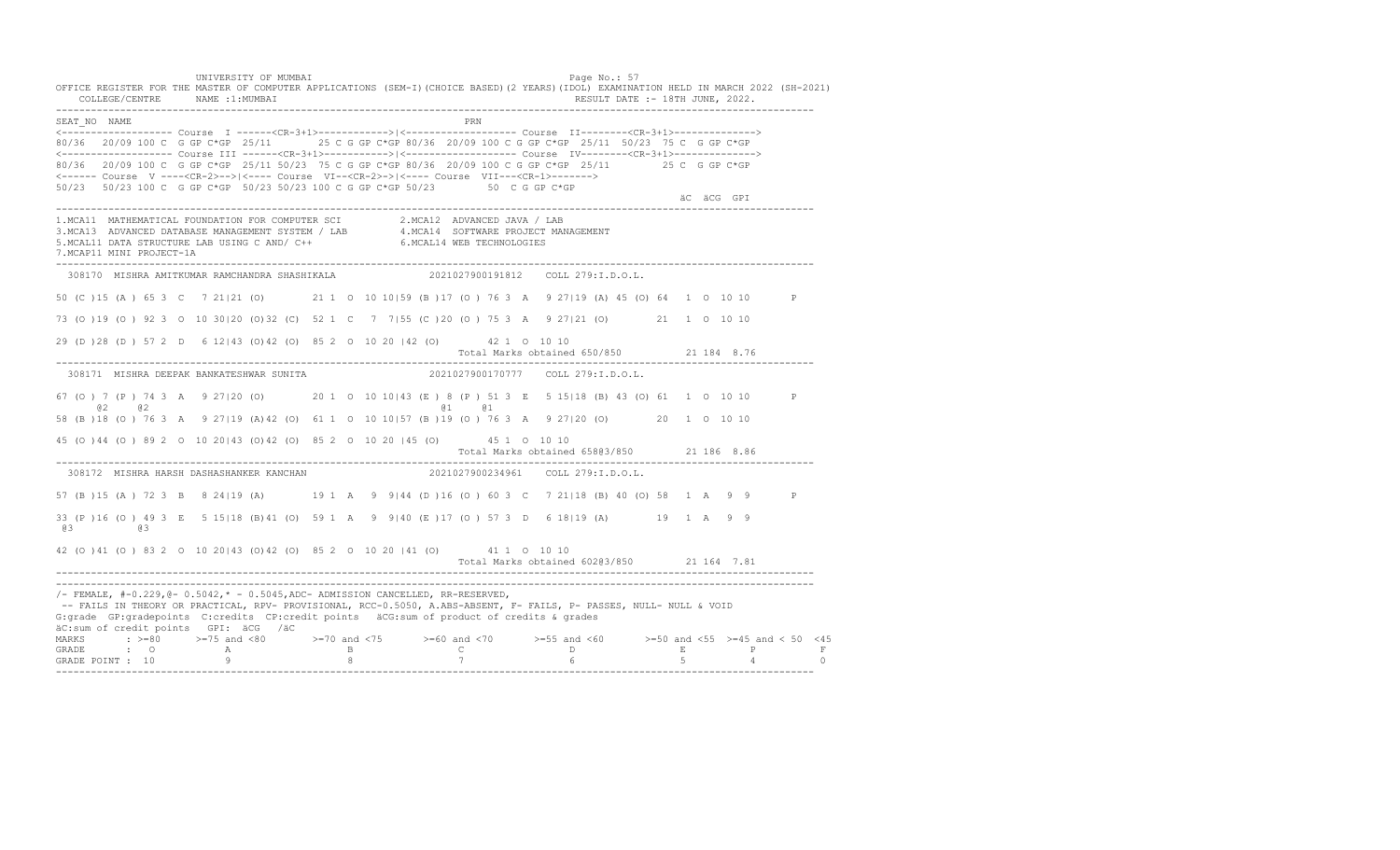UNIVERSITY OF MUMBAI PAGE OF THE PAGE OF THE PAGE OF THE PAGE OF THE PAGE OF THE PAGE OF THE PAGE OF THE PAGE OF THE PAGE OF THE PAGE OF THE PAGE OF THE PAGE OF THE PAGE OF THE PAGE OF THE PAGE OF THE PAGE OF THE PAGE OF T OFFICE REGISTER FOR THE MASTER OF COMPUTER APPLICATIONS (SEM-I)(CHOICE BASED)(2 YEARS)(IDOL) EXAMINATION HELD IN MARCH 2022 (SH-2021) COLLEGE/CENTRE NAME :1:MUMBAI RESULT DATE :- 18TH JUNE, 2022. ---------------------------------------------------------------------------------------------------------------------------------- SEAT\_NO NAME PRIME PRIME PRODUCED A CONTROL IN THE PRIME PRIME PRIME PRIME PRIME PRIME PRIME PRIME PRIME PRIME PRIME PRIME PRIME PRIME PRIME PRIME PRIME PRIME PRIME PRIME PRIME PRIME PRIME PRIME PRIME PRIME PRIME PRIME PRI <------------------- Course I ------<CR-3+1>------------>|<------------------- Course II--------<CR-3+1>--------------> 80/36 20/09 100 C G GP C\*GP 25/11 25 C G GP C\*GP 80/36 20/09 100 C G GP C\*GP 25/11 50/23 75 C G GP C\*GP <------------------- Course III ------<CR-3+1>----------->|<------------------- Course IV--------<CR-3+1>--------------> 80/36 20/09 100 C G GP C\*GP 25/11 50/23 75 C G GP C\*GP 80/36 20/09 100 C G GP C\*GP 25/11 25 C G GP C\*GP <------ Course V ----<CR-2>-->|<---- Course VI--<CR-2>->|<---- Course VII---<CR-1>-------> 50/23 50/23 100 C G GP C\*GP 50/23 50/23 100 C G GP C\*GP 50/23 50 C G GP C\*GP äC äCG GPI ä<sup>n v</sup>ächtliche State und der State und der State und der State und der State und der State und der State und der State und der State und der State und der State und der State und der State und der State und der ---------------------------------------------------------------------------------------------------------------------------------- 1.MCA11 MATHEMATICAL FOUNDATION FOR COMPUTER SCI 2.MCA12 ADVANCED JAVA / LAB<br>3.MCA13 ADVANCED DATABASE MANAGEMENT SYSTEM / LAB 4.MCA14 SOFTWARE PROJECT MANAGEMENT<br>5.MCAL11 DATA STRUCTURE LAB US 7.MCAP11 MINI PROJECT-1A ---------------------------------------------------------------------------------------------------------------------------------- 308173 MISHRA SHIVAM AJAY KUMAR DURGAWATI 2021027900225826 COLL 279:I.D.O.L. 49E(C )18E(O ) 67 3 C 7 21|18E(B) 18 1 B 8 8|32F(F )15E(A )-- -- -- -- --|17E(C) 45E(O) 62 1 O 10 10 F 33F(F )17E(O )-- -- -- -- --|17E(C)40E(O) 57 1 A 9 9|52E(C )14E(B ) 66 3 C 7 21|18E(B) 18 1 B 8 8 46E(O )45E(O ) 91 2 O 10 20|30E(C)29E(D) 59 2 D 6 12 |37E(B) 37 1 B 8 8 Total Marks obtained 572/850 15 117 ------------------------------------------------------------------------------------------------------------------------------------ 308174 MISTRY DIPESH DHIRAJ TULSI 2021027900252073 COLL 279:I.D.O.L. 48E(C ) 7F(F )-- -- -- -- --|20E(O) 20 1 O 10 10|47E(D )10E(E ) 57 3 D 6 18|18E(B) 34E(C) 52 1 C 7 7 F 26F(F )10E(E )-- -- -- -- --|19E(A)42E(O) 61 1 O 10 10|39E(P ) 9E(P ) 48 3 P 4 12|20E(O) 20 1 O 10 10 36E(B )35E(B ) 71 2 B 8 16|35E(B)34E(C) 69 2 C 7 14 |34E(C) 34 1 C 7 7 Total Marks obtained 523/850 15 104 ------------------------------------------------------------------------------------------------------------------------------------ 308175 MOHITE PRATIK VASANT VANITA 23F(F) 8F(F)-- -- -- -- -- 17E(C) 17 1 C 7 7|45E(D) 19E(O) 64 3 C 7 21|16E(C) 43E(O) 59 1 A 9 9 F 15F(F )17E(O )-- -- -- -- --|16E(C)38E(A) 54 1 B 8 8|47E(D )14E(B ) 61 3 C 7 21|17E(C) 17 1 C 7 7 37E(B )36E(B ) 73 2 B 8 16|41E(O)40E(O) 81 2 O 10 20 |37E(B) 37 1 B 8 8 Total Marks obtained 526/850 15 117 ------------------------------------------------------------------------------------------------------------------------------------ ---------------------------------------------------------------------------------------------------------------------------------- /- FEMALE, #-0.229,@- 0.5042,\* - 0.5045,ADC- ADMISSION CANCELLED, RR-RESERVED, -- FAILS IN THEORY OR PRACTICAL, RPV- PROVISIONAL, RCC-0.5050, A.ABS-ABSENT, F- FAILS, P- PASSES, NULL- NULL & VOID G:grade GP:gradepoints C:credits CP:credit points äCG:sum of product of credits & grades äC:sum of credit points GPI: äCG /äC MARKS : >=80 >=75 and <80 >=70 and <75 >=60 and <70 >=55 and <60 >=50 and <55 >=45 and < 50 <45 GRADE : O A B C D E P F<br>GRADE POINT : 10 9 9 8 7 7 6 5 4 0 ----------------------------------------------------------------------------------------------------------------------------------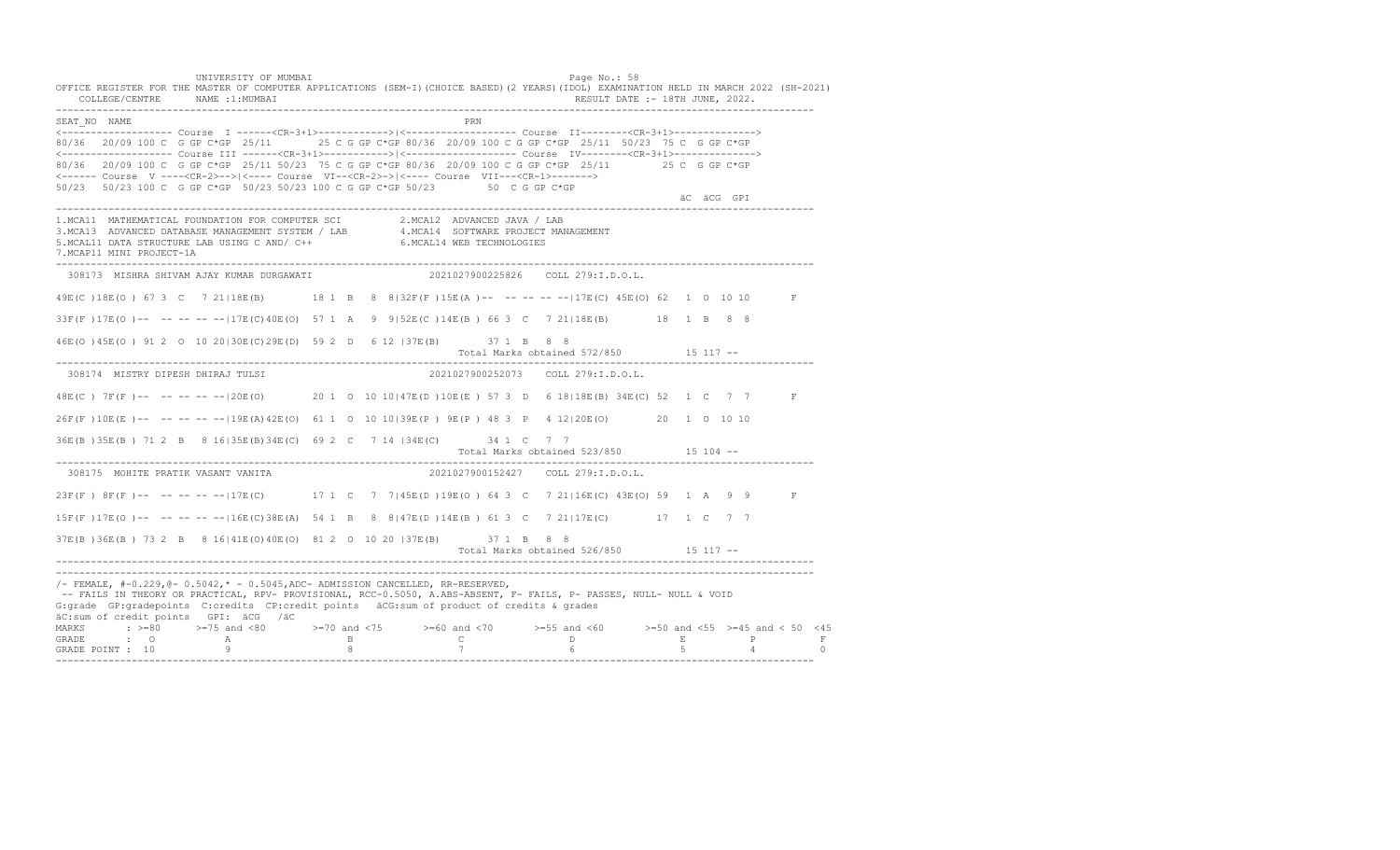UNIVERSITY OF MUMBAI PAGE OF THE PAGE OF THE PAGE OF THE PAGE OF THE PAGE OF THE PAGE OF THE PAGE OF THE PAGE OF THE PAGE OF THE PAGE OF THE PAGE OF THE PAGE OF THE PAGE OF THE PAGE OF THE PAGE OF THE PAGE OF THE PAGE OF T OFFICE REGISTER FOR THE MASTER OF COMPUTER APPLICATIONS (SEM-I)(CHOICE BASED)(2 YEARS)(IDOL) EXAMINATION HELD IN MARCH 2022 (SH-2021) COLLEGE/CENTRE NAME :1:MUMBAI RESULT DATE :- 18TH JUNE, 2022. ---------------------------------------------------------------------------------------------------------------------------------- SEAT\_NO NAME PRN <------------------- Course I ------<CR-3+1>------------>|<------------------- Course II--------<CR-3+1>--------------> 80/36 20/09 100 C G GP C\*GP 25/11 25 C G GP C\*GP 80/36 20/09 100 C G GP C\*GP 25/11 50/23 75 C G GP C\*GP <------------------- Course III ------<CR-3+1>----------->|<------------------- Course IV--------<CR-3+1>--------------> 80/36 20/09 100 C G GP C\*GP 25/11 50/23 75 C G GP C\*GP 80/36 20/09 100 C G GP C\*GP 25/11 25 C G GP C\*GP <------ Course V ----<CR-2>-->|<---- Course VI--<CR-2>->|<---- Course VII---<CR-1>-------> 50/23 50/23 100 C G GP C\*GP 50/23 50/23 100 C G GP C\*GP 50/23 50 C G GP C\*GP äC äCG GPI ä<sup>n v</sup>ächtliche State und der State und der State und der State und der State und der State und der State und der State und der State und der State und der State und der State und der State und der State und der ---------------------------------------------------------------------------------------------------------------------------------- 1.MCA11 MATHEMATICAL FOUNDATION FOR COMPUTER SCI 2.MCA12 ADVANCED JAVA / LAB<br>3.MCA13 ADVANCED DATABASE MANAGEMENT SYSTEM / LAB 4.MCA14 SOFTWARE PROJECT MANAGEMENT<br>5.MCAL11 DATA STRUCTURE LAB US 7.MCAP11 MINI PROJECT-1A ---------------------------------------------------------------------------------------------------------------------------------- 308176 MOHOLKAR VIHANG VINAY VIDYA 2021027900208766 COLL 279:I.D.O.L. 47 (D )16 (O ) 63 3 C 7 21|22 (O) 22 1 O 10 10|41 (E )18 (O ) 59 3 D 6 18|20 (O) 38 (A) 58 1 A 9 9 P 46 (D )20 (O ) 66 3 C 7 21|21 (O)42 (O) 63 1 O 10 10|49 (C )19 (O ) 68 3 C 7 21|22 (O) 22 1 O 10 10 32 (C )31 (C ) 63 2 C 7 14|42 (O)41 (O) 83 2 O 10 20 |37 (B) 37 1 B 8 8 Total Marks obtained 604/850 21 162 7.71 ---------------------------------------------------------------------------------------------------------------------------------- 308177 MOMIN MOHD FAISAL MOHD YAKUB GULNAZ 2021027900215743 COLL 279:I.D.O.L. 55 (C )19 (O ) 74 3 B 8 24|17 (C) 17 1 C 7 7|31 (P )19 (O ) 50 3 D 6 18|16 (C) 43 (O) 59 1 A 9 9 P  $\star$ 55 (C )20 (O ) 75 3 A 9 27|16 (C)34 (C) 50 1 C 7 7|51 (C )20 (O ) 71 3 B 8 24|17 (C) 17 1 C 7 7 37 (B )36 (B ) 73 2 B 8 16|42 (O)41 (O) 83 2 O 10 20 |45 (O) 45 1 O 10 10 Total Marks obtained 614/850 21 169 8.05 ---------------------------------------------------------------------------------------------------------------------------------- 308178 /MORE RUTUJA SOMNATH SAVITA 2021027900218776 COLL 279:I.D.O.L. 56 (B )16 (O ) 72 3 B 8 24|21 (O) 21 1 O 10 10|63 (A )18 (O ) 81 3 O 10 30|19 (A) 37 (B) 56 1 A 9 9 P 54 (C )19 (O ) 73 3 B 8 24|20 (O)25 (E) 45 1 C 7 7|63 (A )20 (O ) 83 3 O 10 30|21 (O) 21 1 O 10 10 28 (D )27 (E ) 55 2 D 6 12|31 (C)30 (C) 61 2 C 7 14 |35 (B) 35 1 B 8 8 Total Marks obtained 603/850 21 178 8.48 ---------------------------------------------------------------------------------------------------------------------------------- ---------------------------------------------------------------------------------------------------------------------------------- /- FEMALE, #-0.229,@- 0.5042,\* - 0.5045,ADC- ADMISSION CANCELLED, RR-RESERVED, -- FAILS IN THEORY OR PRACTICAL, RPV- PROVISIONAL, RCC-0.5050, A.ABS-ABSENT, F- FAILS, P- PASSES, NULL- NULL & VOID G:grade GP:gradepoints C:credits CP:credit points äCG:sum of product of credits & grades äC:sum of credit points GPI: äCG /äC MARKS : >=80 >=75 and <80 >=70 and <75 >=60 and <70 >=55 and <60 >=50 and <55 >=45 and < 50 <45 GRADE : O A B C D E P F<br>GRADE POINT : 10 9 9 8 7 7 6 5 4 0 ----------------------------------------------------------------------------------------------------------------------------------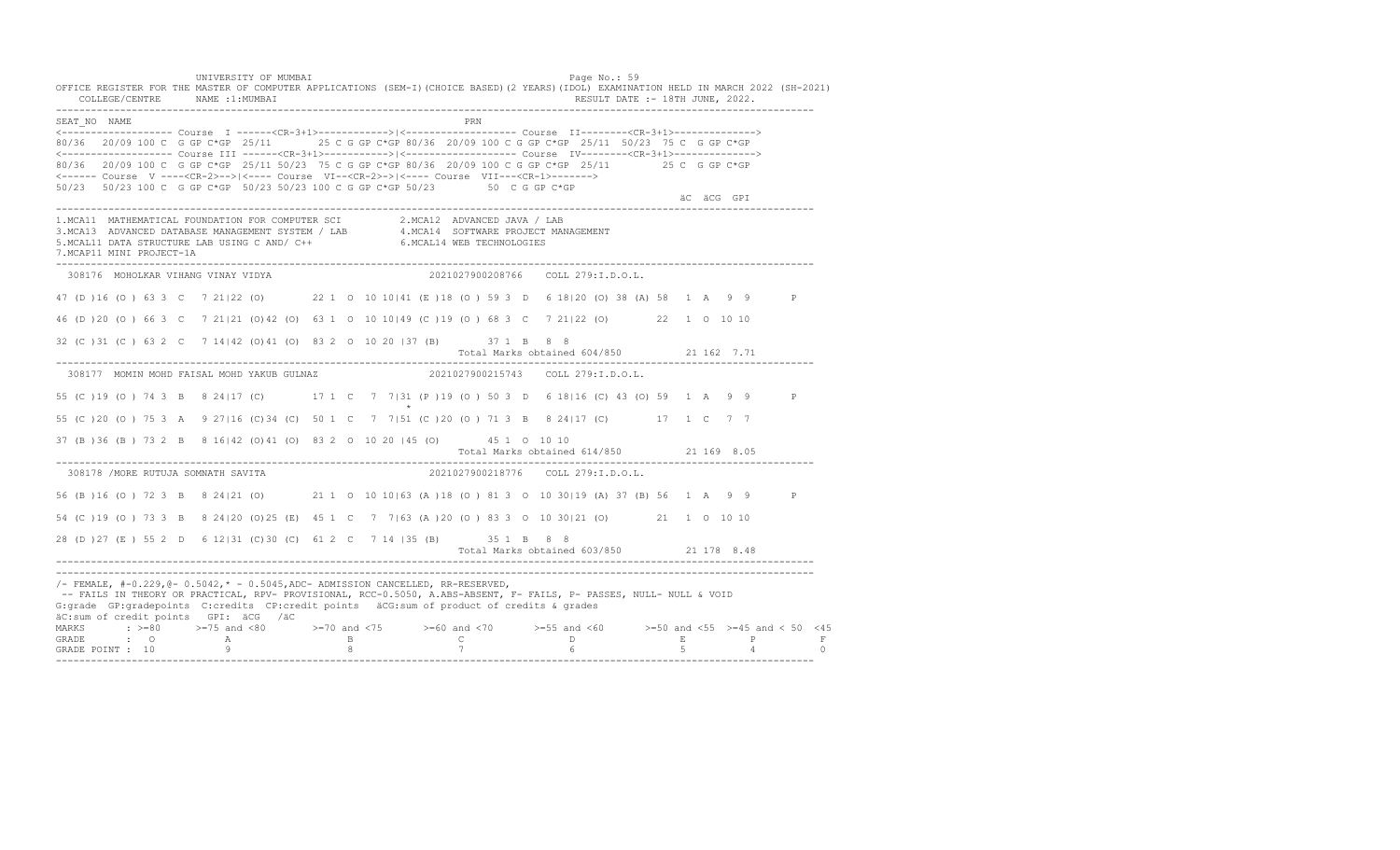UNIVERSITY OF MUMBAI PAGE OF THE PAGE OF THE PAGE OF THE PAGE OF THE PAGE OF THE PAGE OF THE PAGE OF THE PAGE O OFFICE REGISTER FOR THE MASTER OF COMPUTER APPLICATIONS (SEM-I)(CHOICE BASED)(2 YEARS)(IDOL) EXAMINATION HELD IN MARCH 2022 (SH-2021) COLLEGE/CENTRE NAME :1:MUMBAI RESULT DATE :- 18TH JUNE, 2022. ---------------------------------------------------------------------------------------------------------------------------------- SEAT\_NO NAME PRN <------------------- Course I ------<CR-3+1>------------>|<------------------- Course II--------<CR-3+1>--------------> 80/36 20/09 100 C G GP C\*GP 25/11 25 C G GP C\*GP 80/36 20/09 100 C G GP C\*GP 25/11 50/23 75 C G GP C\*GP <------------------- Course III ------<CR-3+1>----------->|<------------------- Course IV--------<CR-3+1>--------------> 80/36 20/09 100 C G GP C\*GP 25/11 50/23 75 C G GP C\*GP 80/36 20/09 100 C G GP C\*GP 25/11 25 C G GP C\*GP <------ Course V ----<CR-2>-->|<---- Course VI--<CR-2>->|<---- Course VII---<CR-1>-------> 50/23 50/23 100 C G GP C\*GP 50/23 50/23 100 C G GP C\*GP 50/23 50 C G GP C\*GP äC äCG GPI ä<sup>n v</sup>ächtliche State und der State und der State und der State und der State und der State und der State und der State und der State und der State und der State und der State und der State und der State und der ---------------------------------------------------------------------------------------------------------------------------------- 1.MCA11 MATHEMATICAL FOUNDATION FOR COMPUTER SCI 2.MCA12 ADVANCED JAVA / LAB<br>3.MCA13 ADVANCED DATABASE MANAGEMENT SYSTEM / LAB 4.MCA14 SOFTWARE PROJECT MANAGEMENT<br>5.MCAL11 DATA STRUCTURE LAB US 7.MCAP11 MINI PROJECT-1A ---------------------------------------------------------------------------------------------------------------------------------- 308179 /MOULE SONALI YOGESHWAR VENU 2021027900145725 COLL 279:I.D.O.L. 42 (E )13 (C ) 55 3 D 6 18|17 (C) 17 1 C 7 7|28 (P )16 (O ) 44 3 E 5 15|16 (C) 40 (O) 56 1 A 9 9 P  $\star$ 55 (C )12 (C ) 67 3 C 7 21|16 (C)36 (B) 52 1 C 7 7|53 (C )11 (D ) 64 3 C 7 21|17 (C) 17 1 C 7 7 31 (C )30 (C ) 61 2 C 7 14|36 (B)35 (B) 71 2 B 8 16 |40 (O) 40 1 O 10 10 Total Marks obtained 544/850 21 145 6.90 ---------------------------------------------------------------------------------------------------------------------------------- 308180 MULAM CHETAN ASHOK SANGITA 2021027900187965 COLL 279:I.D.O.L. 57 (B )16 (O ) 73 3 B 8 24|20 (O) 20 1 O 10 10|31 (P )17 (O ) 48 3 E 5 15|18 (B) 42 (O) 60 1 O 10 10 P  $\star$ 56 (B )19 (O ) 75 3 A 9 27|19 (A)42 (O) 61 1 O 10 10|45 (D )19 (O ) 64 3 C 7 21|20 (O) 20 1 O 10 10 43 (O )42 (O ) 85 2 O 10 20|43 (O)42 (O) 85 2 O 10 20 |42 (O) 42 1 O 10 10 Total Marks obtained 633/850 21 177 8.43 ---------------------------------------------------------------------------------------------------------------------------------- 308181 /MULLA ASIFA ABDUL BASHIR MULLA MUMTAZ BEGUM 2021027900249604 COLL 279:I.D.O.L. 62 (A )19 (O ) 81 3 O 10 30|23 (O) 23 1 O 10 10|27 (P )18 (O ) 45 3 E 5 15|22 (O) 50 (O) 72 1 O 10 10 P  $\star$ 56 (B )20 (O ) 76 3 A 9 27|23 (O)40 (O) 63 1 O 10 10|48 (C )19 (O ) 67 3 C 7 21|24 (O) 24 1 O 10 10 49 (O )48 (O ) 97 2 O 10 20|41 (O)40 (O) 81 2 O 10 20 |38 (A) 38 1 A 9 9 Total Marks obtained 667/850 21 182 8.67 ---------------------------------------------------------------------------------------------------------------------------------- ---------------------------------------------------------------------------------------------------------------------------------- /- FEMALE, #-0.229,@- 0.5042,\* - 0.5045,ADC- ADMISSION CANCELLED, RR-RESERVED, -- FAILS IN THEORY OR PRACTICAL, RPV- PROVISIONAL, RCC-0.5050, A.ABS-ABSENT, F- FAILS, P- PASSES, NULL- NULL & VOID G:grade GP:gradepoints C:credits CP:credit points äCG:sum of product of credits & grades äC:sum of credit points GPI: äCG /äC MARKS : >=80 >=75 and <80 >=70 and <75 >=60 and <70 >=55 and <60 >=50 and <55 >=45 and < 50 <45 GRADE : O A B C D E P F GRADE POINT : 10 9 8 7 6 5 4 0 ----------------------------------------------------------------------------------------------------------------------------------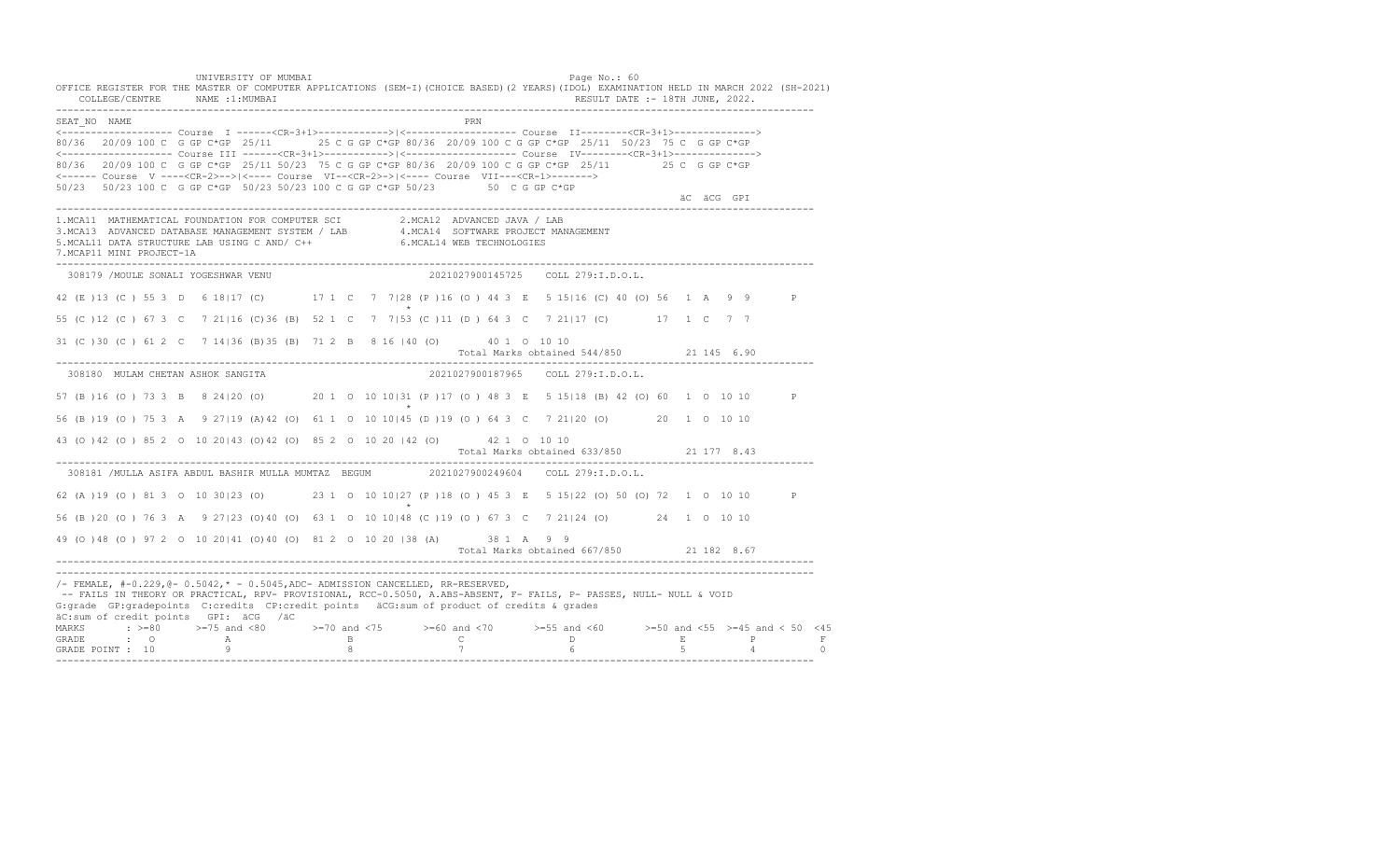UNIVERSITY OF MUMBAI PAGE OF THE PAGE OF THE PAGE OF THE PAGE OF THE PAGE OF THE PAGE OF THE PAGE OF THE PAGE OF THE PAGE OF THE PAGE OF THE PAGE OF THE PAGE OF THE PAGE OF THE PAGE OF THE PAGE OF THE PAGE OF THE PAGE OF T OFFICE REGISTER FOR THE MASTER OF COMPUTER APPLICATIONS (SEM-I)(CHOICE BASED)(2 YEARS)(IDOL) EXAMINATION HELD IN MARCH 2022 (SH-2021) COLLEGE/CENTRE NAME :1:MUMBAI RESULT DATE :- 18TH JUNE, 2022. ---------------------------------------------------------------------------------------------------------------------------------- SEAT\_NO NAME PRN <------------------- Course I ------<CR-3+1>------------>|<------------------- Course II--------<CR-3+1>--------------> 80/36 20/09 100 C G GP C\*GP 25/11 25 C G GP C\*GP 80/36 20/09 100 C G GP C\*GP 25/11 50/23 75 C G GP C\*GP <------------------- Course III ------<CR-3+1>----------->|<------------------- Course IV--------<CR-3+1>--------------> 80/36 20/09 100 C G GP C\*GP 25/11 50/23 75 C G GP C\*GP 80/36 20/09 100 C G GP C\*GP 25/11 25 C G GP C\*GP <------ Course V ----<CR-2>-->|<---- Course VI--<CR-2>->|<---- Course VII---<CR-1>-------> 50/23 50/23 100 C G GP C\*GP 50/23 50/23 100 C G GP C\*GP 50/23 50 C G GP C\*GP äC äCG GPI ä<sup>n v</sup>ächtliche State und der State und der State und der State und der State und der State und der State und der State und der State und der State und der State und der State und der State und der State und der ---------------------------------------------------------------------------------------------------------------------------------- 1.MCA11 MATHEMATICAL FOUNDATION FOR COMPUTER SCI 2.MCA12 ADVANCED JAVA / LAB 3.MCA13 ADVANCED DATABASE MANAGEMENT SYSTEM / LAB 4.MCA14 SOFTWARE PROJECT MANAGEMENT 5.MCAL11 DATA STRUCTURE LAB USING C AND/ C++ 6.MCAL14 WEB TECHNOLOGIES 7.MCAP11 MINI PROJECT-1A ---------------------------------------------------------------------------------------------------------------------------------- 308182 /NADAR JANCY RANIYA SOLOMAN RAJ AMIRTHA RANI 2021027900184537 COLL 279:I.D.O.L. 47 (D )17 (O ) 64 3 C 7 21|19 (A) 19 1 A 9 9|44 (D )17 (O ) 61 3 C 7 21|18 (B) 44 (O) 62 1 O 10 10 P 40 (E )20 (O ) 60 3 C 7 21|18 (B)30 (C) 48 1 C 7 7|46 (D )20 (O ) 66 3 C 7 21|19 (A) 19 1 A 9 9 29 (D )28 (D ) 57 2 D 6 12|42 (O)41 (O) 83 2 O 10 20 |30 (C) 30 1 C 7 7 Total Marks obtained 569/850 21 158 7.52 ---------------------------------------------------------------------------------------------------------------------------------- 308183 NADAR MELVIN JEBAMANI VASANTHI 2021027900144954 COLL 279:I.D.O.L. 42 (E )17 (O ) 59 3 D 6 18|22 (O) 22 1 O 10 10|41 (E )16 (O ) 57 3 D 6 18|20 (O) 42 (O) 62 1 O 10 10 P 58 (B )19 (O ) 77 3 A 9 27|21 (O)44 (O) 65 1 O 10 10|40 (E )20 (O ) 60 3 C 7 21|22 (O) 22 1 O 10 10 45 (O )44 (O ) 89 2 O 10 20|43 (O)42 (O) 85 2 O 10 20 |45 (O) 45 1 O 10 10 Total Marks obtained 643/850 21 174 8.29 ---------------------------------------------------------------------------------------------------------------------------------- 308184 /NAGVEKAR SHINJA SHYAM SHARMIN 54 (C ) 14 (B ) 68 3 C 7 21 | 19 (A) 19 1 A 9 9 | 61 (A ) 17 (O ) 78 3 A 9 27 | 18 (B) 35 (B) 53 1 B 8 8 P 58 (B )17 (O ) 75 3 A 9 27|18 (B)38 (A) 56 1 A 9 9|66 (O )19 (O ) 85 3 O 10 30|19 (A) 19 1 A 9 9 33 (C )32 (C ) 65 2 C 7 14|48 (O)47 (O) 95 2 O 10 20 |30 (C) 30 1 C 7 7 Total Marks obtained 643/850 21 181 8.62 ---------------------------------------------------------------------------------------------------------------------------------- ---------------------------------------------------------------------------------------------------------------------------------- /- FEMALE, #-0.229,@- 0.5042,\* - 0.5045,ADC- ADMISSION CANCELLED, RR-RESERVED, -- FAILS IN THEORY OR PRACTICAL, RPV- PROVISIONAL, RCC-0.5050, A.ABS-ABSENT, F- FAILS, P- PASSES, NULL- NULL & VOID G:grade GP:gradepoints C:credits CP:credit points äCG:sum of product of credits & grades äC:sum of credit points GPI: äCG /äC MARKS : >=80 >=75 and <80 >=70 and <75 >=60 and <70 >=55 and <60 >=50 and <55 >=45 and < 50 <45 GRADE : O A B C D E P F GRADE POINT : 10 9 8 7 6 5 4 0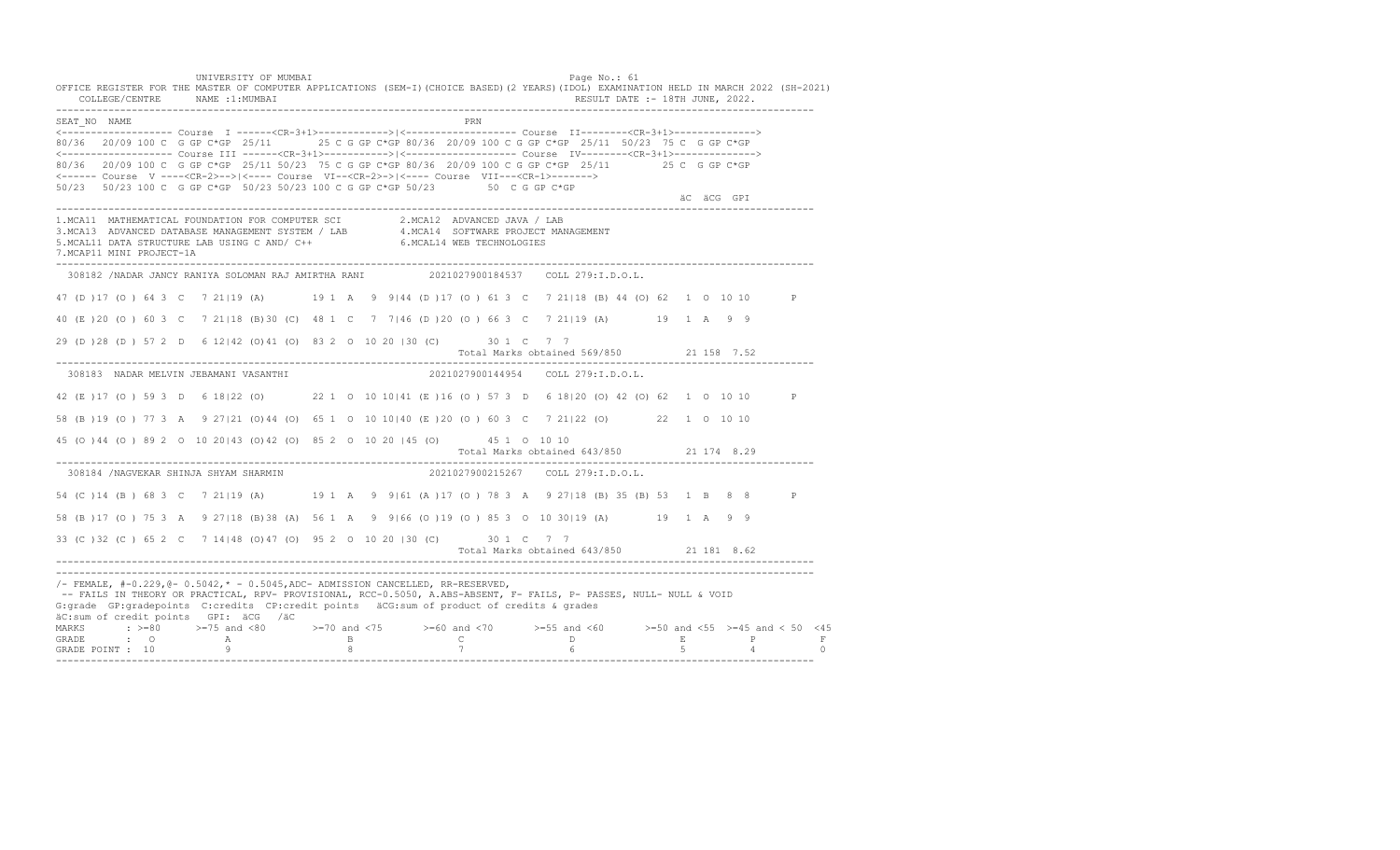UNIVERSITY OF MUMBAI PAGE OF THE PAGE OF THE PAGE OF THE PAGE OF THE PAGE OF THE PAGE OF THE PAGE OF THE PAGE OF THE PAGE OF THE PAGE OF THE PAGE OF THE PAGE OF THE PAGE OF THE PAGE OF THE PAGE OF THE PAGE OF THE PAGE OF T OFFICE REGISTER FOR THE MASTER OF COMPUTER APPLICATIONS (SEM-I)(CHOICE BASED)(2 YEARS)(IDOL) EXAMINATION HELD IN MARCH 2022 (SH-2021) COLLEGE/CENTRE NAME :1:MUMBAI RESULT DATE :- 18TH JUNE, 2022. ---------------------------------------------------------------------------------------------------------------------------------- SEAT\_NO NAME PRN <------------------- Course I ------<CR-3+1>------------>|<------------------- Course II--------<CR-3+1>--------------> 80/36 20/09 100 C G GP C\*GP 25/11 25 C G GP C\*GP 80/36 20/09 100 C G GP C\*GP 25/11 50/23 75 C G GP C\*GP <------------------- Course III ------<CR-3+1>----------->|<------------------- Course IV--------<CR-3+1>--------------> 80/36 20/09 100 C G GP C\*GP 25/11 50/23 75 C G GP C\*GP 80/36 20/09 100 C G GP C\*GP 25/11 25 C G GP C\*GP <------ Course V ----<CR-2>-->|<---- Course VI--<CR-2>->|<---- Course VII---<CR-1>-------> 50/23 50/23 100 C G GP C\*GP 50/23 50/23 100 C G GP C\*GP 50/23 50 C G GP C\*GP äC äCG GPI ä<sup>n v</sup>ächtliche State und der State und der State und der State und der State und der State und der State und der State und der State und der State und der State und der State und der State und der State und der ---------------------------------------------------------------------------------------------------------------------------------- 1.MCA11 MATHEMATICAL FOUNDATION FOR COMPUTER SCI 2.MCA12 ADVANCED JAVA / LAB<br>3.MCA13 ADVANCED DATABASE MANAGEMENT SYSTEM / LAB 4.MCA14 SOFTWARE PROJECT MANAGEMENT<br>5.MCAL11 DATA STRUCTURE LAB U 7.MCAP11 MINI PROJECT-1A ---------------------------------------------------------------------------------------------------------------------------------- 308185 NAIK ABHISHEK BALIRAM NALINI 2021027900187621 COLL 279:I.D.O.L. 52 (C )18 (O ) 70 3 B 8 24|18 (B) 18 1 B 8 8|59 (B )18 (O ) 77 3 A 9 27|17 (C) 43 (O) 60 1 O 10 10 P 56 (B )20 (O ) 76 3 A 9 27|17 (C)40 (O) 57 1 A 9 9|64 (O )20 (O ) 84 3 O 10 30|18 (B) 18 1 B 8 8 46 (O )45 (O ) 91 2 O 10 20|43 (O)42 (O) 85 2 O 10 20 |43 (O) 43 1 O 10 10 Total Marks obtained 679/850 21 193 9.19 ---------------------------------------------------------------------------------------------------------------------------------- 308186 NAIK JAY MOHAN PRAMILA 2021027900172664 COLL 279:I.D.O.L. 44 (D )16 (O ) 60 3 C 7 21|17 (C) 17 1 C 7 7|46 (D )17 (O ) 63 3 C 7 21|16 (C) 38 (A) 54 1 B 8 8 P 58 (B )18 (O ) 76 3 A 9 27|16 (C)39 (A) 55 1 B 8 8|55 (C ) 9 (P ) 64 3 C 7 21|17 (C) 17 1 C 7 7 37 (B )36 (B ) 73 2 B 8 16|40 (O)39 (A) 79 2 A 9 18 |38 (A) 38 1 A 9 9 Total Marks obtained 596/850 21 163 7.76 ---------------------------------------------------------------------------------------------------------------------------------- 308187 NAIK SARVESH VILAS JAYASHREE 41 (E )19 (O ) 60 3 C 7 21|21 (O) 21 1 O 10 10|37 (P )17 (O ) 54 3 E 5 15|19 (A) 40 (O) 59 1 A 9 9 P 52 (C )18 (O ) 70 3 B 8 24|20 (O)41 (O) 61 1 O 10 10|47 (D )18 (O ) 65 3 C 7 21|21 (O) 21 1 O 10 10 31 (C )30 (C ) 61 2 C 7 14|43 (O)42 (O) 85 2 O 10 20 |30 (C) 30 1 C 7 7 Total Marks obtained 587/850 21 161 7.67 ---------------------------------------------------------------------------------------------------------------------------------- ---------------------------------------------------------------------------------------------------------------------------------- /- FEMALE, #-0.229,@- 0.5042,\* - 0.5045,ADC- ADMISSION CANCELLED, RR-RESERVED, -- FAILS IN THEORY OR PRACTICAL, RPV- PROVISIONAL, RCC-0.5050, A.ABS-ABSENT, F- FAILS, P- PASSES, NULL- NULL & VOID G:grade GP:gradepoints C:credits CP:credit points äCG:sum of product of credits & grades äC:sum of credit points GPI: äCG /äC MARKS : >=80 >=75 and <80 >=70 and <75 >=60 and <70 >=55 and <60 >=50 and <55 >=45 and < 50 <45 GRADE : O A B C D E P F<br>GRADE POINT : 10 9 9 8 7 7 6 5 4 0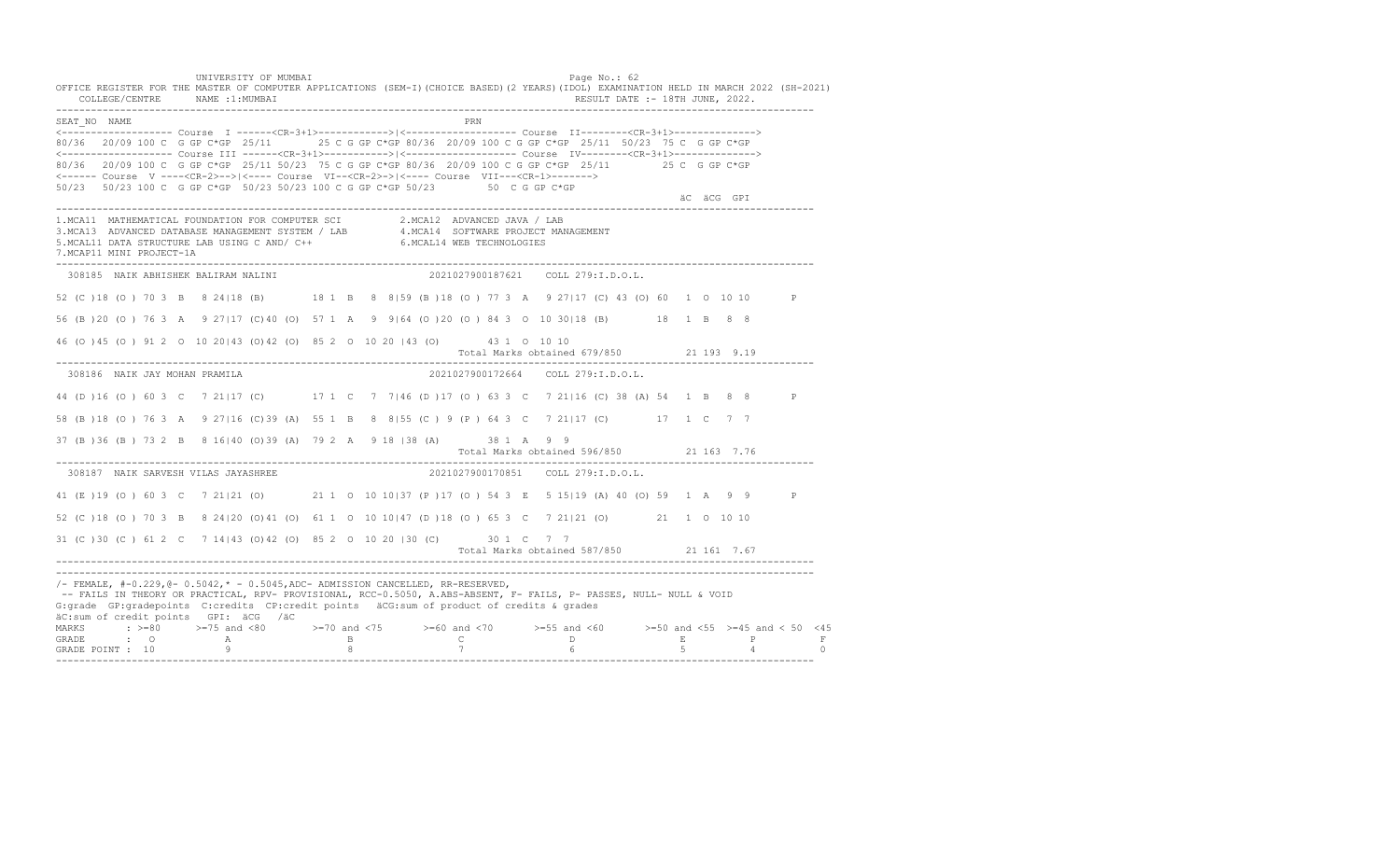UNIVERSITY OF MUMBAI PAGE OF THE PAGE OF THE PAGE OF THE PAGE OF THE PAGE OF THE PAGE OF THE PAGE OF THE PAGE OF THE PAGE OF THE PAGE OF THE PAGE OF THE PAGE OF THE PAGE OF THE PAGE OF THE PAGE OF THE PAGE OF THE PAGE OF T OFFICE REGISTER FOR THE MASTER OF COMPUTER APPLICATIONS (SEM-I)(CHOICE BASED)(2 YEARS)(IDOL) EXAMINATION HELD IN MARCH 2022 (SH-2021) COLLEGE/CENTRE NAME :1:MUMBAI RESULT DATE :- 18TH JUNE, 2022. ---------------------------------------------------------------------------------------------------------------------------------- SEAT\_NO NAME PRN <------------------- Course I ------<CR-3+1>------------>|<------------------- Course II--------<CR-3+1>--------------> 80/36 20/09 100 C G GP C\*GP 25/11 25 C G GP C\*GP 80/36 20/09 100 C G GP C\*GP 25/11 50/23 75 C G GP C\*GP <------------------- Course III ------<CR-3+1>----------->|<------------------- Course IV--------<CR-3+1>--------------> 80/36 20/09 100 C G GP C\*GP 25/11 50/23 75 C G GP C\*GP 80/36 20/09 100 C G GP C\*GP 25/11 25 C G GP C\*GP <------ Course V ----<CR-2>-->|<---- Course VI--<CR-2>->|<---- Course VII---<CR-1>-------> 50/23 50/23 100 C G GP C\*GP 50/23 50/23 100 C G GP C\*GP 50/23 50 C G GP C\*GP äC äCG GPI ä<sup>n v</sup>ächtliche State und der State und der State und der State und der State und der State und der State und der State und der State und der State und der State und der State und der State und der State und der ---------------------------------------------------------------------------------------------------------------------------------- 1.MCA11 MATHEMATICAL FOUNDATION FOR COMPUTER SCI 2.MCA12 ADVANCED JAVA / LAB<br>3.MCA13 ADVANCED DATABASE MANAGEMENT SYSTEM / LAB 4.MCA14 SOFTWARE PROJECT MANAGEMENT<br>5.MCAL11 DATA STRUCTURE LAB U 7.MCAP11 MINI PROJECT-1A ---------------------------------------------------------------------------------------------------------------------------------- 308188 NAIK TEJAS RAJENDRA VEENA NAIK 2021027900247621 COLL 279:I.D.O.L. 75 (O )19 (O ) 94 3 O 10 30|22 (O) 22 1 O 10 10|59 (B )19 (O ) 78 3 A 9 27|20 (O) 43 (O) 63 1 O 10 10 P 75 (O )20 (O ) 95 3 O 10 30|21 (O)42 (O) 63 1 O 10 10|53 (C )20 (O ) 73 3 B 8 24|22 (O) 22 1 O 10 10 41 (O )40 (O ) 81 2 O 10 20|44 (O)43 (O) 87 2 O 10 20 |40 (O) 40 1 O 10 10 Total Marks obtained 718/850 21 201 9.57 ---------------------------------------------------------------------------------------------------------------------------------- 308189 /NAIR UDAYA UNNIKRISHNAN PUSHPALATHA 2021027900214523 COLL 279:I.D.O.L. 47 (D )18 (O ) 65 3 C 7 21|23 (O) 23 1 O 10 10|60 (A )17 (O ) 77 3 A 9 27|21 (O) 45 (O) 66 1 O 10 10 P 56 (B )19 (O ) 75 3 A 9 27|22 (O)30 (C) 52 1 C 7 7|60 (A )20 (O ) 80 3 O 10 30|23 (O) 23 1 O 10 10 36 (B )35 (B ) 71 2 B 8 16|43 (O)42 (O) 85 2 O 10 20 |43 (O) 43 1 O 10 10 Total Marks obtained 660/850 21 188 8.95 ---------------------------------------------------------------------------------------------------------------------------------- 308190 NATIO ABIS HUSAIN PARVEZ TARANNUM 51 (C )17 (O ) 68 3 C 7 21|19 (A) 19 1 A 9 9|45 (D )17 (O ) 62 3 C 7 21|18 (B) 44 (O) 62 1 O 10 10 P 57 (B )15 (A ) 72 3 B 8 24|18 (B)39 (A) 57 1 A 9 9|51 (C )17 (O ) 68 3 C 7 21|19 (A) 19 1 A 9 9 39 (A )38 (A ) 77 2 A 9 18|42 (O)41 (O) 83 2 O 10 20 |38 (A) 38 1 A 9 9 Total Marks obtained 625/850 21 171 8.14 ---------------------------------------------------------------------------------------------------------------------------------- ---------------------------------------------------------------------------------------------------------------------------------- /- FEMALE, #-0.229,@- 0.5042,\* - 0.5045,ADC- ADMISSION CANCELLED, RR-RESERVED, -- FAILS IN THEORY OR PRACTICAL, RPV- PROVISIONAL, RCC-0.5050, A.ABS-ABSENT, F- FAILS, P- PASSES, NULL- NULL & VOID G:grade GP:gradepoints C:credits CP:credit points äCG:sum of product of credits & grades äC:sum of credit points GPI: äCG /äC MARKS : >=80 >=75 and <80 >=70 and <75 >=60 and <70 >=55 and <60 >=50 and <55 >=45 and < 50 <45 GRADE : O A B C D E P F GRADE POINT : 10 9 8 7 6 5 4 0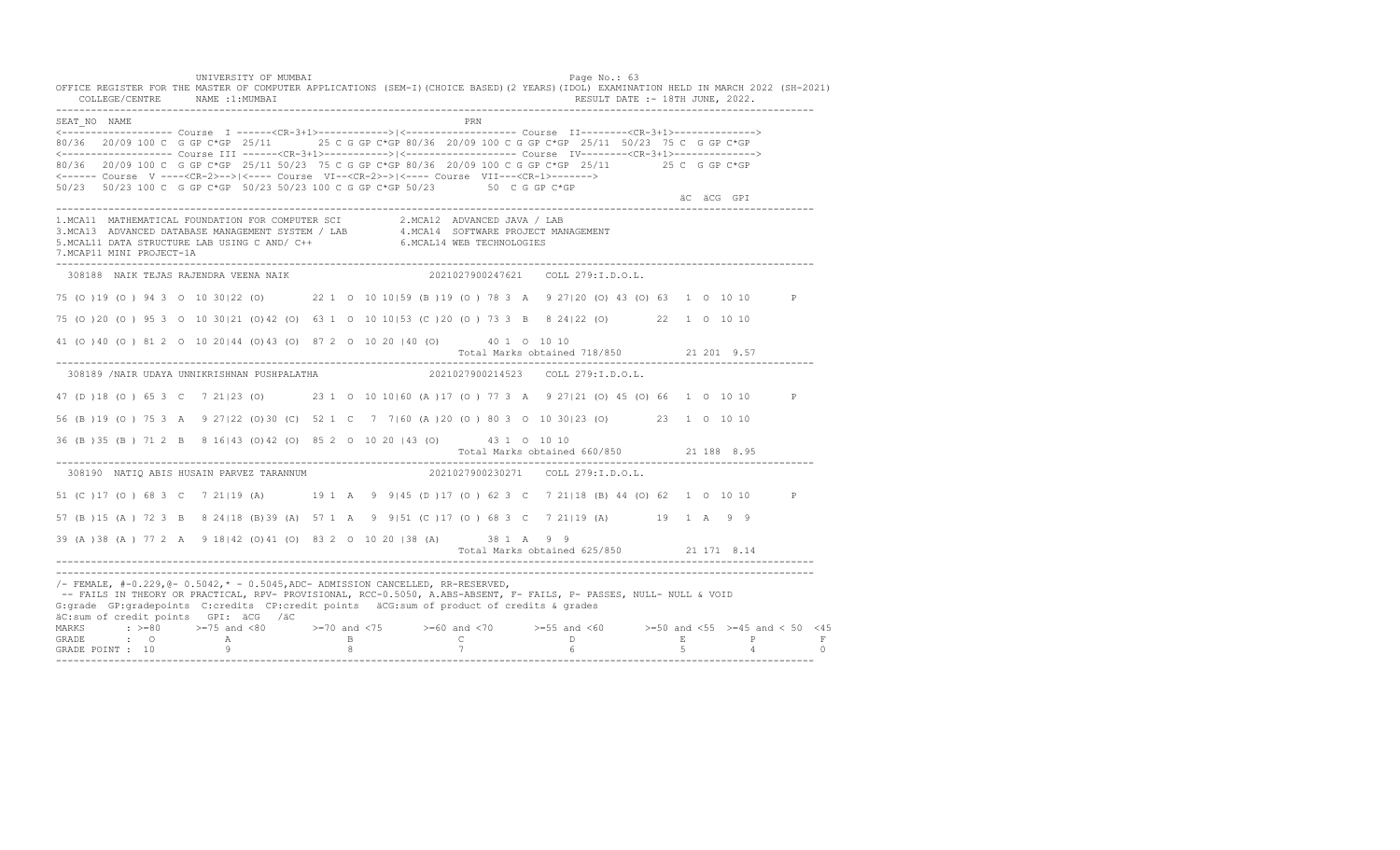UNIVERSITY OF MUMBAI PAGE OF THE PAGE OF THE PAGE OF THE PAGE OF THE PAGE OF THE PAGE OF THE PAGE OF THE PAGE OF THE PAGE OF THE PAGE OF THE PAGE OF THE PAGE OF THE PAGE OF THE PAGE OF THE PAGE OF THE PAGE OF THE PAGE OF T OFFICE REGISTER FOR THE MASTER OF COMPUTER APPLICATIONS (SEM-I)(CHOICE BASED)(2 YEARS)(IDOL) EXAMINATION HELD IN MARCH 2022 (SH-2021) COLLEGE/CENTRE NAME :1:MUMBAI RESULT DATE :- 18TH JUNE, 2022. ---------------------------------------------------------------------------------------------------------------------------------- SEAT\_NO NAME PRIMAGE PRODUCED IN THE PRODUCED SEAT NO PRIMAGE PRIMAGE PRIMAGE PRIMAGE PRIMAGE PRIMAGE PRIMAGE PRIMAGE PRIMAGE PRIMAGE PRIMAGE PRIMAGE PRIMAGE PRIMAGE PRIMAGE PRIMAGE PRIMAGE PRIMAGE PRIMAGE PRIMAGE PRIMAGE <------------------- Course I ------<CR-3+1>------------>|<------------------- Course II--------<CR-3+1>--------------> 80/36 20/09 100 C G GP C\*GP 25/11 25 C G GP C\*GP 80/36 20/09 100 C G GP C\*GP 25/11 50/23 75 C G GP C\*GP <------------------- Course III ------<CR-3+1>----------->|<------------------- Course IV--------<CR-3+1>--------------> 80/36 20/09 100 C G GP C\*GP 25/11 50/23 75 C G GP C\*GP 80/36 20/09 100 C G GP C\*GP 25/11 25 C G GP C\*GP <------ Course V ----<CR-2>-->|<---- Course VI--<CR-2>->|<---- Course VII---<CR-1>-------> 50/23 50/23 100 C G GP C\*GP 50/23 50/23 100 C G GP C\*GP 50/23 50 C G GP C\*GP äC äCG GPI ä<sup>n v</sup>ächtliche State und der State und der State und der State und der State und der State und der State und der State und der State und der State und der State und der State und der State und der State und der ---------------------------------------------------------------------------------------------------------------------------------- 1.MCA11 MATHEMATICAL FOUNDATION FOR COMPUTER SCI 2.MCA12 ADVANCED JAVA / LAB 3.MCA13 ADVANCED DATABASE MANAGEMENT SYSTEM / LAB 4.MCA14 SOFTWARE PROJECT MANAGEMENT 5.MCAL11 DATA STRUCTURE LAB USING C AND/ C++ 6.MCAL14 WEB TECHNOLOGIES 7.MCAP11 MINI PROJECT-1A ---------------------------------------------------------------------------------------------------------------------------------- 308191 NAVALE SHISHIR VASANT NAVALE SHOBHA NAVALE 2021027900252026 COLL 279:I.D.O.L. A (F )A (F )-- -- -- -- -- |A (F) -- -- -- -- -- |A (F )A (F )-- -- -- -- -- -- |A (F) A (F) -- -- -- -- -- -- A A (F )A (F )-- -- -- -- --|A (F)A (F) -- -- -- -- --|A (F )A (F )-- -- -- -- --|A (F) -- -- -- -- -- ABS A (F)A (F)-- -- -- -- -- |A (F)A (F) -- -- -- -- -- |A (F) -- -- -- -- -- -- --Total Marks obtained  $0/850$  0 ------------------------------------------------------------------------------------------------------------------------------------ 308192 /NERURKAR TANVI ABHIJEET SUSHILA 2021027900247667 COLL 279:I.D.O.L. 54 (C )18 (O ) 72 3 B 8 24|22 (O) 22 1 O 10 10|53 (C )18 (O ) 71 3 B 8 24|20 (O) 44 (O) 64 1 O 10 10 P 71 (O )17 (O ) 88 3 O 10 30|21 (O)44 (O) 65 1 O 10 10|51 (C )20 (O ) 71 3 B 8 24|22 (O) 22 1 O 10 10 49 (O )48 (O ) 97 2 O 10 20|38 (A)37 (B) 75 2 A 9 18 |26 (E) 26 1 E 5 5 Total Marks obtained 673/850 21 185 8.81 ---------------------------------------------------------------------------------------------------------------------------------- 308193 NIKAM OMKAR RAMESH JAYASHRI 56E(B )18E(O ) 74 3 B 8 24|19E(A) 19 1 A 9 9|45E(D )16E(O ) 61 3 C 7 21|18E(B) A (F) -- -- -- -- -- F 48E(C )17E(O ) 65 3 C 7 21|18E(B)41E(O) 59 1 A 9 9|A (F )14E(B )-- -- -- -- --|19E(A) 19 1 A 9 9 33E(C )32E(C ) 65 2 C 7 14|42E(O)41E(O) 83 2 O 10 20 |43E(O) 43 1 O 10 10 Total Marks obtained 520/850 17 137 ------------------------------------------------------------------------------------------------------------------------------------ ---------------------------------------------------------------------------------------------------------------------------------- /- FEMALE, #-0.229,@- 0.5042,\* - 0.5045,ADC- ADMISSION CANCELLED, RR-RESERVED, -- FAILS IN THEORY OR PRACTICAL, RPV- PROVISIONAL, RCC-0.5050, A.ABS-ABSENT, F- FAILS, P- PASSES, NULL- NULL & VOID G:grade GP:gradepoints C:credits CP:credit points äCG:sum of product of credits & grades äC:sum of credit points GPI: äCG /äC MARKS : >=80 >=75 and <80 >=70 and <75 >=60 and <70 >=55 and <60 >=50 and <55 >=45 and < 50 <45 GRADE : O A B C D E P F GRADE POINT : 10 9 8 7 6 5 4 0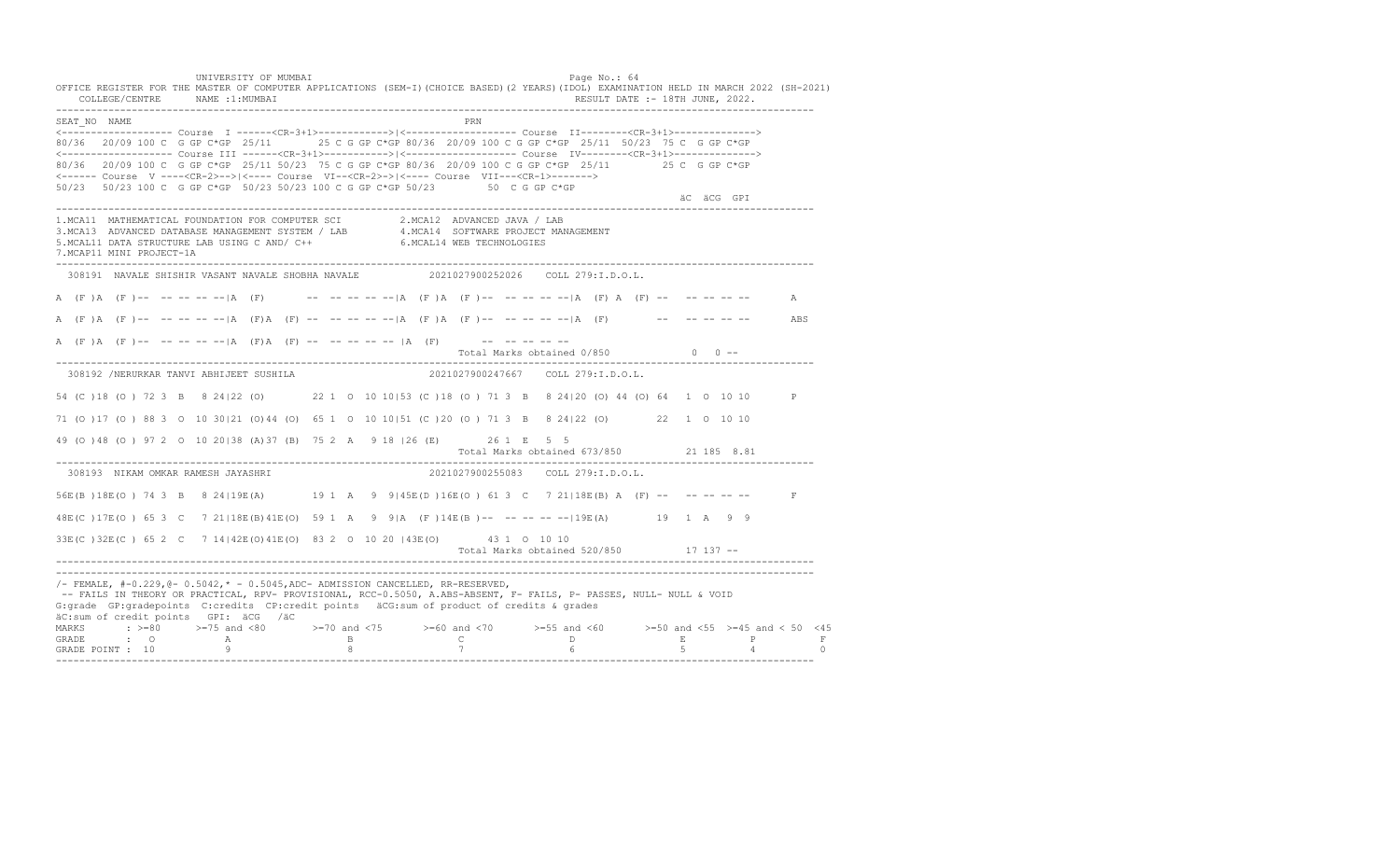UNIVERSITY OF MUMBAI PAGE OF THE PAGE OF THE PAGE OF THE PAGE OF THE PAGE OF THE PAGE OF THE PAGE OF THE PAGE OF THE PAGE OF THE PAGE OF THE PAGE OF THE PAGE OF THE PAGE OF THE PAGE OF THE PAGE OF THE PAGE OF THE PAGE OF T OFFICE REGISTER FOR THE MASTER OF COMPUTER APPLICATIONS (SEM-I)(CHOICE BASED)(2 YEARS)(IDOL) EXAMINATION HELD IN MARCH 2022 (SH-2021) COLLEGE/CENTRE NAME :1:MUMBAI RESULT DATE :- 18TH JUNE, 2022. ---------------------------------------------------------------------------------------------------------------------------------- SEAT\_NO NAME <------------------- Course I ------<CR-3+1>------------>|<------------------- Course II--------<CR-3+1>--------------> 80/36 20/09 100 C G GP C\*GP 25/11 25 C G GP C\*GP 80/36 20/09 100 C G GP C\*GP 25/11 50/23 75 C G GP C\*GP <------------------- Course III ------<CR-3+1>----------->|<------------------- Course IV--------<CR-3+1>--------------> 80/36 20/09 100 C G GP C\*GP 25/11 50/23 75 C G GP C\*GP 80/36 20/09 100 C G GP C\*GP 25/11 25 C G GP C\*GP <------ Course V ----<CR-2>-->|<---- Course VI--<CR-2>->|<---- Course VII---<CR-1>-------> 50/23 50/23 100 C G GP C\*GP 50/23 50/23 100 C G GP C\*GP 50/23 50 C G GP C\*GP äC äCG GPI ä<sup>n v</sup>ächtliche State und der State und der State und der State und der State und der State und der State und der State und der State und der State und der State und der State und der State und der State und der ---------------------------------------------------------------------------------------------------------------------------------- 1.MCA11 MATHEMATICAL FOUNDATION FOR COMPUTER SCI 2.MCA12 ADVANCED JAVA / LAB<br>3.MCA13 ADVANCED DATABASE MANAGEMENT SYSTEM / LAB 4.MCA14 SOFTWARE PROJECT MANAGEMENT<br>5.MCAL11 DATA STRUCTURE LAB U 7.MCAP11 MINI PROJECT-1A ---------------------------------------------------------------------------------------------------------------------------------- 308194 NIKAM SHREYAS SHARAD PRAMILA 2021027900164394 COLL 279:I.D.O.L. 47 (D )18 (O ) 65 3 C 7 21|17 (C) 17 1 C 7 7|49 (C )17 (O ) 66 3 C 7 21|16 (C) 29 (D) 45 1 C 7 7 P 59 (B )17 (O ) 76 3 A 9 27|16 (C)38 (A) 54 1 B 8 8|41 (E )18 (O ) 59 3 D 6 18|17 (C) 17 1 C 7 7 31 (C )30 (C ) 61 2 C 7 14|34 (C)33 (C) 67 2 C 7 14 |33 (C) 33 1 C 7 7 Total Marks obtained 560/850 21 151 7.19 ---------------------------------------------------------------------------------------------------------------------------------- 308195 /OMBLE SMITA DASHRATH SAVITA 2021027900194911 COLL 279:I.D.O.L. 51 (C )17 (O ) 68 3 C 7 21|19 (A) 19 1 A 9 9|55 (C )17 (O ) 72 3 B 8 24|18 (B) 43 (O) 61 1 O 10 10 P 61 (A )16 (O ) 77 3 A 9 27|18 (B)41 (O) 59 1 A 9 9|67 (O )19 (O ) 86 3 O 10 30|19 (A) 19 1 A 9 9 48 (O )47 (O ) 95 2 O 10 20|34 (C)33 (C) 67 2 C 7 14 |40 (O) 40 1 O 10 10 Total Marks obtained 663/850 21 183 8.71 ---------------------------------------------------------------------------------------------------------------------------------- 308196 PADHIYAR JIGAR JITUBHAI HANSABEN 45 (D )19 (O ) 64 3 C 7 21|20 (O) 20 1 O 10 10|55 (C )18 (O ) 73 3 B 8 24|18 (B) 45 (O) 63 1 O 10 10 P 42 (E )20 (O ) 62 3 C 7 21|19 (A)37 (B) 56 1 A 9 9|46 (D )20 (O ) 66 3 C 7 21|20 (O) 20 1 O 10 10 29 (D )28 (D ) 57 2 D 6 12|43 (O)42 (O) 85 2 O 10 20 |45 (O) 45 1 O 10 10 Total Marks obtained 611/850 21 168 8.00 ---------------------------------------------------------------------------------------------------------------------------------- ---------------------------------------------------------------------------------------------------------------------------------- /- FEMALE, #-0.229,@- 0.5042,\* - 0.5045,ADC- ADMISSION CANCELLED, RR-RESERVED, -- FAILS IN THEORY OR PRACTICAL, RPV- PROVISIONAL, RCC-0.5050, A.ABS-ABSENT, F- FAILS, P- PASSES, NULL- NULL & VOID G:grade GP:gradepoints C:credits CP:credit points äCG:sum of product of credits & grades äC:sum of credit points GPI: äCG /äC MARKS : >=80 >=75 and <80 >=70 and <75 >=60 and <70 >=55 and <60 >=50 and <55 >=45 and < 50 <45 GRADE : O A B C D E P F GRADE POINT : 10 9 8 7 6 5 4 0 ----------------------------------------------------------------------------------------------------------------------------------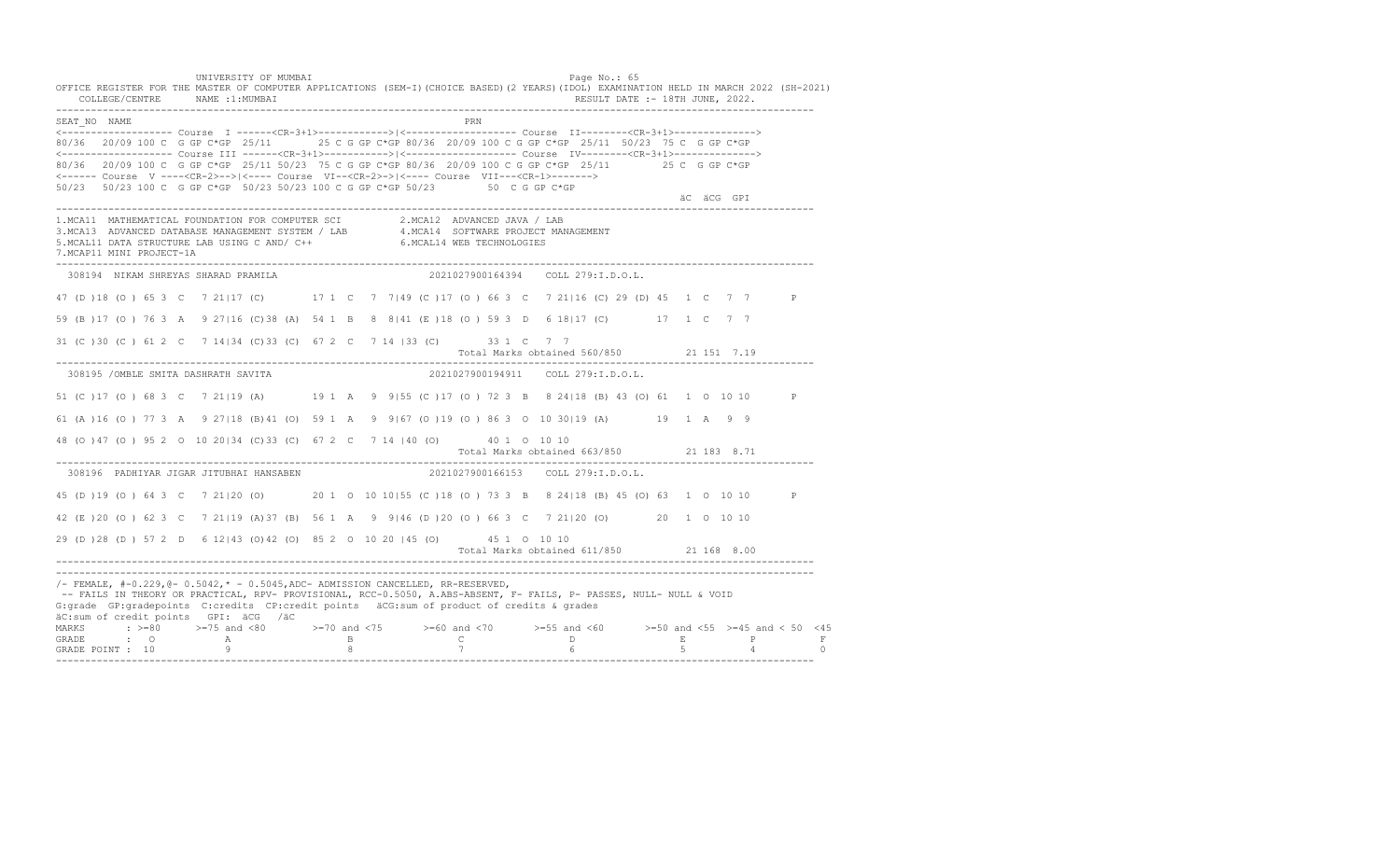UNIVERSITY OF MUMBAI PAGE OF THE PAGE OF THE PAGE OF THE PAGE OF THE PAGE OF THE PAGE OF THE PAGE OF THE PAGE OF THE PAGE OF THE PAGE OF THE PAGE OF THE PAGE OF THE PAGE OF THE PAGE OF THE PAGE OF THE PAGE OF THE PAGE OF T OFFICE REGISTER FOR THE MASTER OF COMPUTER APPLICATIONS (SEM-I)(CHOICE BASED)(2 YEARS)(IDOL) EXAMINATION HELD IN MARCH 2022 (SH-2021) COLLEGE/CENTRE NAME :1:MUMBAI RESULT DATE :- 18TH JUNE, 2022. ---------------------------------------------------------------------------------------------------------------------------------- SEAT\_NO NAME PRIMAGE PRODUCED IN THE PRIMAGE PRIMAGE PRIMAGE PRIMAGE PRIMAGE PRIMAGE PRIMAGE PRIMAGE PRIMAGE PRIMAGE PRIMAGE PRIMAGE PRIMAGE PRIMAGE PRIMAGE PRIMAGE PRIMAGE PRIMAGE PRIMAGE PRIMAGE PRIMAGE PRIMAGE PRIMAGE P <------------------- Course I ------<CR-3+1>------------>|<------------------- Course II--------<CR-3+1>--------------> 80/36 20/09 100 C G GP C\*GP 25/11 25 C G GP C\*GP 80/36 20/09 100 C G GP C\*GP 25/11 50/23 75 C G GP C\*GP <------------------- Course III ------<CR-3+1>----------->|<------------------- Course IV--------<CR-3+1>--------------> 80/36 20/09 100 C G GP C\*GP 25/11 50/23 75 C G GP C\*GP 80/36 20/09 100 C G GP C\*GP 25/11 25 C G GP C\*GP <------ Course V ----<CR-2>-->|<---- Course VI--<CR-2>->|<---- Course VII---<CR-1>-------> 50/23 50/23 100 C G GP C\*GP 50/23 50/23 100 C G GP C\*GP 50/23 50 C G GP C\*GP äC äCG GPI ä<sup>n v</sup>ächtliche State und der State und der State und der State und der State und der State und der State und der State und der State und der State und der State und der State und der State und der State und der ---------------------------------------------------------------------------------------------------------------------------------- 1.MCA11 MATHEMATICAL FOUNDATION FOR COMPUTER SCI 2.MCA12 ADVANCED JAVA / LAB 3.MCA13 ADVANCED DATABASE MANAGEMENT SYSTEM / LAB 4.MCA14 SOFTWARE PROJECT MANAGEMENT 5.MCAL11 DATA STRUCTURE LAB USING C AND/ C++ 6.MCAL14 WEB TECHNOLOGIES 7.MCAP11 MINI PROJECT-1A ---------------------------------------------------------------------------------------------------------------------------------- 308197 PADVI VINOD DEVDAN VIMALBAI 2021027900251561 COLL 279:I.D.O.L.  $21F(F)$  A  $(F)$  -- -- -- -- -- |A  $(F)$  -- -- -- -- -- -- -- 37E(P) A  $(F)$  -- -- -- -- -- |A  $(F)$  A  $(F)$  -- -- -- -- -- -- F  $13F(F)$  A (F)-- -- -- -- -- |A (F)A (F) -- -- -- -- -- |39E(P)A (F)-- -- -- -- -- |A (F) -- -- -- -- -- -- --A  $(F)$  A  $(F)$  -- -- -- -- -- |A  $(F)$  A  $(F)$  -- -- -- -- -- |A  $(F)$  -- -- -- -- -- --Total Marks obtained 110/850 0 0 ------------------------------------------------------------------------------------------------------------------------------------ 308198 PANDEY ABHISHEK INDRAKUMAR REENA 2021027900154674 COLL 279:I.D.O.L. 57 (B )17 (O ) 74 3 B 8 24|19 (A) 19 1 A 9 9|34 (P )17 (O ) 51 3 E 5 15|18 (B) 43 (O) 61 1 O 10 10 P @2 @2 40 (E )16 (O ) 56 3 D 6 18|18 (B)40 (O) 58 1 A 9 9|38 (P )16 (O ) 54 3 E 5 15|19 (A) 19 1 A 9 9 39 (A )38 (A ) 77 2 A 9 18|37 (B)36 (B) 73 2 B 8 16 |33 (C) 33 1 C 7 7 Total Marks obtained 575@2/850 21 150 7.14 ---------------------------------------------------------------------------------------------------------------------------------- 308199 PANDEY ATUL SANGAM RITA DEVI 34 (P )18 (O ) 52 3 E 5 15|19 (A) 19 1 A 9 9|37 (P )17 (O ) 54 3 E 5 15|18 (B) 41 (O) 59 1 A 9 9 P @2 @2 66 (O )18 (O ) 84 3 O 10 30|18 (B)38 (A) 56 1 A 9 9|48 (C )20 (O ) 68 3 C 7 21|19 (A) 19 1 A 9 9 37 (B )36 (B ) 73 2 B 8 16|38 (A)37 (B) 75 2 A 9 18 |39 (A) 39 1 A 9 9 Total Marks obtained 598@2/850 21 160 7.62 ---------------------------------------------------------------------------------------------------------------------------------- ---------------------------------------------------------------------------------------------------------------------------------- /- FEMALE, #-0.229,@- 0.5042,\* - 0.5045,ADC- ADMISSION CANCELLED, RR-RESERVED, -- FAILS IN THEORY OR PRACTICAL, RPV- PROVISIONAL, RCC-0.5050, A.ABS-ABSENT, F- FAILS, P- PASSES, NULL- NULL & VOID G:grade GP:gradepoints C:credits CP:credit points äCG:sum of product of credits & grades äC:sum of credit points GPI: äCG /äC MARKS : >=80 >=75 and <80 >=70 and <75 >=60 and <70 >=55 and <60 >=50 and <55 >=45 and < 50 <45 GRADE : O A B C D E P F GRADE POINT : 10 9 8 7 6 5 4 0 ----------------------------------------------------------------------------------------------------------------------------------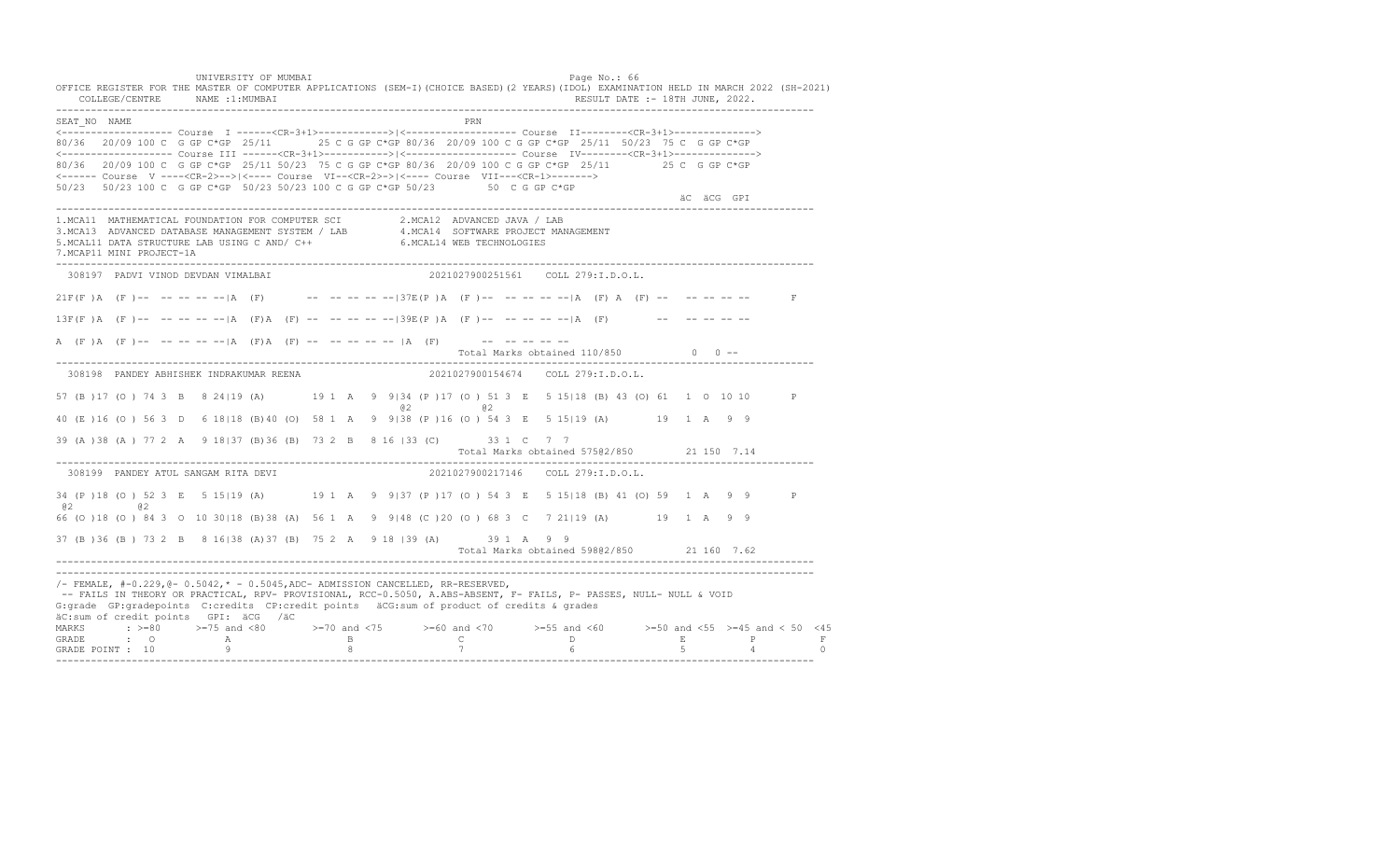UNIVERSITY OF MUMBAI PAGE OF THE PAGE OF THE PAGE OF THE PAGE OF THE PAGE OF THE PAGE OF THE PAGE OF THE PAGE O OFFICE REGISTER FOR THE MASTER OF COMPUTER APPLICATIONS (SEM-I)(CHOICE BASED)(2 YEARS)(IDOL) EXAMINATION HELD IN MARCH 2022 (SH-2021) COLLEGE/CENTRE NAME :1:MUMBAI RESULT DATE :- 18TH JUNE, 2022. ---------------------------------------------------------------------------------------------------------------------------------- SEAT\_NO NAME PRIME PRIME PRODUCED A CONTROL IN THE PRIME PRIME PRIME PRIME PRIME PRIME PRIME PRIME PRIME PRIME PRIME PRIME PRIME PRIME PRIME PRIME PRIME PRIME PRIME PRIME PRIME PRIME PRIME PRIME PRIME PRIME PRIME PRIME PRI <------------------- Course I ------<CR-3+1>------------>|<------------------- Course II--------<CR-3+1>--------------> 80/36 20/09 100 C G GP C\*GP 25/11 25 C G GP C\*GP 80/36 20/09 100 C G GP C\*GP 25/11 50/23 75 C G GP C\*GP <------------------- Course III ------<CR-3+1>----------->|<------------------- Course IV--------<CR-3+1>--------------> 80/36 20/09 100 C G GP C\*GP 25/11 50/23 75 C G GP C\*GP 80/36 20/09 100 C G GP C\*GP 25/11 25 C G GP C\*GP <------ Course V ----<CR-2>-->|<---- Course VI--<CR-2>->|<---- Course VII---<CR-1>-------> 50/23 50/23 100 C G GP C\*GP 50/23 50/23 100 C G GP C\*GP 50/23 50 C G GP C\*GP äC äCG GPI ä<sup>n v</sup>ächtliche State und der State und der State und der State und der State und der State und der State und der State und der State und der State und der State und der State und der State und der State und der ---------------------------------------------------------------------------------------------------------------------------------- 1.MCA11 MATHEMATICAL FOUNDATION FOR COMPUTER SCI 2.MCA12 ADVANCED JAVA / LAB<br>3.MCA13 ADVANCED DATABASE MANAGEMENT SYSTEM / LAB 4.MCA14 SOFTWARE PROJECT MANAGEMENT<br>5.MCAL11 DATA STRUCTURE LAB U 7.MCAP11 MINI PROJECT-1A ---------------------------------------------------------------------------------------------------------------------------------- 308200 PANDEY PRATHMESH PAWAN URMILA 2021027900231467 COLL 279:I.D.O.L. 44 (D )17 (O ) 61 3 C 7 21|17 (C) 17 1 C 7 7|43 (E )18 (O ) 61 3 C 7 21|16 (C) 24 (P) 40 1 E 5 5 P 54 (C )19 (O ) 73 3 B 8 24|16 (C)36 (B) 52 1 C 7 7|59 (B )19 (O ) 78 3 A 9 27|17 (C) 17 1 C 7 7 36 (B )35 (B ) 71 2 B 8 16|35 (B)34 (C) 69 2 C 7 14 |34 (C) 34 1 C 7 7 Total Marks obtained 573/850 21 156 7.43 ---------------------------------------------------------------------------------------------------------------------------------- 308201 PANDIT SAMYAK RAVINDRA RASIKA 2021027900245556 COLL 279:I.D.O.L. 13F(F ) 7F(F )-- -- -- -- --|19E(A) 19 1 A 9 9|17F(F )16E(O )-- -- -- -- --|18E(B) 34E(C) 52 1 C 7 7 F 42E(E )17E(O ) 59 3 D 6 18|18E(B)39E(A) 57 1 A 9 9|30F(F ) 3F(F )-- -- -- -- --|19E(A) 19 1 A 9 9 37E(B )36E(B ) 73 2 B 8 16|39E(A)38E(A) 77 2 A 9 18 |33E(C) 33 1 C 7 7 Total Marks obtained 475/850 12 93 ------------------------------------------------------------------------------------------------------------------------------------ 308202 PANIGRAHI PRAMOD NARAYAN MINOTI 43 (E )14 (B ) 57 3 D 6 18|23 (O) 23 1 O 10 10|45 (D )17 (O ) 62 3 C 7 21|21 (O) 48 (O) 69 1 O 10 10 P 50 (C )20 (O ) 70 3 B 8 24|22 (O)36 (B) 58 1 A 9 9|43 (E )18 (O ) 61 3 C 7 21|23 (O) 23 1 O 10 10 32 (C )31 (C ) 63 2 C 7 14|39 (A)38 (A) 77 2 A 9 18 |37 (B) 37 1 B 8 8 Total Marks obtained 600/850 21 163 7.76 ---------------------------------------------------------------------------------------------------------------------------------- ---------------------------------------------------------------------------------------------------------------------------------- /- FEMALE, #-0.229,@- 0.5042,\* - 0.5045,ADC- ADMISSION CANCELLED, RR-RESERVED, -- FAILS IN THEORY OR PRACTICAL, RPV- PROVISIONAL, RCC-0.5050, A.ABS-ABSENT, F- FAILS, P- PASSES, NULL- NULL & VOID G:grade GP:gradepoints C:credits CP:credit points äCG:sum of product of credits & grades äC:sum of credit points GPI: äCG /äC MARKS : >=80 >=75 and <80 >=70 and <75 >=60 and <70 >=55 and <60 >=50 and <55 >=45 and < 50 <45 GRADE : O A B C D E P F<br>GRADE POINT : 10 9 9 8 7 7 6 5 4 0 ----------------------------------------------------------------------------------------------------------------------------------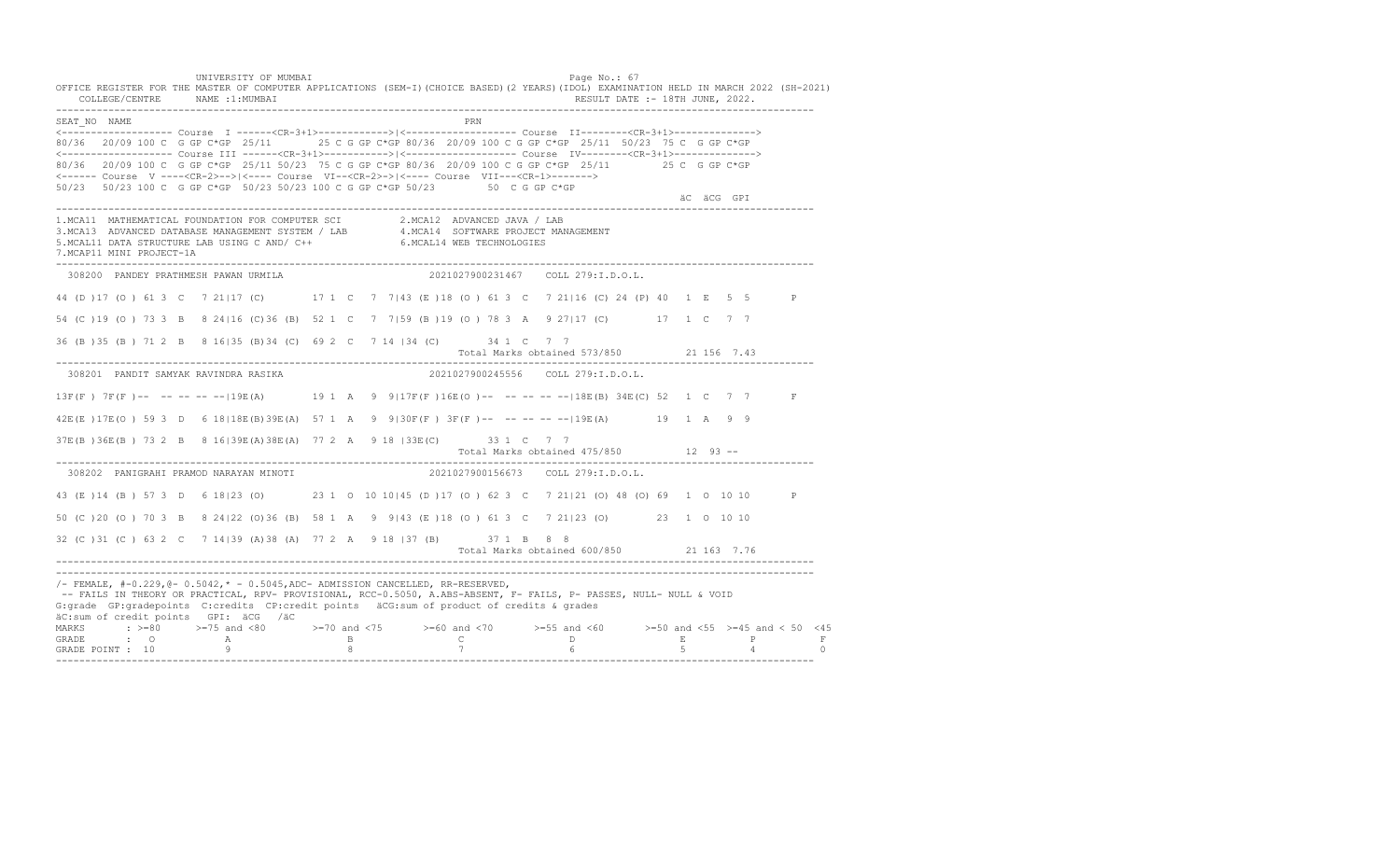UNIVERSITY OF MUMBAI PAGE OF THE PAGE OF THE PAGE OF THE PAGE OF THE PAGE OF THE PAGE OF THE PAGE OF THE PAGE O OFFICE REGISTER FOR THE MASTER OF COMPUTER APPLICATIONS (SEM-I)(CHOICE BASED)(2 YEARS)(IDOL) EXAMINATION HELD IN MARCH 2022 (SH-2021) COLLEGE/CENTRE NAME :1:MUMBAI RESULT DATE :- 18TH JUNE, 2022. ---------------------------------------------------------------------------------------------------------------------------------- SEAT\_NO NAME PRIME PRIME PRODUCED A CONTROL IN THE PRIME PRIME PRIME PRIME PRIME PRIME PRIME PRIME PRIME PRIME PRIME PRIME PRIME PRIME PRIME PRIME PRIME PRIME PRIME PRIME PRIME PRIME PRIME PRIME PRIME PRIME PRIME PRIME PRI <------------------- Course I ------<CR-3+1>------------>|<------------------- Course II--------<CR-3+1>--------------> 80/36 20/09 100 C G GP C\*GP 25/11 25 C G GP C\*GP 80/36 20/09 100 C G GP C\*GP 25/11 50/23 75 C G GP C\*GP <------------------- Course III ------<CR-3+1>----------->|<------------------- Course IV--------<CR-3+1>--------------> 80/36 20/09 100 C G GP C\*GP 25/11 50/23 75 C G GP C\*GP 80/36 20/09 100 C G GP C\*GP 25/11 25 C G GP C\*GP <------ Course V ----<CR-2>-->|<---- Course VI--<CR-2>->|<---- Course VII---<CR-1>-------> 50/23 50/23 100 C G GP C\*GP 50/23 50/23 100 C G GP C\*GP 50/23 50 C G GP C\*GP äC äCG GPI ä<sup>n v</sup>ächtliche State und der State und der State und der State und der State und der State und der State und der State und der State und der State und der State und der State und der State und der State und der ---------------------------------------------------------------------------------------------------------------------------------- 1.MCA11 MATHEMATICAL FOUNDATION FOR COMPUTER SCI 2.MCA12 ADVANCED JAVA / LAB 3.MCA13 ADVANCED DATABASE MANAGEMENT SYSTEM / LAB 4.MCA14 SOFTWARE PROJECT MANAGEMENT 5.MCAL11 DATA STRUCTURE LAB USING C AND/ C++ 6.MCAL14 WEB TECHNOLOGIES 7.MCAP11 MINI PROJECT-1A ---------------------------------------------------------------------------------------------------------------------------------- 308203 PARAB YASH DEEPAK DEEPIKA 2021027900165374 COLL 279:I.D.O.L. 53 (C )18 (O ) 71 3 B 8 24|19 (A) 19 1 A 9 9|50 (C )17 (O ) 67 3 C 7 21|18 (B) 41 (O) 59 1 A 9 9 P 39 (P )19 (O ) 58 3 D 6 18|18 (B)41 (O) 59 1 A 9 9|52 (C )19 (O ) 71 3 B 8 24|19 (A) 19 1 A 9 9 42 (O )41 (O ) 83 2 O 10 20|43 (O)42 (O) 85 2 O 10 20 |45 (O) 45 1 O 10 10 Total Marks obtained 636/850 21 173 8.24 ---------------------------------------------------------------------------------------------------------------------------------- 308204 PARMAR AMIT SURESH BADAMI 2021027900252556 COLL 279:I.D.O.L. 42E(E ) 8F(F )-- -- -- -- --|19E(A) 19 1 A 9 9|25F(F ) 9E(P )-- -- -- -- --|18E(B) 35E(B) 53 1 B 8 8 F 55E(C ) 9E(P ) 64 3 C 7 21|18E(B)38E(A) 56 1 A 9 9|53E(C ) 7F(F )-- -- -- -- --|19E(A) 19 1 A 9 9 38E(A )37E(B ) 75 2 A 9 18|41E(O)40E(O) 81 2 O 10 20 |44E(O) 44 1 O 10 10 Total Marks obtained 555/850 12 104 ------------------------------------------------------------------------------------------------------------------------------------ 308205 PARMAR SHRAVAN KEWALCHAND JASHODA 46 (D )17 (O ) 63 3 C 7 21|17 (C) 17 1 C 7 7|49 (C )17 (O ) 66 3 C 7 21|16 (C) 34 (C) 50 1 C 7 7 P 54 (C )19 (O ) 73 3 B 8 24|16 (C)38 (A) 54 1 B 8 8|51 (C )20 (O ) 71 3 B 8 24|17 (C) 17 1 C 7 7 41 (O )40 (O ) 81 2 O 10 20|37 (B)36 (B) 73 2 B 8 16 |30 (C) 30 1 C 7 7 Total Marks obtained 595/850 21 162 7.71 ---------------------------------------------------------------------------------------------------------------------------------- ---------------------------------------------------------------------------------------------------------------------------------- /- FEMALE, #-0.229,@- 0.5042,\* - 0.5045,ADC- ADMISSION CANCELLED, RR-RESERVED, -- FAILS IN THEORY OR PRACTICAL, RPV- PROVISIONAL, RCC-0.5050, A.ABS-ABSENT, F- FAILS, P- PASSES, NULL- NULL & VOID G:grade GP:gradepoints C:credits CP:credit points äCG:sum of product of credits & grades äC:sum of credit points GPI: äCG /äC MARKS : >=80 >=75 and <80 >=70 and <75 >=60 and <70 >=55 and <60 >=50 and <55 >=45 and < 50 <45 GRADE : O A B C D E P F<br>GRADE POINT : 10 9 9 8 7 7 6 5 4 0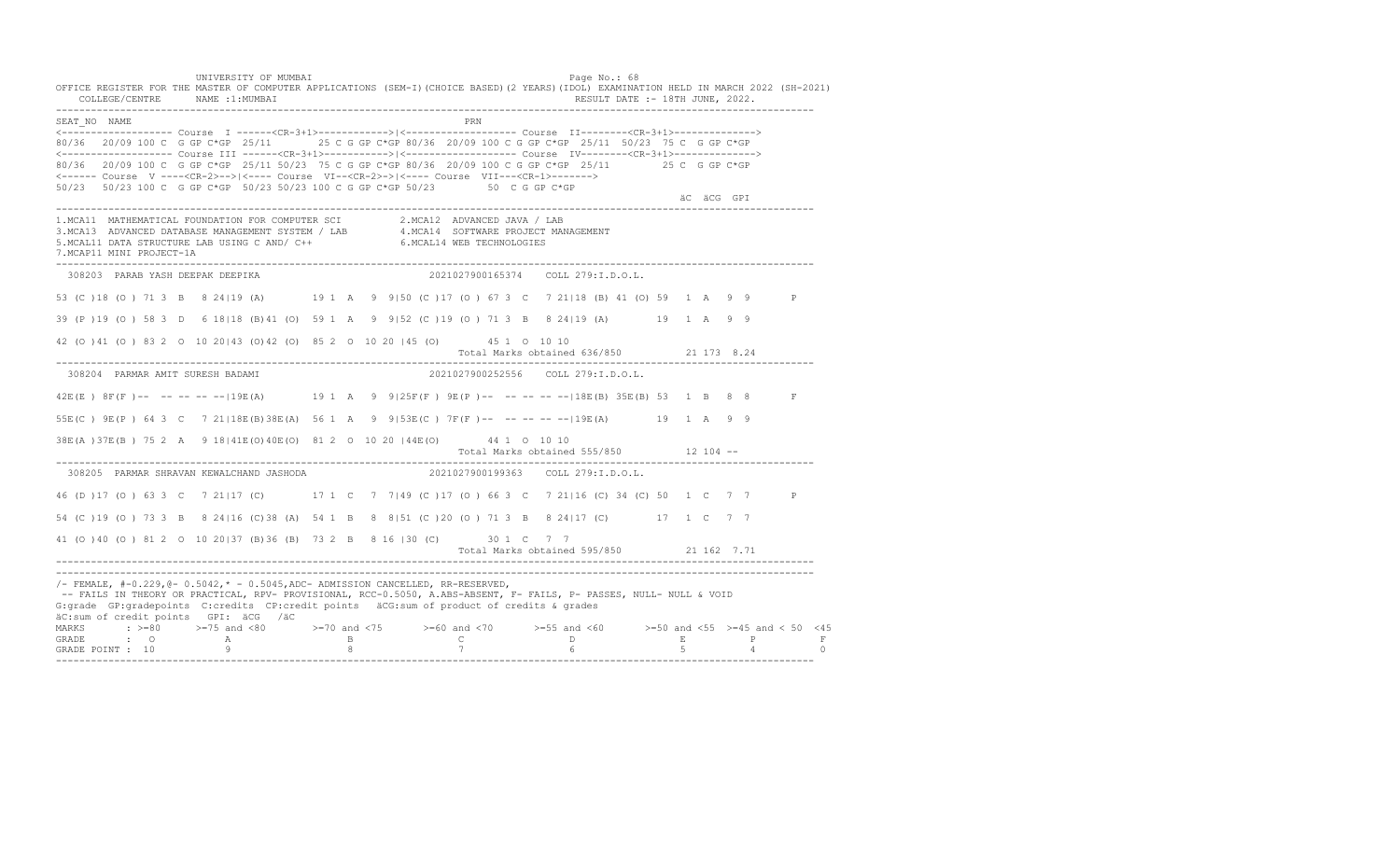UNIVERSITY OF MUMBAI PAGE OF A SALE OF A SALE PAGE OF A SALE OF A SALE OF A SALE OF A SALE OF A SALE OF A SALE OFFICE REGISTER FOR THE MASTER OF COMPUTER APPLICATIONS (SEM-I)(CHOICE BASED)(2 YEARS)(IDOL) EXAMINATION HELD IN MARCH 2022 (SH-2021) COLLEGE/CENTRE NAME :1:MUMBAI RESULT DATE :- 18TH JUNE, 2022. ---------------------------------------------------------------------------------------------------------------------------------- SEAT\_NO NAME PRN <------------------- Course I ------<CR-3+1>------------>|<------------------- Course II--------<CR-3+1>--------------> 80/36 20/09 100 C G GP C\*GP 25/11 25 C G GP C\*GP 80/36 20/09 100 C G GP C\*GP 25/11 50/23 75 C G GP C\*GP <------------------- Course III ------<CR-3+1>----------->|<------------------- Course IV--------<CR-3+1>--------------> 80/36 20/09 100 C G GP C\*GP 25/11 50/23 75 C G GP C\*GP 80/36 20/09 100 C G GP C\*GP 25/11 25 C G GP C\*GP <------ Course V ----<CR-2>-->|<---- Course VI--<CR-2>->|<---- Course VII---<CR-1>-------> 50/23 50/23 100 C G GP C\*GP 50/23 50/23 100 C G GP C\*GP 50/23 50 C G GP C\*GP äC äCG GPI ä<sup>n v</sup>ächtliche State und der State und der State und der State und der State und der State und der State und der State und der State und der State und der State und der State und der State und der State und der ---------------------------------------------------------------------------------------------------------------------------------- 1.MCA11 MATHEMATICAL FOUNDATION FOR COMPUTER SCI 2.MCA12 ADVANCED JAVA / LAB<br>3.MCA13 ADVANCED DATABASE MANAGEMENT SYSTEM / LAB 4.MCA14 SOFTWARE PROJECT MANAGEMENT<br>5.MCAL11 DATA STRUCTURE LAB USI 7.MCAP11 MINI PROJECT-1A ---------------------------------------------------------------------------------------------------------------------------------- 308206 PARUI SUMIT SHASHANKH SUSHMA 2021027900166025 COLL 279:I.D.O.L. 48 (C )17 (O ) 65 3 C 7 21|25 (O) 25 1 O 10 10|38 (P )18 (O ) 56 3 D 6 18|24 (O) 44 (O) 68 1 O 10 10 P 39 (P )20 (O ) 59 3 D 6 18|25 (O)48 (O) 73 1 O 10 10|45 (D )20 (O ) 65 3 C 7 21|22 (O) 22 1 O 10 10 49 (O )48 (O ) 97 2 O 10 20|44 (O)43 (O) 87 2 O 10 20 |43 (O) 43 1 O 10 10 Total Marks obtained 660/850 21 168 8.00 ---------------------------------------------------------------------------------------------------------------------------------- 308207 PATEL MOHAMMED OWAIS SHABBIR RIZWANA 2021027900225567 COLL 279:I.D.O.L. 39 (P )17 (O ) 56 3 D 6 18|19 (A) 19 1 A 9 9|30 (P )18 (O ) 48 3 E 5 15|18 (B) 43 (O) 61 1 O 10 10 P  $\star$ 43 (E )20 (O ) 63 3 C 7 21|18 (B)34 (C) 52 1 C 7 7|61 (A )20 (O ) 81 3 O 10 30|19 (A) 19 1 A 9 9 36 (B )35 (B ) 71 2 B 8 16|43 (O)42 (O) 85 2 O 10 20 |43 (O) 43 1 O 10 10 Total Marks obtained 598/850 21 165 7.86 ---------------------------------------------------------------------------------------------------------------------------------- 308208 /PATEL NIDA KHATUN NIZAMUDDIN RUKHSANA 61 (A ) 9 (P ) 70 3 B 8 24|20 (O) 20 1 O 10 10|51 (C )16 (O ) 67 3 C 7 21|18 (B) 45 (O) 63 1 O 10 10 P 52 (C )18 (O ) 70 3 B 8 24|19 (A)42 (O) 61 1 O 10 10|68 (O )19 (O ) 87 3 O 10 30|20 (O) 20 1 O 10 10 36 (B )35 (B ) 71 2 B 8 16|45 (O)44 (O) 89 2 O 10 20 |43 (O) 43 1 O 10 10 Total Marks obtained 661/850 21 185 8.81 ---------------------------------------------------------------------------------------------------------------------------------- ---------------------------------------------------------------------------------------------------------------------------------- /- FEMALE, #-0.229,@- 0.5042,\* - 0.5045,ADC- ADMISSION CANCELLED, RR-RESERVED, -- FAILS IN THEORY OR PRACTICAL, RPV- PROVISIONAL, RCC-0.5050, A.ABS-ABSENT, F- FAILS, P- PASSES, NULL- NULL & VOID G:grade GP:gradepoints C:credits CP:credit points äCG:sum of product of credits & grades äC:sum of credit points GPI: äCG /äC MARKS : >=80 >=75 and <80 >=70 and <75 >=60 and <70 >=55 and <60 >=50 and <55 >=45 and < 50 <45 GRADE : O A B C D E P F GRADE POINT : 10 9 8 7 6 5 4 0 ----------------------------------------------------------------------------------------------------------------------------------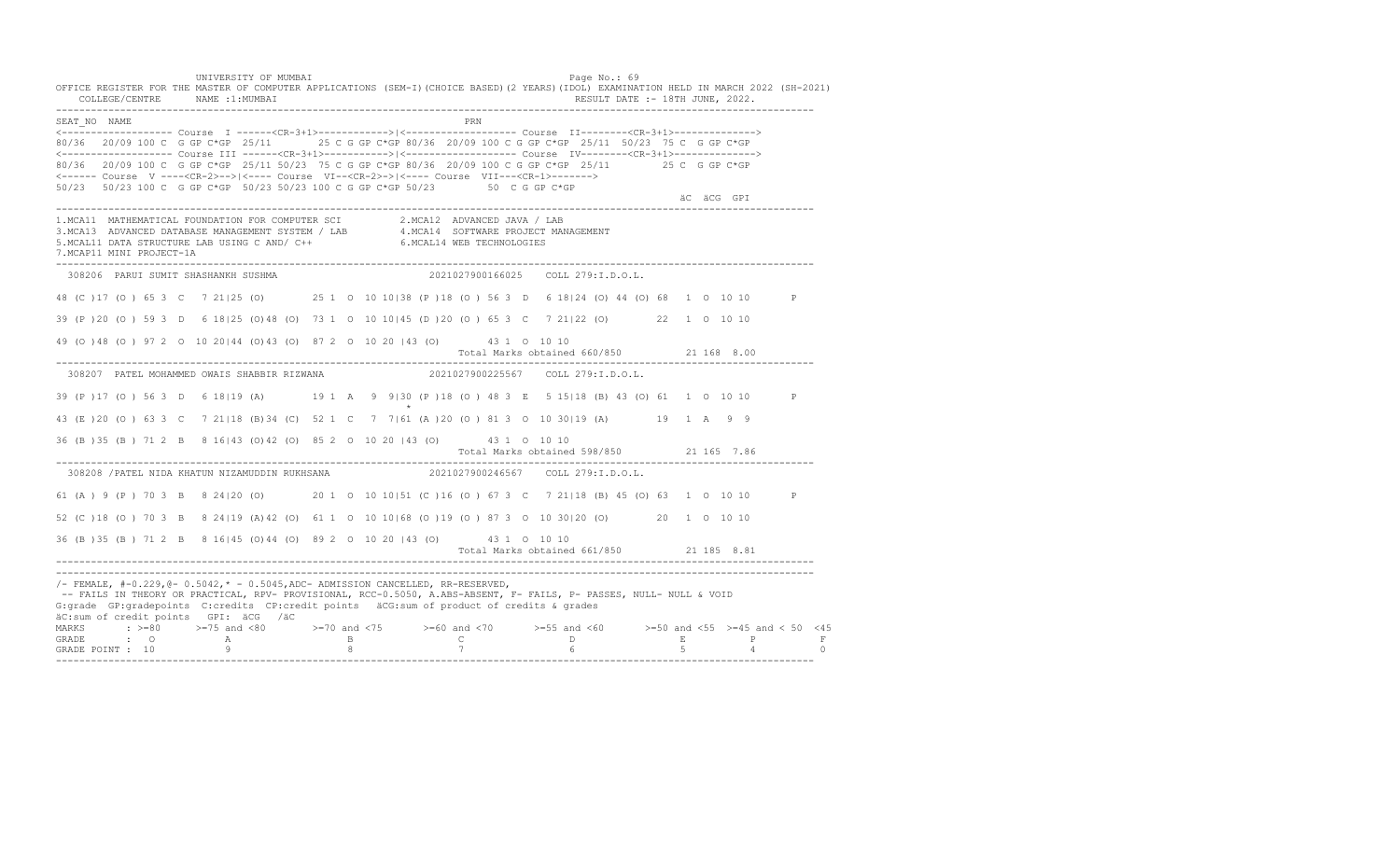UNIVERSITY OF MUMBAI PAGE OF THE PAGE OF THE PAGE OF THE PAGE OF THE PAGE OF THE PAGE OF THE PAGE OF THE PAGE OF THE PAGE OF THE PAGE OF THE PAGE OF THE PAGE OF THE PAGE OF THE PAGE OF THE PAGE OF THE PAGE OF THE PAGE OF T OFFICE REGISTER FOR THE MASTER OF COMPUTER APPLICATIONS (SEM-I)(CHOICE BASED)(2 YEARS)(IDOL) EXAMINATION HELD IN MARCH 2022 (SH-2021) COLLEGE/CENTRE NAME :1:MUMBAI RESULT DATE :- 18TH JUNE, 2022. ---------------------------------------------------------------------------------------------------------------------------------- SEAT\_NO NAME <------------------- Course I ------<CR-3+1>------------>|<------------------- Course II--------<CR-3+1>--------------> 80/36 20/09 100 C G GP C\*GP 25/11 25 C G GP C\*GP 80/36 20/09 100 C G GP C\*GP 25/11 50/23 75 C G GP C\*GP <------------------- Course III ------<CR-3+1>----------->|<------------------- Course IV--------<CR-3+1>--------------> 80/36 20/09 100 C G GP C\*GP 25/11 50/23 75 C G GP C\*GP 80/36 20/09 100 C G GP C\*GP 25/11 25 C G GP C\*GP <------ Course V ----<CR-2>-->|<---- Course VI--<CR-2>->|<---- Course VII---<CR-1>-------> 50/23 50/23 100 C G GP C\*GP 50/23 50/23 100 C G GP C\*GP 50/23 50 C G GP C\*GP äC äCG GPI ä<sup>n v</sup>ächtliche State und der State und der State und der State und der State und der State und der State und der State und der State und der State und der State und der State und der State und der State und der ---------------------------------------------------------------------------------------------------------------------------------- 1.MCA11 MATHEMATICAL FOUNDATION FOR COMPUTER SCI 2.MCA12 ADVANCED JAVA / LAB<br>3.MCA13 ADVANCED DATABASE MANAGEMENT SYSTEM / LAB 4.MCA14 SOFTWARE PROJECT MANAGEMENT<br>5.MCAL11 DATA STRUCTURE LAB USI 7.MCAP11 MINI PROJECT-1A ---------------------------------------------------------------------------------------------------------------------------------- 308209 /PATEL SUMAN MANSINGH GEETADEVI 2021027900169186 COLL 279:I.D.O.L. 46 (D )15 (A ) 61 3 C 7 21|19 (A) 19 1 A 9 9|42 (E )17 (O ) 59 3 D 6 18|18 (B) 41 (O) 59 1 A 9 9 P 55 (C )17 (O ) 72 3 B 8 24|18 (B)41 (O) 59 1 A 9 9|42 (E )20 (O ) 62 3 C 7 21|19 (A) 19 1 A 9 9 41 (O )40 (O ) 81 2 O 10 20|41 (O)40 (O) 81 2 O 10 20 |42 (O) 42 1 O 10 10 Total Marks obtained 614/850 21 170 8.10 ---------------------------------------------------------------------------------------------------------------------------------- 308210 PATHAK PRASHANT GORAKSH SANDHYA 2021027900219644 COLL 279:I.D.O.L. 52 (C )18 (O ) 70 3 B 8 24|17 (C) 17 1 C 7 7|49 (C )18 (O ) 67 3 C 7 21|16 (C) 41 (O) 57 1 A 9 9 P 59 (B )20 (O ) 79 3 A 9 27|16 (C)33 (C) 49 1 C 7 7|59 (B )20 (O ) 79 3 A 9 27|17 (C) 17 1 C 7 7 47 (O )46 (O ) 93 2 O 10 20|39 (A)38 (A) 77 2 A 9 18 |38 (A) 38 1 A 9 9 Total Marks obtained 643/850 21 176 8.38 ---------------------------------------------------------------------------------------------------------------------------------- 308211 PATHAN PARVEZ ALAM MOHD YUSUF REHANA 57 (B )17 (O ) 74 3 B 8 24|17 (C) 17 1 C 7 7|37 (P )16 (O ) 53 3 E 5 15|16 (C) 27 (E) 43 1 D 6 6 P 57 (B )18 (O ) 75 3 A 9 27|16 (C)30 (C) 46 1 C 7 7|44 (D )19 (O ) 63 3 C 7 21|17 (C) 17 1 C 7 7 31 (C )30 (C ) 61 2 C 7 14|28 (D)27 (E) 55 2 D 6 12 |35 (B) 35 1 B 8 8 Total Marks obtained 539/850 21 148 7.05 ---------------------------------------------------------------------------------------------------------------------------------- ---------------------------------------------------------------------------------------------------------------------------------- /- FEMALE, #-0.229,@- 0.5042,\* - 0.5045,ADC- ADMISSION CANCELLED, RR-RESERVED, -- FAILS IN THEORY OR PRACTICAL, RPV- PROVISIONAL, RCC-0.5050, A.ABS-ABSENT, F- FAILS, P- PASSES, NULL- NULL & VOID G:grade GP:gradepoints C:credits CP:credit points äCG:sum of product of credits & grades äC:sum of credit points GPI: äCG /äC MARKS : >=80 >=75 and <80 >=70 and <75 >=60 and <70 >=55 and <60 >=50 and <55 >=45 and < 50 <45 GRADE : O A B C D E P F<br>GRADE POINT : 10 9 9 8 7 7 6 5 4 0 ----------------------------------------------------------------------------------------------------------------------------------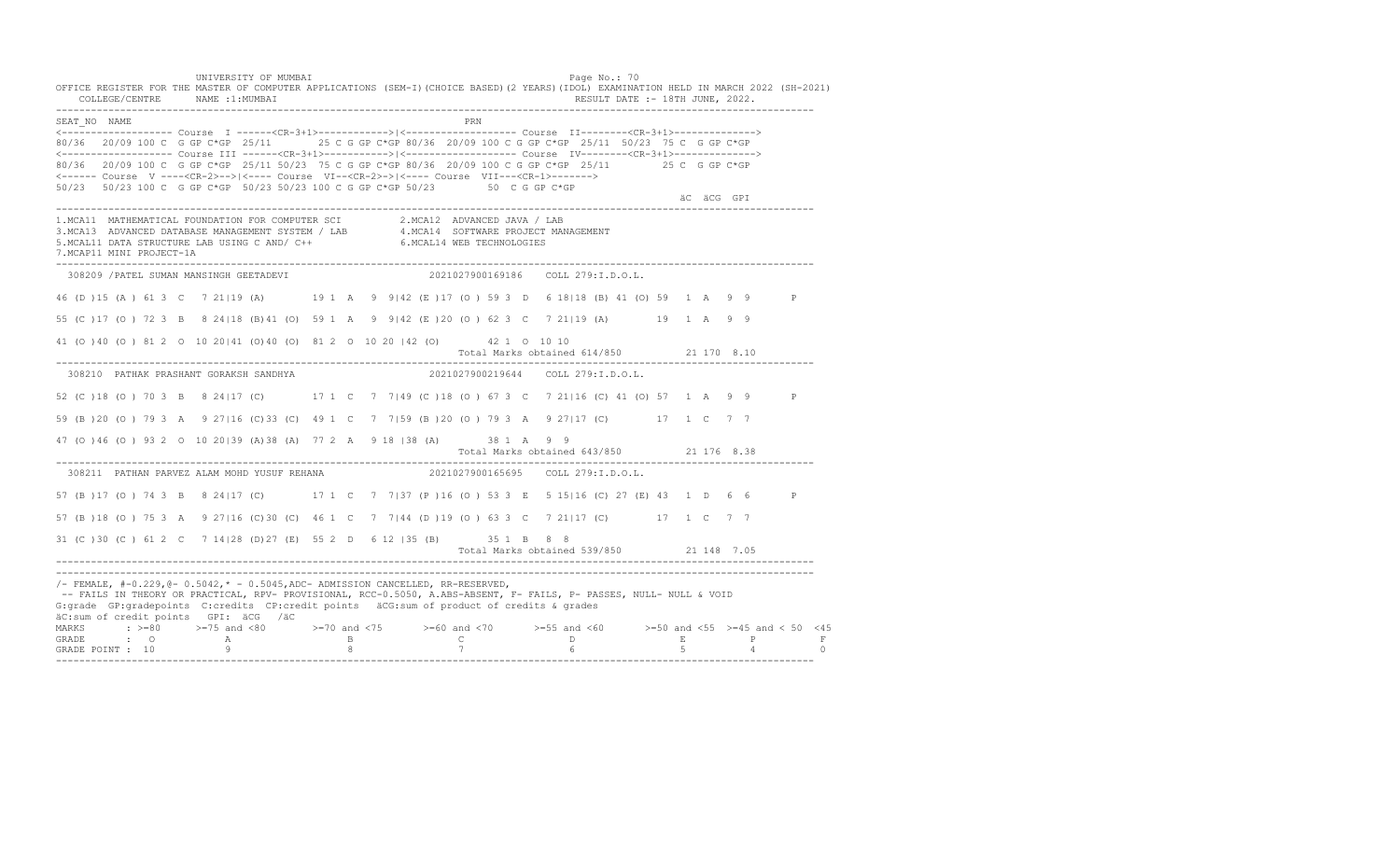UNIVERSITY OF MUMBAI PAGE OF A SALE OF A SALE PAGE OF A SALE PAGE OF A SALE PAGE OF A SALE PAGE OF A SALE PAGE OFFICE REGISTER FOR THE MASTER OF COMPUTER APPLICATIONS (SEM-I)(CHOICE BASED)(2 YEARS)(IDOL) EXAMINATION HELD IN MARCH 2022 (SH-2021) COLLEGE/CENTRE NAME :1:MUMBAI RESULT DATE :- 18TH JUNE, 2022. ---------------------------------------------------------------------------------------------------------------------------------- SEAT\_NO NAME PRIMAGE PRODUCED IN THE PRODUCED SEAT NO PRIMAGE PRIMAGE PRIMAGE PRIMAGE PRIMAGE PRIMAGE PRIMAGE PRIMAGE PRIMAGE PRIMAGE PRIMAGE PRIMAGE PRIMAGE PRIMAGE PRIMAGE PRIMAGE PRIMAGE PRIMAGE PRIMAGE PRIMAGE PRIMAGE <------------------- Course I ------<CR-3+1>------------>|<------------------- Course II--------<CR-3+1>--------------> 80/36 20/09 100 C G GP C\*GP 25/11 25 C G GP C\*GP 80/36 20/09 100 C G GP C\*GP 25/11 50/23 75 C G GP C\*GP <------------------- Course III ------<CR-3+1>----------->|<------------------- Course IV--------<CR-3+1>--------------> 80/36 20/09 100 C G GP C\*GP 25/11 50/23 75 C G GP C\*GP 80/36 20/09 100 C G GP C\*GP 25/11 25 C G GP C\*GP <------ Course V ----<CR-2>-->|<---- Course VI--<CR-2>->|<---- Course VII---<CR-1>-------> 50/23 50/23 100 C G GP C\*GP 50/23 50/23 100 C G GP C\*GP 50/23 50 C G GP C\*GP äC äCG GPI ä<sup>n v</sup>ächtliche State und der State und der State und der State und der State und der State und der State und der State und der State und der State und der State und der State und der State und der State und der ---------------------------------------------------------------------------------------------------------------------------------- 1.MCA11 MATHEMATICAL FOUNDATION FOR COMPUTER SCI 2.MCA12 ADVANCED JAVA / LAB<br>3.MCA13 ADVANCED DATABASE MANAGEMENT SYSTEM / LAB 4.MCA14 SOFTWARE PROJECT MANAGEMENT<br>5.MCAL11 DATA STRUCTURE LAB U 7.MCAP11 MINI PROJECT-1A ---------------------------------------------------------------------------------------------------------------------------------- 308212 PATIL ABHAY ATUL AMITA 2021027900240806 COLL 279:I.D.O.L. 44 (D )16 (O ) 60 3 C 7 21|24 (O) 24 1 O 10 10|36 (P )17 (O ) 53 3 E 5 15|23 (O) 46 (O) 69 1 O 10 10 P 41 (E )17 (O ) 58 3 D 6 18|24 (O)47 (O) 71 1 O 10 10|40 (E )19 (O ) 59 3 D 6 18|25 (O) 25 1 O 10 10 48 (O )47 (O ) 95 2 O 10 20|46 (O)45 (O) 91 2 O 10 20 |48 (O) 48 1 O 10 10 Total Marks obtained 653/850 21 162 7.71 ---------------------------------------------------------------------------------------------------------------------------------- 308213 PATIL AKSHAY RAMDAS SONALI 2021027900183492 COLL 279:I.D.O.L. 37 (P )16 (O ) 53 3 E 5 15|18 (B) 18 1 B 8 8|39 (P )17 (O ) 56 3 D 6 18|17 (C) 41 (O) 58 1 A 9 9 P 36 (P )19 (O ) 55 3 D 6 18|17 (C)40 (O) 57 1 A 9 9|49 (C )20 (O ) 69 3 C 7 21|18 (B) 18 1 B 8 8 40 (O )39 (A ) 79 2 A 9 18|40 (O)39 (A) 79 2 A 9 18 |44 (O) 44 1 O 10 10 Total Marks obtained 586/850 21 152 7.24 ---------------------------------------------------------------------------------------------------------------------------------- 308214 PATIL ASHUTOSH CHANDRAKANT NISHA 40 (E )16 (O ) 56 3 D 6 18|23 (O) 23 1 O 10 10|57 (B )17 (O ) 74 3 B 8 24|21 (O) 29 (D) 50 1 C 7 7 P 54 (C )19 (O ) 73 3 B 8 24|22 (O)33 (C) 55 1 B 8 8|52 (C )20 (O ) 72 3 B 8 24|23 (O) 23 1 O 10 10 30 (C )29 (D ) 59 2 D 6 12|31 (C)30 (C) 61 2 C 7 14 |22 (P) 22 1 P 4 4 @1 @1 Total Marks obtained 568@1/850 21 155 7.38 ---------------------------------------------------------------------------------------------------------------------------------- ----------------------------------------------------------------------------------------------------------------------------------  $/-$  FEMALE,  $#-0.229$ ,  $@-0.5042$ ,  $* -0.5045$ , ADC- ADMISSION CANCELLED, RR-RESERVED, -- FAILS IN THEORY OR PRACTICAL, RPV- PROVISIONAL, RCC-0.5050, A.ABS-ABSENT, F- FAILS, P- PASSES, NULL- NULL & VOID G:grade GP:gradepoints C:credits CP:credit points äCG:sum of product of credits & grades äC:sum of credit points GPI: äCG /äC MARKS : >=80 >=75 and <80 >=70 and <75 >=60 and <70 >=55 and <60 >=50 and <55 >=45 and < 50 <45<br>GRADE : O A B C D E P F<br>GRADE POINT : 10 9 8 7 6 5 4 0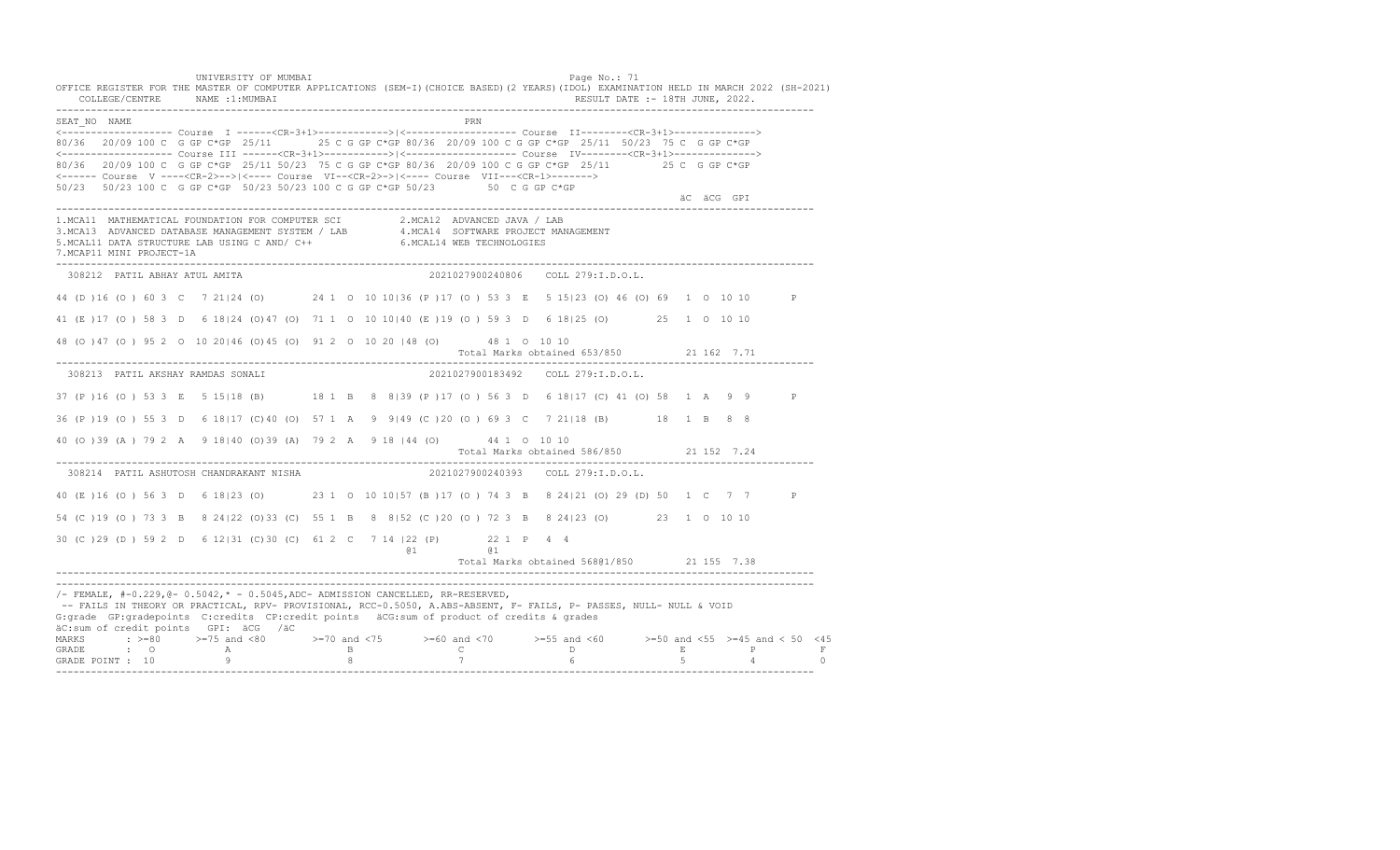UNIVERSITY OF MUMBAI PAGE OF A SALE OF A SALE OF A SALE OF A SALE OF A SALE OF A SALE OF A SALE OF A SALE OF A OFFICE REGISTER FOR THE MASTER OF COMPUTER APPLICATIONS (SEM-I)(CHOICE BASED)(2 YEARS)(IDOL) EXAMINATION HELD IN MARCH 2022 (SH-2021) COLLEGE/CENTRE NAME :1:MUMBAI RESULT DATE :- 18TH JUNE, 2022. ---------------------------------------------------------------------------------------------------------------------------------- SEAT\_NO NAME PRIMAGE PRODUCED IN THE PRODUCED SEAT NO PRIMAGE PRIMAGE PRIMAGE PRIMAGE PRIMAGE PRIMAGE PRIMAGE PRIMAGE PRIMAGE PRIMAGE PRIMAGE PRIMAGE PRIMAGE PRIMAGE PRIMAGE PRIMAGE PRIMAGE PRIMAGE PRIMAGE PRIMAGE PRIMAGE <------------------- Course I ------<CR-3+1>------------>|<------------------- Course II--------<CR-3+1>--------------> 80/36 20/09 100 C G GP C\*GP 25/11 25 C G GP C\*GP 80/36 20/09 100 C G GP C\*GP 25/11 50/23 75 C G GP C\*GP <------------------- Course III ------<CR-3+1>----------->|<------------------- Course IV--------<CR-3+1>--------------> 80/36 20/09 100 C G GP C\*GP 25/11 50/23 75 C G GP C\*GP 80/36 20/09 100 C G GP C\*GP 25/11 25 C G GP C\*GP <------ Course V ----<CR-2>-->|<---- Course VI--<CR-2>->|<---- Course VII---<CR-1>-------> 50/23 50/23 100 C G GP C\*GP 50/23 50/23 100 C G GP C\*GP 50/23 50 C G GP C\*GP äC äCG GPI ä<sup>n v</sup>ächtliche State und der State und der State und der State und der State und der State und der State und der State und der State und der State und der State und der State und der State und der State und der ---------------------------------------------------------------------------------------------------------------------------------- 1.MCA11 MATHEMATICAL FOUNDATION FOR COMPUTER SCI 2.MCA12 ADVANCED JAVA / LAB 3.MCA13 ADVANCED DATABASE MANAGEMENT SYSTEM / LAB 4.MCA14 SOFTWARE PROJECT MANAGEMENT 5.MCAL11 DATA STRUCTURE LAB USING C AND/ C++ 6.MCAL14 WEB TECHNOLOGIES 7.MCAP11 MINI PROJECT-1A ---------------------------------------------------------------------------------------------------------------------------------- 308215 PATIL ATUL ARUN SUNITA 2021027900227616 COLL 279:I.D.O.L. 58 (B )19 (O ) 77 3 A 9 27|20 (O) 20 1 O 10 10|49 (C )18 (O ) 67 3 C 7 21|18 (B) 45 (O) 63 1 O 10 10 P 70 (O )19 (O ) 89 3 O 10 30|19 (A)33 (C) 52 1 C 7 7|51 (C )19 (O ) 70 3 B 8 24|20 (O) 20 1 O 10 10 36 (B )35 (B ) 71 2 B 8 16|42 (O)41 (O) 83 2 O 10 20 |46 (O) 46 1 O 10 10 Total Marks obtained 658/850 21 185 8.81 ---------------------------------------------------------------------------------------------------------------------------------- 308216 /PATIL CHAITALI MUKESH ANITA 2021027900255292 COLL 279:I.D.O.L.  $21F(F) 13E(C)$ -- -- -- -- -- |A (F) -- -- -- -- -- -- -- 143E(E)16E(O) 59 3 D 6 18|A (F) A (F) -- -- -- -- -- $27F(F)12E(C)$ -- -- -- -- -- |A (F)A (F) -- -- -- -- -- -- -- 136E(P)11E(D) 47 3 P 4 12|A (F) -- -- -- -- -- --36E(B )35E(B ) 71 2 B 8 16|44E(O)43E(O) 87 2 O 10 20 |43E(O) 43 1 O 10 10 Total Marks obtained 380/850 11 76 ------------------------------------------------------------------------------------------------------------------------------------ 308217 /PATIL GAURI JAYWANT JUILY 2021027900155372 COLL 279:I.D.O.L. 45 (D )17 (O ) 62 3 C 7 21|23 (O) 23 1 O 10 10|44 (D )18 (O ) 62 3 C 7 21|21 (O) 33 (C) 54 1 B 8 8 P 44 (D )19 (O ) 63 3 C 7 21|22 (O)38 (A) 60 1 O 10 10|51 (C )19 (O ) 70 3 B 8 24|23 (O) 23 1 O 10 10 39 (A )38 (A ) 77 2 A 9 18|38 (A)37 (B) 75 2 A 9 18 |22 (P) 22 1 P 4 4 @1 @1 Total Marks obtained 591@1/850 21 165 7.86 ---------------------------------------------------------------------------------------------------------------------------------- ----------------------------------------------------------------------------------------------------------------------------------  $/-$  FEMALE,  $#-0.229$ ,  $@-0.5042$ ,  $* -0.5045$ , ADC- ADMISSION CANCELLED, RR-RESERVED, -- FAILS IN THEORY OR PRACTICAL, RPV- PROVISIONAL, RCC-0.5050, A.ABS-ABSENT, F- FAILS, P- PASSES, NULL- NULL & VOID G:grade GP:gradepoints C:credits CP:credit points äCG:sum of product of credits & grades äC:sum of credit points GPI: äCG /äC MARKS : >=80 >=75 and <80 >=70 and <75 >=60 and <70 >=55 and <60 >=50 and <55 >=45 and < 50 <45<br>GRADE : O A B C D E P F<br>GRADE POINT : 10 9 8 7 6 5 4 0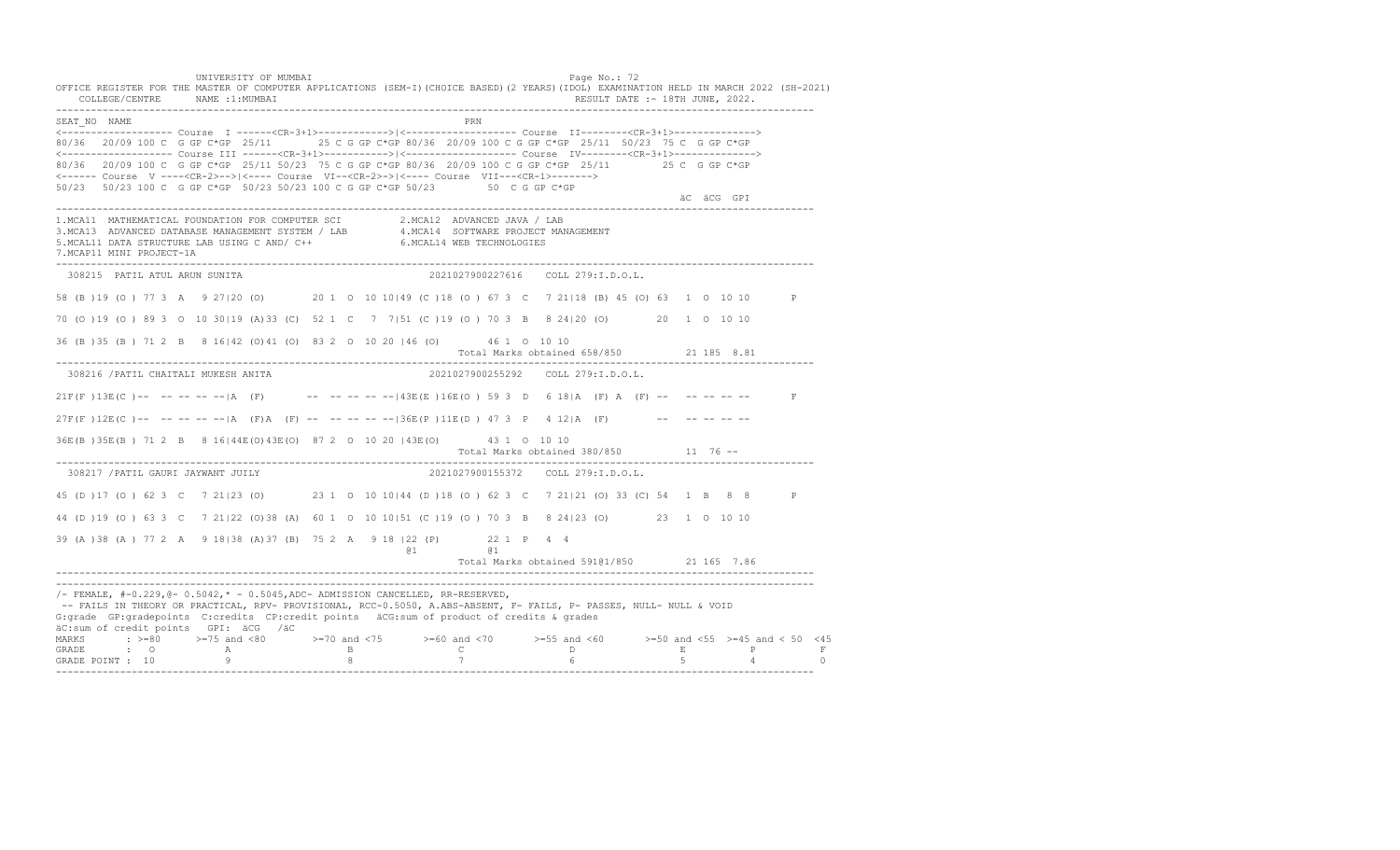UNIVERSITY OF MUMBAI PAGE OF THE PAGE OF THE PAGE OF THE PAGE OF THE PAGE OF THE PAGE OF THE PAGE OF THE PAGE OF THE PAGE OF THE PAGE OF THE PAGE OF THE PAGE OF THE PAGE OF THE PAGE OF THE PAGE OF THE PAGE OF THE PAGE OF T OFFICE REGISTER FOR THE MASTER OF COMPUTER APPLICATIONS (SEM-I)(CHOICE BASED)(2 YEARS)(IDOL) EXAMINATION HELD IN MARCH 2022 (SH-2021)<br>COLLEGE/CENTRE NAME :1:MUMBAI COLLEGE/CENTRE NAME :1: MUMBAI ---------------------------------------------------------------------------------------------------------------------------------- SEAT\_NO NAME PRN <------------------- Course I ------<CR-3+1>------------>|<------------------- Course II--------<CR-3+1>--------------> 80/36 20/09 100 C G GP C\*GP 25/11 25 C G GP C\*GP 80/36 20/09 100 C G GP C\*GP 25/11 50/23 75 C G GP C\*GP <------------------- Course III ------<CR-3+1>----------->|<------------------- Course IV--------<CR-3+1>--------------> 80/36 20/09 100 C G GP C\*GP 25/11 50/23 75 C G GP C\*GP 80/36 20/09 100 C G GP C\*GP 25/11 25 C G GP C\*GP <------ Course V ----<CR-2>-->|<---- Course VI--<CR-2>->|<---- Course VII---<CR-1>-------> 50/23 50/23 100 C G GP C\*GP 50/23 50/23 100 C G GP C\*GP 50/23 50 C G GP C\*GP äC äCG GPI ä<sup>n v</sup>ächtliche State und der State und der State und der State und der State und der State und der State und der State und der State und der State und der State und der State und der State und der State und der ---------------------------------------------------------------------------------------------------------------------------------- 1.MCA11 MATHEMATICAL FOUNDATION FOR COMPUTER SCI 2.MCA12 ADVANCED JAVA / LAB 3.MCA13 ADVANCED DATABASE MANAGEMENT SYSTEM / LAB 4.MCA14 SOFTWARE PROJECT MANAGEMENT 5.MCAL11 DATA STRUCTURE LAB USING C AND/ C++ 6.MCAL14 WEB TECHNOLOGIES 7.MCAP11 MINI PROJECT-1A ---------------------------------------------------------------------------------------------------------------------------------- 308219 PATIL PRATHMESH MANGESH SUSHMA 2021027900225552 COLL 279:I.D.O.L.  $38E(P) 16E(O) 543 E 515|A (F)$  -- -- -- -- --  $149E(C) 8F(F)$  -- -- -- -- -- A (F) A (F) -- -- -- -- -- F 51E(C )15E(A ) 66 3 C 7 21|A (F)A (F) -- -- -- -- --|45E(D )10E(E ) 55 3 D 6 18|A (F) -- -- -- -- -- A (F)A (F)-- -- -- -- -- |A (F)A (F) -- -- -- -- -- |A (F) -- -- -- -- -- -- --Total Marks obtained 232/850 9 54 ------------------------------------------------------------------------------------------------------------------------------------ 308220 PATIL RUPESH YASHWANT SAKHARAM PATIL YOGITA YASHWA 2021027900256604 COLL 279:I.D.O.L.  $31F(F) 15E(A)$  -- -- -- --  $-11F(F)$  -- -- -- --  $-145E(D) 17E(O) 62 3 C 7 211 0F(F) A (F)$  -- -- -- -- -- $32F(F)19E(O)$ -- -- -- -- --  $O(F(F)$   $OF(F)$  -- -- -- -- --  $140E(E) 20E(O) 603$  C  $7 211 1F(F)$  -- -- -- -- -- --A (F )A (F )-- -- -- -- -- |A (F)A (F) -- -- -- -- -- | OF(F) -- -- -- -- -- --Total Marks obtained 221/850 6 42 ------------------------------------------------------------------------------------------------------------------------------------ 308221 PATIL SURAJ BALU SAVITA 2021027900144521 COLL 279:I.D.O.L. 44 (D )17 (O ) 61 3 C 7 21|23 (O) 23 1 O 10 10|46 (D )17 (O ) 63 3 C 7 21|25 (O) 44 (O) 69 1 O 10 10 P 45 (D )15 (A ) 60 3 C 7 21|22 (O)50 (O) 72 1 O 10 10|49 (C )19 (O ) 68 3 C 7 21|20 (O) 20 1 O 10 10 47 (O )50 (O ) 97 2 O 10 20|38 (A)37 (B) 75 2 A 9 18 |40 (O) 40 1 O 10 10 Total Marks obtained 648/850 21 172 8.19 ---------------------------------------------------------------------------------------------------------------------------------- ---------------------------------------------------------------------------------------------------------------------------------- /- FEMALE, #-0.229,@- 0.5042,\* - 0.5045,ADC- ADMISSION CANCELLED, RR-RESERVED, -- FAILS IN THEORY OR PRACTICAL, RPV- PROVISIONAL, RCC-0.5050, A.ABS-ABSENT, F- FAILS, P- PASSES, NULL- NULL & VOID G:grade GP:gradepoints C:credits CP:credit points äCG:sum of product of credits & grades äC:sum of credit points GPI: äCG /äC MARKS : >=80 >=75 and <80 >=70 and <75 >=60 and <70 >=55 and <60 >=50 and <55 >=45 and < 50 <45<br>GRADE : O A B C D E P F<br>GRADE POINT : 10 9 8 7 6 5 4 0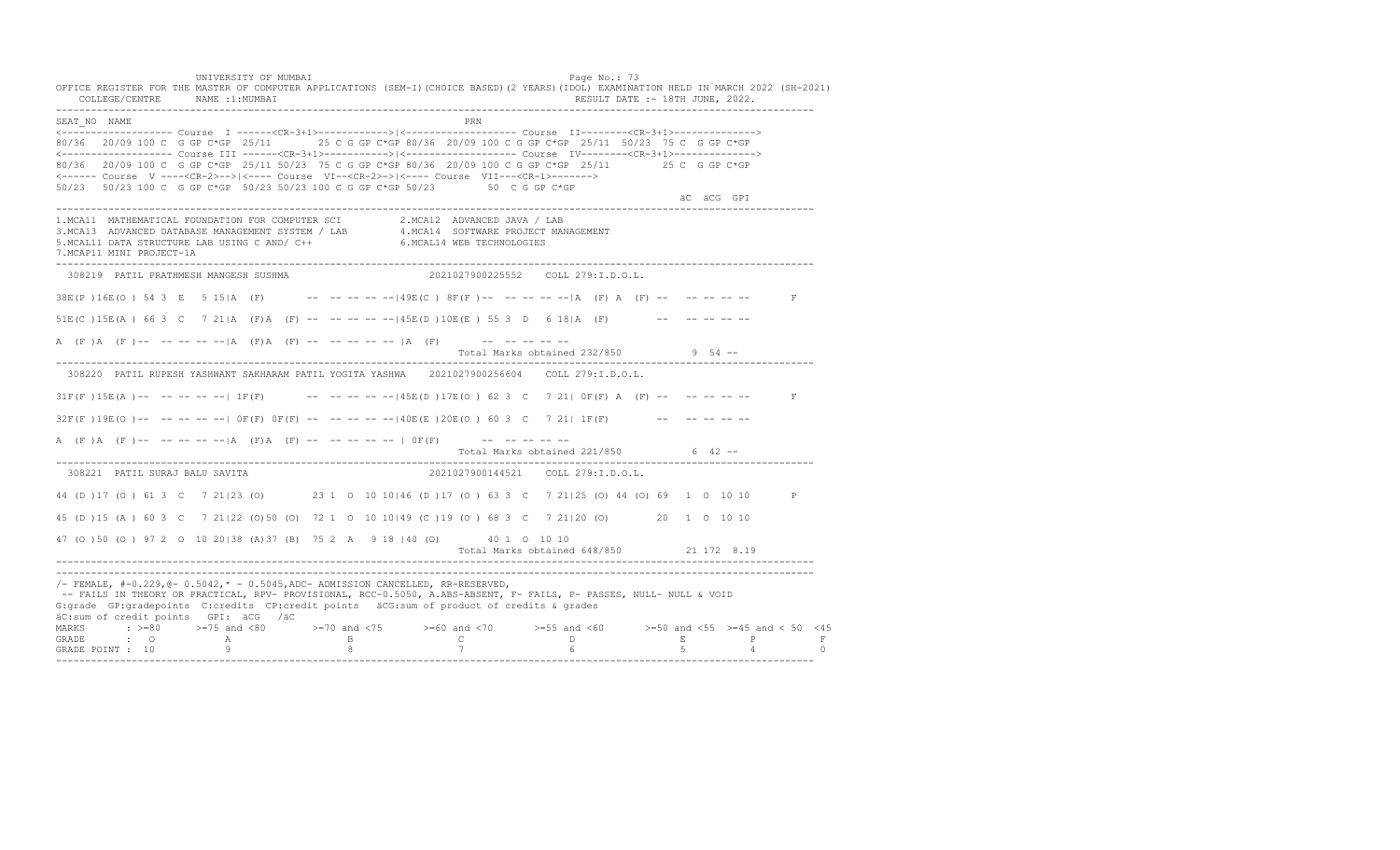UNIVERSITY OF MUMBAI PAGE OF THE PAGE OF THE PAGE OF THE PAGE OF THE PAGE OF THE PAGE OF THE PAGE OF THE PAGE OF THE PAGE OF THE PAGE OF THE PAGE OF THE PAGE OF THE PAGE OF THE PAGE OF THE PAGE OF THE PAGE OF THE PAGE OF T OFFICE REGISTER FOR THE MASTER OF COMPUTER APPLICATIONS (SEM-I)(CHOICE BASED)(2 YEARS)(IDOL) EXAMINATION HELD IN MARCH 2022 (SH-2021) COLLEGE/CENTRE NAME :1:MUMBAI RESULT DATE :- 18TH JUNE, 2022. ---------------------------------------------------------------------------------------------------------------------------------- SEAT\_NO NAME PRN <------------------- Course I ------<CR-3+1>------------>|<------------------- Course II--------<CR-3+1>--------------> 80/36 20/09 100 C G GP C\*GP 25/11 25 C G GP C\*GP 80/36 20/09 100 C G GP C\*GP 25/11 50/23 75 C G GP C\*GP <------------------- Course III ------<CR-3+1>----------->|<------------------- Course IV--------<CR-3+1>--------------> 80/36 20/09 100 C G GP C\*GP 25/11 50/23 75 C G GP C\*GP 80/36 20/09 100 C G GP C\*GP 25/11 25 C G GP C\*GP <------ Course V ----<CR-2>-->|<---- Course VI--<CR-2>->|<---- Course VII---<CR-1>-------> 50/23 50/23 100 C G GP C\*GP 50/23 50/23 100 C G GP C\*GP 50/23 50 C G GP C\*GP äC äCG GPI ä<sup>n v</sup>ächtliche State und der State und der State und der State und der State und der State und der State und der State und der State und der State und der State und der State und der State und der State und der ---------------------------------------------------------------------------------------------------------------------------------- 1.MCA11 MATHEMATICAL FOUNDATION FOR COMPUTER SCI 2.MCA12 ADVANCED JAVA / LAB<br>3.MCA13 ADVANCED DATABASE MANAGEMENT SYSTEM / LAB 4.MCA14 SOFTWARE PROJECT MANAGEMENT<br>5.MCAL11 DATA STRUCTURE LAB U 7.MCAP11 MINI PROJECT-1A ---------------------------------------------------------------------------------------------------------------------------------- 308222 PATIL YASH SUNIL VAISHALI 2021027900178982 COLL 279:I.D.O.L. 62 (A )17 (O ) 79 3 A 9 27|22 (O) 22 1 O 10 10|47 (D )17 (O ) 64 3 C 7 21|20 (O) 41 (O) 61 1 O 10 10 P 65 (O )19 (O ) 84 3 O 10 30|21 (O)44 (O) 65 1 O 10 10|65 (O )20 (O ) 85 3 O 10 30|22 (O) 22 1 O 10 10 43 (O )42 (O ) 85 2 O 10 20|36 (B)35 (B) 71 2 B 8 16 |36 (B) 36 1 B 8 8 Total Marks obtained 674/850 21 192 9.14 ---------------------------------------------------------------------------------------------------------------------------------- 308223 PATRAWALA BURHANUDDIN HAIDER FATEMA 2021027900219725 COLL 279:I.D.O.L. 47 (D )18 (O ) 65 3 C 7 21|22 (O) 22 1 O 10 10|41 (E )17 (O ) 58 3 D 6 18|20 (O) 42 (O) 62 1 O 10 10 P 49 (C )17 (O ) 66 3 C 7 21|21 (O)39 (A) 60 1 O 10 10|44 (D )17 (O ) 61 3 C 7 21|22 (O) 22 1 O 10 10 36 (B )35 (B ) 71 2 B 8 16|42 (O)41 (O) 83 2 O 10 20 |45 (O) 45 1 O 10 10 Total Marks obtained 615/850 21 167 7.95 ---------------------------------------------------------------------------------------------------------------------------------- 308224 PAWAR AJAY RANGRAO SANGEETA 2021027900197171 COLL 279:I.D.O.L. 43 (E )16 (O ) 59 3 D 6 18|17 (C) 17 1 C 7 7|50 (C )15 (A ) 65 3 C 7 21|16 (C) 30 (C) 46 1 C 7 7 P 65 (O )17 (O ) 82 3 O 10 30|16 (C)27 (E) 43 1 D 6 6|57 (B )18 (O ) 75 3 A 9 27|17 (C) 17 1 C 7 7 37 (B )36 (B ) 73 2 B 8 16|34 (C)33 (C) 67 2 C 7 14 |26 (E) 26 1 E 5 5 Total Marks obtained 570/850 21 158 7.52 ---------------------------------------------------------------------------------------------------------------------------------- ---------------------------------------------------------------------------------------------------------------------------------- /- FEMALE, #-0.229,@- 0.5042,\* - 0.5045,ADC- ADMISSION CANCELLED, RR-RESERVED, -- FAILS IN THEORY OR PRACTICAL, RPV- PROVISIONAL, RCC-0.5050, A.ABS-ABSENT, F- FAILS, P- PASSES, NULL- NULL & VOID G:grade GP:gradepoints C:credits CP:credit points äCG:sum of product of credits & grades äC:sum of credit points GPI: äCG /äC MARKS : >=80 >=75 and <80 >=70 and <75 >=60 and <70 >=55 and <60 >=50 and <55 >=45 and < 50 <45 GRADE : O A B C D E P F GRADE POINT : 10 9 8 7 6 5 4 0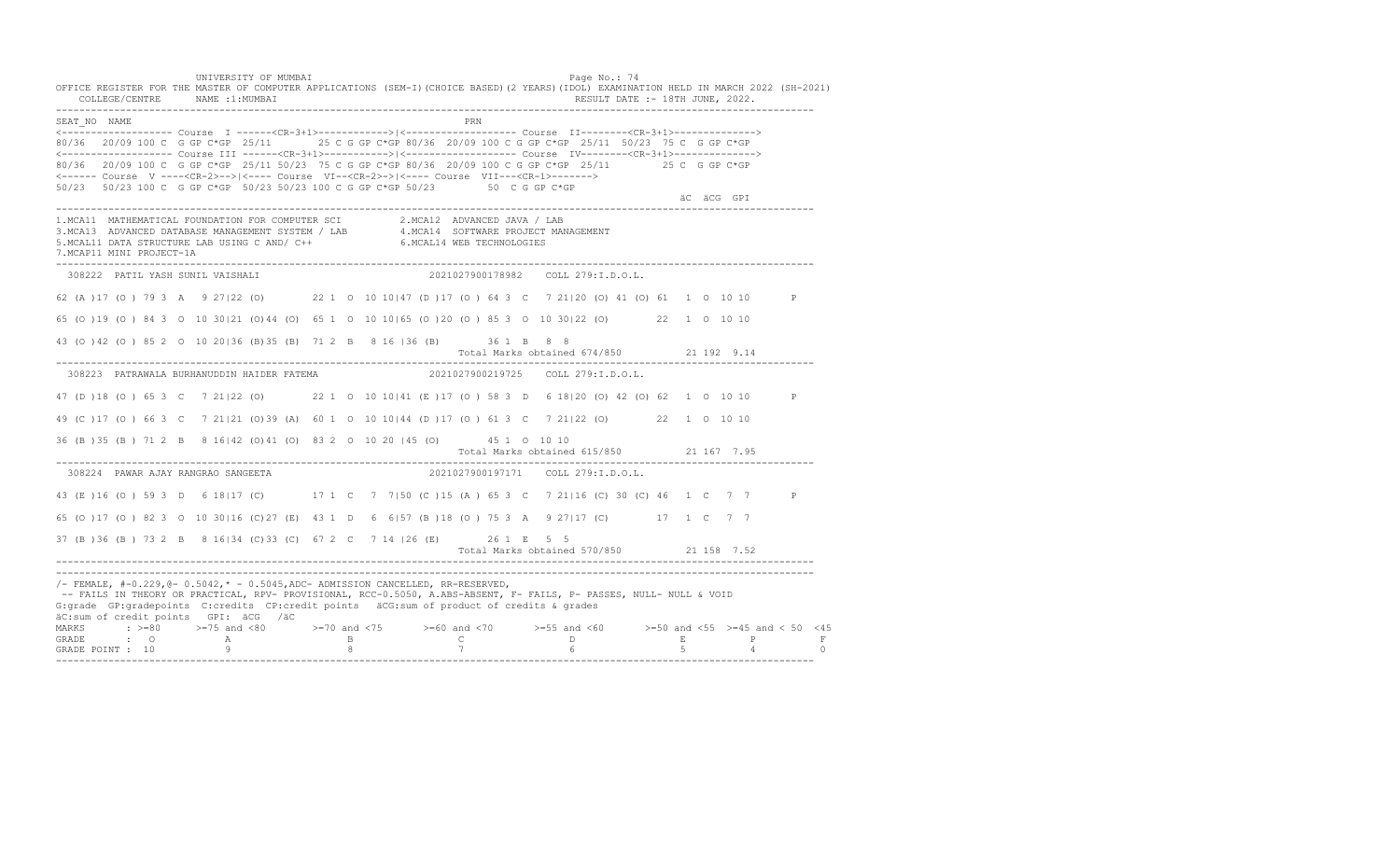UNIVERSITY OF MUMBAI PAGE OF THE PAGE OF THE PAGE OF THE PAGE OF THE PAGE OF THE PAGE OF THE PAGE OF THE PAGE OF THE PAGE OF THE PAGE OF THE PAGE OF THE PAGE OF THE PAGE OF THE PAGE OF THE PAGE OF THE PAGE OF THE PAGE OF T OFFICE REGISTER FOR THE MASTER OF COMPUTER APPLICATIONS (SEM-I)(CHOICE BASED)(2 YEARS)(IDOL) EXAMINATION HELD IN MARCH 2022 (SH-2021) COLLEGE/CENTRE NAME :1:MUMBAI RESULT DATE :- 18TH JUNE, 2022. ---------------------------------------------------------------------------------------------------------------------------------- SEAT\_NO NAME PRIMAGE PRODUCED IN THE PRIMAGE PRIMAGE PRIMAGE PRIMAGE PRIMAGE PRIMAGE PRIMAGE PRIMAGE PRIMAGE PRIMAGE PRIMAGE PRIMAGE PRIMAGE PRIMAGE PRIMAGE PRIMAGE PRIMAGE PRIMAGE PRIMAGE PRIMAGE PRIMAGE PRIMAGE PRIMAGE P <------------------- Course I ------<CR-3+1>------------>|<------------------- Course II--------<CR-3+1>--------------> 80/36 20/09 100 C G GP C\*GP 25/11 25 C G GP C\*GP 80/36 20/09 100 C G GP C\*GP 25/11 50/23 75 C G GP C\*GP <------------------- Course III ------<CR-3+1>----------->|<------------------- Course IV--------<CR-3+1>--------------> 80/36 20/09 100 C G GP C\*GP 25/11 50/23 75 C G GP C\*GP 80/36 20/09 100 C G GP C\*GP 25/11 25 C G GP C\*GP <------ Course V ----<CR-2>-->|<---- Course VI--<CR-2>->|<---- Course VII---<CR-1>-------> 50/23 50/23 100 C G GP C\*GP 50/23 50/23 100 C G GP C\*GP 50/23 50 C G GP C\*GP äC äCG GPI ä<sup>n v</sup>ächtliche State und der State und der State und der State und der State und der State und der State und der State und der State und der State und der State und der State und der State und der State und der ---------------------------------------------------------------------------------------------------------------------------------- 1.MCA11 MATHEMATICAL FOUNDATION FOR COMPUTER SCI 2.MCA12 ADVANCED JAVA / LAB<br>3.MCA13 ADVANCED DATABASE MANAGEMENT SYSTEM / LAB 4.MCA14 SOFTWARE PROJECT MANAGEMENT<br>5.MCAL11 DATA STRUCTURE LAB U 7.MCAP11 MINI PROJECT-1A ---------------------------------------------------------------------------------------------------------------------------------- 308225 /PAWAR AMRUTA JANARDHAN RUPALI 2021027900176975 COLL 279:I.D.O.L. 56E(B )17E(O ) 73 3 B 8 24|23E(O) 23 1 O 10 10|54E(C )17E(O ) 71 3 B 8 24|22E(O) 41E(O) 63 1 O 10 10 F 51E(C )13E(C ) 64 3 C 7 21|23E(O)46E(O) 69 1 O 10 10|43E(E )19E(O ) 62 3 C 7 21|24E(O) 24 1 O 10 10  $38E(A) 37E(B) 75 2 A 9 18|31E(C) 30E(C) 61 2 C 7 14 |A (F)$  -- ------ Total Marks obtained 585/850 20 162 -- ---------------------------------------------------------------------------------------------------------------------------------- 308226 PAWAR ROHIT DILIP DIPEEKA 2021027900203177 COLL 279:I.D.O.L. 36 (P )17 (O ) 53 3 E 5 15|20 (O) 20 1 O 10 10|51 (C )16 (O ) 67 3 C 7 21|18 (B) 42 (O) 60 1 O 10 10 P 34 (P )15 (A ) 49 3 E 5 15|19 (A)42 (O) 61 1 O 10 10|40 (E )16 (O ) 56 3 D 6 18|20 (O) 20 1 O 10 10 @2 @2 42 (O )41 (O ) 83 2 O 10 20|42 (O)41 (O) 83 2 O 10 20 |45 (O) 45 1 O 10 10 Total Marks obtained 597@2/850 21 159 7.57 ---------------------------------------------------------------------------------------------------------------------------------- 308227 /PAWAR SANJANA DEEPAK RASHMI 2021027900212973 COLL 279:I.D.O.L. 47 (D )18 (O ) 65 3 C 7 21|18 (B) 18 1 B 8 8|46 (D )16 (O ) 62 3 C 7 21|17 (C) 36 (B) 53 1 B 8 8 P 52 (C )13 (C ) 65 3 C 7 21|17 (C)40 (O) 57 1 A 9 9|53 (C )16 (O ) 69 3 C 7 21|18 (B) 18 1 B 8 8 32 (C )31 (C ) 63 2 C 7 14|42 (O)41 (O) 83 2 O 10 20 |36 (B) 36 1 B 8 8 Total Marks obtained 589/850 21 159 7.57 ---------------------------------------------------------------------------------------------------------------------------------- ----------------------------------------------------------------------------------------------------------------------------------  $/-$  FEMALE,  $#-0.229$ ,  $@-0.5042$ ,  $* -0.5045$ , ADC- ADMISSION CANCELLED, RR-RESERVED, -- FAILS IN THEORY OR PRACTICAL, RPV- PROVISIONAL, RCC-0.5050, A.ABS-ABSENT, F- FAILS, P- PASSES, NULL- NULL & VOID G:grade GP:gradepoints C:credits CP:credit points äCG:sum of product of credits & grades äC:sum of credit points GPI: äCG /äC MARKS : >=80 >=75 and <80 >=70 and <75 >=60 and <70 >=55 and <60 >=50 and <55 >=45 and < 50 <45<br>GRADE : O A B C D E P F<br>GRADE POINT : 10 9 8 7 6 5 4 0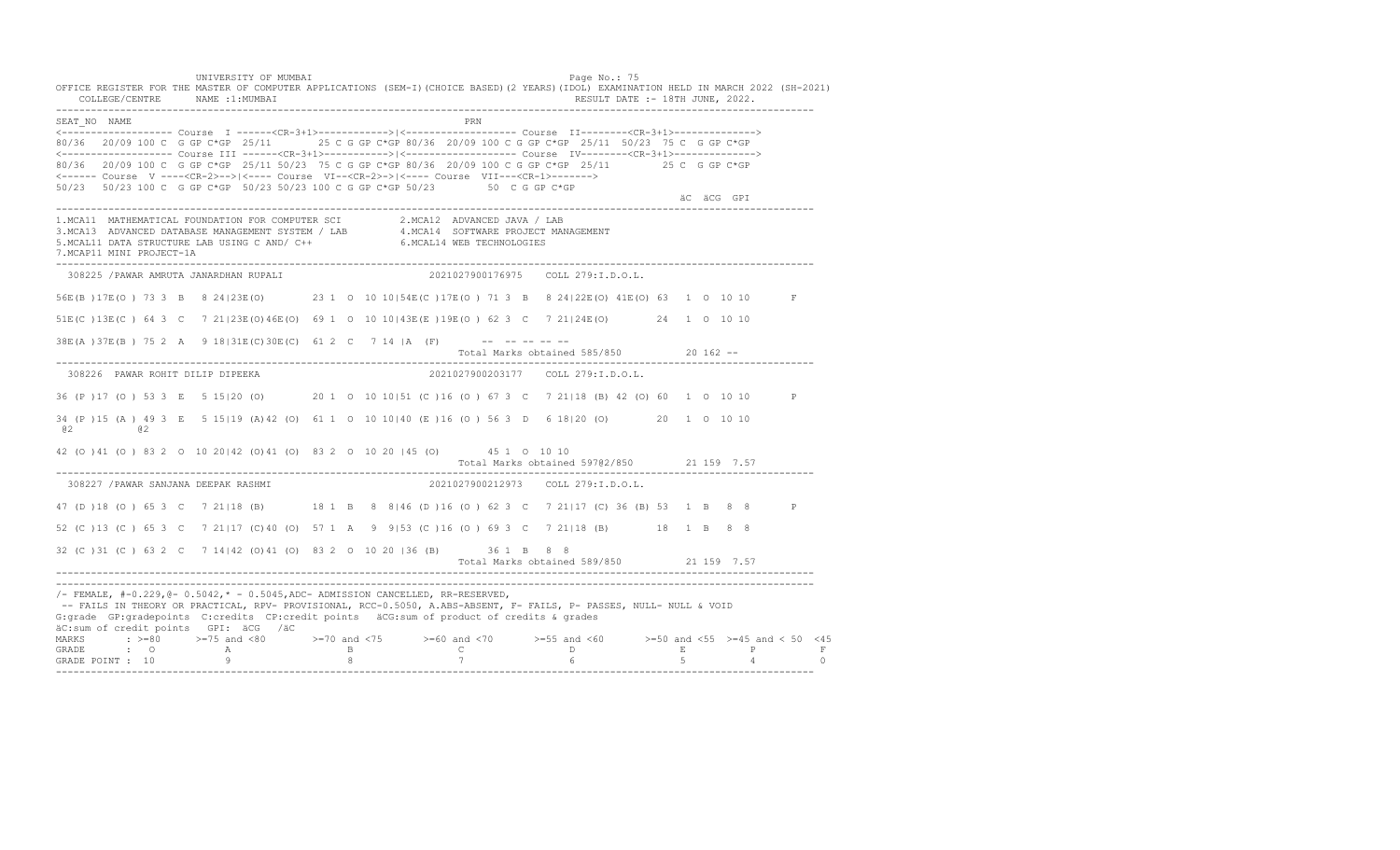UNIVERSITY OF MUMBAI PAGE OF THE PAGE OF THE PAGE OF THE PAGE OF THE PAGE OF THE PAGE OF THE PAGE OF THE PAGE OF THE PAGE OF THE PAGE OF THE PAGE OF THE PAGE OF THE PAGE OF THE PAGE OF THE PAGE OF THE PAGE OF THE PAGE OF T OFFICE REGISTER FOR THE MASTER OF COMPUTER APPLICATIONS (SEM-I)(CHOICE BASED)(2 YEARS)(IDOL) EXAMINATION HELD IN MARCH 2022 (SH-2021) COLLEGE/CENTRE NAME :1:MUMBAI RESULT DATE :- 18TH JUNE, 2022. ---------------------------------------------------------------------------------------------------------------------------------- SEAT\_NO NAME PRN <------------------- Course I ------<CR-3+1>------------>|<------------------- Course II--------<CR-3+1>--------------> 80/36 20/09 100 C G GP C\*GP 25/11 25 C G GP C\*GP 80/36 20/09 100 C G GP C\*GP 25/11 50/23 75 C G GP C\*GP <------------------- Course III ------<CR-3+1>----------->|<------------------- Course IV--------<CR-3+1>--------------> 80/36 20/09 100 C G GP C\*GP 25/11 50/23 75 C G GP C\*GP 80/36 20/09 100 C G GP C\*GP 25/11 25 C G GP C\*GP <------ Course V ----<CR-2>-->|<---- Course VI--<CR-2>->|<---- Course VII---<CR-1>-------> 50/23 50/23 100 C G GP C\*GP 50/23 50/23 100 C G GP C\*GP 50/23 50 C G GP C\*GP äC äCG GPI ä<sup>n v</sup>ächtliche State und der State und der State und der State und der State und der State und der State und der State und der State und der State und der State und der State und der State und der State und der ---------------------------------------------------------------------------------------------------------------------------------- 1.MCA11 MATHEMATICAL FOUNDATION FOR COMPUTER SCI 2.MCA12 ADVANCED JAVA / LAB<br>3.MCA13 ADVANCED DATABASE MANAGEMENT SYSTEM / LAB 4.MCA14 SOFTWARE PROJECT MANAGEMENT<br>5.MCAL11 DATA STRUCTURE LAB US 7.MCAP11 MINI PROJECT-1A ---------------------------------------------------------------------------------------------------------------------------------- 308228 PAWAR SHIVAM MAHESH PARVATI 2021027900150235 COLL 279:I.D.O.L. 12F(F )10E(E )-- -- -- -- --|22E(O) 22 1 O 10 10|37E(P )17E(O ) 54 3 E 5 15|20E(O) 34E(C) 54 1 B 8 8 F 49E(C )16E(O ) 65 3 C 7 21|21E(O)36E(B) 57 1 A 9 9|52E(C ) 9E(P ) 61 3 C 7 21|22E(O) 22 1 O 10 10 38E(A )37E(B ) 75 2 A 9 18|48E(O)47E(O) 95 2 O 10 20 |47E(O) 47 1 O 10 10 Total Marks obtained 574/850 18 142 ------------------------------------------------------------------------------------------------------------------------------------ 308229 /PAWAR VAISHNAVI VILAS NUTAN 2021027900227992 COLL 279:I.D.O.L. 67 (O )19 (O ) 86 3 O 10 30|18 (B) 18 1 B 8 8|48 (C )18 (O ) 66 3 C 7 21|17 (C) 29 (D) 46 1 C 7 7 P 49 (C )20 (O ) 69 3 C 7 21|17 (C)38 (A) 55 1 B 8 8|56 (B )20 (O ) 76 3 A 9 27|18 (B) 18 1 B 8 8 31 (C )30 (C ) 61 2 C 7 14|40 (O)39 (A) 79 2 A 9 18 |36 (B) 36 1 B 8 8 Total Marks obtained 610/850 21 170 8.10 ---------------------------------------------------------------------------------------------------------------------------------- 308230 PAWAR VINAYAK SURESH SANDHYA 2021027900187315 COLL 279:I.D.O.L. 45 (D )17 (O ) 62 3 C 7 21|17 (C) 17 1 C 7 7|33 (P )18 (O ) 51 3 E 5 15|16 (C) 40 (O) 56 1 A 9 9 P @3 @3 51 (C )18 (O ) 69 3 C 7 21|16 (C)30 (C) 46 1 C 7 7|48 (C )20 (O ) 68 3 C 7 21|17 (C) 17 1 C 7 7 26 (E )25 (E ) 51 2 E 5 10|37 (B)36 (B) 73 2 B 8 16 |37 (B) 37 1 B 8 8 Total Marks obtained 547@3/850 21 142 6.76 ---------------------------------------------------------------------------------------------------------------------------------- ---------------------------------------------------------------------------------------------------------------------------------- /- FEMALE, #-0.229,@- 0.5042,\* - 0.5045,ADC- ADMISSION CANCELLED, RR-RESERVED, -- FAILS IN THEORY OR PRACTICAL, RPV- PROVISIONAL, RCC-0.5050, A.ABS-ABSENT, F- FAILS, P- PASSES, NULL- NULL & VOID G:grade GP:gradepoints C:credits CP:credit points äCG:sum of product of credits & grades äC:sum of credit points GPI: äCG /äC MARKS : >=80 >=75 and <80 >=70 and <75 >=60 and <70 >=55 and <60 >=50 and <55 >=45 and < 50 <45 GRADE : O A B C D E P F GRADE POINT : 10 9 8 7 6 5 4 0 ----------------------------------------------------------------------------------------------------------------------------------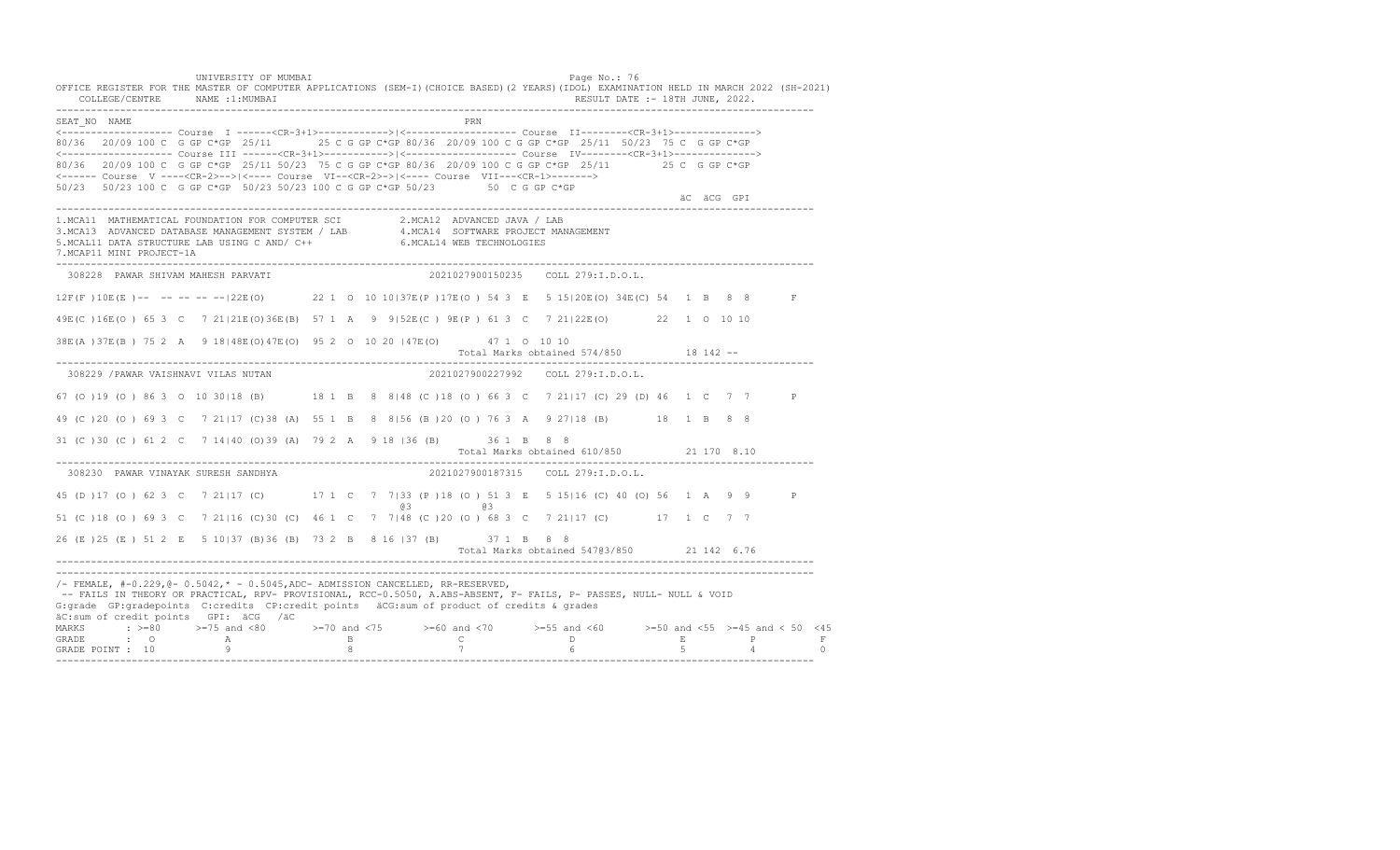UNIVERSITY OF MUMBAI PAGE OF THE PAGE OF THE PAGE OF THE PAGE OF THE PAGE OF THE PAGE OF THE PAGE OF THE PAGE OF THE PAGE OF THE PAGE OF THE PAGE OF THE PAGE OF THE PAGE OF THE PAGE OF THE PAGE OF THE PAGE OF THE PAGE OF T OFFICE REGISTER FOR THE MASTER OF COMPUTER APPLICATIONS (SEM-I)(CHOICE BASED)(2 YEARS)(IDOL) EXAMINATION HELD IN MARCH 2022 (SH-2021) COLLEGE/CENTRE NAME :1:MUMBAI RESULT DATE :- 18TH JUNE, 2022. ---------------------------------------------------------------------------------------------------------------------------------- SEAT\_NO NAME PRIMAGE PRODUCED IN THE PRODUCED SEAT NO PRIMAGE PRIMAGE PRIMAGE PRIMAGE PRIMAGE PRIMAGE PRIMAGE PRIMAGE PRIMAGE PRIMAGE PRIMAGE PRIMAGE PRIMAGE PRIMAGE PRIMAGE PRIMAGE PRIMAGE PRIMAGE PRIMAGE PRIMAGE PRIMAGE <------------------- Course I ------<CR-3+1>------------>|<------------------- Course II--------<CR-3+1>--------------> 80/36 20/09 100 C G GP C\*GP 25/11 25 C G GP C\*GP 80/36 20/09 100 C G GP C\*GP 25/11 50/23 75 C G GP C\*GP <------------------- Course III ------<CR-3+1>----------->|<------------------- Course IV--------<CR-3+1>--------------> 80/36 20/09 100 C G GP C\*GP 25/11 50/23 75 C G GP C\*GP 80/36 20/09 100 C G GP C\*GP 25/11 25 C G GP C\*GP <------ Course V ----<CR-2>-->|<---- Course VI--<CR-2>->|<---- Course VII---<CR-1>-------> 50/23 50/23 100 C G GP C\*GP 50/23 50/23 100 C G GP C\*GP 50/23 50 C G GP C\*GP äC äCG GPI ä<sup>n v</sup>ächtliche State und der State und der State und der State und der State und der State und der State und der State und der State und der State und der State und der State und der State und der State und der ---------------------------------------------------------------------------------------------------------------------------------- 1.MCA11 MATHEMATICAL FOUNDATION FOR COMPUTER SCI 2.MCA12 ADVANCED JAVA / LAB<br>3.MCA13 ADVANCED DATABASE MANAGEMENT SYSTEM / LAB 4.MCA14 SOFTWARE PROJECT MANAGEMENT<br>5.MCAL11 DATA STRUCTURE LAB U 7.MCAP11 MINI PROJECT-1A ---------------------------------------------------------------------------------------------------------------------------------- 308231 PAWLEKAR UTTAM KONDIBA SHEVANTABAI 2021027900257051 COLL 279:I.D.O.L. A (F )A (F )-- -- -- -- -- |A (F) -- -- -- -- -- |A (F )A (F )-- -- -- -- -- -- |A (F) A (F) -- -- -- -- -- -- A A (F )A (F )-- -- -- -- --|A (F)A (F) -- -- -- -- --|A (F )A (F )-- -- -- -- --|A (F) -- -- -- -- -- ABS A (F )A (F )-- -- -- -- -- |A (F)A (F) -- -- -- -- -- |A (F) -- -- -- -- -- -- --Total Marks obtained  $0/850$  0 ------------------------------------------------------------------------------------------------------------------------------------ 308232 PISAL TUSHAR RAJENDRA MAHESHWARI 2021027900225544 COLL 279:I.D.O.L. 60E(A )17E(O ) 77 3 A 9 27|23E(O) 23 1 O 10 10|45E(D )17E(O ) 62 3 C 7 21|21E(O) 33E(C) 54 1 B 8 8 F 70E(O )17E(O ) 87 3 O 10 30|22E(O)40E(O) 62 1 O 10 10|62E(A )18E(O ) 80 3 O 10 30|23E(O) 23 1 O 10 10 18F(F )17F(F )-- -- -- -- --|38E(A)37E(B) 75 2 A 9 18 |41E(O) 41 1 O 10 10 Total Marks obtained 619/850 19 174 -- ---------------------------------------------------------------------------------------------------------------------------------- 308233 POTE MUKUND PANDURANG SHIRMA 44 (D )17 (O ) 61 3 C 7 21|19 (A) 19 1 A 9 9|39 (P )18 (O ) 57 3 D 6 18|18 (B) 45 (O) 63 1 O 10 10 P 34 (P )19 (O ) 53 3 D 6 18|18 (B)41 (O) 59 1 A 9 9|40 (E )19 (O ) 59 3 D 6 18|19 (A) 19 1 A 9 9 @2 @2 41 (O )40 (O ) 81 2 O 10 20|44 (O)43 (O) 87 2 O 10 20 |40 (O) 40 1 O 10 10 Total Marks obtained 598@2/850 21 162 7.71 ---------------------------------------------------------------------------------------------------------------------------------- ----------------------------------------------------------------------------------------------------------------------------------  $/-$  FEMALE,  $#-0.229$ ,  $@-0.5042$ ,  $* -0.5045$ , ADC- ADMISSION CANCELLED, RR-RESERVED, -- FAILS IN THEORY OR PRACTICAL, RPV- PROVISIONAL, RCC-0.5050, A.ABS-ABSENT, F- FAILS, P- PASSES, NULL- NULL & VOID G:grade GP:gradepoints C:credits CP:credit points äCG:sum of product of credits & grades äC:sum of credit points GPI: äCG /äC MARKS : >=80 >=75 and <80 >=70 and <75 >=60 and <70 >=55 and <60 >=50 and <55 >=45 and < 50 <45<br>GRADE : O A B C D E P F<br>GRADE POINT : 10 9 8 7 6 5 4 0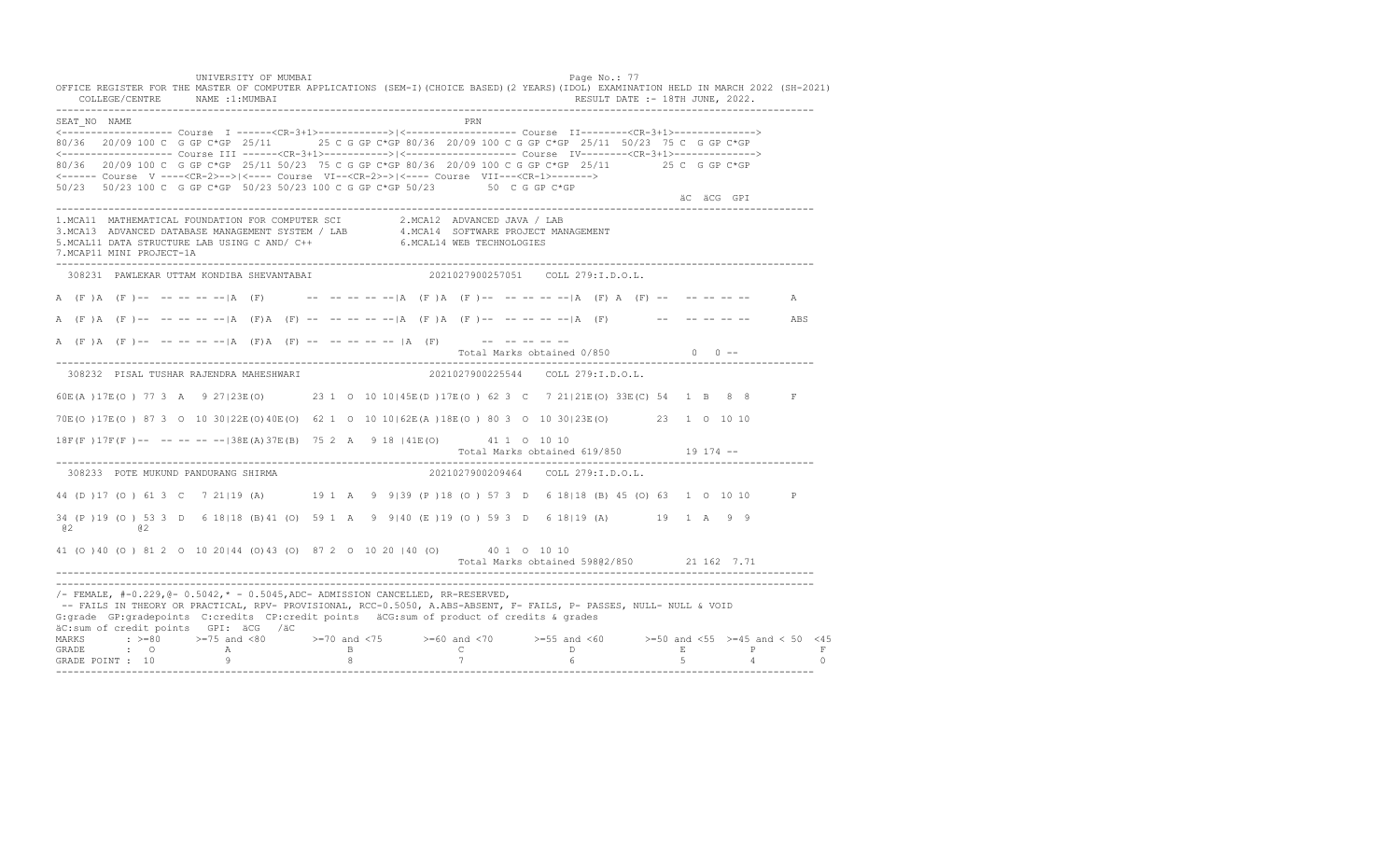UNIVERSITY OF MUMBAI PAGE OF THE PAGE OF THE PAGE OF THE PAGE OF THE PAGE OF THE PAGE OF THE PAGE OF THE PAGE OF THE PAGE OF THE PAGE OF THE PAGE OF THE PAGE OF THE PAGE OF THE PAGE OF THE PAGE OF THE PAGE OF THE PAGE OF T OFFICE REGISTER FOR THE MASTER OF COMPUTER APPLICATIONS (SEM-I)(CHOICE BASED)(2 YEARS)(IDOL) EXAMINATION HELD IN MARCH 2022 (SH-2021) COLLEGE/CENTRE NAME :1:MUMBAI RESULT DATE :- 18TH JUNE, 2022. ---------------------------------------------------------------------------------------------------------------------------------- SEAT\_NO NAME <------------------- Course I ------<CR-3+1>------------>|<------------------- Course II--------<CR-3+1>--------------> 80/36 20/09 100 C G GP C\*GP 25/11 25 C G GP C\*GP 80/36 20/09 100 C G GP C\*GP 25/11 50/23 75 C G GP C\*GP <------------------- Course III ------<CR-3+1>----------->|<------------------- Course IV--------<CR-3+1>--------------> 80/36 20/09 100 C G GP C\*GP 25/11 50/23 75 C G GP C\*GP 80/36 20/09 100 C G GP C\*GP 25/11 25 C G GP C\*GP <------ Course V ----<CR-2>-->|<---- Course VI--<CR-2>->|<---- Course VII---<CR-1>-------> 50/23 50/23 100 C G GP C\*GP 50/23 50/23 100 C G GP C\*GP 50/23 50 C G GP C\*GP äC äCG GPI ä<sup>n v</sup>ächtliche State und der State und der State und der State und der State und der State und der State und der State und der State und der State und der State und der State und der State und der State und der ---------------------------------------------------------------------------------------------------------------------------------- 1.MCA11 MATHEMATICAL FOUNDATION FOR COMPUTER SCI 2.MCA12 ADVANCED JAVA / LAB<br>3.MCA13 ADVANCED DATABASE MANAGEMENT SYSTEM / LAB 4.MCA14 SOFTWARE PROJECT MANAGEMENT<br>5.MCAL11 DATA STRUCTURE LAB U 7.MCAP11 MINI PROJECT-1A ---------------------------------------------------------------------------------------------------------------------------------- 308234 PRAJAPATI ANAND MATADIN KANTI 2021027900187114 COLL 279:I.D.O.L. 43 (E )15 (A ) 58 3 D 6 18|18 (B) 18 1 B 8 8|49 (C )14 (B ) 63 3 C 7 21|17 (C) 44 (O) 61 1 O 10 10 P 61 (A )17 (O ) 78 3 A 9 27|17 (C)40 (O) 57 1 A 9 9|47 (D )13 (C ) 60 3 C 7 21|18 (B) 18 1 B 8 8 49 (O )48 (O ) 97 2 O 10 20|47 (O)46 (O) 93 2 O 10 20 |46 (O) 46 1 O 10 10 Total Marks obtained 649/850 21 172 8.19 ---------------------------------------------------------------------------------------------------------------------------------- 308235 PRAJAPATI ARVIND PREM CHAND PREM SHEELA DEVI 2021027900219563 COLL 279:I.D.O.L. 15F(F )16E(O )-- -- -- -- --|20E(O) 20 1 O 10 10|54E(C )15E(A ) 69 3 C 7 21|18E(B) 25E(E) 43 1 D 6 6 F 47E(D )15E(A ) 62 3 C 7 21|19E(A)37E(B) 56 1 A 9 9|52E(C )17E(O ) 69 3 C 7 21|20E(O) 20 1 O 10 10 33E(C )32E(C ) 65 2 C 7 14|33E(C)32E(C) 65 2 C 7 14 |34E(C) 34 1 C 7 7 Total Marks obtained 534/850 18 133 ------------------------------------------------------------------------------------------------------------------------------------ 308236 PRAJAPATI DEEPAK CHANDRADEV KAUSALYA 37 (P )17 (O ) 54 3 E 5 15|18 (B) 18 1 B 8 8|50 (C )17 (O ) 67 3 C 7 21|17 (C) 45 (O) 62 1 O 10 10 P 65 (O )19 (O ) 84 3 O 10 30|17 (C)36 (B) 53 1 B 8 8|43 (E )19 (O ) 62 3 C 7 21|18 (B) 18 1 B 8 8 31 (C )30 (C ) 61 2 C 7 14|42 (O)41 (O) 83 2 O 10 20 |42 (O) 42 1 O 10 10 Total Marks obtained 604/850 21 165 7.86 ---------------------------------------------------------------------------------------------------------------------------------- ---------------------------------------------------------------------------------------------------------------------------------- /- FEMALE, #-0.229,@- 0.5042,\* - 0.5045,ADC- ADMISSION CANCELLED, RR-RESERVED, -- FAILS IN THEORY OR PRACTICAL, RPV- PROVISIONAL, RCC-0.5050, A.ABS-ABSENT, F- FAILS, P- PASSES, NULL- NULL & VOID G:grade GP:gradepoints C:credits CP:credit points äCG:sum of product of credits & grades äC:sum of credit points GPI: äCG /äC MARKS : >=80 >=75 and <80 >=70 and <75 >=60 and <70 >=55 and <60 >=50 and <55 >=45 and < 50 <45 GRADE : O A B C D E P F<br>GRADE POINT : 10 9 9 8 7 7 6 5 4 0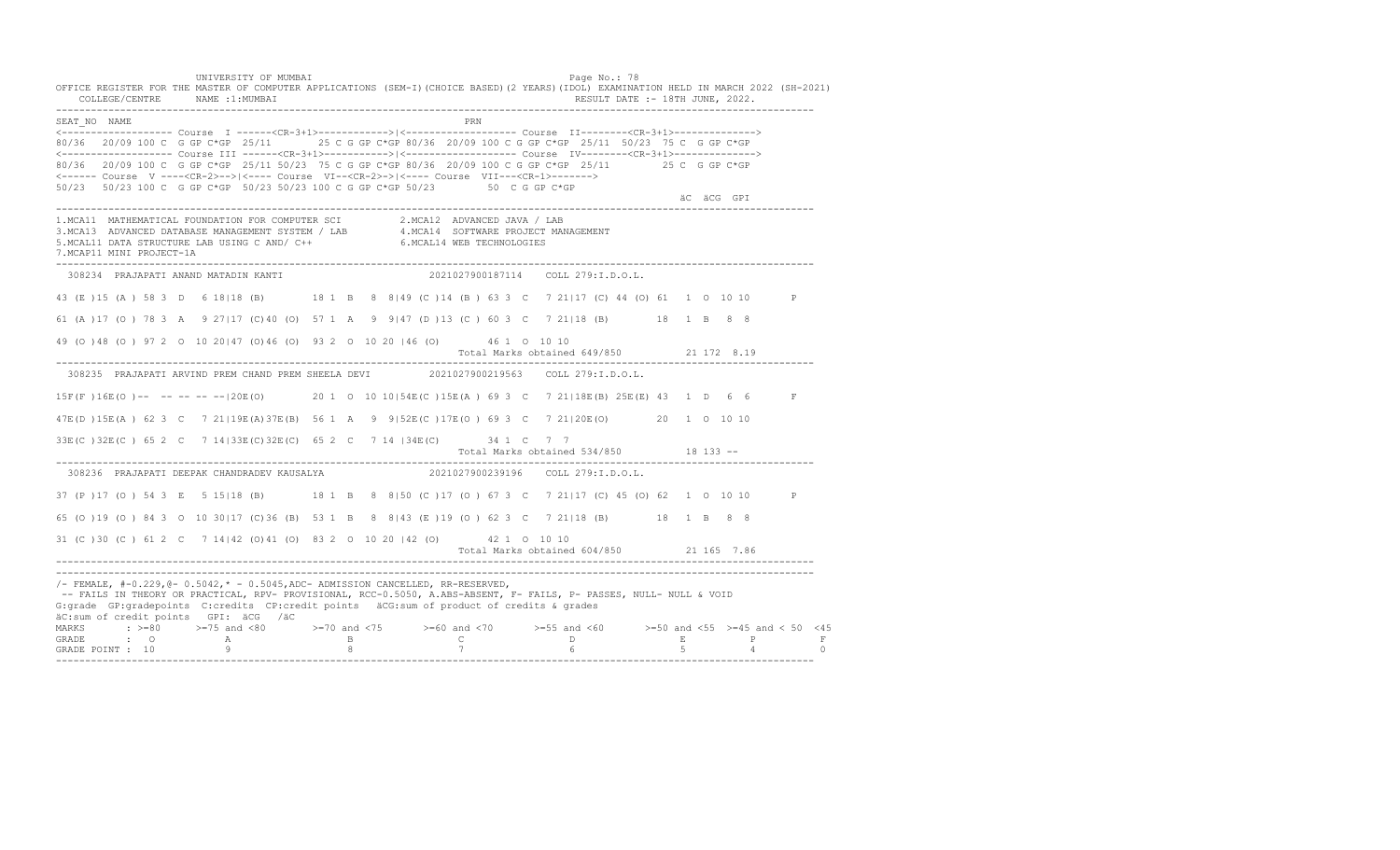UNIVERSITY OF MUMBAI PAGE OF THE PAGE OF THE PAGE OF THE PAGE OF THE PAGE OF THE PAGE OF THE PAGE OF THE PAGE OF THE PAGE OF THE PAGE OF THE PAGE OF THE PAGE OF THE PAGE OF THE PAGE OF THE PAGE OF THE PAGE OF THE PAGE OF T OFFICE REGISTER FOR THE MASTER OF COMPUTER APPLICATIONS (SEM-I)(CHOICE BASED)(2 YEARS)(IDOL) EXAMINATION HELD IN MARCH 2022 (SH-2021) COLLEGE/CENTRE NAME :1:MUMBAI RESULT DATE :- 18TH JUNE, 2022. ---------------------------------------------------------------------------------------------------------------------------------- SEAT\_NO NAME PRIMAGE PRODUCED IN THE PRODUCED SEAT NO PRIMAGE PRIMAGE PRIMAGE PRIMAGE PRIMAGE PRIMAGE PRIMAGE PRIMAGE PRIMAGE PRIMAGE PRIMAGE PRIMAGE PRIMAGE PRIMAGE PRIMAGE PRIMAGE PRIMAGE PRIMAGE PRIMAGE PRIMAGE PRIMAGE <------------------- Course I ------<CR-3+1>------------>|<------------------- Course II--------<CR-3+1>--------------> 80/36 20/09 100 C G GP C\*GP 25/11 25 C G GP C\*GP 80/36 20/09 100 C G GP C\*GP 25/11 50/23 75 C G GP C\*GP <------------------- Course III ------<CR-3+1>----------->|<------------------- Course IV--------<CR-3+1>--------------> 80/36 20/09 100 C G GP C\*GP 25/11 50/23 75 C G GP C\*GP 80/36 20/09 100 C G GP C\*GP 25/11 25 C G GP C\*GP <------ Course V ----<CR-2>-->|<---- Course VI--<CR-2>->|<---- Course VII---<CR-1>-------> 50/23 50/23 100 C G GP C\*GP 50/23 50/23 100 C G GP C\*GP 50/23 50 C G GP C\*GP äC äCG GPI ä<sup>n v</sup>ächtliche State und der State und der State und der State und der State und der State und der State und der State und der State und der State und der State und der State und der State und der State und der ---------------------------------------------------------------------------------------------------------------------------------- 1.MCA11 MATHEMATICAL FOUNDATION FOR COMPUTER SCI 2.MCA12 ADVANCED JAVA / LAB<br>3.MCA13 ADVANCED DATABASE MANAGEMENT SYSTEM / LAB 4.MCA14 SOFTWARE PROJECT MANAGEMENT<br>5.MCAL11 DATA STRUCTURE LAB U 7.MCAP11 MINI PROJECT-1A ---------------------------------------------------------------------------------------------------------------------------------- 308237 /PRASAD SNEHAKUMARI VIJAYKUMAR MADHURIDEVI 2021027900182562 COLL 279:I.D.O.L. 58 (B )20 (O ) 78 3 A 9 27|22 (O) 22 1 O 10 10|40 (E )18 (O ) 58 3 D 6 18|20 (O) 45 (O) 65 1 O 10 10 P 49 (C )19 (O ) 68 3 C 7 21|21 (O)44 (O) 65 1 O 10 10|49 (C )20 (O ) 69 3 C 7 21|22 (O) 22 1 O 10 10 46 (O )45 (O ) 91 2 O 10 20|37 (B)36 (B) 73 2 B 8 16 |38 (A) 38 1 A 9 9 Total Marks obtained 649/850 21 172 8.19 ---------------------------------------------------------------------------------------------------------------------------------- 308238 /PRASADE SAGARIKA SHARAD SHILPA 2021027900250712 COLL 279:I.D.O.L. 42E(E )15E(A ) 57 3 D 6 18|23E(O) 23 1 O 10 10|35F(F )18E(O )-- -- -- -- --|22E(O) 31E(C) 53 1 B 8 8 F 32F(F )16E(O )-- -- -- -- --|23E(O)46E(O) 69 1 O 10 10|41E(E )17E(O ) 58 3 D 6 18|24E(O) 24 1 O 10 10 41E(O )40E(O ) 81 2 O 10 20|33E(C)32E(C) 65 2 C 7 14 |32E(C) 32 1 C 7 7 Total Marks obtained 563/850 15 115 ------------------------------------------------------------------------------------------------------------------------------------ 308239 PUJARE ABHISHEK UMAKANT VINANTI 45 (D )15 (A ) 60 3 C 7 21|17 (C) 17 1 C 7 7|61 (A )18 (O ) 79 3 A 9 27|16 (C) 31 (C) 47 1 C 7 7 P 51 (C )18 (O ) 69 3 C 7 21|16 (C)22 (P) 38 1 E 5 5|45 (D )19 (O ) 64 3 C 7 21|17 (C) 17 1 C 7 7 @1 @1 41 (O )40 (O ) 81 2 O 10 20|45 (O)44 (O) 89 2 O 10 20 |44 (O) 44 1 O 10 10 Total Marks obtained 605@1/850 21 166 7.90 ---------------------------------------------------------------------------------------------------------------------------------- ----------------------------------------------------------------------------------------------------------------------------------  $/-$  FEMALE,  $#-0.229$ ,  $@-0.5042$ ,  $* -0.5045$ , ADC- ADMISSION CANCELLED, RR-RESERVED, -- FAILS IN THEORY OR PRACTICAL, RPV- PROVISIONAL, RCC-0.5050, A.ABS-ABSENT, F- FAILS, P- PASSES, NULL- NULL & VOID G:grade GP:gradepoints C:credits CP:credit points äCG:sum of product of credits & grades äC:sum of credit points GPI: äCG /äC MARKS : >=80 >=75 and <80 >=70 and <75 >=60 and <70 >=55 and <60 >=50 and <55 >=45 and < 50 <45<br>GRADE : O A B C D E P F<br>GRADE POINT : 10 9 8 7 6 5 4 0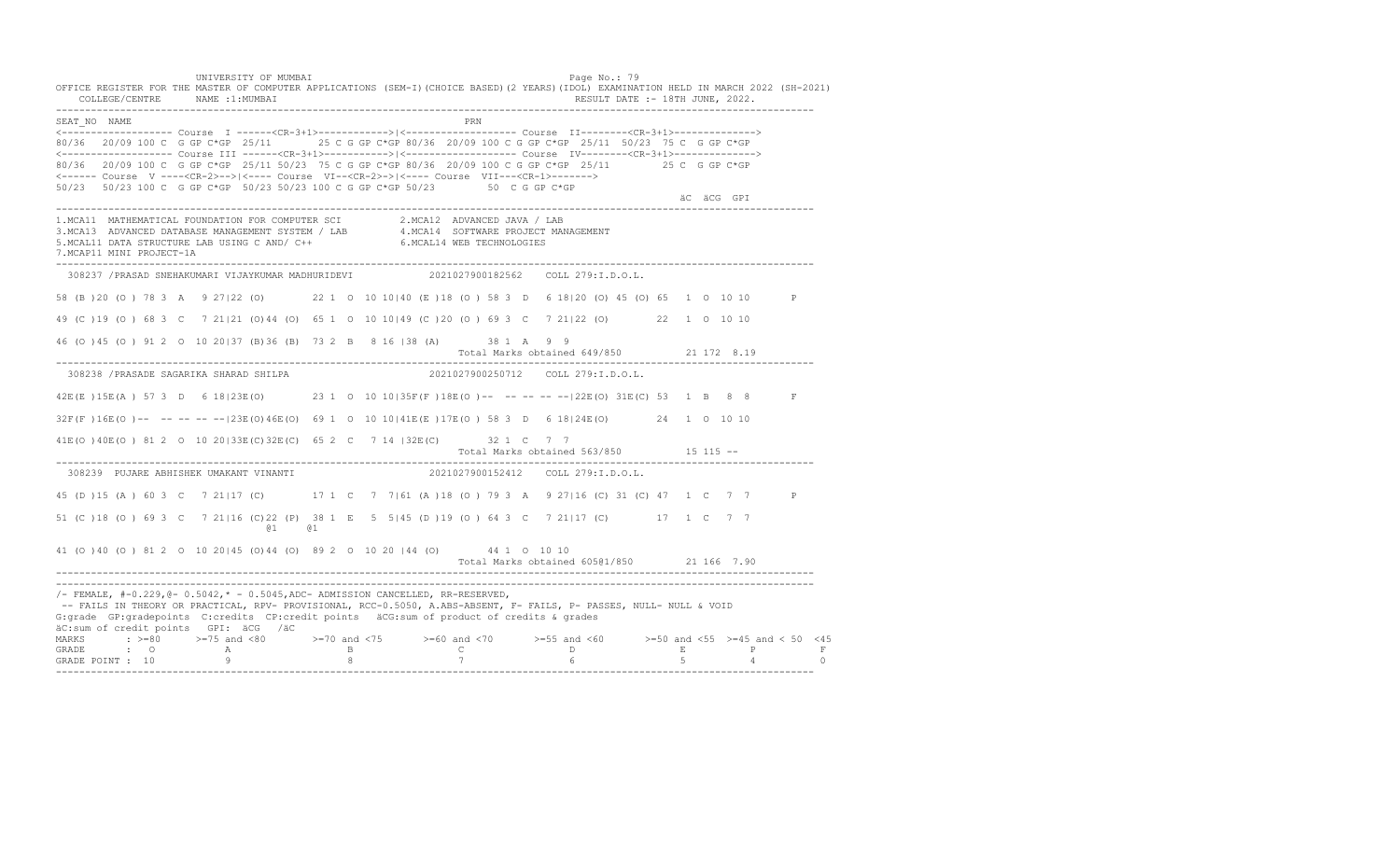UNIVERSITY OF MUMBAI PAGE OF THE PAGE OF THE PAGE OF THE PAGE OF THE PAGE OF THE PAGE OF THE PAGE OF THE PAGE OF THE PAGE OF THE PAGE OF THE PAGE OF THE PAGE OF THE PAGE OF THE PAGE OF THE PAGE OF THE PAGE OF THE PAGE OF T OFFICE REGISTER FOR THE MASTER OF COMPUTER APPLICATIONS (SEM-I)(CHOICE BASED)(2 YEARS)(IDOL) EXAMINATION HELD IN MARCH 2022 (SH-2021) COLLEGE/CENTRE NAME :1:MUMBAI RESULT DATE :- 18TH JUNE, 2022. ---------------------------------------------------------------------------------------------------------------------------------- SEAT\_NO NAME PRIMAGE PRODUCED IN THE PRODUCED SEAT NO PRIMAGE PRIMAGE PRIMAGE PRIMAGE PRIMAGE PRIMAGE PRIMAGE PRIMAGE PRIMAGE PRIMAGE PRIMAGE PRIMAGE PRIMAGE PRIMAGE PRIMAGE PRIMAGE PRIMAGE PRIMAGE PRIMAGE PRIMAGE PRIMAGE <------------------- Course I ------<CR-3+1>------------>|<------------------- Course II--------<CR-3+1>--------------> 80/36 20/09 100 C G GP C\*GP 25/11 25 C G GP C\*GP 80/36 20/09 100 C G GP C\*GP 25/11 50/23 75 C G GP C\*GP <------------------- Course III ------<CR-3+1>----------->|<------------------- Course IV--------<CR-3+1>--------------> 80/36 20/09 100 C G GP C\*GP 25/11 50/23 75 C G GP C\*GP 80/36 20/09 100 C G GP C\*GP 25/11 25 C G GP C\*GP <------ Course V ----<CR-2>-->|<---- Course VI--<CR-2>->|<---- Course VII---<CR-1>-------> 50/23 50/23 100 C G GP C\*GP 50/23 50/23 100 C G GP C\*GP 50/23 50 C G GP C\*GP äC äCG GPI ---------------------------------------------------------------------------------------------------------------------------------- 1.MCA11 MATHEMATICAL FOUNDATION FOR COMPUTER SCI 2.MCA12 ADVANCED JAVA / LAB<br>3.MCA13 ADVANCED DATABASE MANAGEMENT SYSTEM / LAB 4.MCA14 SOFTWARE PROJECT MANAGEMENT<br>5.MCAL11 DATA STRUCTURE LAB U 7.MCAP11 MINI PROJECT-1A ---------------------------------------------------------------------------------------------------------------------------------- 308240 PURI LAXMAN GYANOBA MANDAKINI 2021027900156584 COLL 279:I.D.O.L. 41 (E )17 (O ) 58 3 D 6 18|21 (O) 21 1 O 10 10|36 (P )17 (O ) 53 3 E 5 15|19 (A) 41 (O) 60 1 O 10 10 P 35 (P )20 (O ) 55 3 D 6 18|20 (O)43 (O) 63 1 O 10 10|37 (P )18 (O ) 55 3 D 6 18|21 (O) 21 1 O 10 10 @1 @1 44 (O )43 (O ) 87 2 O 10 20|44 (O)43 (O) 87 2 O 10 20 |45 (O) 45 1 O 10 10 Total Marks obtained 605@1/850 21 159 7.57 ---------------------------------------------------------------------------------------------------------------------------------- 308241 /RAHATE MADHURA ASHOK MEDHA 2021027900159911 COLL 279:I.D.O.L. 58 (B )17 (O ) 75 3 A 9 27|20 (O) 20 1 O 10 10|52 (C )17 (O ) 69 3 C 7 21|18 (B) 42 (O) 60 1 O 10 10 P 79 (O )19 (O ) 98 3 O 10 30|19 (A)42 (O) 61 1 O 10 10|63 (A )19 (O ) 82 3 O 10 30|20 (O) 20 1 O 10 10 44 (O )43 (O ) 87 2 O 10 20|48 (O)47 (O) 95 2 O 10 20 |40 (O) 40 1 O 10 10 Total Marks obtained 707/850 21 198 9.43 ---------------------------------------------------------------------------------------------------------------------------------- 308242 RAHUL MADANLAL LATA 2021027900247861 COLL 279:I.D.O.L. 44 (D )18 (O ) 62 3 C 7 21|20 (O) 20 1 O 10 10|62 (A )18 (O ) 80 3 O 10 30|18 (B) 37 (B) 55 1 B 8 8 P 62 (A )20 (O ) 82 3 O 10 30|19 (A)38 (A) 57 1 A 9 9|53 (C )20 (O ) 73 3 B 8 24|20 (O) 20 1 O 10 10 39 (A )38 (A ) 77 2 A 9 18|36 (B)35 (B) 71 2 B 8 16 |36 (B) 36 1 B 8 8 Total Marks obtained 633/850 21 184 8.76 ---------------------------------------------------------------------------------------------------------------------------------- ----------------------------------------------------------------------------------------------------------------------------------  $/-$  FEMALE,  $#-0.229$ ,  $@-0.5042$ ,  $* -0.5045$ , ADC- ADMISSION CANCELLED, RR-RESERVED, -- FAILS IN THEORY OR PRACTICAL, RPV- PROVISIONAL, RCC-0.5050, A.ABS-ABSENT, F- FAILS, P- PASSES, NULL- NULL & VOID G:grade GP:gradepoints C:credits CP:credit points äCG:sum of product of credits & grades äC:sum of credit points GPI: äCG /äC MARKS : >=80 >=75 and <80 >=70 and <75 >=60 and <70 >=55 and <60 >=50 and <55 >=45 and < 50 <45<br>GRADE : O A B C D E P F<br>GRADE POINT : 10 9 8 7 6 5 4 0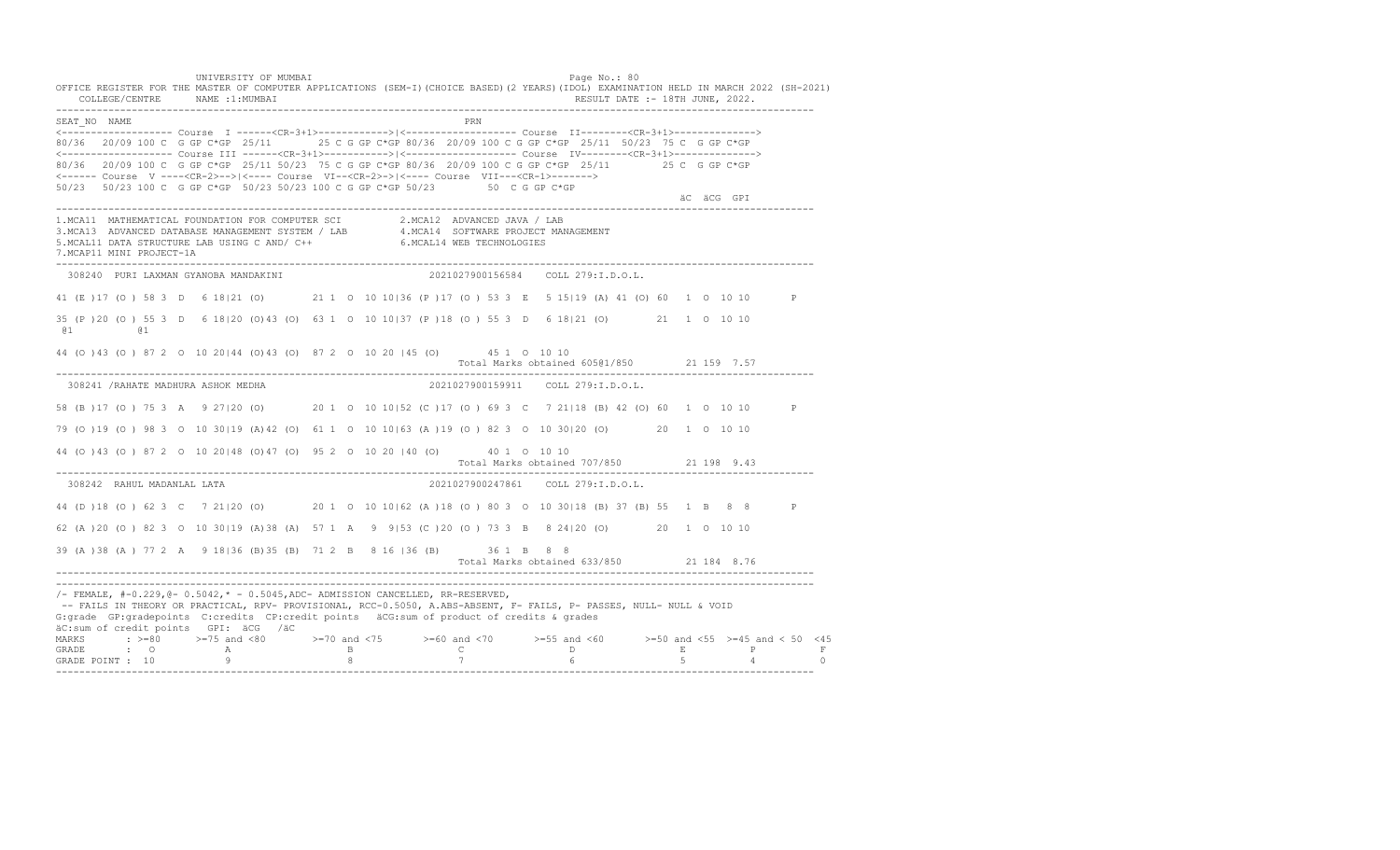UNIVERSITY OF MUMBAI PAGE OF THE PAGE OF THE PAGE OF THE PAGE OF THE PAGE OF THE PAGE OF THE PAGE OF THE PAGE OF THE PAGE OF THE PAGE OF THE PAGE OF THE PAGE OF THE PAGE OF THE PAGE OF THE PAGE OF THE PAGE OF THE PAGE OF T OFFICE REGISTER FOR THE MASTER OF COMPUTER APPLICATIONS (SEM-I)(CHOICE BASED)(2 YEARS)(IDOL) EXAMINATION HELD IN MARCH 2022 (SH-2021) COLLEGE/CENTRE NAME :1:MUMBAI RESULT DATE :- 18TH JUNE, 2022. ---------------------------------------------------------------------------------------------------------------------------------- SEAT\_NO NAME PRIMAGE PRODUCED IN THE PRIMAGE PRIMAGE PRIMAGE PRIMAGE PRIMAGE PRIMAGE PRIMAGE PRIMAGE PRIMAGE PRIMAGE PRIMAGE PRIMAGE PRIMAGE PRIMAGE PRIMAGE PRIMAGE PRIMAGE PRIMAGE PRIMAGE PRIMAGE PRIMAGE PRIMAGE PRIMAGE P <------------------- Course I ------<CR-3+1>------------>|<------------------- Course II--------<CR-3+1>--------------> 80/36 20/09 100 C G GP C\*GP 25/11 25 C G GP C\*GP 80/36 20/09 100 C G GP C\*GP 25/11 50/23 75 C G GP C\*GP <------------------- Course III ------<CR-3+1>----------->|<------------------- Course IV--------<CR-3+1>--------------> 80/36 20/09 100 C G GP C\*GP 25/11 50/23 75 C G GP C\*GP 80/36 20/09 100 C G GP C\*GP 25/11 25 C G GP C\*GP <------ Course V ----<CR-2>-->|<---- Course VI--<CR-2>->|<---- Course VII---<CR-1>-------> 50/23 50/23 100 C G GP C\*GP 50/23 50/23 100 C G GP C\*GP 50/23 50 C G GP C\*GP äC äCG GPI ---------------------------------------------------------------------------------------------------------------------------------- 1.MCA11 MATHEMATICAL FOUNDATION FOR COMPUTER SCI 2.MCA12 ADVANCED JAVA / LAB<br>3.MCA13 ADVANCED DATABASE MANAGEMENT SYSTEM / LAB 4.MCA14 SOFTWARE PROJECT MANAGEMENT<br>5.MCAL11 DATA STRUCTURE LAB U 7.MCAP11 MINI PROJECT-1A ---------------------------------------------------------------------------------------------------------------------------------- 308243 RAJPUROHIT AAKASH PUKHRAJSINGH SUMAN 2021027900228481 COLL 279:I.D.O.L. 48 (C )18 (O ) 66 3 C 7 21|25 (O) 25 1 O 10 10|46 (D )17 (O ) 63 3 C 7 21|24 (O) 50 (O) 74 1 O 10 10 P 59 (B )19 (O ) 78 3 A 9 27|25 (O)48 (O) 73 1 O 10 10|60 (A )19 (O ) 79 3 A 9 27|19 (A) 19 1 A 9 9 44 (O )43 (O ) 87 2 O 10 20|40 (O)39 (A) 79 2 A 9 18 |50 (O) 50 1 O 10 10 Total Marks obtained 693/850 21 183 8.71 ---------------------------------------------------------------------------------------------------------------------------------- 308244 /RAMBHAD DIKSHA VIJAY PREMILA 2021027900153922 COLL 279:I.D.O.L. 42 (E )18 (O ) 60 3 C 7 21|23 (O) 23 1 O 10 10|60 (A )18 (O ) 78 3 A 9 27|21 (O) 34 (C) 55 1 B 8 8 P 69 (O )20 (O ) 89 3 O 10 30|22 (O)31 (C) 53 1 B 8 8|65 (O )20 (O ) 85 3 O 10 30|23 (O) 23 1 O 10 10 32 (C )31 (C ) 63 2 C 7 14|33 (C)32 (C) 65 2 C 7 14 |38 (A) 38 1 A 9 9 Total Marks obtained 632/850 21 181 8.62 ---------------------------------------------------------------------------------------------------------------------------------- 308245 RANE HARDIK JAYAWANT SANDHYA 62 (A )19 (O ) 81 3 O 10 30|21 (O) 21 1 O 10 10|51 (C )17 (O ) 68 3 C 7 21|19 (A) 42 (O) 61 1 O 10 10 P 70 (O )20 (O ) 90 3 O 10 30|20 (O)43 (O) 63 1 O 10 10|67 (O )20 (O ) 87 3 O 10 30|21 (O) 21 1 O 10 10 46 (O )45 (O ) 91 2 O 10 20|42 (O)41 (O) 83 2 O 10 20 |41 (O) 41 1 O 10 10 Total Marks obtained 707/850 21 201 9.57 ---------------------------------------------------------------------------------------------------------------------------------- ---------------------------------------------------------------------------------------------------------------------------------- /- FEMALE, #-0.229,@- 0.5042,\* - 0.5045,ADC- ADMISSION CANCELLED, RR-RESERVED, -- FAILS IN THEORY OR PRACTICAL, RPV- PROVISIONAL, RCC-0.5050, A.ABS-ABSENT, F- FAILS, P- PASSES, NULL- NULL & VOID G:grade GP:gradepoints C:credits CP:credit points äCG:sum of product of credits & grades äC:sum of credit points GPI: äCG /äC MARKS : >=80 >=75 and <80 >=70 and <75 >=60 and <70 >=55 and <60 >=50 and <55 >=45 and < 50 <45 GRADE : O A B C D E P F<br>GRADE POINT : 10 9 9 8 7 7 6 5 4 0 ----------------------------------------------------------------------------------------------------------------------------------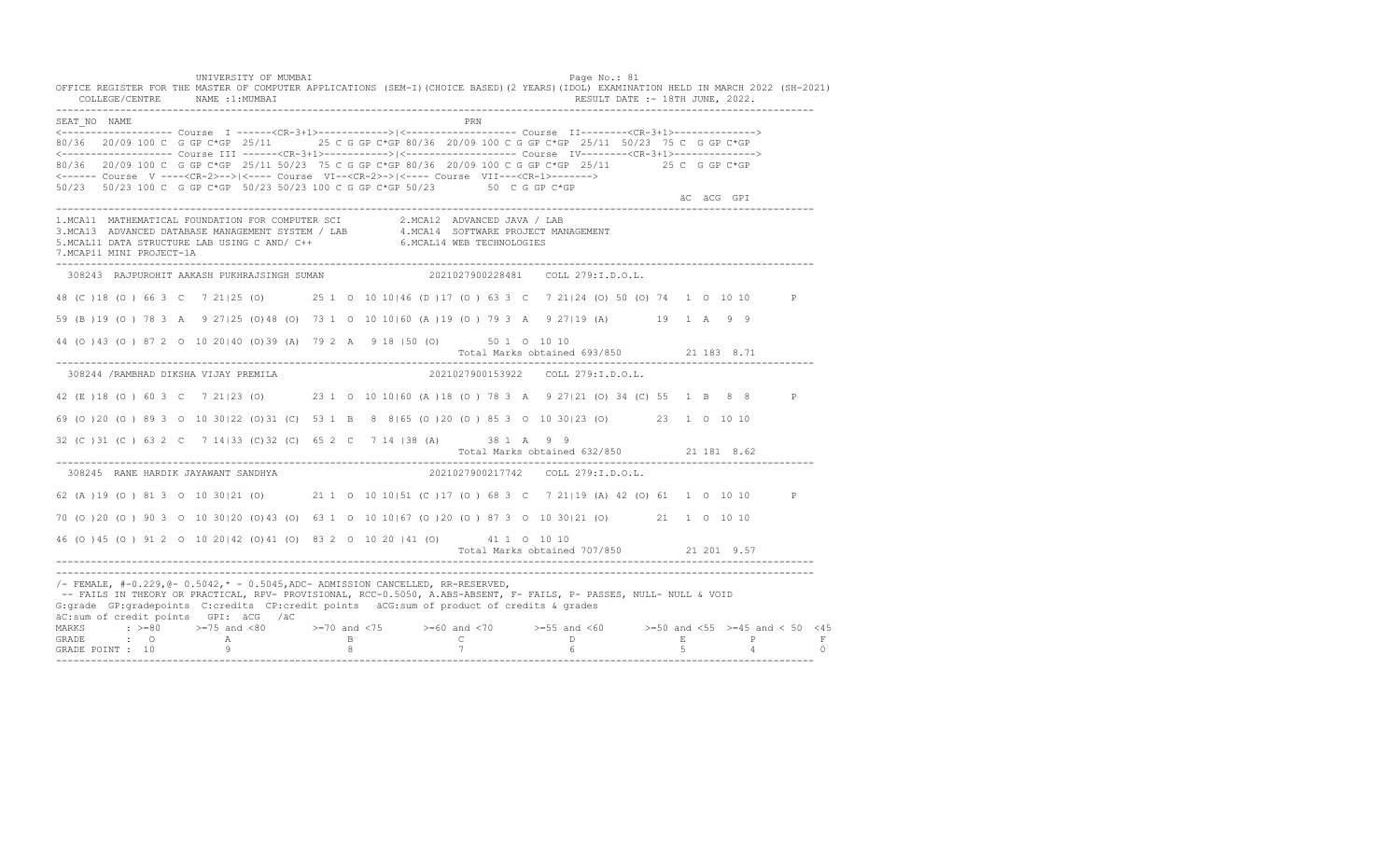UNIVERSITY OF MUMBAI PAGE OF THE PAGE OF THE PAGE OF THE PAGE OF THE PAGE OF THE PAGE OF THE PAGE OF THE PAGE OF THE PAGE OF THE PAGE OF THE PAGE OF THE PAGE OF THE PAGE OF THE PAGE OF THE PAGE OF THE PAGE OF THE PAGE OF T OFFICE REGISTER FOR THE MASTER OF COMPUTER APPLICATIONS (SEM-I)(CHOICE BASED)(2 YEARS)(IDOL) EXAMINATION HELD IN MARCH 2022 (SH-2021) COLLEGE/CENTRE NAME :1:MUMBAI RESULT DATE :- 18TH JUNE, 2022. ---------------------------------------------------------------------------------------------------------------------------------- SEAT\_NO NAME PRIMAGE PRODUCED IN THE PRODUCED SEAT NO PRIMAGE PRIMAGE PRIMAGE PRIMAGE PRIMAGE PRIMAGE PRIMAGE PRIMAGE PRIMAGE PRIMAGE PRIMAGE PRIMAGE PRIMAGE PRIMAGE PRIMAGE PRIMAGE PRIMAGE PRIMAGE PRIMAGE PRIMAGE PRIMAGE <------------------- Course I ------<CR-3+1>------------>|<------------------- Course II--------<CR-3+1>--------------> 80/36 20/09 100 C G GP C\*GP 25/11 25 C G GP C\*GP 80/36 20/09 100 C G GP C\*GP 25/11 50/23 75 C G GP C\*GP <------------------- Course III ------<CR-3+1>----------->|<------------------- Course IV--------<CR-3+1>--------------> 80/36 20/09 100 C G GP C\*GP 25/11 50/23 75 C G GP C\*GP 80/36 20/09 100 C G GP C\*GP 25/11 25 C G GP C\*GP <------ Course V ----<CR-2>-->|<---- Course VI--<CR-2>->|<---- Course VII---<CR-1>-------> 50/23 50/23 100 C G GP C\*GP 50/23 50/23 100 C G GP C\*GP 50/23 50 C G GP C\*GP äC äCG GPI ---------------------------------------------------------------------------------------------------------------------------------- 1.MCA11 MATHEMATICAL FOUNDATION FOR COMPUTER SCI 2.MCA12 ADVANCED JAVA / LAB<br>3.MCA13 ADVANCED DATABASE MANAGEMENT SYSTEM / LAB 4.MCA14 SOFTWARE PROJECT MANAGEMENT<br>5.MCAL11 DATA STRUCTURE LAB U 7.MCAP11 MINI PROJECT-1A ---------------------------------------------------------------------------------------------------------------------------------- 308246 RANE PRATHAMESH PRATAP PRATIKSHA 2021027900221272 COLL 279:I.D.O.L. 44 (D )17 (O ) 61 3 C 7 21|17 (C) 17 1 C 7 7|36 (P )17 (O ) 53 3 E 5 15|16 (C) 39 (A) 55 1 B 8 8 P 54 (C )19 (O ) 73 3 B 8 24|16 (C)30 (C) 46 1 C 7 7|53 (C )19 (O ) 72 3 B 8 24|17 (C) 17 1 C 7 7 32 (C )31 (C ) 63 2 C 7 14|39 (A)38 (A) 77 2 A 9 18 |34 (C) 34 1 C 7 7 Total Marks obtained 568/850 21 152 7.24 ---------------------------------------------------------------------------------------------------------------------------------- 308247 RANE SHIVAM SANTOSH SAMRUDDHI 2021027900245131 COLL 279:I.D.O.L. 38 (P )13 (C ) 51 3 E 5 15|21 (O) 21 1 O 10 10|48 (C )13 (C ) 61 3 C 7 21|19 (A) 45 (O) 64 1 O 10 10 P 35 (P )14 (B ) 49 3 E 5 15|20 (O)43 (O) 63 1 O 10 10|45 (D )18 (O ) 63 3 C 7 21|21 (O) 21 1 O 10 10 @1 @1 45 (O )44 (O ) 89 2 O 10 20|44 (O)43 (O) 87 2 O 10 20 |47 (O) 47 1 O 10 10 Total Marks obtained 616@1/850 21 162 7.71 ---------------------------------------------------------------------------------------------------------------------------------- 308248 RAORANE MAHESH HARISHCHANDRA HEMA 2021027900217653 COLL 279:I.D.O.L. 47 (D )15 (A ) 62 3 C 7 21|18 (B) 18 1 B 8 8|49 (C )17 (O ) 66 3 C 7 21|17 (C) 37 (B) 54 1 B 8 8 P 53 (C )18 (O ) 71 3 B 8 24|17 (C)31 (C) 48 1 C 7 7|49 (C )18 (O ) 67 3 C 7 21|18 (B) 18 1 B 8 8 33 (C )32 (C ) 65 2 C 7 14|42 (O)41 (O) 83 2 O 10 20 |45 (O) 45 1 O 10 10 Total Marks obtained 597/850 21 162 7.71 ---------------------------------------------------------------------------------------------------------------------------------- ----------------------------------------------------------------------------------------------------------------------------------  $/-$  FEMALE,  $#-0.229$ ,  $@-0.5042$ ,  $* -0.5045$ , ADC- ADMISSION CANCELLED, RR-RESERVED, -- FAILS IN THEORY OR PRACTICAL, RPV- PROVISIONAL, RCC-0.5050, A.ABS-ABSENT, F- FAILS, P- PASSES, NULL- NULL & VOID G:grade GP:gradepoints C:credits CP:credit points äCG:sum of product of credits & grades äC:sum of credit points GPI: äCG /äC MARKS : >=80 >=75 and <80 >=70 and <75 >=60 and <70 >=55 and <60 >=50 and <55 >=45 and < 50 <45<br>GRADE : O A B C D E P F<br>GRADE POINT : 10 9 8 7 6 5 4 0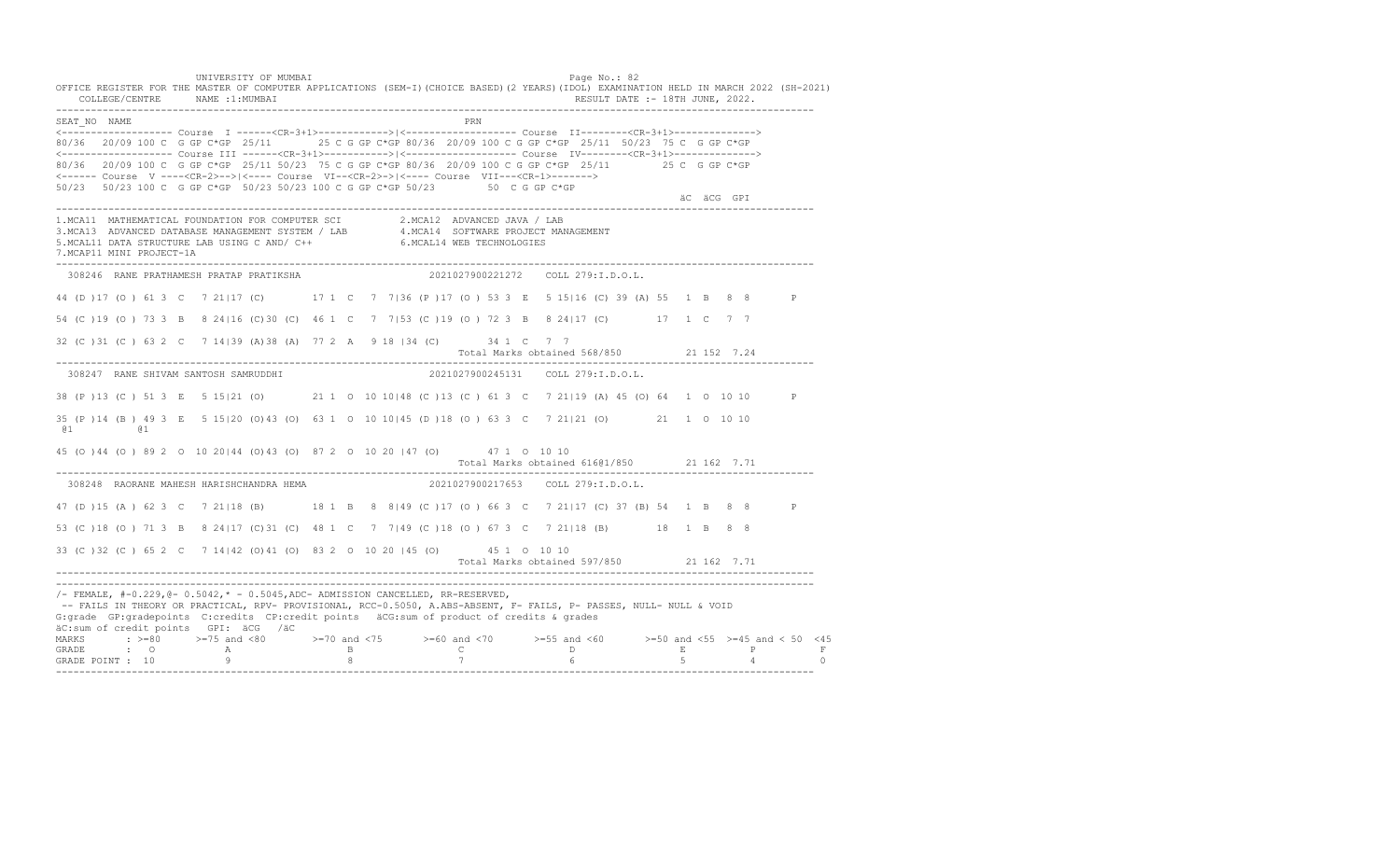UNIVERSITY OF MUMBAI PAGE OF THE PAGE OF THE PAGE OF THE PAGE OF THE PAGE OF THE PAGE OF THE PAGE OF THE PAGE O OFFICE REGISTER FOR THE MASTER OF COMPUTER APPLICATIONS (SEM-I)(CHOICE BASED)(2 YEARS)(IDOL) EXAMINATION HELD IN MARCH 2022 (SH-2021) COLLEGE/CENTRE NAME :1:MUMBAI RESULT DATE :- 18TH JUNE, 2022. ---------------------------------------------------------------------------------------------------------------------------------- SEAT\_NO NAME PRN <------------------- Course I ------<CR-3+1>------------>|<------------------- Course II--------<CR-3+1>--------------> 80/36 20/09 100 C G GP C\*GP 25/11 25 C G GP C\*GP 80/36 20/09 100 C G GP C\*GP 25/11 50/23 75 C G GP C\*GP <------------------- Course III ------<CR-3+1>----------->|<------------------- Course IV--------<CR-3+1>--------------> 80/36 20/09 100 C G GP C\*GP 25/11 50/23 75 C G GP C\*GP 80/36 20/09 100 C G GP C\*GP 25/11 25 C G GP C\*GP <------ Course V ----<CR-2>-->|<---- Course VI--<CR-2>->|<---- Course VII---<CR-1>-------> 50/23 50/23 100 C G GP C\*GP 50/23 50/23 100 C G GP C\*GP 50/23 50 C G GP C\*GP äC äCG GPI ---------------------------------------------------------------------------------------------------------------------------------- 1.MCA11 MATHEMATICAL FOUNDATION FOR COMPUTER SCI 2.MCA12 ADVANCED JAVA / LAB 3.MCA13 ADVANCED DATABASE MANAGEMENT SYSTEM / LAB 4.MCA14 SOFTWARE PROJECT MANAGEMENT 5.MCAL11 DATA STRUCTURE LAB USING C AND/ C++ 6.MCAL14 WEB TECHNOLOGIES 7.MCAP11 MINI PROJECT-1A ---------------------------------------------------------------------------------------------------------------------------------- 308249 RASAL RAJANIKANT DILIP NARAYAN RASAL DIPALI 2021027900253111 COLL 279:I.D.O.L. A (F ) 5F(F )-- -- -- -- -- 1F(F) -- -- -- -- -- -- -- A (F ) 5F(F )-- -- -- -- -- -- | 0F(F) A (F) -- -- -- -- -- -- F  $13F(F)$   $5F(F)$ -- -- -- -- --  $0F(F)$   $0F(F)$  -- -- -- -- --  $9F(F)$  A (F)-- -- -- -- --  $1F(F)$  -- -- -- -- -- --A (F)A (F)-- -- -- -- -- |A (F)A (F) -- -- -- -- -- | OF(F) -- -- -- -- -- --Total Marks obtained  $39/850$  0 ------------------------------------------------------------------------------------------------------------------------------------ 308250 /RAUT ADITI SANJAY JAYASHREE 2021027900166242 COLL 279:I.D.O.L. 54 (C )18 (O ) 72 3 B 8 24|21 (O) 21 1 O 10 10|41 (E )19 (O ) 60 3 C 7 21|19 (A) 42 (O) 61 1 O 10 10 P 62 (A )19 (O ) 81 3 O 10 30|20 (O)33 (C) 53 1 B 8 8|59 (B )18 (O ) 77 3 A 9 27|21 (O) 21 1 O 10 10 43 (O )42 (O ) 85 2 O 10 20|44 (O)43 (O) 87 2 O 10 20 |45 (O) 45 1 O 10 10 Total Marks obtained 663/850 21 190 9.05 ---------------------------------------------------------------------------------------------------------------------------------- 308251 RAUT YOGESH KRISHNA ANURADHA 2021027900163994 COLL 279:I.D.O.L. 64 (O )16 (O ) 80 3 O 10 30|17 (C) 17 1 C 7 7|36 (P )18 (O ) 54 3 E 5 15|16 (C) 37 (B) 53 1 B 8 8 P 68 (O )20 (O ) 88 3 O 10 30|16 (C)36 (B) 52 1 C 7 7|52 (C )19 (O ) 71 3 B 8 24|17 (C) 17 1 C 7 7 32 (C )31 (C ) 63 2 C 7 14|35 (B)34 (C) 69 2 C 7 14 |37 (B) 37 1 B 8 8 Total Marks obtained 601/850 21 164 7.81 ---------------------------------------------------------------------------------------------------------------------------------- ---------------------------------------------------------------------------------------------------------------------------------- /- FEMALE, #-0.229,@- 0.5042,\* - 0.5045,ADC- ADMISSION CANCELLED, RR-RESERVED, -- FAILS IN THEORY OR PRACTICAL, RPV- PROVISIONAL, RCC-0.5050, A.ABS-ABSENT, F- FAILS, P- PASSES, NULL- NULL & VOID G:grade GP:gradepoints C:credits CP:credit points äCG:sum of product of credits & grades äC:sum of credit points GPI: äCG /äC MARKS : >=80 >=75 and <80 >=70 and <75 >=60 and <70 >=55 and <60 >=50 and <55 >=45 and < 50 <45 GRADE : O A B C D E P F GRADE POINT : 10 9 8 7 6 5 4 0 ----------------------------------------------------------------------------------------------------------------------------------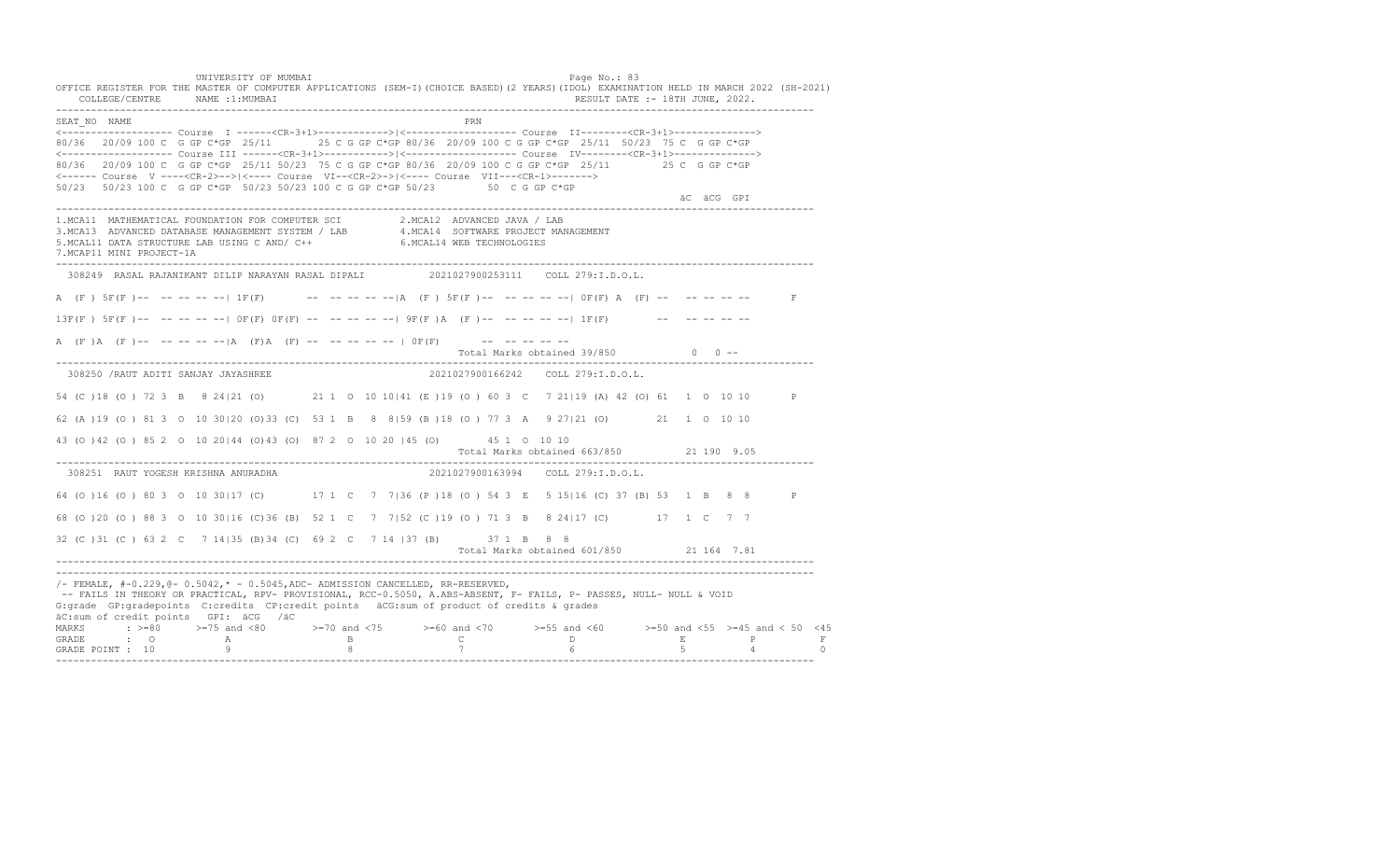UNIVERSITY OF MUMBAI PAGE OF THE PAGE OF THE PAGE OF THE PAGE OF THE PAGE OF THE PAGE OF THE PAGE OF THE PAGE OF THE PAGE OF THE PAGE OF THE PAGE OF THE PAGE OF THE PAGE OF THE PAGE OF THE PAGE OF THE PAGE OF THE PAGE OF T OFFICE REGISTER FOR THE MASTER OF COMPUTER APPLICATIONS (SEM-I)(CHOICE BASED)(2 YEARS)(IDOL) EXAMINATION HELD IN MARCH 2022 (SH-2021) COLLEGE/CENTRE NAME :1:MUMBAI RESULT DATE :- 18TH JUNE, 2022. ---------------------------------------------------------------------------------------------------------------------------------- SEAT\_NO NAME PRIMAGE PRODUCED IN THE PRODUCED SEAT NO PRIMAGE PRIMAGE PRIMAGE PRIMAGE PRIMAGE PRIMAGE PRIMAGE PRIMAGE PRIMAGE PRIMAGE PRIMAGE PRIMAGE PRIMAGE PRIMAGE PRIMAGE PRIMAGE PRIMAGE PRIMAGE PRIMAGE PRIMAGE PRIMAGE <------------------- Course I ------<CR-3+1>------------>|<------------------- Course II--------<CR-3+1>--------------> 80/36 20/09 100 C G GP C\*GP 25/11 25 C G GP C\*GP 80/36 20/09 100 C G GP C\*GP 25/11 50/23 75 C G GP C\*GP <------------------- Course III ------<CR-3+1>----------->|<------------------- Course IV--------<CR-3+1>--------------> 80/36 20/09 100 C G GP C\*GP 25/11 50/23 75 C G GP C\*GP 80/36 20/09 100 C G GP C\*GP 25/11 25 C G GP C\*GP <------ Course V ----<CR-2>-->|<---- Course VI--<CR-2>->|<---- Course VII---<CR-1>-------> 50/23 50/23 100 C G GP C\*GP 50/23 50/23 100 C G GP C\*GP 50/23 50 C G GP C\*GP äC äCG GPI ---------------------------------------------------------------------------------------------------------------------------------- 1.MCA11 MATHEMATICAL FOUNDATION FOR COMPUTER SCI 2.MCA12 ADVANCED JAVA / LAB<br>3.MCA13 ADVANCED DATABASE MANAGEMENT SYSTEM / LAB 4.MCA14 SOFTWARE PROJECT MANAGEMENT<br>5.MCAL11 DATA STRUCTURE LAB USI 7.MCAP11 MINI PROJECT-1A ---------------------------------------------------------------------------------------------------------------------------------- 308252 /RODRIGUES EVELYN ANTHONY ROSIE 2021027900221755 COLL 279:I.D.O.L. 71 (O )19 (O ) 90 3 O 10 30|22 (O) 22 1 O 10 10|41 (E )18 (O ) 59 3 D 6 18|20 (O) 50 (O) 70 1 O 10 10 P 66 (O )20 (O ) 86 3 O 10 30|21 (O)44 (O) 65 1 O 10 10|64 (O )20 (O ) 84 3 O 10 30|22 (O) 22 1 O 10 10 45 (O )44 (O ) 89 2 O 10 20|44 (O)43 (O) 87 2 O 10 20 |42 (O) 42 1 O 10 10 Total Marks obtained 716/850 21 198 9.43 ---------------------------------------------------------------------------------------------------------------------------------- 308253 RUKE SUJIT CHINTAMANI SUVARNA 2021027900173064 COLL 279:I.D.O.L. 69 (O ) 8 (P ) 77 3 A 9 27|20 (O) 20 1 O 10 10|41 (E )19 (O ) 60 3 C 7 21|18 (B) 41 (O) 59 1 A 9 9 P @1 @1 45 (D )16 (O ) 61 3 C 7 21|19 (A)37 (B) 56 1 A 9 9|50 (C ) 8 (P ) 58 3 D 6 18|20 (O) 20 1 O 10 10 @1 @1 35 (B )34 (C ) 69 2 C 7 14|37 (B)36 (B) 73 2 B 8 16 |37 (B) 37 1 B 8 8 Total Marks obtained 590@2/850 21 163 7.76 ---------------------------------------------------------------------------------------------------------------------------------- 308254 RUMADE SIDDHESH DAMODAR VANDANA 2021027900172335 COLL 279:I.D.O.L. 42E(E )16E(O ) 58 3 D 6 18|17E(C) 17 1 C 7 7|34F(F )15E(A )-- -- -- -- --|16E(C) 42E(O) 58 1 A 9 9 F 34F(F )18E(O )-- -- -- -- --|16E(C)38E(A) 54 1 B 8 8|50E(C )19E(O ) 69 3 C 7 21|17E(C) 17 1 C 7 7 37E(B)36E(B) 73 2 B 8 16|39E(A)38E(A) 77 2 A 9 18 |A (F) -------- Total Marks obtained 524/850 14 104 -- ---------------------------------------------------------------------------------------------------------------------------------- ----------------------------------------------------------------------------------------------------------------------------------  $/-$  FEMALE,  $# -0.229$ ,  $@ - 0.5042$ ,  $* - 0.5045$ , ADC- ADMISSION CANCELLED, RR-RESERVED, -- FAILS IN THEORY OR PRACTICAL, RPV- PROVISIONAL, RCC-0.5050, A.ABS-ABSENT, F- FAILS, P- PASSES, NULL- NULL & VOID G:grade GP:gradepoints C:credits CP:credit points äCG:sum of product of credits & grades äC:sum of credit points GPI: äCG /äC MARKS : >=80 >=75 and <80 >=70 and <75 >=60 and <70 >=55 and <60 >=50 and <55 >=45 and < 50 <45<br>GRADE : O A B C D E P F<br>GRADE POINT : 10 9 8 7 6 5 4 0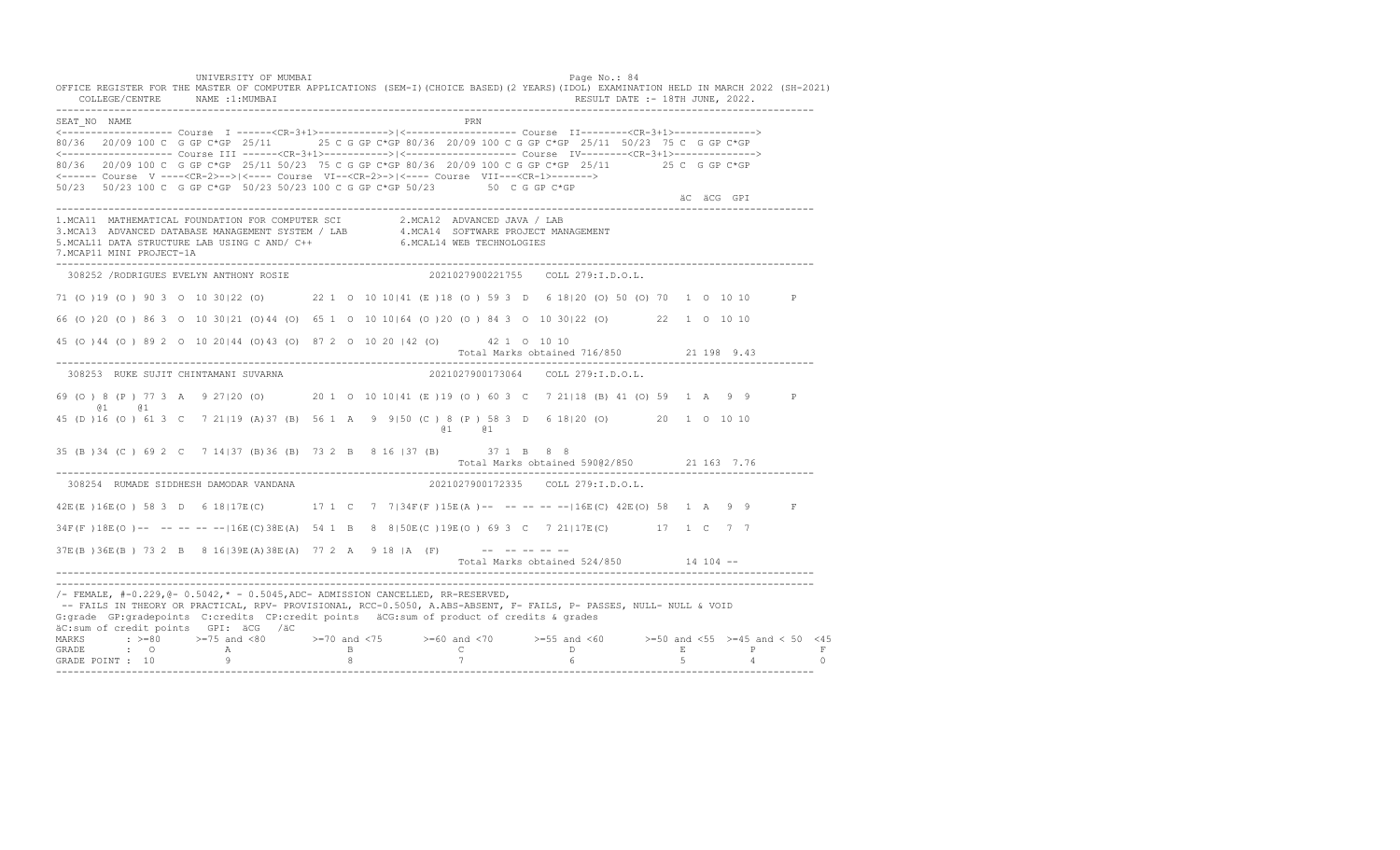UNIVERSITY OF MUMBAI PAGE OF THE PAGE OF THE PAGE OF THE PAGE OF THE PAGE OF THE PAGE OF THE PAGE OF THE PAGE O OFFICE REGISTER FOR THE MASTER OF COMPUTER APPLICATIONS (SEM-I)(CHOICE BASED)(2 YEARS)(IDOL) EXAMINATION HELD IN MARCH 2022 (SH-2021) COLLEGE/CENTRE NAME :1:MUMBAI RESULT DATE :- 18TH JUNE, 2022. ---------------------------------------------------------------------------------------------------------------------------------- SEAT\_NO NAME PRN <------------------- Course I ------<CR-3+1>------------>|<------------------- Course II--------<CR-3+1>--------------> 80/36 20/09 100 C G GP C\*GP 25/11 25 C G GP C\*GP 80/36 20/09 100 C G GP C\*GP 25/11 50/23 75 C G GP C\*GP <------------------- Course III ------<CR-3+1>----------->|<------------------- Course IV--------<CR-3+1>--------------> 80/36 20/09 100 C G GP C\*GP 25/11 50/23 75 C G GP C\*GP 80/36 20/09 100 C G GP C\*GP 25/11 25 C G GP C\*GP <------ Course V ----<CR-2>-->|<---- Course VI--<CR-2>->|<---- Course VII---<CR-1>-------> 50/23 50/23 100 C G GP C\*GP 50/23 50/23 100 C G GP C\*GP 50/23 50 C G GP C\*GP äC äCG GPI ---------------------------------------------------------------------------------------------------------------------------------- 1.MCA11 MATHEMATICAL FOUNDATION FOR COMPUTER SCI 2.MCA12 ADVANCED JAVA / LAB<br>3.MCA13 ADVANCED DATABASE MANAGEMENT SYSTEM / LAB 4.MCA14 SOFTWARE PROJECT MANAGEMENT<br>5.MCAL11 DATA STRUCTURE LAB US 7.MCAP11 MINI PROJECT-1A ---------------------------------------------------------------------------------------------------------------------------------- 308255 /RUPAPARA ANKITA NILESHBHAI KAJALBEN 2021027900233192 COLL 279:I.D.O.L. 56 (B )16 (O ) 72 3 B 8 24|17 (C) 17 1 C 7 7|61 (A )16 (O ) 77 3 A 9 27|16 (C) 35 (B) 51 1 C 7 7 P 68 (O )19 (O ) 87 3 O 10 30|16 (C)39 (A) 55 1 B 8 8|69 (O )19 (O ) 88 3 O 10 30|17 (C) 17 1 C 7 7 36 (B )35 (B ) 71 2 B 8 16|43 (O)42 (O) 85 2 O 10 20 |42 (O) 42 1 O 10 10 Total Marks obtained 662/850 21 186 8.86 ---------------------------------------------------------------------------------------------------------------------------------- 308257 /SAHOO DIPTEE SUBRATA RANJANA 2021027900225803 COLL 279:I.D.O.L. 33F(F )14E(B )-- -- -- -- --|17E(C) 17 1 C 7 7|32F(F )17E(O )-- -- -- -- --|16E(C) 37E(B) 53 1 B 8 8 F 35F(F )14E(B )-- -- -- -- --|16E(C)37E(B) 53 1 B 8 8|35F(F )18E(O )-- -- -- -- --|17E(C) 17 1 C 7 7 35E(B )34E(C ) 69 2 C 7 14|39E(A)38E(A) 77 2 A 9 18 |35E(B) 35 1 B 8 8 Total Marks obtained 519/850 9 70 ------------------------------------------------------------------------------------------------------------------------------------ 308258 SAHU SANTOSHKUMAR SHRIRAMKUMAR EENARDEVI 2021027900190511 COLL 279:I.D.O.L. 57 (B )17 (O ) 74 3 B 8 24|17 (C) 17 1 C 7 7|40 (E )18 (O ) 58 3 D 6 18|16 (C) 26 (E) 42 1 D 6 6 P 50 (C )17 (O ) 67 3 C 7 21|16 (C)36 (B) 52 1 C 7 7|61 (A )20 (O ) 81 3 O 10 30|17 (C) 17 1 C 7 7 32 (C )31 (C ) 63 2 C 7 14|36 (B)35 (B) 71 2 B 8 16 |33 (C) 33 1 C 7 7 Total Marks obtained 575/850 21 157 7.48 ---------------------------------------------------------------------------------------------------------------------------------- ---------------------------------------------------------------------------------------------------------------------------------- /- FEMALE, #-0.229,@- 0.5042,\* - 0.5045,ADC- ADMISSION CANCELLED, RR-RESERVED, -- FAILS IN THEORY OR PRACTICAL, RPV- PROVISIONAL, RCC-0.5050, A.ABS-ABSENT, F- FAILS, P- PASSES, NULL- NULL & VOID G:grade GP:gradepoints C:credits CP:credit points äCG:sum of product of credits & grades äC:sum of credit points GPI: äCG /äC MARKS : >=80 >=75 and <80 >=70 and <75 >=60 and <70 >=55 and <60 >=50 and <55 >=45 and < 50 <45 GRADE : O A B C D E P F GRADE POINT : 10 9 8 7 6 5 4 0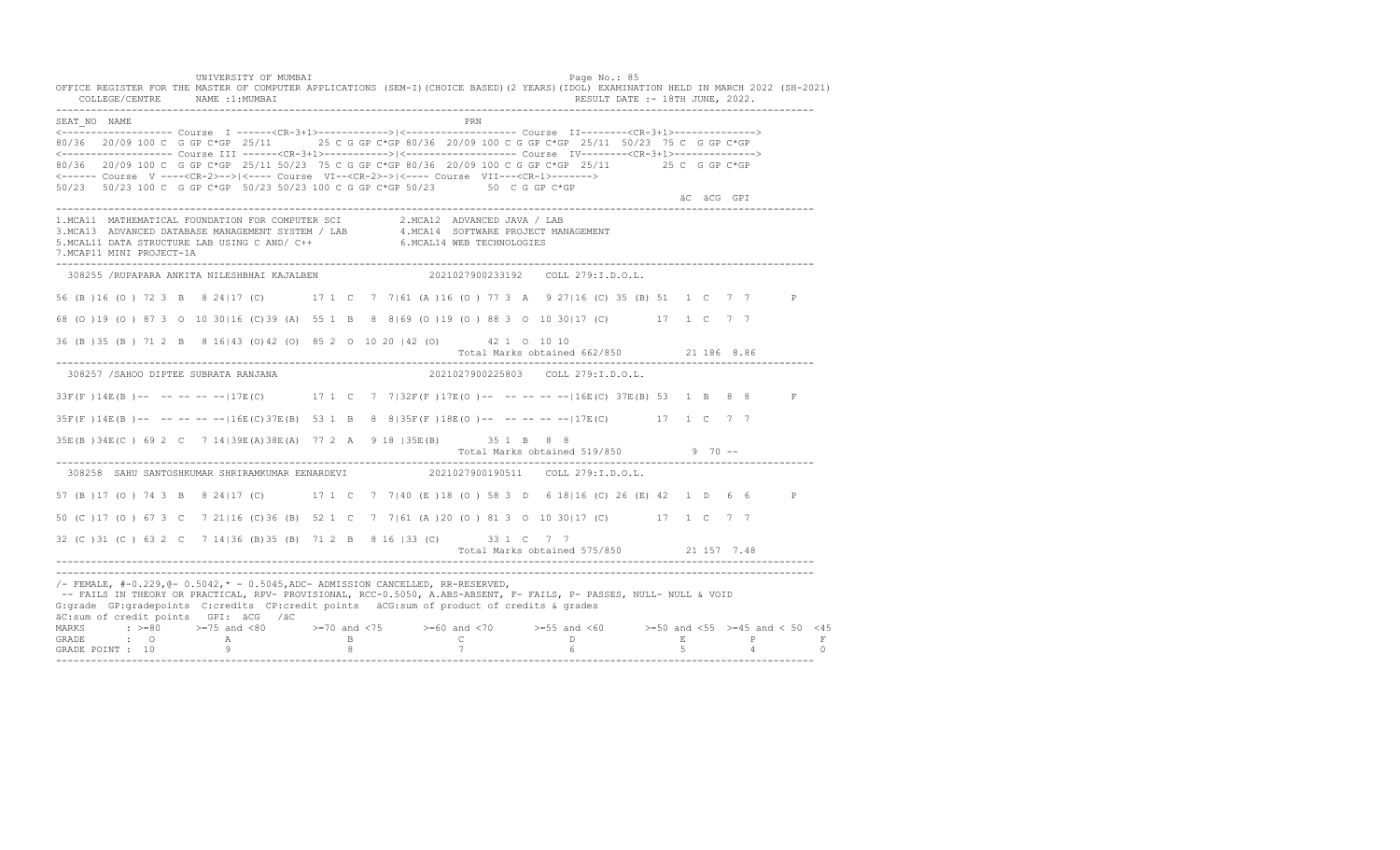UNIVERSITY OF MUMBAI PAGE OF THE PAGE OF THE PAGE OF THE PAGE OF THE PAGE OF THE PAGE OF THE PAGE OF THE PAGE OF THE PAGE OF THE PAGE OF THE PAGE OF THE PAGE OF THE PAGE OF THE PAGE OF THE PAGE OF THE PAGE OF THE PAGE OF T OFFICE REGISTER FOR THE MASTER OF COMPUTER APPLICATIONS (SEM-I)(CHOICE BASED)(2 YEARS)(IDOL) EXAMINATION HELD IN MARCH 2022 (SH-2021) COLLEGE/CENTRE NAME :1:MUMBAI RESULT DATE :- 18TH JUNE, 2022. ---------------------------------------------------------------------------------------------------------------------------------- SEAT\_NO NAME PRN <------------------- Course I ------<CR-3+1>------------>|<------------------- Course II--------<CR-3+1>--------------> 80/36 20/09 100 C G GP C\*GP 25/11 25 C G GP C\*GP 80/36 20/09 100 C G GP C\*GP 25/11 50/23 75 C G GP C\*GP <------------------- Course III ------<CR-3+1>----------->|<------------------- Course IV--------<CR-3+1>--------------> 80/36 20/09 100 C G GP C\*GP 25/11 50/23 75 C G GP C\*GP 80/36 20/09 100 C G GP C\*GP 25/11 25 C G GP C\*GP <------ Course V ----<CR-2>-->|<---- Course VI--<CR-2>->|<---- Course VII---<CR-1>-------> 50/23 50/23 100 C G GP C\*GP 50/23 50/23 100 C G GP C\*GP 50/23 50 C G GP C\*GP äC äCG GPI ---------------------------------------------------------------------------------------------------------------------------------- 1.MCA11 MATHEMATICAL FOUNDATION FOR COMPUTER SCI 2.MCA12 ADVANCED JAVA / LAB 3.MCA13 ADVANCED DATABASE MANAGEMENT SYSTEM / LAB 4.MCA14 SOFTWARE PROJECT MANAGEMENT 5.MCAL11 DATA STRUCTURE LAB USING C AND/ C++ 6.MCAL14 WEB TECHNOLOGIES 7.MCAP11 MINI PROJECT-1A ---------------------------------------------------------------------------------------------------------------------------------- 308259 /SAKPAL MANALI KASHINATH SAKPAL KANTASHREE SAKPAL 2021027900256593 COLL 279:I.D.O.L. 19F(F )A (F )-- -- -- -- --|17E(C) 17 1 C 7 7|44E(D )15E(A ) 59 3 D 6 18|16E(C) 42E(O) 58 1 A 9 9 F 43E(E )15E(A ) 58 3 D 6 18|16E(C)30E(C) 46 1 C 7 7|42E(E )17E(O ) 59 3 D 6 18|17E(C) 17 1 C 7 7 29E(D )28E(D ) 57 2 D 6 12|42E(O)41E(O) 83 2 O 10 20 |45E(O) 45 1 O 10 10 Total Marks obtained 518/850 18 126 ------------------------------------------------------------------------------------------------------------------------------------ 308260 SAKPAL PANKAJ MAHADEO KAVITA 2021027900208631 COLL 279:I.D.O.L. 49 (C )16 (O ) 65 3 C 7 21|17 (C) 17 1 C 7 7|40 (E )17 (O ) 57 3 D 6 18|16 (C) 30 (C) 46 1 C 7 7 P 45 (D )18 (O ) 63 3 C 7 21|16 (C)38 (A) 54 1 B 8 8|49 (C )18 (O ) 67 3 C 7 21|17 (C) 17 1 C 7 7 35 (B )34 (C ) 69 2 C 7 14|44 (O)43 (O) 87 2 O 10 20 |48 (O) 48 1 O 10 10 Total Marks obtained 590/850 21 154 7.33 ---------------------------------------------------------------------------------------------------------------------------------- 308261 SALIAN AKASH KRISHNA VIJAYALAXMI 34F(F) 7F(F)-- -- -- -- -- | 23E(O) 23 1 0 10 10|31F(F) 10E(E)-- -- -- -- -- | 21E(O) 43E(O) 64 1 0 10 10 F 35F(F )17E(O )-- -- -- -- --|22E(O)37E(B) 59 1 A 9 9|39E(P )14E(B ) 53 3 E 5 15|23E(O) 23 1 O 10 10  $36E(B)$   $35E(B)$  71 2 B 8 16 | 42E (O)  $41E(0)$  83 2 0 10 20 | A (F) --------Total Marks obtained 510/850 11 90 ------------------------------------------------------------------------------------------------------------------------------------ ---------------------------------------------------------------------------------------------------------------------------------- /- FEMALE, #-0.229,@- 0.5042,\* - 0.5045,ADC- ADMISSION CANCELLED, RR-RESERVED, -- FAILS IN THEORY OR PRACTICAL, RPV- PROVISIONAL, RCC-0.5050, A.ABS-ABSENT, F- FAILS, P- PASSES, NULL- NULL & VOID G:grade GP:gradepoints C:credits CP:credit points äCG:sum of product of credits & grades äC:sum of credit points GPI: äCG /äC MARKS : >=80 >=75 and <80 >=70 and <75 >=60 and <70 >=55 and <60 >=50 and <55 >=45 and < 50 <45 GRADE : O A B C D E P F GRADE POINT : 10 9 8 7 6 5 4 0 ----------------------------------------------------------------------------------------------------------------------------------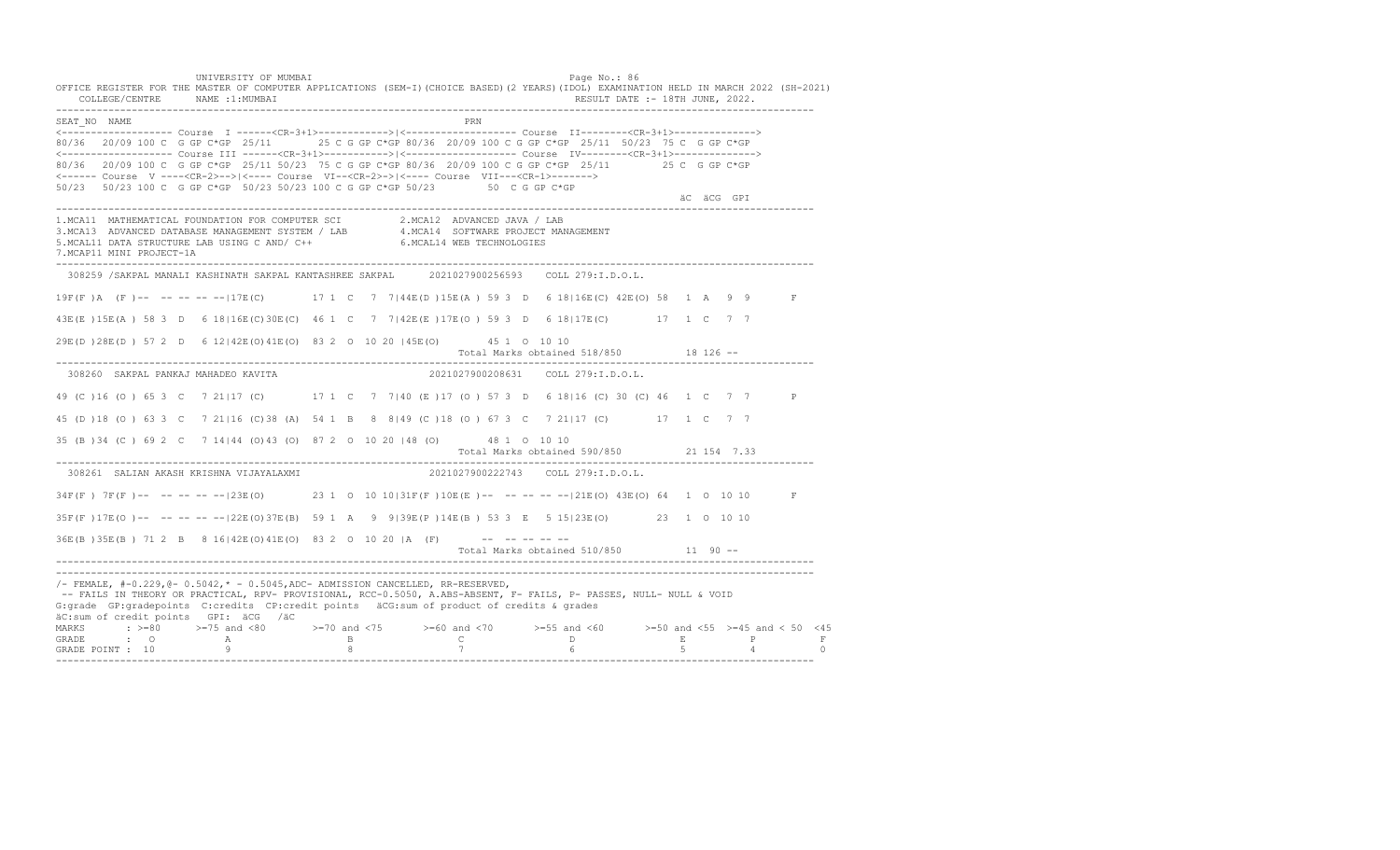UNIVERSITY OF MUMBAI PAGE OF THE PAGE OF THE PAGE OF THE PAGE OF THE PAGE OF THE PAGE OF THE PAGE OF THE PAGE OF THE PAGE OF THE PAGE OF THE PAGE OF THE PAGE OF THE PAGE OF THE PAGE OF THE PAGE OF THE PAGE OF THE PAGE OF T OFFICE REGISTER FOR THE MASTER OF COMPUTER APPLICATIONS (SEM-I)(CHOICE BASED)(2 YEARS)(IDOL) EXAMINATION HELD IN MARCH 2022 (SH-2021) COLLEGE/CENTRE NAME :1:MUMBAI RESULT DATE :- 18TH JUNE, 2022. ---------------------------------------------------------------------------------------------------------------------------------- SEAT\_NO NAME PRN <------------------- Course I ------<CR-3+1>------------>|<------------------- Course II--------<CR-3+1>--------------> 80/36 20/09 100 C G GP C\*GP 25/11 25 C G GP C\*GP 80/36 20/09 100 C G GP C\*GP 25/11 50/23 75 C G GP C\*GP <------------------- Course III ------<CR-3+1>----------->|<------------------- Course IV--------<CR-3+1>--------------> 80/36 20/09 100 C G GP C\*GP 25/11 50/23 75 C G GP C\*GP 80/36 20/09 100 C G GP C\*GP 25/11 25 C G GP C\*GP <------ Course V ----<CR-2>-->|<---- Course VI--<CR-2>->|<---- Course VII---<CR-1>-------> 50/23 50/23 100 C G GP C\*GP 50/23 50/23 100 C G GP C\*GP 50/23 50 C G GP C\*GP äC äCG GPI ---------------------------------------------------------------------------------------------------------------------------------- 1.MCA11 MATHEMATICAL FOUNDATION FOR COMPUTER SCI 2.MCA12 ADVANCED JAVA / LAB<br>3.MCA13 ADVANCED DATABASE MANAGEMENT SYSTEM / LAB 4.MCA14 SOFTWARE PROJECT MANAGEMENT<br>5.MCAL11 DATA STRUCTURE LAB USI 7.MCAP11 MINI PROJECT-1A ---------------------------------------------------------------------------------------------------------------------------------- 308262 SALUNKE VAIBHAV SANJAY HEMA 2021027900244696 COLL 279:I.D.O.L. 69 (O )18 (O ) 87 3 O 10 30|19 (A) 19 1 A 9 9|47 (D )17 (O ) 64 3 C 7 21|18 (B) 35 (B) 53 1 B 8 8 P 64 (O )18 (O ) 82 3 O 10 30|18 (B)41 (O) 59 1 A 9 9|69 (O )19 (O ) 88 3 O 10 30|19 (A) 19 1 A 9 9 42 (O )41 (O ) 83 2 O 10 20|42 (O)41 (O) 83 2 O 10 20 |30 (C) 30 1 C 7 7 Total Marks obtained 667/850 21 193 9.19 ---------------------------------------------------------------------------------------------------------------------------------- 308263 SALUNKHE SUMIT PRAKASH ANITA 2021027900187853 COLL 279:I.D.O.L. 38E(P )16E(O ) 54 3 E 5 15|23E(O) 23 1 O 10 10|46E(D )16E(O ) 62 3 C 7 21|21E(O) 42E(O) 63 1 O 10 10 F 26F(F )13E(C )-- -- -- -- --|22E(O)45E(O) 67 1 O 10 10|33F(F )17E(O )-- -- -- -- --|23E(O) 23 1 O 10 10 43E(O )42E(O ) 85 2 O 10 20|45E(O)44E(O) 89 2 O 10 20 |45E(O) 45 1 O 10 10 Total Marks obtained 600/850 15 126 ------------------------------------------------------------------------------------------------------------------------------------ 308264 SALVE ROHAN SURYAKANT SHARDA 21F(F) 17E(O) -- -- -- -- -- 19E(A) 19 1 A 9 9|48E(C) 16E(O) 64 3 C 7 21|18E(B) 30E(C) 48 1 C 7 7 F 37E(P )16E(O ) 53 3 E 5 15|18E(B)30E(C) 48 1 C 7 7|34F(F )19E(O )-- -- -- -- --|19E(A) 19 1 A 9 9 37E(B )36E(B ) 73 2 B 8 16|42E(O)41E(O) 83 2 O 10 20 |42E(O) 42 1 O 10 10 Total Marks obtained 540/850 15 114 ------------------------------------------------------------------------------------------------------------------------------------ ---------------------------------------------------------------------------------------------------------------------------------- /- FEMALE, #-0.229,@- 0.5042,\* - 0.5045,ADC- ADMISSION CANCELLED, RR-RESERVED, -- FAILS IN THEORY OR PRACTICAL, RPV- PROVISIONAL, RCC-0.5050, A.ABS-ABSENT, F- FAILS, P- PASSES, NULL- NULL & VOID G:grade GP:gradepoints C:credits CP:credit points äCG:sum of product of credits & grades äC:sum of credit points GPI: äCG /äC MARKS : >=80 >=75 and <80 >=70 and <75 >=60 and <70 >=55 and <60 >=50 and <55 >=45 and < 50 <45 GRADE : O A B C D E P F<br>GRADE POINT : 10 9 9 8 7 7 6 5 4 0 ----------------------------------------------------------------------------------------------------------------------------------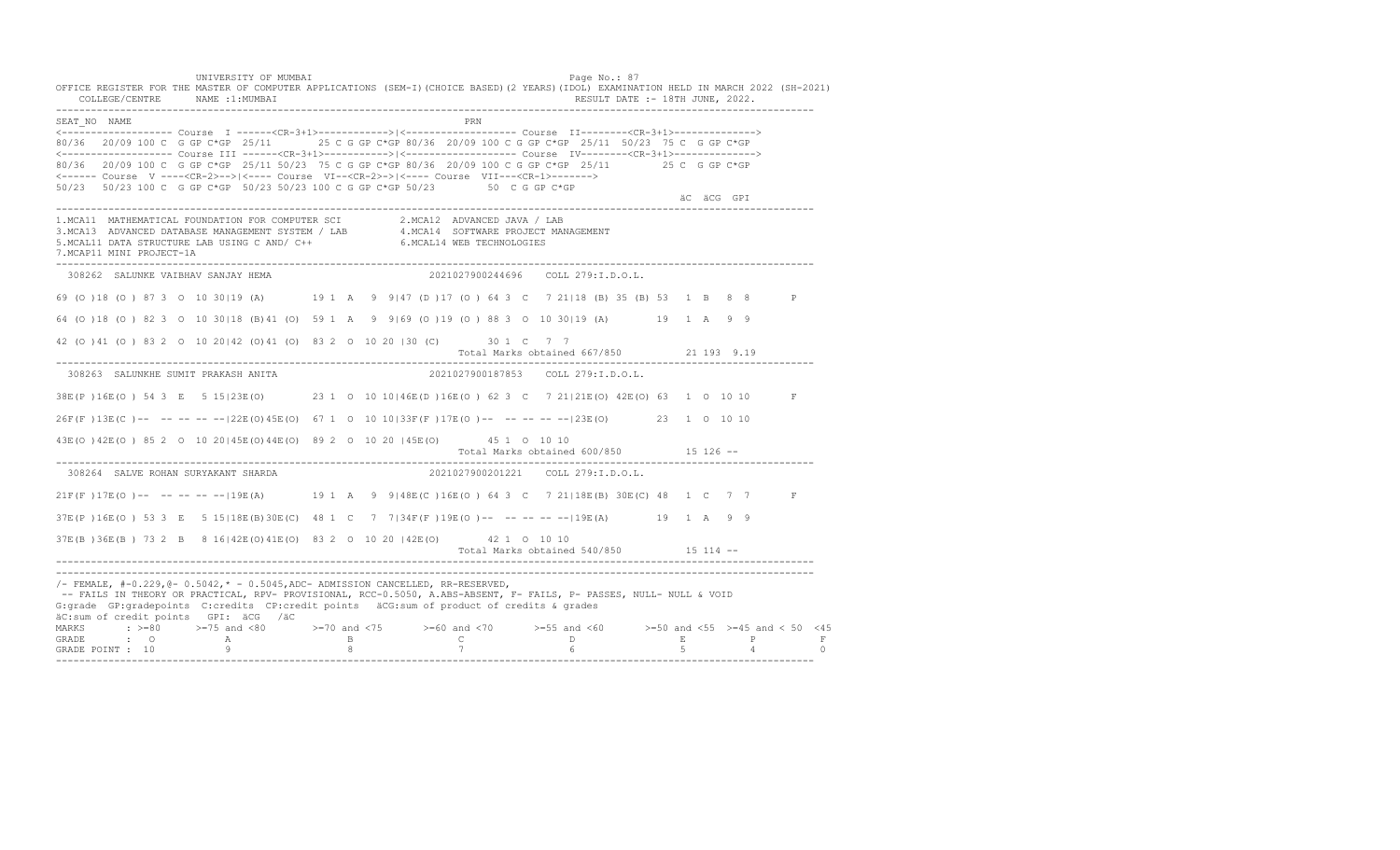UNIVERSITY OF MUMBAI PAGE OF THE PAGE OF THE PAGE OF THE PAGE OF THE PAGE OF THE PAGE OF THE PAGE OF THE PAGE OF THE PAGE OF THE PAGE OF THE PAGE OF THE PAGE OF THE PAGE OF THE PAGE OF THE PAGE OF THE PAGE OF THE PAGE OF T OFFICE REGISTER FOR THE MASTER OF COMPUTER APPLICATIONS (SEM-I)(CHOICE BASED)(2 YEARS)(IDOL) EXAMINATION HELD IN MARCH 2022 (SH-2021) COLLEGE/CENTRE NAME :1:MUMBAI RESULT DATE :- 18TH JUNE, 2022. ---------------------------------------------------------------------------------------------------------------------------------- SEAT\_NO NAME PRN <------------------- Course I ------<CR-3+1>------------>|<------------------- Course II--------<CR-3+1>--------------> 80/36 20/09 100 C G GP C\*GP 25/11 25 C G GP C\*GP 80/36 20/09 100 C G GP C\*GP 25/11 50/23 75 C G GP C\*GP <------------------- Course III ------<CR-3+1>----------->|<------------------- Course IV--------<CR-3+1>--------------> 80/36 20/09 100 C G GP C\*GP 25/11 50/23 75 C G GP C\*GP 80/36 20/09 100 C G GP C\*GP 25/11 25 C G GP C\*GP <------ Course V ----<CR-2>-->|<---- Course VI--<CR-2>->|<---- Course VII---<CR-1>-------> 50/23 50/23 100 C G GP C\*GP 50/23 50/23 100 C G GP C\*GP 50/23 50 C G GP C\*GP äC äCG GPI ---------------------------------------------------------------------------------------------------------------------------------- 1.MCA11 MATHEMATICAL FOUNDATION FOR COMPUTER SCI 2.MCA12 ADVANCED JAVA / LAB<br>3.MCA13 ADVANCED DATABASE MANAGEMENT SYSTEM / LAB 4.MCA14 SOFTWARE PROJECT MANAGEMENT<br>5.MCAL11 DATA STRUCTURE LAB U 7.MCAP11 MINI PROJECT-1A ---------------------------------------------------------------------------------------------------------------------------------- 308265 /SALVI PRANALI VASANT VAISHALI 2021027900221867 COLL 279:I.D.O.L. 39E(P )17E(O ) 56 3 D 6 18|20E(O) 20 1 O 10 10|44E(D )18E(O ) 62 3 C 7 21|18E(B) 31E(C) 49 1 C 7 7 F 43E(E )15E(A ) 58 3 D 6 18|19E(A)29E(D) 48 1 C 7 7|52E(C )19E(O ) 71 3 B 8 24|20E(O) 20 1 O 10 10  $21F(F)20F(F)$  -- -- -- -- --  $|28E(D)27E(E)$  55 2 D 6 12 |A (F) -- -- -- -- --Total Marks obtained 480/850 18 127 ------------------------------------------------------------------------------------------------------------------------------------ 308266 SARTANPARA DHRUV GAJENDRA TARLA 2021027900242941 COLL 279:I.D.O.L. 43 (E )17 (O ) 60 3 C 7 21|21 (O) 21 1 O 10 10|55 (C )16 (O ) 71 3 B 8 24|19 (A) 43 (O) 62 1 O 10 10 P 47 (D )16 (O ) 63 3 C 7 21|20 (O)43 (O) 63 1 O 10 10|62 (A )16 (O ) 78 3 A 9 27|21 (O) 21 1 O 10 10 44 (O )43 (O ) 87 2 O 10 20|44 (O)43 (O) 87 2 O 10 20 |45 (O) 45 1 O 10 10 Total Marks obtained 658/850 21 183 8.71 ---------------------------------------------------------------------------------------------------------------------------------- 308267 SATAM PRATHAMESH DNYANDEO SARITA 55 (C )17 (O ) 72 3 B 8 24|17 (C) 17 1 C 7 7|40 (E )18 (O ) 58 3 D 6 18|16 (C) 33 (C) 49 1 C 7 7 P 44 (D )18 (O ) 62 3 C 7 21|16 (C)34 (C) 50 1 C 7 7|66 (O )20 (O ) 86 3 O 10 30|17 (C) 17 1 C 7 7 36 (B )35 (B ) 71 2 B 8 16|36 (B)35 (B) 71 2 B 8 16 |36 (B) 36 1 B 8 8 Total Marks obtained 589/850 21 161 7.67 ---------------------------------------------------------------------------------------------------------------------------------- ---------------------------------------------------------------------------------------------------------------------------------- /- FEMALE, #-0.229,@- 0.5042,\* - 0.5045,ADC- ADMISSION CANCELLED, RR-RESERVED, -- FAILS IN THEORY OR PRACTICAL, RPV- PROVISIONAL, RCC-0.5050, A.ABS-ABSENT, F- FAILS, P- PASSES, NULL- NULL & VOID G:grade GP:gradepoints C:credits CP:credit points äCG:sum of product of credits & grades äC:sum of credit points GPI: äCG /äC MARKS : >=80 >=75 and <80 >=70 and <75 >=60 and <70 >=55 and <60 >=50 and <55 >=45 and < 50 <45 GRADE : O A B C D E P F GRADE POINT : 10 9 8 7 6 5 4 0 ----------------------------------------------------------------------------------------------------------------------------------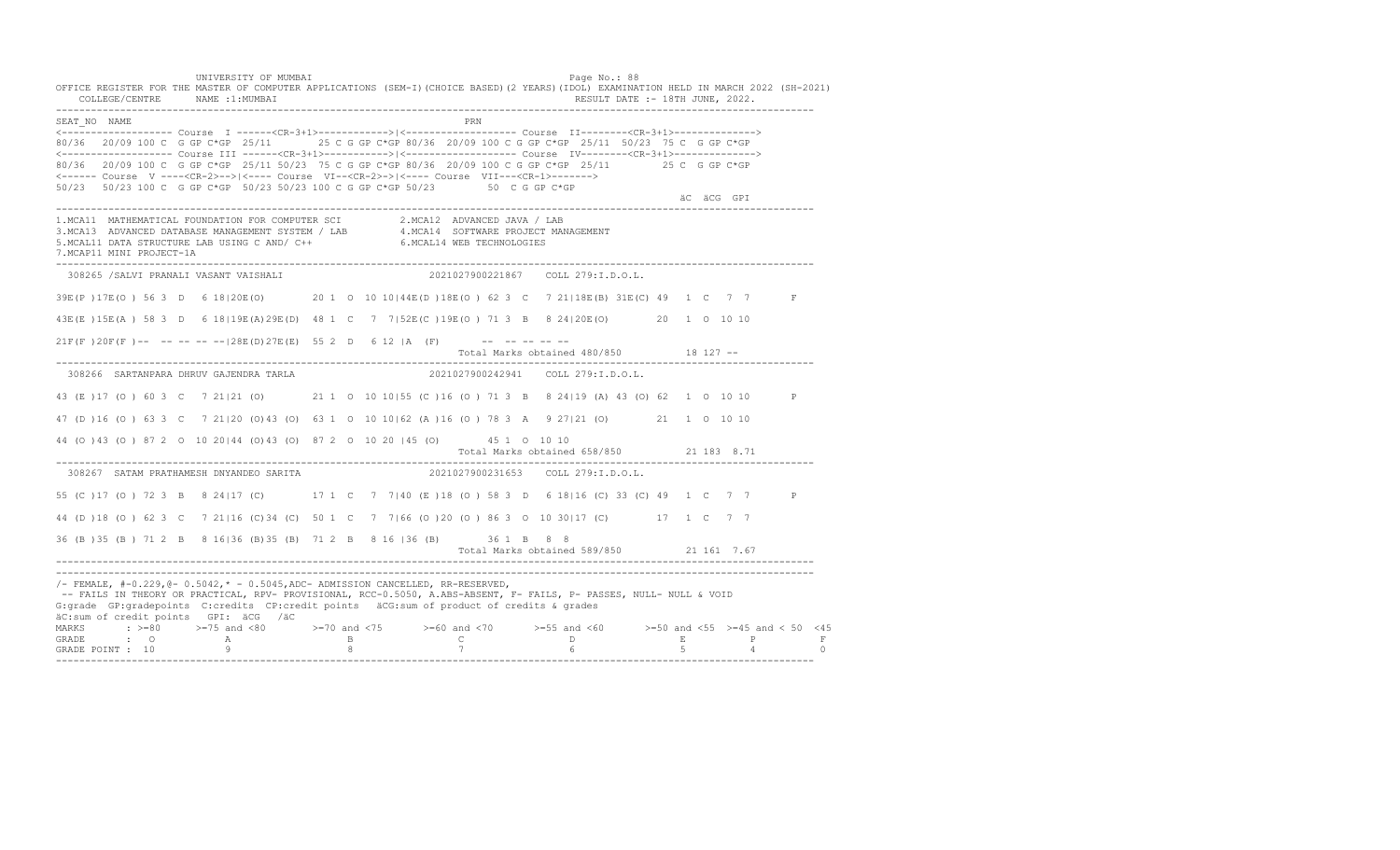UNIVERSITY OF MUMBAI PAGE OF THE PAGE OF THE PAGE OF THE PAGE OF THE PAGE OF THE PAGE OF THE PAGE OF THE PAGE OF THE PAGE OF THE PAGE OF THE PAGE OF THE PAGE OF THE PAGE OF THE PAGE OF THE PAGE OF THE PAGE OF THE PAGE OF T OFFICE REGISTER FOR THE MASTER OF COMPUTER APPLICATIONS (SEM-I)(CHOICE BASED)(2 YEARS)(IDOL) EXAMINATION HELD IN MARCH 2022 (SH-2021) COLLEGE/CENTRE NAME :1:MUMBAI RESULT DATE :- 18TH JUNE, 2022. ---------------------------------------------------------------------------------------------------------------------------------- SEAT\_NO NAME PRIME PRIME PRODUCED A CONTROL IN THE PRIME PRIME PRIME PRIME PRIME PRIME PRIME PRIME PRIME PRIME PRIME PRIME PRIME PRIME PRIME PRIME PRIME PRIME PRIME PRIME PRIME PRIME PRIME PRIME PRIME PRIME PRIME PRIME PRI <------------------- Course I ------<CR-3+1>------------>|<------------------- Course II--------<CR-3+1>--------------> 80/36 20/09 100 C G GP C\*GP 25/11 25 C G GP C\*GP 80/36 20/09 100 C G GP C\*GP 25/11 50/23 75 C G GP C\*GP <------------------- Course III ------<CR-3+1>----------->|<------------------- Course IV--------<CR-3+1>--------------> 80/36 20/09 100 C G GP C\*GP 25/11 50/23 75 C G GP C\*GP 80/36 20/09 100 C G GP C\*GP 25/11 25 C G GP C\*GP <------ Course V ----<CR-2>-->|<---- Course VI--<CR-2>->|<---- Course VII---<CR-1>-------> 50/23 50/23 100 C G GP C\*GP 50/23 50/23 100 C G GP C\*GP 50/23 50 C G GP C\*GP äC äCG GPI ---------------------------------------------------------------------------------------------------------------------------------- 1.MCA11 MATHEMATICAL FOUNDATION FOR COMPUTER SCI 2.MCA12 ADVANCED JAVA / LAB<br>3.MCA13 ADVANCED DATABASE MANAGEMENT SYSTEM / LAB 4.MCA14 SOFTWARE PROJECT MANAGEMENT<br>5.MCAL11 DATA STRUCTURE LAB U 7.MCAP11 MINI PROJECT-1A ---------------------------------------------------------------------------------------------------------------------------------- 308268 SATARE SAMYAK SACHIN LINA 2021027900231823 COLL 279:I.D.O.L. 21F(F )15E(A )-- -- -- -- --|21E(O) 21 1 O 10 10|54E(C )15E(A ) 69 3 C 7 21|19E(A) 34E(C) 53 1 B 8 8 F 22F(F )16E(O )-- -- -- -- --|20E(O)24E(P) 44 1 D 6 6|33F(F )18E(O )-- -- -- -- --|21E(O) 21 1 O 10 10 26E(E )25E(E ) 51 2 E 5 10|38E(A)37E(B) 75 2 A 9 18 |39E(A) 39 1 A 9 9 Total Marks obtained 498/850 12 92 ------------------------------------------------------------------------------------------------------------------------------------ 308269 SATHE HRISHIKESH RAJESH VRISHALI 2021027900234976 COLL 279:I.D.O.L. 12F(F )16E(O )-- -- -- -- --|17E(C) 17 1 C 7 7|34F(F )17E(O )-- -- -- -- --|16E(C) 32E(C) 48 1 C 7 7 F 45E(D )19E(O ) 64 3 C 7 21|16E(C)33E(C) 49 1 C 7 7|34F(F )18E(O )-- -- -- -- --|17E(C) 17 1 C 7 7 39E(A )38E(A ) 77 2 A 9 18|31E(C)30E(C) 61 2 C 7 14 |24E(P) 24 1 P 4 4 Total Marks obtained 488/850 12 85 -- ---------------------------------------------------------------------------------------------------------------------------------- 308270 SAUDAGAR SARVESH HARISH USHA 49 (C )17 (O ) 66 3 C 7 21|18 (B) 18 1 B 8 8|50 (C )15 (A ) 65 3 C 7 21|17 (C) 39 (A) 56 1 A 9 9 P 37 (P )17 (O ) 54 3 E 5 15|17 (C)40 (O) 57 1 A 9 9|42 (E )10 (E ) 52 3 E 5 15|18 (B) 18 1 B 8 8 31 (C )30 (C ) 61 2 C 7 14|44 (O)43 (O) 87 2 O 10 20 |43 (O) 43 1 O 10 10 Total Marks obtained 577/850 21 150 7.14 ---------------------------------------------------------------------------------------------------------------------------------- ---------------------------------------------------------------------------------------------------------------------------------- /- FEMALE, #-0.229,@- 0.5042,\* - 0.5045,ADC- ADMISSION CANCELLED, RR-RESERVED, -- FAILS IN THEORY OR PRACTICAL, RPV- PROVISIONAL, RCC-0.5050, A.ABS-ABSENT, F- FAILS, P- PASSES, NULL- NULL & VOID G:grade GP:gradepoints C:credits CP:credit points äCG:sum of product of credits & grades äC:sum of credit points GPI: äCG /äC MARKS : >=80 >=75 and <80 >=70 and <75 >=60 and <70 >=55 and <60 >=50 and <55 >=45 and < 50 <45 GRADE : O A B C D E P F<br>GRADE POINT : 10 9 9 8 7 7 6 5 4 0 ----------------------------------------------------------------------------------------------------------------------------------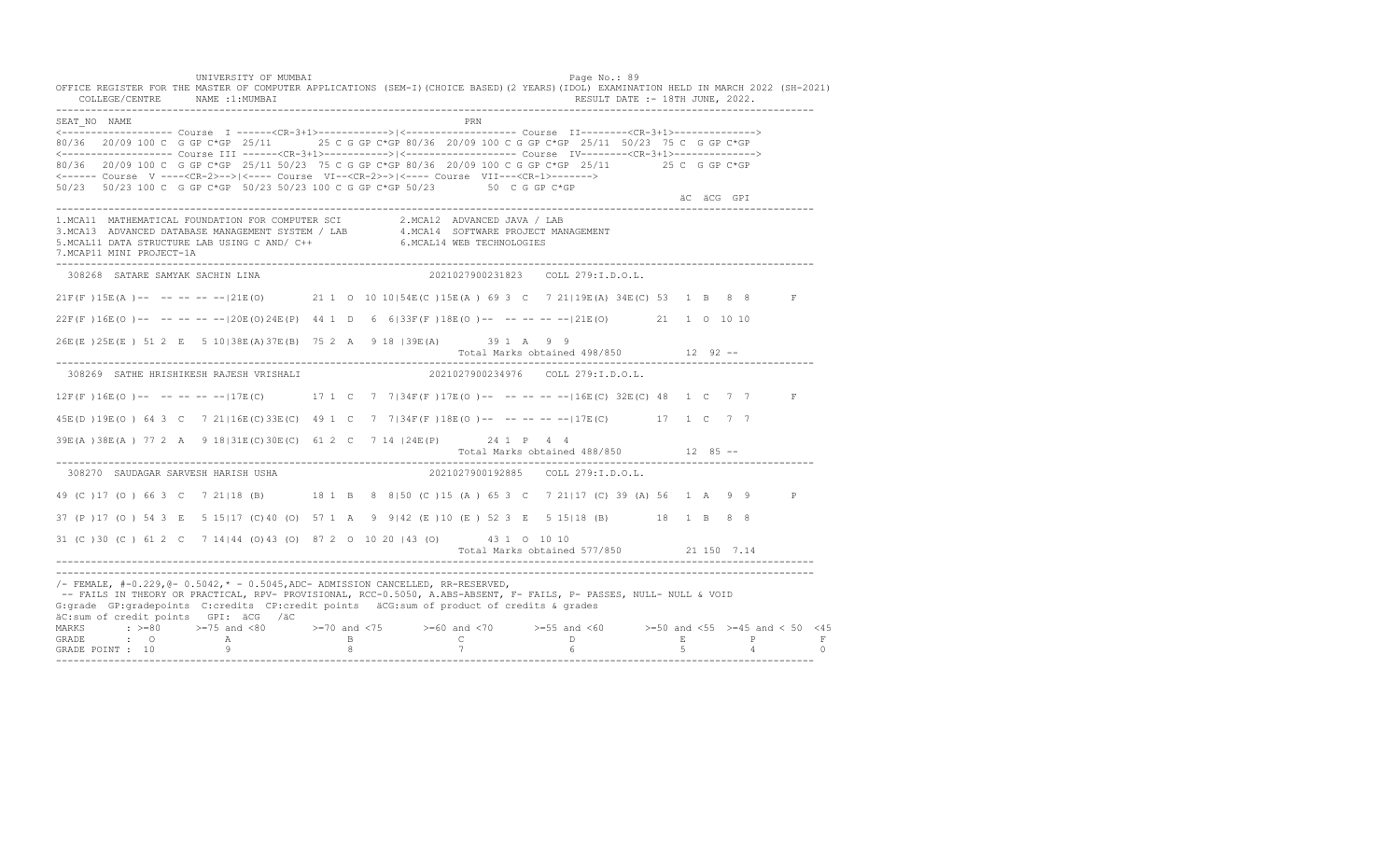UNIVERSITY OF MUMBAI PAGE OF THE PAGE OF THE PAGE OF THE PAGE OF THE PAGE OF THE PAGE OF THE PAGE OF THE PAGE OF THE PAGE OF THE PAGE OF THE PAGE OF THE PAGE OF THE PAGE OF THE PAGE OF THE PAGE OF THE PAGE OF THE PAGE OF T OFFICE REGISTER FOR THE MASTER OF COMPUTER APPLICATIONS (SEM-I)(CHOICE BASED)(2 YEARS)(IDOL) EXAMINATION HELD IN MARCH 2022 (SH-2021) COLLEGE/CENTRE NAME :1:MUMBAI RESULT DATE :- 18TH JUNE, 2022. ---------------------------------------------------------------------------------------------------------------------------------- SEAT\_NO NAME PRN <------------------- Course I ------<CR-3+1>------------>|<------------------- Course II--------<CR-3+1>--------------> 80/36 20/09 100 C G GP C\*GP 25/11 25 C G GP C\*GP 80/36 20/09 100 C G GP C\*GP 25/11 50/23 75 C G GP C\*GP <------------------- Course III ------<CR-3+1>----------->|<------------------- Course IV--------<CR-3+1>--------------> 80/36 20/09 100 C G GP C\*GP 25/11 50/23 75 C G GP C\*GP 80/36 20/09 100 C G GP C\*GP 25/11 25 C G GP C\*GP <------ Course V ----<CR-2>-->|<---- Course VI--<CR-2>->|<---- Course VII---<CR-1>-------> 50/23 50/23 100 C G GP C\*GP 50/23 50/23 100 C G GP C\*GP 50/23 50 C G GP C\*GP äC äCG GPI ---------------------------------------------------------------------------------------------------------------------------------- 1.MCA11 MATHEMATICAL FOUNDATION FOR COMPUTER SCI 2.MCA12 ADVANCED JAVA / LAB<br>3.MCA13 ADVANCED DATABASE MANAGEMENT SYSTEM / LAB 4.MCA14 SOFTWARE PROJECT MANAGEMENT<br>5.MCAL11 DATA STRUCTURE LAB U 7.MCAP11 MINI PROJECT-1A ---------------------------------------------------------------------------------------------------------------------------------- 308271 /SAWANT GITANJALEE RAVINDRA RESHMA 2021027900206253 COLL 279:I.D.O.L. 55 (C )15 (A ) 70 3 B 8 24|17 (C) 17 1 C 7 7|53 (C )17 (O ) 70 3 B 8 24|16 (C) 45 (O) 61 1 O 10 10 P 49 (C )17 (O ) 66 3 C 7 21|16 (C)33 (C) 49 1 C 7 7|52 (C )15 (A ) 67 3 C 7 21|17 (C) 17 1 C 7 7 41 (O )40 (O ) 81 2 O 10 20|42 (O)41 (O) 83 2 O 10 20 |42 (O) 42 1 O 10 10 Total Marks obtained 623/850 21 171 8.14 ---------------------------------------------------------------------------------------------------------------------------------- 308272 SAWANT PRATIK RAJESH VAISHALI 2021027900155573 COLL 279:I.D.O.L. 58 (B )17 (O ) 75 3 A 9 27|23 (O) 23 1 O 10 10|48 (C )17 (O ) 65 3 C 7 21|21 (O) 35 (B) 56 1 A 9 9 P 61 (A )19 (O ) 80 3 O 10 30|22 (O)30 (C) 52 1 C 7 7|62 (A )19 (O ) 81 3 O 10 30|23 (O) 23 1 O 10 10 34 (C )33 (C ) 67 2 C 7 14|28 (D)27 (E) 55 2 D 6 12 |39 (A) 39 1 A 9 9 Total Marks obtained 616/850 21 179 8.52 ---------------------------------------------------------------------------------------------------------------------------------- 308273 SAWANT SANMESH SANTOSH SEEMA 31 (P )18 (O ) 49 3 E 5 15|18 (B) 18 1 B 8 8|40 (E )18 (O ) 58 3 D 6 18|17 (C) 34 (C) 51 1 C 7 7 P \* 59 (B )20 (O ) 79 3 A 9 27|17 (C)40 (O) 57 1 A 9 9|62 (A )20 (O ) 82 3 O 10 30|18 (B) 18 1 B 8 8 38 (A )37 (B ) 75 2 A 9 18|36 (B)35 (B) 71 2 B 8 16 |34 (C) 34 1 C 7 7 Total Marks obtained 592/850 21 163 7.76 ---------------------------------------------------------------------------------------------------------------------------------- ---------------------------------------------------------------------------------------------------------------------------------- /- FEMALE, #-0.229,@- 0.5042,\* - 0.5045,ADC- ADMISSION CANCELLED, RR-RESERVED, -- FAILS IN THEORY OR PRACTICAL, RPV- PROVISIONAL, RCC-0.5050, A.ABS-ABSENT, F- FAILS, P- PASSES, NULL- NULL & VOID G:grade GP:gradepoints C:credits CP:credit points äCG:sum of product of credits & grades äC:sum of credit points GPI: äCG /äC MARKS : >=80 >=75 and <80 >=70 and <75 >=60 and <70 >=55 and <60 >=50 and <55 >=45 and < 50 <45 GRADE : O A B C D E P F<br>GRADE POINT : 10 9 9 8 7 7 6 5 4 0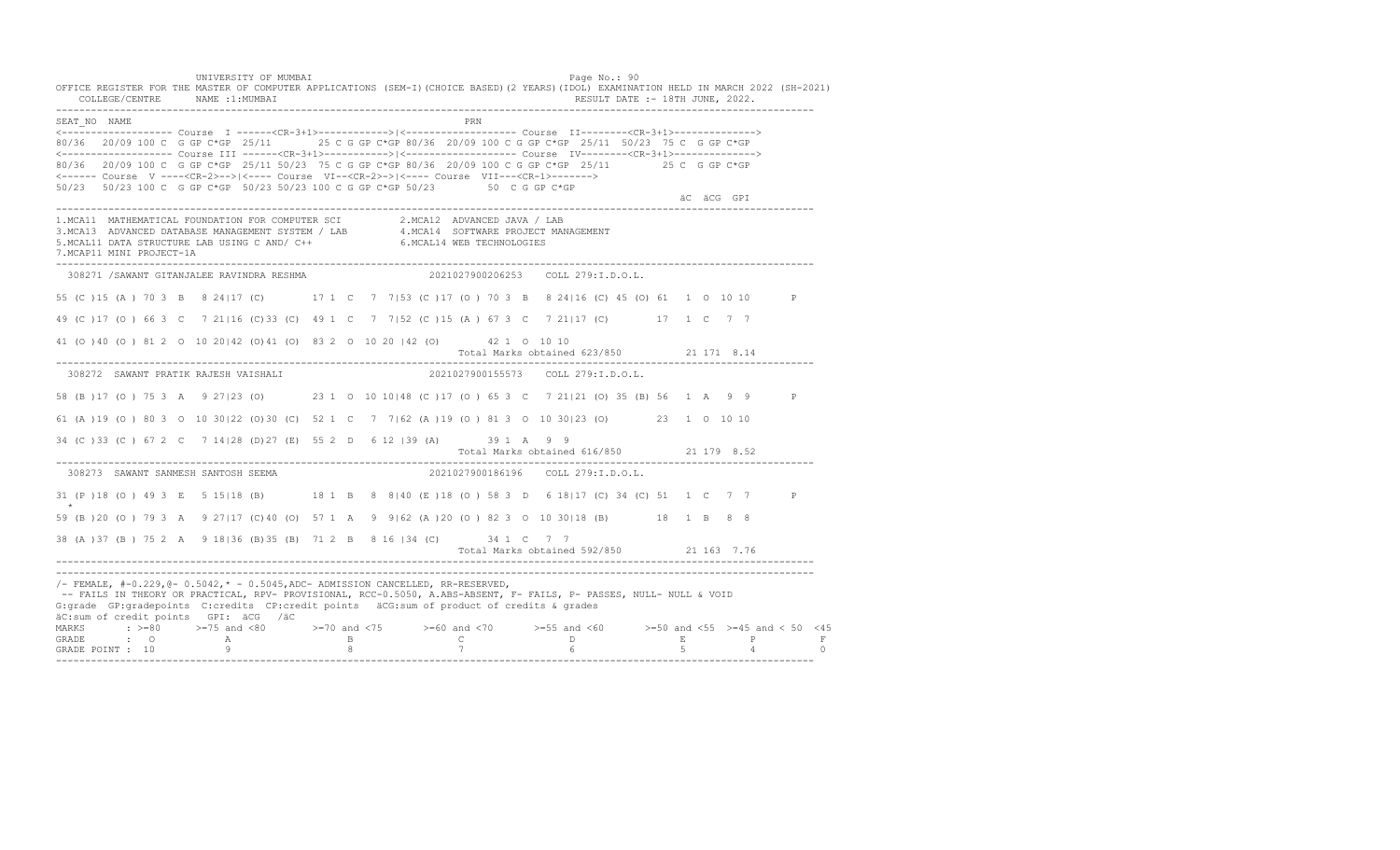UNIVERSITY OF MUMBAI PAGE OF THE PAGE OF THE PAGE OF THE PAGE OF THE PAGE OF THE PAGE OF THE PAGE OF THE PAGE OF THE PAGE OF THE PAGE OF THE PAGE OF THE PAGE OF THE PAGE OF THE PAGE OF THE PAGE OF THE PAGE OF THE PAGE OF T OFFICE REGISTER FOR THE MASTER OF COMPUTER APPLICATIONS (SEM-I)(CHOICE BASED)(2 YEARS)(IDOL) EXAMINATION HELD IN MARCH 2022 (SH-2021) COLLEGE/CENTRE NAME :1:MUMBAI RESULT DATE :- 18TH JUNE, 2022. ---------------------------------------------------------------------------------------------------------------------------------- SEAT\_NO NAME PRN <------------------- Course I ------<CR-3+1>------------>|<------------------- Course II--------<CR-3+1>--------------> 80/36 20/09 100 C G GP C\*GP 25/11 25 C G GP C\*GP 80/36 20/09 100 C G GP C\*GP 25/11 50/23 75 C G GP C\*GP <------------------- Course III ------<CR-3+1>----------->|<------------------- Course IV--------<CR-3+1>--------------> 80/36 20/09 100 C G GP C\*GP 25/11 50/23 75 C G GP C\*GP 80/36 20/09 100 C G GP C\*GP 25/11 25 C G GP C\*GP <------ Course V ----<CR-2>-->|<---- Course VI--<CR-2>->|<---- Course VII---<CR-1>-------> 50/23 50/23 100 C G GP C\*GP 50/23 50/23 100 C G GP C\*GP 50/23 50 C G GP C\*GP äC äCG GPI ---------------------------------------------------------------------------------------------------------------------------------- 1.MCA11 MATHEMATICAL FOUNDATION FOR COMPUTER SCI 2.MCA12 ADVANCED JAVA / LAB 3.MCA13 ADVANCED DATABASE MANAGEMENT SYSTEM / LAB 4.MCA14 SOFTWARE PROJECT MANAGEMENT 5.MCAL11 DATA STRUCTURE LAB USING C AND/ C++ 6.MCAL14 WEB TECHNOLOGIES 7.MCAP11 MINI PROJECT-1A ---------------------------------------------------------------------------------------------------------------------------------- 308274 SAWANT SAURAV SANJAY SAILI 2021027900247691 COLL 279:I.D.O.L. A (F) 7F(F)-- -- -- -- -- |A (F) -- -- -- -- -- |A (F) 9E(P)-- -- -- -- -- |A (F) A (F) -- -- -- -- -- -- F A  $(F) 10E(E)$ -- -- -- -- -- |A  $(F)$ A  $(F)$  -- -- -- -- -- |A  $(F) 10E(E)$ -- -- -- -- -- |A  $(F)$  -- -- -- -- -- --A (F)A (F)-- -- -- -- -- |A (F)A (F) -- -- -- -- -- |A (F) -- -- -- -- -- -- --Total Marks obtained  $36/850$  0 ------------------------------------------------------------------------------------------------------------------------------------ 308275 /SAWANT VAIBHAVI VIJAY VINA 2021027900243766 COLL 279:I.D.O.L. 45 (D )18 (O ) 63 3 C 7 21|23 (O) 23 1 O 10 10|44 (D )18 (O ) 62 3 C 7 21|22 (O) 46 (O) 68 1 O 10 10 P 71 (O )20 (O ) 91 3 O 10 30|23 (O)32 (C) 55 1 B 8 8|58 (B )20 (O ) 78 3 A 9 27|24 (O) 24 1 O 10 10 31 (C )30 (C ) 61 2 C 7 14|34 (C)33 (C) 67 2 C 7 14 |41 (O) 41 1 O 10 10 Total Marks obtained 633/850 21 175 8.33 ---------------------------------------------------------------------------------------------------------------------------------- 308276 SAYED ASIFALI ALIMALI HASINA BEGUM 54 (C ) 18 (O ) 72 3 B 8 24 | 18 (B) 18 1 B 8 8 | 49 (C ) 17 (O ) 66 3 C 7 21 | 17 (C) 42 (O) 59 1 A 9 9 P 43 (E )19 (O ) 62 3 C 7 21|17 (C)40 (O) 57 1 A 9 9|42 (E )19 (O ) 61 3 C 7 21|18 (B) 18 1 B 8 8 46 (O )45 (O ) 91 2 O 10 20|44 (O)43 (O) 87 2 O 10 20 |43 (O) 43 1 O 10 10 Total Marks obtained 634/850 21 171 8.14 ---------------------------------------------------------------------------------------------------------------------------------- ---------------------------------------------------------------------------------------------------------------------------------- /- FEMALE, #-0.229,@- 0.5042,\* - 0.5045,ADC- ADMISSION CANCELLED, RR-RESERVED, -- FAILS IN THEORY OR PRACTICAL, RPV- PROVISIONAL, RCC-0.5050, A.ABS-ABSENT, F- FAILS, P- PASSES, NULL- NULL & VOID G:grade GP:gradepoints C:credits CP:credit points äCG:sum of product of credits & grades äC:sum of credit points GPI: äCG /äC MARKS : >=80 >=75 and <80 >=70 and <75 >=60 and <70 >=55 and <60 >=50 and <55 >=45 and < 50 <45 GRADE : O A B C D E P F GRADE POINT : 10 9 8 7 6 5 4 0 ----------------------------------------------------------------------------------------------------------------------------------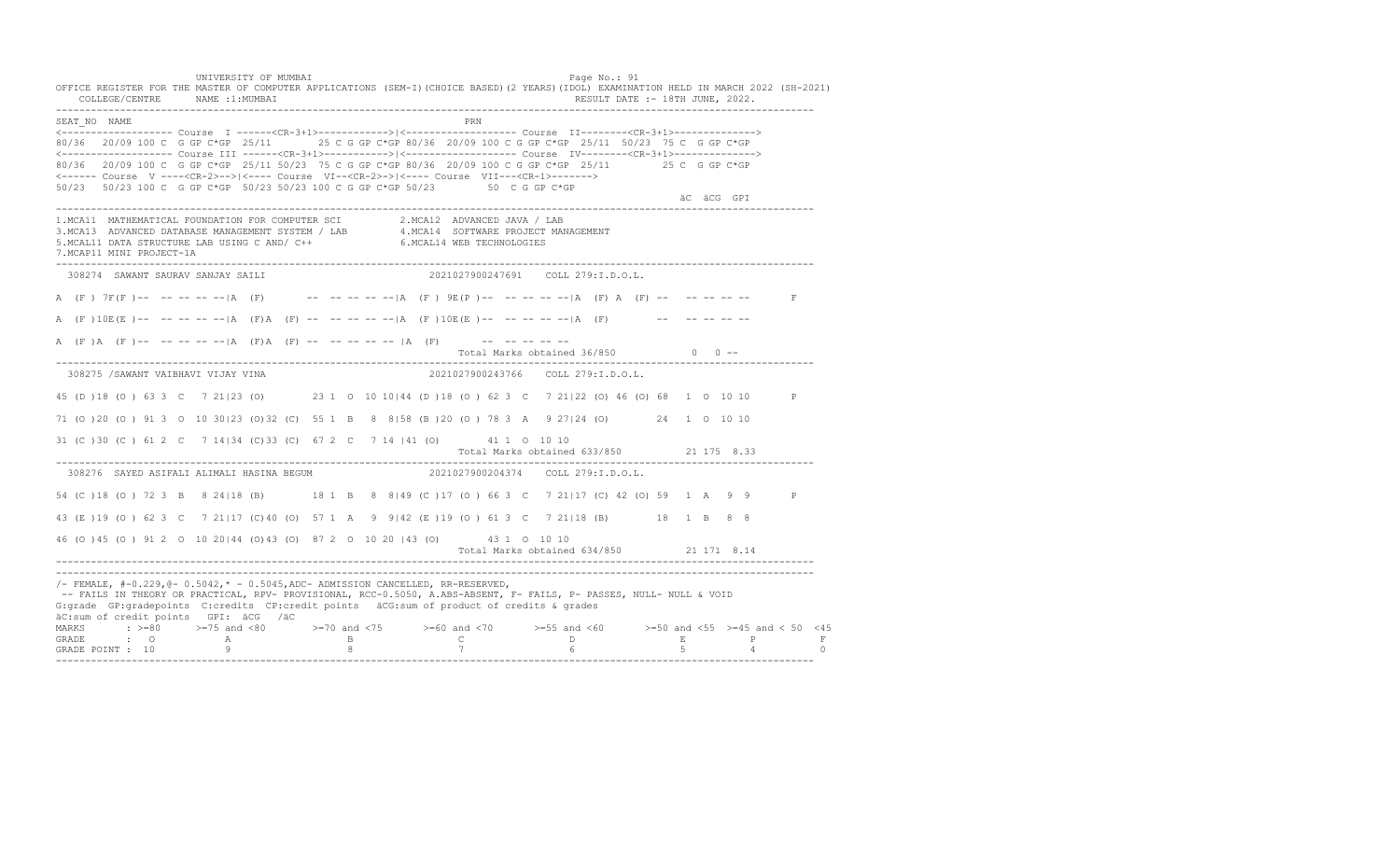UNIVERSITY OF MUMBAI PAGE OF A SALE OF A SALE OF A SALE OF A SALE OF A SALE OF A SALE OF A SALE OF A SALE OF A OFFICE REGISTER FOR THE MASTER OF COMPUTER APPLICATIONS (SEM-I)(CHOICE BASED)(2 YEARS)(IDOL) EXAMINATION HELD IN MARCH 2022 (SH-2021) COLLEGE/CENTRE NAME :1:MUMBAI RESULT DATE :- 18TH JUNE, 2022. ---------------------------------------------------------------------------------------------------------------------------------- SEAT\_NO NAME PRN <------------------- Course I ------<CR-3+1>------------>|<------------------- Course II--------<CR-3+1>--------------> 80/36 20/09 100 C G GP C\*GP 25/11 25 C G GP C\*GP 80/36 20/09 100 C G GP C\*GP 25/11 50/23 75 C G GP C\*GP <------------------- Course III ------<CR-3+1>----------->|<------------------- Course IV--------<CR-3+1>--------------> 80/36 20/09 100 C G GP C\*GP 25/11 50/23 75 C G GP C\*GP 80/36 20/09 100 C G GP C\*GP 25/11 25 C G GP C\*GP <------ Course V ----<CR-2>-->|<---- Course VI--<CR-2>->|<---- Course VII---<CR-1>-------> 50/23 50/23 100 C G GP C\*GP 50/23 50/23 100 C G GP C\*GP 50/23 50 C G GP C\*GP äC äCG GPI ---------------------------------------------------------------------------------------------------------------------------------- 1.MCA11 MATHEMATICAL FOUNDATION FOR COMPUTER SCI 2.MCA12 ADVANCED JAVA / LAB 3.MCA13 ADVANCED DATABASE MANAGEMENT SYSTEM / LAB 4.MCA14 SOFTWARE PROJECT MANAGEMENT 5.MCAL11 DATA STRUCTURE LAB USING C AND/ C++ 6.MCAL14 WEB TECHNOLOGIES 7.MCAP11 MINI PROJECT-1A ---------------------------------------------------------------------------------------------------------------------------------- 308277 /SEN SAKSHI DEVASIS RESHMA 2021027900245123 COLL 279:I.D.O.L. 35F(F )14E(B )-- -- -- -- --|23E(O) 23 1 O 10 10|40E(E )16E(O ) 56 3 D 6 18|21E(O) 36E(B) 57 1 A 9 9 F 28F(F )16E(O )-- -- -- -- --|22E(O)38E(A) 60 1 O 10 10|46E(D )15E(A ) 61 3 C 7 21|23E(O) 23 1 O 10 10 41E(O )40E(O ) 81 2 O 10 20|42E(O)41E(O) 83 2 O 10 20 |41E(O) 41 1 O 10 10 Total Marks obtained 578/850 15 128 -- ---------------------------------------------------------------------------------------------------------------------------------- 308278 SHAH ATIF GULZAR MUMTAZ 2021027900173385 COLL 279:I.D.O.L. 35 (P )16 (O ) 51 3 E 5 15|20 (O) 20 1 O 10 10|48 (C )18 (O ) 66 3 C 7 21|18 (B) 40 (O) 58 1 A 9 9 P @1 @1 50 (C )20 (O ) 70 3 B 8 24|19 (A)42 (O) 61 1 O 10 10|57 (B )20 (O ) 77 3 A 9 27|20 (O) 20 1 O 10 10 42 (O )41 (O ) 83 2 O 10 20|42 (O)41 (O) 83 2 O 10 20 |41 (O) 41 1 O 10 10 Total Marks obtained 630@1/850 21 176 8.38 ---------------------------------------------------------------------------------------------------------------------------------- 308279 SHAH GAUTAM BHAVESHBHAI RAKSHABEN 51 (C )19 (O ) 70 3 B 8 24|23 (O) 23 1 O 10 10|55 (C )18 (O ) 73 3 B 8 24|22 (O) 38 (A) 60 1 O 10 10 P 60 (A )20 (O ) 80 3 O 10 30|23 (O)46 (O) 69 1 O 10 10|63 (A )19 (O ) 82 3 O 10 30|24 (O) 24 1 O 10 10 49 (O )48 (O ) 97 2 O 10 20|40 (O)39 (A) 79 2 A 9 18 |39 (A) 39 1 A 9 9 Total Marks obtained 696/850 21 195 9.29 ---------------------------------------------------------------------------------------------------------------------------------- ---------------------------------------------------------------------------------------------------------------------------------- /- FEMALE, #-0.229,@- 0.5042,\* - 0.5045,ADC- ADMISSION CANCELLED, RR-RESERVED, -- FAILS IN THEORY OR PRACTICAL, RPV- PROVISIONAL, RCC-0.5050, A.ABS-ABSENT, F- FAILS, P- PASSES, NULL- NULL & VOID G:grade GP:gradepoints C:credits CP:credit points äCG:sum of product of credits & grades äC:sum of credit points GPI: äCG /äC MARKS : >=80 >=75 and <80 >=70 and <75 >=60 and <70 >=55 and <60 >=50 and <55 >=45 and < 50 <45 GRADE : O A B C D E P F GRADE POINT : 10 9 8 7 6 5 4 0 ----------------------------------------------------------------------------------------------------------------------------------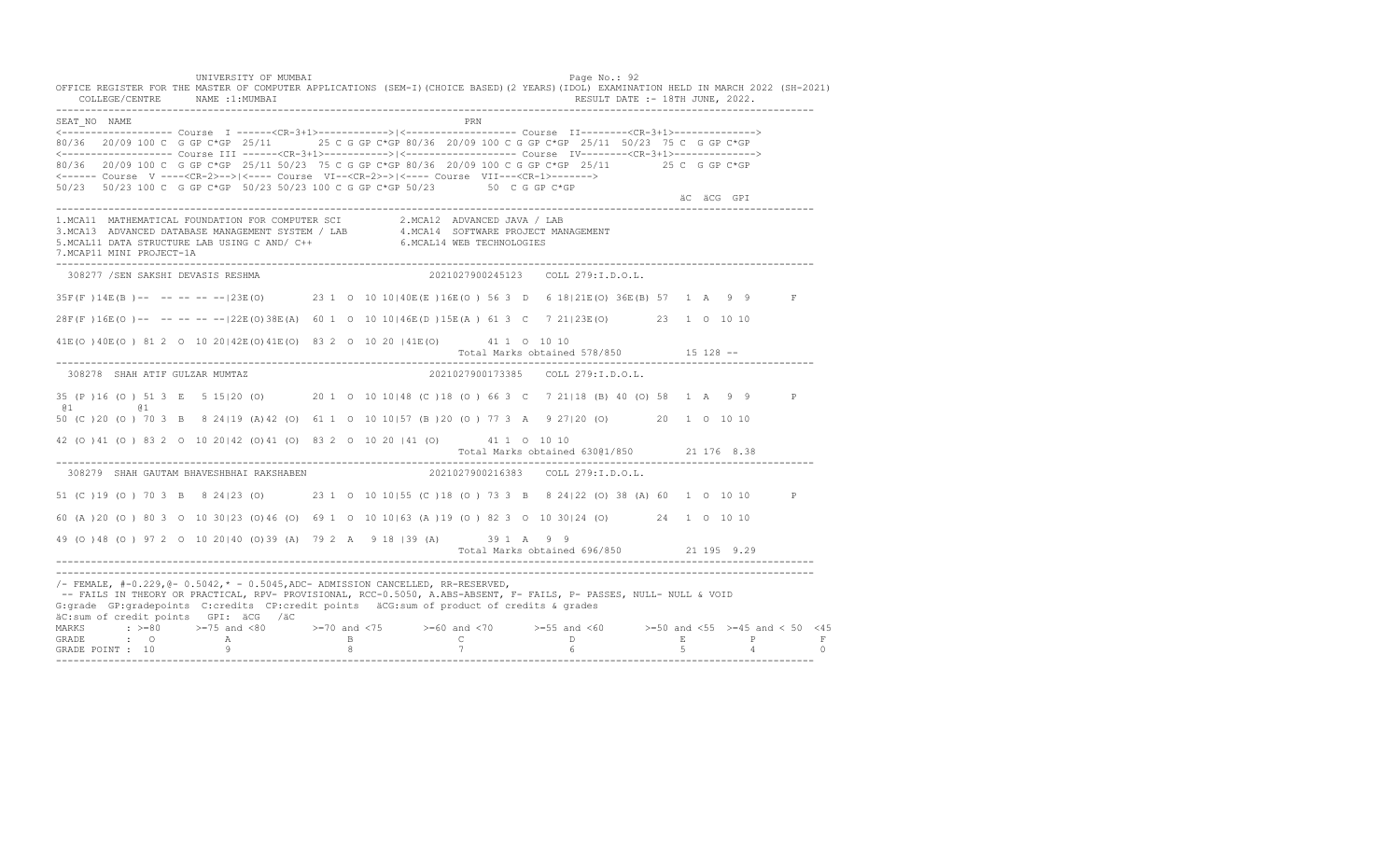UNIVERSITY OF MUMBAI PAGE OF THE PAGE OF THE PAGE OF THE PAGE OF THE PAGE OF THE PAGE OF THE PAGE OF THE PAGE OF THE PAGE OF THE PAGE OF THE PAGE OF THE PAGE OF THE PAGE OF THE PAGE OF THE PAGE OF THE PAGE OF THE PAGE OF T OFFICE REGISTER FOR THE MASTER OF COMPUTER APPLICATIONS (SEM-I)(CHOICE BASED)(2 YEARS)(IDOL) EXAMINATION HELD IN MARCH 2022 (SH-2021) COLLEGE/CENTRE NAME :1:MUMBAI RESULT DATE :- 18TH JUNE, 2022. ---------------------------------------------------------------------------------------------------------------------------------- SEAT\_NO NAME PRN <------------------- Course I ------<CR-3+1>------------>|<------------------- Course II--------<CR-3+1>--------------> 80/36 20/09 100 C G GP C\*GP 25/11 25 C G GP C\*GP 80/36 20/09 100 C G GP C\*GP 25/11 50/23 75 C G GP C\*GP <------------------- Course III ------<CR-3+1>----------->|<------------------- Course IV--------<CR-3+1>--------------> 80/36 20/09 100 C G GP C\*GP 25/11 50/23 75 C G GP C\*GP 80/36 20/09 100 C G GP C\*GP 25/11 25 C G GP C\*GP <------ Course V ----<CR-2>-->|<---- Course VI--<CR-2>->|<---- Course VII---<CR-1>-------> 50/23 50/23 100 C G GP C\*GP 50/23 50/23 100 C G GP C\*GP 50/23 50 C G GP C\*GP äC äCG GPI ---------------------------------------------------------------------------------------------------------------------------------- 1.MCA11 MATHEMATICAL FOUNDATION FOR COMPUTER SCI 2.MCA12 ADVANCED JAVA / LAB<br>3.MCA13 ADVANCED DATABASE MANAGEMENT SYSTEM / LAB 4.MCA14 SOFTWARE PROJECT MANAGEMENT<br>5.MCAL11 DATA STRUCTURE LAB U 7.MCAP11 MINI PROJECT-1A ---------------------------------------------------------------------------------------------------------------------------------- 308280 SHAIKH ABDUL RAZZAQ MEHBOOB HASAN AMINA 2021027900217475 COLL 279:I.D.O.L. 52 (C )17 (O ) 69 3 C 7 21|19 (A) 19 1 A 9 9|37 (P )16 (O ) 53 3 E 5 15|18 (B) 40 (O) 58 1 A 9 9 P 50 (C )19 (O ) 69 3 C 7 21|18 (B)41 (O) 59 1 A 9 9|45 (D )18 (O ) 63 3 C 7 21|19 (A) 19 1 A 9 9 41 (O )40 (O ) 81 2 O 10 20|43 (O)42 (O) 85 2 O 10 20 |41 (O) 41 1 O 10 10 Total Marks obtained 616/850 21 164 7.81 ---------------------------------------------------------------------------------------------------------------------------------- 308281 SHAIKH MOHD AZHAR MOHD ABRAR RAISA BANU 2021027900161496 COLL 279:I.D.O.L. 46 (D )18 (O ) 64 3 C 7 21|17 (C) 17 1 C 7 7|49 (C )17 (O ) 66 3 C 7 21|16 (C) 45 (O) 61 1 O 10 10 P 55 (C )19 (O ) 74 3 B 8 24|16 (C)33 (C) 49 1 C 7 7|41 (E )20 (O ) 61 3 C 7 21|17 (C) 17 1 C 7 7 35 (B )34 (C ) 69 2 C 7 14|43 (O)42 (O) 85 2 O 10 20 |30 (C) 30 1 C 7 7 Total Marks obtained 593/850 21 159 7.57 ---------------------------------------------------------------------------------------------------------------------------------- 308282 /SHARMA ANJALI SURESH MADHURI 57 (B )18 (O ) 75 3 A 9 27|21 (O) 21 1 O 10 10|46 (D )17 (O ) 63 3 C 7 21|19 (A) 42 (O) 61 1 O 10 10 P 58 (B )17 (O ) 75 3 A 9 27|20 (O)43 (O) 63 1 O 10 10|51 (C )20 (O ) 71 3 B 8 24|21 (O) 21 1 O 10 10 43 (O )42 (O ) 85 2 O 10 20|43 (O)42 (O) 85 2 O 10 20 |43 (O) 43 1 O 10 10 Total Marks obtained 663/850 21 189 9.00 ---------------------------------------------------------------------------------------------------------------------------------- ---------------------------------------------------------------------------------------------------------------------------------- /- FEMALE, #-0.229,@- 0.5042,\* - 0.5045,ADC- ADMISSION CANCELLED, RR-RESERVED, -- FAILS IN THEORY OR PRACTICAL, RPV- PROVISIONAL, RCC-0.5050, A.ABS-ABSENT, F- FAILS, P- PASSES, NULL- NULL & VOID G:grade GP:gradepoints C:credits CP:credit points äCG:sum of product of credits & grades äC:sum of credit points GPI: äCG /äC MARKS : >=80 >=75 and <80 >=70 and <75 >=60 and <70 >=55 and <60 >=50 and <55 >=45 and < 50 <45 GRADE : O A B C D E P F<br>GRADE POINT : 10 9 9 8 7 7 6 5 4 0 ----------------------------------------------------------------------------------------------------------------------------------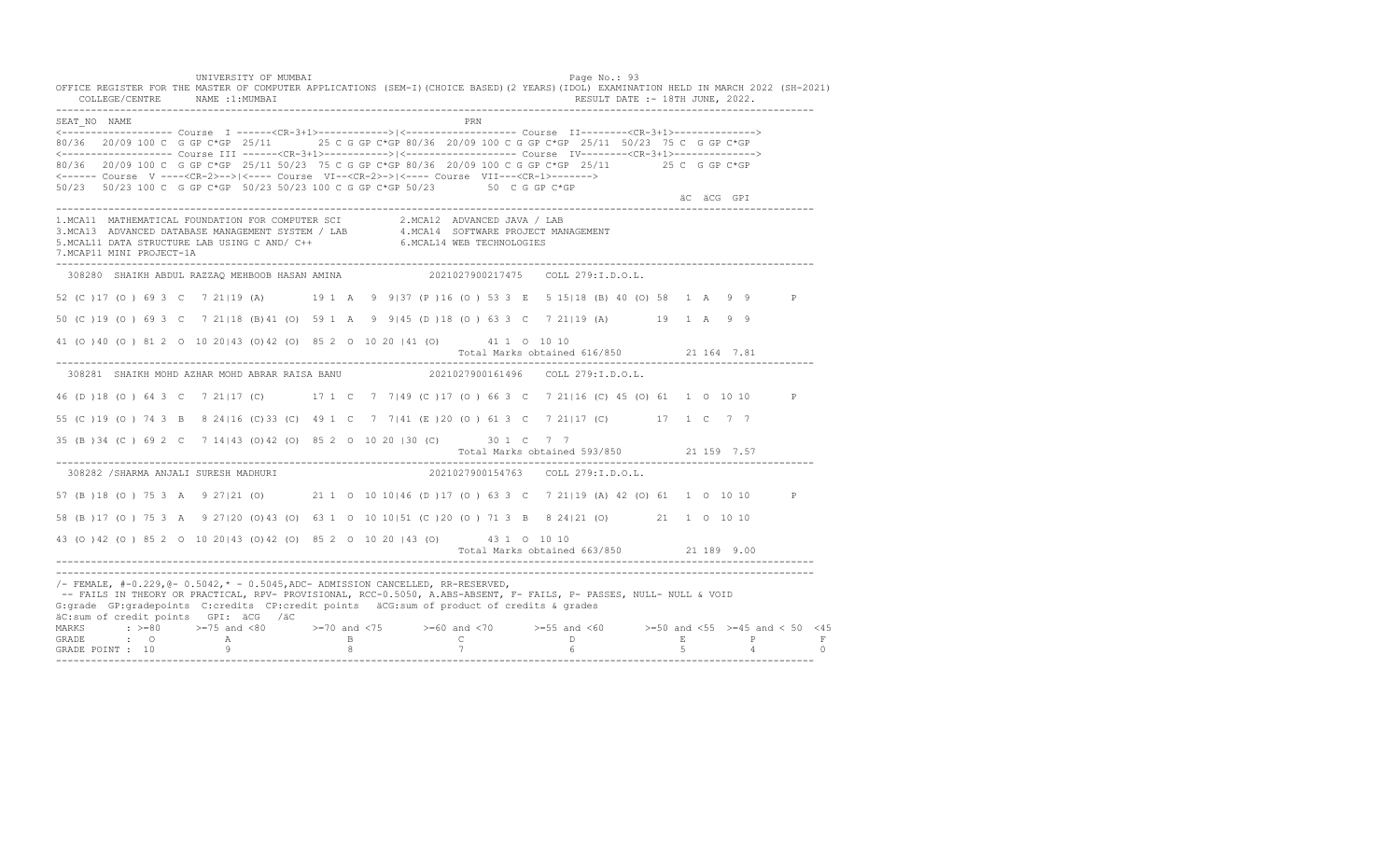UNIVERSITY OF MUMBAI PAGE OF THE PAGE OF THE PAGE OF THE PAGE OF THE PAGE OF THE PAGE OF THE PAGE OF THE PAGE OF THE PAGE OF THE PAGE OF THE PAGE OF THE PAGE OF THE PAGE OF THE PAGE OF THE PAGE OF THE PAGE OF THE PAGE OF T OFFICE REGISTER FOR THE MASTER OF COMPUTER APPLICATIONS (SEM-I)(CHOICE BASED)(2 YEARS)(IDOL) EXAMINATION HELD IN MARCH 2022 (SH-2021) COLLEGE/CENTRE NAME :1:MUMBAI RESULT DATE :- 18TH JUNE, 2022. ---------------------------------------------------------------------------------------------------------------------------------- SEAT\_NO NAME PRN <------------------- Course I ------<CR-3+1>------------>|<------------------- Course II--------<CR-3+1>--------------> 80/36 20/09 100 C G GP C\*GP 25/11 25 C G GP C\*GP 80/36 20/09 100 C G GP C\*GP 25/11 50/23 75 C G GP C\*GP <------------------- Course III ------<CR-3+1>----------->|<------------------- Course IV--------<CR-3+1>--------------> 80/36 20/09 100 C G GP C\*GP 25/11 50/23 75 C G GP C\*GP 80/36 20/09 100 C G GP C\*GP 25/11 25 C G GP C\*GP <------ Course V ----<CR-2>-->|<---- Course VI--<CR-2>->|<---- Course VII---<CR-1>-------> 50/23 50/23 100 C G GP C\*GP 50/23 50/23 100 C G GP C\*GP 50/23 50 C G GP C\*GP äC äCG GPI ---------------------------------------------------------------------------------------------------------------------------------- 1.MCA11 MATHEMATICAL FOUNDATION FOR COMPUTER SCI 2.MCA12 ADVANCED JAVA / LAB<br>3.MCA13 ADVANCED DATABASE MANAGEMENT SYSTEM / LAB 4.MCA14 SOFTWARE PROJECT MANAGEMENT<br>5.MCAL11 DATA STRUCTURE LAB U 7.MCAP11 MINI PROJECT-1A ---------------------------------------------------------------------------------------------------------------------------------- 308283 /SHARMA GAURI RAMAKANT SARITA 2021027900212211 COLL 279:I.D.O.L. 49 (C )15 (A ) 64 3 C 7 21|18 (B) 18 1 B 8 8|38 (P )18 (O ) 56 3 D 6 18|17 (C) 37 (B) 54 1 B 8 8 P 62 (A )17 (O ) 79 3 A 9 27|17 (C)40 (O) 57 1 A 9 9|64 (O )20 (O ) 84 3 O 10 30|18 (B) 18 1 B 8 8 46 (O )45 (O ) 91 2 O 10 20|44 (O)43 (O) 87 2 O 10 20 |43 (O) 43 1 O 10 10 Total Marks obtained 651/850 21 179 8.52 ---------------------------------------------------------------------------------------------------------------------------------- 308284 SHARMA PANKAJ VISHNU JYOTSANA 2021027900202313 COLL 279:I.D.O.L. 64 (O )20 (O ) 84 3 O 10 30|17 (C) 17 1 C 7 7|51 (C )18 (O ) 69 3 C 7 21|16 (C) 45 (O) 61 1 O 10 10 P 65 (O )20 (O ) 85 3 O 10 30|16 (C)38 (A) 54 1 B 8 8|70 (O )20 (O ) 90 3 O 10 30|17 (C) 17 1 C 7 7 47 (O )46 (O ) 93 2 O 10 20|28 (D)27 (E) 55 2 D 6 12 |38 (A) 38 1 A 9 9 Total Marks obtained 663/850 21 184 8.76 ---------------------------------------------------------------------------------------------------------------------------------- 308285 SHARMA PRAMODKUMAR RAMBACHAN PUSHPADEVI 2021027900201283 COLL 279:I.D.O.L. 34F(F)17E(O)-- -- -- -- --|17E(C) 17 1 C 7 7|26F(F)18E(O)-- -- -- -----|16E(C) 27E(E) 43 1 D 6 6 F 45E(D )20E(O ) 65 3 C 7 21|16E(C)35E(B) 51 1 C 7 7|30F(F )18E(O )-- -- -- -- --|17E(C) 17 1 C 7 7 39E(A )38E(A ) 77 2 A 9 18|41E(O)40E(O) 81 2 O 10 20 |40E(O) 40 1 O 10 10 Total Marks obtained 534/850 12 96 ------------------------------------------------------------------------------------------------------------------------------------ ---------------------------------------------------------------------------------------------------------------------------------- /- FEMALE, #-0.229,@- 0.5042,\* - 0.5045,ADC- ADMISSION CANCELLED, RR-RESERVED, -- FAILS IN THEORY OR PRACTICAL, RPV- PROVISIONAL, RCC-0.5050, A.ABS-ABSENT, F- FAILS, P- PASSES, NULL- NULL & VOID G:grade GP:gradepoints C:credits CP:credit points äCG:sum of product of credits & grades äC:sum of credit points GPI: äCG /äC MARKS : >=80 >=75 and <80 >=70 and <75 >=60 and <70 >=55 and <60 >=50 and <55 >=45 and < 50 <45 GRADE : O A B C D E P F GRADE POINT : 10 9 8 7 6 5 4 0 ----------------------------------------------------------------------------------------------------------------------------------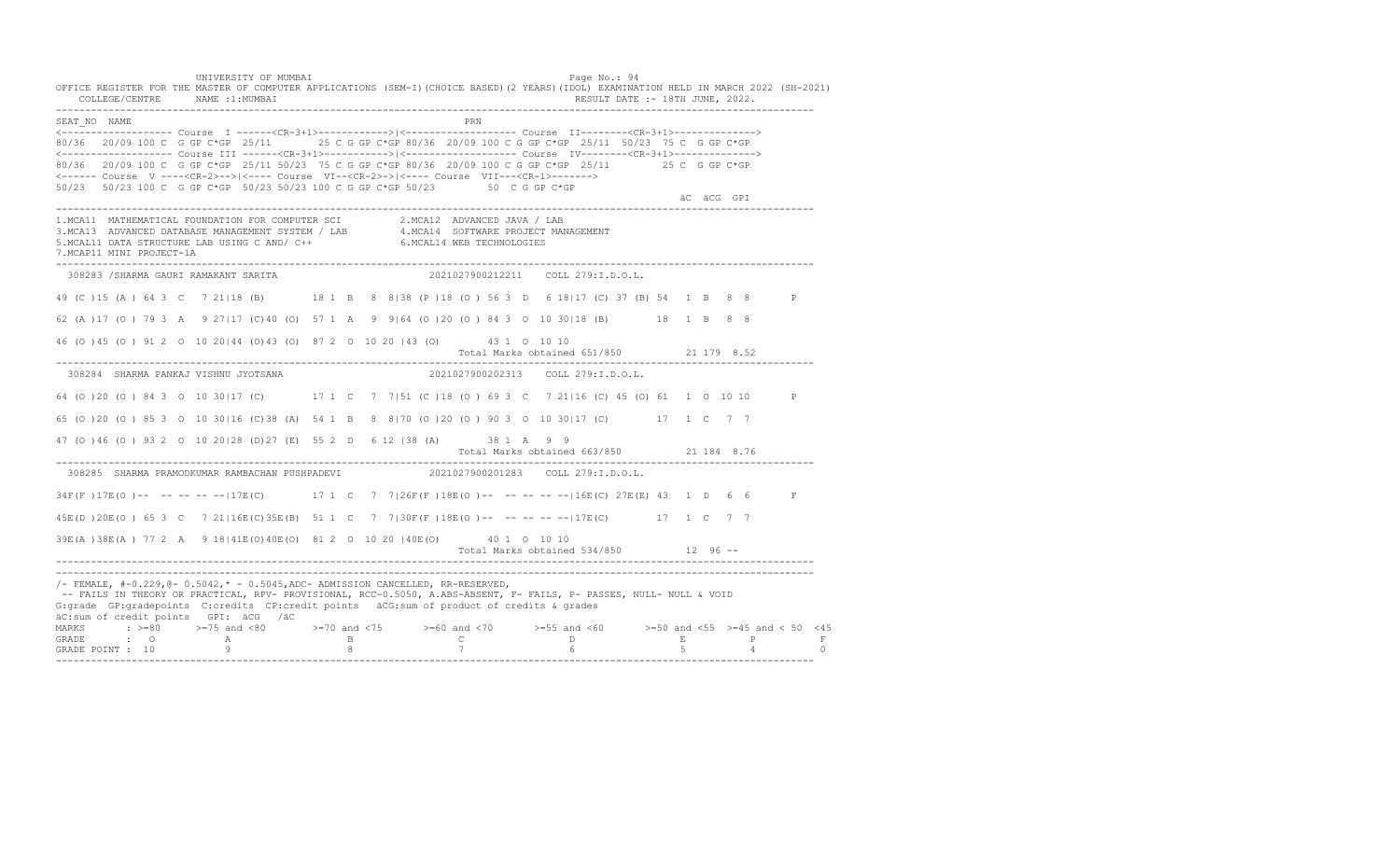UNIVERSITY OF MUMBAI PAGE OF THE PAGE OF THE PAGE OF THE PAGE OF THE PAGE OF THE PAGE OF THE PAGE OF THE PAGE OF THE PAGE OF THE PAGE OF THE PAGE OF THE PAGE OF THE PAGE OF THE PAGE OF THE PAGE OF THE PAGE OF THE PAGE OF T OFFICE REGISTER FOR THE MASTER OF COMPUTER APPLICATIONS (SEM-I)(CHOICE BASED)(2 YEARS)(IDOL) EXAMINATION HELD IN MARCH 2022 (SH-2021) COLLEGE/CENTRE NAME :1:MUMBAI RESULT DATE :- 18TH JUNE, 2022. ---------------------------------------------------------------------------------------------------------------------------------- SEAT\_NO NAME PRIMAGE PRODUCED IN THE PRODUCED SEAT NO PRIMAGE PRIMAGE PRIMAGE PRIMAGE PRIMAGE PRIMAGE PRIMAGE PRIMAGE PRIMAGE PRIMAGE PRIMAGE PRIMAGE PRIMAGE PRIMAGE PRIMAGE PRIMAGE PRIMAGE PRIMAGE PRIMAGE PRIMAGE PRIMAGE <------------------- Course I ------<CR-3+1>------------>|<------------------- Course II--------<CR-3+1>--------------> 80/36 20/09 100 C G GP C\*GP 25/11 25 C G GP C\*GP 80/36 20/09 100 C G GP C\*GP 25/11 50/23 75 C G GP C\*GP <------------------- Course III ------<CR-3+1>----------->|<------------------- Course IV--------<CR-3+1>--------------> 80/36 20/09 100 C G GP C\*GP 25/11 50/23 75 C G GP C\*GP 80/36 20/09 100 C G GP C\*GP 25/11 25 C G GP C\*GP <------ Course V ----<CR-2>-->|<---- Course VI--<CR-2>->|<---- Course VII---<CR-1>-------> 50/23 50/23 100 C G GP C\*GP 50/23 50/23 100 C G GP C\*GP 50/23 50 C G GP C\*GP äC äCG GPI ---------------------------------------------------------------------------------------------------------------------------------- 1.MCA11 MATHEMATICAL FOUNDATION FOR COMPUTER SCI 2.MCA12 ADVANCED JAVA / LAB<br>3.MCA13 ADVANCED DATABASE MANAGEMENT SYSTEM / LAB 4.MCA14 SOFTWARE PROJECT MANAGEMENT<br>5.MCAL11 DATA STRUCTURE LAB USI 7.MCAP11 MINI PROJECT-1A ---------------------------------------------------------------------------------------------------------------------------------- 308286 SHARMA RAMESH CHAND RAM BACHAN KAUSILYA 2021027900185436 COLL 279:I.D.O.L. 38 (P )14 (B ) 52 3 E 5 15|24 (O) 24 1 O 10 10|49 (C )16 (O ) 65 3 C 7 21|23 (O) 47 (O) 70 1 O 10 10 P 39 (P )19 (O ) 58 3 D 6 18|24 (O)47 (O) 71 1 O 10 10|35 (P )15 (A ) 50 3 E 5 15|25 (O) 25 1 O 10 10 @1 @1 48 (O )47 (O ) 95 2 O 10 20|47 (O)46 (O) 93 2 O 10 20 |48 (O) 48 1 O 10 10 Total Marks obtained 651@1/850 21 159 7.57 ---------------------------------------------------------------------------------------------------------------------------------- 308287 SHARMA SANDEEP INDRAKESH PUSHPA 54E(C)18E(O) 72 3 B 8 24|18E(B) 18 1 B 8 8|40E(E)17E(O) 57 3 D 6 18|17E(C) 43E(O) 60 1 0 10 10 F 52E(C )18E(O ) 70 3 B 8 24|17E(C)30E(C) 47 1 C 7 7|43E(E )20E(O ) 63 3 C 7 21|18E(B) 18 1 B 8 8 34E(C)33E(C) 67 2 C 7 14 | 36E(B) 35E(B) 71 2 B 8 16 | A (F) -------- Total Marks obtained 543/850 20 150 -- ---------------------------------------------------------------------------------------------------------------------------------- 308288 SHARMA SAURAV RAMESH JAYANTRI 2021027900158625 COLL 279:I.D.O.L. 44 (D )15 (A ) 59 3 D 6 18|18 (B) 18 1 B 8 8|44 (D )15 (A ) 59 3 D 6 18|17 (C) 42 (O) 59 1 A 9 9 P 61 (A )15 (A ) 76 3 A 9 27|17 (C)38 (A) 55 1 B 8 8|51 (C )16 (O ) 67 3 C 7 21|18 (B) 18 1 B 8 8 39 (A )38 (A ) 77 2 A 9 18|40 (O)39 (A) 79 2 A 9 18 |43 (O) 43 1 O 10 10 Total Marks obtained 610/850 21 163 7.76 ---------------------------------------------------------------------------------------------------------------------------------- ----------------------------------------------------------------------------------------------------------------------------------  $/-$  FEMALE,  $#-0.229$ ,  $@-0.5042$ ,  $* -0.5045$ , ADC- ADMISSION CANCELLED, RR-RESERVED, -- FAILS IN THEORY OR PRACTICAL, RPV- PROVISIONAL, RCC-0.5050, A.ABS-ABSENT, F- FAILS, P- PASSES, NULL- NULL & VOID G:grade GP:gradepoints C:credits CP:credit points äCG:sum of product of credits & grades äC:sum of credit points GPI: äCG /äC MARKS : >=80 >=75 and <80 >=70 and <75 >=60 and <70 >=55 and <60 >=50 and <55 >=45 and < 50 <45<br>GRADE : O A B C D E P F<br>GRADE POINT : 10 9 8 7 6 5 4 0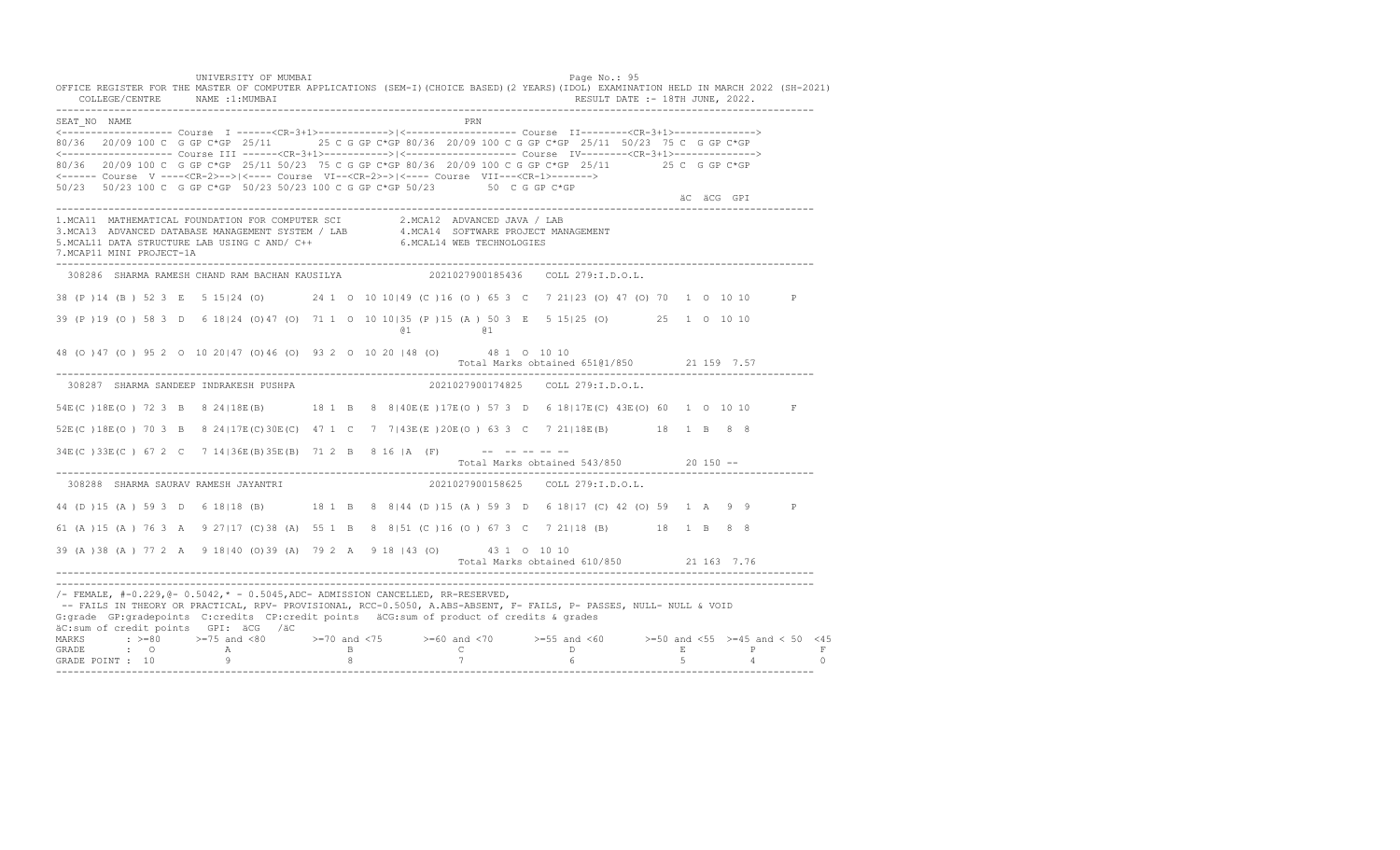UNIVERSITY OF MUMBAI PAGE OF THE PAGE OF THE PAGE OF THE PAGE OF THE PAGE OF THE PAGE OF THE PAGE OF THE PAGE OF THE PAGE OF THE PAGE OF THE PAGE OF THE PAGE OF THE PAGE OF THE PAGE OF THE PAGE OF THE PAGE OF THE PAGE OF T OFFICE REGISTER FOR THE MASTER OF COMPUTER APPLICATIONS (SEM-I)(CHOICE BASED)(2 YEARS)(IDOL) EXAMINATION HELD IN MARCH 2022 (SH-2021) COLLEGE/CENTRE NAME :1:MUMBAI RESULT DATE :- 18TH JUNE, 2022. ---------------------------------------------------------------------------------------------------------------------------------- SEAT\_NO NAME PRN <------------------- Course I ------<CR-3+1>------------>|<------------------- Course II--------<CR-3+1>--------------> 80/36 20/09 100 C G GP C\*GP 25/11 25 C G GP C\*GP 80/36 20/09 100 C G GP C\*GP 25/11 50/23 75 C G GP C\*GP <------------------- Course III ------<CR-3+1>----------->|<------------------- Course IV--------<CR-3+1>--------------> 80/36 20/09 100 C G GP C\*GP 25/11 50/23 75 C G GP C\*GP 80/36 20/09 100 C G GP C\*GP 25/11 25 C G GP C\*GP <------ Course V ----<CR-2>-->|<---- Course VI--<CR-2>->|<---- Course VII---<CR-1>-------> 50/23 50/23 100 C G GP C\*GP 50/23 50/23 100 C G GP C\*GP 50/23 50 C G GP C\*GP äC äCG GPI ---------------------------------------------------------------------------------------------------------------------------------- 1.MCA11 MATHEMATICAL FOUNDATION FOR COMPUTER SCI 2.MCA12 ADVANCED JAVA / LAB<br>3.MCA13 ADVANCED DATABASE MANAGEMENT SYSTEM / LAB 4.MCA14 SOFTWARE PROJECT MANAGEMENT<br>5.MCAL11 DATA STRUCTURE LAB USI 7.MCAP11 MINI PROJECT-1A ---------------------------------------------------------------------------------------------------------------------------------- 308289 SHARMA SHAILESH SATISH MANJU 2021027900159377 COLL 279:I.D.O.L. 16F(F )18E(O )-- -- -- -- --|23E(O) 23 1 O 10 10|29F(F )18E(O )-- -- -- -- --|22E(O) 34E(C) 56 1 A 9 9 F 40E(E )18E(O ) 58 3 D 6 18|23E(O)50E(O) 73 1 O 10 10|41E(E )19E(O ) 60 3 C 7 21|24E(O) 24 1 O 10 10 39E(A )38E(A ) 77 2 A 9 18|40E(O)39E(A) 79 2 A 9 18 |36E(B) 36 1 B 8 8 Total Marks obtained 567/850 15 122 -- ---------------------------------------------------------------------------------------------------------------------------------- 308290 /SHARMA SHUBHANGI JAGDEEP SUNITA 2021027900177495 COLL 279:I.D.O.L. 62 (A )16 (O ) 78 3 A 9 27|17 (C) 17 1 C 7 7|46 (D )18 (O ) 64 3 C 7 21|16 (C) 41 (O) 57 1 A 9 9 P 64 (O )16 (O ) 80 3 O 10 30|16 (C)36 (B) 52 1 C 7 7|66 (O )18 (O ) 84 3 O 10 30|17 (C) 17 1 C 7 7 27 (E )26 (E ) 53 2 E 5 10|33 (C)32 (C) 65 2 C 7 14 |35 (B) 35 1 B 8 8 Total Marks obtained 602/850 21 170 8.10 ---------------------------------------------------------------------------------------------------------------------------------- 308291 /SHEIKH NASIMA BANU MD MOBIN NAUSHABA 50 (C )17 (O ) 67 3 C 7 21|24 (O) 24 1 O 10 10|39 (P )18 (O ) 57 3 D 6 18|23 (O) 45 (O) 68 1 O 10 10 P 57 (B )20 (O ) 77 3 A 9 27|24 (O)47 (O) 71 1 O 10 10|46 (D )19 (O ) 65 3 C 7 21|25 (O) 25 1 O 10 10 46 (O )45 (O ) 91 2 O 10 20|45 (O)44 (O) 89 2 O 10 20 |47 (O) 47 1 O 10 10 Total Marks obtained 681/850 21 177 8.43 ---------------------------------------------------------------------------------------------------------------------------------- ---------------------------------------------------------------------------------------------------------------------------------- /- FEMALE, #-0.229,@- 0.5042,\* - 0.5045,ADC- ADMISSION CANCELLED, RR-RESERVED, -- FAILS IN THEORY OR PRACTICAL, RPV- PROVISIONAL, RCC-0.5050, A.ABS-ABSENT, F- FAILS, P- PASSES, NULL- NULL & VOID G:grade GP:gradepoints C:credits CP:credit points äCG:sum of product of credits & grades äC:sum of credit points GPI: äCG /äC MARKS : >=80 >=75 and <80 >=70 and <75 >=60 and <70 >=55 and <60 >=50 and <55 >=45 and < 50 <45 GRADE : O A B C D E P F GRADE POINT : 10 9 8 7 6 5 4 0 ----------------------------------------------------------------------------------------------------------------------------------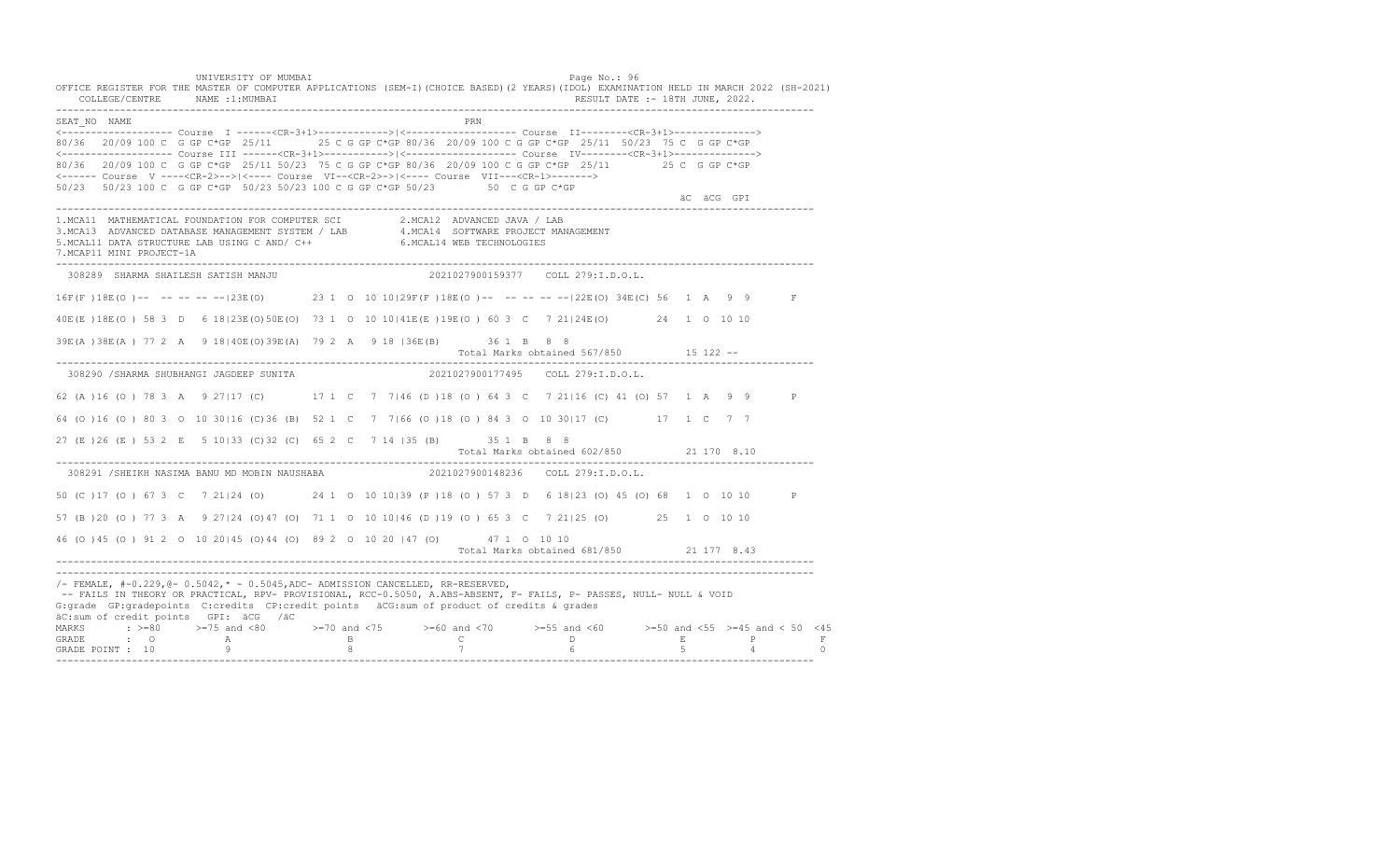UNIVERSITY OF MUMBAI PAGE OF THE PAGE OF THE PAGE OF THE PAGE OF THE PAGE OF THE PAGE OF THE PAGE OF THE PAGE O OFFICE REGISTER FOR THE MASTER OF COMPUTER APPLICATIONS (SEM-I)(CHOICE BASED)(2 YEARS)(IDOL) EXAMINATION HELD IN MARCH 2022 (SH-2021) COLLEGE/CENTRE NAME :1:MUMBAI RESULT DATE :- 18TH JUNE, 2022. ---------------------------------------------------------------------------------------------------------------------------------- SEAT\_NO NAME PRN <------------------- Course I ------<CR-3+1>------------>|<------------------- Course II--------<CR-3+1>--------------> 80/36 20/09 100 C G GP C\*GP 25/11 25 C G GP C\*GP 80/36 20/09 100 C G GP C\*GP 25/11 50/23 75 C G GP C\*GP <------------------- Course III ------<CR-3+1>----------->|<------------------- Course IV--------<CR-3+1>--------------> 80/36 20/09 100 C G GP C\*GP 25/11 50/23 75 C G GP C\*GP 80/36 20/09 100 C G GP C\*GP 25/11 25 C G GP C\*GP <------ Course V ----<CR-2>-->|<---- Course VI--<CR-2>->|<---- Course VII---<CR-1>-------> 50/23 50/23 100 C G GP C\*GP 50/23 50/23 100 C G GP C\*GP 50/23 50 C G GP C\*GP äC äCG GPI ---------------------------------------------------------------------------------------------------------------------------------- 1.MCA11 MATHEMATICAL FOUNDATION FOR COMPUTER SCI 2.MCA12 ADVANCED JAVA / LAB 3.MCA13 ADVANCED DATABASE MANAGEMENT SYSTEM / LAB 4.MCA14 SOFTWARE PROJECT MANAGEMENT 5.MCAL11 DATA STRUCTURE LAB USING C AND/ C++ 6.MCAL14 WEB TECHNOLOGIES 7.MCAP11 MINI PROJECT-1A ---------------------------------------------------------------------------------------------------------------------------------- 308292 SHEJOLE SUMEDH PANDIT CHETNA 2021027900251433 COLL 279:I.D.O.L.  $13F(F) 12E(C)$  -- -- -- -- -- |A (F) -- -- -- -- -- -- |37E(P) 8F(F) -- -- -- -- -- |A (F) A (F) -- -- -- -- -- -- F  $43E(E)$   $\overline{A}$   $(F)$  -- -- -- -- --  $\overline{A}$   $(F)$   $\overline{A}$   $(F)$   $\overline{C}$  -- -- -- --  $-147E(D)$   $\overline{A}$   $(F)$  -- -- -- --  $\overline{A}$   $(F)$  -- -- -- -- -- --A (F)A (F)-- -- -- -- -- |A (F)A (F) -- -- -- -- -- |A (F) -- -- -- -- -- -- --Total Marks obtained 160/850 0 0 ------------------------------------------------------------------------------------------------------------------------------------ 308293 SHELAR AKSHAY TUKARAM JAYSHREE 2021027900202182 COLL 279:I.D.O.L. 55 (C )17 (O ) 72 3 B 8 24|17 (C) 17 1 C 7 7|35 (P )18 (O ) 53 3 E 5 15|16 (C) 44 (O) 60 1 O 10 10 P @1 @1 57 (B )17 (O ) 74 3 B 8 24|16 (C)37 (B) 53 1 B 8 8|45 (D )18 (O ) 63 3 C 7 21|17 (C) 17 1 C 7 7 29 (D )28 (D ) 57 2 D 6 12|42 (O)41 (O) 83 2 O 10 20 |35 (B) 35 1 B 8 8 Total Marks obtained 584@1/850 21 156 7.43 ---------------------------------------------------------------------------------------------------------------------------------- 308294 /SHELAR RUTIKA VIJAY VISHAKHA 45 (D )16 (O ) 61 3 C 7 21|20 (O) 20 1 O 10 10|52 (C )17 (O ) 69 3 C 7 21|18 (B) 35 (B) 53 1 B 8 8 P 54 (C )19 (O ) 73 3 B 8 24|19 (A)23 (P) 42 1 D 6 6|63 (A )20 (O ) 83 3 O 10 30|20 (O) 20 1 O 10 10 45 (O )44 (O ) 89 2 O 10 20|31 (C)30 (C) 61 2 C 7 14 |35 (B) 35 1 B 8 8 Total Marks obtained 606/850 21 172 8.19 ---------------------------------------------------------------------------------------------------------------------------------- ---------------------------------------------------------------------------------------------------------------------------------- /- FEMALE, #-0.229,@- 0.5042,\* - 0.5045,ADC- ADMISSION CANCELLED, RR-RESERVED, -- FAILS IN THEORY OR PRACTICAL, RPV- PROVISIONAL, RCC-0.5050, A.ABS-ABSENT, F- FAILS, P- PASSES, NULL- NULL & VOID G:grade GP:gradepoints C:credits CP:credit points äCG:sum of product of credits & grades äC:sum of credit points GPI: äCG /äC MARKS : >=80 >=75 and <80 >=70 and <75 >=60 and <70 >=55 and <60 >=50 and <55 >=45 and < 50 <45 GRADE : O A B C D E P F<br>GRADE POINT : 10 9 9 8 7 7 6 5 4 0 ----------------------------------------------------------------------------------------------------------------------------------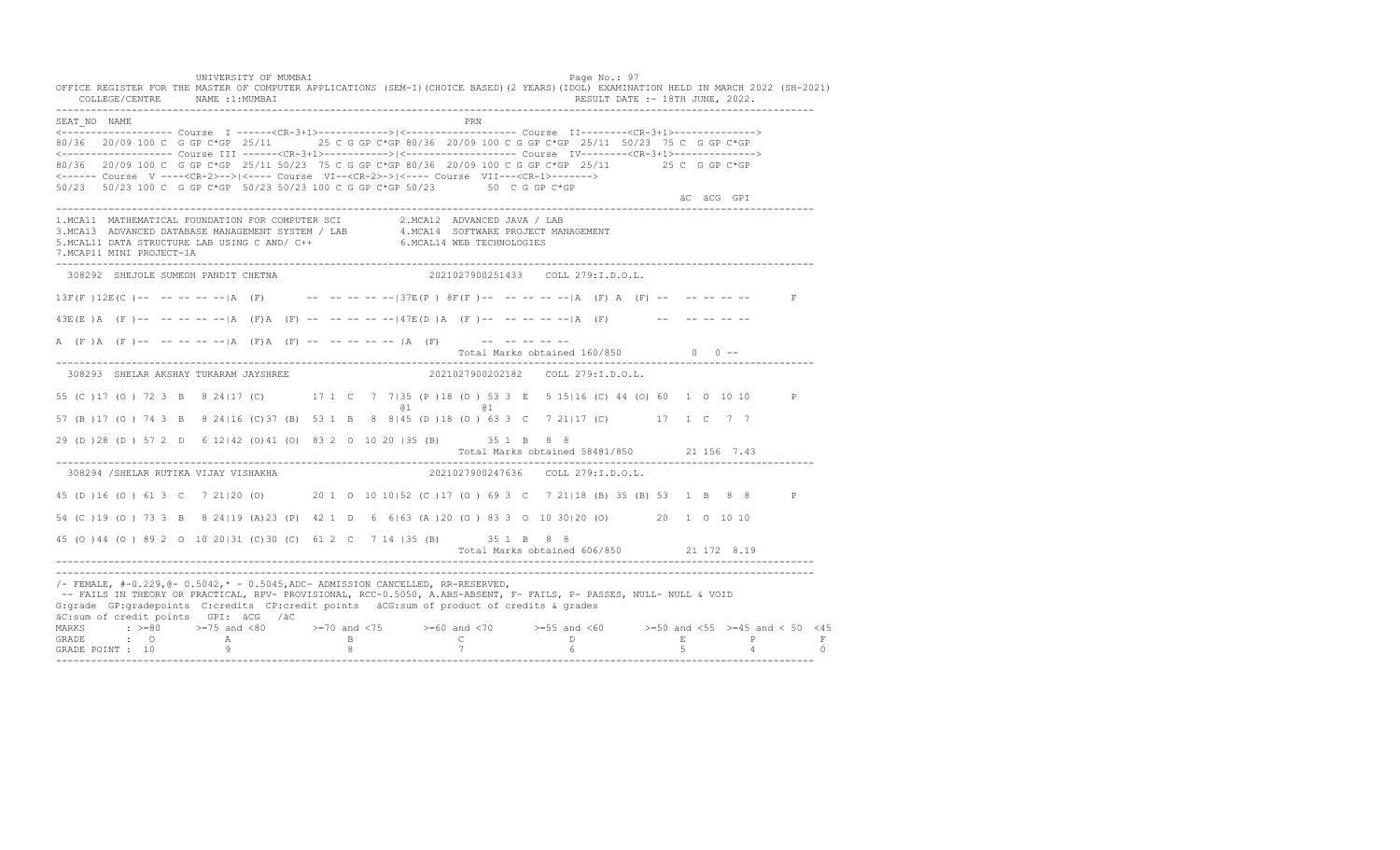UNIVERSITY OF MUMBAI PAGE OF THE PAGE OF THE PAGE OF THE PAGE OF THE PAGE OF THE PAGE OF THE PAGE OF THE PAGE O OFFICE REGISTER FOR THE MASTER OF COMPUTER APPLICATIONS (SEM-I)(CHOICE BASED)(2 YEARS)(IDOL) EXAMINATION HELD IN MARCH 2022 (SH-2021) COLLEGE/CENTRE NAME :1:MUMBAI RESULT DATE :- 18TH JUNE, 2022. ---------------------------------------------------------------------------------------------------------------------------------- SEAT\_NO NAME PRN <------------------- Course I ------<CR-3+1>------------>|<------------------- Course II--------<CR-3+1>--------------> 80/36 20/09 100 C G GP C\*GP 25/11 25 C G GP C\*GP 80/36 20/09 100 C G GP C\*GP 25/11 50/23 75 C G GP C\*GP <------------------- Course III ------<CR-3+1>----------->|<------------------- Course IV--------<CR-3+1>--------------> 80/36 20/09 100 C G GP C\*GP 25/11 50/23 75 C G GP C\*GP 80/36 20/09 100 C G GP C\*GP 25/11 25 C G GP C\*GP <------ Course V ----<CR-2>-->|<---- Course VI--<CR-2>->|<---- Course VII---<CR-1>-------> 50/23 50/23 100 C G GP C\*GP 50/23 50/23 100 C G GP C\*GP 50/23 50 C G GP C\*GP äC äCG GPI ---------------------------------------------------------------------------------------------------------------------------------- 1.MCA11 MATHEMATICAL FOUNDATION FOR COMPUTER SCI 2.MCA12 ADVANCED JAVA / LAB<br>3.MCA13 ADVANCED DATABASE MANAGEMENT SYSTEM / LAB 4.MCA14 SOFTWARE PROJECT MANAGEMENT<br>5.MCAL11 DATA STRUCTURE LAB U 7.MCAP11 MINI PROJECT-1A ---------------------------------------------------------------------------------------------------------------------------------- 308295 /SHEMANKAR PRATIKSHA SUNIL SANDHYA 2021027900221016 COLL 279:I.D.O.L. 28F(F )14E(B )-- -- -- -- --|20E(O) 20 1 O 10 10|44E(D )15E(A ) 59 3 D 6 18|18E(B) A (F) -- -- -- -- -- F 49E(C )19E(O ) 68 3 C 7 21|19E(A)25E(E) 44 1 D 6 6|41E(E )19E(O ) 60 3 C 7 21|20E(O) 20 1 O 10 10 A (F)A (F)-- -- -- -- --|31E(C)30E(C) 61 2 C 7 14 |A (F) -- -- -- -- -- Total Marks obtained 392/850 14 100 -- ---------------------------------------------------------------------------------------------------------------------------------- 308296 /SHENDE PRACHI CHANDRANKANT PRIYANKA 2021027900247683 COLL 279:I.D.O.L. 57 (B )17 (O ) 74 3 B 8 24|18 (B) 18 1 B 8 8|53 (C )15 (A ) 68 3 C 7 21|17 (C) 36 (B) 53 1 B 8 8 P 62 (A )19 (O ) 81 3 O 10 30|17 (C)41 (O) 58 1 A 9 9|63 (A )18 (O ) 81 3 O 10 30|18 (B) 18 1 B 8 8 39 (A )38 (A ) 77 2 A 9 18|40 (O)39 (A) 79 2 A 9 18 |41 (O) 41 1 O 10 10 Total Marks obtained 648/850 21 184 8.76 ---------------------------------------------------------------------------------------------------------------------------------- 308297 SHETE SHASHANK MAMTA MAMTA 2021027900202514 COLL 279:I.D.O.L. 43E(E )16E(O ) 59 3 D 6 18|22E(O) 22 1 O 10 10|45E(D )13E(C ) 58 3 D 6 18|20E(O) A (F) -- -- -- -- -- F 34F(F )14E(B )-- -- -- -- --|21E(O) 0F(F) -- -- -- -- --|39E(P )16E(O ) 55 3 D 6 18|22E(O) 22 1 O 10 10 A  $(F)$   $(A \cap (F)$  -- -- -- -- --  $|A \cap (F)$   $A \cap (F)$  -- -- -- -- -- --  $|A \cap (F)$  -- -- -- -- --Total Marks obtained 305/850 11 74 ------------------------------------------------------------------------------------------------------------------------------------ ----------------------------------------------------------------------------------------------------------------------------------  $/$ - FEMALE,  $#$ -0.229, @- 0.5042,  $*$  - 0.5045, ADC- ADMISSION CANCELLED, RR-RESERVED, -- FAILS IN THEORY OR PRACTICAL, RPV- PROVISIONAL, RCC-0.5050, A.ABS-ABSENT, F- FAILS, P- PASSES, NULL- NULL & VOID G:grade GP:gradepoints C:credits CP:credit points äCG:sum of product of credits & grades äC:sum of credit points GPI: äCG /äC MARKS : >=80 >=75 and <80 >=70 and <75 >=60 and <70 >=55 and <60 >=50 and <55 >=45 and < 50 <45 GRADE : O A B C D E P F GRADE POINT : 10 9 8 7 6 5 4 0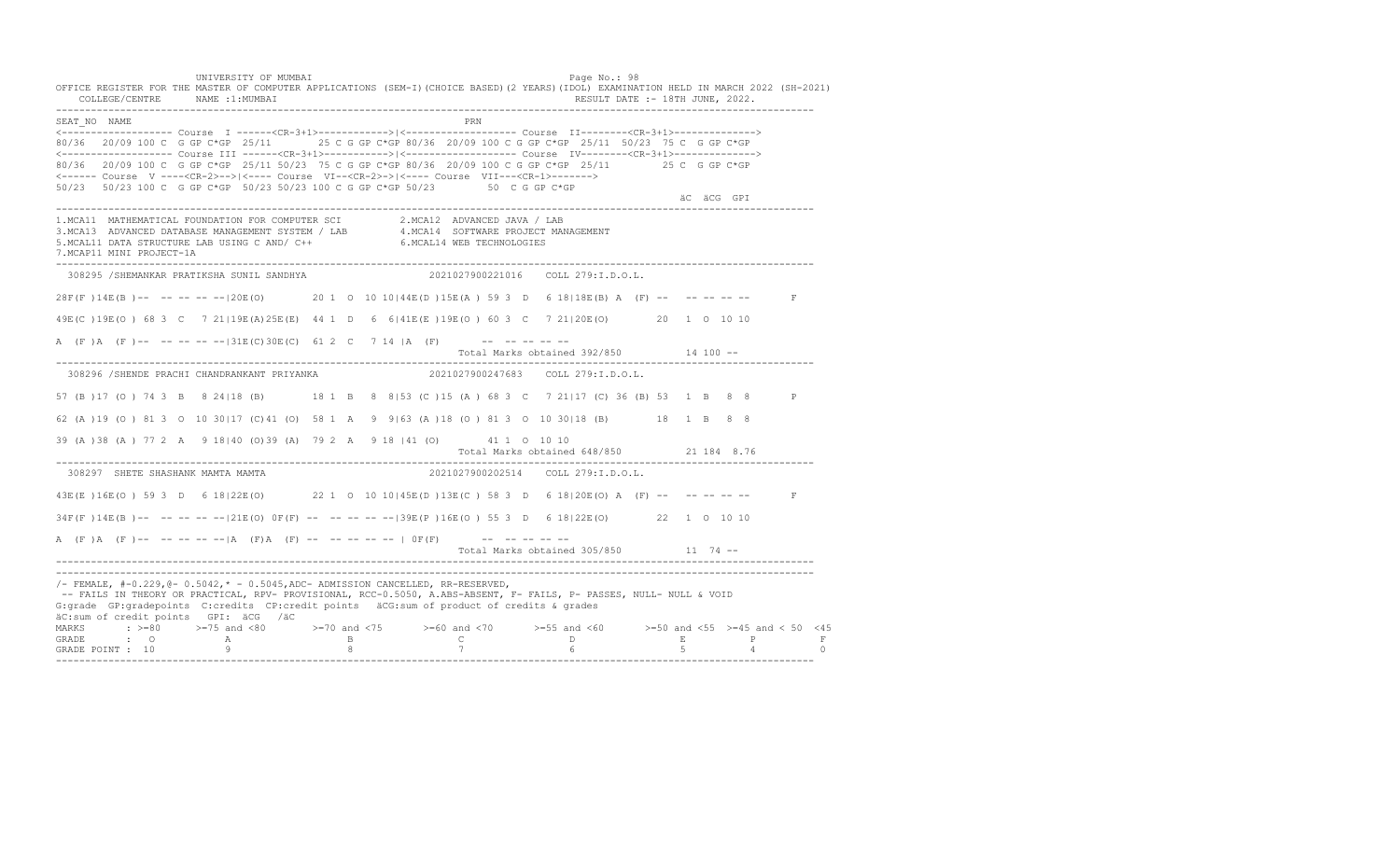UNIVERSITY OF MUMBAI PAGE OF THE PAGE OF THE PAGE OF THE PAGE OF THE PAGE OF THE PAGE OF THE PAGE OF THE PAGE OF THE PAGE OF THE PAGE OF THE PAGE OF THE PAGE OF THE PAGE OF THE PAGE OF THE PAGE OF THE PAGE OF THE PAGE OF T OFFICE REGISTER FOR THE MASTER OF COMPUTER APPLICATIONS (SEM-I)(CHOICE BASED)(2 YEARS)(IDOL) EXAMINATION HELD IN MARCH 2022 (SH-2021) COLLEGE/CENTRE NAME :1:MUMBAI RESULT DATE :- 18TH JUNE, 2022. ---------------------------------------------------------------------------------------------------------------------------------- SEAT\_NO NAME PRN <------------------- Course I ------<CR-3+1>------------>|<------------------- Course II--------<CR-3+1>--------------> 80/36 20/09 100 C G GP C\*GP 25/11 25 C G GP C\*GP 80/36 20/09 100 C G GP C\*GP 25/11 50/23 75 C G GP C\*GP <------------------- Course III ------<CR-3+1>----------->|<------------------- Course IV--------<CR-3+1>--------------> 80/36 20/09 100 C G GP C\*GP 25/11 50/23 75 C G GP C\*GP 80/36 20/09 100 C G GP C\*GP 25/11 25 C G GP C\*GP <------ Course V ----<CR-2>-->|<---- Course VI--<CR-2>->|<---- Course VII---<CR-1>-------> 50/23 50/23 100 C G GP C\*GP 50/23 50/23 100 C G GP C\*GP 50/23 50 C G GP C\*GP äC äCG GPI ---------------------------------------------------------------------------------------------------------------------------------- 1.MCA11 MATHEMATICAL FOUNDATION FOR COMPUTER SCI 2.MCA12 ADVANCED JAVA / LAB<br>3.MCA13 ADVANCED DATABASE MANAGEMENT SYSTEM / LAB 4.MCA14 SOFTWARE PROJECT MANAGEMENT<br>5.MCAL11 DATA STRUCTURE LAB USI 7.MCAP11 MINI PROJECT-1A ---------------------------------------------------------------------------------------------------------------------------------- 308298 SHETYE MAYUR SHARAD SANDHYA 2021027900228941 COLL 279:I.D.O.L. 54 (C )18 (O ) 72 3 B 8 24|19 (A) 19 1 A 9 9|54 (C )17 (O ) 71 3 B 8 24|18 (B) 36 (B) 54 1 B 8 8 P 64 (O )17 (O ) 81 3 O 10 30|18 (B)36 (B) 54 1 B 8 8|61 (A )19 (O ) 80 3 O 10 30|19 (A) 19 1 A 9 9 44 (O )43 (O ) 87 2 O 10 20|37 (B)36 (B) 73 2 B 8 16 |40 (O) 40 1 O 10 10 Total Marks obtained 650/850 21 188 8.95 ---------------------------------------------------------------------------------------------------------------------------------- 308299 /SHINDE MANISHA KRISHNA ASHA 2021027900242233 COLL 279:I.D.O.L. 61 (A )17 (O ) 78 3 A 9 27|21 (O) 21 1 O 10 10|50 (C )17 (O ) 67 3 C 7 21|19 (A) 28 (D) 47 1 C 7 7 P 59 (B )19 (O ) 78 3 A 9 27|20 (O)43 (O) 63 1 O 10 10|61 (A )18 (O ) 79 3 A 9 27|21 (O) 21 1 O 10 10 46 (O )45 (O ) 91 2 O 10 20|35 (B)34 (C) 69 2 C 7 14 |34 (C) 34 1 C 7 7 Total Marks obtained 648/850 21 180 8.57 ---------------------------------------------------------------------------------------------------------------------------------- 308300 SHINDE OMKAR KONDIBHAU REKHA 61 (A )18 (O ) 79 3 A 9 27|17 (C) 17 1 C 7 7|54 (C )17 (O ) 71 3 B 8 24|16 (C) 44 (O) 60 1 O 10 10 P 62 (A )18 (O ) 80 3 O 10 30|16 (C)34 (C) 50 1 C 7 7|49 (C )20 (O ) 69 3 C 7 21|17 (C) 17 1 C 7 7 41 (O )40 (O ) 81 2 O 10 20|42 (O)41 (O) 83 2 O 10 20 |45 (O) 45 1 O 10 10 Total Marks obtained 652/850 21 183 8.71 ---------------------------------------------------------------------------------------------------------------------------------- ---------------------------------------------------------------------------------------------------------------------------------- /- FEMALE, #-0.229,@- 0.5042,\* - 0.5045,ADC- ADMISSION CANCELLED, RR-RESERVED, -- FAILS IN THEORY OR PRACTICAL, RPV- PROVISIONAL, RCC-0.5050, A.ABS-ABSENT, F- FAILS, P- PASSES, NULL- NULL & VOID G:grade GP:gradepoints C:credits CP:credit points äCG:sum of product of credits & grades äC:sum of credit points GPI: äCG /äC MARKS : >=80 >=75 and <80 >=70 and <75 >=60 and <70 >=55 and <60 >=50 and <55 >=45 and < 50 <45 GRADE : O A B C D E P F<br>GRADE POINT : 10 9 9 8 7 7 6 5 4 0 ----------------------------------------------------------------------------------------------------------------------------------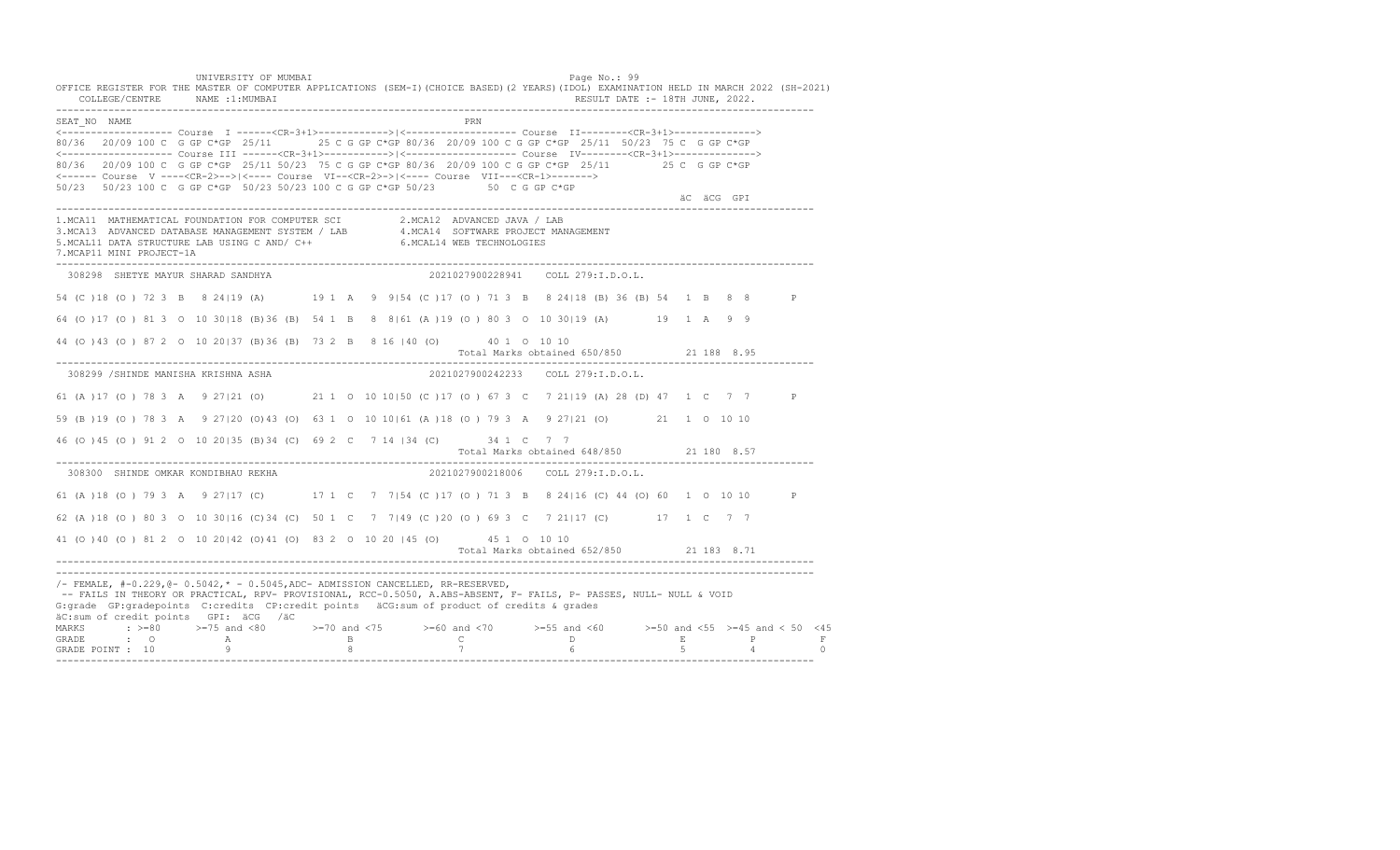UNIVERSITY OF MUMBAI Page No.: 100 OFFICE REGISTER FOR THE MASTER OF COMPUTER APPLICATIONS (SEM-I)(CHOICE BASED)(2 YEARS)(IDOL) EXAMINATION HELD IN MARCH 2022 (SH-2021)<br>COLLEGE/CENTRE NAME :1:MUMBAI COLLEGE/CENTRE NAME :1: MUMBAI ---------------------------------------------------------------------------------------------------------------------------------- SEAT\_NO NAME PRN <------------------- Course I ------<CR-3+1>------------>|<------------------- Course II--------<CR-3+1>--------------> 80/36 20/09 100 C G GP C\*GP 25/11 25 C G GP C\*GP 80/36 20/09 100 C G GP C\*GP 25/11 50/23 75 C G GP C\*GP <------------------- Course III ------<CR-3+1>----------->|<------------------- Course IV--------<CR-3+1>--------------> 80/36 20/09 100 C G GP C\*GP 25/11 50/23 75 C G GP C\*GP 80/36 20/09 100 C G GP C\*GP 25/11 25 C G GP C\*GP <------ Course V ----<CR-2>-->|<---- Course VI--<CR-2>->|<---- Course VII---<CR-1>-------> 50/23 50/23 100 C G GP C\*GP 50/23 50/23 100 C G GP C\*GP 50/23 50 C G GP C\*GP äC äCG GPI ---------------------------------------------------------------------------------------------------------------------------------- 1.MCA11 MATHEMATICAL FOUNDATION FOR COMPUTER SCI 2.MCA12 ADVANCED JAVA / LAB 3.MCA13 ADVANCED DATABASE MANAGEMENT SYSTEM / LAB 4.MCA14 SOFTWARE PROJECT MANAGEMENT 5.MCAL11 DATA STRUCTURE LAB USING C AND/ C++ 6.MCAL14 WEB TECHNOLOGIES 7.MCAP11 MINI PROJECT-1A ---------------------------------------------------------------------------------------------------------------------------------- 308301 SHINDE PIYUSH MADHUKAR TANUJA 2021027900249144 COLL 279:I.D.O.L. A (F ) 8F(F )-- -- -- -- -- |A (F) -- -- -- -- -- |A (F ) 9E(P )-- -- -- -- -- |A (F) A (F) -- -- -- -- -- -- F A  $(F)$   $9E(P)$ -- -- -- -- -- |A  $(F)$ A  $(F)$  -- -- -- -- -- |A  $(F)$  6F $(F)$  -- -- -- -- -- |A  $(F)$  -- -- -- -- -- --A  $(F)$  A  $(F)$  -- -- -- -- -- |A  $(F)$  A  $(F)$  -- -- -- -- -- |A  $(F)$  -- -- -- -- -- --Total Marks obtained  $32/850$  0 ------------------------------------------------------------------------------------------------------------------------------------ 308302 /SHINDE SHWETA UMESH POONAM 2021027900189682 COLL 279:I.D.O.L. 60 (A )17 (O ) 77 3 A 9 27|17 (C) 17 1 C 7 7|47 (D )17 (O ) 64 3 C 7 21|16 (C) 36 (B) 52 1 C 7 7 P 64 (O )17 (O ) 81 3 O 10 30|16 (C)37 (B) 53 1 B 8 8|59 (B )19 (O ) 78 3 A 9 27|17 (C) 17 1 C 7 7 44 (O )43 (O ) 87 2 O 10 20|31 (C)30 (C) 61 2 C 7 14 |30 (C) 30 1 C 7 7 Total Marks obtained 617/850 21 175 8.33 ---------------------------------------------------------------------------------------------------------------------------------- 308303 /SHINDE TEJASHRI RAM SUNANDA 2021027900234195 COLL 279:I.D.O.L.  $37E(P)$   $6F(F)$  -- -- -- -- --|23E(O) 23 1 0 10 10|28F(F) 8F(F) -- -- -- -- --|22E(O) A (F) -- -- -- -- -- -- F 41E(E ) 8F(F )-- -- -- -- --|23E(O)36E(B) 59 1 A 9 9|40E(E ) 7F(F )-- -- -- -- --|24E(O) 24 1 O 10 10 A (F)A (F)-- -- -- -- -- |36E(B)35E(B) 71 2 B 8 16 |A (F) -- -- -- -- --Total Marks obtained 374/850 5 45 ------------------------------------------------------------------------------------------------------------------------------------ ---------------------------------------------------------------------------------------------------------------------------------- /- FEMALE, #-0.229,@- 0.5042,\* - 0.5045,ADC- ADMISSION CANCELLED, RR-RESERVED, -- FAILS IN THEORY OR PRACTICAL, RPV- PROVISIONAL, RCC-0.5050, A.ABS-ABSENT, F- FAILS, P- PASSES, NULL- NULL & VOID G:grade GP:gradepoints C:credits CP:credit points äCG:sum of product of credits & grades äC:sum of credit points GPI: äCG /äC MARKS : >=80 >=75 and <80 >=70 and <75 >=60 and <70 >=55 and <60 >=50 and <55 >=45 and < 50 <45<br>GRADE : O A B C D E P F<br>GRADE POINT : 10 9 8 7 6 5 4 0 ----------------------------------------------------------------------------------------------------------------------------------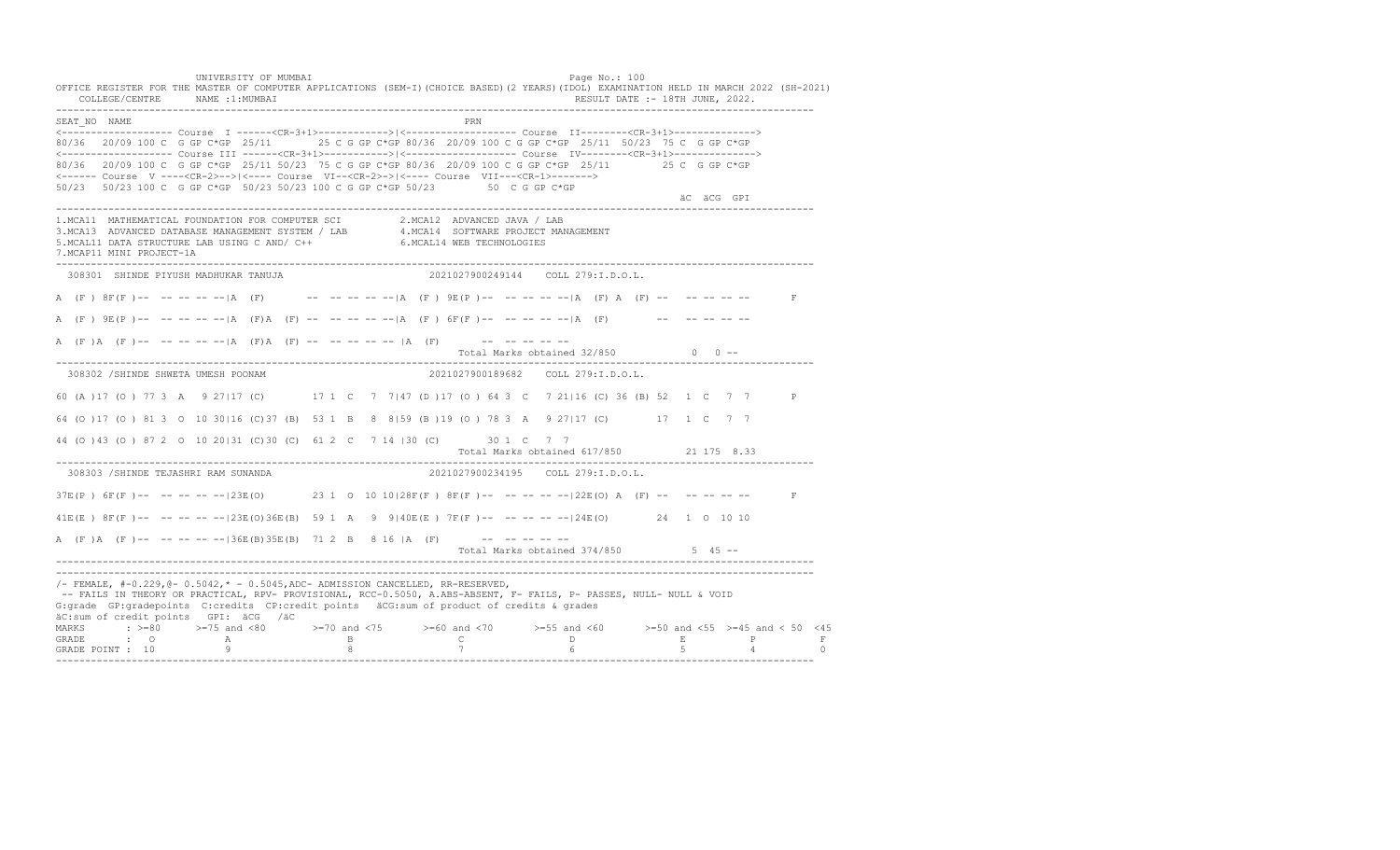UNIVERSITY OF MUMBAI Page No.: 101 OFFICE REGISTER FOR THE MASTER OF COMPUTER APPLICATIONS (SEM-I)(CHOICE BASED)(2 YEARS)(IDOL) EXAMINATION HELD IN MARCH 2022 (SH-2021)<br>COLLEGE/CENTRE NAME :1:MUMBAI COLLEGE/CENTRE NAME :1: MUMBAI ---------------------------------------------------------------------------------------------------------------------------------- SEAT\_NO NAME PRIMAGE PRODUCED IN THE PRODUCED SEAT NO PRIMAGE PRIMAGE PRIMAGE PRIMAGE PRIMAGE PRIMAGE PRIMAGE PRIMAGE PRIMAGE PRIMAGE PRIMAGE PRIMAGE PRIMAGE PRIMAGE PRIMAGE PRIMAGE PRIMAGE PRIMAGE PRIMAGE PRIMAGE PRIMAGE <------------------- Course I ------<CR-3+1>------------>|<------------------- Course II--------<CR-3+1>--------------> 80/36 20/09 100 C G GP C\*GP 25/11 25 C G GP C\*GP 80/36 20/09 100 C G GP C\*GP 25/11 50/23 75 C G GP C\*GP <------------------- Course III ------<CR-3+1>----------->|<------------------- Course IV--------<CR-3+1>--------------> 80/36 20/09 100 C G GP C\*GP 25/11 50/23 75 C G GP C\*GP 80/36 20/09 100 C G GP C\*GP 25/11 25 C G GP C\*GP <------ Course V ----<CR-2>-->|<---- Course VI--<CR-2>->|<---- Course VII---<CR-1>-------> 50/23 50/23 100 C G GP C\*GP 50/23 50/23 100 C G GP C\*GP 50/23 50 C G GP C\*GP äC äCG GPI ---------------------------------------------------------------------------------------------------------------------------------- 1.MCA11 MATHEMATICAL FOUNDATION FOR COMPUTER SCI 2.MCA12 ADVANCED JAVA / LAB<br>3.MCA13 ADVANCED DATABASE MANAGEMENT SYSTEM / LAB 4.MCA14 SOFTWARE PROJECT MANAGEMENT<br>5.MCAL11 DATA STRUCTURE LAB U 7.MCAP11 MINI PROJECT-1A ---------------------------------------------------------------------------------------------------------------------------------- 308304 /SHIRKE DARSHANA VIJAY VARSHA 2021027900185773 COLL 279:I.D.O.L. 19F(F )14E(B )-- -- -- -- --|18E(B) 18 1 B 8 8|36E(P )14E(B ) 50 3 E 5 15|17E(C) 36E(B) 53 1 B 8 8 F 55E(C )13E(C ) 68 3 C 7 21|17E(C)37E(B) 54 1 B 8 8|40E(E )14E(B ) 54 3 E 5 15|18E(B) 18 1 B 8 8  $35E(B)$   $34E(C)$  69 2 C 7  $14$   $36E(B)$   $35E(B)$  71 2 B 8 16  $|22F(F)$  -- -- -- -- -- Total Marks obtained 510/850 17 113 -- ---------------------------------------------------------------------------------------------------------------------------------- 308305 /SHIRSAT NEHA DINESH SUNITA 2021027900169445 COLL 279:I.D.O.L. 33F(F )A (F )-- -- -- -- --|22E(O) 22 1 O 10 10|43E(E )A (F )-- -- -- -- --|20E(O) 35E(B) 55 1 B 8 8 F 52E(C )A (F )-- -- -- -- --|21E(O)37E(B) 58 1 A 9 9|51E(C )A (F )-- -- -- -- --|22E(O) 22 1 O 10 10 39E(A )38E(A ) 77 2 A 9 18|38E(A)37E(B) 75 2 A 9 18 |39E(A) 39 1 A 9 9 Total Marks obtained 527/850 9 82 ------------------------------------------------------------------------------------------------------------------------------------ 308306 SHUKLA AJAY KAILASHNATH CHANDRAVATI DEVI 2021027900194145 COLL 279:I.D.O.L. 37E(P )17E(O ) 54 3 E 5 15|22E(O) 22 1 O 10 10|52E(C )13E(C ) 65 3 C 7 21|20E(O) 44E(O) 64 1 O 10 10 F 18F(F )15E(A )-- -- -- -- --|21E(O)35E(B) 56 1 A 9 9|61E(A )16E(O ) 77 3 A 9 27|22E(O) 22 1 O 10 10 29E(D )28E(D ) 57 2 D 6 12|43E(O)42E(O) 85 2 O 10 20 |35E(B) 35 1 B 8 8 Total Marks obtained 570/850 18 142 ------------------------------------------------------------------------------------------------------------------------------------ ---------------------------------------------------------------------------------------------------------------------------------- /- FEMALE, #-0.229,@- 0.5042,\* - 0.5045,ADC- ADMISSION CANCELLED, RR-RESERVED, -- FAILS IN THEORY OR PRACTICAL, RPV- PROVISIONAL, RCC-0.5050, A.ABS-ABSENT, F- FAILS, P- PASSES, NULL- NULL & VOID G:grade GP:gradepoints C:credits CP:credit points äCG:sum of product of credits & grades äC:sum of credit points GPI: äCG /äC MARKS : >=80 >=75 and <80 >=70 and <75 >=60 and <70 >=55 and <60 >=50 and <55 >=45 and < 50 <45 GRADE : O A B C D E P F<br>GRADE POINT : 10 9 9 8 7 7 6 5 4 0 ----------------------------------------------------------------------------------------------------------------------------------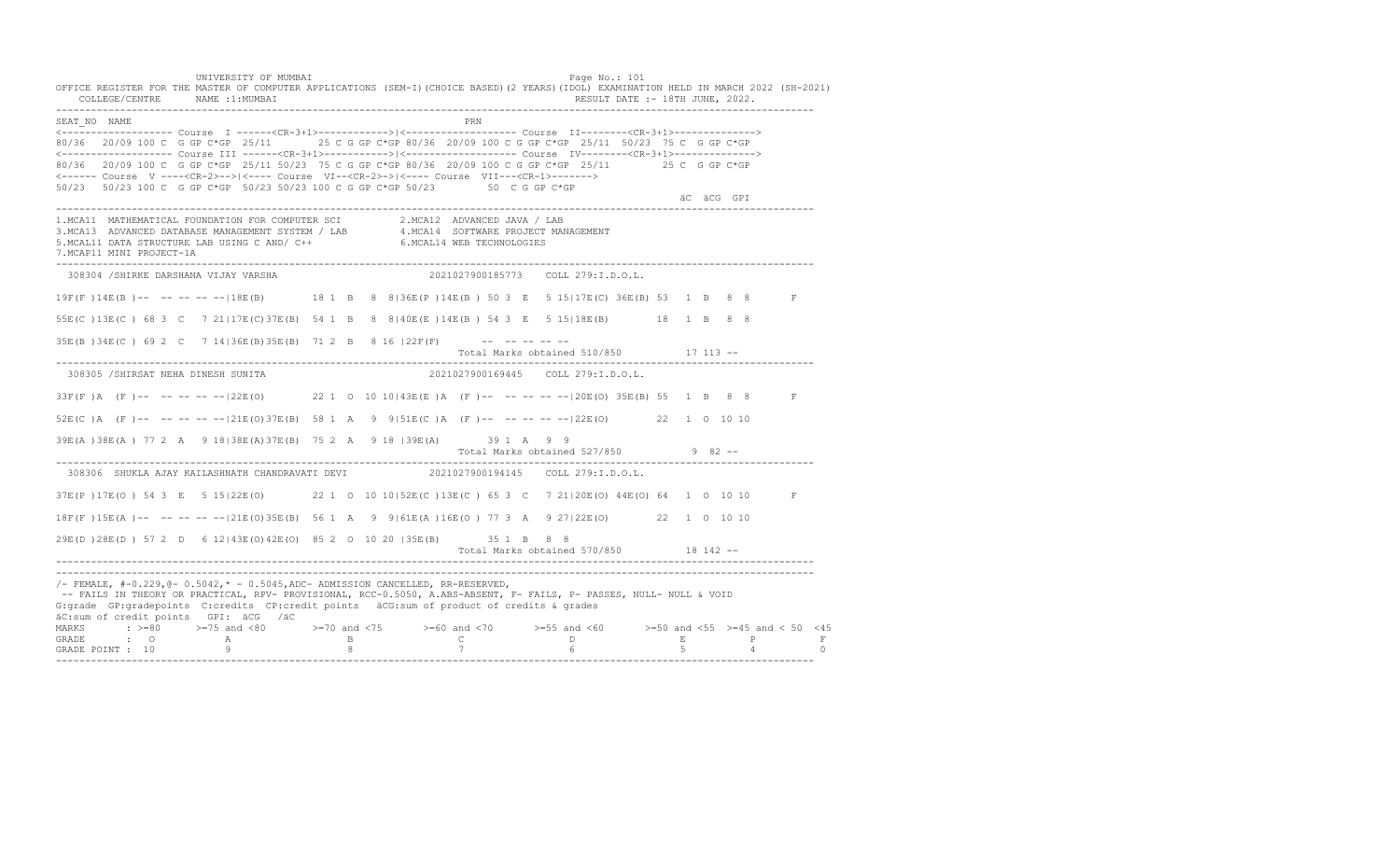UNIVERSITY OF MUMBAI Page No.: 102 OFFICE REGISTER FOR THE MASTER OF COMPUTER APPLICATIONS (SEM-I)(CHOICE BASED)(2 YEARS)(IDOL) EXAMINATION HELD IN MARCH 2022 (SH-2021) COLLEGE/CENTRE NAME :1:MUMBAI RESULT DATE :- 18TH JUNE, 2022. ---------------------------------------------------------------------------------------------------------------------------------- SEAT\_NO NAME PRIME PRIME PRODUCED A CONTROL IN THE PRIME PRIME PRIME PRIME PRIME PRIME PRIME PRIME PRIME PRIME PRIME PRIME PRIME PRIME PRIME PRIME PRIME PRIME PRIME PRIME PRIME PRIME PRIME PRIME PRIME PRIME PRIME PRIME PRI <------------------- Course I ------<CR-3+1>------------>|<------------------- Course II--------<CR-3+1>--------------> 80/36 20/09 100 C G GP C\*GP 25/11 25 C G GP C\*GP 80/36 20/09 100 C G GP C\*GP 25/11 50/23 75 C G GP C\*GP <------------------- Course III ------<CR-3+1>----------->|<------------------- Course IV--------<CR-3+1>--------------> 80/36 20/09 100 C G GP C\*GP 25/11 50/23 75 C G GP C\*GP 80/36 20/09 100 C G GP C\*GP 25/11 25 C G GP C\*GP <------ Course V ----<CR-2>-->|<---- Course VI--<CR-2>->|<---- Course VII---<CR-1>-------> 50/23 50/23 100 C G GP C\*GP 50/23 50/23 100 C G GP C\*GP 50/23 50 C G GP C\*GP äC äCG GPI ---------------------------------------------------------------------------------------------------------------------------------- 1.MCA11 MATHEMATICAL FOUNDATION FOR COMPUTER SCI 2.MCA12 ADVANCED JAVA / LAB 3.MCA13 ADVANCED DATABASE MANAGEMENT SYSTEM / LAB 4.MCA14 SOFTWARE PROJECT MANAGEMENT 5.MCAL11 DATA STRUCTURE LAB USING C AND/ C++ 6.MCAL14 WEB TECHNOLOGIES 7.MCAP11 MINI PROJECT-1A ---------------------------------------------------------------------------------------------------------------------------------- 308307 SHYAM SUNDARAM PADMAVATHI 2021027900247056 COLL 279:I.D.O.L. 71 (O )20 (O ) 91 3 O 10 30|17 (C) 17 1 C 7 7|54 (C )19 (O ) 73 3 B 8 24|16 (C) 35 (B) 51 1 C 7 7 P 69 (O )20 (O ) 89 3 O 10 30|16 (C)34 (C) 50 1 C 7 7|54 (C )20 (O ) 74 3 B 8 24|17 (C) 17 1 C 7 7 46 (O )45 (O ) 91 2 O 10 20|36 (B)35 (B) 71 2 B 8 16 |35 (B) 35 1 B 8 8 Total Marks obtained 659/850 21 180 8.57 ---------------------------------------------------------------------------------------------------------------------------------- 308308 /SINGAPANGA DEEPA MUTTAYA YASHODA 2021027900246111 COLL 279:I.D.O.L. A  $(F)$  A  $(F)$  -- -- -- -- -- A  $(F)$  -- -- -- -- -- 3F $(F)$  14E $(B)$  -- -- -- -- -- -- A  $(F)$  A  $(F)$  -- -- -- -- -- $8F(F)$   $8F(F)$  -- -- -- -- -- |A (F)A (F) -- -- -- -- -- -125F(F) 7F(F) -- -- -- -- -- |A (F) -- -- -- -- -- -- --A (F)A (F) -- -- -- -- -- |A (F) A (F) -- -- -- -- -- |A (F) -- -- -- -- -- --Total Marks obtained  $65/850$  0 ------------------------------------------------------------------------------------------------------------------------------------ 308309 SINGH ADARSH OMPRAKASH LATA SINGH 23F(F )16E(O )-- -- -- -- --|23E(O) 23 1 O 10 10|51E(C )15E(A ) 66 3 C 7 21|21E(O) 35E(B) 56 1 A 9 9 F 54E(C )14E(B ) 68 3 C 7 21|22E(O)33E(C) 55 1 B 8 8|60E(A )13E(C ) 73 3 B 8 24|23E(O) 23 1 O 10 10  $29E(D) 28E(D) 57 2 D 6 12 | 41E(0) 40E(0) 81 2 0 10 20 |A (F)$  -- -- -- -- --Total Marks obtained 541/850 17 135 ------------------------------------------------------------------------------------------------------------------------------------ ---------------------------------------------------------------------------------------------------------------------------------- /- FEMALE, #-0.229,@- 0.5042,\* - 0.5045,ADC- ADMISSION CANCELLED, RR-RESERVED, -- FAILS IN THEORY OR PRACTICAL, RPV- PROVISIONAL, RCC-0.5050, A.ABS-ABSENT, F- FAILS, P- PASSES, NULL- NULL & VOID G:grade GP:gradepoints C:credits CP:credit points äCG:sum of product of credits & grades äC:sum of credit points GPI: äCG /äC MARKS : >=80 >=75 and <80 >=70 and <75 >=60 and <70 >=55 and <60 >=50 and <55 >=45 and < 50 <45 GRADE : O A B C D E P F GRADE POINT : 10 9 8 7 6 5 4 0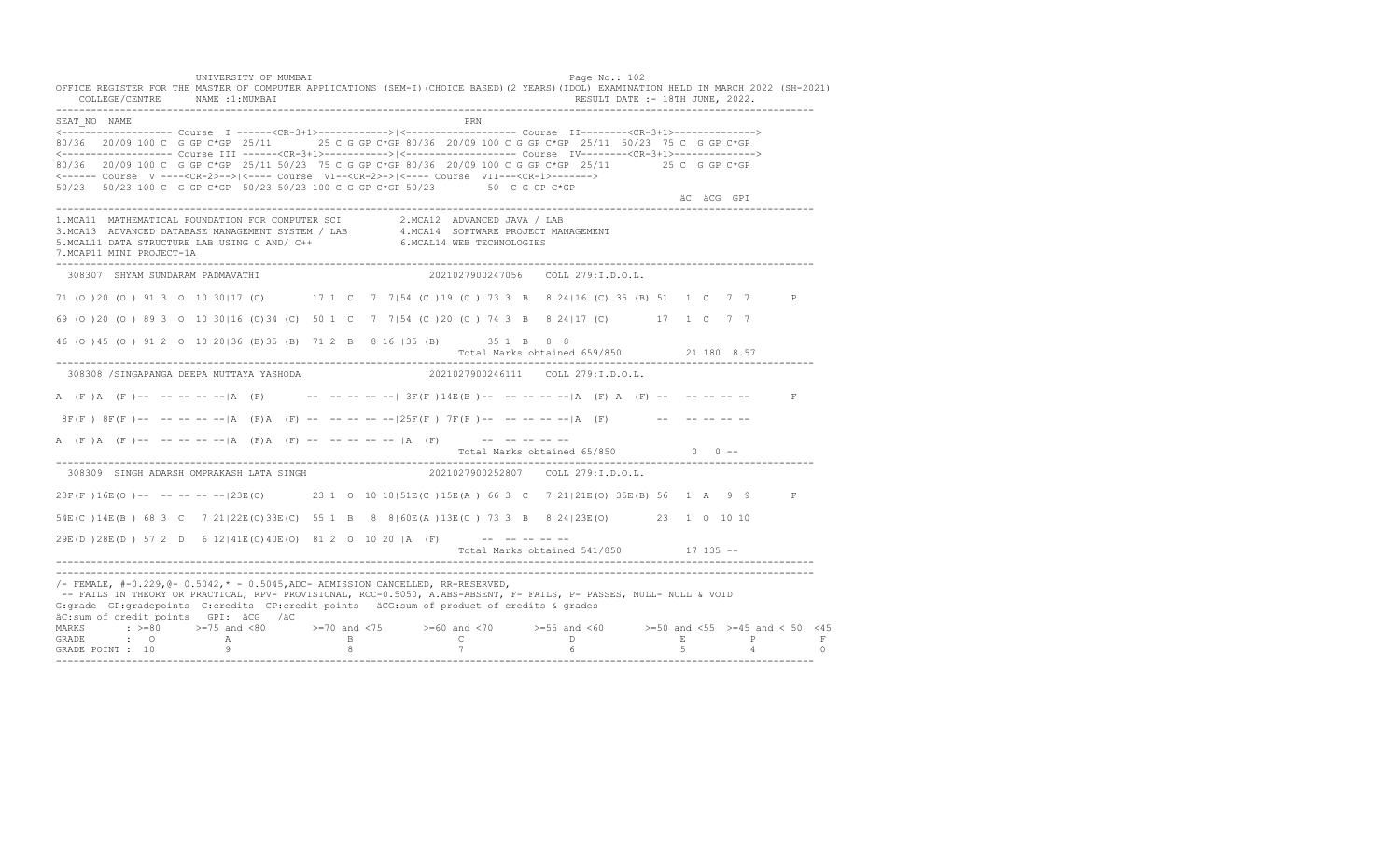UNIVERSITY OF MUMBAI Page No.: 103 OFFICE REGISTER FOR THE MASTER OF COMPUTER APPLICATIONS (SEM-I)(CHOICE BASED)(2 YEARS)(IDOL) EXAMINATION HELD IN MARCH 2022 (SH-2021) COLLEGE/CENTRE NAME :1:MUMBAI RESULT DATE :- 18TH JUNE, 2022. ---------------------------------------------------------------------------------------------------------------------------------- SEAT\_NO NAME PRIMAGE PRODUCED IN THE PRIMAGE PRIMAGE PRIMAGE PRIMAGE PRIMAGE PRIMAGE PRIMAGE PRIMAGE PRIMAGE PRIMAGE PRIMAGE PRIMAGE PRIMAGE PRIMAGE PRIMAGE PRIMAGE PRIMAGE PRIMAGE PRIMAGE PRIMAGE PRIMAGE PRIMAGE PRIMAGE P <------------------- Course I ------<CR-3+1>------------>|<------------------- Course II--------<CR-3+1>--------------> 80/36 20/09 100 C G GP C\*GP 25/11 25 C G GP C\*GP 80/36 20/09 100 C G GP C\*GP 25/11 50/23 75 C G GP C\*GP <------------------- Course III ------<CR-3+1>----------->|<------------------- Course IV--------<CR-3+1>--------------> 80/36 20/09 100 C G GP C\*GP 25/11 50/23 75 C G GP C\*GP 80/36 20/09 100 C G GP C\*GP 25/11 25 C G GP C\*GP <------ Course V ----<CR-2>-->|<---- Course VI--<CR-2>->|<---- Course VII---<CR-1>-------> 50/23 50/23 100 C G GP C\*GP 50/23 50/23 100 C G GP C\*GP 50/23 50 C G GP C\*GP äC äCG GPI ---------------------------------------------------------------------------------------------------------------------------------- 1.MCA11 MATHEMATICAL FOUNDATION FOR COMPUTER SCI 2.MCA12 ADVANCED JAVA / LAB 3.MCA13 ADVANCED DATABASE MANAGEMENT SYSTEM / LAB 4.MCA14 SOFTWARE PROJECT MANAGEMENT 5.MCAL11 DATA STRUCTURE LAB USING C AND/ C++ 6.MCAL14 WEB TECHNOLOGIES 7.MCAP11 MINI PROJECT-1A ---------------------------------------------------------------------------------------------------------------------------------- 308310 SINGH AKHANDPRATAP VINOD KUMAR SANJU SINGH 2021027900239842 COLL 279:I.D.O.L. 35 (P )17 (O ) 52 3 E 5 15|19 (A) 19 1 A 9 9|51 (C )15 (A ) 66 3 C 7 21|18 (B) 42 (O) 60 1 O 10 10 P @1 @1 57 (B )16 (O ) 73 3 B 8 24|18 (B)41 (O) 59 1 A 9 9|62 (A )17 (O ) 79 3 A 9 27|19 (A) 19 1 A 9 9 31 (C )30 (C ) 61 2 C 7 14|42 (O)41 (O) 83 2 O 10 20 |42 (O) 42 1 O 10 10 Total Marks obtained 613@1/850 21 168 8.00 ---------------------------------------------------------------------------------------------------------------------------------- 308311 SINGH AMIT JITENDRA SINGH GARGI SINGH 2021027900252107 COLL 279:I.D.O.L. 56 (B )16 (O ) 72 3 B 8 24|25 (O) 25 1 O 10 10|46 (D )18 (O ) 64 3 C 7 21|24 (O) 40 (O) 64 1 O 10 10 P 72 (O )17 (O ) 89 3 O 10 30|25 (O)48 (O) 73 1 O 10 10|53 (C )14 (B ) 67 3 C 7 21|23 (O) 23 1 O 10 10 26 (E )25 (E ) 51 2 E 5 10|41 (O)40 (O) 81 2 O 10 20 |40 (O) 40 1 O 10 10 Total Marks obtained 649/850 21 176 8.38 ---------------------------------------------------------------------------------------------------------------------------------- 308312 SINGH ASHWINI VIREDNRA USHA 2021027900230793 COLL 279:I.D.O.L. 42 (E )17 (O ) 59 3 D 6 18|20 (O) 20 1 O 10 10|33 (P )15 (A ) 48 3 E 5 15|18 (B) 40 (O) 58 1 A 9 9 P @3 @3 49 (C )18 (O ) 67 3 C 7 21|19 (A)42 (O) 61 1 O 10 10|44 (D )19 (O ) 63 3 C 7 21|20 (O) 20 1 O 10 10 42 (O )41 (O ) 83 2 O 10 20|42 (O)41 (O) 83 2 O 10 20 |43 (O) 43 1 O 10 10 Total Marks obtained 605@3/850 21 164 7.81 ---------------------------------------------------------------------------------------------------------------------------------- ---------------------------------------------------------------------------------------------------------------------------------- /- FEMALE, #-0.229,@- 0.5042,\* - 0.5045,ADC- ADMISSION CANCELLED, RR-RESERVED, -- FAILS IN THEORY OR PRACTICAL, RPV- PROVISIONAL, RCC-0.5050, A.ABS-ABSENT, F- FAILS, P- PASSES, NULL- NULL & VOID G:grade GP:gradepoints C:credits CP:credit points äCG:sum of product of credits & grades äC:sum of credit points GPI: äCG /äC MARKS : >=80 >=75 and <80 >=70 and <75 >=60 and <70 >=55 and <60 >=50 and <55 >=45 and < 50 <45 GRADE : O A B C D E P F GRADE POINT : 10 9 8 7 6 5 4 0 ----------------------------------------------------------------------------------------------------------------------------------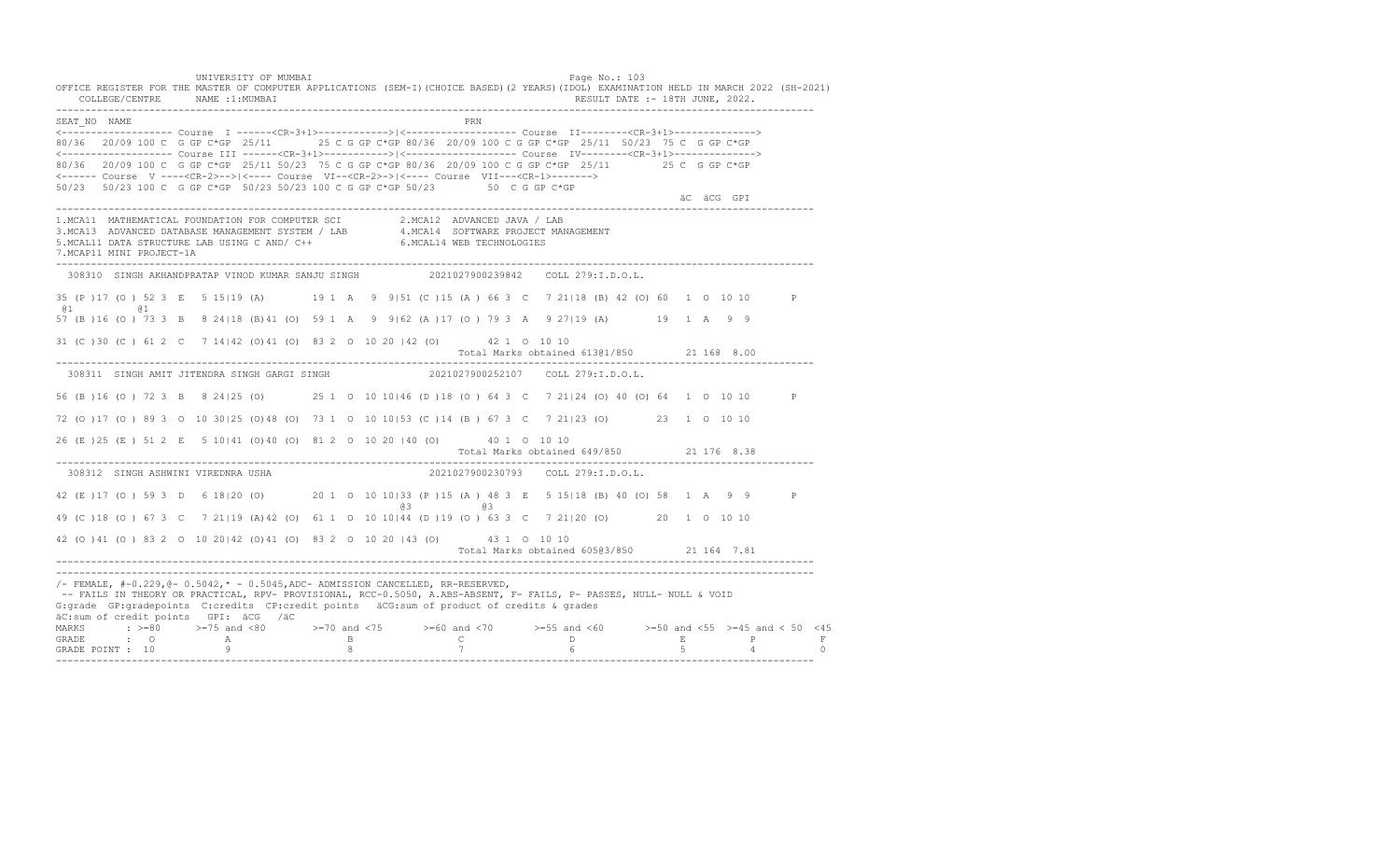UNIVERSITY OF MUMBAI Page No.: 104 OFFICE REGISTER FOR THE MASTER OF COMPUTER APPLICATIONS (SEM-I)(CHOICE BASED)(2 YEARS)(IDOL) EXAMINATION HELD IN MARCH 2022 (SH-2021) COLLEGE/CENTRE NAME :1:MUMBAI RESULT DATE :- 18TH JUNE, 2022. ---------------------------------------------------------------------------------------------------------------------------------- SEAT\_NO NAME PRN <------------------- Course I ------<CR-3+1>------------>|<------------------- Course II--------<CR-3+1>--------------> 80/36 20/09 100 C G GP C\*GP 25/11 25 C G GP C\*GP 80/36 20/09 100 C G GP C\*GP 25/11 50/23 75 C G GP C\*GP <------------------- Course III ------<CR-3+1>----------->|<------------------- Course IV--------<CR-3+1>--------------> 80/36 20/09 100 C G GP C\*GP 25/11 50/23 75 C G GP C\*GP 80/36 20/09 100 C G GP C\*GP 25/11 25 C G GP C\*GP <------ Course V ----<CR-2>-->|<---- Course VI--<CR-2>->|<---- Course VII---<CR-1>-------> 50/23 50/23 100 C G GP C\*GP 50/23 50/23 100 C G GP C\*GP 50/23 50 C G GP C\*GP äC äCG GPI ---------------------------------------------------------------------------------------------------------------------------------- 1.MCA11 MATHEMATICAL FOUNDATION FOR COMPUTER SCI 2.MCA12 ADVANCED JAVA / LAB<br>3.MCA13 ADVANCED DATABASE MANAGEMENT SYSTEM / LAB 4.MCA14 SOFTWARE PROJECT MANAGEMENT<br>5.MCAL11 DATA STRUCTURE LAB U 7.MCAP11 MINI PROJECT-1A ---------------------------------------------------------------------------------------------------------------------------------- 308313 SINGH MANISH JEETENDRA BINITADEVI 2021027900194211 COLL 279:I.D.O.L. 20F(F )10E(E )-- -- -- -- --|21E(O) 21 1 O 10 10|38E(P ) 9E(P ) 47 3 P 4 12|19E(A) 40E(O) 59 1 A 9 9 F 46E(D )13E(C ) 59 3 D 6 18|20E(O)43E(O) 63 1 O 10 10|34F(F )18E(O )-- -- -- -- --|21E(O) 21 1 O 10 10 43E(O )42E(O ) 85 2 O 10 20|41E(O)40E(O) 81 2 O 10 20 |43E(O) 43 1 O 10 10 Total Marks obtained 561/850 15 119 ------------------------------------------------------------------------------------------------------------------------------------ 308314 SINGH PAWAN SATYENDRA NIRMALA 2021027900226404 COLL 279:I.D.O.L. 47E(D ) 6F(F )-- -- -- -- --|17E(C) 17 1 C 7 7|48E(C ) 9E(P ) 57 3 D 6 18|16E(C) 38E(A) 54 1 B 8 8 F 61E(A )15E(A ) 76 3 A 9 27|16E(C)34E(C) 50 1 C 7 7|40E(E )16E(O ) 56 3 D 6 18|17E(C) 17 1 C 7 7 35E(B )34E(C ) 69 2 C 7 14|42E(O)41E(O) 83 2 O 10 20 |36E(B) 36 1 B 8 8 Total Marks obtained 568/850 18 134 -- ---------------------------------------------------------------------------------------------------------------------------------- 308315 /SINGH PRIYA KRISHNAKUMAR SAVITA 63 (A )19 (O ) 82 3 O 10 30|20 (O) 20 1 O 10 10|55 (C )17 (O ) 72 3 B 8 24|18 (B) 37 (B) 55 1 B 8 8 P 59 (B )20 (O ) 79 3 A 9 27|19 (A)42 (O) 61 1 O 10 10|67 (O )20 (O ) 87 3 O 10 30|20 (O) 20 1 O 10 10 36 (B )35 (B ) 71 2 B 8 16|42 (O)41 (O) 83 2 O 10 20 |41 (O) 41 1 O 10 10 Total Marks obtained 671/850 21 195 9.29 ---------------------------------------------------------------------------------------------------------------------------------- ---------------------------------------------------------------------------------------------------------------------------------- /- FEMALE, #-0.229,@- 0.5042,\* - 0.5045,ADC- ADMISSION CANCELLED, RR-RESERVED, -- FAILS IN THEORY OR PRACTICAL, RPV- PROVISIONAL, RCC-0.5050, A.ABS-ABSENT, F- FAILS, P- PASSES, NULL- NULL & VOID G:grade GP:gradepoints C:credits CP:credit points äCG:sum of product of credits & grades äC:sum of credit points GPI: äCG /äC MARKS : >=80 >=75 and <80 >=70 and <75 >=60 and <70 >=55 and <60 >=50 and <55 >=45 and < 50 <45 GRADE : O A B C D E P F GRADE POINT : 10 9 8 7 6 5 4 0 ----------------------------------------------------------------------------------------------------------------------------------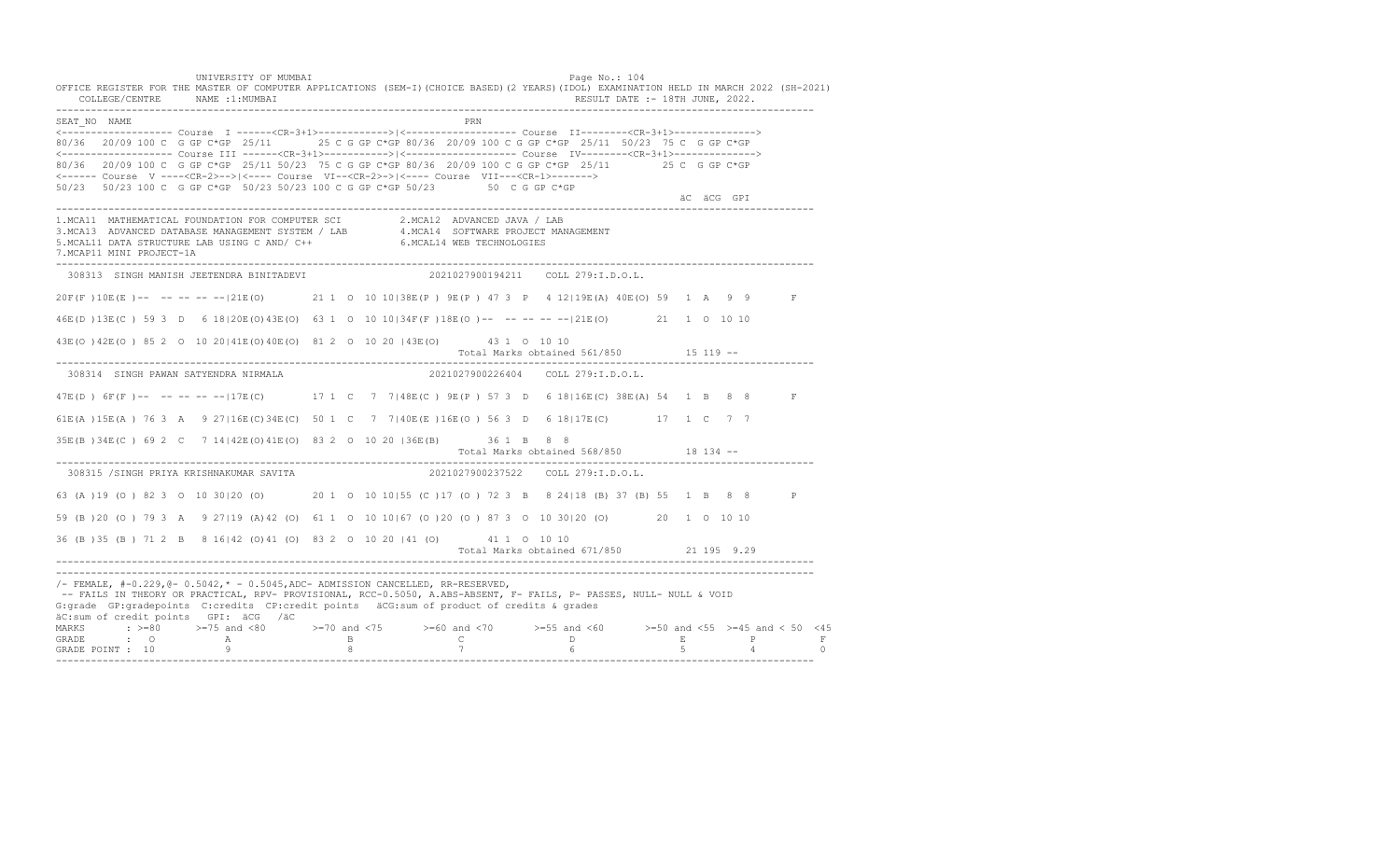UNIVERSITY OF MUMBAI Page No.: 105 OFFICE REGISTER FOR THE MASTER OF COMPUTER APPLICATIONS (SEM-I)(CHOICE BASED)(2 YEARS)(IDOL) EXAMINATION HELD IN MARCH 2022 (SH-2021) COLLEGE/CENTRE NAME :1:MUMBAI RESULT DATE :- 18TH JUNE, 2022. ---------------------------------------------------------------------------------------------------------------------------------- SEAT\_NO NAME PRIME PRIME PRODUCED A CONTROL IN THE PRIME PRIME PRIME PRIME PRIME PRIME PRIME PRIME PRIME PRIME PRIME PRIME PRIME PRIME PRIME PRIME PRIME PRIME PRIME PRIME PRIME PRIME PRIME PRIME PRIME PRIME PRIME PRIME PRI <------------------- Course I ------<CR-3+1>------------>|<------------------- Course II--------<CR-3+1>--------------> 80/36 20/09 100 C G GP C\*GP 25/11 25 C G GP C\*GP 80/36 20/09 100 C G GP C\*GP 25/11 50/23 75 C G GP C\*GP <------------------- Course III ------<CR-3+1>----------->|<------------------- Course IV--------<CR-3+1>--------------> 80/36 20/09 100 C G GP C\*GP 25/11 50/23 75 C G GP C\*GP 80/36 20/09 100 C G GP C\*GP 25/11 25 C G GP C\*GP <------ Course V ----<CR-2>-->|<---- Course VI--<CR-2>->|<---- Course VII---<CR-1>-------> 50/23 50/23 100 C G GP C\*GP 50/23 50/23 100 C G GP C\*GP 50/23 50 C G GP C\*GP äC äCG GPI ---------------------------------------------------------------------------------------------------------------------------------- 1.MCA11 MATHEMATICAL FOUNDATION FOR COMPUTER SCI 2.MCA12 ADVANCED JAVA / LAB<br>3.MCA13 ADVANCED DATABASE MANAGEMENT SYSTEM / LAB 4.MCA14 SOFTWARE PROJECT MANAGEMENT<br>5.MCAL11 DATA STRUCTURE LAB U 7.MCAP11 MINI PROJECT-1A ---------------------------------------------------------------------------------------------------------------------------------- 308316 /SINGH ROSHANI DAYANAND SUMITA 2021027900208774 COLL 279:I.D.O.L. 14F(F )17E(O )-- -- -- -- --|17E(C) 17 1 C 7 7|45E(D )14E(B ) 59 3 D 6 18|16E(C) 36E(B) 52 1 C 7 7 F 49E(C )17E(O ) 66 3 C 7 21|16E(C)34E(C) 50 1 C 7 7|36E(P )17E(O ) 53 3 E 5 15|17E(C) 17 1 C 7 7 39E(A )38E(A ) 77 2 A 9 18|34E(C)33E(C) 67 2 C 7 14 |36E(B) 36 1 B 8 8 Total Marks obtained 525/850 18 122 ------------------------------------------------------------------------------------------------------------------------------------ 308317 SINGH SAVRABH RADHEMOHAN SUNITA 2021027900178146 COLL 279:I.D.O.L. 55 (C )16 (O ) 71 3 B 8 24|22 (O) 22 1 O 10 10|51 (C )17 (O ) 68 3 C 7 21|20 (O) 50 (O) 70 1 O 10 10 P 53 (C )18 (O ) 71 3 B 8 24|21 (O)44 (O) 65 1 O 10 10|45 (D )18 (O ) 63 3 C 7 21|22 (O) 22 1 O 10 10 41 (O )40 (O ) 81 2 O 10 20|38 (A)37 (B) 75 2 A 9 18 |41 (O) 41 1 O 10 10 Total Marks obtained 649/850 21 178 8.48 ---------------------------------------------------------------------------------------------------------------------------------- 308318 SK RIYAZ AALAM ATAUR RHEMAN SHANAZ 18F(F)13E(C)-- -- -- -- --|17E(C) 17 1 C 7 7|32F(F)16E(O)-- -- -- -----|16E(C) 30E(C) 46 1 C 7 7 F 61E(A )16E(O ) 77 3 A 9 27|16E(C) 0F(F) -- -- -- -- --|39E(P ) 6F(F )-- -- -- -- --|17E(C) 17 1 C 7 7 29E(D )28E(D ) 57 2 D 6 12|A (F)A (F) -- -- -- -- -- | 0F(F) -- -- -- -- -- Total Marks obtained  $354/850$  8 60 ------------------------------------------------------------------------------------------------------------------------------------ ---------------------------------------------------------------------------------------------------------------------------------- /- FEMALE, #-0.229,@- 0.5042,\* - 0.5045,ADC- ADMISSION CANCELLED, RR-RESERVED, -- FAILS IN THEORY OR PRACTICAL, RPV- PROVISIONAL, RCC-0.5050, A.ABS-ABSENT, F- FAILS, P- PASSES, NULL- NULL & VOID G:grade GP:gradepoints C:credits CP:credit points äCG:sum of product of credits & grades äC:sum of credit points GPI: äCG /äC MARKS : >=80 >=75 and <80 >=70 and <75 >=60 and <70 >=55 and <60 >=50 and <55 >=45 and < 50 <45 GRADE : O A B C D E P F GRADE POINT : 10 9 8 7 6 5 4 0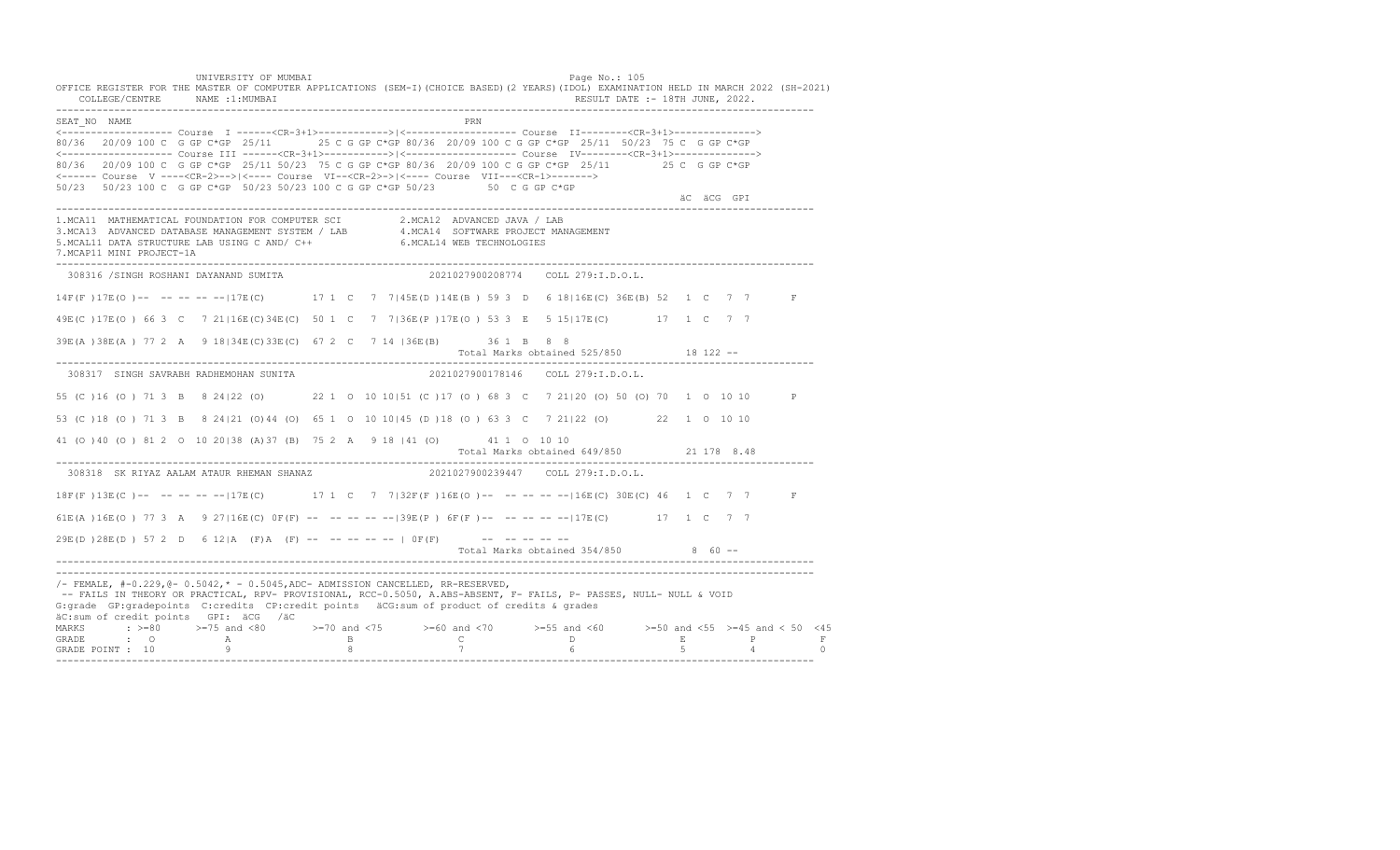UNIVERSITY OF MUMBAI Page No.: 106 OFFICE REGISTER FOR THE MASTER OF COMPUTER APPLICATIONS (SEM-I)(CHOICE BASED)(2 YEARS)(IDOL) EXAMINATION HELD IN MARCH 2022 (SH-2021) COLLEGE/CENTRE NAME :1:MUMBAI RESULT DATE :- 18TH JUNE, 2022. ---------------------------------------------------------------------------------------------------------------------------------- SEAT\_NO NAME PRIME PRIME PRODUCED A CONTROL IN THE PRIME PRIME PRIME PRIME PRIME PRIME PRIME PRIME PRIME PRIME PRIME PRIME PRIME PRIME PRIME PRIME PRIME PRIME PRIME PRIME PRIME PRIME PRIME PRIME PRIME PRIME PRIME PRIME PRI <------------------- Course I ------<CR-3+1>------------>|<------------------- Course II--------<CR-3+1>--------------> 80/36 20/09 100 C G GP C\*GP 25/11 25 C G GP C\*GP 80/36 20/09 100 C G GP C\*GP 25/11 50/23 75 C G GP C\*GP <------------------- Course III ------<CR-3+1>----------->|<------------------- Course IV--------<CR-3+1>--------------> 80/36 20/09 100 C G GP C\*GP 25/11 50/23 75 C G GP C\*GP 80/36 20/09 100 C G GP C\*GP 25/11 25 C G GP C\*GP <------ Course V ----<CR-2>-->|<---- Course VI--<CR-2>->|<---- Course VII---<CR-1>-------> 50/23 50/23 100 C G GP C\*GP 50/23 50/23 100 C G GP C\*GP 50/23 50 C G GP C\*GP äC äCG GPI ---------------------------------------------------------------------------------------------------------------------------------- 1.MCA11 MATHEMATICAL FOUNDATION FOR COMPUTER SCI 2.MCA12 ADVANCED JAVA / LAB<br>3.MCA13 ADVANCED DATABASE MANAGEMENT SYSTEM / LAB 4.MCA14 SOFTWARE PROJECT MANAGEMENT<br>5.MCAL11 DATA STRUCTURE LAB U 7.MCAP11 MINI PROJECT-1A ---------------------------------------------------------------------------------------------------------------------------------- 308319 SONI DINESHKUMAR RAJENDRAPRASAD ANITA 2021027900152087 COLL 279:I.D.O.L. 28 (P )14 (B ) 42 3 E 5 15|22 (O) 22 1 O 10 10|44 (D )17 (O ) 61 3 C 7 21|20 (O) 27 (E) 47 1 C 7 7 P \*\*\* 58 (B )16 (O ) 74 3 B 8 24|21 (O)37 (B) 58 1 A 9 9|60 (A )16 (O ) 76 3 A 9 27|22 (O) 22 1 O 10 10 41 (O )40 (O ) 81 2 O 10 20|39 (A)38 (A) 77 2 A 9 18 |32 (C) 32 1 C 7 7 Total Marks obtained 592/850 21 168 8.00 ---------------------------------------------------------------------------------------------------------------------------------- 308320 SURPUR OMKAR ANIL NISHA 2021027900159806 COLL 279:I.D.O.L. 21F(F )16E(O )-- -- -- -- --|19E(A) 19 1 A 9 9|29F(F )17E(O )-- -- -- -- --|18E(B) 39E(A) 57 1 A 9 9 F 32F(F )19E(O )-- -- -- -- --|18E(B)41E(O) 59 1 A 9 9|41E(E )19E(O ) 60 3 C 7 21|19E(A) 19 1 A 9 9 39E(A )38E(A ) 77 2 A 9 18|41E(O)40E(O) 81 2 O 10 20 |43E(O) 43 1 O 10 10 Total Marks obtained 549/850 12 105 ------------------------------------------------------------------------------------------------------------------------------------ 308321 SURVE KULBHUSHAN BALKRISHNA KUSUM 47E(D )16E(O ) 63 3 C 7 21|A (F) -- -- -- -- --|48E(C )16E(O ) 64 3 C 7 21|A (F) A (F) -- -- -- -- -- F 54E(C)20E(O) 74 3 B 8 24|A (F)A (F) -- -- -- -- -- -- 60E(A)19E(O) 79 3 A 9 27|A (F) -- -- -- -- --A  $(F)$   $(A \cap (F)$  -- -- -- -- --  $|A \cap (F)$   $A \cap (F)$  -- -- -- -- --  $|A \cap (F)$  -- -- -- -- --Total Marks obtained 280/850 12 93 ------------------------------------------------------------------------------------------------------------------------------------ ----------------------------------------------------------------------------------------------------------------------------------  $/$ - FEMALE,  $#$ -0.229, @- 0.5042,  $*$  - 0.5045, ADC- ADMISSION CANCELLED, RR-RESERVED, -- FAILS IN THEORY OR PRACTICAL, RPV- PROVISIONAL, RCC-0.5050, A.ABS-ABSENT, F- FAILS, P- PASSES, NULL- NULL & VOID G:grade GP:gradepoints C:credits CP:credit points äCG:sum of product of credits & grades äC:sum of credit points GPI: äCG /äC MARKS : >=80 >=75 and <80 >=70 and <75 >=60 and <70 >=55 and <60 >=50 and <55 >=45 and < 50 <45 GRADE : O A B C D E P F<br>GRADE POINT : 10 9 9 8 7 7 6 5 4 0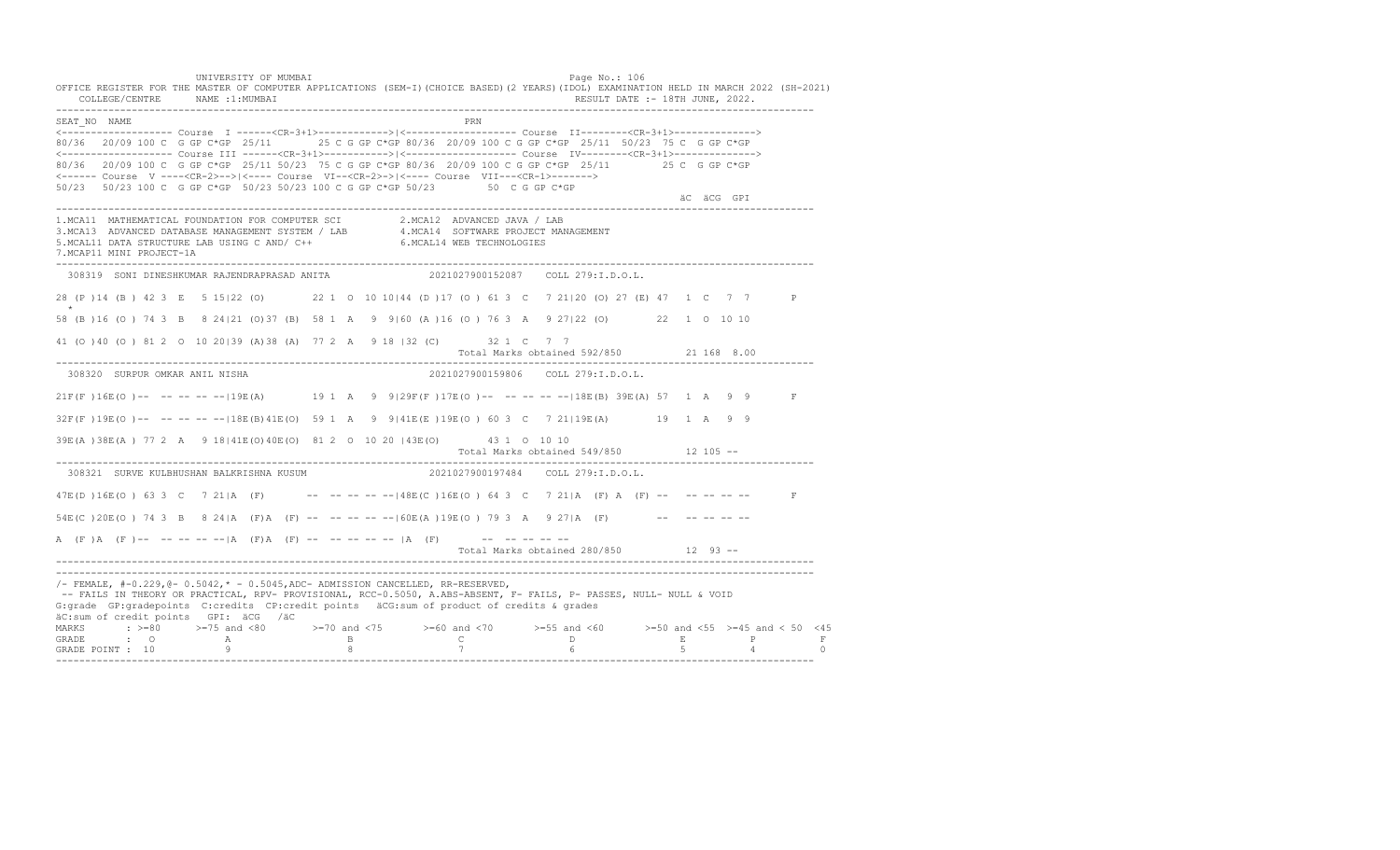UNIVERSITY OF MUMBAI Page No.: 107 OFFICE REGISTER FOR THE MASTER OF COMPUTER APPLICATIONS (SEM-I)(CHOICE BASED)(2 YEARS)(IDOL) EXAMINATION HELD IN MARCH 2022 (SH-2021) COLLEGE/CENTRE NAME :1:MUMBAI RESULT DATE :- 18TH JUNE, 2022. ---------------------------------------------------------------------------------------------------------------------------------- SEAT\_NO NAME PRIMAGE PRODUCED IN THE PRODUCED SEAT NO PRIMAGE PRIMAGE PRIMAGE PRIMAGE PRIMAGE PRIMAGE PRIMAGE PRIMAGE PRIMAGE PRIMAGE PRIMAGE PRIMAGE PRIMAGE PRIMAGE PRIMAGE PRIMAGE PRIMAGE PRIMAGE PRIMAGE PRIMAGE PRIMAGE <------------------- Course I ------<CR-3+1>------------>|<------------------- Course II--------<CR-3+1>--------------> 80/36 20/09 100 C G GP C\*GP 25/11 25 C G GP C\*GP 80/36 20/09 100 C G GP C\*GP 25/11 50/23 75 C G GP C\*GP <------------------- Course III ------<CR-3+1>----------->|<------------------- Course IV--------<CR-3+1>--------------> 80/36 20/09 100 C G GP C\*GP 25/11 50/23 75 C G GP C\*GP 80/36 20/09 100 C G GP C\*GP 25/11 25 C G GP C\*GP <------ Course V ----<CR-2>-->|<---- Course VI--<CR-2>->|<---- Course VII---<CR-1>-------> 50/23 50/23 100 C G GP C\*GP 50/23 50/23 100 C G GP C\*GP 50/23 50 C G GP C\*GP äC äCG GPI ---------------------------------------------------------------------------------------------------------------------------------- 1.MCA11 MATHEMATICAL FOUNDATION FOR COMPUTER SCI 2.MCA12 ADVANCED JAVA / LAB<br>3.MCA13 ADVANCED DATABASE MANAGEMENT SYSTEM / LAB 4.MCA14 SOFTWARE PROJECT MANAGEMENT<br>5.MCAL11 DATA STRUCTURE LAB U 7.MCAP11 MINI PROJECT-1A ---------------------------------------------------------------------------------------------------------------------------------- 308322 SYEED MOHD AHMAD IMTIYAZ AHMED ISMAT 2021027900247613 COLL 279:I.D.O.L.  $37E(P)$  A (F )-- -- -- -- -- |A (F) -- -- -- -- -- -- -|26F(F )A (F )-- -- -- -- -- |A (F) 35E(B) -- -- -- -- -- -- F  $35F(F)$  A (F) -- -- -- -- -- |A (F) A (F) -- -- -- -- -- |32F(F) A (F) -- -- -- -- -- |A (F) -- -- -- -- -- --A (F)A (F)-- -- -- -- -- |A (F)A (F) -- -- -- -- -- |A (F) -- -- -- -- -- -- --Total Marks obtained  $165/850$  0 ------------------------------------------------------------------------------------------------------------------------------------ 308323 TADADIKAR SUJIT PRAKASH SOUMYA 2021027900228546 COLL 279:I.D.O.L. 52 (C )15 (A ) 67 3 C 7 21|20 (O) 20 1 O 10 10|57 (B )15 (A ) 72 3 B 8 24|18 (B) 40 (O) 58 1 A 9 9 P 52 (C )17 (O ) 69 3 C 7 21|19 (A)42 (O) 61 1 O 10 10|59 (B )20 (O ) 79 3 A 9 27|20 (O) 20 1 O 10 10 42 (O )41 (O ) 83 2 O 10 20|46 (O)45 (O) 91 2 O 10 20 |48 (O) 48 1 O 10 10 Total Marks obtained 668/850 21 182 8.67 ---------------------------------------------------------------------------------------------------------------------------------- 308324 TALEKAR SHUBHAM SUHAS SAILEE 52 (C )18 (O ) 70 3 B 8 24|18 (B) 18 1 B 8 8|49 (C )17 (O ) 66 3 C 7 21|17 (C) 37 (B) 54 1 B 8 8 P 67 (O )19 (O ) 86 3 O 10 30|17 (C)40 (O) 57 1 A 9 9|60 (A )20 (O ) 80 3 O 10 30|18 (B) 18 1 B 8 8 32 (C )31 (C ) 63 2 C 7 14|36 (B)35 (B) 71 2 B 8 16 |38 (A) 38 1 A 9 9 Total Marks obtained 621/850 21 177 8.43 ---------------------------------------------------------------------------------------------------------------------------------- ---------------------------------------------------------------------------------------------------------------------------------- /- FEMALE, #-0.229,@- 0.5042,\* - 0.5045,ADC- ADMISSION CANCELLED, RR-RESERVED, -- FAILS IN THEORY OR PRACTICAL, RPV- PROVISIONAL, RCC-0.5050, A.ABS-ABSENT, F- FAILS, P- PASSES, NULL- NULL & VOID G:grade GP:gradepoints C:credits CP:credit points äCG:sum of product of credits & grades äC:sum of credit points GPI: äCG /äC MARKS : >=80 >=75 and <80 >=70 and <75 >=60 and <70 >=55 and <60 >=50 and <55 >=45 and < 50 <45 GRADE : O A B C D E P F GRADE POINT : 10 9 8 7 6 5 4 0 ----------------------------------------------------------------------------------------------------------------------------------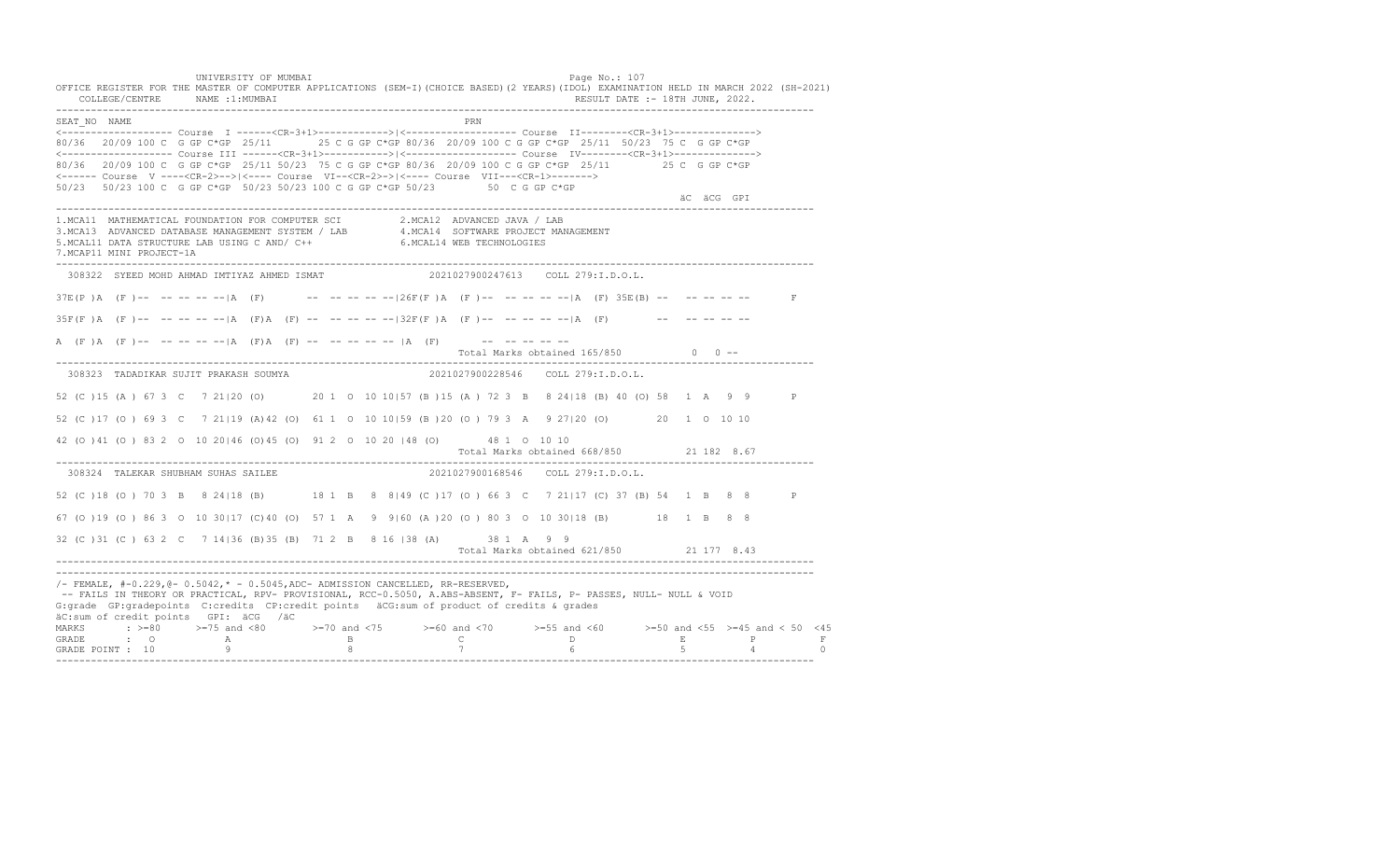UNIVERSITY OF MUMBAI Page No.: 108 OFFICE REGISTER FOR THE MASTER OF COMPUTER APPLICATIONS (SEM-I)(CHOICE BASED)(2 YEARS)(IDOL) EXAMINATION HELD IN MARCH 2022 (SH-2021) COLLEGE/CENTRE NAME :1:MUMBAI RESULT DATE :- 18TH JUNE, 2022. ---------------------------------------------------------------------------------------------------------------------------------- SEAT\_NO NAME PRN <------------------- Course I ------<CR-3+1>------------>|<------------------- Course II--------<CR-3+1>--------------> 80/36 20/09 100 C G GP C\*GP 25/11 25 C G GP C\*GP 80/36 20/09 100 C G GP C\*GP 25/11 50/23 75 C G GP C\*GP <------------------- Course III ------<CR-3+1>----------->|<------------------- Course IV--------<CR-3+1>--------------> 80/36 20/09 100 C G GP C\*GP 25/11 50/23 75 C G GP C\*GP 80/36 20/09 100 C G GP C\*GP 25/11 25 C G GP C\*GP <------ Course V ----<CR-2>-->|<---- Course VI--<CR-2>->|<---- Course VII---<CR-1>-------> 50/23 50/23 100 C G GP C\*GP 50/23 50/23 100 C G GP C\*GP 50/23 50 C G GP C\*GP äC äCG GPI ---------------------------------------------------------------------------------------------------------------------------------- 1.MCA11 MATHEMATICAL FOUNDATION FOR COMPUTER SCI 2.MCA12 ADVANCED JAVA / LAB<br>3.MCA13 ADVANCED DATABASE MANAGEMENT SYSTEM / LAB 4.MCA14 SOFTWARE PROJECT MANAGEMENT<br>5.MCAL11 DATA STRUCTURE LAB U 7.MCAP11 MINI PROJECT-1A ---------------------------------------------------------------------------------------------------------------------------------- 308325 /THAKUR SAMIKSHA SANJAY JYOTI 2021027900182554 COLL 279:I.D.O.L. 43E(E )19E(O ) 62 3 C 7 21|23E(O) 23 1 O 10 10|26F(F )18E(O )-- -- -- -- --|21E(O) 47E(O) 68 1 O 10 10 F 44E(D )17E(O ) 61 3 C 7 21|22E(O)23E(P) 45 1 C 7 7|55E(C )20E(O ) 75 3 A 9 27|23E(O) 23 1 O 10 10 33E(C )32E(C ) 65 2 C 7 14|34E(C)33E(C) 67 2 C 7 14 |35E(B) 35 1 B 8 8 Total Marks obtained 568/850 18 142 ------------------------------------------------------------------------------------------------------------------------------------ 308326 THEKAPUDUVATH JUSTIN JOSEPH JOHN ALPHONSA 2021027900175643 COLL 279:I.D.O.L. 57 (B )17 (O ) 74 3 B 8 24|20 (O) 20 1 O 10 10|46 (D )16 (O ) 62 3 C 7 21|18 (B) 33 (C) 51 1 C 7 7 P 47 (D )19 (O ) 66 3 C 7 21|19 (A)42 (O) 61 1 O 10 10|59 (B )19 (O ) 78 3 A 9 27|20 (O) 20 1 O 10 10 46 (O )45 (O ) 91 2 O 10 20|39 (A)38 (A) 77 2 A 9 18 |38 (A) 38 1 A 9 9 Total Marks obtained 638/850 21 177 8.43 ---------------------------------------------------------------------------------------------------------------------------------- 308327 /THUKARUL PRIYA SANJAY NANDA 47 (D )17 (O ) 64 3 C 7 21|21 (O) 21 1 O 10 10|50 (C )17 (O ) 67 3 C 7 21|19 (A) 41 (O) 60 1 O 10 10 P 72 (O )17 (O ) 89 3 O 10 30|20 (O)33 (C) 53 1 B 8 8|46 (D )17 (O ) 63 3 C 7 21|21 (O) 21 1 O 10 10 29 (D )28 (D ) 57 2 D 6 12|39 (A)38 (A) 77 2 A 9 18 |37 (B) 37 1 B 8 8 Total Marks obtained 609/850 21 169 8.05 ---------------------------------------------------------------------------------------------------------------------------------- ---------------------------------------------------------------------------------------------------------------------------------- /- FEMALE, #-0.229,@- 0.5042,\* - 0.5045,ADC- ADMISSION CANCELLED, RR-RESERVED, -- FAILS IN THEORY OR PRACTICAL, RPV- PROVISIONAL, RCC-0.5050, A.ABS-ABSENT, F- FAILS, P- PASSES, NULL- NULL & VOID G:grade GP:gradepoints C:credits CP:credit points äCG:sum of product of credits & grades äC:sum of credit points GPI: äCG /äC MARKS : >=80 >=75 and <80 >=70 and <75 >=60 and <70 >=55 and <60 >=50 and <55 >=45 and < 50 <45 GRADE : O A B C D E P F GRADE POINT : 10 9 8 7 6 5 4 0 ----------------------------------------------------------------------------------------------------------------------------------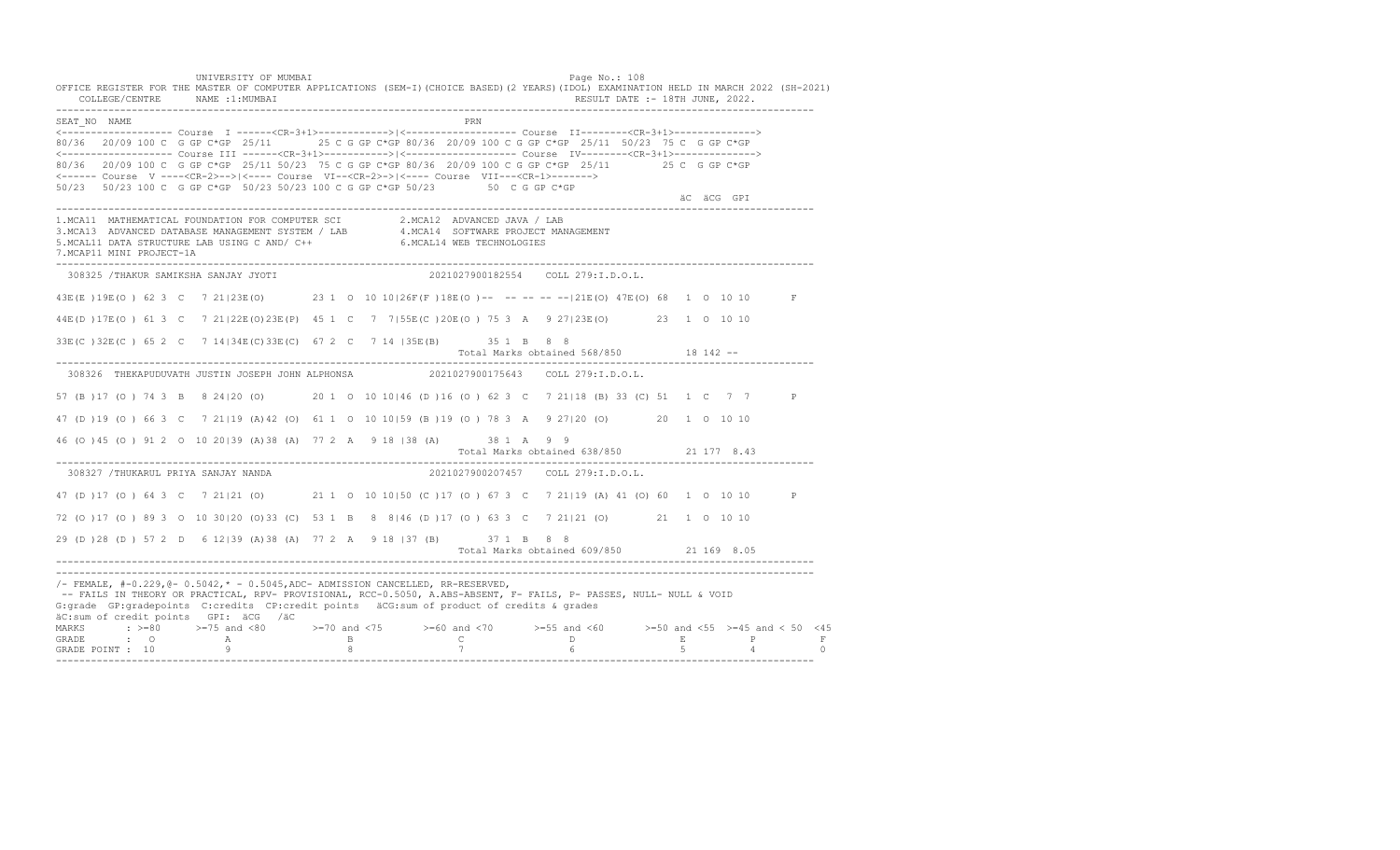UNIVERSITY OF MUMBAI Page No.: 109 OFFICE REGISTER FOR THE MASTER OF COMPUTER APPLICATIONS (SEM-I)(CHOICE BASED)(2 YEARS)(IDOL) EXAMINATION HELD IN MARCH 2022 (SH-2021) COLLEGE/CENTRE NAME :1:MUMBAI RESULT DATE :- 18TH JUNE, 2022. ---------------------------------------------------------------------------------------------------------------------------------- SEAT\_NO NAME PRIME PRIME PRODUCED A SEATLAND PRIME PRIME PRIME PRIME PRIME PRIME PRIME PRIME PRIME PRIME PRIME PRIME PRIME PRIME PRIME PRIME PRIME PRIME PRIME PRIME PRIME PRIME PRIME PRIME PRIME PRIME PRIME PRIME PRIME PRI <------------------- Course I ------<CR-3+1>------------>|<------------------- Course II--------<CR-3+1>--------------> 80/36 20/09 100 C G GP C\*GP 25/11 25 C G GP C\*GP 80/36 20/09 100 C G GP C\*GP 25/11 50/23 75 C G GP C\*GP <------------------- Course III ------<CR-3+1>----------->|<------------------- Course IV--------<CR-3+1>--------------> 80/36 20/09 100 C G GP C\*GP 25/11 50/23 75 C G GP C\*GP 80/36 20/09 100 C G GP C\*GP 25/11 25 C G GP C\*GP <------ Course V ----<CR-2>-->|<---- Course VI--<CR-2>->|<---- Course VII---<CR-1>-------> 50/23 50/23 100 C G GP C\*GP 50/23 50/23 100 C G GP C\*GP 50/23 50 C G GP C\*GP äC äCG GPI ä<sup>n v</sup>ächtliche State und der State und der State und der State und der State und der State und der State und der State und der State und der State und der State und der State und der State und der State und der ---------------------------------------------------------------------------------------------------------------------------------- 1.MCA11 MATHEMATICAL FOUNDATION FOR COMPUTER SCI 2.MCA12 ADVANCED JAVA / LAB<br>3.MCA13 ADVANCED DATABASE MANAGEMENT SYSTEM / LAB 4.MCA14 SOFTWARE PROJECT MANAGEMENT<br>5.MCAL11 DATA STRUCTURE LAB USI 7.MCAP11 MINI PROJECT-1A ---------------------------------------------------------------------------------------------------------------------------------- 308328 TIWARI RAJESHWAR SURESHCHANDRA MANJU 2021027900245541 COLL 279:I.D.O.L. 18F(F ) 6F(F )-- -- -- -- --|19E(A) 19 1 A 9 9|30F(F ) 6F(F )-- -- -- -- --|18E(B) 40E(O) 58 1 A 9 9 F 45E(D ) 6F(F )-- -- -- -- --|18E(B)41E(O) 59 1 A 9 9|50E(C ) 7F(F )-- -- -- -- --|19E(A) 19 1 A 9 9 42E(O )41E(O ) 83 2 O 10 20|42E(O)41E(O) 83 2 O 10 20 |42E(O) 42 1 O 10 10 Total Marks obtained 531/850 9 86 ------------------------------------------------------------------------------------------------------------------------------------ 308329 /TONDWALKAR DAKSHITA RAVIKANT RASHMI 2021027900151505 COLL 279:I.D.O.L. 42 (E )17 (O ) 59 3 D 6 18|23 (O) 23 1 O 10 10|54 (C )18 (O ) 72 3 B 8 24|21 (O) 40 (O) 61 1 O 10 10 P 54 (C )19 (O ) 73 3 B 8 24|22 (O)30 (C) 52 1 C 7 7|45 (D )19 (O ) 64 3 C 7 21|23 (O) 23 1 O 10 10 39 (A )38 (A ) 77 2 A 9 18|43 (O)42 (O) 85 2 O 10 20 |45 (O) 45 1 O 10 10 Total Marks obtained 634/850 21 172 8.19 ---------------------------------------------------------------------------------------------------------------------------------- 308330 TORNE HEMANT MAHADEV SHAKUNTALA 40 (E )17 (O ) 57 3 D 6 18|20 (O) 20 1 O 10 10|41 (E )18 (O ) 59 3 D 6 18|18 (B) 43 (O) 61 1 O 10 10 P 67 (O )17 (O ) 84 3 O 10 30|19 (A)42 (O) 61 1 O 10 10|68 (O )19 (O ) 87 3 O 10 30|20 (O) 20 1 O 10 10 43 (O )42 (O ) 85 2 O 10 20|43 (O)42 (O) 85 2 O 10 20 |44 (O) 44 1 O 10 10 Total Marks obtained 663/850 21 186 8.86 ---------------------------------------------------------------------------------------------------------------------------------- ---------------------------------------------------------------------------------------------------------------------------------- /- FEMALE, #-0.229,@- 0.5042,\* - 0.5045,ADC- ADMISSION CANCELLED, RR-RESERVED, -- FAILS IN THEORY OR PRACTICAL, RPV- PROVISIONAL, RCC-0.5050, A.ABS-ABSENT, F- FAILS, P- PASSES, NULL- NULL & VOID G:grade GP:gradepoints C:credits CP:credit points äCG:sum of product of credits & grades äC:sum of credit points GPI: äCG /äC MARKS : >=80 >=75 and <80 >=70 and <75 >=60 and <70 >=55 and <60 >=50 and <55 >=45 and < 50 <45 GRADE : O A B C D E P F<br>GRADE POINT : 10 9 9 8 7 7 6 5 4 0 ----------------------------------------------------------------------------------------------------------------------------------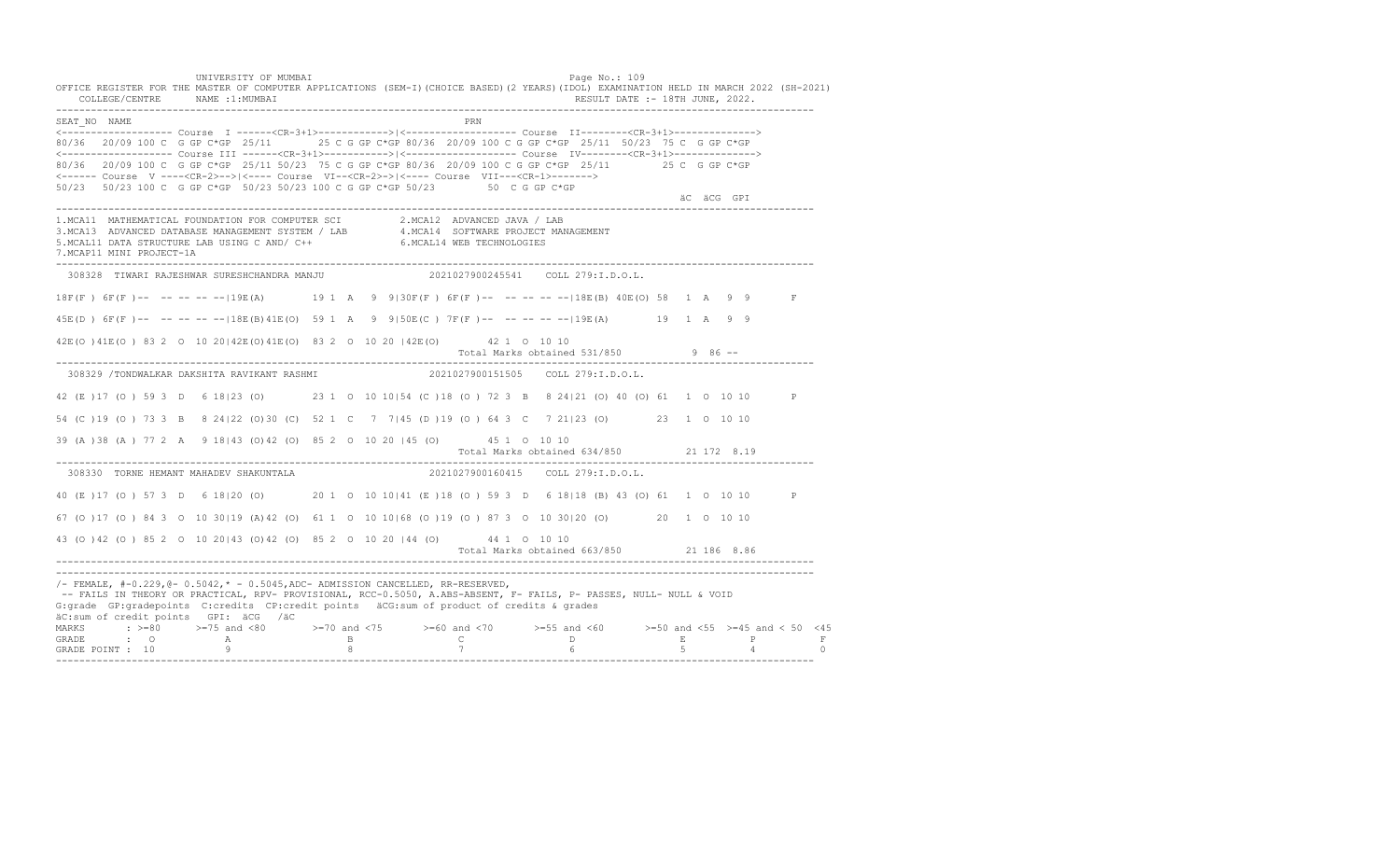UNIVERSITY OF MUMBAI Page No.: 110 OFFICE REGISTER FOR THE MASTER OF COMPUTER APPLICATIONS (SEM-I)(CHOICE BASED)(2 YEARS)(IDOL) EXAMINATION HELD IN MARCH 2022 (SH-2021) COLLEGE/CENTRE NAME :1:MUMBAI RESULT DATE :- 18TH JUNE, 2022. ---------------------------------------------------------------------------------------------------------------------------------- SEAT\_NO NAME PRIME PRIME PRODUCED A SEATLAND PRIME PRIME PRIME PRIME PRIME PRIME PRIME PRIME PRIME PRIME PRIME PRIME PRIME PRIME PRIME PRIME PRIME PRIME PRIME PRIME PRIME PRIME PRIME PRIME PRIME PRIME PRIME PRIME PRIME PRI <------------------- Course I ------<CR-3+1>------------>|<------------------- Course II--------<CR-3+1>--------------> 80/36 20/09 100 C G GP C\*GP 25/11 25 C G GP C\*GP 80/36 20/09 100 C G GP C\*GP 25/11 50/23 75 C G GP C\*GP <------------------- Course III ------<CR-3+1>----------->|<------------------- Course IV--------<CR-3+1>--------------> 80/36 20/09 100 C G GP C\*GP 25/11 50/23 75 C G GP C\*GP 80/36 20/09 100 C G GP C\*GP 25/11 25 C G GP C\*GP <------ Course V ----<CR-2>-->|<---- Course VI--<CR-2>->|<---- Course VII---<CR-1>-------> 50/23 50/23 100 C G GP C\*GP 50/23 50/23 100 C G GP C\*GP 50/23 50 C G GP C\*GP äC äCG GPI ä<sup>n v</sup>ächtliche State und der State und der State und der State und der State und der State und der State und der State und der State und der State und der State und der State und der State und der State und der ---------------------------------------------------------------------------------------------------------------------------------- 1.MCA11 MATHEMATICAL FOUNDATION FOR COMPUTER SCI 2.MCA12 ADVANCED JAVA / LAB<br>3.MCA13 ADVANCED DATABASE MANAGEMENT SYSTEM / LAB 4.MCA14 SOFTWARE PROJECT MANAGEMENT<br>5.MCAL11 DATA STRUCTURE LAB U 7.MCAP11 MINI PROJECT-1A ---------------------------------------------------------------------------------------------------------------------------------- 308331 /UPADHYAY PRIYANKA SURESH RAJESHREE 2021027900199355 COLL 279:I.D.O.L. 53 (C )18 (O ) 71 3 B 8 24|18 (B) 18 1 B 8 8|56 (B )17 (O ) 73 3 B 8 24|17 (C) 39 (A) 56 1 A 9 9 P 67 (O )17 (O ) 84 3 O 10 30|17 (C)39 (A) 56 1 A 9 9|57 (B )18 (O ) 75 3 A 9 27|18 (B) 18 1 B 8 8 41 (O )40 (O ) 81 2 O 10 20|42 (O)41 (O) 83 2 O 10 20 |41 (O) 41 1 O 10 10 Total Marks obtained 656/850 21 189 9.00 ---------------------------------------------------------------------------------------------------------------------------------- 308332 /VAIDYA AISHWARYA KISAN RADHA 2021027900162824 COLL 279:I.D.O.L. 47 (D )18 (O ) 65 3 C 7 21|23 (O) 23 1 O 10 10|34 (P )16 (O ) 50 3 E 5 15|21 (O) 46 (O) 67 1 O 10 10 P @2 @2 46 (D )18 (O ) 64 3 C 7 21|22 (O)38 (A) 60 1 O 10 10|45 (D )19 (O ) 64 3 C 7 21|23 (O) 23 1 O 10 10 39 (A )38 (A ) 77 2 A 9 18|40 (O)39 (A) 79 2 A 9 18 |38 (A) 38 1 A 9 9 Total Marks obtained 610@2/850 21 163 7.76 ---------------------------------------------------------------------------------------------------------------------------------- 308333 /VANGAR CHANDANA RAJU REKHA 2021027900147507 COLL 279:I.D.O.L. 37E(P )17E(O ) 54 3 E 5 15|17E(C) 17 1 C 7 7|48E(C )16E(O ) 64 3 C 7 21|16E(C) 32E(C) 48 1 C 7 7 F 42E(E )19E(O ) 61 3 C 7 21|16E(C)37E(B) 53 1 B 8 8|38E(P )18E(O ) 56 3 D 6 18|17E(C) 17 1 C 7 7  $37E(B) 36E(B) 732 B 8 16|34E(C) 33E(C) 67 2 C 7 14 |A (F)$  -- -- -- -- -- Total Marks obtained 510/850 20 134 -- ---------------------------------------------------------------------------------------------------------------------------------- ---------------------------------------------------------------------------------------------------------------------------------- /- FEMALE, #-0.229,@- 0.5042,\* - 0.5045,ADC- ADMISSION CANCELLED, RR-RESERVED, -- FAILS IN THEORY OR PRACTICAL, RPV- PROVISIONAL, RCC-0.5050, A.ABS-ABSENT, F- FAILS, P- PASSES, NULL- NULL & VOID G:grade GP:gradepoints C:credits CP:credit points äCG:sum of product of credits & grades äC:sum of credit points GPI: äCG /äC MARKS : >=80 >=75 and <80 >=70 and <75 >=60 and <70 >=55 and <60 >=50 and <55 >=45 and < 50 <45 GRADE : O A B C D E P F GRADE POINT : 10 9 8 7 6 5 4 0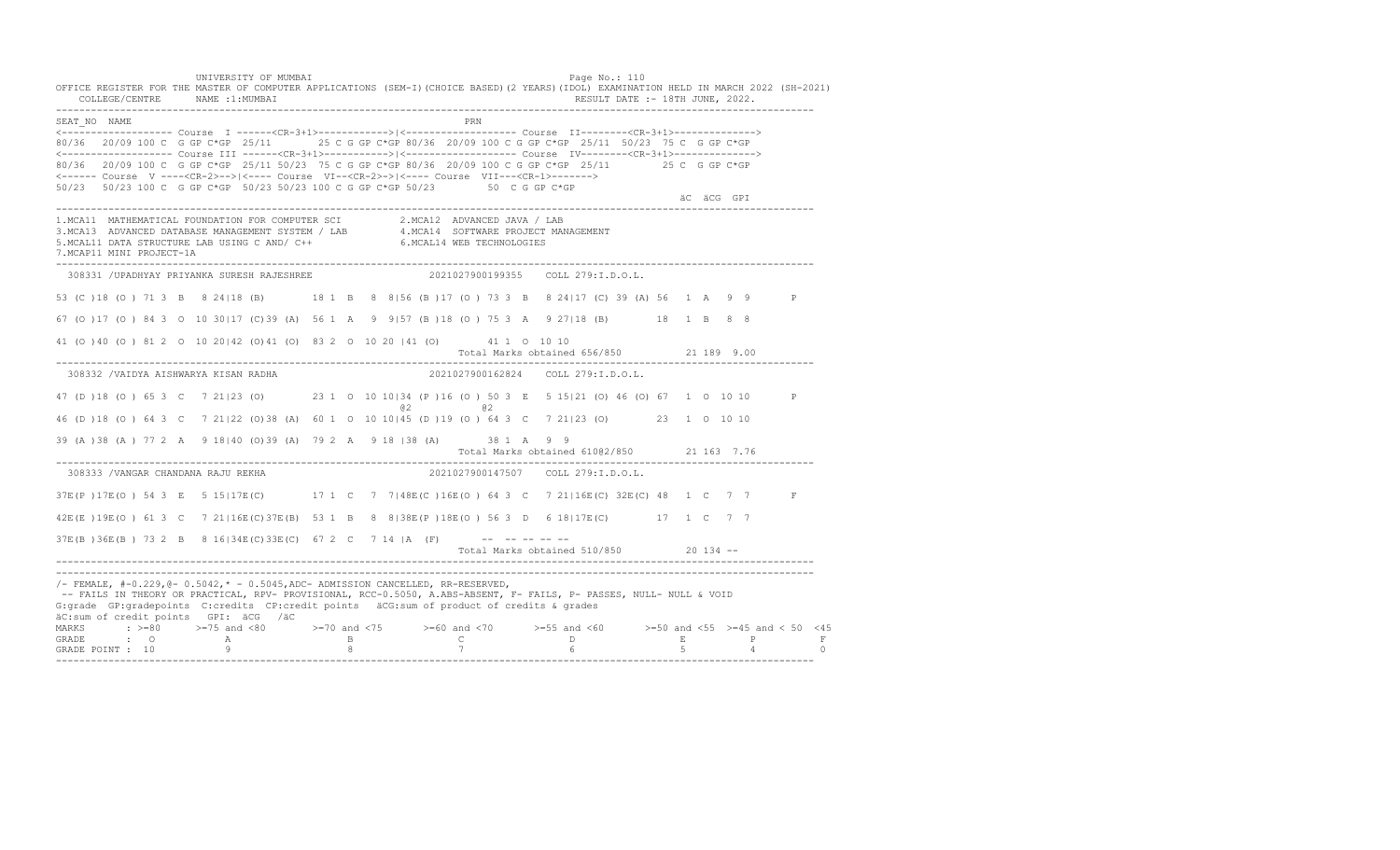UNIVERSITY OF MUMBAI Page No.: 111 OFFICE REGISTER FOR THE MASTER OF COMPUTER APPLICATIONS (SEM-I)(CHOICE BASED)(2 YEARS)(IDOL) EXAMINATION HELD IN MARCH 2022 (SH-2021) COLLEGE/CENTRE NAME :1:MUMBAI RESULT DATE :- 18TH JUNE, 2022. ---------------------------------------------------------------------------------------------------------------------------------- SEAT\_NO NAME PRIME PRIME PRODUCED A SEATLAND PRIME PRIME PRIME PRIME PRIME PRIME PRIME PRIME PRIME PRIME PRIME PRIME PRIME PRIME PRIME PRIME PRIME PRIME PRIME PRIME PRIME PRIME PRIME PRIME PRIME PRIME PRIME PRIME PRIME PRI <------------------- Course I ------<CR-3+1>------------>|<------------------- Course II--------<CR-3+1>--------------> 80/36 20/09 100 C G GP C\*GP 25/11 25 C G GP C\*GP 80/36 20/09 100 C G GP C\*GP 25/11 50/23 75 C G GP C\*GP <------------------- Course III ------<CR-3+1>----------->|<------------------- Course IV--------<CR-3+1>--------------> 80/36 20/09 100 C G GP C\*GP 25/11 50/23 75 C G GP C\*GP 80/36 20/09 100 C G GP C\*GP 25/11 25 C G GP C\*GP <------ Course V ----<CR-2>-->|<---- Course VI--<CR-2>->|<---- Course VII---<CR-1>-------> 50/23 50/23 100 C G GP C\*GP 50/23 50/23 100 C G GP C\*GP 50/23 50 C G GP C\*GP äC äCG GPI ä<sup>n v</sup>ächtliche State und der State und der State und der State und der State und der State und der State und der State und der State und der State und der State und der State und der State und der State und der ---------------------------------------------------------------------------------------------------------------------------------- 1.MCA11 MATHEMATICAL FOUNDATION FOR COMPUTER SCI 2.MCA12 ADVANCED JAVA / LAB<br>3.MCA13 ADVANCED DATABASE MANAGEMENT SYSTEM / LAB 4.MCA14 SOFTWARE PROJECT MANAGEMENT<br>5.MCAL11 DATA STRUCTURE LAB U 7.MCAP11 MINI PROJECT-1A ---------------------------------------------------------------------------------------------------------------------------------- 308334 VARANKAR RITIK PRABHAKAR PRAKSHANA 2021027900240636 COLL 279:I.D.O.L. 49 (C )16 (O ) 65 3 C 7 21|21 (O) 21 1 O 10 10|36 (P )16 (O ) 52 3 E 5 15|19 (A) 45 (O) 64 1 O 10 10 P 39 (P )18 (O ) 57 3 D 6 18|20 (O)24 (P) 44 1 D 6 6|58 (B )18 (O ) 76 3 A 9 27|21 (O) 21 1 O 10 10 30 (C )29 (D ) 59 2 D 6 12|37 (B)36 (B) 73 2 B 8 16 |35 (B) 35 1 B 8 8 Total Marks obtained 567/850 21 153 7.29 ---------------------------------------------------------------------------------------------------------------------------------- 308335 VARGHESE BLESSON BABU SARAMMA 2021027900212122 COLL 279:I.D.O.L. 40 (E )18 (O ) 58 3 D 6 18|23 (O) 23 1 O 10 10|45 (D )17 (O ) 62 3 C 7 21|22 (O) 46 (O) 68 1 O 10 10 P 55 (C )18 (O ) 73 3 B 8 24|23 (O)46 (O) 69 1 O 10 10|56 (B )19 (O ) 75 3 A 9 27|24 (O) 24 1 O 10 10 48 (O )47 (O ) 95 2 O 10 20|47 (O)46 (O) 93 2 O 10 20 |48 (O) 48 1 O 10 10 Total Marks obtained 688/850 21 180 8.57 ---------------------------------------------------------------------------------------------------------------------------------- 308336 VASALA NITHISH SRINIVAS RAJESHWARI 16F(F) 17E(O) -- -- -- -- -- 17E(C) 17 1 C 7 7|36E(P) 9E(P) 45 3 P 4 12|16E(C) 31E(C) 47 1 C 7 7 F 37E(P )13E(C ) 50 3 E 5 15|16E(C)31E(C) 47 1 C 7 7|24F(F )14E(B )-- -- -- -- --|17E(C) 17 1 C 7 7 A (F )A (F )-- -- -- -- --|37E(B)36E(B) 73 2 B 8 16 |30E(C) 30 1 C 7 7 Total Marks obtained 397/850 13 78 ------------------------------------------------------------------------------------------------------------------------------------ ---------------------------------------------------------------------------------------------------------------------------------- /- FEMALE, #-0.229,@- 0.5042,\* - 0.5045,ADC- ADMISSION CANCELLED, RR-RESERVED, -- FAILS IN THEORY OR PRACTICAL, RPV- PROVISIONAL, RCC-0.5050, A.ABS-ABSENT, F- FAILS, P- PASSES, NULL- NULL & VOID G:grade GP:gradepoints C:credits CP:credit points äCG:sum of product of credits & grades äC:sum of credit points GPI: äCG /äC MARKS : >=80 >=75 and <80 >=70 and <75 >=60 and <70 >=55 and <60 >=50 and <55 >=45 and < 50 <45 GRADE : O A B C D E P F<br>GRADE POINT : 10 9 9 8 7 7 6 5 4 0 ----------------------------------------------------------------------------------------------------------------------------------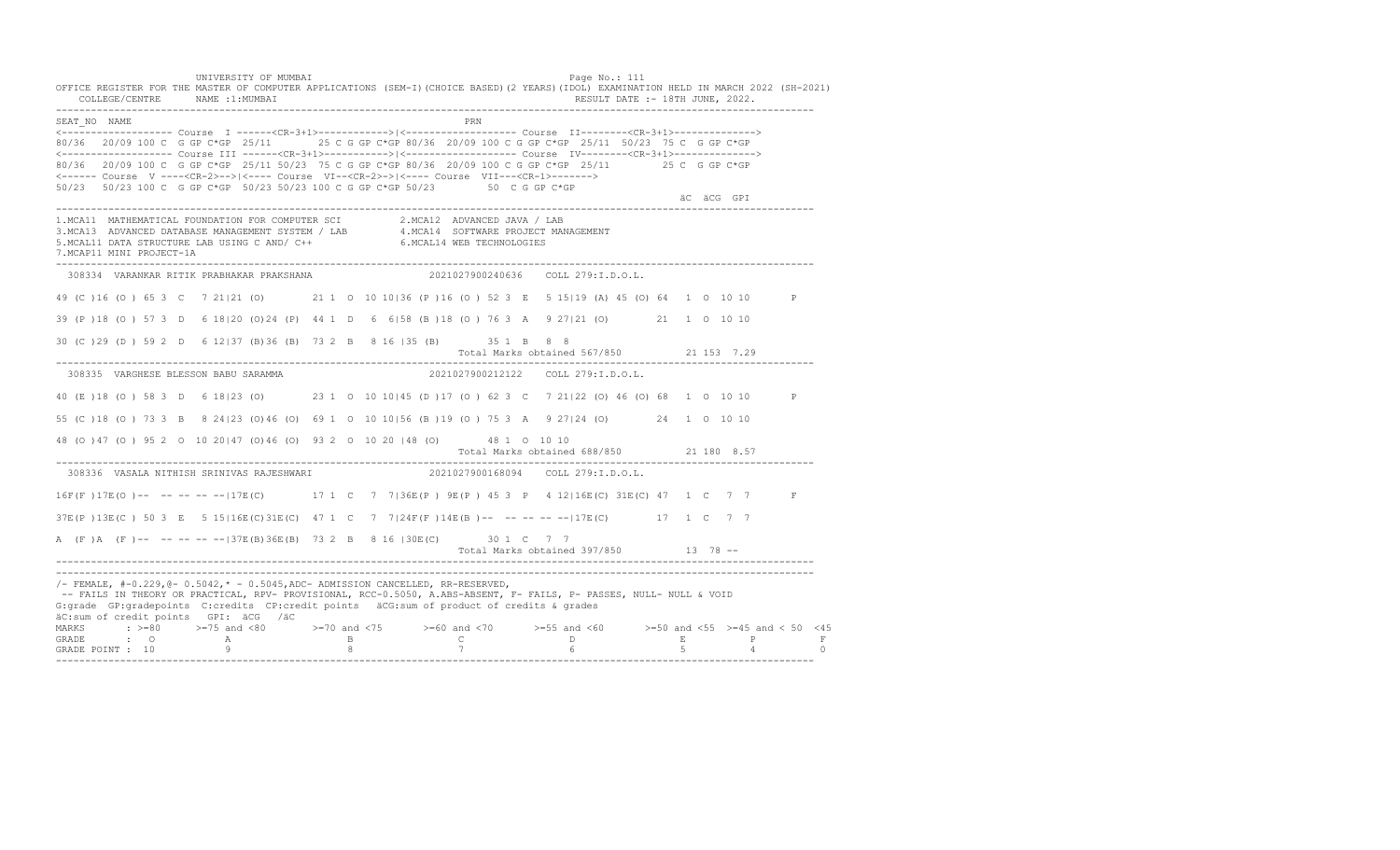UNIVERSITY OF MUMBAI Page No.: 112 OFFICE REGISTER FOR THE MASTER OF COMPUTER APPLICATIONS (SEM-I)(CHOICE BASED)(2 YEARS)(IDOL) EXAMINATION HELD IN MARCH 2022 (SH-2021) COLLEGE/CENTRE NAME :1:MUMBAI RESULT DATE :- 18TH JUNE, 2022. ---------------------------------------------------------------------------------------------------------------------------------- SEAT\_NO NAME PRIME PRIME PRODUCED A SEATLAND PRIME PRIME PRIME PRIME PRIME PRIME PRIME PRIME PRIME PRIME PRIME PRIME PRIME PRIME PRIME PRIME PRIME PRIME PRIME PRIME PRIME PRIME PRIME PRIME PRIME PRIME PRIME PRIME PRIME PRI <------------------- Course I ------<CR-3+1>------------>|<------------------- Course II--------<CR-3+1>--------------> 80/36 20/09 100 C G GP C\*GP 25/11 25 C G GP C\*GP 80/36 20/09 100 C G GP C\*GP 25/11 50/23 75 C G GP C\*GP <------------------- Course III ------<CR-3+1>----------->|<------------------- Course IV--------<CR-3+1>--------------> 80/36 20/09 100 C G GP C\*GP 25/11 50/23 75 C G GP C\*GP 80/36 20/09 100 C G GP C\*GP 25/11 25 C G GP C\*GP <------ Course V ----<CR-2>-->|<---- Course VI--<CR-2>->|<---- Course VII---<CR-1>-------> 50/23 50/23 100 C G GP C\*GP 50/23 50/23 100 C G GP C\*GP 50/23 50 C G GP C\*GP äC äCG GPI ä<sup>n v</sup>ächtliche State und der State und der State und der State und der State und der State und der State und der State und der State und der State und der State und der State und der State und der State und der ---------------------------------------------------------------------------------------------------------------------------------- 1.MCA11 MATHEMATICAL FOUNDATION FOR COMPUTER SCI 2.MCA12 ADVANCED JAVA / LAB<br>3.MCA13 ADVANCED DATABASE MANAGEMENT SYSTEM / LAB 4.MCA14 SOFTWARE PROJECT MANAGEMENT<br>5.MCAL11 DATA STRUCTURE LAB U 7.MCAP11 MINI PROJECT-1A ---------------------------------------------------------------------------------------------------------------------------------- 308337 /VICHARE SHREYA SHARAD SAYALI 2021027900205192 COLL 279:I.D.O.L. 62 (A )16 (O ) 78 3 A 9 27|20 (O) 20 1 O 10 10|54 (C )16 (O ) 70 3 B 8 24|18 (B) 34 (C) 52 1 C 7 7 P 60 (A )19 (O ) 79 3 A 9 27|19 (A)42 (O) 61 1 O 10 10|64 (O )19 (O ) 83 3 O 10 30|20 (O) 20 1 O 10 10 41 (O )40 (O ) 81 2 O 10 20|35 (B)34 (C) 69 2 C 7 14 |34 (C) 34 1 C 7 7 Total Marks obtained 647/850 21 186 8.86 ---------------------------------------------------------------------------------------------------------------------------------- 308338 VIDE VISHAL KISHOR BHARTI 2021027900173571 COLL 279:I.D.O.L. 46 (D )17 (O ) 63 3 C 7 21|17 (C) 17 1 C 7 7|47 (D )17 (O ) 64 3 C 7 21|16 (C) 39 (A) 55 1 B 8 8 P 38 (P )20 (O ) 58 3 D 6 18|16 (C)38 (A) 54 1 B 8 8|44 (D )18 (O ) 62 3 C 7 21|17 (C) 17 1 C 7 7 37 (B )36 (B ) 73 2 B 8 16|39 (A)38 (A) 77 2 A 9 18 |40 (O) 40 1 O 10 10 Total Marks obtained 580/850 21 155 7.38 ---------------------------------------------------------------------------------------------------------------------------------- 308339 /VIJAPURKAR ASHWINI ASHOK NIRMALA 55 (C )16 (O ) 71 3 B 8 24|17 (C) 17 1 C 7 7|54 (C )16 (O ) 70 3 B 8 24|16 (C) 37 (B) 53 1 B 8 8 P 54 (C )18 (O ) 72 3 B 8 24|16 (C)37 (B) 53 1 B 8 8|51 (C )19 (O ) 70 3 B 8 24|17 (C) 17 1 C 7 7 41 (O )40 (O ) 81 2 O 10 20|40 (O)39 (A) 79 2 A 9 18 |39 (A) 39 1 A 9 9 Total Marks obtained 622/850 21 173 8.24 ---------------------------------------------------------------------------------------------------------------------------------- ---------------------------------------------------------------------------------------------------------------------------------- /- FEMALE, #-0.229,@- 0.5042,\* - 0.5045,ADC- ADMISSION CANCELLED, RR-RESERVED, -- FAILS IN THEORY OR PRACTICAL, RPV- PROVISIONAL, RCC-0.5050, A.ABS-ABSENT, F- FAILS, P- PASSES, NULL- NULL & VOID G:grade GP:gradepoints C:credits CP:credit points äCG:sum of product of credits & grades äC:sum of credit points GPI: äCG /äC MARKS : >=80 >=75 and <80 >=70 and <75 >=60 and <70 >=55 and <60 >=50 and <55 >=45 and < 50 <45 GRADE : O A B C D E P F<br>GRADE POINT : 10 9 9 8 7 7 6 5 4 0 ----------------------------------------------------------------------------------------------------------------------------------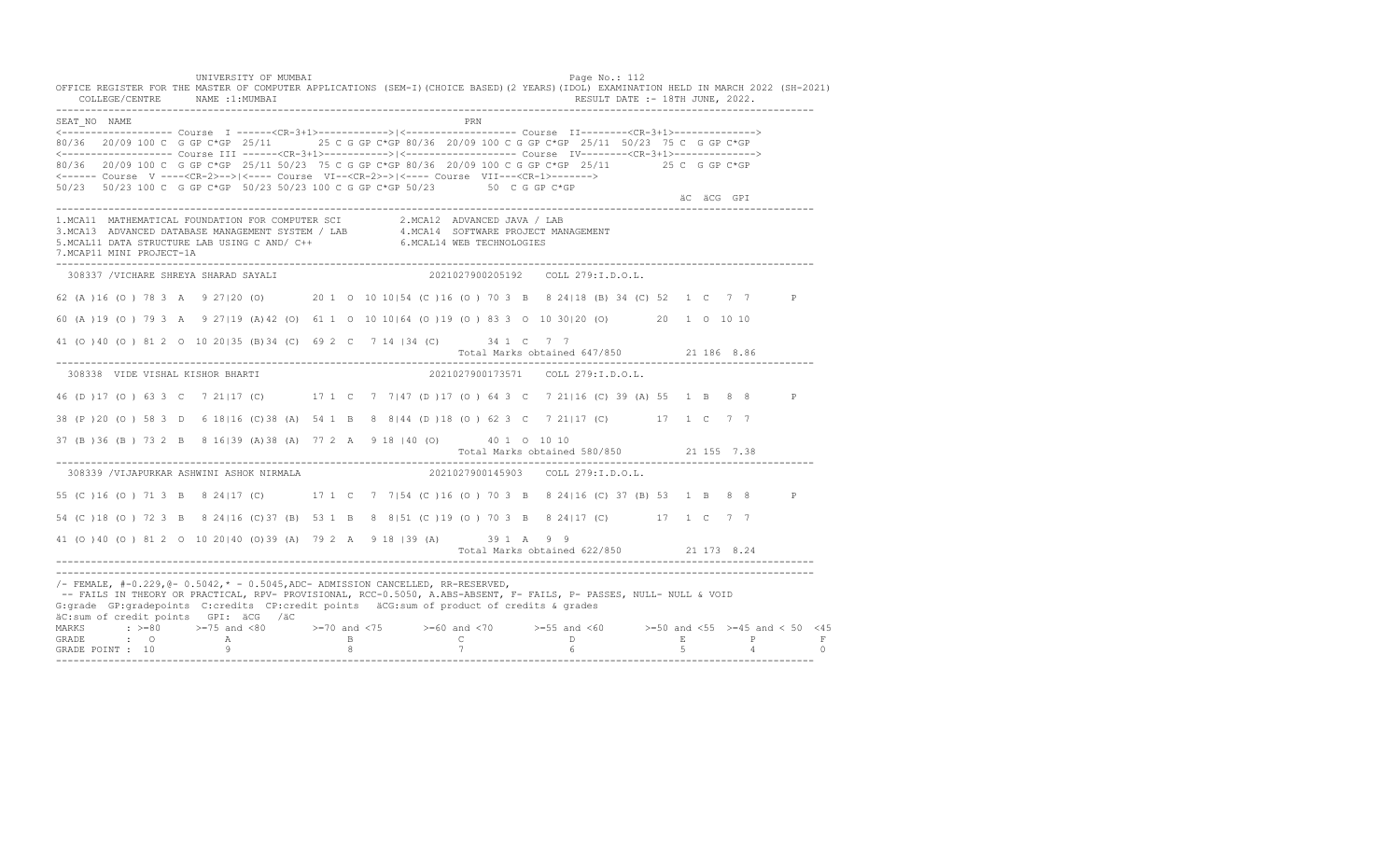UNIVERSITY OF MUMBAI Page No.: 113 OFFICE REGISTER FOR THE MASTER OF COMPUTER APPLICATIONS (SEM-I)(CHOICE BASED)(2 YEARS)(IDOL) EXAMINATION HELD IN MARCH 2022 (SH-2021) COLLEGE/CENTRE NAME :1:MUMBAI RESULT DATE :- 18TH JUNE, 2022. ---------------------------------------------------------------------------------------------------------------------------------- SEAT\_NO NAME PRIME PRIME PRODUCED A SEATLAND PRIME PRIME PRIME PRIME PRIME PRIME PRIME PRIME PRIME PRIME PRIME PRIME PRIME PRIME PRIME PRIME PRIME PRIME PRIME PRIME PRIME PRIME PRIME PRIME PRIME PRIME PRIME PRIME PRIME PRI <------------------- Course I ------<CR-3+1>------------>|<------------------- Course II--------<CR-3+1>--------------> 80/36 20/09 100 C G GP C\*GP 25/11 25 C G GP C\*GP 80/36 20/09 100 C G GP C\*GP 25/11 50/23 75 C G GP C\*GP <------------------- Course III ------<CR-3+1>----------->|<------------------- Course IV--------<CR-3+1>--------------> 80/36 20/09 100 C G GP C\*GP 25/11 50/23 75 C G GP C\*GP 80/36 20/09 100 C G GP C\*GP 25/11 25 C G GP C\*GP <------ Course V ----<CR-2>-->|<---- Course VI--<CR-2>->|<---- Course VII---<CR-1>-------> 50/23 50/23 100 C G GP C\*GP 50/23 50/23 100 C G GP C\*GP 50/23 50 C G GP C\*GP äC äCG GPI ä<sup>n v</sup>ächtliche State und der State und der State und der State und der State und der State und der State und der State und der State und der State und der State und der State und der State und der State und der ---------------------------------------------------------------------------------------------------------------------------------- 1.MCA11 MATHEMATICAL FOUNDATION FOR COMPUTER SCI 2.MCA12 ADVANCED JAVA / LAB<br>3.MCA13 ADVANCED DATABASE MANAGEMENT SYSTEM / LAB 4.MCA14 SOFTWARE PROJECT MANAGEMENT<br>5.MCAL11 DATA STRUCTURE LAB U 7.MCAP11 MINI PROJECT-1A ---------------------------------------------------------------------------------------------------------------------------------- 308340 /VIRKAR RASIKA MAHADEO SUVARNA 2021027900154217 COLL 279:I.D.O.L. 31F(F)17E(O)-- -- -- -- -- 17E(C) 17 1 C 7 7|51E(C)17E(O) 68 3 C 7 21|16E(C) 22F(F) -- -- -- -- -- F 61E(A )18E(O ) 79 3 A 9 27|16E(C)39E(A) 55 1 B 8 8|57E(B )19E(O ) 76 3 A 9 27|17E(C) 17 1 C 7 7 36E(B )35E(B ) 71 2 B 8 16|31E(C)30E(C) 61 2 C 7 14 |30E(C) 30 1 C 7 7 Total Marks obtained 560/850 17 134 ------------------------------------------------------------------------------------------------------------------------------------ 308341 /VISHWAKARMA GUNJAN DHARAMRAJ SAROJ 2021027900170197 COLL 279:I.D.O.L. 37E(P )13E(C ) 50 3 E 5 15|20E(O) 20 1 O 10 10|32F(F )14E(B )-- -- -- -- --|18E(B) 42E(O) 60 1 O 10 10 F 48E(C ) 7F(F )-- -- -- -- --|19E(A)42E(O) 61 1 O 10 10|50E(C )13E(C ) 63 3 C 7 21|20E(O) 20 1 O 10 10 42E(O )41E(O ) 83 2 O 10 20|42E(O)41E(O) 83 2 O 10 20 |45E(O) 45 1 O 10 10 Total Marks obtained 586/850 15 126 ------------------------------------------------------------------------------------------------------------------------------------ 308342 VISHWAKARMA KRISHNA BASHIST SHEELA 43 (E )18 (O ) 61 3 C 7 21|18 (B) 18 1 B 8 8|47 (D )18 (O ) 65 3 C 7 21|17 (C) 39 (A) 56 1 A 9 9 P 47 (D )17 (O ) 64 3 C 7 21|17 (C)40 (O) 57 1 A 9 9|48 (C )19 (O ) 67 3 C 7 21|18 (B) 18 1 B 8 8 39 (A )38 (A ) 77 2 A 9 18|40 (O)39 (A) 79 2 A 9 18 |42 (O) 42 1 O 10 10 Total Marks obtained 604/850 21 164 7.81 ---------------------------------------------------------------------------------------------------------------------------------- ---------------------------------------------------------------------------------------------------------------------------------- /- FEMALE, #-0.229,@- 0.5042,\* - 0.5045,ADC- ADMISSION CANCELLED, RR-RESERVED, -- FAILS IN THEORY OR PRACTICAL, RPV- PROVISIONAL, RCC-0.5050, A.ABS-ABSENT, F- FAILS, P- PASSES, NULL- NULL & VOID G:grade GP:gradepoints C:credits CP:credit points äCG:sum of product of credits & grades äC:sum of credit points GPI: äCG /äC MARKS : >=80 >=75 and <80 >=70 and <75 >=60 and <70 >=55 and <60 >=50 and <55 >=45 and < 50 <45 GRADE : O A B C D E P F GRADE POINT : 10 9 8 7 6 5 4 0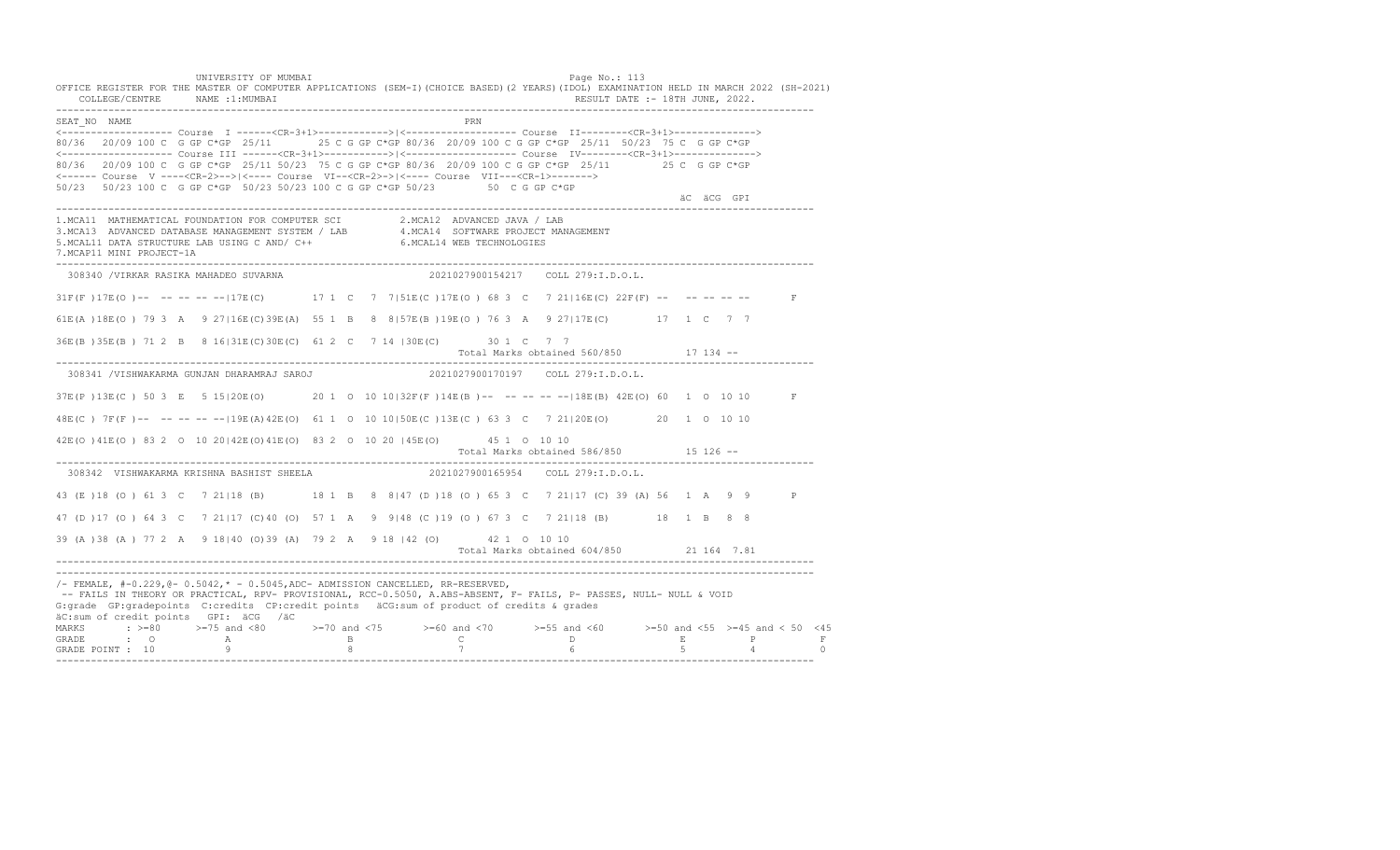UNIVERSITY OF MUMBAI **Example 2018** Page No.: 114 OFFICE REGISTER FOR THE MASTER OF COMPUTER APPLICATIONS (SEM-I)(CHOICE BASED)(2 YEARS)(IDOL) EXAMINATION HELD IN MARCH 2022 (SH-2021) COLLEGE/CENTRE NAME :1:MUMBAI RESULT DATE :- 18TH JUNE, 2022. ---------------------------------------------------------------------------------------------------------------------------------- SEAT\_NO NAME PRIME PRODUCED A CONTROL CONTROL IN THE PRIME PRIME PRIME PRIME PRIME PRIME PRIME PRIME PRIME PRIME PRIME PRIME PRIME PRIME PRIME PRIME PRIME PRIME PRIME PRIME PRIME PRIME PRIME PRIME PRIME PRIME PRIME PRIME P <------------------- Course I ------<CR-3+1>------------>|<------------------- Course II--------<CR-3+1>--------------> 80/36 20/09 100 C G GP C\*GP 25/11 25 C G GP C\*GP 80/36 20/09 100 C G GP C\*GP 25/11 50/23 75 C G GP C\*GP <------------------- Course III ------<CR-3+1>----------->|<------------------- Course IV--------<CR-3+1>--------------> 80/36 20/09 100 C G GP C\*GP 25/11 50/23 75 C G GP C\*GP 80/36 20/09 100 C G GP C\*GP 25/11 25 C G GP C\*GP <------ Course V ----<CR-2>-->|<---- Course VI--<CR-2>->|<---- Course VII---<CR-1>-------> 50/23 50/23 100 C G GP C\*GP 50/23 50/23 100 C G GP C\*GP 50/23 50 C G GP C\*GP äC äCG GPI ä<sup>n v</sup>ächtliche State und der State und der State und der State und der State und der State und der State und der State und der State und der State und der State und der State und der State und der State und der ---------------------------------------------------------------------------------------------------------------------------------- 1.MCA11 MATHEMATICAL FOUNDATION FOR COMPUTER SCI 2.MCA12 ADVANCED JAVA / LAB<br>3.MCA13 ADVANCED DATABASE MANAGEMENT SYSTEM / LAB 4.MCA14 SOFTWARE PROJECT MANAGEMENT<br>5.MCAL11 DATA STRUCTURE LAB U 7.MCAP11 MINI PROJECT-1A ---------------------------------------------------------------------------------------------------------------------------------- 308343 VISHWAKARMA RAVIKANT SHANKARPRASAD CHHAYA 2021027900215194 COLL 279:I.D.O.L. 62 (A )18 (O ) 80 3 O 10 30|25 (O) 25 1 O 10 10|37 (P )17 (O ) 54 3 E 5 15|24 (O) 41 (O) 65 1 O 10 10 P 48 (C )19 (O ) 67 3 C 7 21|25 (O)48 (O) 73 1 O 10 10|56 (B )19 (O ) 75 3 A 9 27|23 (O) 23 1 O 10 10 49 (O )48 (O ) 97 2 O 10 20|47 (O)46 (O) 93 2 O 10 20 |46 (O) 46 1 O 10 10 Total Marks obtained 698/850 21 183 8.71 ---------------------------------------------------------------------------------------------------------------------------------- 308344 /VISHWAKARMA RENU KALI PRASAD RATTI 2021027900169921 COLL 279:I.D.O.L. 60 (A )17 (O ) 77 3 A 9 27|21 (O) 21 1 O 10 10|53 (C )17 (O ) 70 3 B 8 24|19 (A) 44 (O) 63 1 O 10 10 P 65 (O )16 (O ) 81 3 O 10 30|20 (O)43 (O) 63 1 O 10 10|60 (A )18 (O ) 78 3 A 9 27|21 (O) 21 1 O 10 10 45 (O )44 (O ) 89 2 O 10 20|45 (O)44 (O) 89 2 O 10 20 |47 (O) 47 1 O 10 10 Total Marks obtained 699/850 21 198 9.43 ---------------------------------------------------------------------------------------------------------------------------------- 308345 /VISHWAKARMA SAKSHI SATPAL REETA 38E(P ) 9E(P ) 47 3 P 4 12|20E(O) 20 1 O 10 10|44E(D ) 8F(F )-- -- -- -- --|18E(B) 37E(B) 55 1 B 8 8 F 30F(F ) 9E(P )-- -- -- -- --|19E(A)42E(O) 61 1 O 10 10|48E(C ) 7F(F )-- -- -- -- --|20E(O) 20 1 O 10 10 46E(O )45E(O ) 91 2 O 10 20|43E(O)42E(O) 85 2 O 10 20 |42E(O) 42 1 O 10 10 Total Marks obtained 567/850 12 100 ------------------------------------------------------------------------------------------------------------------------------------ ---------------------------------------------------------------------------------------------------------------------------------- /- FEMALE, #-0.229,@- 0.5042,\* - 0.5045,ADC- ADMISSION CANCELLED, RR-RESERVED, -- FAILS IN THEORY OR PRACTICAL, RPV- PROVISIONAL, RCC-0.5050, A.ABS-ABSENT, F- FAILS, P- PASSES, NULL- NULL & VOID G:grade GP:gradepoints C:credits CP:credit points äCG:sum of product of credits & grades äC:sum of credit points GPI: äCG /äC MARKS : >=80 >=75 and <80 >=70 and <75 >=60 and <70 >=55 and <60 >=50 and <55 >=45 and < 50 <45 GRADE : O A B C D E P F<br>GRADE POINT : 10 9 9 8 7 7 6 5 4 0 ----------------------------------------------------------------------------------------------------------------------------------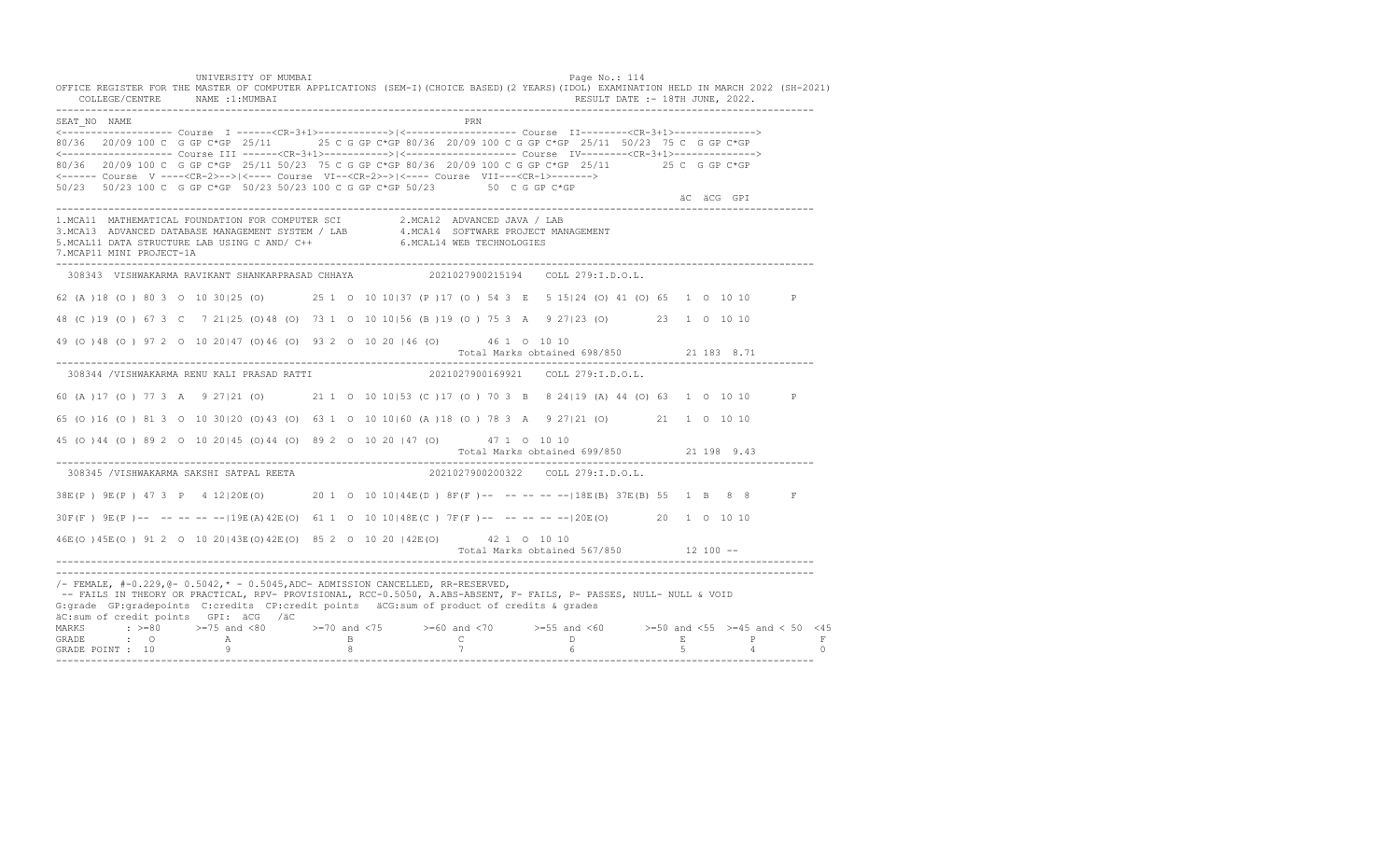UNIVERSITY OF MUMBAI Page No.: 115 OFFICE REGISTER FOR THE MASTER OF COMPUTER APPLICATIONS (SEM-I)(CHOICE BASED)(2 YEARS)(IDOL) EXAMINATION HELD IN MARCH 2022 (SH-2021) COLLEGE/CENTRE NAME :1:MUMBAI RESULT DATE :- 18TH JUNE, 2022. ---------------------------------------------------------------------------------------------------------------------------------- SEAT\_NO NAME PRIME PRIME PRODUCED A SEATLAND PRIME PRIME PRIME PRIME PRIME PRIME PRIME PRIME PRIME PRIME PRIME PRIME PRIME PRIME PRIME PRIME PRIME PRIME PRIME PRIME PRIME PRIME PRIME PRIME PRIME PRIME PRIME PRIME PRIME PRI <------------------- Course I ------<CR-3+1>------------>|<------------------- Course II--------<CR-3+1>--------------> 80/36 20/09 100 C G GP C\*GP 25/11 25 C G GP C\*GP 80/36 20/09 100 C G GP C\*GP 25/11 50/23 75 C G GP C\*GP <------------------- Course III ------<CR-3+1>----------->|<------------------- Course IV--------<CR-3+1>--------------> 80/36 20/09 100 C G GP C\*GP 25/11 50/23 75 C G GP C\*GP 80/36 20/09 100 C G GP C\*GP 25/11 25 C G GP C\*GP <------ Course V ----<CR-2>-->|<---- Course VI--<CR-2>->|<---- Course VII---<CR-1>-------> 50/23 50/23 100 C G GP C\*GP 50/23 50/23 100 C G GP C\*GP 50/23 50 C G GP C\*GP äC äCG GPI ä<sup>n v</sup>ächtliche State und der State und der State und der State und der State und der State und der State und der State und der State und der State und der State und der State und der State und der State und der ---------------------------------------------------------------------------------------------------------------------------------- 1.MCA11 MATHEMATICAL FOUNDATION FOR COMPUTER SCI 2.MCA12 ADVANCED JAVA / LAB<br>3.MCA13 ADVANCED DATABASE MANAGEMENT SYSTEM / LAB 4.MCA14 SOFTWARE PROJECT MANAGEMENT<br>5.MCAL11 DATA STRUCTURE LAB US 7.MCAP11 MINI PROJECT-1A ---------------------------------------------------------------------------------------------------------------------------------- 308346 VISHWAKARMA SUMIT INDRASAN NIRMALA 2021027900170696 COLL 279:I.D.O.L. 15F(F )16E(O )-- -- -- -- --|18E(B) 18 1 B 8 8|46E(D )15E(A ) 61 3 C 7 21|17E(C) 35E(B) 52 1 C 7 7 F 51E(C )15E(A ) 66 3 C 7 21|17E(C)37E(B) 54 1 B 8 8|47E(D )14E(B ) 61 3 C 7 21|18E(B) 18 1 B 8 8 37E(B )36E(B ) 73 2 B 8 16|36E(B)35E(B) 71 2 B 8 16 |32E(C) 32 1 C 7 7 Total Marks obtained 537/850 18 133 ------------------------------------------------------------------------------------------------------------------------------------ 308347 VISHWAKARMA VIVEK KUMAR BRIJESH SAVITRI 2021027900227864 COLL 279:I.D.O.L. 52 (C )16 (O ) 68 3 C 7 21|19 (A) 19 1 A 9 9|41 (E )16 (O ) 57 3 D 6 18|18 (B) 27 (E) 45 1 C 7 7 P 48 (C )15 (A ) 63 3 C 7 21|18 (B)41 (O) 59 1 A 9 9|58 (B )16 (O ) 74 3 B 8 24|19 (A) 19 1 A 9 9 36 (B )35 (B ) 71 2 B 8 16|31 (C)30 (C) 61 2 C 7 14 |30 (C) 30 1 C 7 7 Total Marks obtained 566/850 21 155 7.38 ---------------------------------------------------------------------------------------------------------------------------------- 308348 WAGH PRAHLAD KAMLAKAR VAISHALI 53 (C ) 7 (P ) 60 3 C 7 21 | 18 (B) 18 1 B 8 8 | 58 (B ) 17 (O ) 75 3 A 9 27 | 17 (C) 39 (A) 56 1 A 9 9 P @2 @2 43 (E ) 9 (P ) 52 3 E 5 15|17 (C)40 (O) 57 1 A 9 9|60 (A )17 (O ) 77 3 A 9 27|18 (B) 18 1 B 8 8 37 (B )36 (B ) 73 2 B 8 16|38 (A)37 (B) 75 2 A 9 18 |42 (O) 42 1 O 10 10 Total Marks obtained 603@2/850 21 168 8.00 ---------------------------------------------------------------------------------------------------------------------------------- ---------------------------------------------------------------------------------------------------------------------------------- /- FEMALE, #-0.229,@- 0.5042,\* - 0.5045,ADC- ADMISSION CANCELLED, RR-RESERVED, -- FAILS IN THEORY OR PRACTICAL, RPV- PROVISIONAL, RCC-0.5050, A.ABS-ABSENT, F- FAILS, P- PASSES, NULL- NULL & VOID G:grade GP:gradepoints C:credits CP:credit points äCG:sum of product of credits & grades äC:sum of credit points GPI: äCG /äC MARKS : >=80 >=75 and <80 >=70 and <75 >=60 and <70 >=55 and <60 >=50 and <55 >=45 and < 50 <45 GRADE : O A B C D E P F<br>GRADE POINT : 10 9 9 8 7 7 6 5 4 0 ----------------------------------------------------------------------------------------------------------------------------------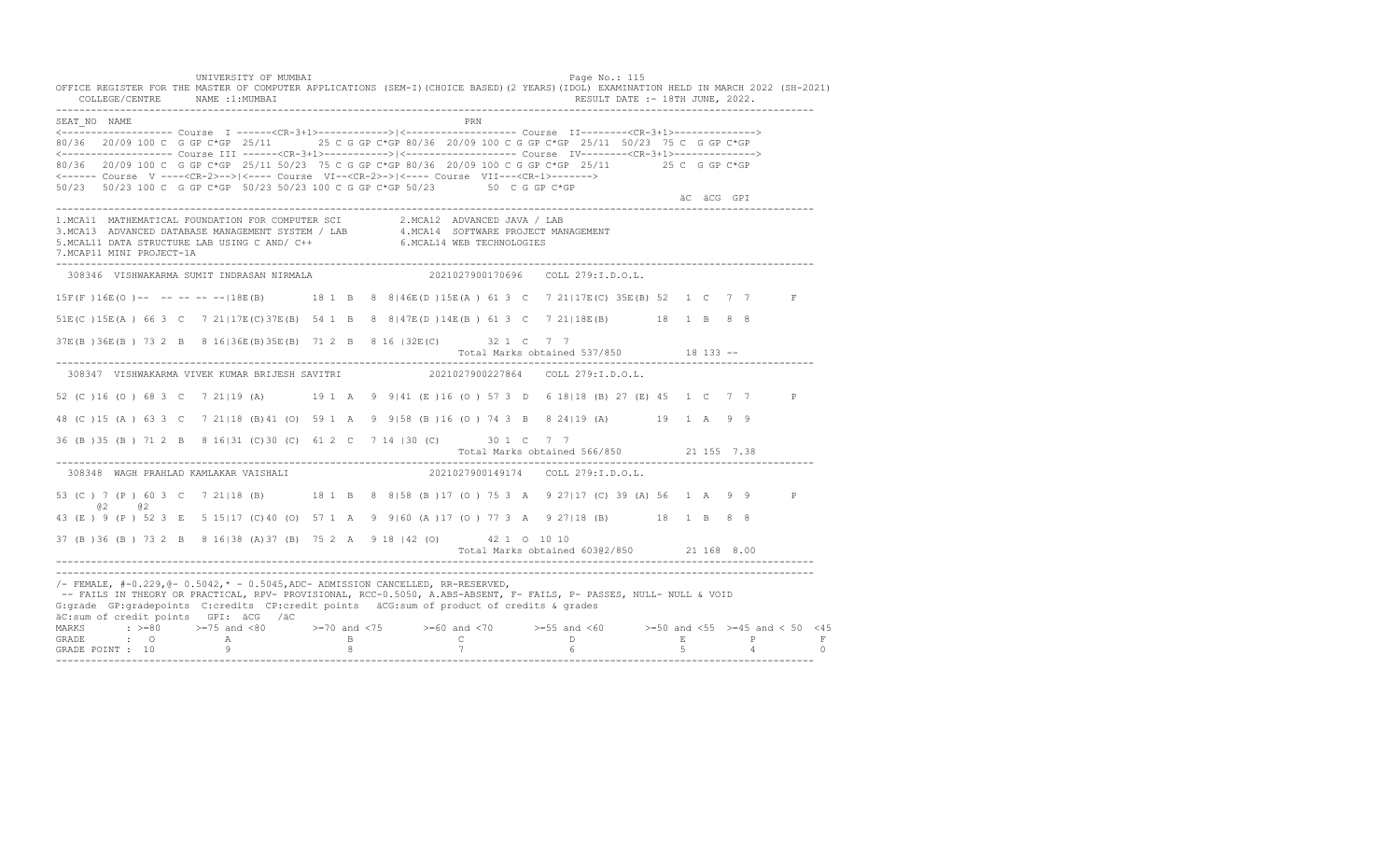UNIVERSITY OF MUMBAI Page No.: 116 OFFICE REGISTER FOR THE MASTER OF COMPUTER APPLICATIONS (SEM-I)(CHOICE BASED)(2 YEARS)(IDOL) EXAMINATION HELD IN MARCH 2022 (SH-2021) COLLEGE/CENTRE NAME :1:MUMBAI RESULT DATE :- 18TH JUNE, 2022. ---------------------------------------------------------------------------------------------------------------------------------- SEAT\_NO NAME PRIME PRIME PRODUCED A SEATLAND PRIME PRIME PRIME PRIME PRIME PRIME PRIME PRIME PRIME PRIME PRIME PRIME PRIME PRIME PRIME PRIME PRIME PRIME PRIME PRIME PRIME PRIME PRIME PRIME PRIME PRIME PRIME PRIME PRIME PRI <------------------- Course I ------<CR-3+1>------------>|<------------------- Course II--------<CR-3+1>--------------> 80/36 20/09 100 C G GP C\*GP 25/11 25 C G GP C\*GP 80/36 20/09 100 C G GP C\*GP 25/11 50/23 75 C G GP C\*GP <------------------- Course III ------<CR-3+1>----------->|<------------------- Course IV--------<CR-3+1>--------------> 80/36 20/09 100 C G GP C\*GP 25/11 50/23 75 C G GP C\*GP 80/36 20/09 100 C G GP C\*GP 25/11 25 C G GP C\*GP <------ Course V ----<CR-2>-->|<---- Course VI--<CR-2>->|<---- Course VII---<CR-1>-------> 50/23 50/23 100 C G GP C\*GP 50/23 50/23 100 C G GP C\*GP 50/23 50 C G GP C\*GP äC äCG GPI ä<sup>n v</sup>ächtliche State und der State und der State und der State und der State und der State und der State und der State und der State und der State und der State und der State und der State und der State und der ---------------------------------------------------------------------------------------------------------------------------------- 1.MCA11 MATHEMATICAL FOUNDATION FOR COMPUTER SCI 2.MCA12 ADVANCED JAVA / LAB<br>3.MCA13 ADVANCED DATABASE MANAGEMENT SYSTEM / LAB 4.MCA14 SOFTWARE PROJECT MANAGEMENT<br>5.MCAL11 DATA STRUCTURE LAB US 7.MCAP11 MINI PROJECT-1A ---------------------------------------------------------------------------------------------------------------------------------- 308349 WAGH PRASHANT KAILAS SADHANA 2021027900228956 COLL 279:I.D.O.L. 36 (P )17 (O ) 53 3 E 5 15|17 (C) 17 1 C 7 7|39 (P )17 (O ) 56 3 D 6 18|16 (C) 43 (O) 59 1 A 9 9 P 70 (O )20 (O ) 90 3 O 10 30|16 (C)38 (A) 54 1 B 8 8|55 (C )19 (O ) 74 3 B 8 24|17 (C) 17 1 C 7 7 35 (B )34 (C ) 69 2 C 7 14|42 (O)41 (O) 83 2 O 10 20 |36 (B) 36 1 B 8 8 Total Marks obtained 608/850 21 160 7.62 ---------------------------------------------------------------------------------------------------------------------------------- 308350 WAIKAR OMKAR PRAKASH KUSUM 2021027900194226 COLL 279:I.D.O.L. 45 (D )15 (A ) 60 3 C 7 21|17 (C) 17 1 C 7 7|42 (E )16 (O ) 58 3 D 6 18|16 (C) 28 (D) 44 1 D 6 6 P 48 (C )17 (O ) 65 3 C 7 21|16 (C)37 (B) 53 1 B 8 8|43 (E )17 (O ) 60 3 C 7 21|17 (C) 17 1 C 7 7 29 (D )28 (D ) 57 2 D 6 12|31 (C)30 (C) 61 2 C 7 14 |30 (C) 30 1 C 7 7 Total Marks obtained 522/850 21 142 6.76 ---------------------------------------------------------------------------------------------------------------------------------- 308351 /WARANG CHETANA JAYSING LAXMI 41 (E )15 (A ) 56 3 D 6 18|22 (O) 22 1 O 10 10|47 (D )16 (O ) 63 3 C 7 21|20 (O) 39 (A) 59 1 A 9 9 P 42 (E )17 (O ) 59 3 D 6 18|21 (O)35 (B) 56 1 A 9 9|48 (C )20 (O ) 68 3 C 7 21|22 (O) 22 1 O 10 10 41 (O )40 (O ) 81 2 O 10 20|39 (A)38 (A) 77 2 A 9 18 |24 (P) 24 1 P 4 4 Total Marks obtained 587/850 21 158 7.52 ---------------------------------------------------------------------------------------------------------------------------------- ---------------------------------------------------------------------------------------------------------------------------------- /- FEMALE, #-0.229,@- 0.5042,\* - 0.5045,ADC- ADMISSION CANCELLED, RR-RESERVED, -- FAILS IN THEORY OR PRACTICAL, RPV- PROVISIONAL, RCC-0.5050, A.ABS-ABSENT, F- FAILS, P- PASSES, NULL- NULL & VOID G:grade GP:gradepoints C:credits CP:credit points äCG:sum of product of credits & grades äC:sum of credit points GPI: äCG /äC MARKS : >=80 >=75 and <80 >=70 and <75 >=60 and <70 >=55 and <60 >=50 and <55 >=45 and < 50 <45 GRADE : O A B C D E P F GRADE POINT : 10 9 8 7 6 5 4 0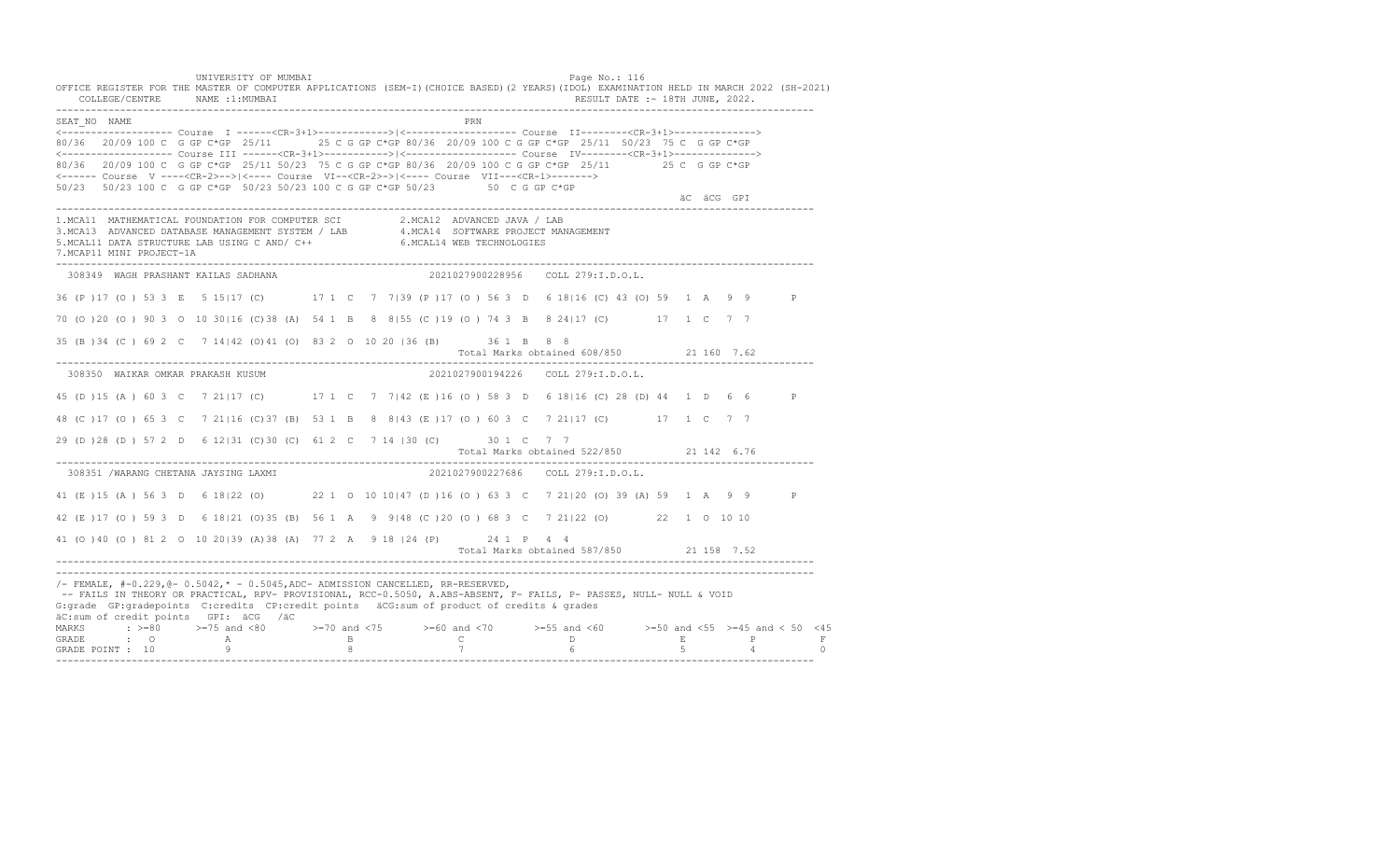UNIVERSITY OF MUMBAI Page No.: 117 OFFICE REGISTER FOR THE MASTER OF COMPUTER APPLICATIONS (SEM-I)(CHOICE BASED)(2 YEARS)(IDOL) EXAMINATION HELD IN MARCH 2022 (SH-2021) COLLEGE/CENTRE NAME :1:MUMBAI RESULT DATE :- 18TH JUNE, 2022. ---------------------------------------------------------------------------------------------------------------------------------- SEAT\_NO NAME PRIMAGE PRODUCED A CONTROL CONTROL CONTROL PRIMAGE PRIMAGE PRIMAGE PRIMAGE PRIMAGE PRIMAGE PRIMAGE <------------------- Course I ------<CR-3+1>------------>|<------------------- Course II--------<CR-3+1>--------------> 80/36 20/09 100 C G GP C\*GP 25/11 25 C G GP C\*GP 80/36 20/09 100 C G GP C\*GP 25/11 50/23 75 C G GP C\*GP <------------------- Course III ------<CR-3+1>----------->|<------------------- Course IV--------<CR-3+1>--------------> 80/36 20/09 100 C G GP C\*GP 25/11 50/23 75 C G GP C\*GP 80/36 20/09 100 C G GP C\*GP 25/11 25 C G GP C\*GP <------ Course V ----<CR-2>-->|<---- Course VI--<CR-2>->|<---- Course VII---<CR-1>-------> 50/23 50/23 100 C G GP C\*GP 50/23 50/23 100 C G GP C\*GP 50/23 50 C G GP C\*GP äC äCG GPI ä<sup>n v</sup>ächtliche State und der State und der State und der State und der State und der State und der State und der State und der State und der State und der State und der State und der State und der State und der ---------------------------------------------------------------------------------------------------------------------------------- 1.MCA11 MATHEMATICAL FOUNDATION FOR COMPUTER SCI 2.MCA12 ADVANCED JAVA / LAB<br>3.MCA13 ADVANCED DATABASE MANAGEMENT SYSTEM / LAB 4.MCA14 SOFTWARE PROJECT MANAGEMENT<br>5.MCAL11 DATA STRUCTURE LAB US 7.MCAP11 MINI PROJECT-1A ---------------------------------------------------------------------------------------------------------------------------------- 308352 YADAV JAYESH SHREERAM SUMITRA 2021027900236936 COLL 279:I.D.O.L. 56 (B )17 (O ) 73 3 B 8 24|21 (O) 21 1 O 10 10|51 (C )17 (O ) 68 3 C 7 21|19 (A) 44 (O) 63 1 O 10 10 P 55 (C )20 (O ) 75 3 A 9 27|20 (O)43 (O) 63 1 O 10 10|65 (O )20 (O ) 85 3 O 10 30|21 (O) 21 1 O 10 10 41 (O )40 (O ) 81 2 O 10 20|41 (O)40 (O) 81 2 O 10 20 |47 (O) 47 1 O 10 10 Total Marks obtained 678/850 21 192 9.14 ---------------------------------------------------------------------------------------------------------------------------------- 308353 /YADAV JYOTI RAMDULAR SHANTI 2021027900182891 COLL 279:I.D.O.L. 44 (D )18 (O ) 62 3 C 7 21|17 (C) 17 1 C 7 7|49 (C )17 (O ) 66 3 C 7 21|16 (C) 33 (C) 49 1 C 7 7 P 69 (O )15 (A ) 84 3 O 10 30|16 (C)27 (E) 43 1 D 6 6|55 (C )17 (O ) 72 3 B 8 24|17 (C) 17 1 C 7 7 36 (B )35 (B ) 71 2 B 8 16|38 (A)37 (B) 75 2 A 9 18 |26 (E) 26 1 E 5 5 Total Marks obtained 582/850 21 162 7.71 ---------------------------------------------------------------------------------------------------------------------------------- 308354 YADAV NIKHIL CHANDRAJEET SUNITA 40 (E ) 17 (O ) 57 3 D 6 18 | 18 (B) 18 1 B 8 8 | 28 (P ) 17 (O ) 45 3 E 5 15 | 17 (C ) 46 (O ) 63 1 0 10 10 P  $\star$ 44 (D )20 (O ) 64 3 C 7 21|17 (C)33 (C) 50 1 C 7 7|43 (E )19 (O ) 62 3 C 7 21|18 (B) 18 1 B 8 8 36 (B )35 (B ) 71 2 B 8 16|44 (O)43 (O) 87 2 O 10 20 |42 (O) 42 1 O 10 10 Total Marks obtained 577/850 21 154 7.33 ---------------------------------------------------------------------------------------------------------------------------------- ---------------------------------------------------------------------------------------------------------------------------------- /- FEMALE, #-0.229,@- 0.5042,\* - 0.5045,ADC- ADMISSION CANCELLED, RR-RESERVED, -- FAILS IN THEORY OR PRACTICAL, RPV- PROVISIONAL, RCC-0.5050, A.ABS-ABSENT, F- FAILS, P- PASSES, NULL- NULL & VOID G:grade GP:gradepoints C:credits CP:credit points äCG:sum of product of credits & grades äC:sum of credit points GPI: äCG /äC MARKS : >=80 >=75 and <80 >=70 and <75 >=60 and <70 >=55 and <60 >=50 and <55 >=45 and < 50 <45 GRADE : O A B C D E P F<br>GRADE POINT : 10 9 9 8 7 7 6 5 4 0 ----------------------------------------------------------------------------------------------------------------------------------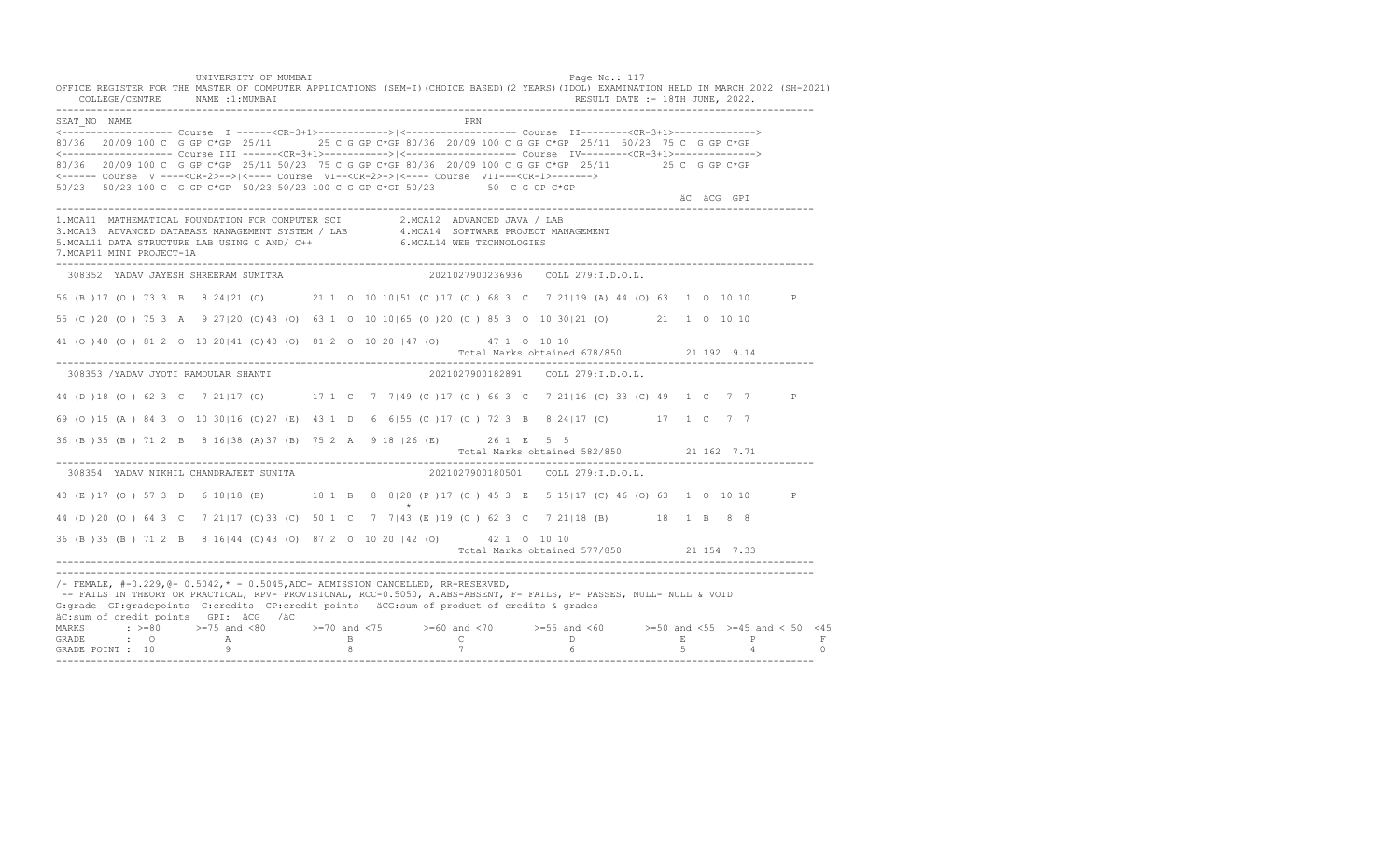UNIVERSITY OF MUMBAI Page No.: 118 OFFICE REGISTER FOR THE MASTER OF COMPUTER APPLICATIONS (SEM-I)(CHOICE BASED)(2 YEARS)(IDOL) EXAMINATION HELD IN MARCH 2022 (SH-2021) COLLEGE/CENTRE NAME :1:MUMBAI RESULT DATE :- 18TH JUNE, 2022. ---------------------------------------------------------------------------------------------------------------------------------- SEAT\_NO NAME PRIME PRODUCED A CONTROL CONTROL IN THE PRIME PRIME PRIME PRIME PRIME PRIME PRIME PRIME PRIME PRIME PRIME PRIME PRIME PRIME PRIME PRIME PRIME PRIME PRIME PRIME PRIME PRIME PRIME PRIME PRIME PRIME PRIME PRIME P <------------------- Course I ------<CR-3+1>------------>|<------------------- Course II--------<CR-3+1>--------------> 80/36 20/09 100 C G GP C\*GP 25/11 25 C G GP C\*GP 80/36 20/09 100 C G GP C\*GP 25/11 50/23 75 C G GP C\*GP <------------------- Course III ------<CR-3+1>----------->|<------------------- Course IV--------<CR-3+1>--------------> 80/36 20/09 100 C G GP C\*GP 25/11 50/23 75 C G GP C\*GP 80/36 20/09 100 C G GP C\*GP 25/11 25 C G GP C\*GP <------ Course V ----<CR-2>-->|<---- Course VI--<CR-2>->|<---- Course VII---<CR-1>-------> 50/23 50/23 100 C G GP C\*GP 50/23 50/23 100 C G GP C\*GP 50/23 50 C G GP C\*GP äC äCG GPI ä<sup>n v</sup>ächtliche State und der State und der State und der State und der State und der State und der State und der State und der State und der State und der State und der State und der State und der State und der ---------------------------------------------------------------------------------------------------------------------------------- 1.MCA11 MATHEMATICAL FOUNDATION FOR COMPUTER SCI 2.MCA12 ADVANCED JAVA / LAB<br>3.MCA13 ADVANCED DATABASE MANAGEMENT SYSTEM / LAB 4.MCA14 SOFTWARE PROJECT MANAGEMENT<br>5.MCAL11 DATA STRUCTURE LAB U 7.MCAP11 MINI PROJECT-1A ---------------------------------------------------------------------------------------------------------------------------------- 308355 /YADAV NITU ASHOK NEELAM 2021027900177336 COLL 279:I.D.O.L. 40E(E )17E(O ) 57 3 D 6 18|23E(O) 23 1 O 10 10|50E(C )12E(C ) 62 3 C 7 21|21E(O) 33E(C) 54 1 B 8 8 F 62E(A )10E(E ) 72 3 B 8 24|22E(O)34E(C) 56 1 A 9 9|18F(F )17E(O )-- -- -- -- --|23E(O) 23 1 O 10 10 32E(C )31E(C ) 63 2 C 7 14|33E(C)32E(C) 65 2 C 7 14 |37E(B) 37 1 B 8 8 Total Marks obtained 547/850 18 136 ------------------------------------------------------------------------------------------------------------------------------------ 308356 YADAV PAVAN SATYANATH INDRAVATI 2021027900193304 COLL 279:I.D.O.L. 39 (P )15 (A ) 54 3 E 5 15|21 (O) 21 1 O 10 10|34 (P )16 (O ) 50 3 E 5 15|19 (A) 33 (C) 52 1 C 7 7 P  $@2$   $@2$ 57 (B )17 (O ) 74 3 B 8 24|20 (O)37 (B) 57 1 A 9 9|43 (E )18 (O ) 61 3 C 7 21|21 (O) 21 1 O 10 10 42 (O )41 (O ) 83 2 O 10 20|29 (D)28 (D) 57 2 D 6 12 |42 (O) 42 1 O 10 10 Total Marks obtained 572@2/850 21 153 7.29 ---------------------------------------------------------------------------------------------------------------------------------- 308357 /YADAV PRACHEE JELEDAR YADAV NAGEENA DEVI 2021027900253277 COLL 279:I.D.O.L. 14F(F ) 9E(P )-- -- -- -- --|19E(A) 19 1 A 9 9|37E(P )12E(C ) 49 3 P 4 12|18E(B) 26E(E) 44 1 D 6 6 F 29F(F )16E(O )-- -- -- -- --|18E(B)24E(P) 42 1 D 6 6|18F(F )17E(O )-- -- -- -- --|19E(A) 19 1 A 9 9 33E(C )32E(C ) 65 2 C 7 14|35E(B)34E(C) 69 2 C 7 14 |24E(P) 24 1 P 4 4 Total Marks obtained 434/850 12 74 ------------------------------------------------------------------------------------------------------------------------------------ ---------------------------------------------------------------------------------------------------------------------------------- /- FEMALE, #-0.229,@- 0.5042,\* - 0.5045,ADC- ADMISSION CANCELLED, RR-RESERVED, -- FAILS IN THEORY OR PRACTICAL, RPV- PROVISIONAL, RCC-0.5050, A.ABS-ABSENT, F- FAILS, P- PASSES, NULL- NULL & VOID G:grade GP:gradepoints C:credits CP:credit points äCG:sum of product of credits & grades äC:sum of credit points GPI: äCG /äC MARKS : >=80 >=75 and <80 >=70 and <75 >=60 and <70 >=55 and <60 >=50 and <55 >=45 and < 50 <45 GRADE : O A B C D E P F GRADE POINT : 10 9 8 7 6 5 4 0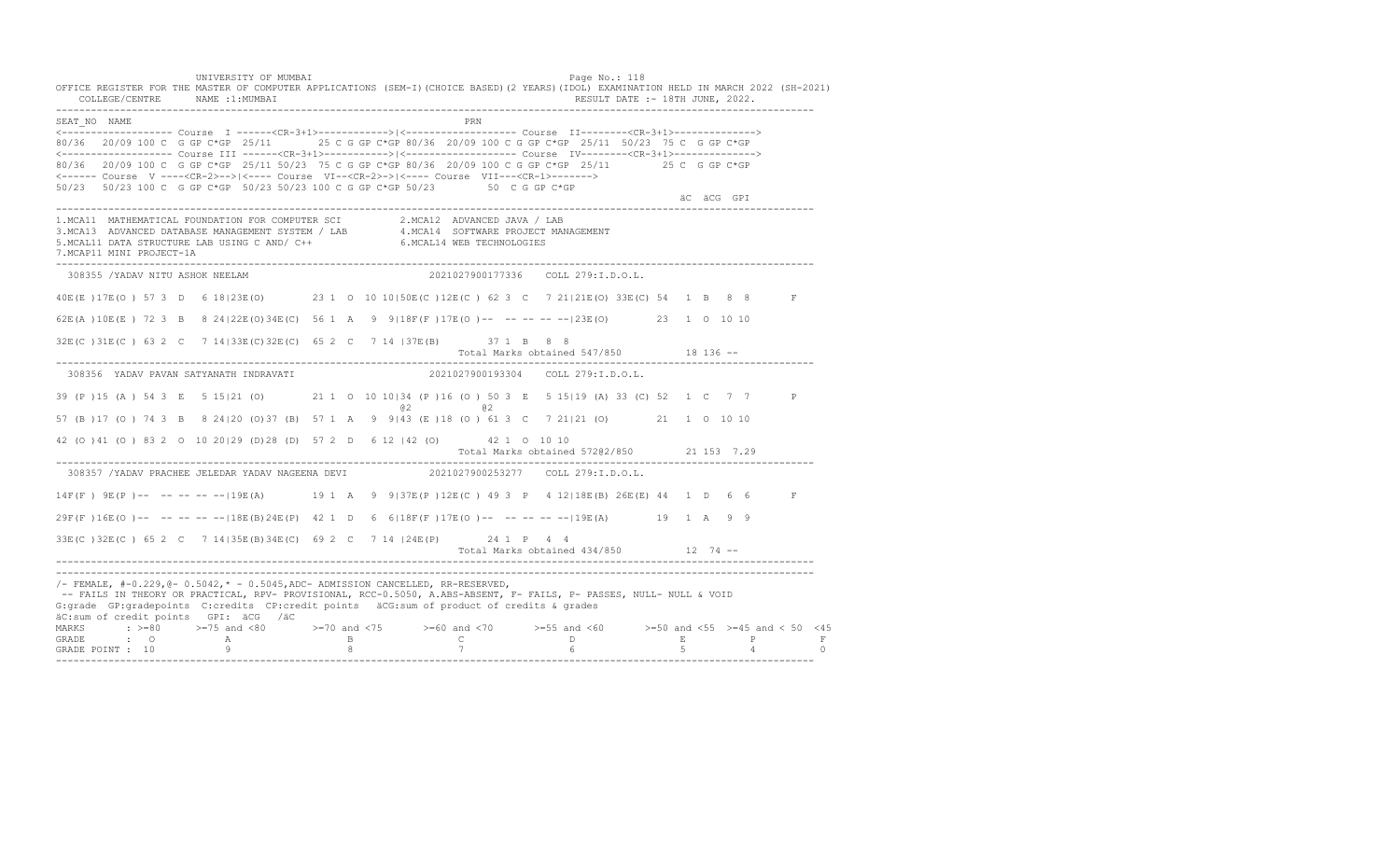UNIVERSITY OF MUMBAI Page No.: 119 OFFICE REGISTER FOR THE MASTER OF COMPUTER APPLICATIONS (SEM-I)(CHOICE BASED)(2 YEARS)(IDOL) EXAMINATION HELD IN MARCH 2022 (SH-2021) COLLEGE/CENTRE NAME :1:MUMBAI RESULT DATE :- 18TH JUNE, 2022. ---------------------------------------------------------------------------------------------------------------------------------- SEAT\_NO NAME PRIME PRODUCED A CONTROL CONTROL IN THE PRIME PRIME PRIME PRIME PRIME PRIME PRIME PRIME PRIME PRIME PRIME PRIME PRIME PRIME PRIME PRIME PRIME PRIME PRIME PRIME PRIME PRIME PRIME PRIME PRIME PRIME PRIME PRIME P <------------------- Course I ------<CR-3+1>------------>|<------------------- Course II--------<CR-3+1>--------------> 80/36 20/09 100 C G GP C\*GP 25/11 25 C G GP C\*GP 80/36 20/09 100 C G GP C\*GP 25/11 50/23 75 C G GP C\*GP <------------------- Course III ------<CR-3+1>----------->|<------------------- Course IV--------<CR-3+1>--------------> 80/36 20/09 100 C G GP C\*GP 25/11 50/23 75 C G GP C\*GP 80/36 20/09 100 C G GP C\*GP 25/11 25 C G GP C\*GP <------ Course V ----<CR-2>-->|<---- Course VI--<CR-2>->|<---- Course VII---<CR-1>-------> 50/23 50/23 100 C G GP C\*GP 50/23 50/23 100 C G GP C\*GP 50/23 50 C G GP C\*GP äC äCG GPI ä<sup>n v</sup>ächtliche State und der State und der State und der State und der State und der State und der State und der State und der State und der State und der State und der State und der State und der State und der ---------------------------------------------------------------------------------------------------------------------------------- 1.MCA11 MATHEMATICAL FOUNDATION FOR COMPUTER SCI 2.MCA12 ADVANCED JAVA / LAB 3.MCA13 ADVANCED DATABASE MANAGEMENT SYSTEM / LAB 4.MCA14 SOFTWARE PROJECT MANAGEMENT 5.MCAL11 DATA STRUCTURE LAB USING C AND/ C++ 6.MCAL14 WEB TECHNOLOGIES 7.MCAP11 MINI PROJECT-1A ---------------------------------------------------------------------------------------------------------------------------------- 308358 /YADAV PRIYA RAMDHARI SARALA 2021027900194926 COLL 279:I.D.O.L.  $11F(F) 10E(E)$  -- -- -- --  $1F(F)$  -- -- -- --  $-133F(F) 14E(B)$  -- -- -- -- -- 0F(F) 32E(C) -- -- -- -- -- -- F  $13F(F)$   $10E(E)$  -- -- -- -- --  $0F(F)$   $0F(F)$  -- -- -- -- --  $26F(F)$   $14E(B)$  -- -- -- -- -- --  $1F(F)$  -- -- -- -- -- -- $37E(B) 36E(B) 73 2 B 8 16|29E(D) 28E(D) 57 2 D 6 12 | 0F(F)$  --------Total Marks obtained 295/850 4 28 ------------------------------------------------------------------------------------------------------------------------------------ 308359 /YADAV PRIYANKA PRASHANT MANJUSHA 2021027900249995 COLL 279:I.D.O.L.  $13F(F) 18E(O)$ -- -- -- -- --  $18E(B)$  18 1 B 8  $8134F(F) 11E(D)$ -- -- -- -- --  $-17E(C)$  A (F) -- -- -- -- --34F(F )14E(B )-- -- -- -- --|17E(C)37E(B) 54 1 B 8 8|41E(E )14E(B ) 55 3 D 6 18|18E(B) 18 1 B 8 8  $37E(B) 36E(B) 73 2 B 8 16|29E(D) 28E(D) 57 2 D 6 12 |A (F)$  -- -- -- -- --Total Marks obtained 416/850 10 70 ------------------------------------------------------------------------------------------------------------------------------------ 308360 /YADAV PRIYANKA SHYAMLAL GEETA 69 (O )18 (O ) 87 3 O 10 30|22 (O) 22 1 O 10 10|53 (C )16 (O ) 69 3 C 7 21|20 (O) 45 (O) 65 1 O 10 10 P 62 (A )18 (O ) 80 3 O 10 30|21 (O)44 (O) 65 1 O 10 10|49 (C )17 (O ) 66 3 C 7 21|22 (O) 22 1 O 10 10 45 (O )44 (O ) 89 2 O 10 20|45 (O)44 (O) 89 2 O 10 20 |47 (O) 47 1 O 10 10 Total Marks obtained 701/850 21 192 9.14 ---------------------------------------------------------------------------------------------------------------------------------- ---------------------------------------------------------------------------------------------------------------------------------- /- FEMALE, #-0.229,@- 0.5042,\* - 0.5045,ADC- ADMISSION CANCELLED, RR-RESERVED, -- FAILS IN THEORY OR PRACTICAL, RPV- PROVISIONAL, RCC-0.5050, A.ABS-ABSENT, F- FAILS, P- PASSES, NULL- NULL & VOID G:grade GP:gradepoints C:credits CP:credit points äCG:sum of product of credits & grades äC:sum of credit points GPI: äCG /äC MARKS : >=80 >=75 and <80 >=70 and <75 >=60 and <70 >=55 and <60 >=50 and <55 >=45 and < 50 <45 GRADE : O A B C D E P F<br>GRADE POINT : 10 9 9 8 7 7 6 5 4 0 ----------------------------------------------------------------------------------------------------------------------------------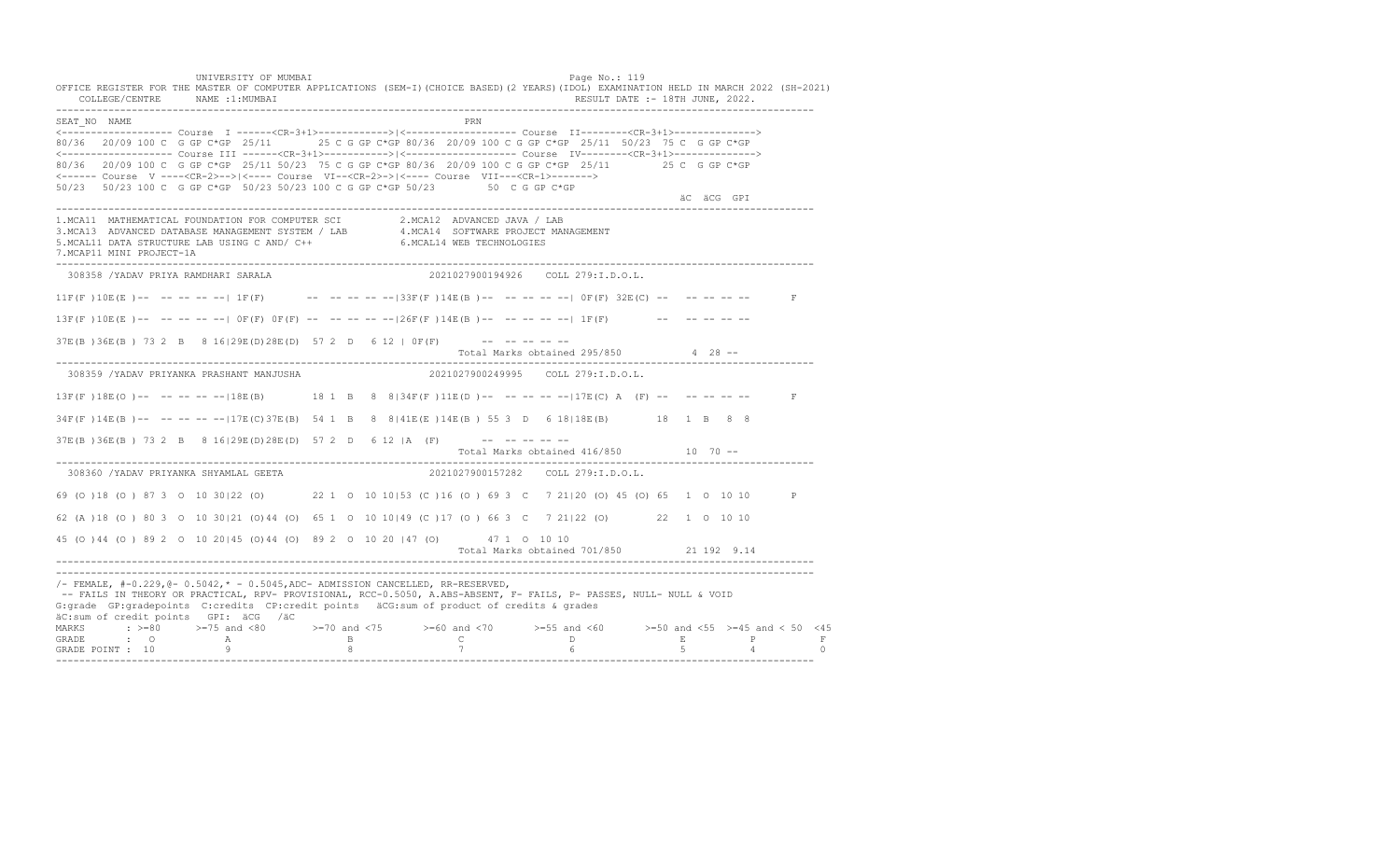UNIVERSITY OF MUMBAI Page No.: 120 OFFICE REGISTER FOR THE MASTER OF COMPUTER APPLICATIONS (SEM-I)(CHOICE BASED)(2 YEARS)(IDOL) EXAMINATION HELD IN MARCH 2022 (SH-2021) COLLEGE/CENTRE NAME :1:MUMBAI RESULT DATE :- 18TH JUNE, 2022. ---------------------------------------------------------------------------------------------------------------------------------- SEAT\_NO NAME PRIME PRIME PRODUCED A CONTROL IN THE PRIME PRIME PRIME PRIME PRIME PRIME PRIME PRIME PRIME PRIME PRIME PRIME PRIME PRIME PRIME PRIME PRIME PRIME PRIME PRIME PRIME PRIME PRIME PRIME PRIME PRIME PRIME PRIME PRI <------------------- Course I ------<CR-3+1>------------>|<------------------- Course II--------<CR-3+1>--------------> 80/36 20/09 100 C G GP C\*GP 25/11 25 C G GP C\*GP 80/36 20/09 100 C G GP C\*GP 25/11 50/23 75 C G GP C\*GP <------------------- Course III ------<CR-3+1>----------->|<------------------- Course IV--------<CR-3+1>--------------> 80/36 20/09 100 C G GP C\*GP 25/11 50/23 75 C G GP C\*GP 80/36 20/09 100 C G GP C\*GP 25/11 25 C G GP C\*GP <------ Course V ----<CR-2>-->|<---- Course VI--<CR-2>->|<---- Course VII---<CR-1>-------> 50/23 50/23 100 C G GP C\*GP 50/23 50/23 100 C G GP C\*GP 50/23 50 C G GP C\*GP äC äCG GPI ä<sup>n v</sup>ächtliche State und der State und der State und der State und der State und der State und der State und der State und der State und der State und der State und der State und der State und der State und der ---------------------------------------------------------------------------------------------------------------------------------- 1.MCA11 MATHEMATICAL FOUNDATION FOR COMPUTER SCI 2.MCA12 ADVANCED JAVA / LAB<br>3.MCA13 ADVANCED DATABASE MANAGEMENT SYSTEM / LAB 4.MCA14 SOFTWARE PROJECT MANAGEMENT<br>5.MCAL11 DATA STRUCTURE LAB USI 7.MCAP11 MINI PROJECT-1A ---------------------------------------------------------------------------------------------------------------------------------- 308361 YADAV SHIVAM SUBHASHCHANDRA ANGIRA 2021027900162952 COLL 279:I.D.O.L. 45 (D )17 (O ) 62 3 C 7 21|19 (A) 19 1 A 9 9|52 (C )17 (O ) 69 3 C 7 21|18 (B) 40 (O) 58 1 A 9 9 P 61 (A )19 (O ) 80 3 O 10 30|18 (B)41 (O) 59 1 A 9 9|51 (C )19 (O ) 70 3 B 8 24|19 (A) 19 1 A 9 9 41 (O )40 (O ) 81 2 O 10 20|40 (O)39 (A) 79 2 A 9 18 |43 (O) 43 1 O 10 10 Total Marks obtained 639/850 21 180 8.57 ---------------------------------------------------------------------------------------------------------------------------------- 308362 YADAV SHREE GANESH MAHENDRA SHASHIKALA 2021027900213206 COLL 279:I.D.O.L. 66 (O )19 (O ) 85 3 O 10 30|24 (O) 24 1 O 10 10|39 (P )18 (O ) 57 3 D 6 18|23 (O) 47 (O) 70 1 O 10 10 P 70 (O )20 (O ) 90 3 O 10 30|24 (O)47 (O) 71 1 O 10 10|56 (B )20 (O ) 76 3 A 9 27|25 (O) 25 1 O 10 10 47 (O )46 (O ) 93 2 O 10 20|47 (O)46 (O) 93 2 O 10 20 |48 (O) 48 1 O 10 10 Total Marks obtained 732/850 21 195 9.29 ---------------------------------------------------------------------------------------------------------------------------------- 308363 YADAV SURAJ KUMAR RAJESH KUMAR AASHA DEVI 62 (A )18 (O ) 80 3 O 10 30|18 (B) 18 1 B 8 8|62 (A )18 (O ) 80 3 O 10 30|17 (C) 44 (O) 61 1 O 10 10 P 61 (A )20 (O ) 81 3 O 10 30|17 (C)37 (B) 54 1 B 8 8|58 (B )20 (O ) 78 3 A 9 27|18 (B) 18 1 B 8 8 41 (O )40 (O ) 81 2 O 10 20|41 (O)40 (O) 81 2 O 10 20 |37 (B) 37 1 B 8 8 Total Marks obtained 669/850 21 199 9.48 ---------------------------------------------------------------------------------------------------------------------------------- ---------------------------------------------------------------------------------------------------------------------------------- /- FEMALE, #-0.229,@- 0.5042,\* - 0.5045,ADC- ADMISSION CANCELLED, RR-RESERVED, -- FAILS IN THEORY OR PRACTICAL, RPV- PROVISIONAL, RCC-0.5050, A.ABS-ABSENT, F- FAILS, P- PASSES, NULL- NULL & VOID G:grade GP:gradepoints C:credits CP:credit points äCG:sum of product of credits & grades äC:sum of credit points GPI: äCG /äC MARKS : >=80 >=75 and <80 >=70 and <75 >=60 and <70 >=55 and <60 >=50 and <55 >=45 and < 50 <45 GRADE : O A B C D E P F GRADE POINT : 10 9 8 7 6 5 4 0 ----------------------------------------------------------------------------------------------------------------------------------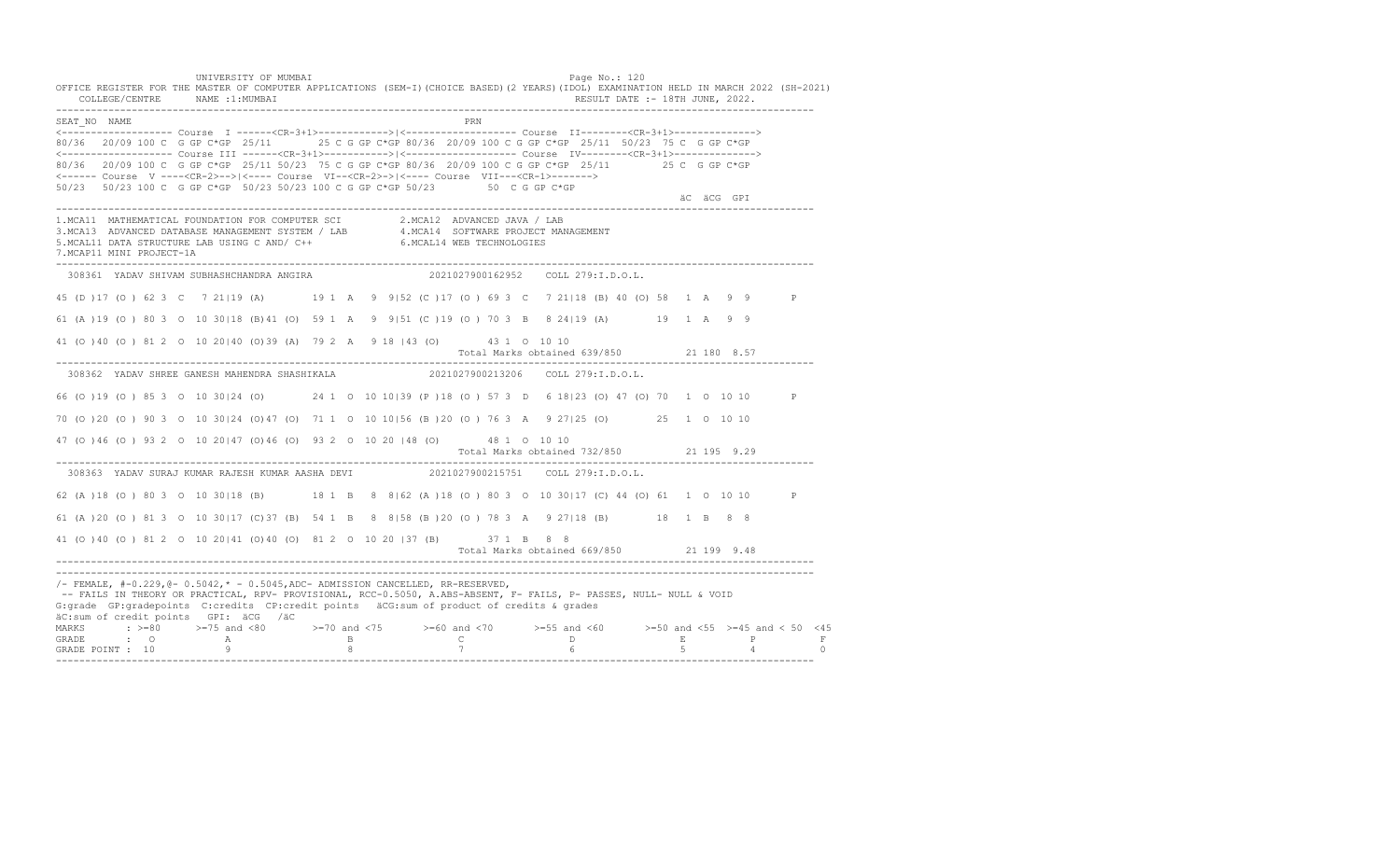UNIVERSITY OF MUMBAI Page No.: 121 OFFICE REGISTER FOR THE MASTER OF COMPUTER APPLICATIONS (SEM-I)(CHOICE BASED)(2 YEARS)(IDOL) EXAMINATION HELD IN MARCH 2022 (SH-2021) COLLEGE/CENTRE NAME :1:MUMBAI RESULT DATE :- 18TH JUNE, 2022. ---------------------------------------------------------------------------------------------------------------------------------- SEAT\_NO NAME PRIME PRIME PRODUCED A CONTROL IN THE PRIME PRIME PRIME PRIME PRIME PRIME PRIME PRIME PRIME PRIME PRIME PRIME PRIME PRIME PRIME PRIME PRIME PRIME PRIME PRIME PRIME PRIME PRIME PRIME PRIME PRIME PRIME PRIME PRI <------------------- Course I ------<CR-3+1>------------>|<------------------- Course II--------<CR-3+1>--------------> 80/36 20/09 100 C G GP C\*GP 25/11 25 C G GP C\*GP 80/36 20/09 100 C G GP C\*GP 25/11 50/23 75 C G GP C\*GP <------------------- Course III ------<CR-3+1>----------->|<------------------- Course IV--------<CR-3+1>--------------> 80/36 20/09 100 C G GP C\*GP 25/11 50/23 75 C G GP C\*GP 80/36 20/09 100 C G GP C\*GP 25/11 25 C G GP C\*GP <------ Course V ----<CR-2>-->|<---- Course VI--<CR-2>->|<---- Course VII---<CR-1>-------> 50/23 50/23 100 C G GP C\*GP 50/23 50/23 100 C G GP C\*GP 50/23 50 C G GP C\*GP äC äCG GPI ä<sup>n v</sup>ächtliche State und der State und der State und der State und der State und der State und der State und der State und der State und der State und der State und der State und der State und der State und der ---------------------------------------------------------------------------------------------------------------------------------- 1.MCA11 MATHEMATICAL FOUNDATION FOR COMPUTER SCI 2.MCA12 ADVANCED JAVA / LAB<br>3.MCA13 ADVANCED DATABASE MANAGEMENT SYSTEM / LAB 4.MCA14 SOFTWARE PROJECT MANAGEMENT<br>5.MCAL11 DATA STRUCTURE LAB U 7.MCAP11 MINI PROJECT-1A ---------------------------------------------------------------------------------------------------------------------------------- 308364 /YADAV VANDANA RAVINDRA URMILA 2021027900143676 COLL 279:I.D.O.L. 25F(F )16E(O )-- -- -- -- --|18E(B) 18 1 B 8 8|50E(C )16E(O ) 66 3 C 7 21|17E(C) 30E(C) 47 1 C 7 7 F 46E(D )16E(O ) 62 3 C 7 21|17E(C)40E(O) 57 1 A 9 9|38E(P )14E(B ) 52 3 E 5 15|18E(B) 18 1 B 8 8 31E(C )30E(C ) 61 2 C 7 14|41E(O)40E(O) 81 2 O 10 20 |40E(O) 40 1 O 10 10 Total Marks obtained 543/850 18 133 ------------------------------------------------------------------------------------------------------------------------------------ 308365 ZAGADE SAHIL PRADEEP ANITA 2021027900144037 COLL 279:I.D.O.L. 36 (P )19 (O ) 55 3 D 6 18|21 (O) 21 1 O 10 10|29 (P )17 (O ) 46 3 E 5 15|19 (A) 45 (O) 64 1 O 10 10 P  $\star$ 66 (O )18 (O ) 84 3 O 10 30|20 (O)43 (O) 63 1 O 10 10|44 (D )18 (O ) 62 3 C 7 21|21 (O) 21 1 O 10 10 45 (O )44 (O ) 89 2 O 10 20|45 (O)44 (O) 89 2 O 10 20 |47 (O) 47 1 O 10 10 Total Marks obtained 641/850 21 174 8.29 ---------------------------------------------------------------------------------------------------------------------------------- 308366 /ZANZANE PRAGATI RAJENDRA SUREKHA 51 (C )17 (O ) 68 3 C 7 21|19 (A) 19 1 A 9 9|56 (B )17 (O ) 73 3 B 8 24|18 (B) 37 (B) 55 1 B 8 8 P 72 (O )20 (O ) 92 3 O 10 30|18 (B)32 (C) 50 1 C 7 7|61 (A )20 (O ) 81 3 O 10 30|19 (A) 19 1 A 9 9 30 (C )29 (D ) 59 2 D 6 12|39 (A)38 (A) 77 2 A 9 18 |35 (B) 35 1 B 8 8 Total Marks obtained 628/850 21 176 8.38 ---------------------------------------------------------------------------------------------------------------------------------- ---------------------------------------------------------------------------------------------------------------------------------- /- FEMALE, #-0.229,@- 0.5042,\* - 0.5045,ADC- ADMISSION CANCELLED, RR-RESERVED, -- FAILS IN THEORY OR PRACTICAL, RPV- PROVISIONAL, RCC-0.5050, A.ABS-ABSENT, F- FAILS, P- PASSES, NULL- NULL & VOID G:grade GP:gradepoints C:credits CP:credit points äCG:sum of product of credits & grades äC:sum of credit points GPI: äCG /äC MARKS : >=80 >=75 and <80 >=70 and <75 >=60 and <70 >=55 and <60 >=50 and <55 >=45 and < 50 <45 GRADE : O A B C D E P F GRADE POINT : 10 9 8 7 6 5 4 0 ----------------------------------------------------------------------------------------------------------------------------------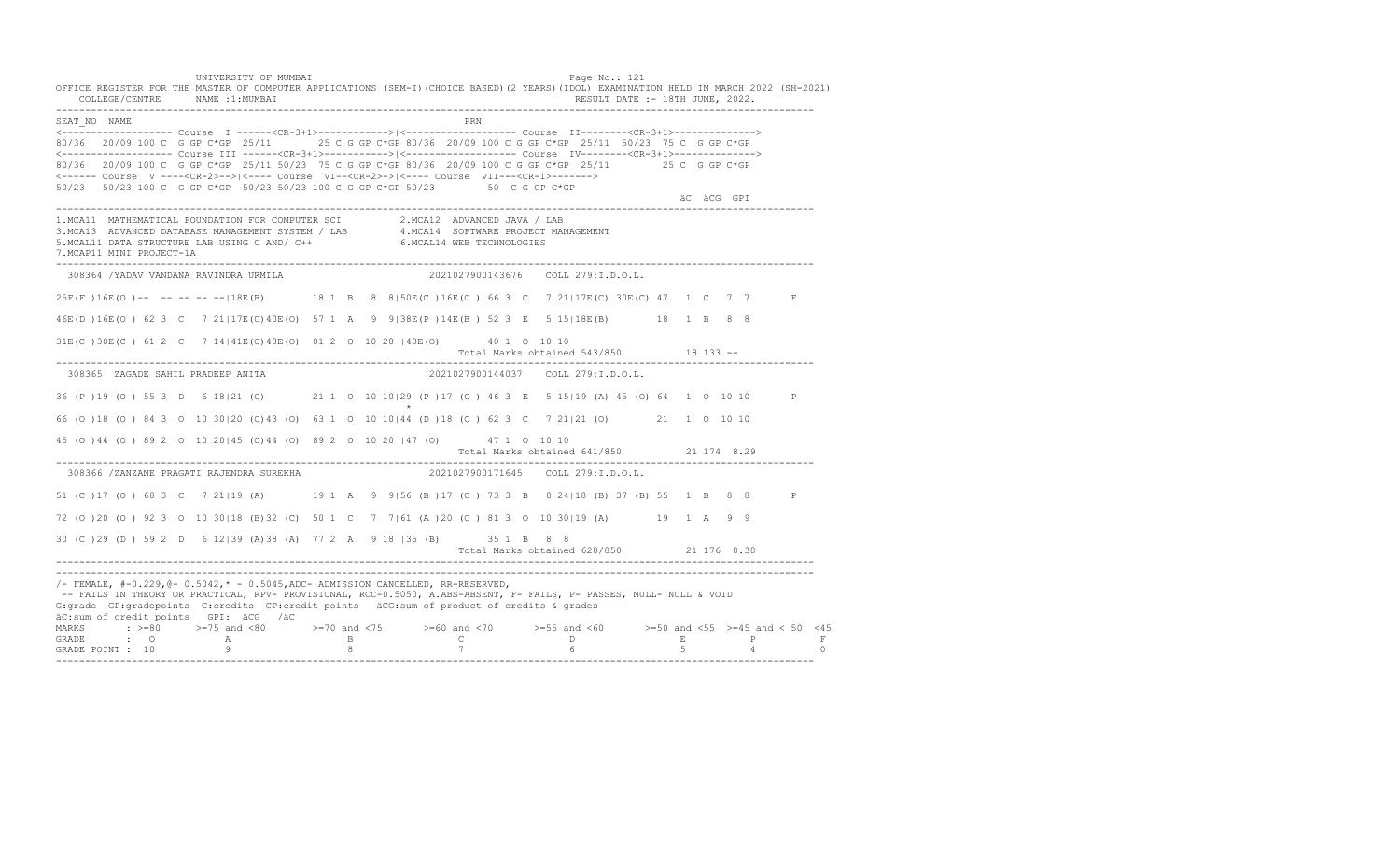UNIVERSITY OF MUMBAI PAGE OF THE SERVICE OF THE PAGE NO.: 122 OFFICE REGISTER FOR THE MASTER OF COMPUTER APPLICATIONS (SEM-I)(CHOICE BASED)(2 YEARS)(IDOL) EXAMINATION HELD IN MARCH 2022 (SH-2021) COLLEGE/CENTRE NAME :1:MUMBAI RESULT DATE :- 18TH JUNE, 2022. ---------------------------------------------------------------------------------------------------------------------------------- SEAT\_NO \_\_NAME PRN <------------------- Course I ------<CR-3+1>------------>|<------------------- Course II--------<CR-3+1>--------------> 80/36 20/09 100 C G GP C\*GP 25/11 25 C G GP C\*GP 80/36 20/09 100 C G GP C\*GP 25/11 50/23 75 C G GP C\*GP <------------------- Course III ------<CR-3+1>----------->|<------------------- Course IV--------<CR-3+1>--------------> 80/36 20/09 100 C G GP C\*GP 25/11 50/23 75 C G GP C\*GP 80/36 20/09 100 C G GP C\*GP 25/11 25 C G GP C\*GP <------ Course V ----<CR-2>-->|<---- Course VI--<CR-2>->|<---- Course VII---<CR-1>-------> 50/23 50/23 100 C G GP C\*GP 50/23 50/23 100 C G GP C\*GP 50/23 50 C G GP C\*GP äC äCG GPI ä<sup>n v</sup>ächtliche State und der State und der State und der State und der State und der State und der State und der State und der State und der State und der State und der State und der State und der State und der ---------------------------------------------------------------------------------------------------------------------------------- 1.MCA11 MATHEMATICAL FOUNDATION FOR COMPUTER SCI 2.MCA12 ADVANCED JAVA / LAB<br>3.MCA13 ADVANCED DATABASE MANAGEMENT SYSTEM / LAB 4.MCA14 SOFTWARE PROJECT MANAGEMENT<br>5.MCAL11 DATA STRUCTURE LAB US 7.MCAP11 MINI PROJECT-1A ---------------------------------------------------------------------------------------------------------------------------------- 308367 /ZIRADKAR POOJA SHANKAR MALATI 2021027900219153 COLL 279:I.D.O.L. 42 (E )18 (O ) 60 3 C 7 21|23 (O) 23 1 O 10 10|61 (A )19 (O ) 80 3 O 10 30|22 (O) 33 (C) 55 1 B 8 8 P 57 (B )19 (O ) 76 3 A 9 27|23 (O)35 (B) 58 1 A 9 9|43 (E )20 (O ) 63 3 C 7 21|24 (O) 24 1 O 10 10 40 (O )39 (A ) 79 2 A 9 18|35 (B)34 (C) 69 2 C 7 14 |26 (E) 26 1 E 5 5 Total Marks obtained 613/850 21 173 8.24 ---------------------------------------------------------------------------------------------------------------------------------- ----------------------------------------------------------------------------------------------------------------------------------  $/$ - FEMALE, #-0.229, $0$ - 0.5042,  $*$  - 0.5045, ADC- ADMISSION CANCELLED, RR-RESERVED, -- FAILS IN THEORY OR PRACTICAL, RPV- PROVISIONAL, RCC-0.5050, A.ABS-ABSENT, F- FAILS, P- PASSES, NULL- NULL & VOID G:grade GP:gradepoints C:credits CP:credit points äCG:sum of product of credits & grades äC:sum of credit points GPI: äCG /äC MARKS : >=80 >=75 and <80 >=70 and <75 >=60 and <70 >=55 and <60 >=50 and <55 >=45 and < 50 <45 GRADE : O A B C D E P F<br>GRADE POINT : 10 9 9 8 7 7 6 5 5 4 0 ----------------------------------------------------------------------------------------------------------------------------------